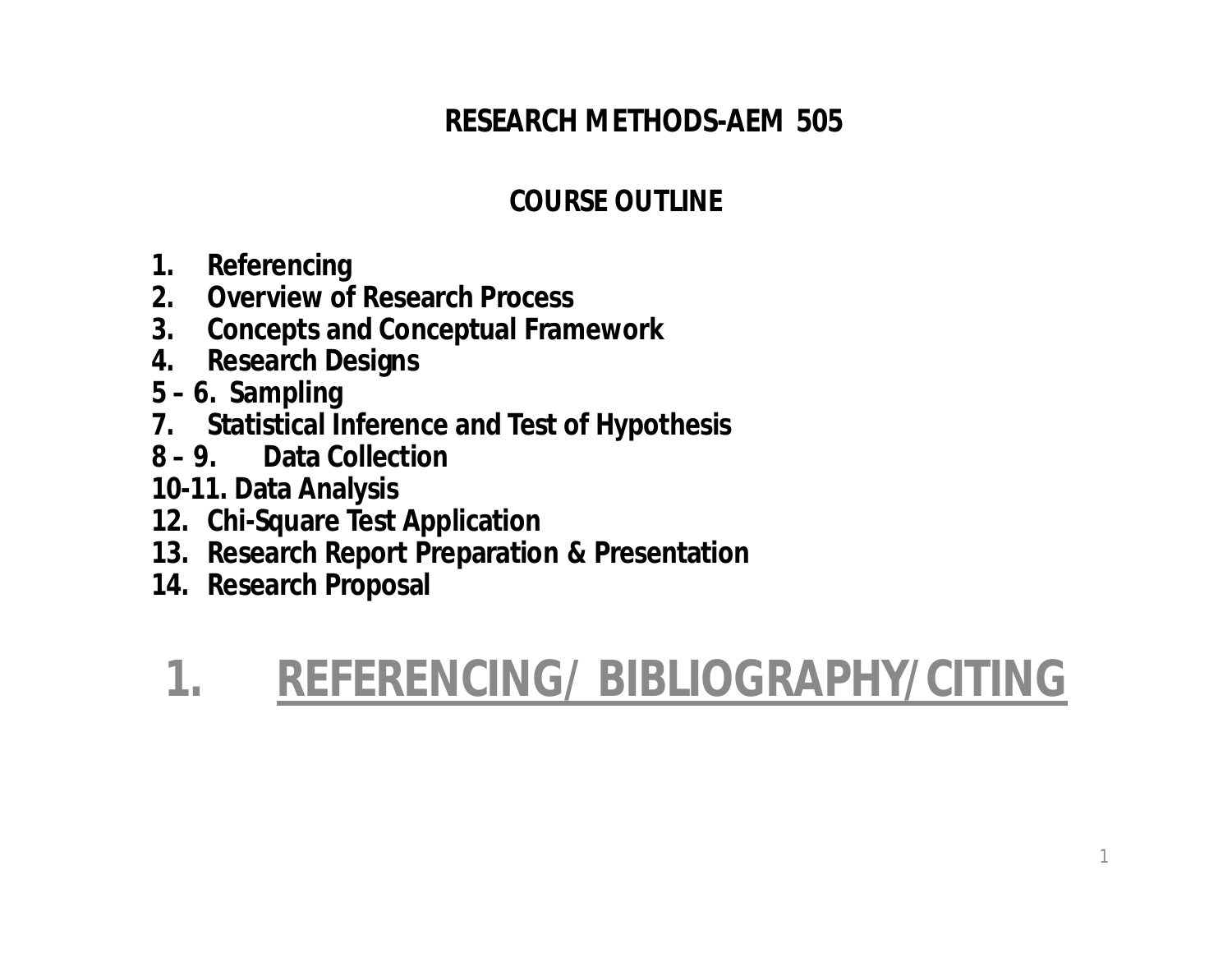#### INTRODUCTION

- SCIENTIFIC WRITING ARE RESEARCH PAPERS, TEXT BOOKS,JOURNAL ARTICLES,MONOGRAPHS,TECHNICAL PAPERS, THEIR FEATURES ARE SUCH THAT THEY ARE:
- NOT DEVELOPED IN ISOLATION FROM PRE-EXISTING WORKS
- KNOWLEDGE IS DYNAMIC & INTERRACTIVE
- NO BOOK IS AN ISLAND
- ALL WORKS MUST BE PLACED IN CONTEXT OF EXISTING KNOWLEDGE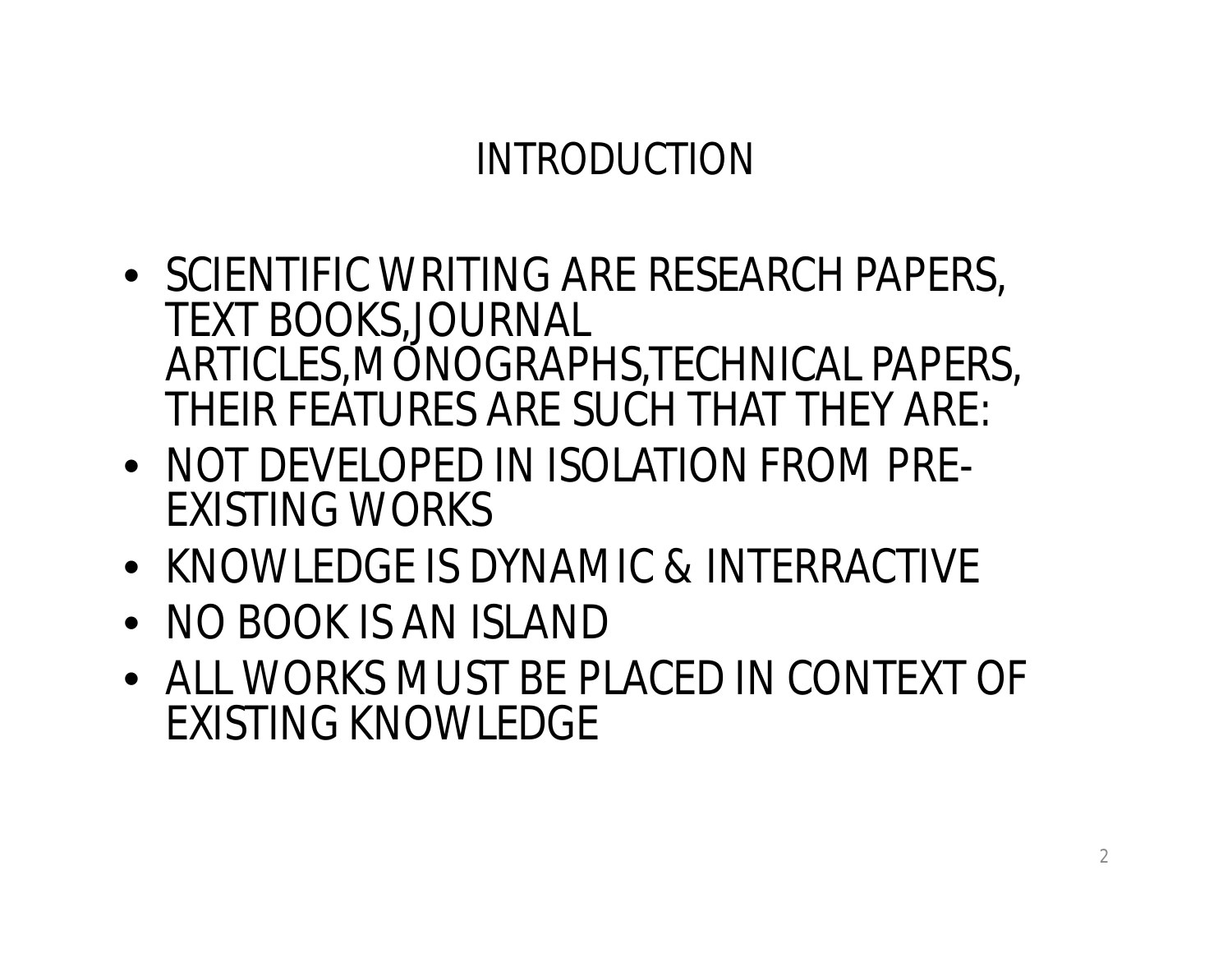# INTRODUCTION CONT'D

- EVERY WORK REQUIRES REFERENCES TO THE WRITING & PUBLICATIONS OF OTHER AUTHORS
- IT IS NECESSARY TO IDENTIFY THE WORKS.THIS IS DONE BY MAKING REFERENCE TO THEM BOTH IN TEXT AND IN A LIST AT THE END OF ASSIGNMENT
- THE PRACTICE OF ACKNOWLEDGING AUTHORS/SOURCES OF IDEAS & INFORMATION USED IN WORK/ESSAY/REPORT/ASSIGNMENT IS CALLED REFERENCING.
- IT IS THE BIBLOGRAPHIC LISTING OF INFORMATION SOURCES AT THE END OF ANY ACADEMIC WORK
- INFORMATION SOURCES ARE BOOKS, ARTICLES, INTERNET/PRINT & ELECTRONIC.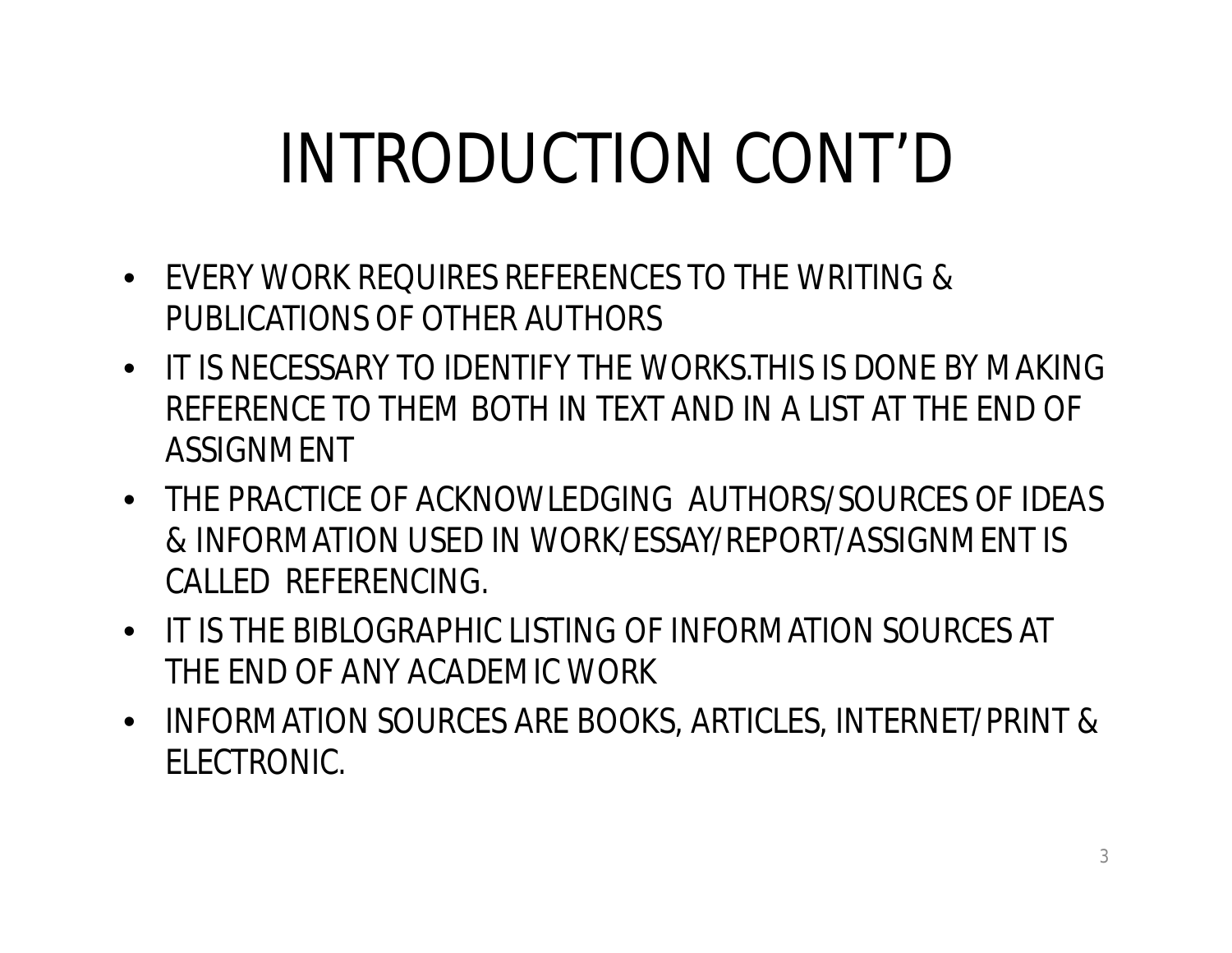# PURPOSE

- REFERENCE CAN BE A PARAPHRASE OR EXACT QUOTATION
- USING NUMEROUS REFERENCES DEMONSTRATES WIDE READING TO IDENTIFY & USE CURRENT THINKING, USE IDEAS EXPRESSED BY OTHERS TO REINFORCE OWN ARGUMENT
- SHOWS THE BREADTH/DEPTH OF YOUR RESEARCH
- SHOWS READERS SOURCE OF YOUR INFORMATION
- STRENGHENS YOUR ACADEMIC ARGUMENT
- ALLOWS READERS TO CONSULT YOUR SOURCES OF INFORMATION
- TO AVOID PLAGIARISM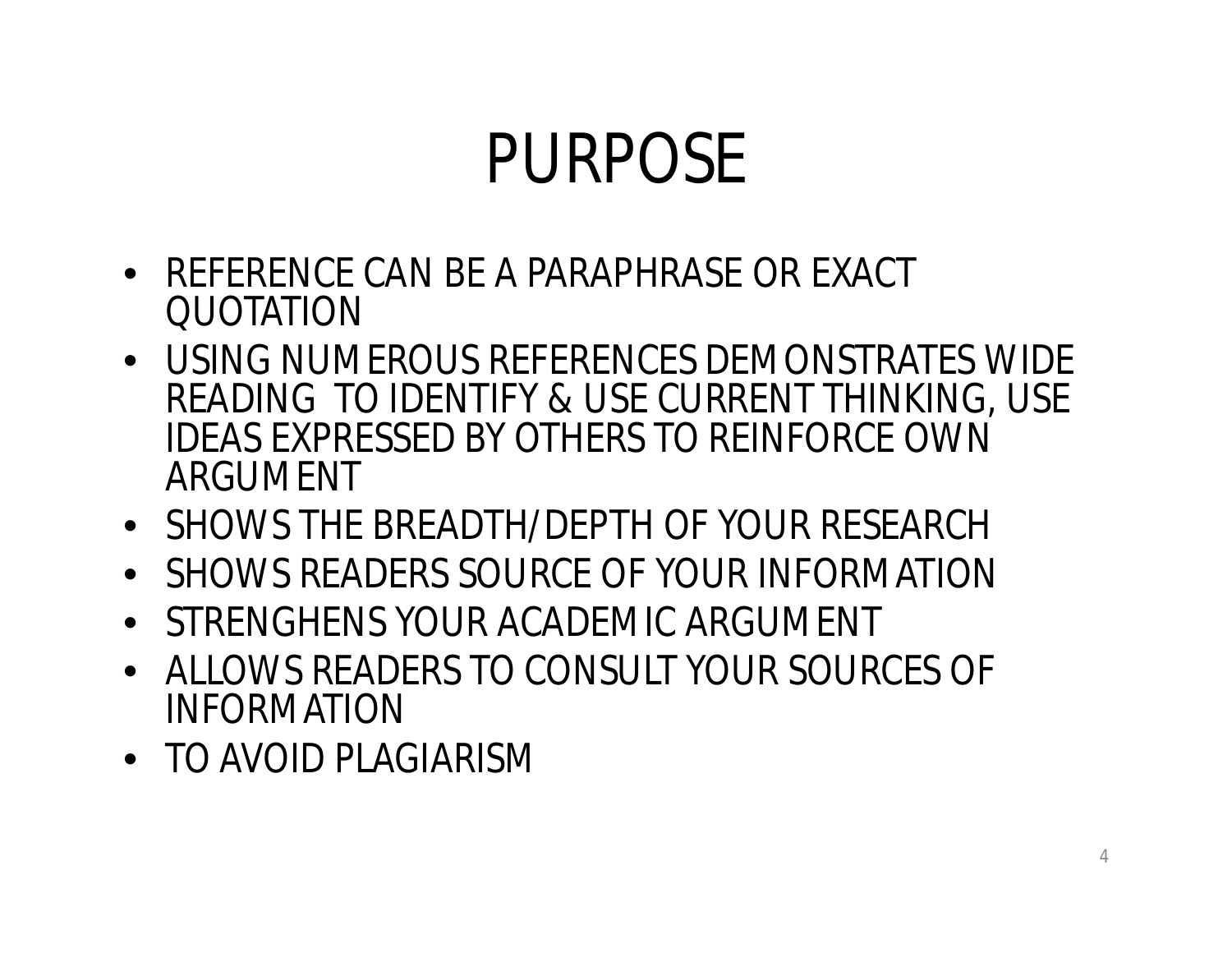# REFERENCING STYLE TYPES

- 1.AMERICAN PSYCHOLOGICAL ASSOCIATION (APA)
- 2.MODERN LANGUAGE ASSOCIATION (MLA)
- 3.HAVARD
- 4.AUSTRALIAN JOURNAL OF PHYSIOTHERAPY(AJP)
- 5.FOOT NOTES
- 6.TURABIAN
- THE FIRST FOUR ARE AUTHOR-DATE SYSTEM WHILE THE LAST TWO ARE NUMERICAL-SYSTEM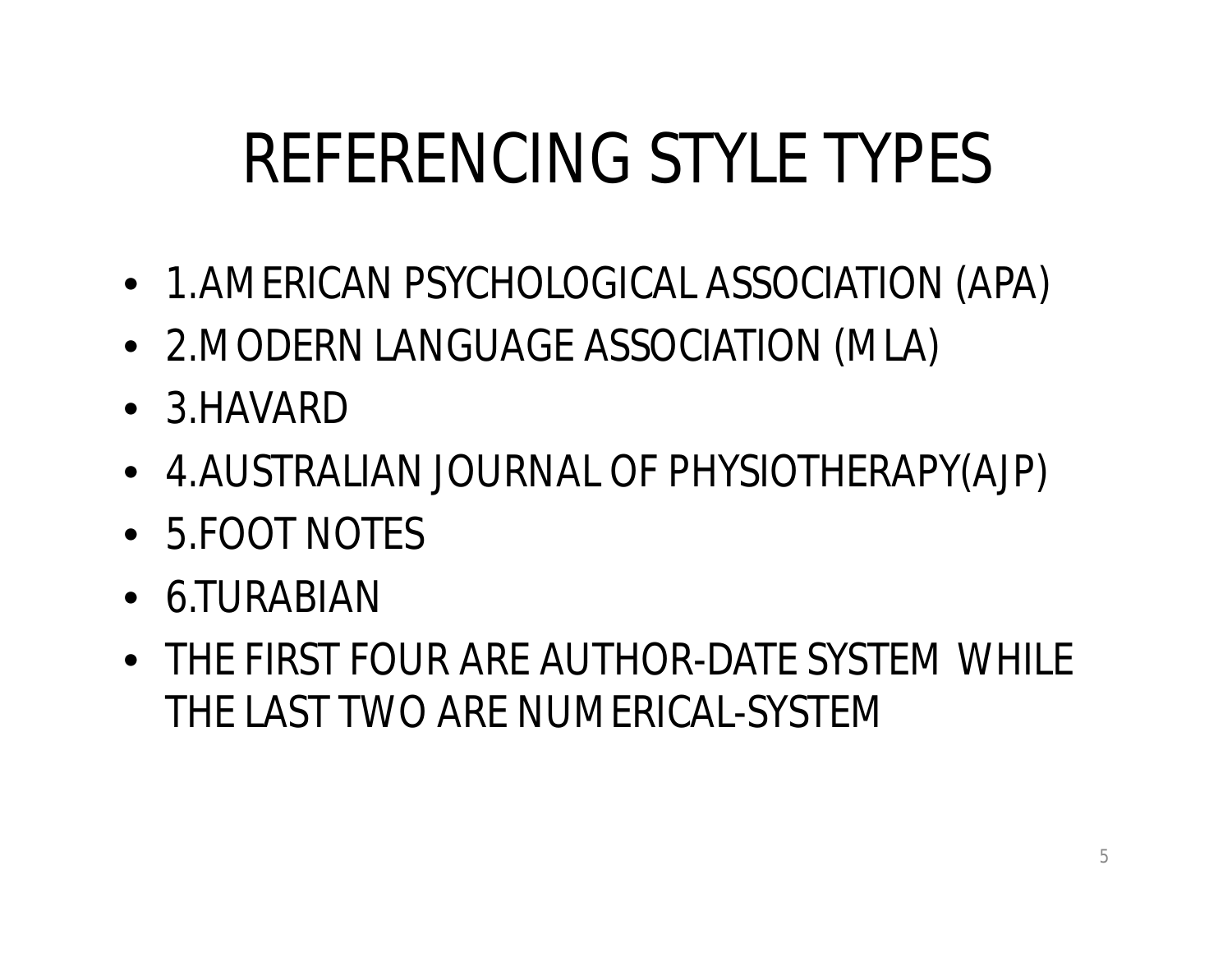#### RULES OF APA REFERENCE STYLE

- FOR 3 OR LESS NUMBER OF AUTHORS CITATION,SPELL OUT ALL AUTHORS ON ALL OCCURRENCES
- FOR MORE THAN 3 AUTHORS,NAME ALL AUTHORS ON FIRST MENTION, THEN SUBSEQUENTLY USE "*ET AL*"
- USE COMMAS TO SET OFF A REFERENCE IN PARENTICAL COMMENT e.g. (Partrick,1993)
- JOIN NAMES IN MULTIPLE-AUTHOR CITATION WITH AND OR AMPERSAND(&) e.g Smith and Sarah(1990) OR Smith & Sarah(1990)
- IF A GROUP IS READILY IDENTIFIED BY ITS INITIALS, SPELL OUT ONLY AT FIRST MENTION e.g (.Cocoa Research Institute of Nigeria [CRIN],1990). THEN subsequently USE-(CRIN,1990)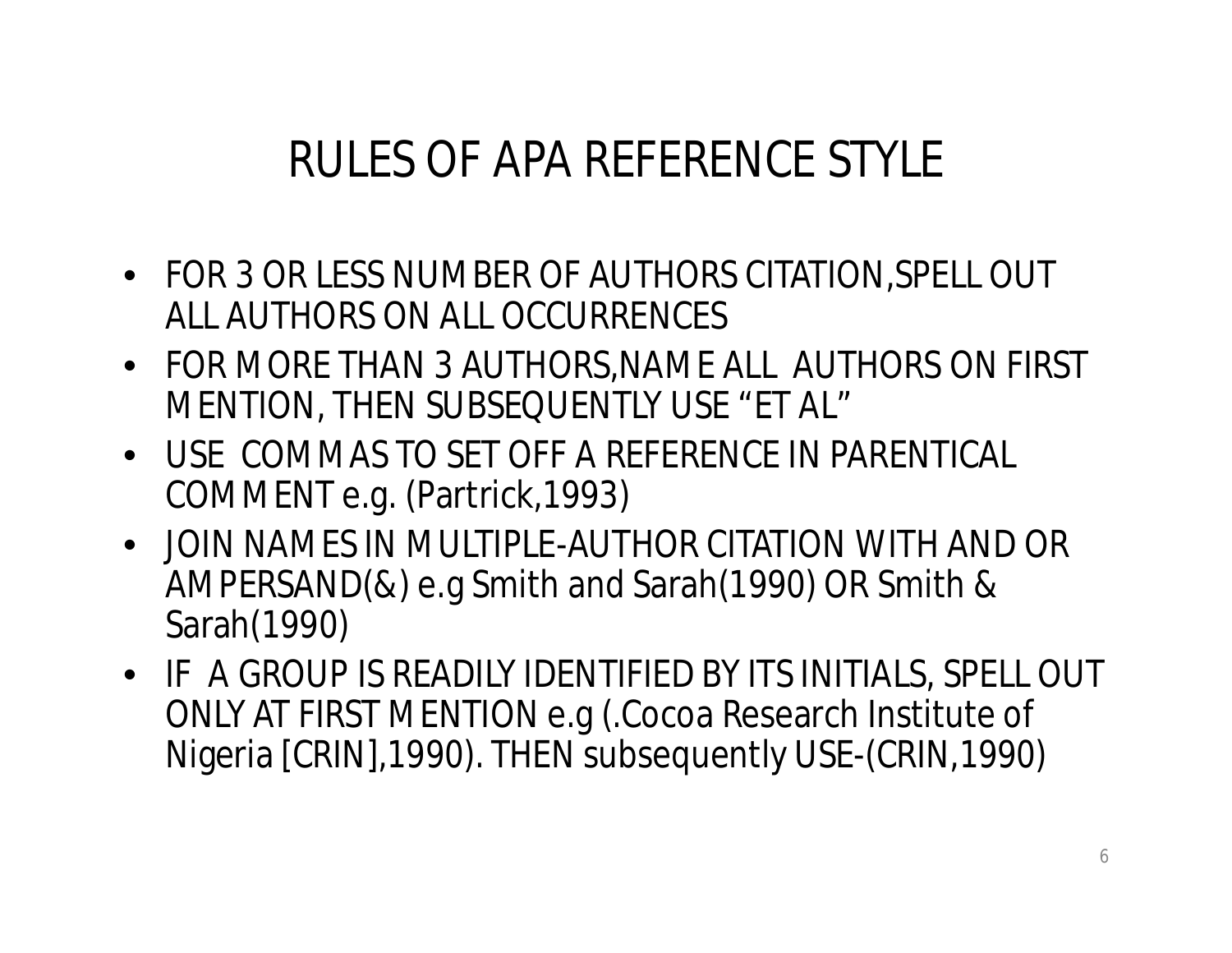# RULES CONT'D

- IF AUTHOR IS UNKNOWN OR NOT SPECIFIED, USE THE FIRST FEW WORDS OF TITLE, e.g. ("Study Finds,", 1992)
- FOR OLD WORKS,CITE TRANSLATION OR ORIGINAL AND MODERN COPYRIGHT DATES IF BOTH ARE KNOWN e.g (Aristotle, trans,1931) or (James, 1890/1983)
- ALWAYS GIVE PAGE NUMBERS FOR QUOTATIONS, e.g (Cheek & Buss,1981,p.332)or (shultz,1989, chap.3, p.5)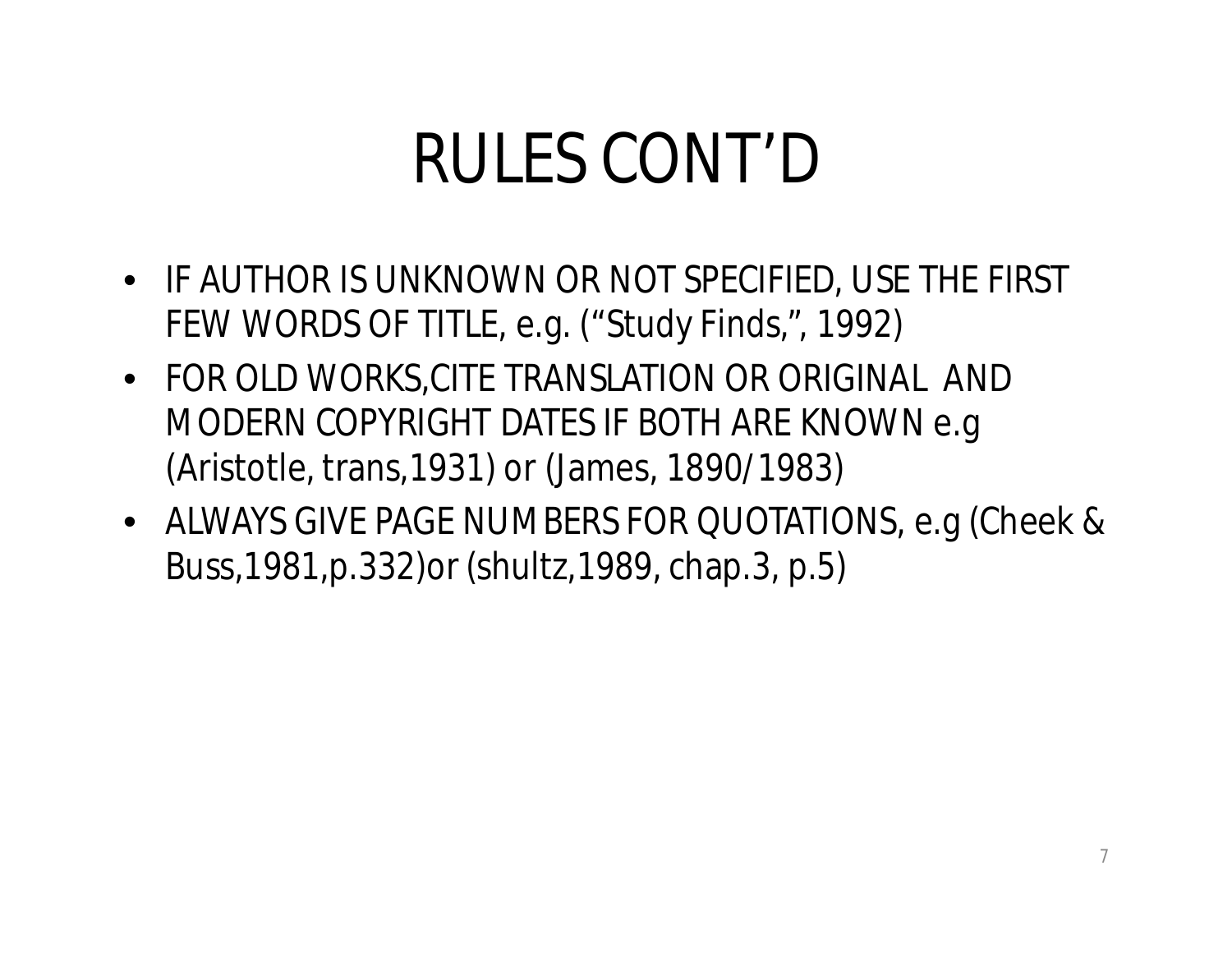#### EXAMPLES

- Samo and Porter (1997) point out that 'language involves attaching meaning to symbols"(p.160) or Attaching meaning to symbols is considered to be the origin of written language (Samo & Porter,1997,p 160)
- Peter (as cited in Samo & Porter,1997) states that language must be first understood as symbols.
- American Psychiatric Association [APA], 1990) next citation will be (APA,1990)
- For authors more than 3: at first mention in text, state as- (Adams, Baca, Smith and Jones,2000) subsequently state as (Adams et al.,2000)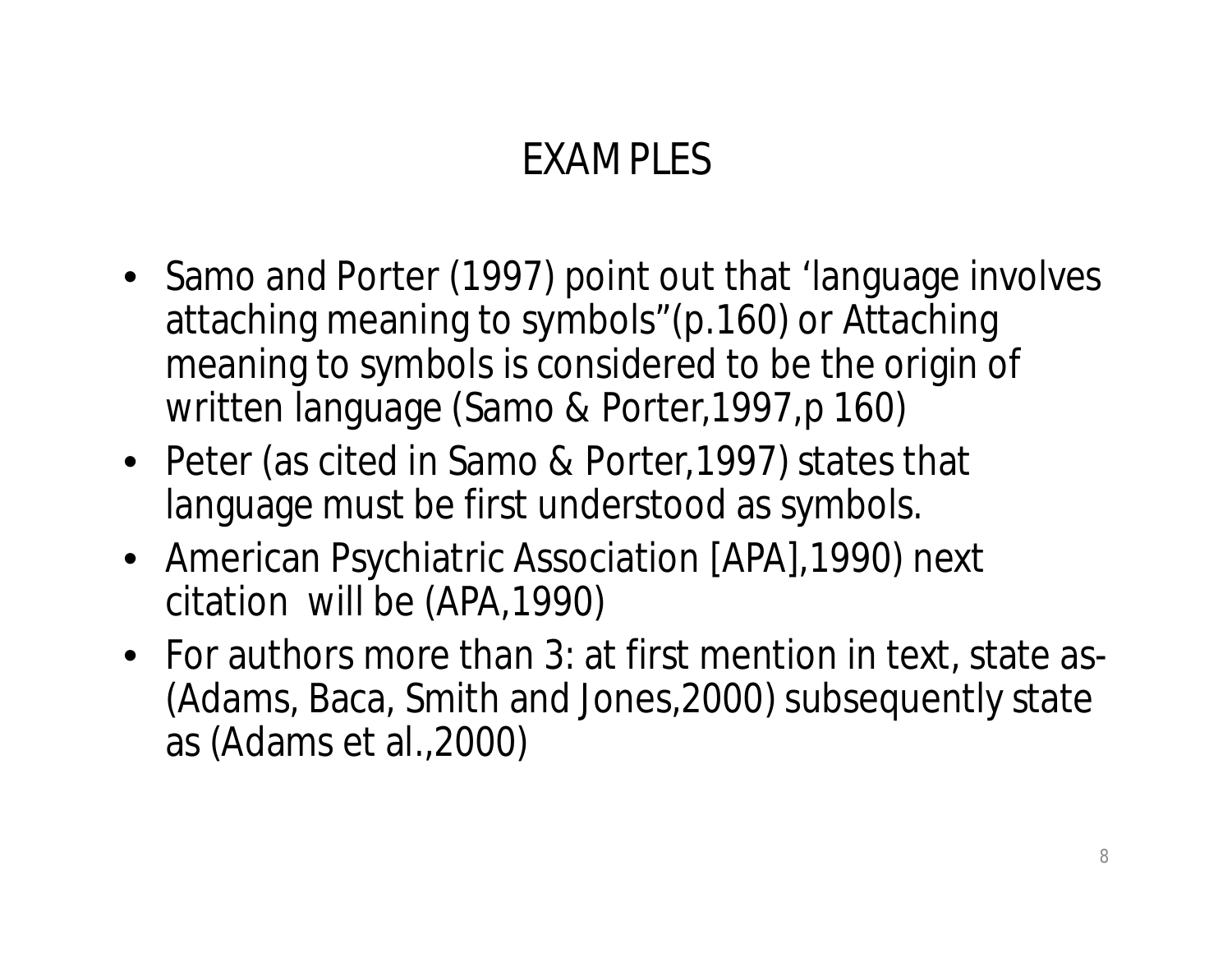# IN BIBLIOGRAPHY

- At the end of research paper, you are required to provide the full reference for each source.
- Reference must be listed in alphabetical order
- Each reference should include 4 elements; author/editor, date, title and publication information- Publisher and location/place
- **FXAMPLES**
- Samo,L.A .and Porte, R.E. (1997) *Intellectual Communication*: A Reader (8th ed.) Belmont, C.A: Warsworth.
- American Psychiatric Association.(1990). Diagnostic and Statistical Manual of Mental Disorders(3rd ed.) Washington,D.C.; Author
- "Author" is used above when author and publisher are identical
- In a situation where the book has only editors, write their names and add (Eds)-eg: Samo, L.A. and Porter, R.E.(Eds)(1997).....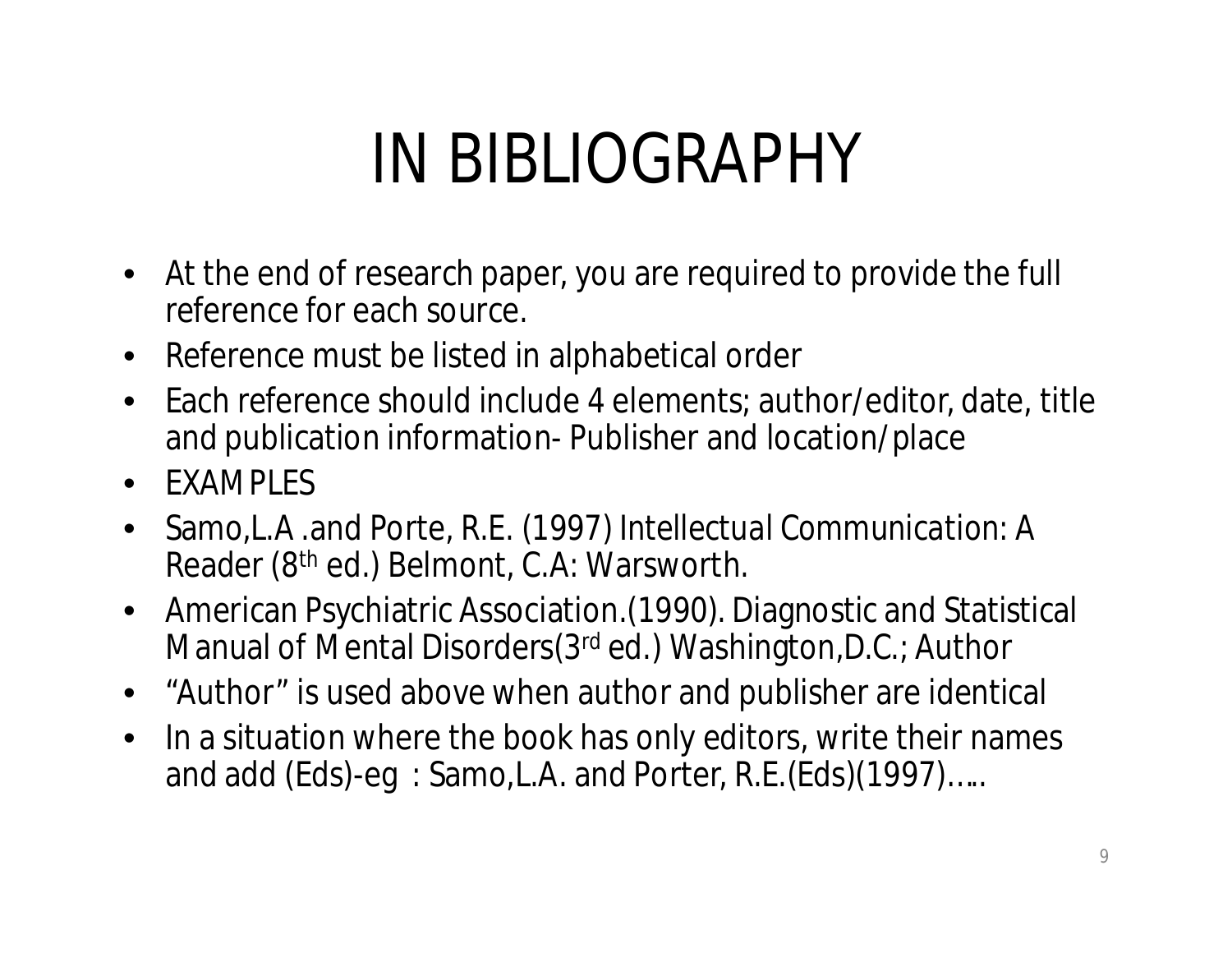### MODERN LANGUAGE ASSOCIATION REFERENCE STYLE

- REQUIRES ALL TITLES TO BE IN ITALICS OR UNDERLINED
- IN THE BODY OF WORK, MLA CITATION REQUIRES ONLY ENOUGH INFORMATION TO FIND THE SOURCE, USUALLY AUTHOR AND DATE IN PARENTHETICAL REFERENCE.
- YOU ONLY MENTION AUTHORS NAME, NO INITIALS-IN TEXT
- THE LIST OF SOURCES CONSULTED APPEARS AT THE END WITH ENTRIES IN ALPHABETICAL ORDER
- IF THERE ARE NO AUTHORS, USE WORK TITLE
- EXAMPLE-BIBLIOGRAPHY LISTING
- Berkmam, Robert I. Find Fast :*How to uncover expert information on any subject,*New York: Harper Perennial, 1994
- *2.* For no author or editor work, the title is used as element of citation. Do not use anonymous or anon, rather alphabetize entry by first main word of title, The Dictionary of Business..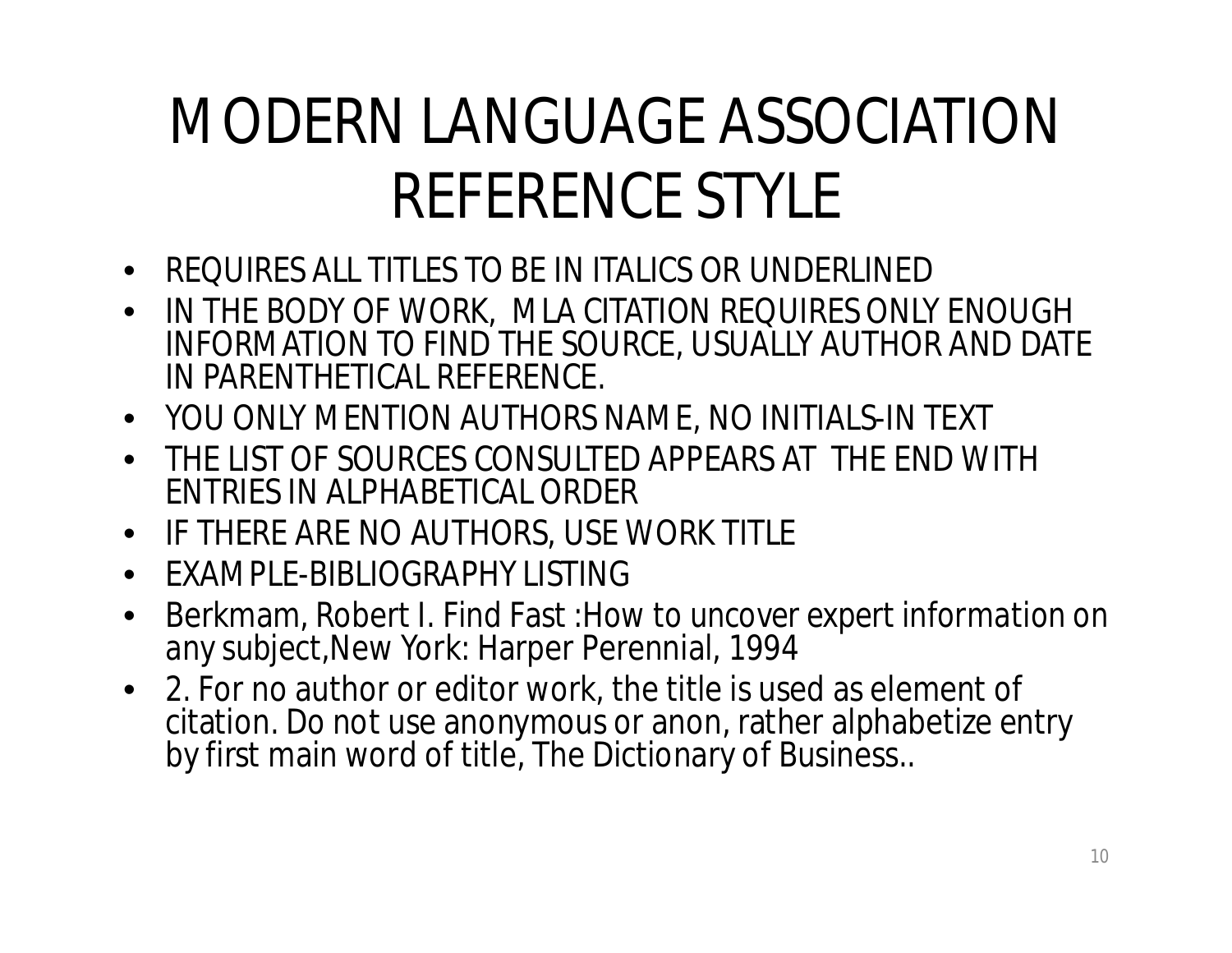#### FOR WITHIN TEXT REFERENCE

- Afolami (2008) found that productivity can be improved by efficient use of resources…OR
- Resource use efficiency study would facilitate improved productivity (Afolami,2008).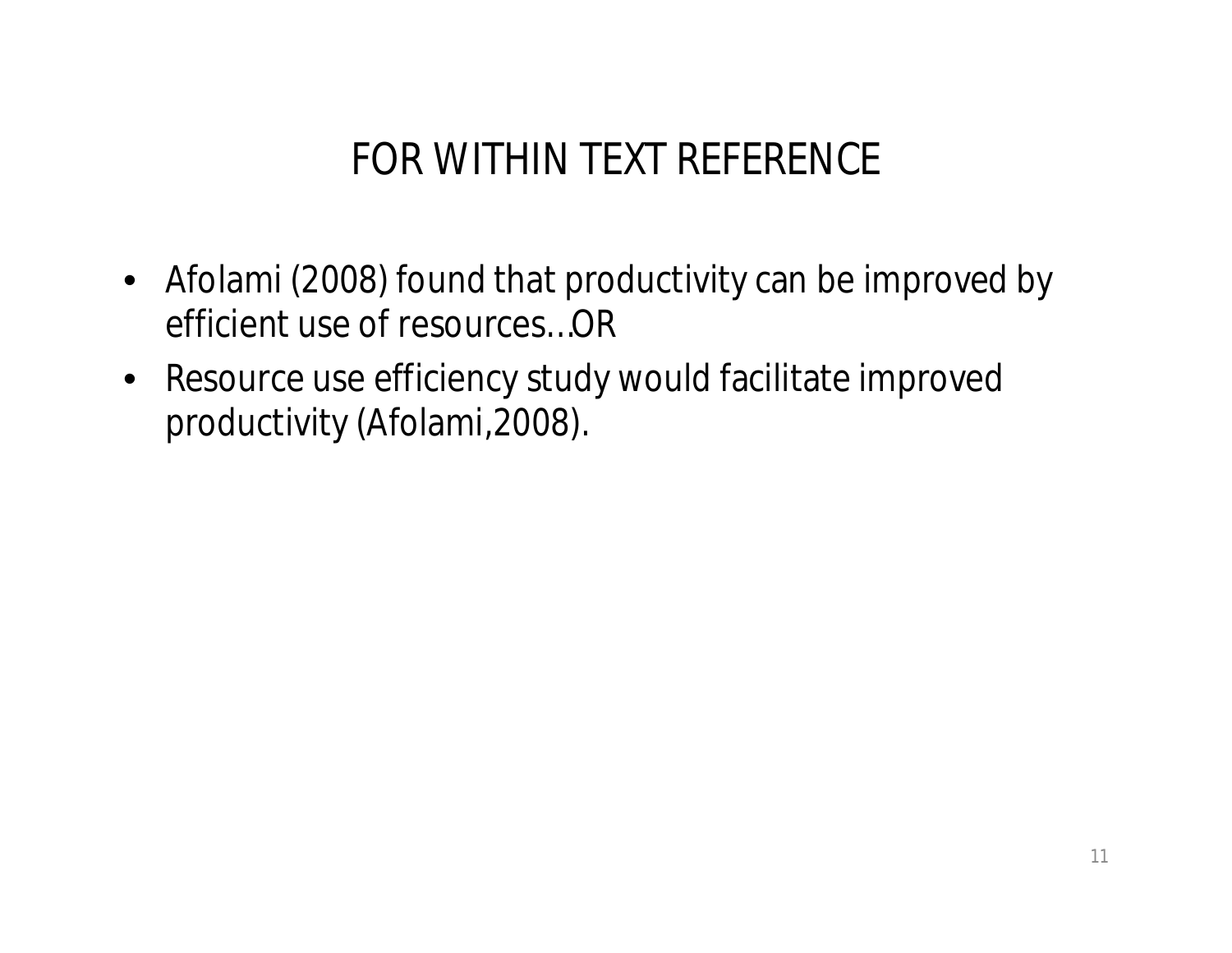#### HAVARD REFERENCE STYLE

- ITS AN AUTHOR-DATE SYSTEM OF REFERENCING
- ITS USED WITHIN TEXT AND IN THE LIST OF BIBLIOGRAPHY
- THE REFERENCE LIST IS ARRANGED ALPHABETICALLY BY AUTHORS FAMILY NAME, FOLLOWED BY COMMA, THEN INITIALS (NO BRACKET), TITLE OF BOOK IN ITALICS, FOLLOWED BY COMMA,PUBLISHER AND PLACE OF PUBLICATION, WITH CAPITAL LETTER FOR FIRST WORDS ONLY.
- EXAMPLE:-Book
- Daly, L. Mohay, H. and Edward, H. 2003, *Mother's involvement in Caring for Premature Infant,* Elsevier, Sydney.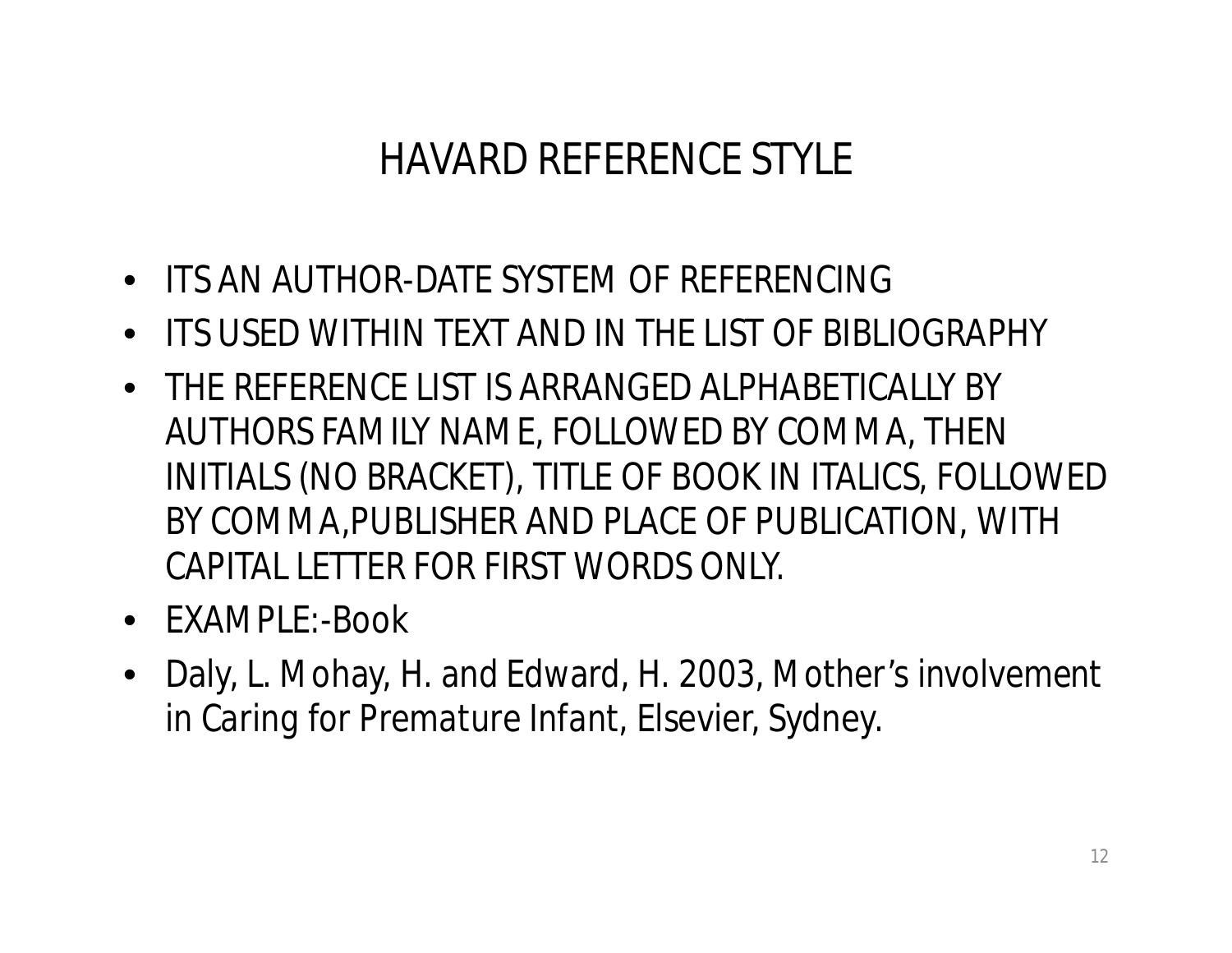- Example for journal article :
- Davis, L, Mohay, H and Edward H 2003, 'Mothers' Involvement in Caring for Premature Infants' *Journal of Advanced Nursing*, Vol.2,No.6,pp34-78
- *Et al* is used in the text for authors more than three
- All authors are listed in reference list in alphabetical order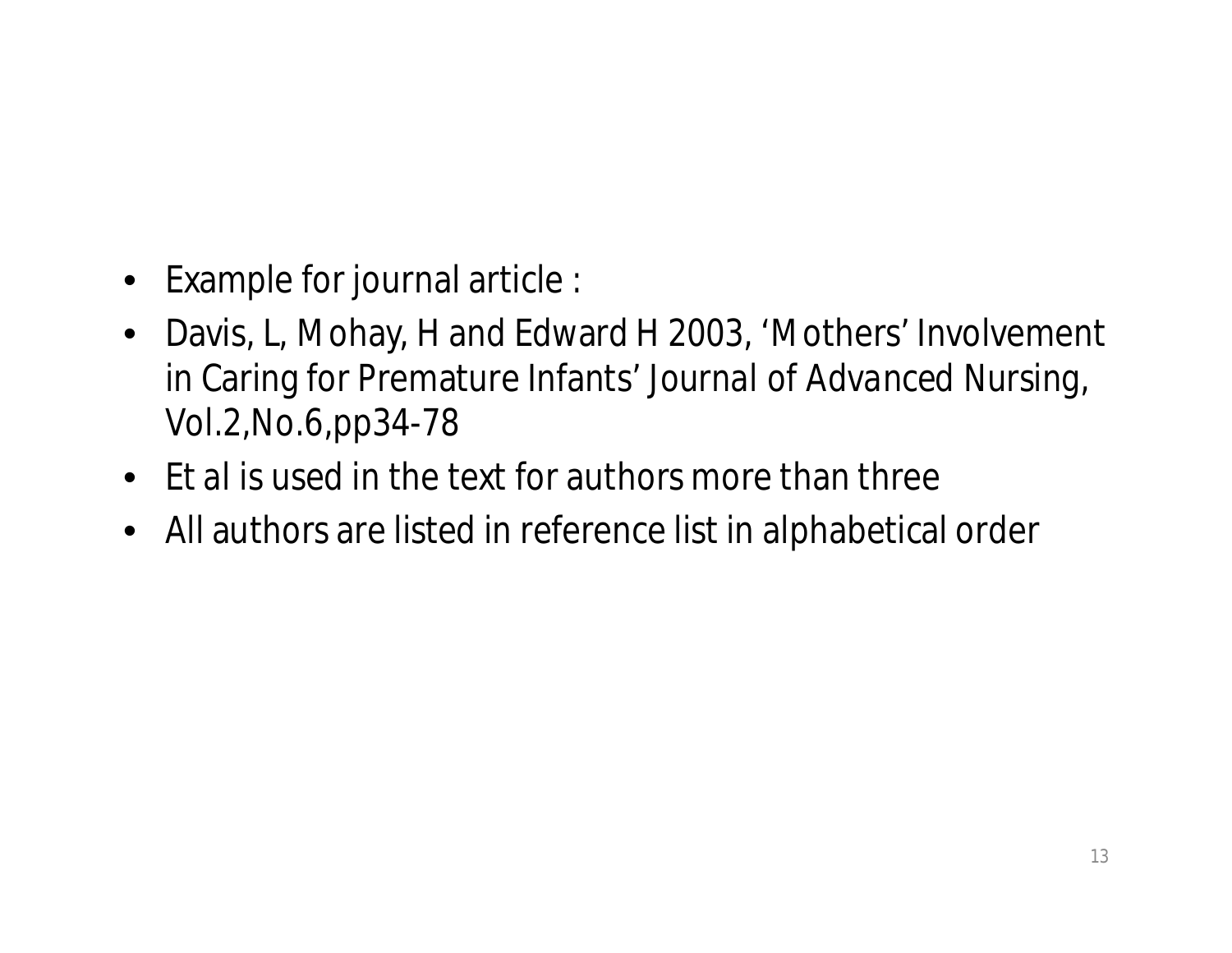#### AUSTRALIAN JOURNAL OF PHYSIOTHERAPY REF STYLE

- AUTHOR-DATE STYLE OF REFERENCING IN CASE OF TEXT PARAPHRASE, QUOTE OR COPY
- THERE ARE 2 COMPONENTS OF AJP STYLE WHICH INCLUDE AUTHOR AND DATE(SOMETIMES PAGE NUMBER) IN BRACKETS
- ALL DETAIL OF REFERENCE LIST MUST BE AT THE END OF THE ASSIGNMENT
- IN-TEXT REFERENCING IN AJP REF STYLE;-When you cite references regardless of whether you paraphrase, summarize, quote or copy, you should include author's surname or name of editor or organization responsible, year of publication and page numbers where available.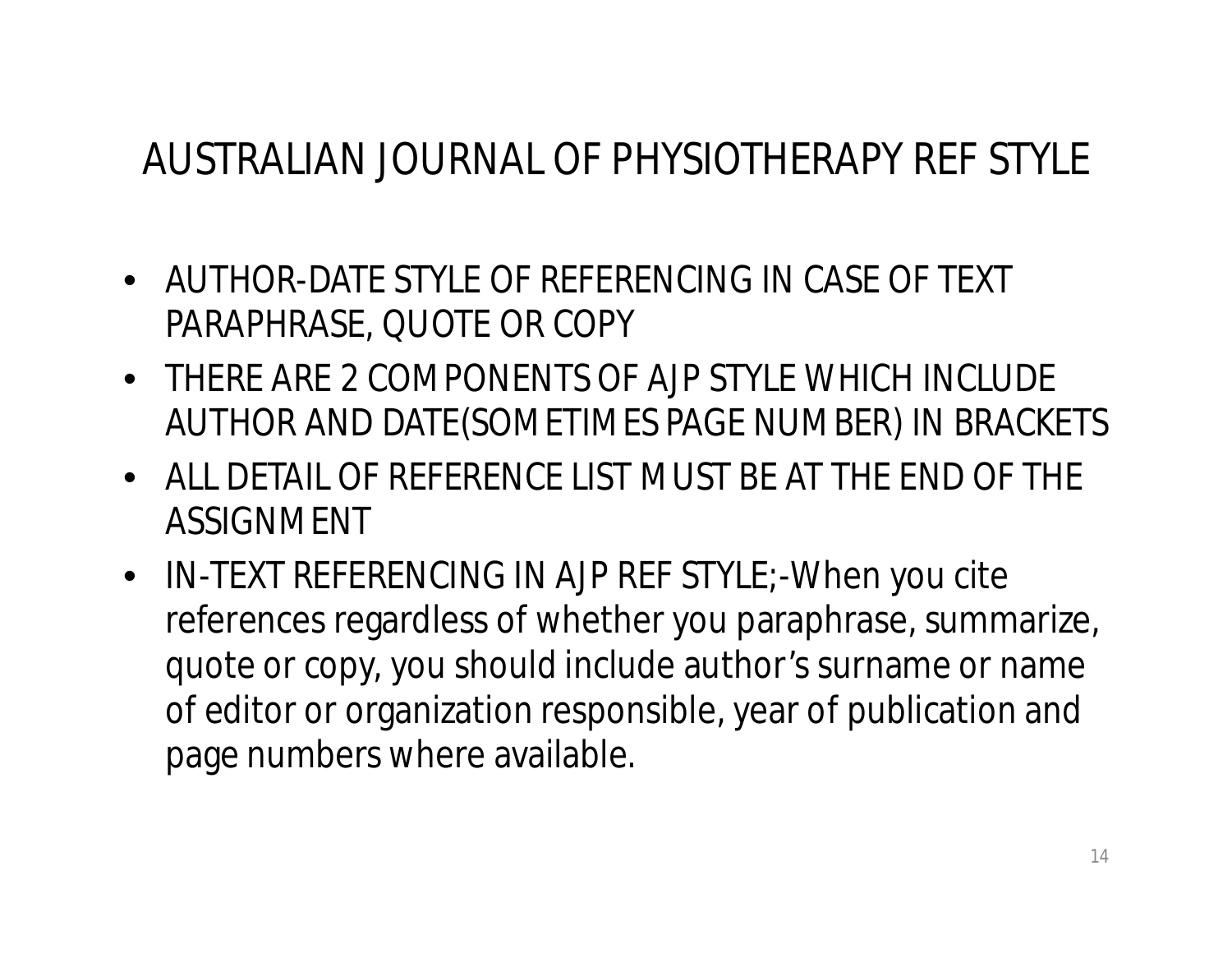#### EXAMPLE OF AJP REF STYLE

- A recent study (Lim and King 1998) found…. OR Lim and King (1998) found…
- For 3 or more authors-
- (Boyd et al 2004) have indicated that....
- In reference list, the reference is as follows;
- Patton M.Q and Krust R.A (1987): Qualitative Evaluation and Research Methods, Newbury Park, CA: Sage Publication
- For multiple authors-
- Adams M.A, Broch N, Burton K, and Dolan P. (2002): The biomechanics of Back Pain, Edinburg: Churchill Livingstone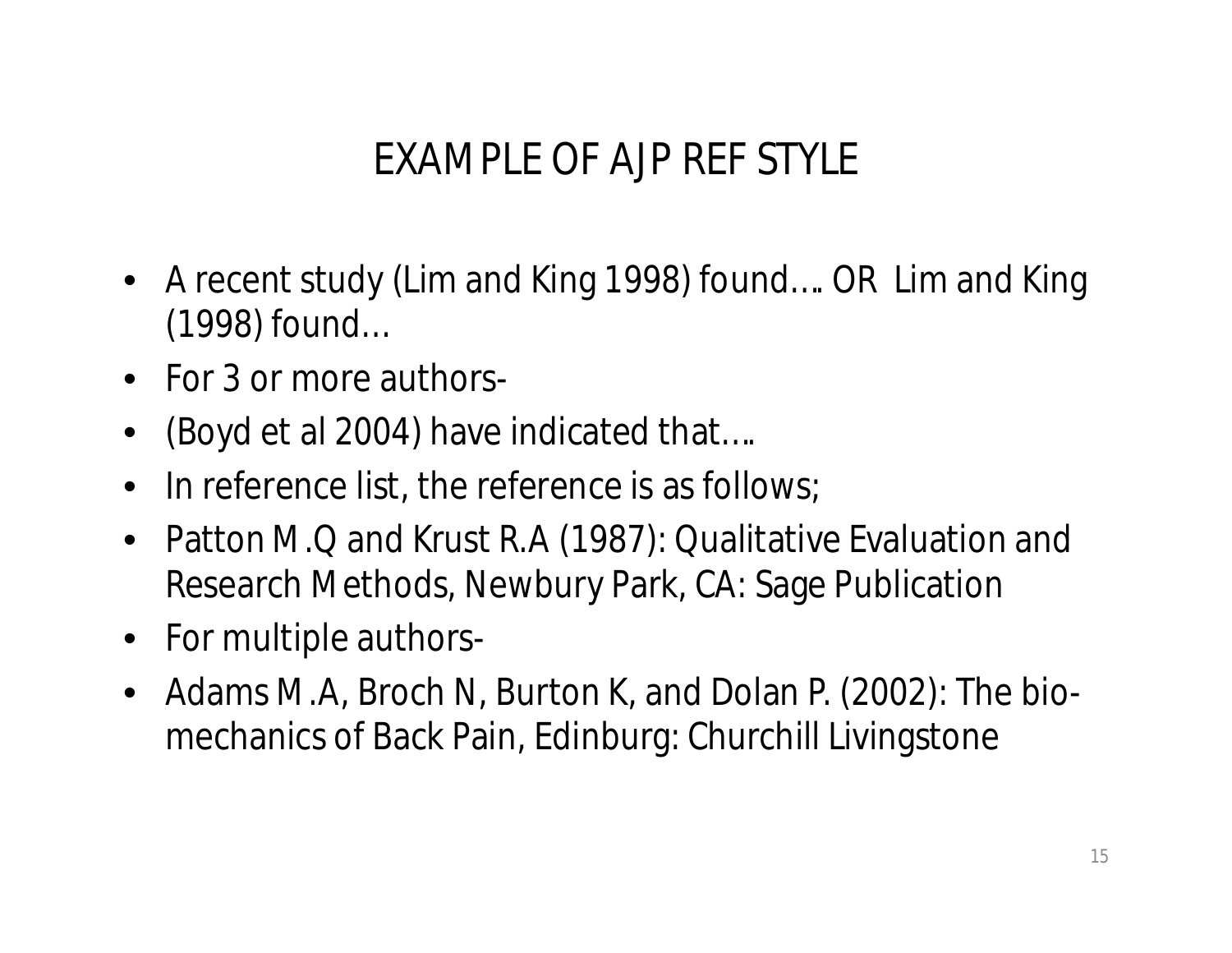#### FOOT NOTES

- IT IS A NUMERICAL SYSTEM OF REFERENCING
- YOU USE CONSECUTIVE NUMBERS CALLED IDENTIFIERS WITHIN TEXT STARTING FROM 1 AND SO ON, ie 1,2,3…
- NUMBERS ARE USED TO IDENTIFY INFORMATION THAT HAVE BEEN REFERENCED
- EACH NOTE IDENTIFIER IS LISTED AT THE BOTTOM OR FOOT OF EACH PAGE WITH RELEVANT BIBLIOGRAPHY DETAIL
- FOOTNOTES ARE USUALLY IN SMALLER FONT
- IDENTIFIERS ARE PLACED AT THE END OF QUOTES
- THEY CAN BE WRITTEN AS SUPERSCRIPTED ARABIC NUMBERS AT FOOT OR IN-TEXT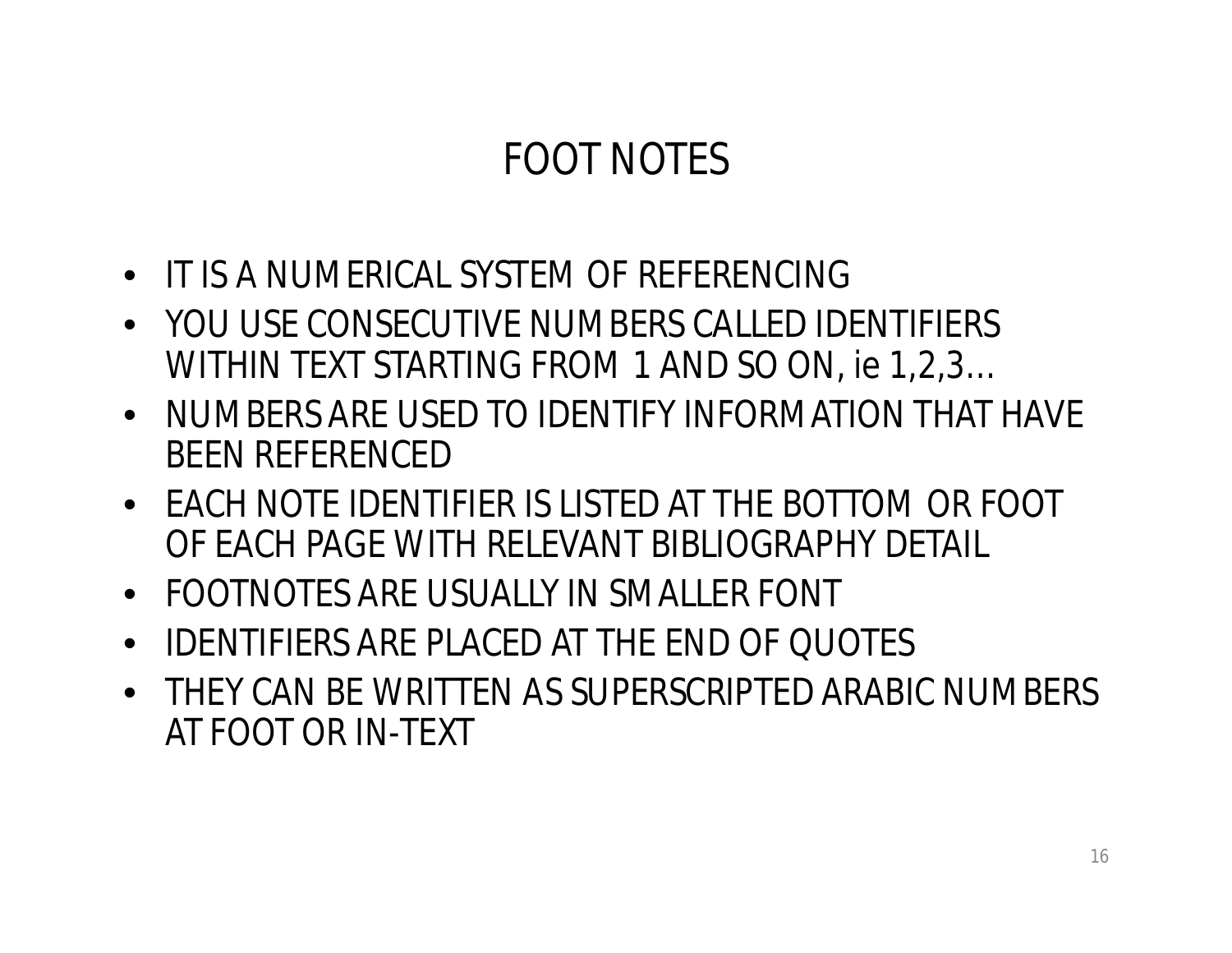# FOOTNOTES EXAMPLES

- The conditions necessary for germination was given by  $(1, 1)$ 1987)
- ----------------------
- 1. Adebola A.O (1980). The Essentials of Biology. Acada Press, Ibadan
- The conditions necessary for germination was given1
- -----------------
- 1. Adebola A.O (1980). The Essentials of Biology. Acada Press, Ibadan
- •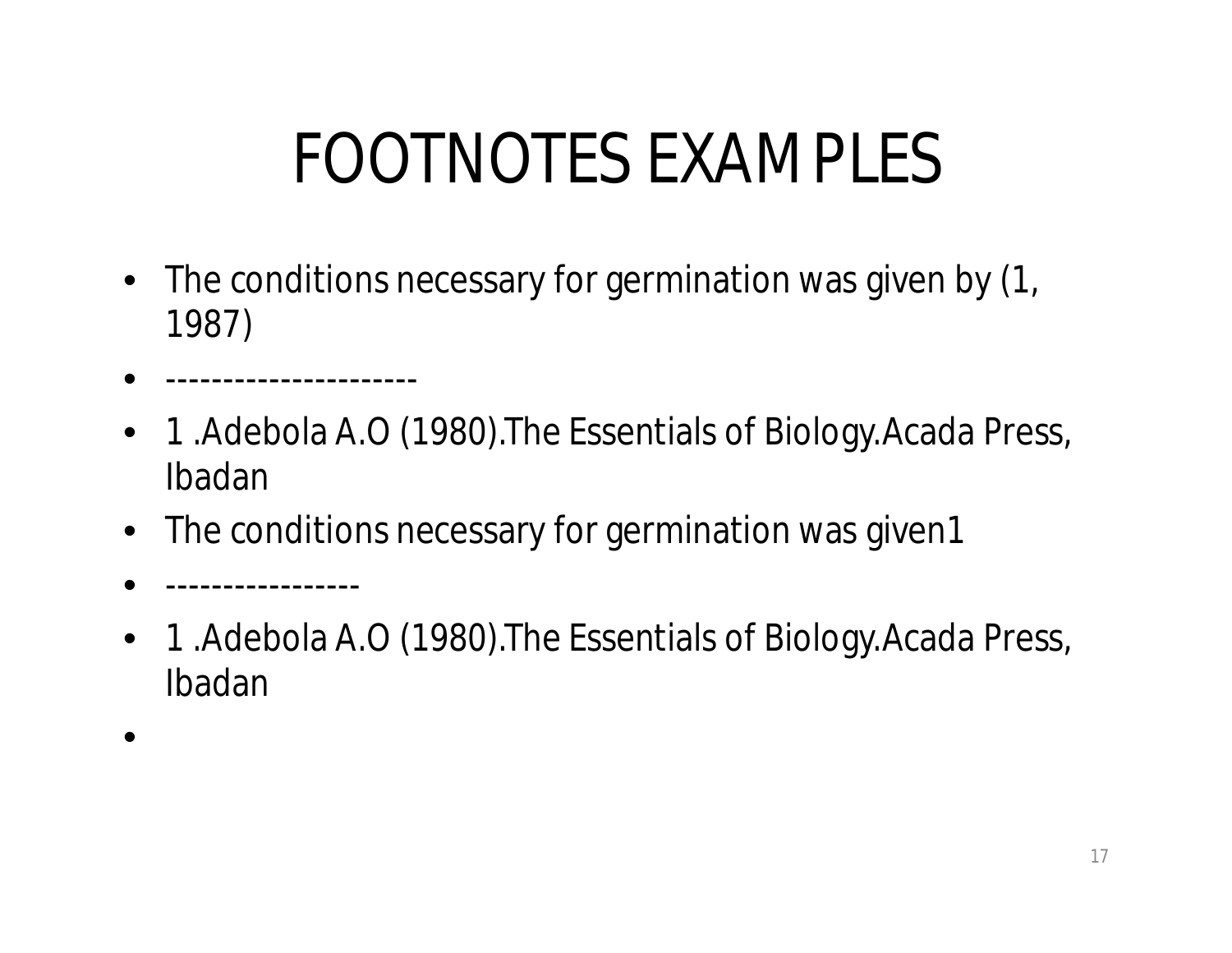#### COMMON MISTAKES IN REFERENCING

- MIX-UP OF DIFFERENT STYLES
- MIS- USE OF PRINCIPLES OF REFERENCING- PUT QUOTE IN INVERTED COMMAS AND QUOTE VERBATIM
- PUNCTUATION AND CAPITALISATION(SOME STYLE PUNCTUATE OTHERS DO NOT)
- MAINTAIN A PARTICULAR STYLE
- AUTHORS SHOULD PROVIDE REQUIRED INFORMATION.
- GOLDEN RULE IS CONSISTENCY, i.e USE ONE STYLE AND MAINTAIN CONSISTENCY THROUGHOUT WORK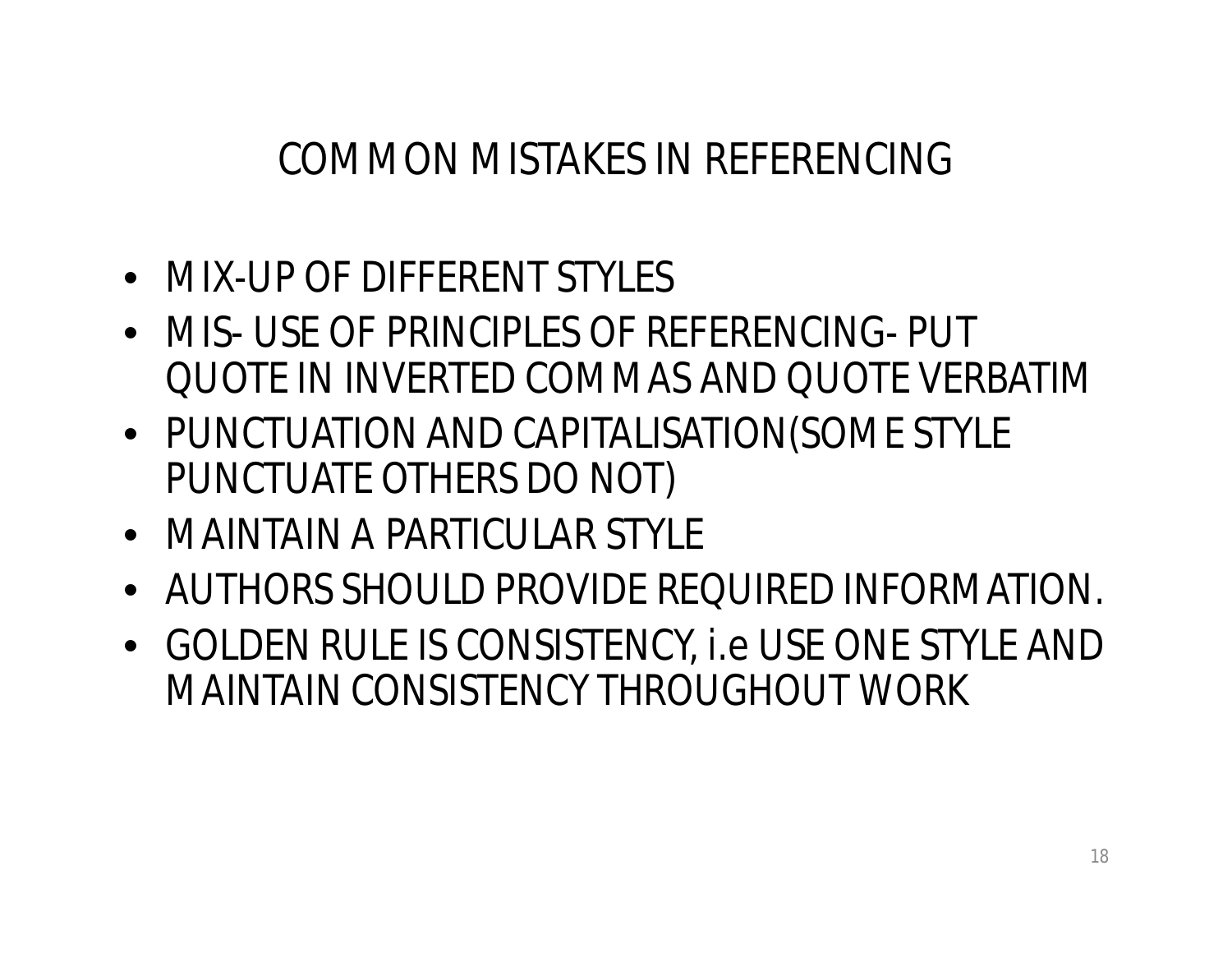### 2.OVERVIEW OF RESEARCH PROCESS:WHAT IS RESEARCH?

INVESTIGATION OR EXPERIMENTATION AIMED AT THE DISCOVERY AND INTERPRETATIONS OF FACTS,REVISION OF ACCEPTED THEORIES OR LAWS IN THE LIGHT OF NEW FACTS OR PRACTICAL APPLICATION OF SUCH NEW LAWS.

DEFINITION IMPLIES THAT RESEARCH CAN GENERATE DIFFERENT OUTCOMES-OUTCOME COULD BE REVALIDATING EXISTING KNOWLEDGE, GENERATION OF NEW KNOWLEDGE, ADAPTATION OF EXISTING KNOWLEDGE IN NEW DOMAINS AND REVISION/IMPROVEMENT OF EXISTING KNOWLEDGE BASED ON NEWLY REVEALED FACTS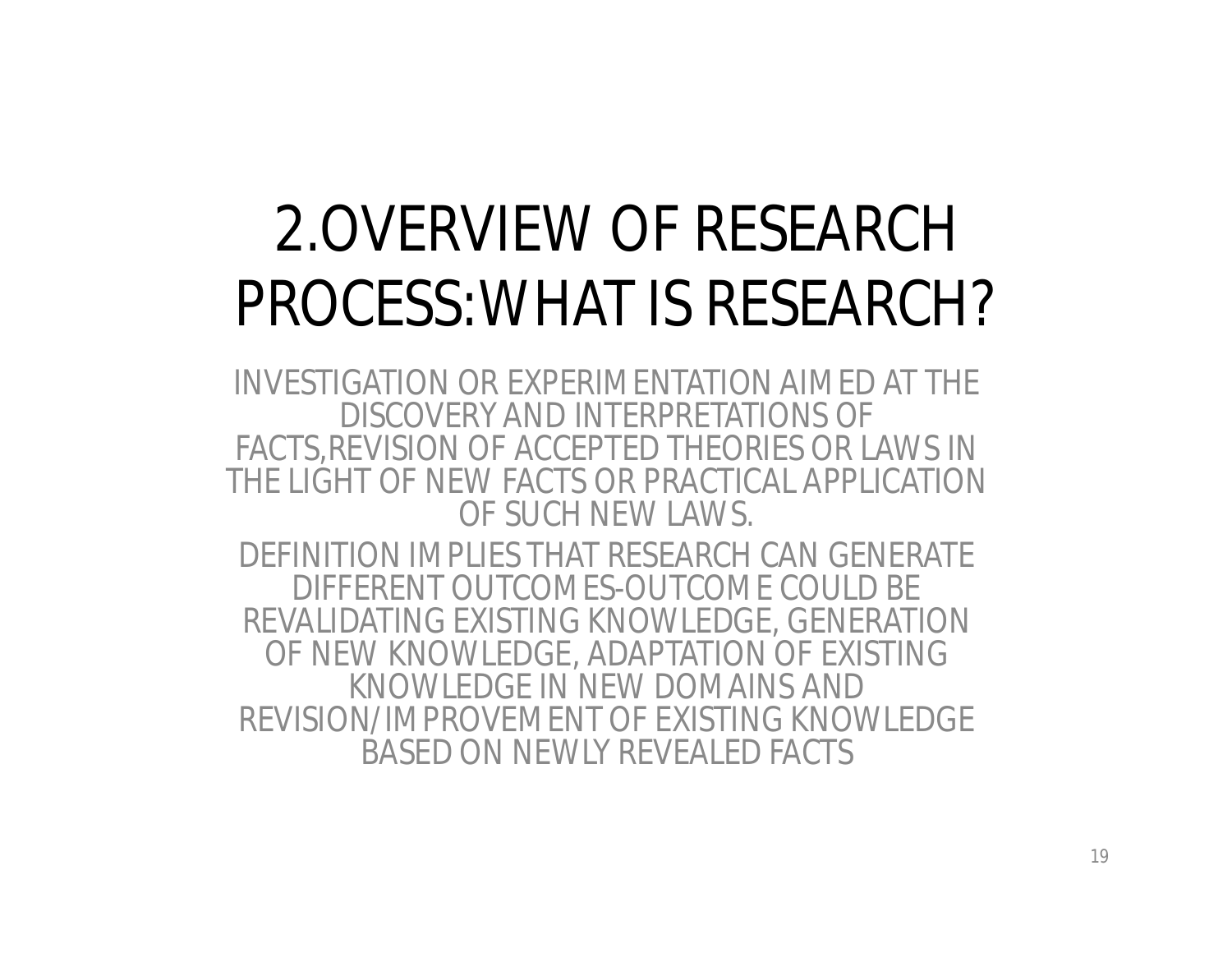# RESEARCH DEFINITION CONT'D

- MANIPULATION OF THINGS, CONCEPTS OR SYMBOLS FOR THE PURPOSE OF GENERALISING, TO EXTEND, CORRECT OR VERIFY KNOWLEDGE-WHETHER THAT KNOWLEDGE AIDS IN CONSRUCTION OF THEORY OR IN PRACTICE OF AN ART.
- AN INQUIRY INTO THE NATURE OF, REASONS FOR, AND THE CONSQUENCES OF ANY PARTICULAR SET OF CIRCUMSTANCES,WHETHER THESE CIRCUMSTANCES ARE EXPERIMENTALLY CONTROLLED OR RECORDED AS THEY OCCUR-(Kothari,1990)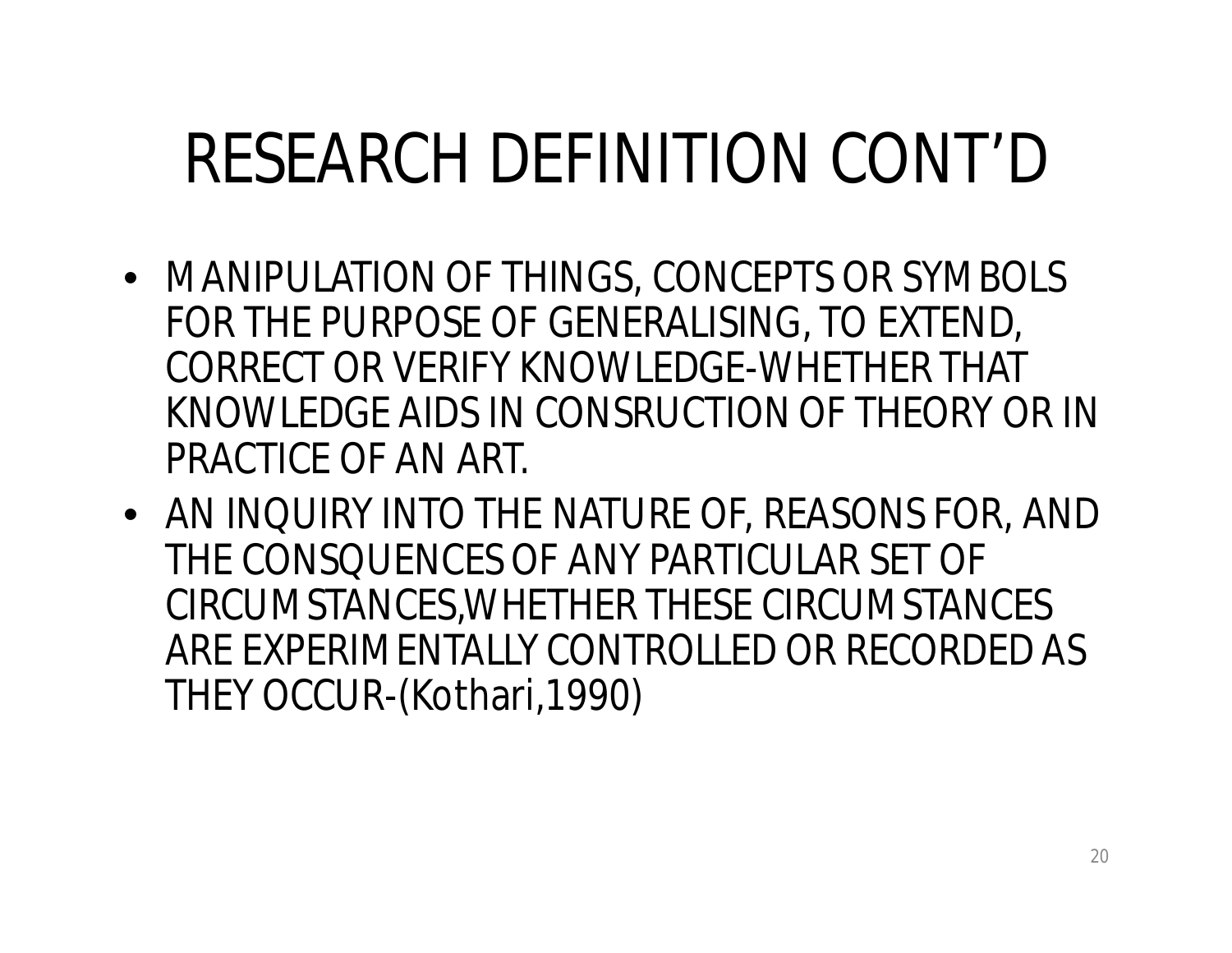# RESEARCH DEFINITION CONT'D

- THE PROCESS OF STSTEMATIC INQUIRY BY WHICH HUMANKIND INCREASES KNOWLEDGE OF HOW THINGS ARE, WHY THINGS ARE THE WAY THEY ARE AND HOW THEY COULD BE IMPROVED.
- IT IS DISCIPLINED AND VERIFIABLE STUDY OF A SUBJECT AIMED AT LEARNING NEW FACTS AND TESTING SCIENTIFIC PROPOSITIONS AND IDEAS
- RESEARCH IS SYSTEMATIZED QUEST FOR NEW KNOWLEDGE.THE BASIC GOAL IS TO PRODUCE KNOWLEDGE AND CREATE UNDERSTANDING THROUGH SCIENTIFIC AND LOGICAL REASONING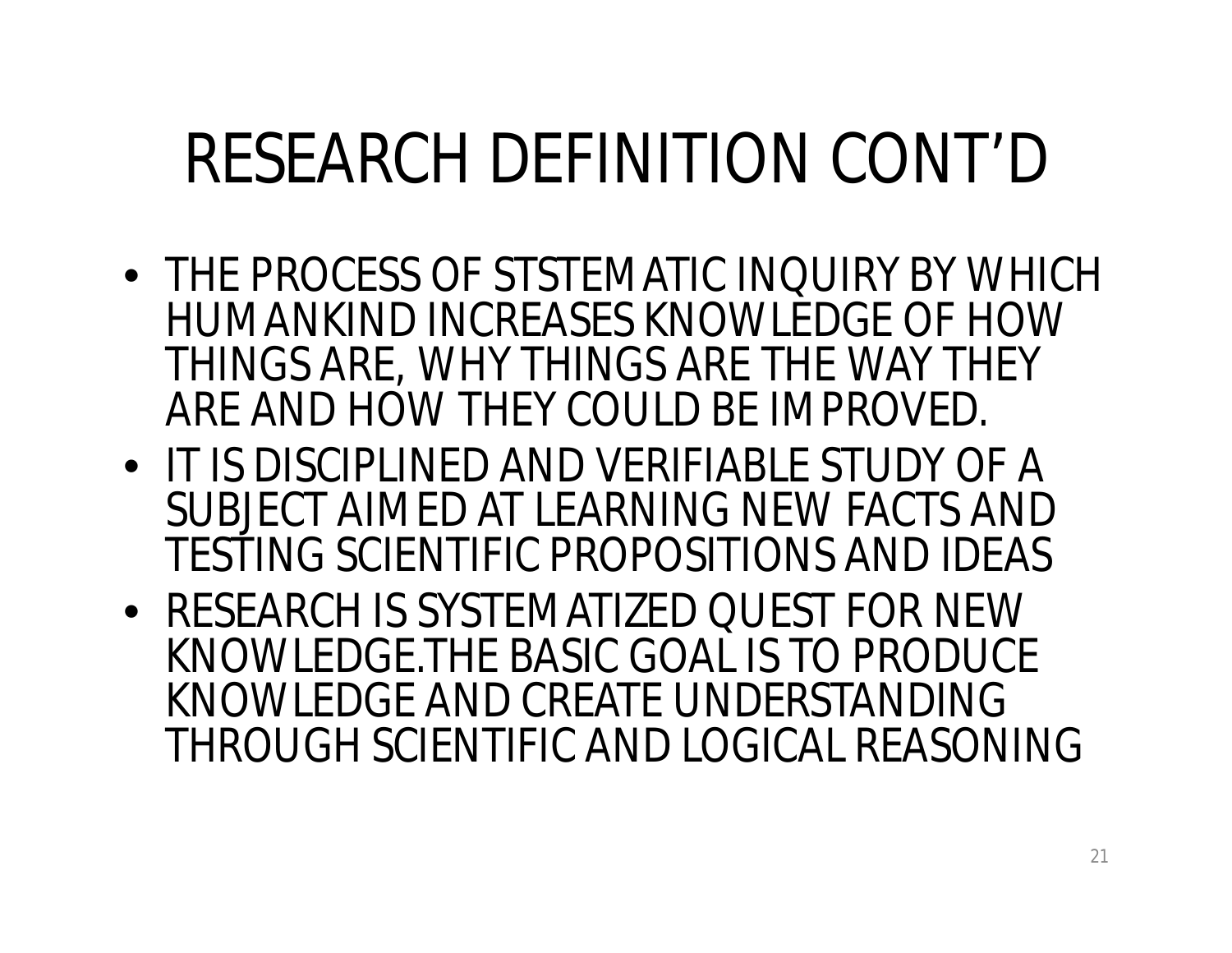# PURPOSE OF RESEARCH

- TO DISCOVER ANSWERS TO QUESTIONS THROUGH THE APPLICATION OF SCIENTIFIC PROCEDURES
- MAIN AIM OF RESEARCH IS TO FIND THE TRUTH WHICH IS HIDDEN AND WHICH HAS NOT BEEN DISCOVERED YET.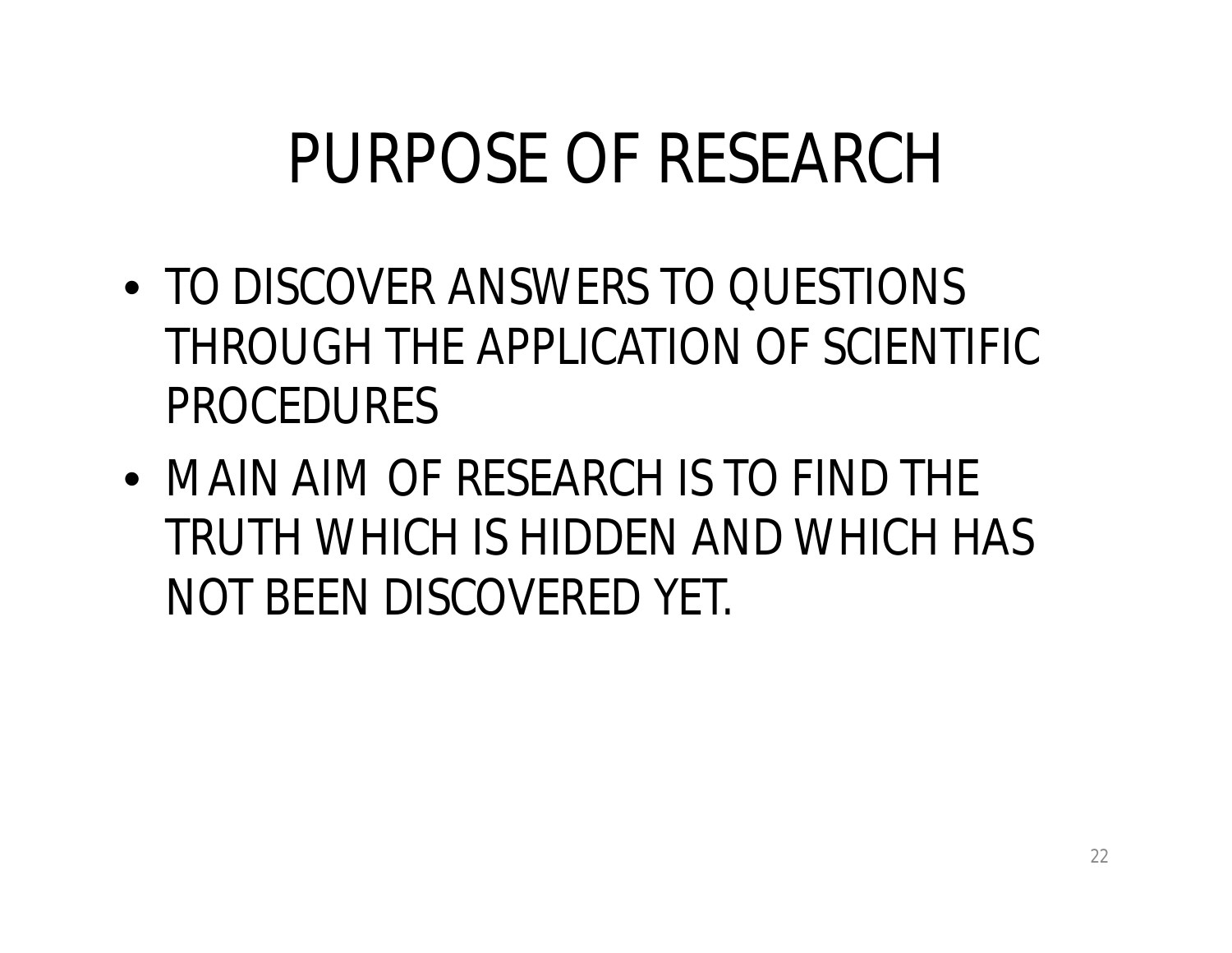### ROLE AND FUNCTIONS OF RESEARCH

- IN THE PAST, ECONOMIC GROWTH WAS UNDERPINNED BY TRADITIONAL FACTORS OF PRODUCTION VIZ LAND, LABOUR AND CAPITAL
- TODAY, THE CRITICAL DRIVERS OF GLOBAL ECONOMIC TRENDS ARE TECHNICAL KNOW-HOW, CREATIVITY, INTELLIGENCE AND INFORMATION.
- RESEARCH MAKES AN ORIGINAL CONTRIBUTION TO ADVANCE EXISTING STOCK OF KNOWLEDGE BY WHICH SOCIETIES AND ECONOMIES CAN BE BETTER, PROSPEROUS AND MORE FULFILLED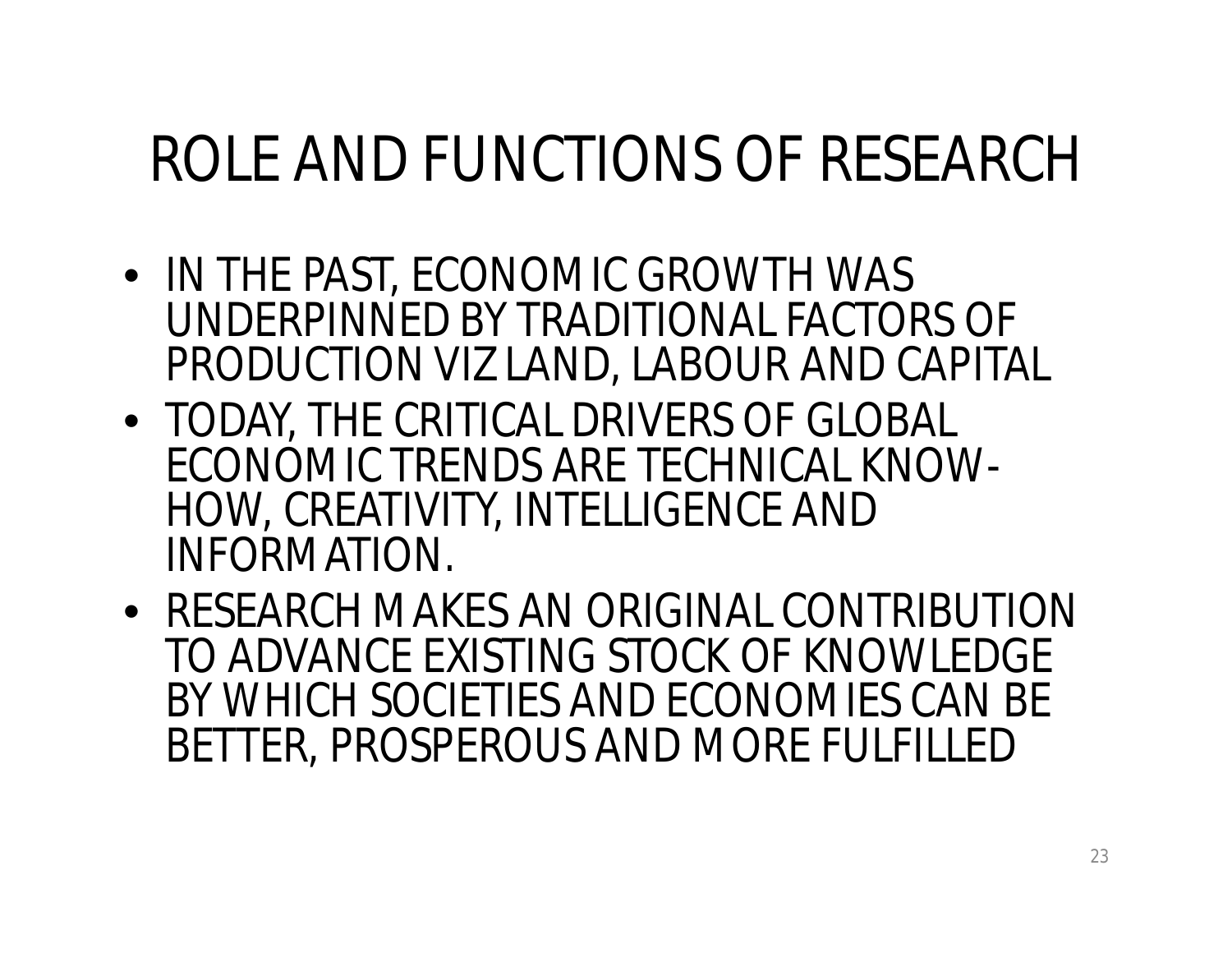### ROLE AND FUNCTIONS OF RESEARCH

- RESEARCH IS IMPORTANT TO GOVERNMENT, BUSINESS AND INDUSTRY, CIVIL SOCIETIES AND ECONOMY AS A WHOLE.
- SOCIAL AND ECONOMIC PROGRESS DEPENDS ON THE QUALITY AND UTILISATION OF RESEARCH EVIDENCE BY GOVT POLICY MAKERS, INDUSTRIALISTS, BUSINESS PEOPLE AND SOCIAL GROUPS
- RESEARCH PROVIDES EVIDENCE BASES FOR GOVT SOCIAL, ECONOMIC AND DEVELOMENT POLICIES
- SOUND POLICIES ARE GROUNDED IN SOUND RESEARCH.
- FOR GOVT ECONOMIC AND SOCIAL POLICIES TO BE WELL FORMULATED, THEY MUST RELY ON SOUND RESEARCH EVIDENCE
- RESEARCH CONTRIBUTES INFORMATION THROUGH DIAGNOSIS(PROBING SITUATIONS AND PHENOMENA) AND PROGNOSIS (PREDICTING FUTURE DEVELOPMENTS)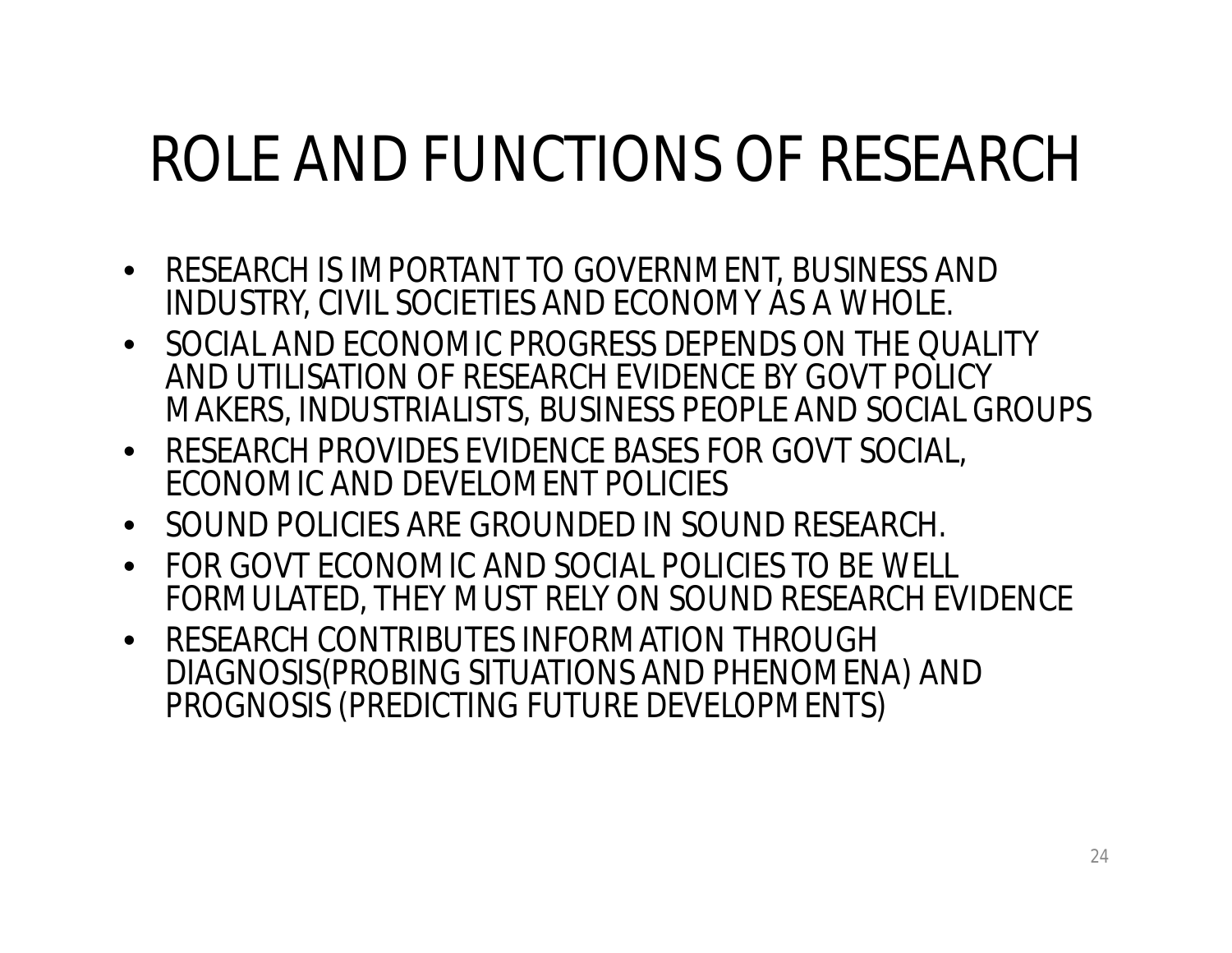### ROLE AND FUNCTIONS OF RESEARCH CONT'D

- FOR EXAMPLE , RESEARCH INTO A COMMUNITY'S ECONOMIC STRUCTURE, DYNAMIC CHANGES AND UNDERLYING FACTORS IS A SIGNIFICANT TOOL OF DECISION MAKING FOR POLICY/PROGRAM TARGETING
- RESEARCH CAN EVALUATE THE POTENTIAL IMPLICATION OF ALTERNATIVE POLICIES AND PROGRAMS.
- RESEARCH AND POLICY MAKING ARECOMPLEMENTARY AND MUTUALLY REINFORCING.
- RESEARCH CAN INFORM POLICY WHILE LEARNING FROM POLICY ITSELF
- POLICY RESEARCH FOCUSES ON HELPING TO EVALUATE ALTERNATIVE POLICY OPTIONS AND FORSTERS THE EMERGENCE OF SUPERIOR POLICY OPTIONS.
- IT IS IMPORTANT TO NOTE THAT POLICY FORMULATION PROCESS IS A POLITICALLY COMPETITIVE PROCCESS,POLICY MAKERS MAY CHOOSE OPTIONS THAT ARE NOT SUPERIOR ALTERNATIVE IF NOT PROPERLY GUIDED.
- FACTS AND FIGURES FROM RESEARCH ARE ALSO USEFUL TO CIVIL SOCIETY IN CARRYING OUT ADVOCACY, CIVIC EDUCATION AND PUBLIC ENLIGHTENMENT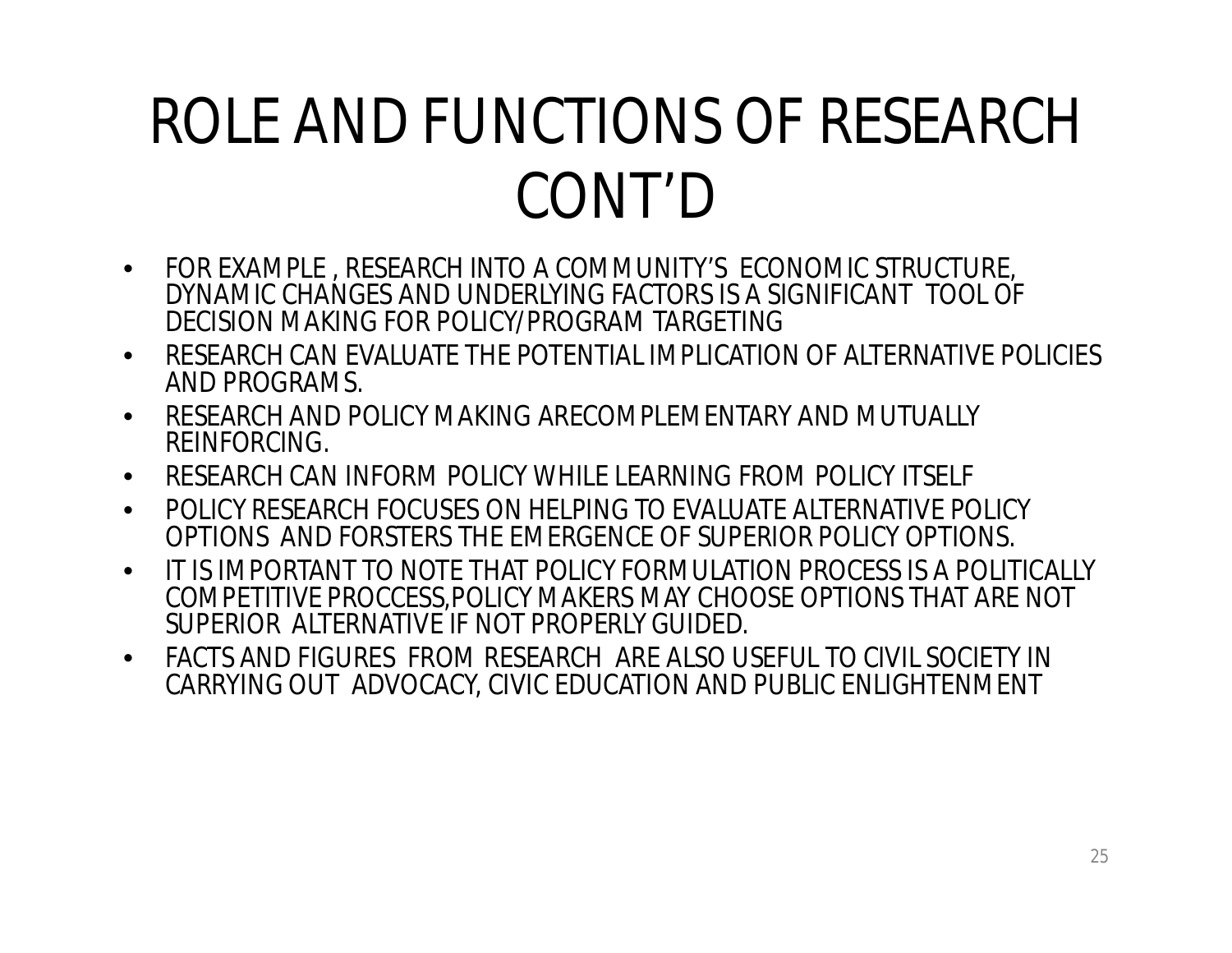# RESEARCH ROLE CONT'D

- RESEARCH IS ALSO IMPORTANT IN SOLVING OPERATIONAL AND PLANNING PROBLEMS IN BUSINESS AND INDUSTRY
- BUSINESS DECISIONS BENEFIT FROM OPERATIONS RESEARCH, MARKET RESEARCH AND MOTIVATIONAL RESEARCH.
- OPERATIONS RESEARCH INVOLVES THE USE OF MATHEMATICAL, LOGICAL AND ANALYTICAL TECHNIQUES IN SOLVING BUSINESS OBJECTIVE OF OPTIMISATION-COST MINIMISATION AND PROFIT MAXIMIZATION
- MOTIVATIONAL RESEARCH INVOLVES HUMAN BEHAVIOUR TOWARDS CONSUMPTION AND PRODUCTS.
- MARKET RESEARCH CONTRIBUTES TO IDENTIFYING POLICIES FOR PURCHASING, PRODUCTION AND SALES.
- WHAT RESEARCH DOES IS TO GIVE BUSINESS PEOPLE, ENTREPRENEURS AND INDUSTRIALISTS A LOGICAL AND SYSTEMATIC BASIS FOR BUSINESS DECISIONS, RATHER THAN RELYING ON GUESSWORK.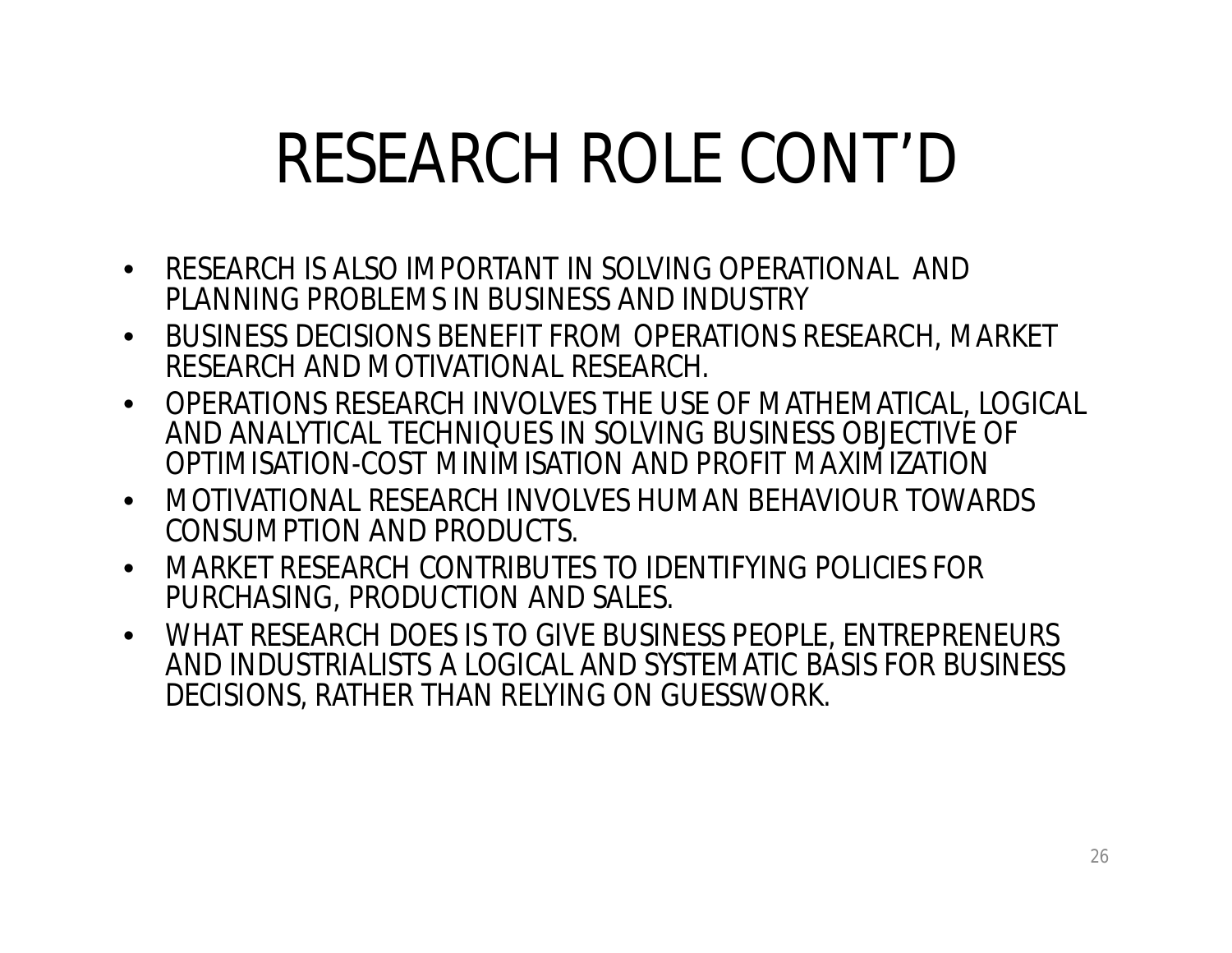# RESEARCH ROLES CONT'D

- RESEARCH ALSO HELPS TO SATISFY INTELECTUAL YEARNINGS OF MAN FOR BETTER UNDERSTANDING OF SOCIAL PHENOMENA AND ECONOMIC RELATIONSHIPS AND PROCESSES
- IN SOCIAL SCIENCE , ONE DIMENSION OF RESEARCH PURSUES KNOWLEDGE FOR ITS SAKE
- AS A SCIENCE, RESEARCH HAS THE RESPONSIBILITY TO ACCUMULATE KNOWLEDGE FOR MORE ACCURATE PREDICTION OF HUMAN BEHAVIOUR
- ON ANOTHER DIMENSION, RESEARH CAN PRODUCE KNOWLEDGE THAT CONTRIBUTES TO RESOLVING PRACTICAL REAL-LIFE PROBLEM OF HUMAN RELATIONS.
- RESEARCH CAN BE BROADLY CLASSIFIED AS INCIDENTAL –AS IN AUDITORS INVESTIGATION/INQUIRY PANEL INTO AN ISSUE OR SYSTEMATIC AS IN DAY-TO DAY ACTIVITIES, i.e. CONTINOUS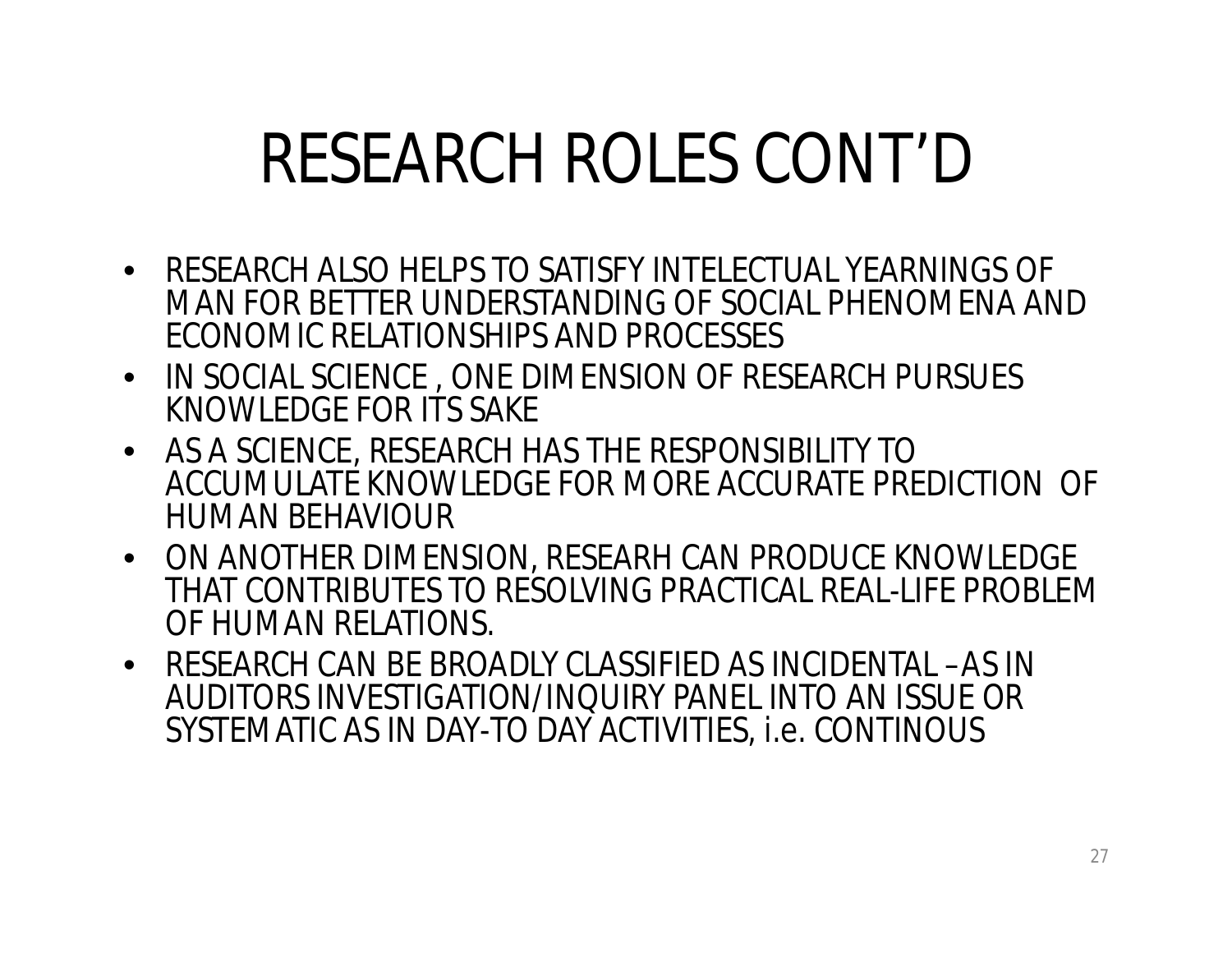# STAGES OF RESEACH PROCESS

- IN RESEARCH, WHAT DIFFERS IS THE OBJECT OF STUDY.
- SCIENCE IS UNITED IN PHILOSOPHICAL FOUNDATIONS, OBJECTIVES, LOGIC AND METHODOLOGY
- FOR EXAMPLE, PHYSICS IS CONCERNED WITH MATTER AND ENERGY. BIOLOGY DEALS WITH LIFE PROCESSES OF PLANTS AND ANIMAL.SOCIOLOGY IS CONCERNED WITH SOCIAL BEHAVIOUR AND RELATIONSHIPS.ECONOMICS IS CONCERNED WITH RESOURCE ALLOCATION AND CHOICE PROBLEMS OF MAN.
- DESPITE DISCIPLINARY DIFFERENCES BETWEEN FIELDS, OF SCIENTIFIC STUDY,THEY SHARE SAME RESEARCH PROCESS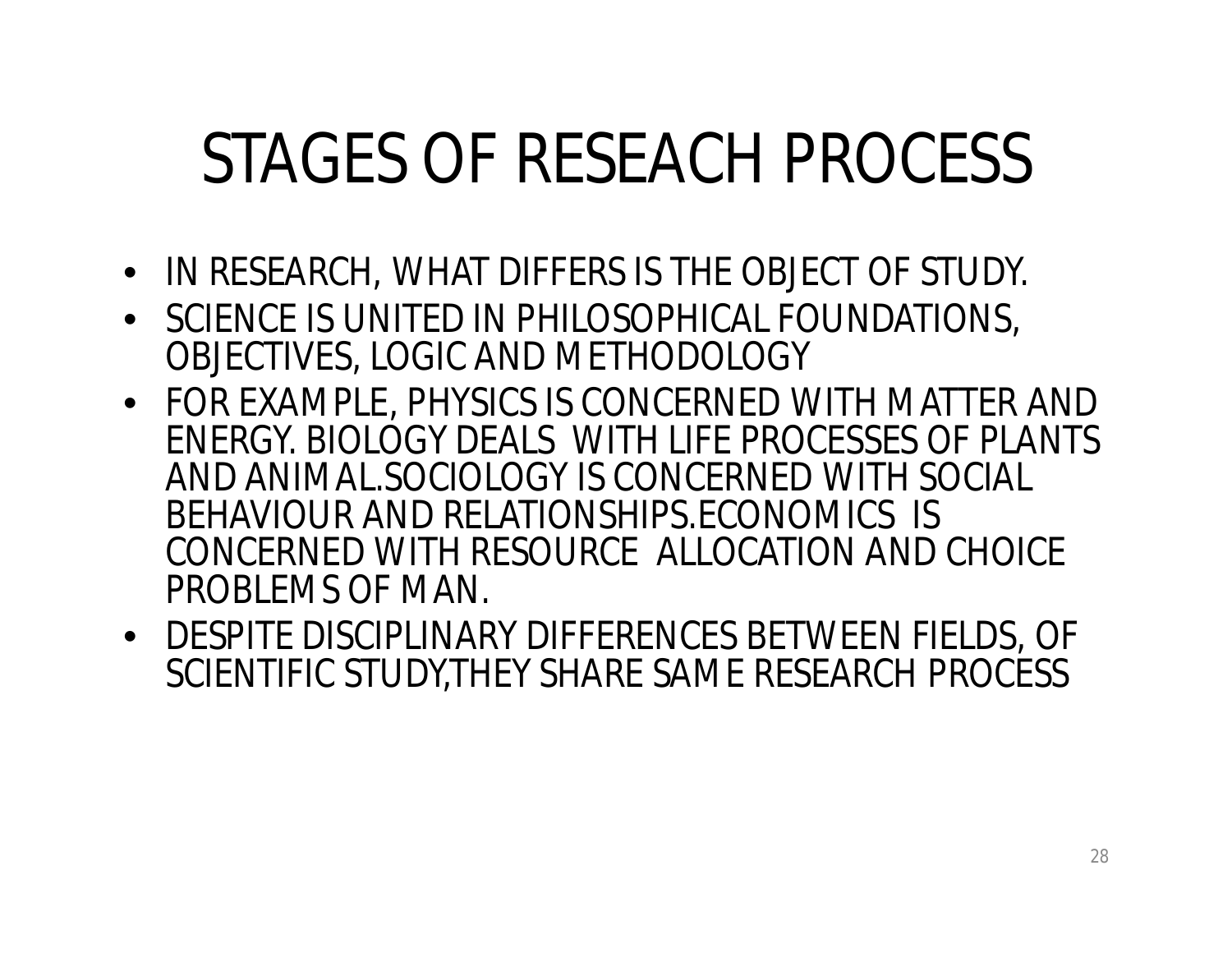### RESEARCH PROCESS

- IT INVOLVES A SEQUENCE OF MUTUALLY-INCLUSIVE AND REINFORCING STEPS AND PROCEDURES FOR AQUIRING RELIABLE KNOWLEDGE
- THERE ARE MANY DIVERSE WAYS TO DESCRIBE RESEARCH PROCESS BUT THERE ARE COMMOM AND ESSENTIAL ELEMENTS AND STAGES OF THE PROCESS.
- GENERALLY AS A PROCESS, RESEARCH IS A SEQUENCE OF ACTIVITIES OR STEPS LEADING TO AN END PRODUCT.
- IT HAS A PROCEDURAL AND STEP -WISE CHARACTER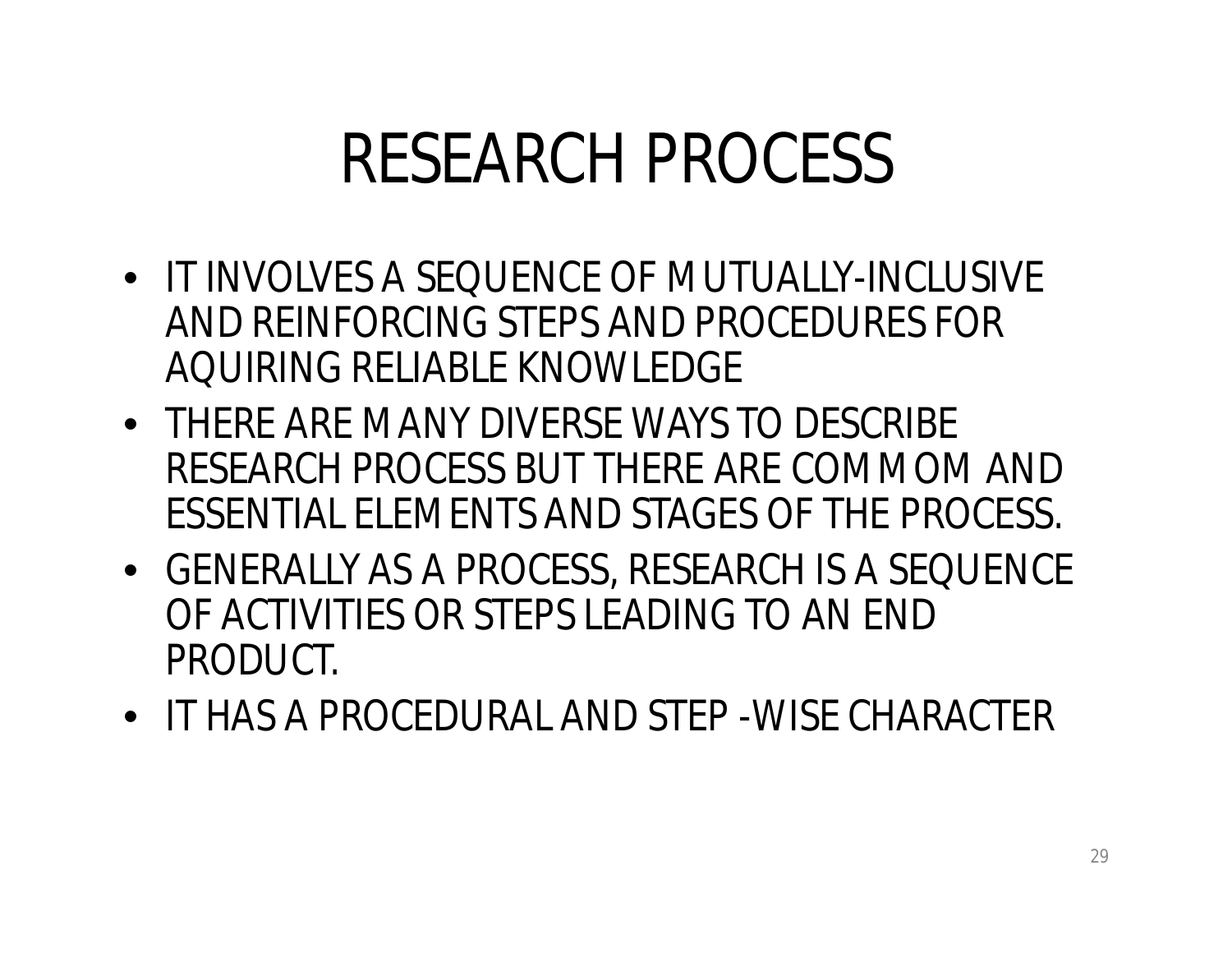### ONE VIEW POINT OF RESEARCH PROCESS

- 1.FORMULATING THE RESEARCH PROBLEM
- 2.EXTENSIVE LITERATURE SURVEY
- 3.DEVELOPING HYPOTHESES
- 4.PREPARING THE RESEARCH DESIGN
- 5.DETERMINING THE SAMPLE DESIGN
- 6.COLLECTING THE DATA
- 7 EXECUTION OF THE PROJECT
- 8.ANALYSIS OF DATA
- 9.HYPOTHESES TESTING
- 10.GENERALISATION AND INTERPRETATION,AND
- 11.PREPARATION OF REPORT AND PRESENTATION OF THE RESULTS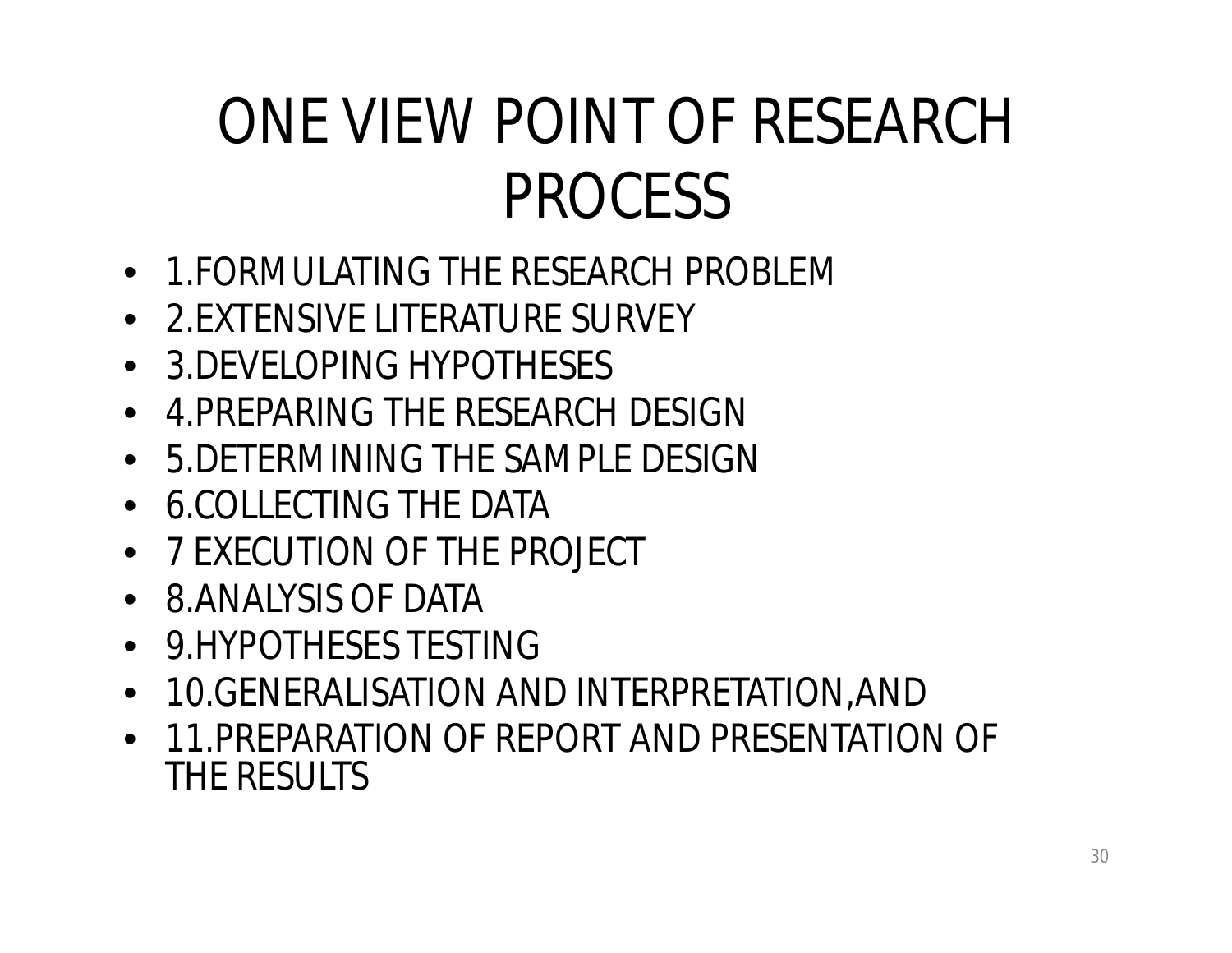### ANOTHER DESCRIPTION OF RESEARCH PROCESS (ABRIDGED)

- 1. RESEARCH DESIGN
- 2.SAMPLING
- 3. DATA COLLECTION
- 4. DATA ANALYSIS
- 5.REPORT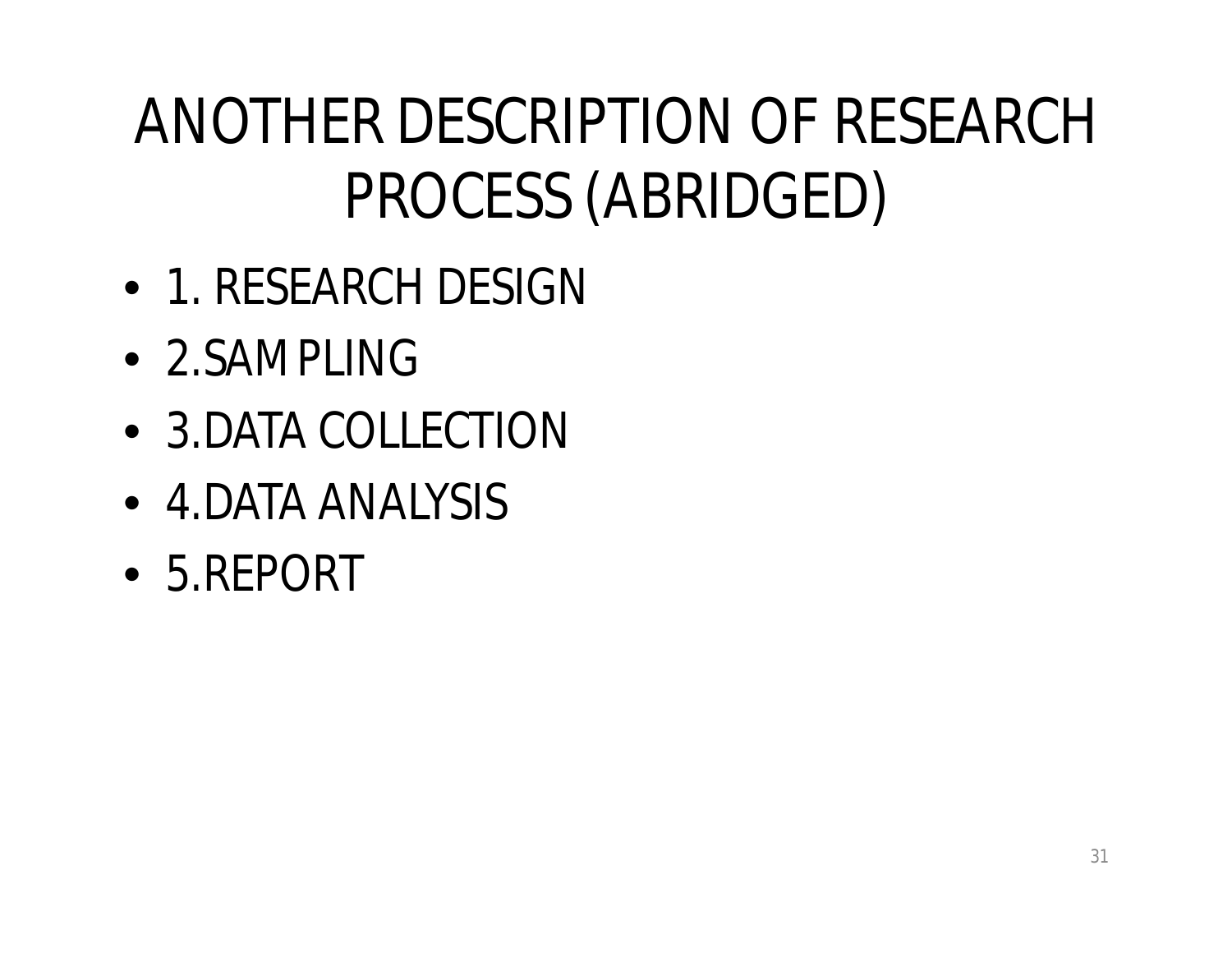### DISCUSSION OF CONSTITUENT STEPS

- FORMULATING THE RESEARCH PROBLEM
- It means stating the general research topic as an analytical object
- Research problem statement is a distillation of the research subject into feasible investigative questions that are precise, concrete and unambiguous.
- The research problem can either relate to the state of nature or to relationships between variables
- EXTENSIVE LITERATURE SURVEY
- Involves reading and studying materials related to the research subject or problem.
- Materials can be found in journals, books, magazines, periodicals, monographs, seminar papers, conference proceedings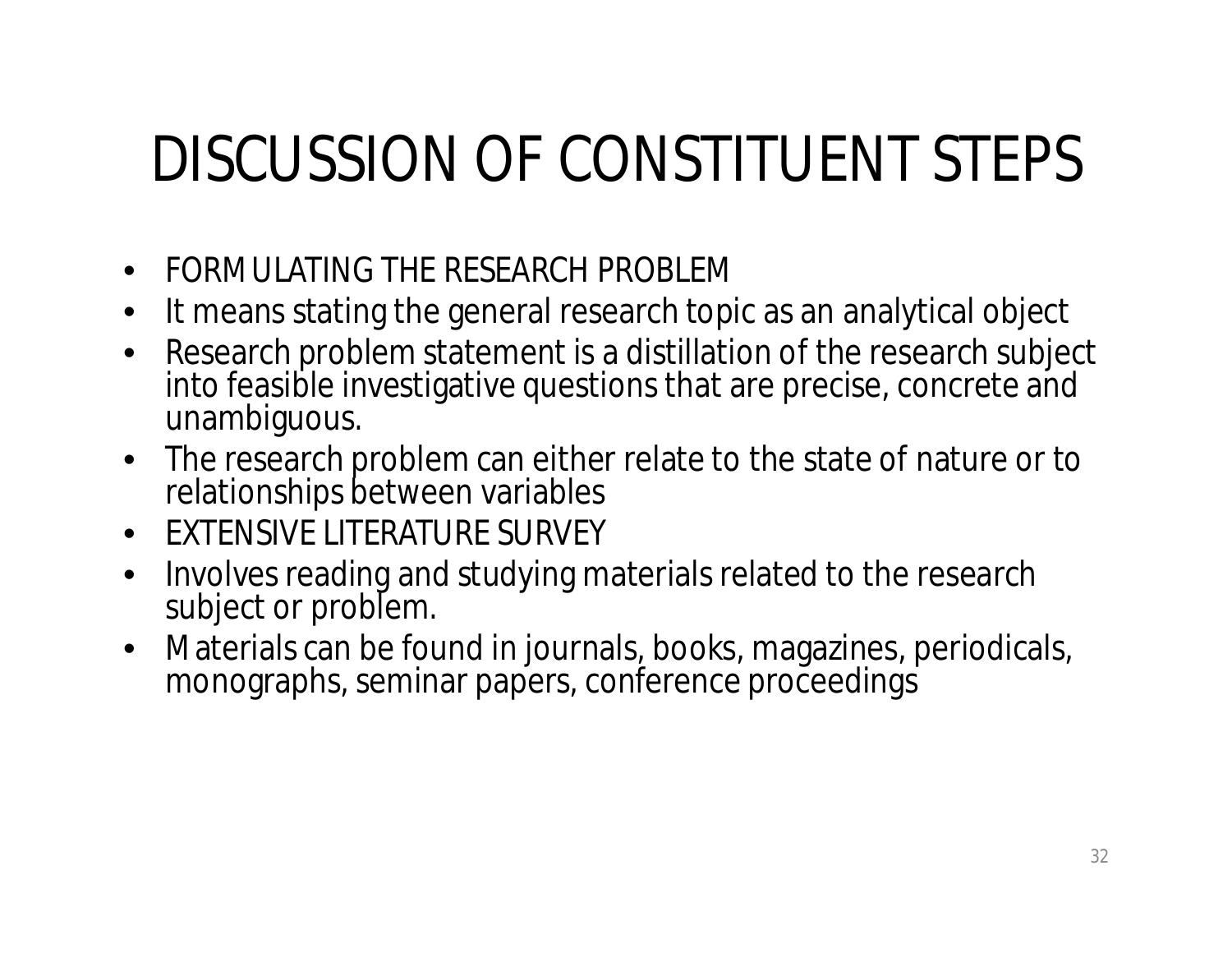# RESEARCH PROCESS STAGES

- DEVELOPMENT OF WORKING HYPOTHESES
- This is a tentative assumption made for the purpose of testing its logical validity .
- The role of hypothesis is to guide the researcher to be focused on specific area of inquiry and keeping him on track.
- The hypothesis determines the data to be collected and the type of analysis to be done.
- PREPARING THE RESEARCH DESIGN
- It involves decisions about the units of study, methods of study and techniques to solve the research problem.
- The research design is the conceptual structure upon which the research would be carried out.
- Research designs can be broadly categorized into experimental and non-experimental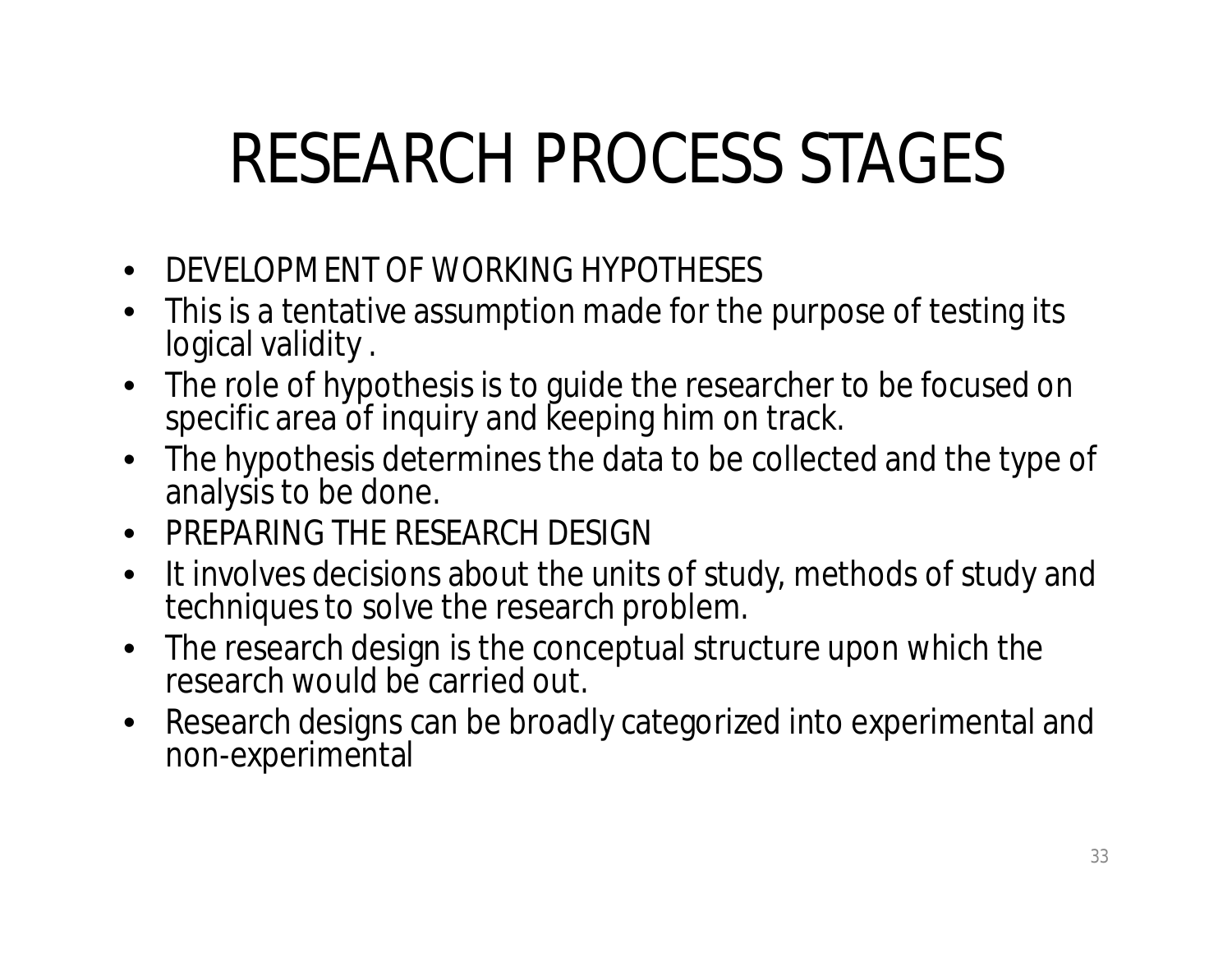# RESEARCH PROCESS STAGES

- DETERMINING SAMPLE DESIGN
- Researcher has to decide the way and means of choosing the units of the study-individuals, households, enterprises, communities, societies etc
- The sample design is the plan for selecting the representative group from the population of study.
- COLLECTING DATA
- Involves observation, experimentation and field exercises.
- There are different types of data just as there are different methods and techniques of data collection
- Choice of type of data and data collection method depends on a variety of factors, the research problem, working hypothesis, time and money available for the research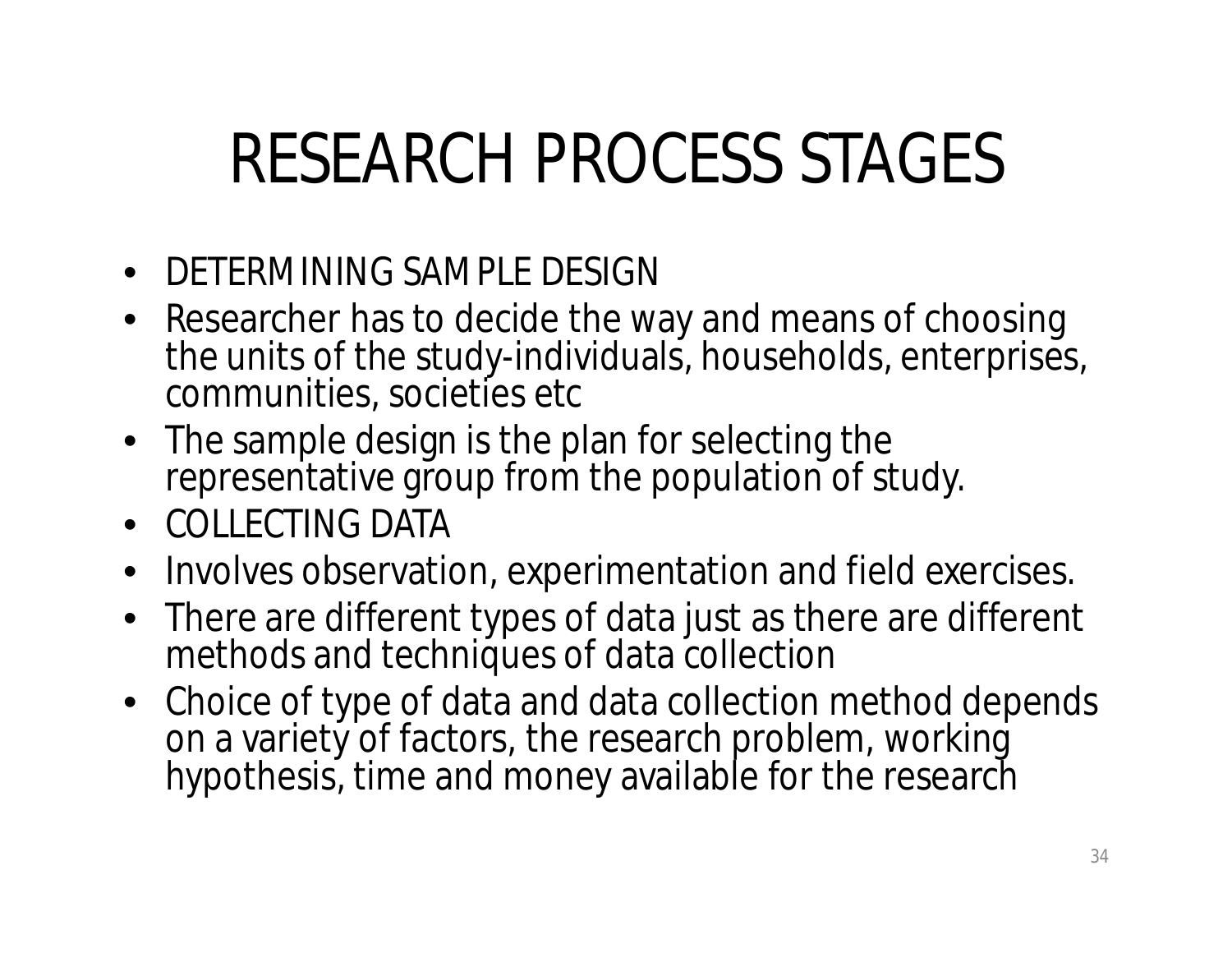# RESEARCH PROCESS STAGES

- ANALYSIS OF DATA
- Data analysis requires several related operations involving data organization, data exploration, data tabulation and statistical testing of hypothesis.
- HYPOTHESIS TESTING
- Involves the researcher to answer the question-do the facts support the hypothesis or not?
- Where there are no hypothesis initially, the generalizations emanating from research could form the basis of hypothesis in future research.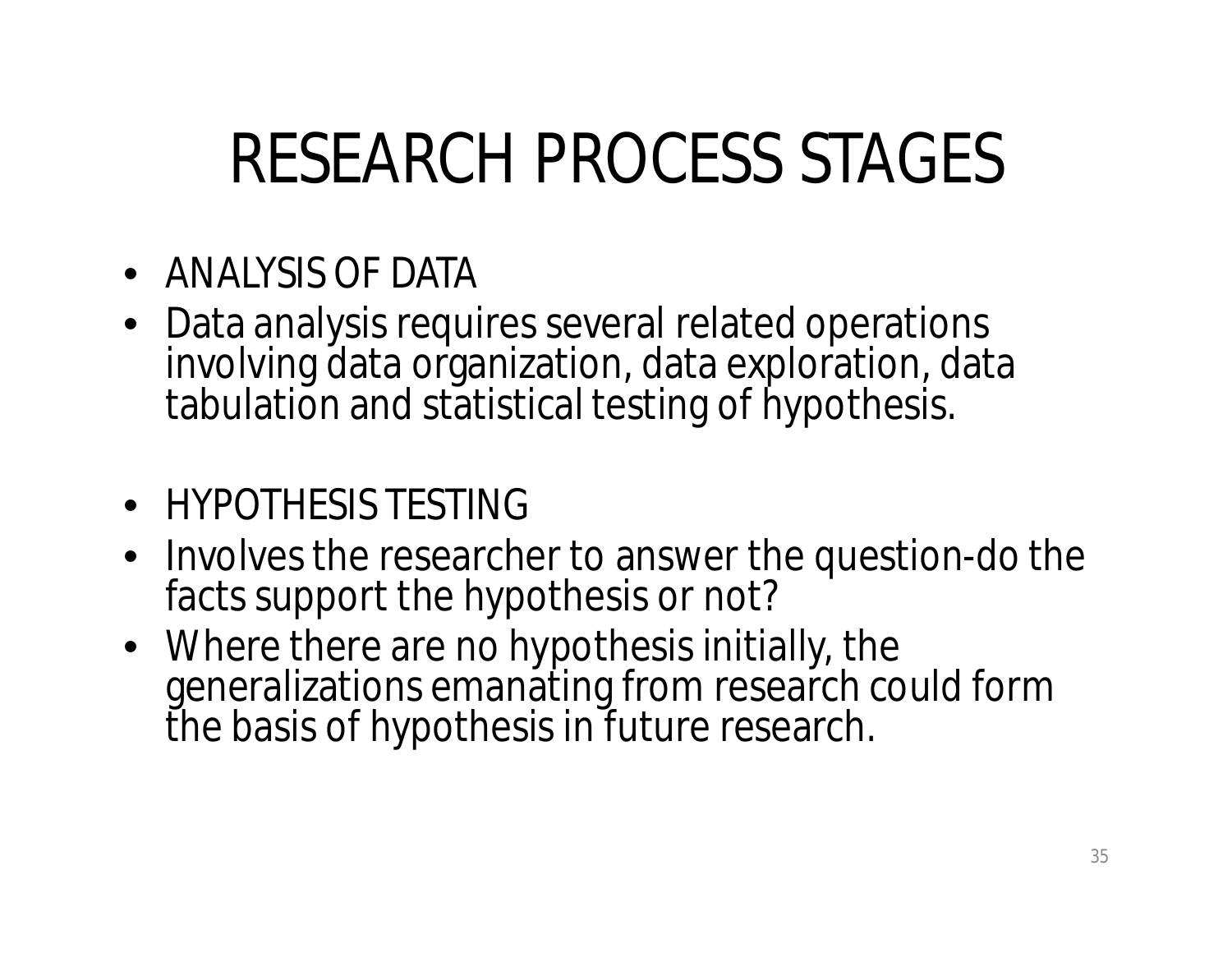#### RESEARCH PROCESS STAGES CONT'D

- GENERALISATIONS AND INTERPRETATIONS
- Research is significant in the sense that it seeks to arrive at generalizations based on empirical observations and logical validity.
- Generalization could involve explaining the results of research in the context of existing theories or previous studies.
- It is possible for generalization to open new questions that require further research.
- Common feature and attributes that underpin the nature and conduct of research is that research is cyclical and an interactive process.
- Sometimes research is presented in a very simplistic linear succession of steps with definite start and end, this is erroneous
- Research appears more as a spiral or iterative process.
- Stages or steps in research process are not mutually exclusive but mutually inclusive. They are neither separate or distinct.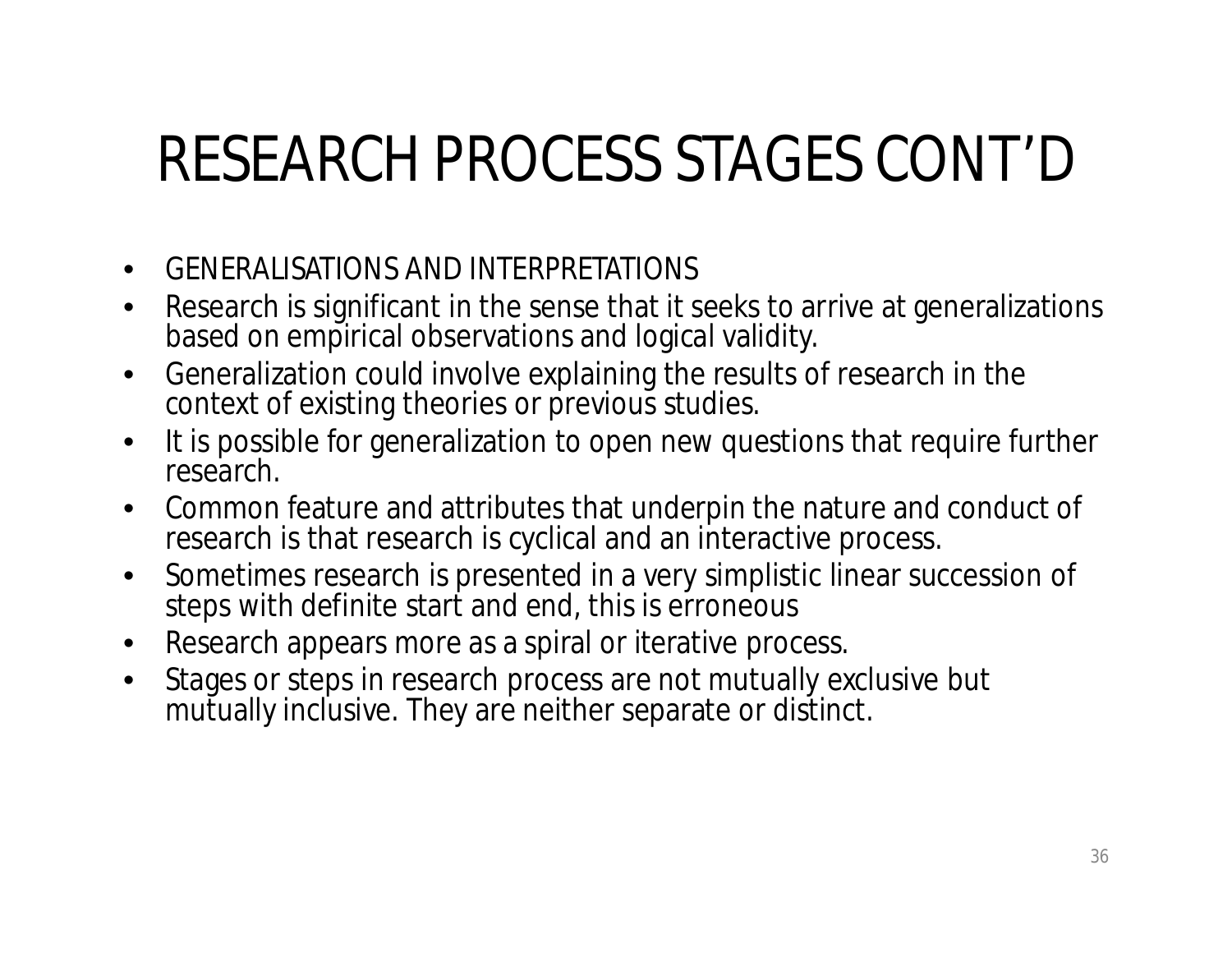### 3.CONCEPTS AND CONCEPTUAL FRAMEWORK

Usage of a term may vary from place to place and may have several interpretations meaning it may be ambiguous. Often people do not understand what we wish to communicate. We thus need concepts and conceptualization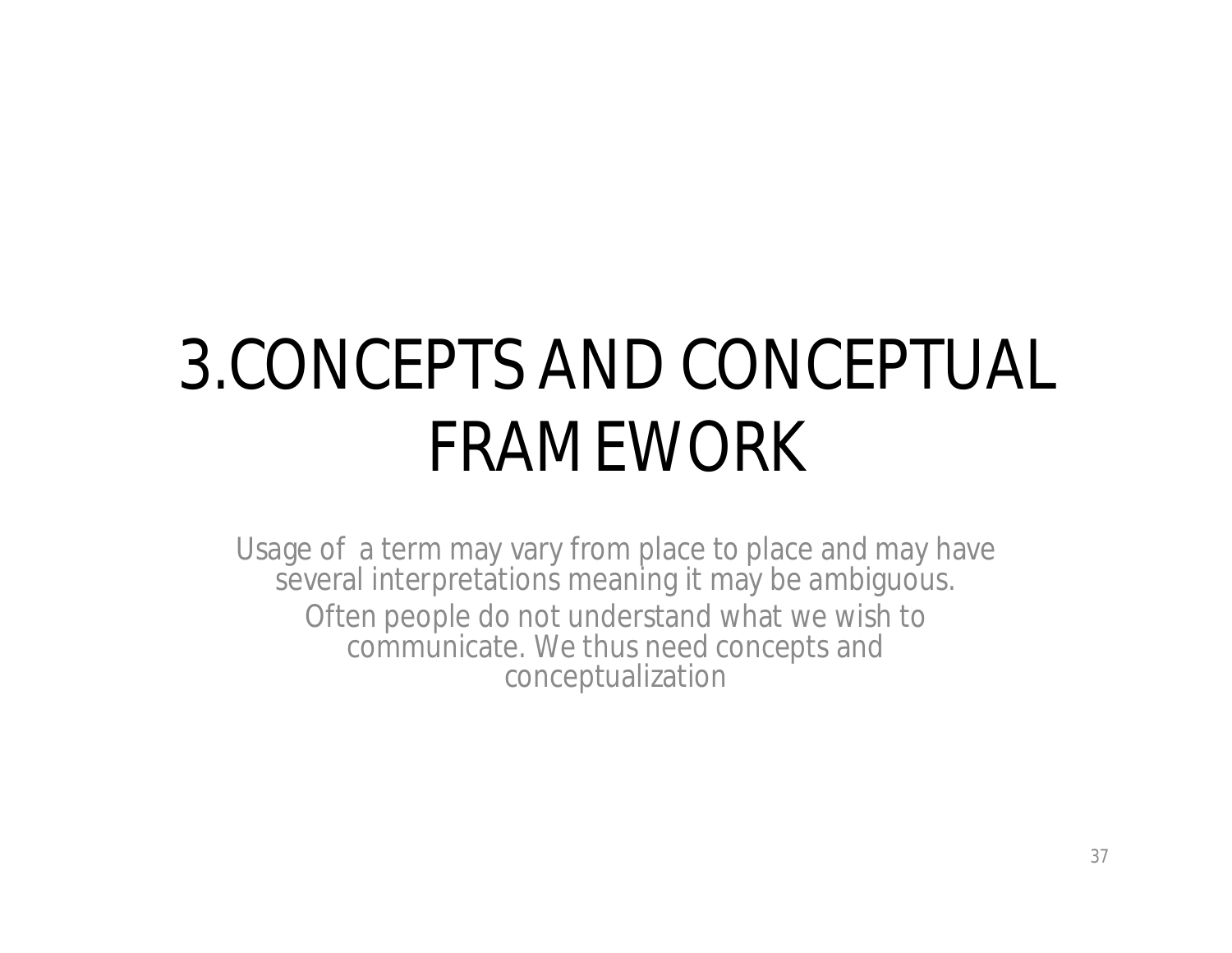## DEFINITION

- A concept is the distinctive meaning of a term.
- A scientist is able to manipulate, study, organize and isolate the properties of objects and give names to such properties by formulating concepts
- A clear formulation of concepts is a basic requirement in the application of scientific method.
- Without a clear definition of concepts or with a vague definition, a researcher ends up not knowing what to look for or unable to distinguish it from other related forms
- A researcher must therefore define the concepts well in advance with rigour that when confronted with reality they either hold or breakdown without ambiguity.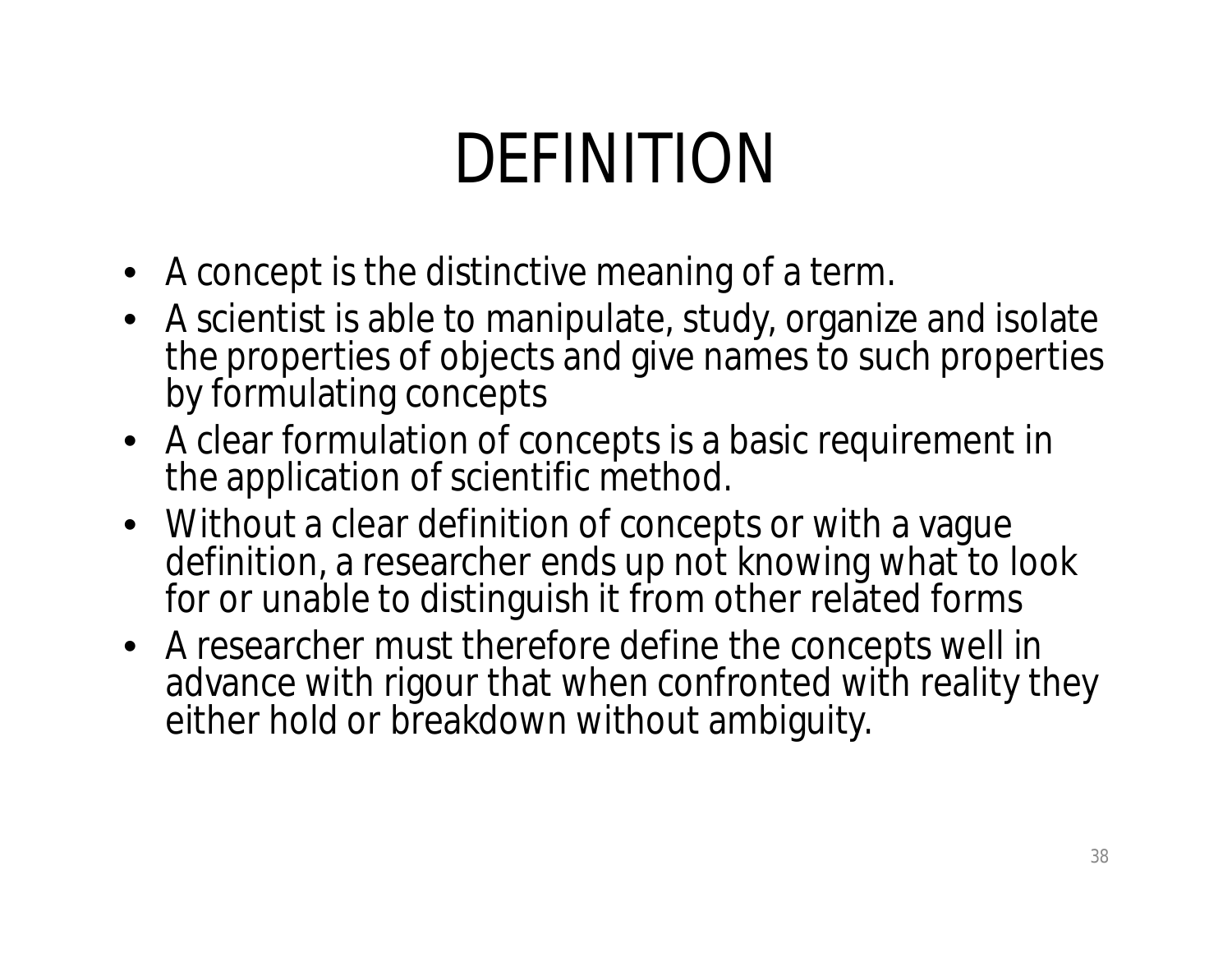### CONCEPTUALISATION

- To conceptualize is to formulate concepts.
- It is to communicate the precise meaning of a term in your own construct of the term.
- Conceptualization refers to the process through which we specify precisely what we mean when we use a term, i.e.the working agreements.
- Suppose we want to find out if men have greater access to employment than women.
- We cannot meaningfully do this without some working agreement on the term-employment.
- Specifying or defining what we mean by a term is the way to conceptualize. Research progresses with the specification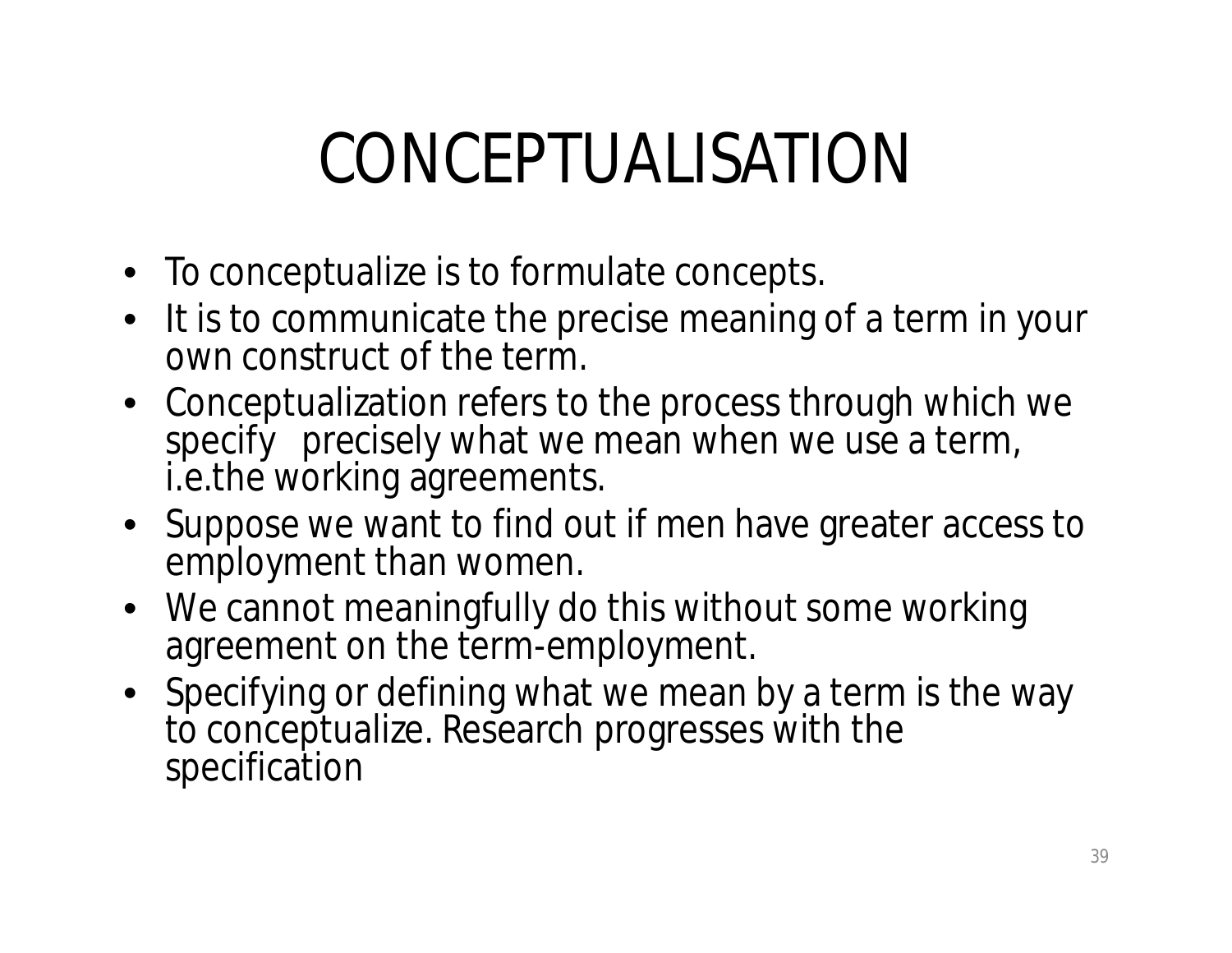#### END PRODUCT OF CONCEPTUALISATION

- The end product of conceptualization process is the specification of a set of indicators of what we have in mind, indicating the presence or absence of the concept we are studying
- By conceptualization, the researcher is able to isolate and indicate the properties of objects and give names and identity to such properties.
- We can conceptualize the term employment in several dimensions
- Specifying dimensions and indentifying the various indicators for each of those dimensions are both parts of conceptualization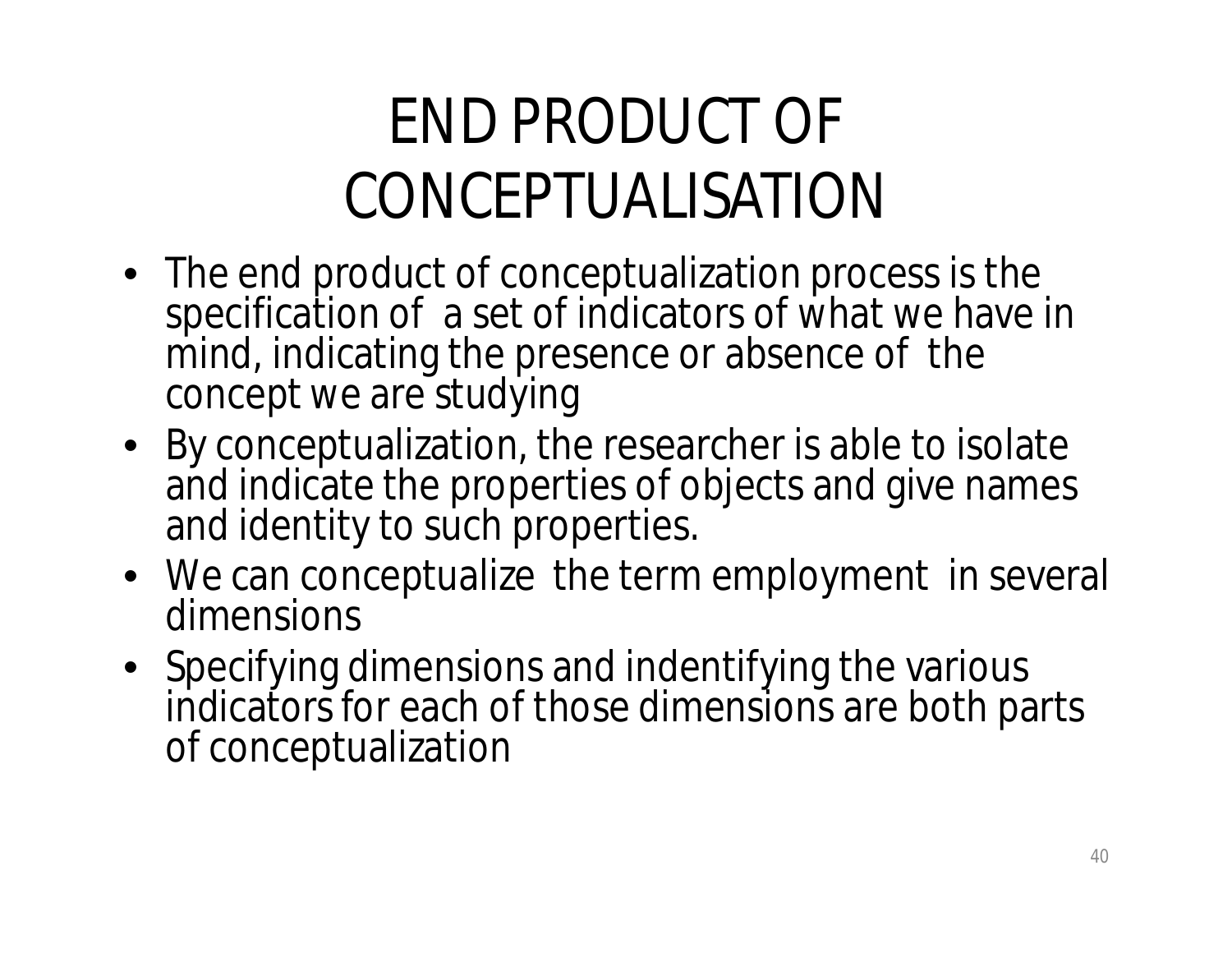#### TWO LEVELS OF CONCEPTUAL ORDER

- 1. NOMINAL and OPERATIONAL
- A nominal definition is the name or label that a researcher assigns to a term, *a priori*.
- It gives distinctive identity to an object or thing for purpose of separating it from the rest.
- To avoid confusion or misinterpretation of a term, the scientist specifies a working definition for the purpose of inquiry.
- An example is to specify socio-economic status of an individual as combination of income and educational attainment, precluding many other aspects e.g wealth/assets/occupational status
- Nominal definition focuses on observational strategy of research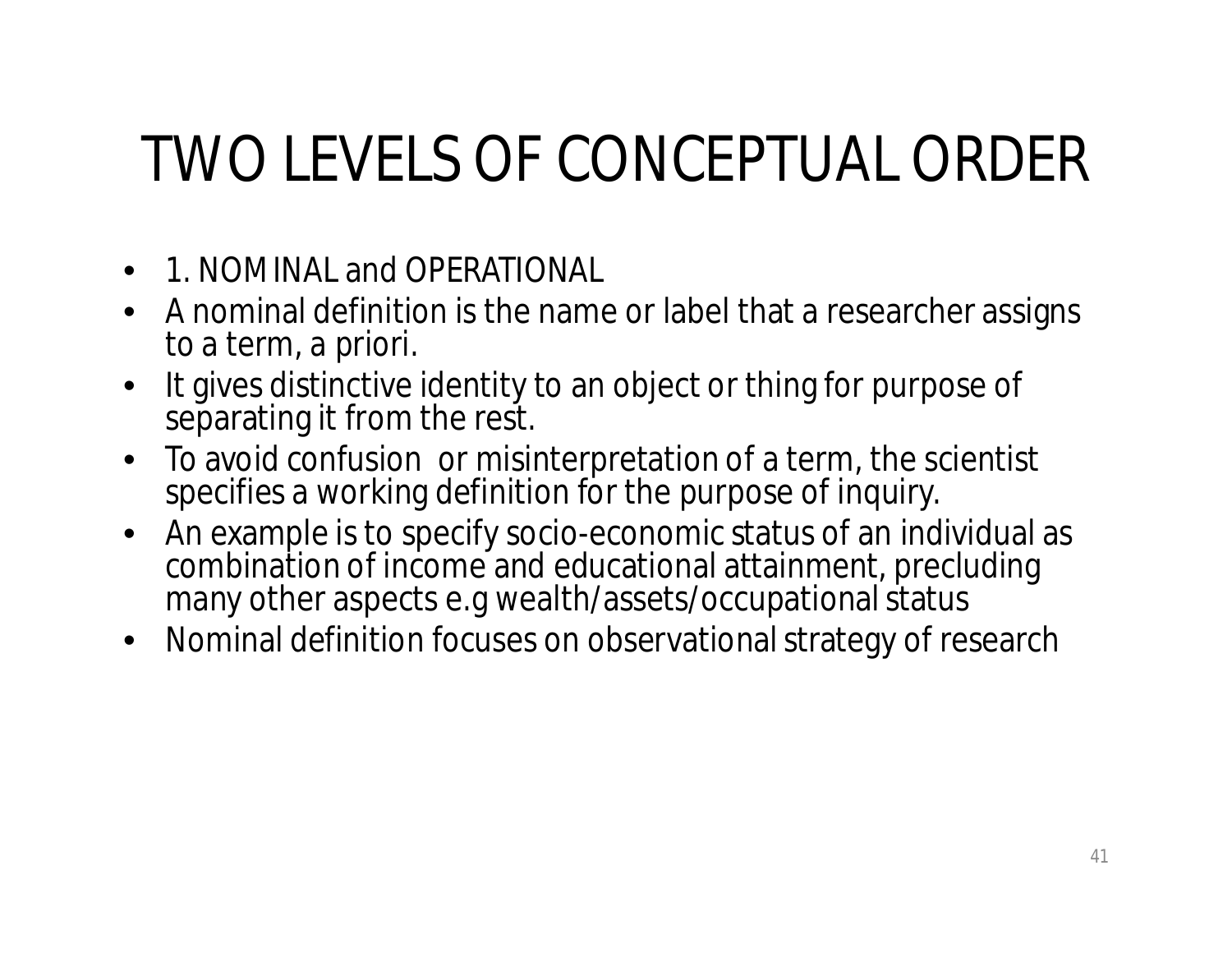#### CONCEPTUAL OPERATIONAL DEFINITION

- To identify what is to be observed, the researcher has to operationalise the concept, meaning he should have the working definition of the concept.
- An operational definition is one that specifies exactly how the concept is to be measured
- Example: socio-economic status of a household head
- Income+ Educational status
- Income can be total amount of income in the past one year
- Education status can be possession of primary, secondary or tertiary education/post tertiary education coded1,2,3and 4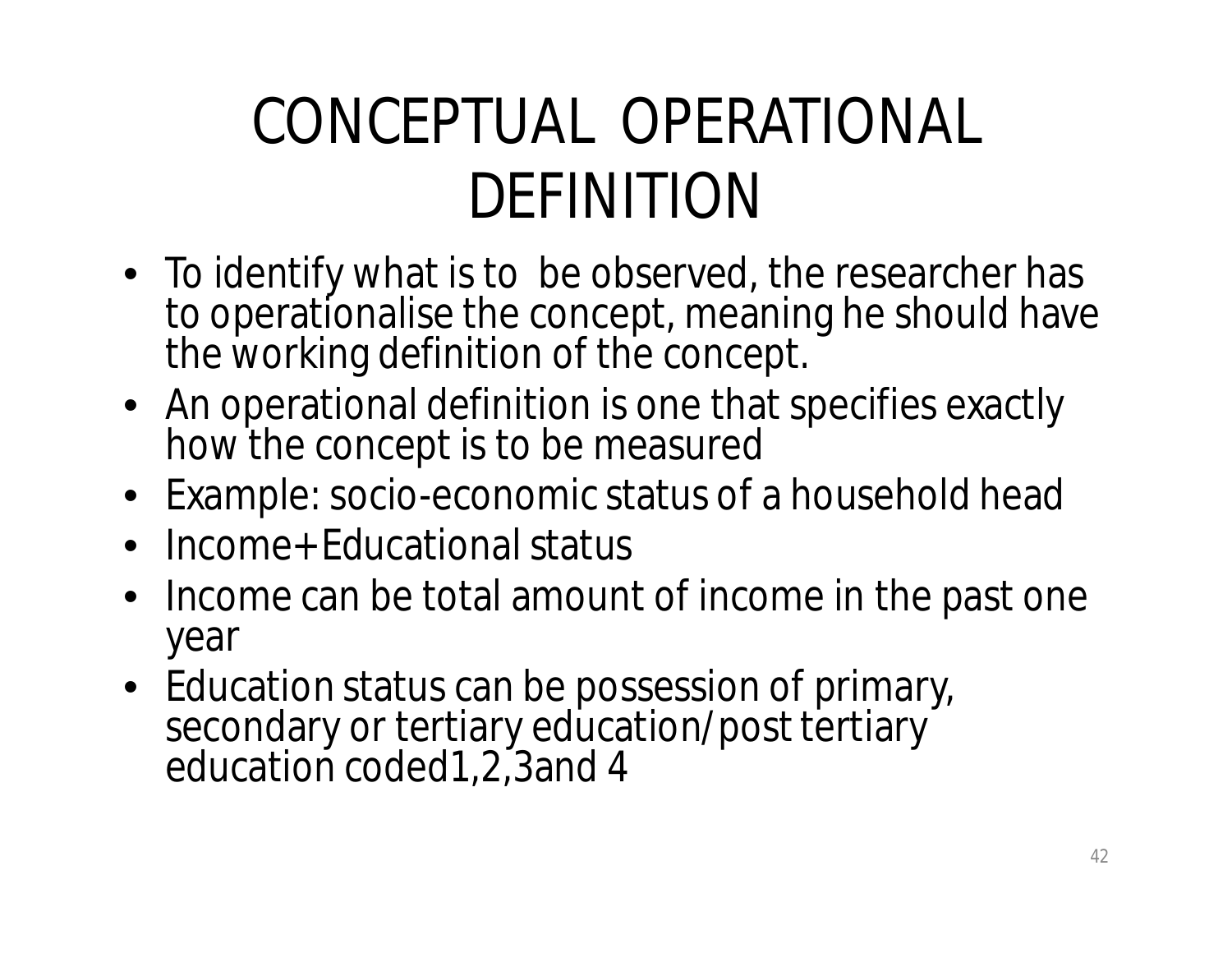#### CONCEPTUAL FRAMEWORK CONT'D

- Conceptual framework embodies the progression from the abstract to the operational
- The formulation of operational definition known as operationalisation, is the specification of variables and indicators
- In research, measurement entails assigning possible values to units of analysis, hence we measure concepts that vary and refer to them as VARIABLES
- We cannot see education but we observe how knowledgeable people are
- We need to specify ways of observing the presence or absence of our concepts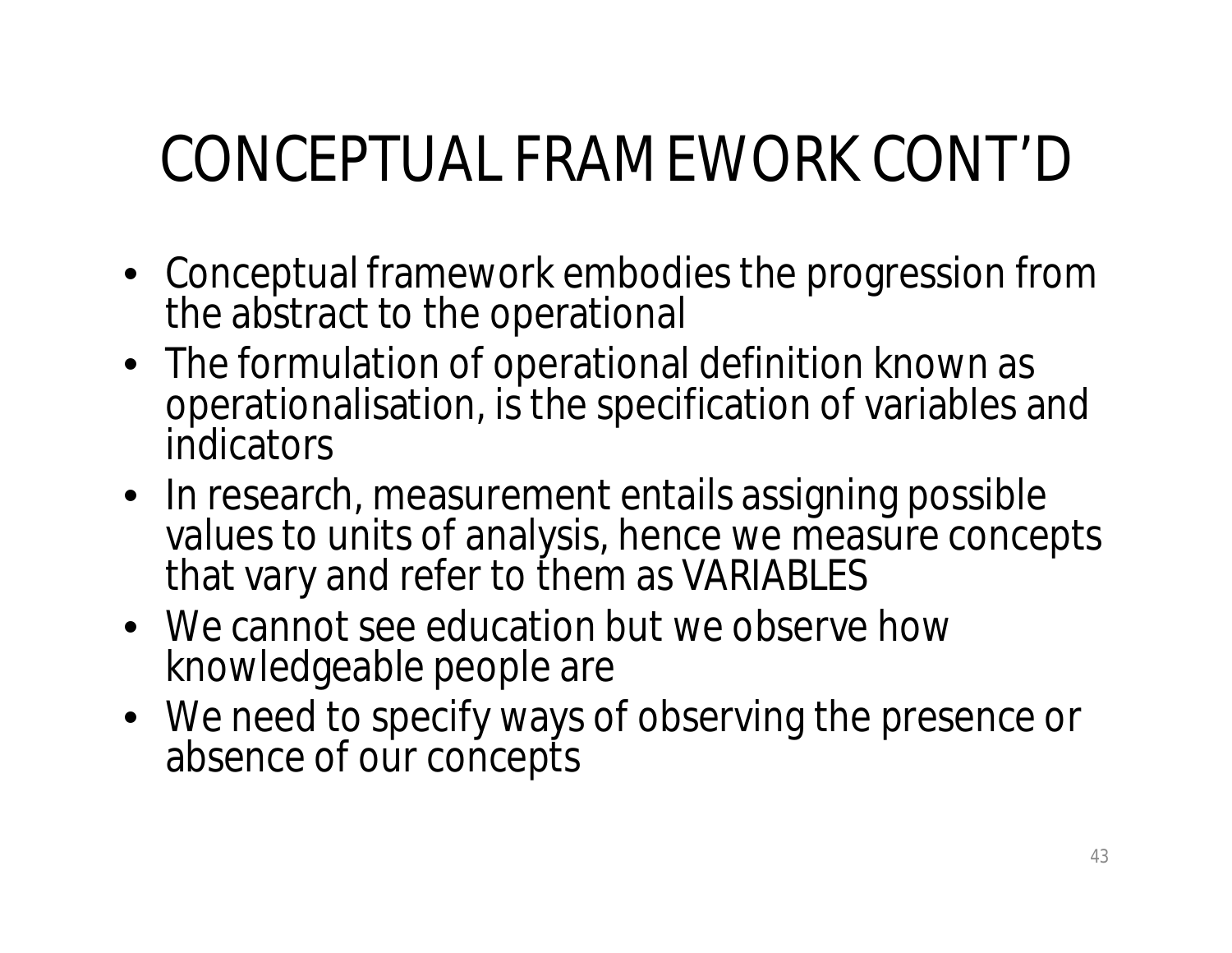#### SUMARY OF CONCEPTUALISATION PROCESS

- Conceptualization process involves 4 steps.
- 1.Conceptualisation
- 2. Nominal definition
- 3. Operational definition
- 4.Measurement in the real world
- 5.Formulating conceptual framework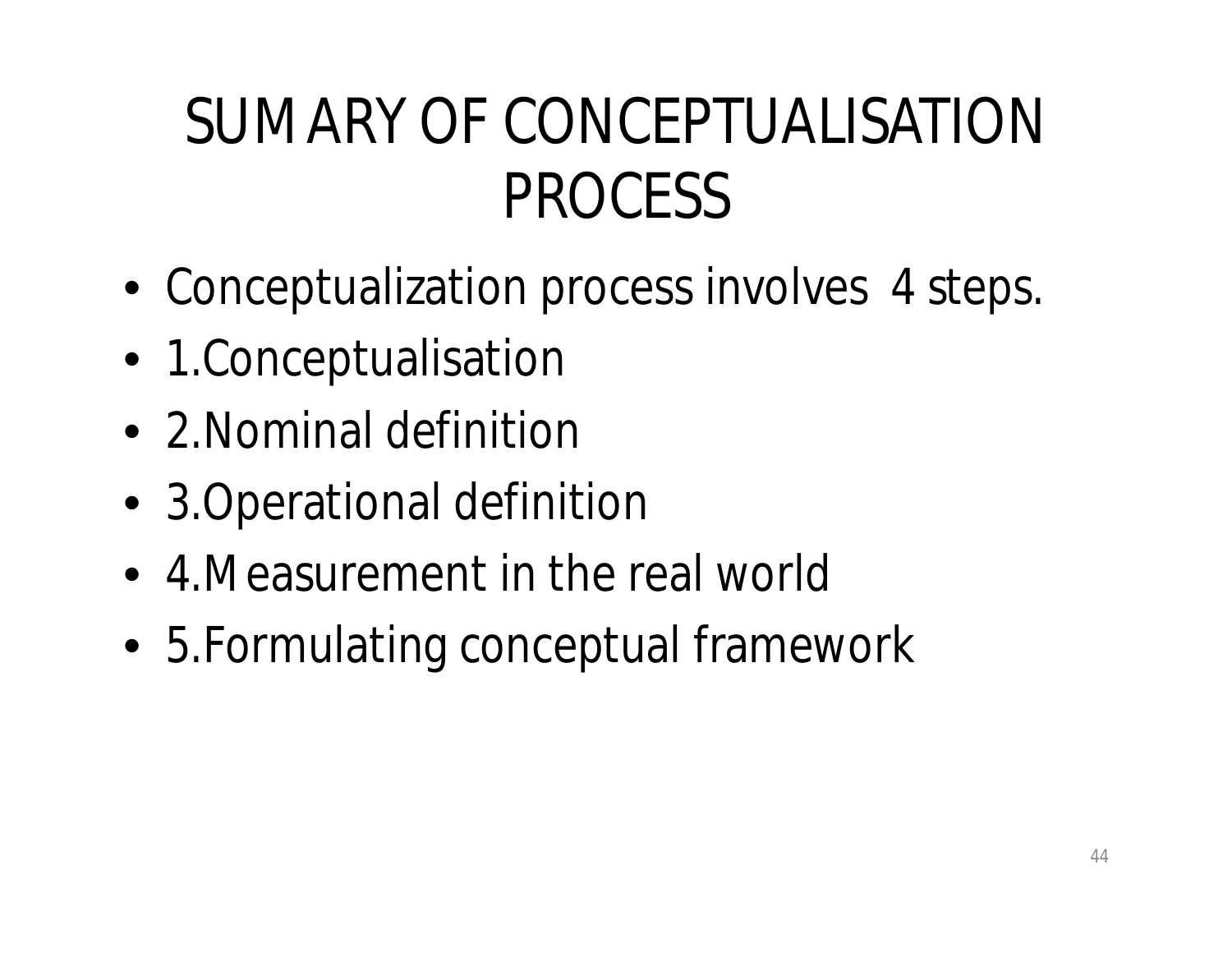#### MEASUREMENT IN EMPIRICAL WORK

- Objects of our study may be an abstract concept or a qualitative property.
- Researchers have to assign numbers or labels to objects of observation whose conceptual properties are the target measurement
- Variables represent the dimensions of a concept
- It is a characteristic of a person, object or phenomenon that can take on different values
- While **concepts** are in the domain of **theory**, a **variable** is **observable and measurable**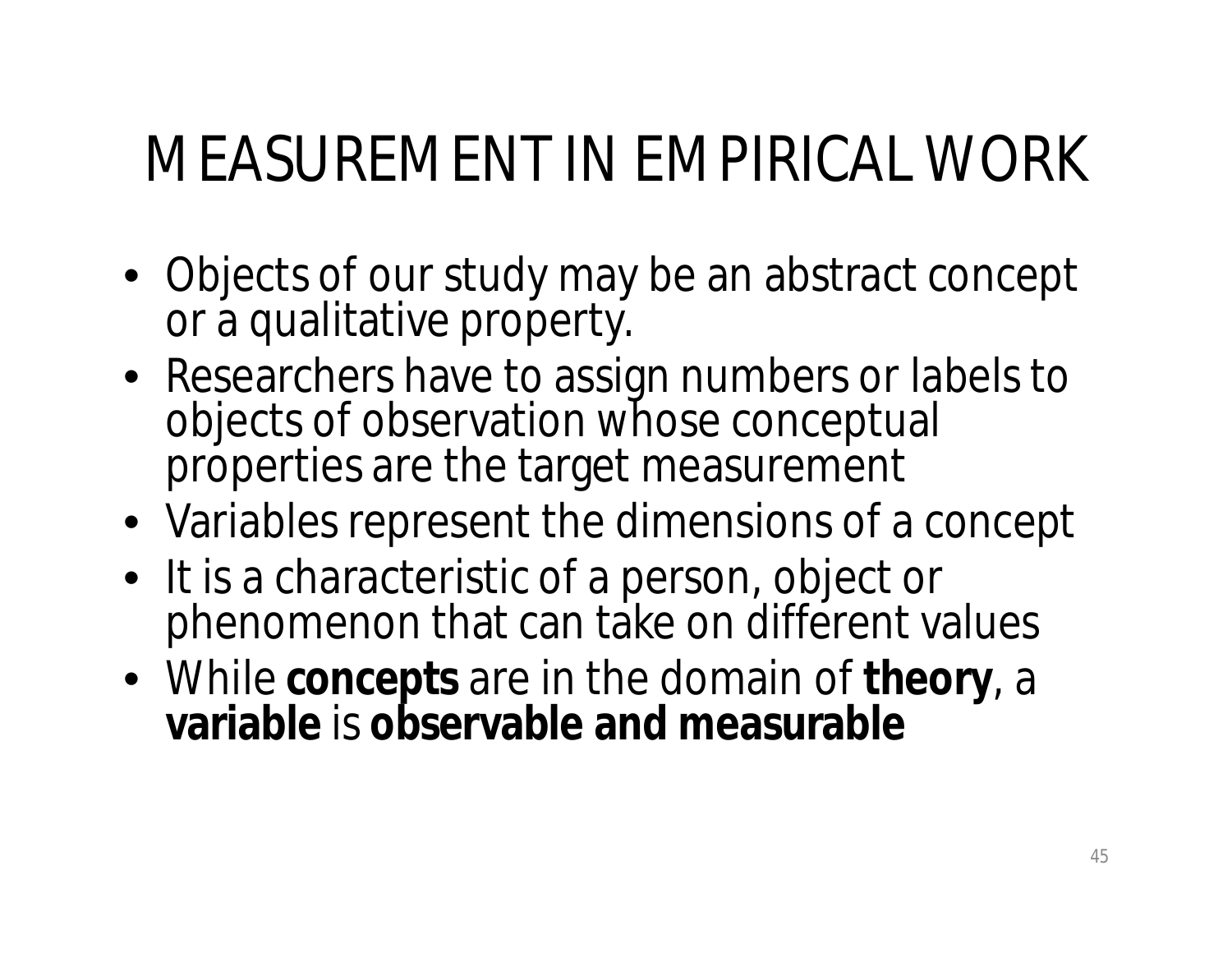## VARIABLE MEASUREMENT

- Assignment of values to a variable is called operationalisation
- The requirement is to specify indicators as a measure of the variable.
- No two indicators will measure a given concept/variable in the same way.
- Let us consider measuring income
- Concept: Income
- Variable: Earning from employment
- Indicator1:Amount earned in formal employment in a month
- Indicator2: Amount earned outside formal employment/month
- Indicator3: Indicator 1 + Indicator 2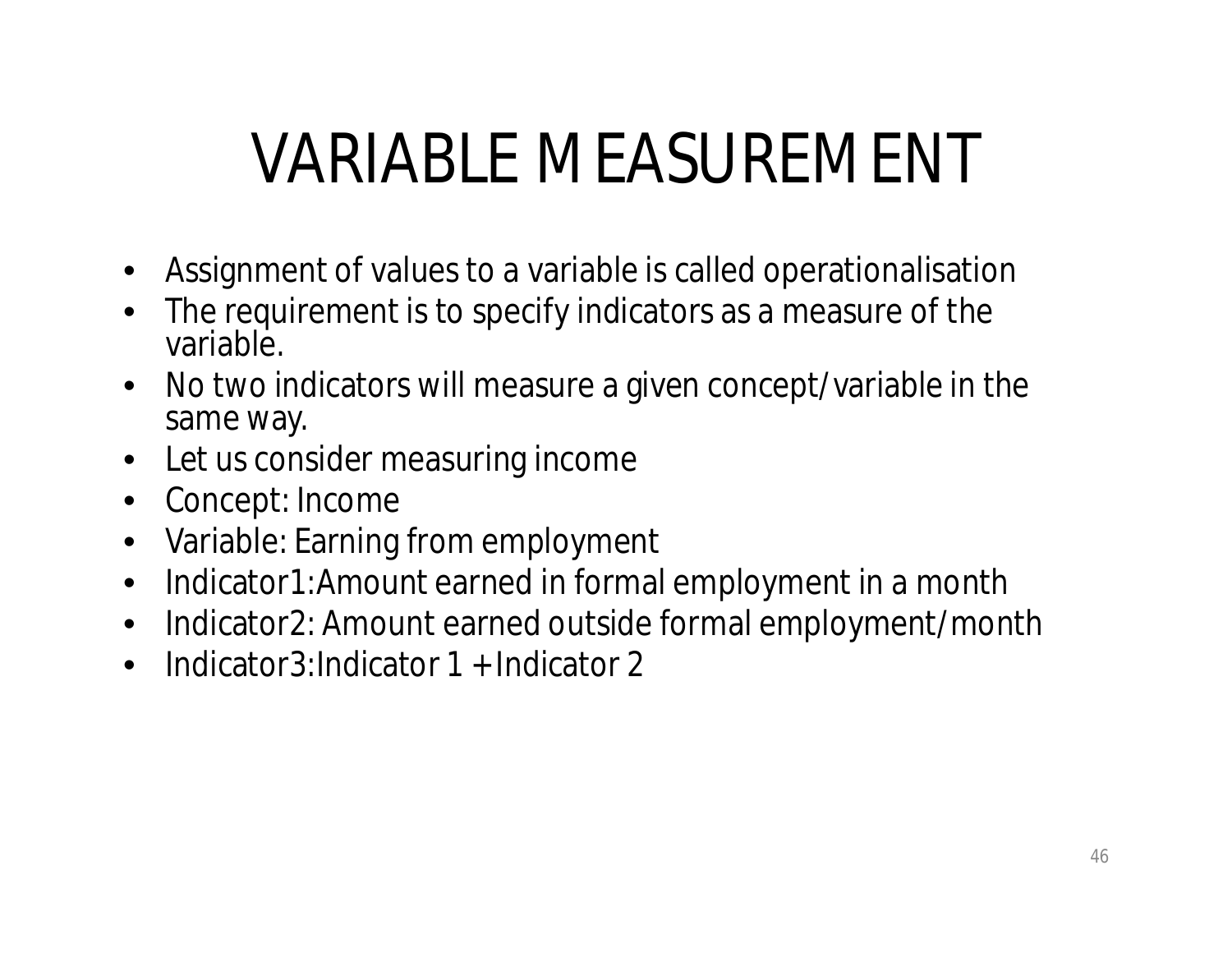#### ROLE OF VARIABLE IN MEASUREMENT

- A variable can be **numerical or categorical**
- **Numerical variables** are those whose values are expressed as **numbers**.e.g.1,2,3,..
- **Categorical variables** are those whose values are expressed in **categories** e.g sex(male,female), occupation, color, status,religion, knowledge.
- These need to be **operationalised** i.e **made measurable**
- You can code them, e.g female=0, male=1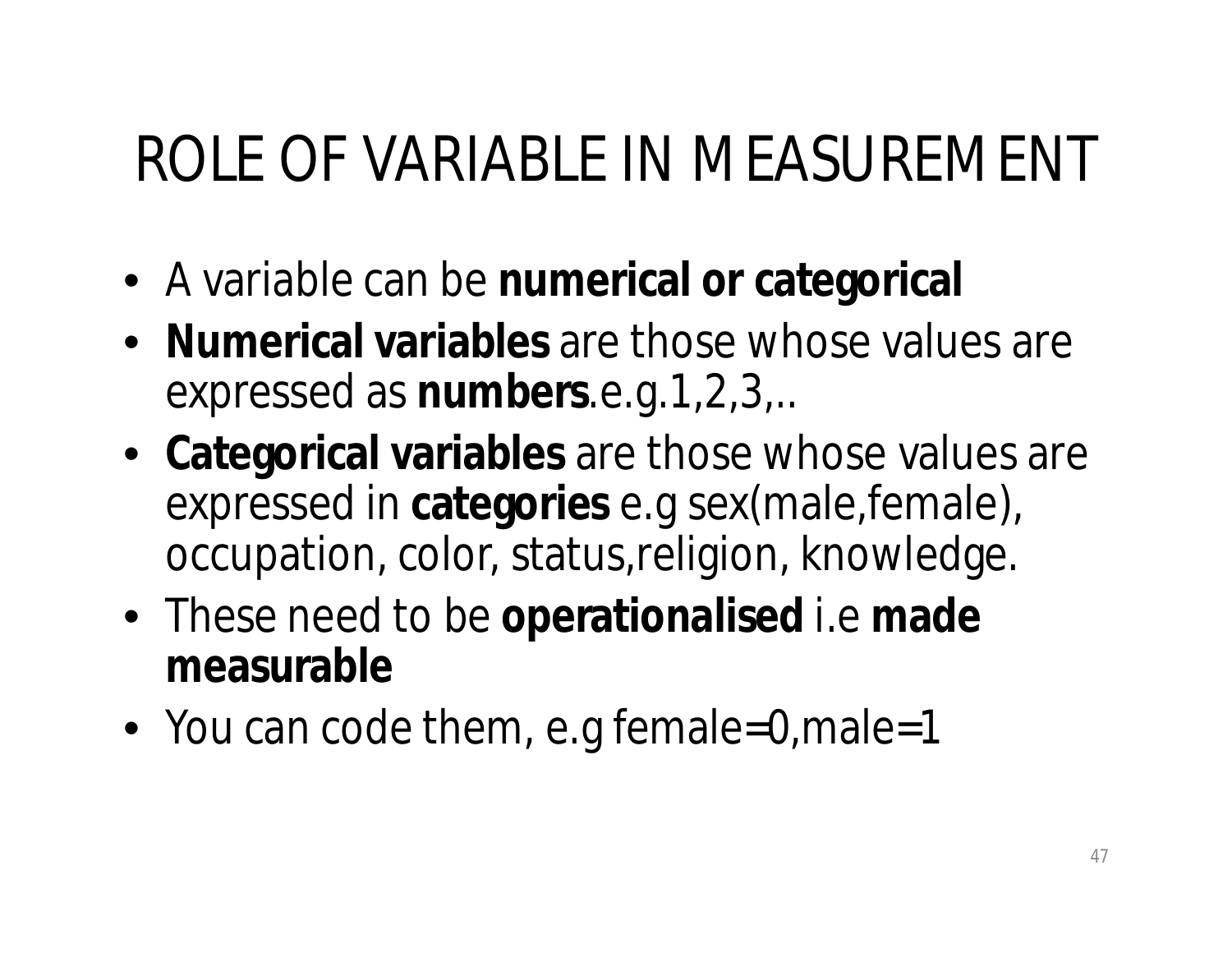## TYPES OF VARIABLES IN RESEARCH

- Variables are specified in research based on their functionality in relation to problem under study viz
- Independent variables/exogeneous/explanatory variables.
- Virtually all studies include background variables of age, sex educational background, socio-economic status, marital status, religion etc so they are sometimes called background variables
- Dependent variables/endogeneous variables are those used which are used to measure or describe the problem or phenomenon. They are caused by other variables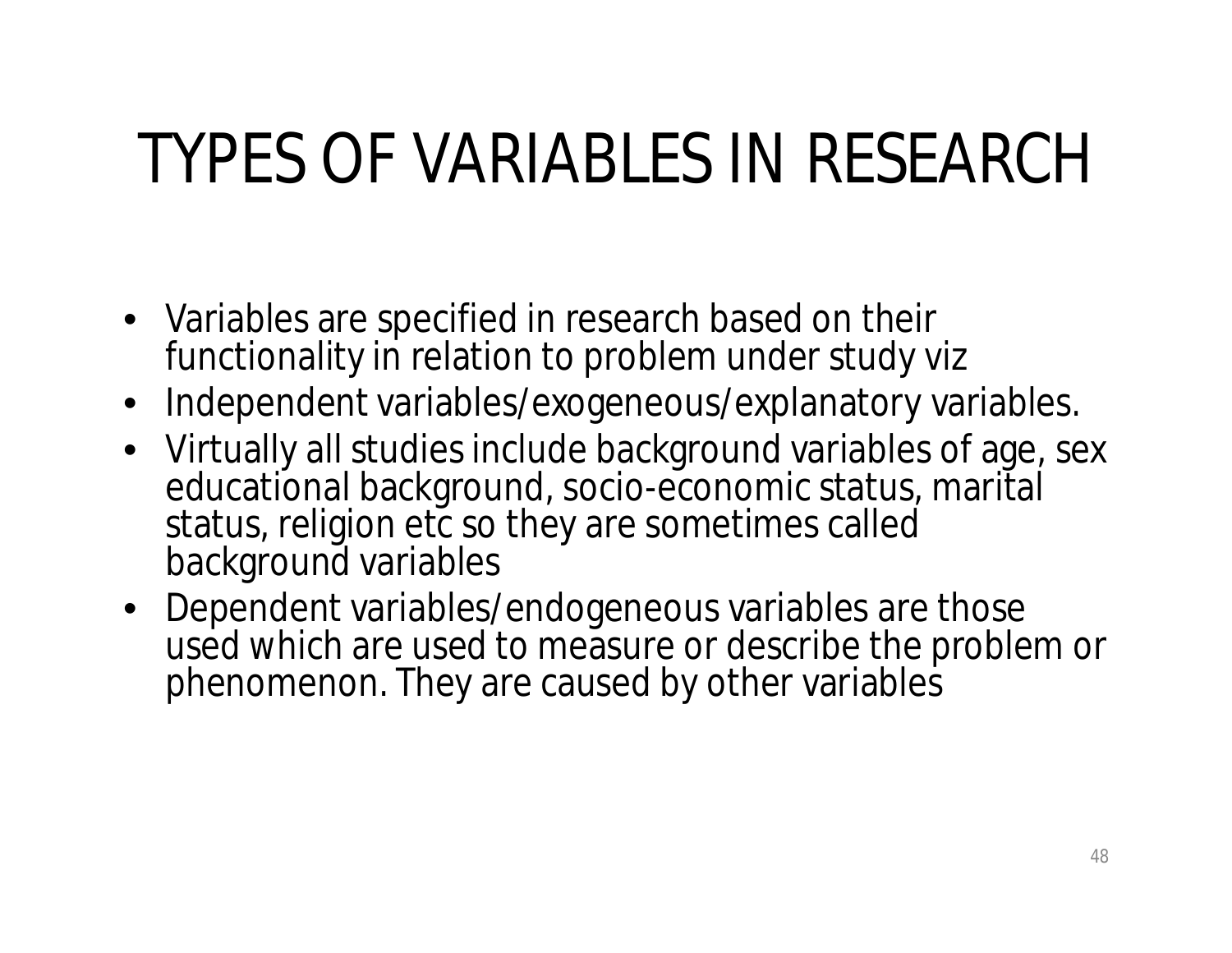# LEVELS OF MEASUREMENT

- Measurement involves a procedure for finding the size, extent, volume or degree of something i.e the unit of analysis
- Measurement can be done at 4 levels
- 1. Nominal scale
- 2. Ordinal scale
- 3. Interval scale
- 4. Ratio/Continuous scale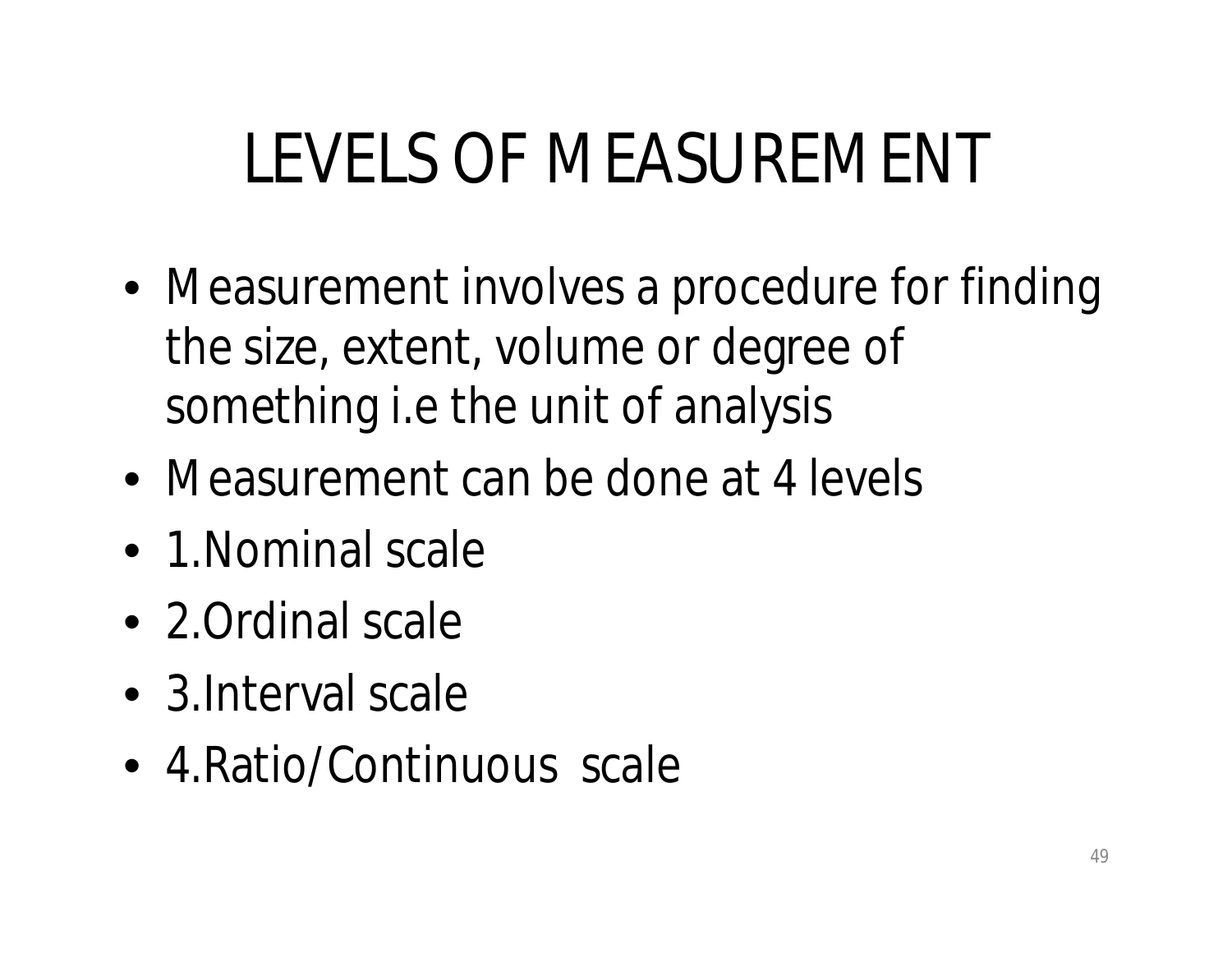### NOMINAL SCALE

- Lowest and least precise type of measurement
- It merely classifies elements into categories based on a given characteristic
- It dichotomizes elements into those that are similar
- It involves assigning numbers to the categories as labels or codes for researchers convenience in analyzing data and communicating results
- Nominal scale does not allow for any form of mathematical operation
- Example if a researcher defines a nominal scale as
- 1. Female=1; Male=2; 2 Female=/Male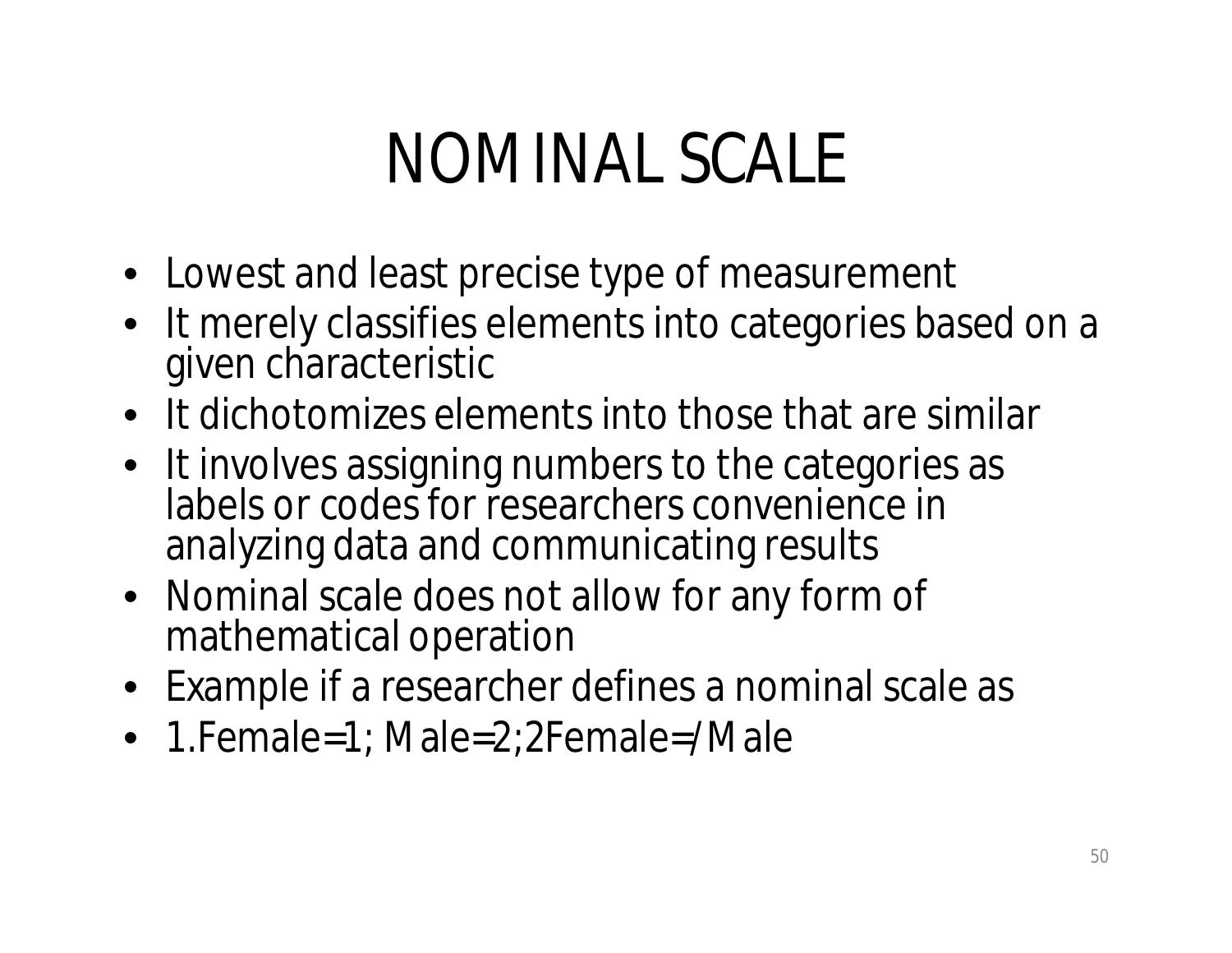## NOMINAL SCALE CONT'D

- Variables such as Sex (male, female),
- Religion (Christian, Moslem, Traditional),
- Marital Status (married, single, widowed, divorcee)and so on have categories as shown to which arbitrary names or labels are given without assumptions about relationships between categories.
- Nominal scales are useful only for identification purposes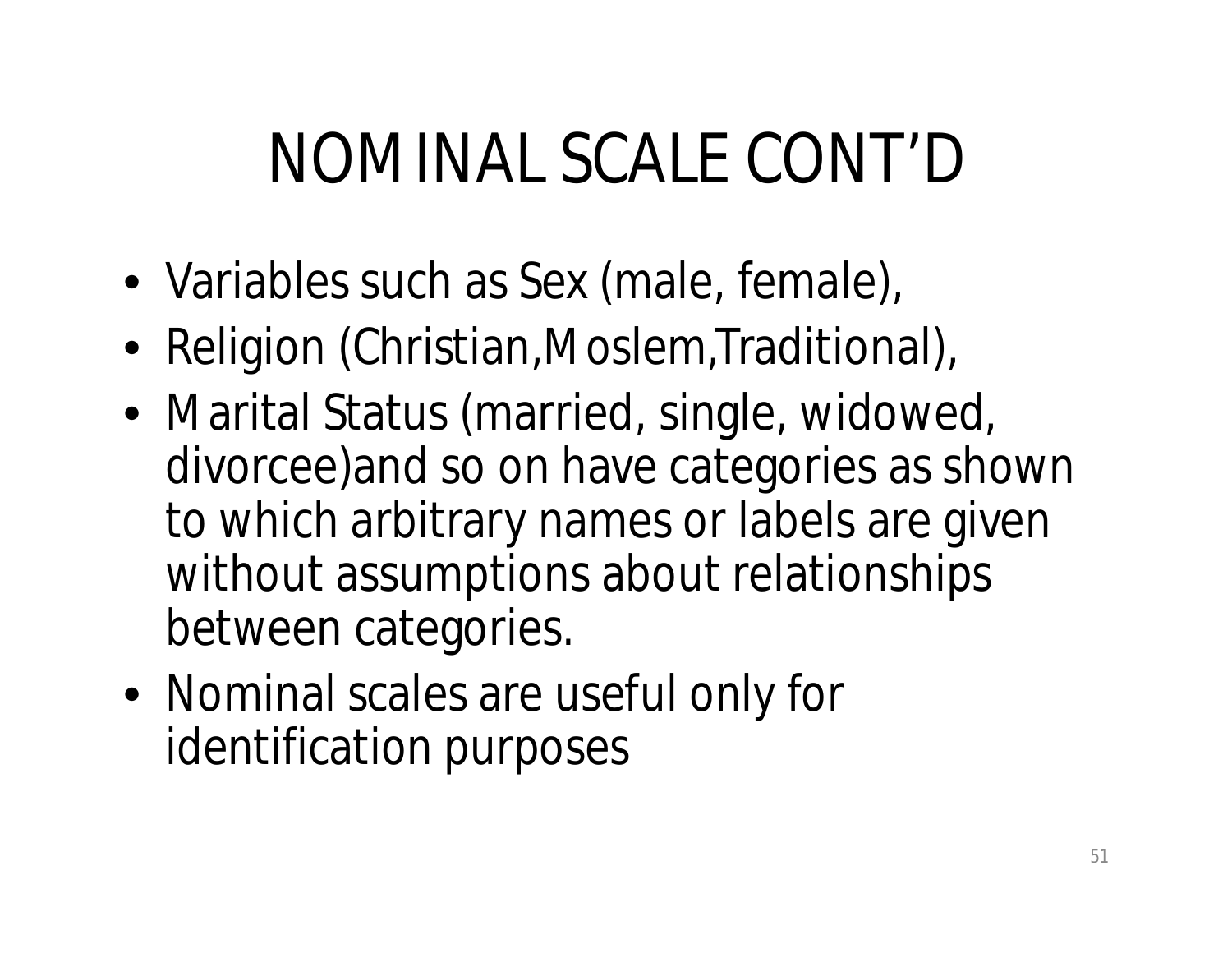#### ORDINAL SCALE

- It's the next higher level of measurement above nominal scale
- It involves ordering of elements into categories on the basis of the degree to which they possess a certain characteristics
- This form of measurement is known as ranking.
- Example :categorizing families according to socio-economic status,e.g upper, middle ,low and then rank in increasing or decreasing order
- Ordinal scale cannot supply information about the extent of difference between categories
- Scale merely tells us that A is greater than B, but cannot say to what extent
- Like nominal scale, mathematical relationships and operations are not possible.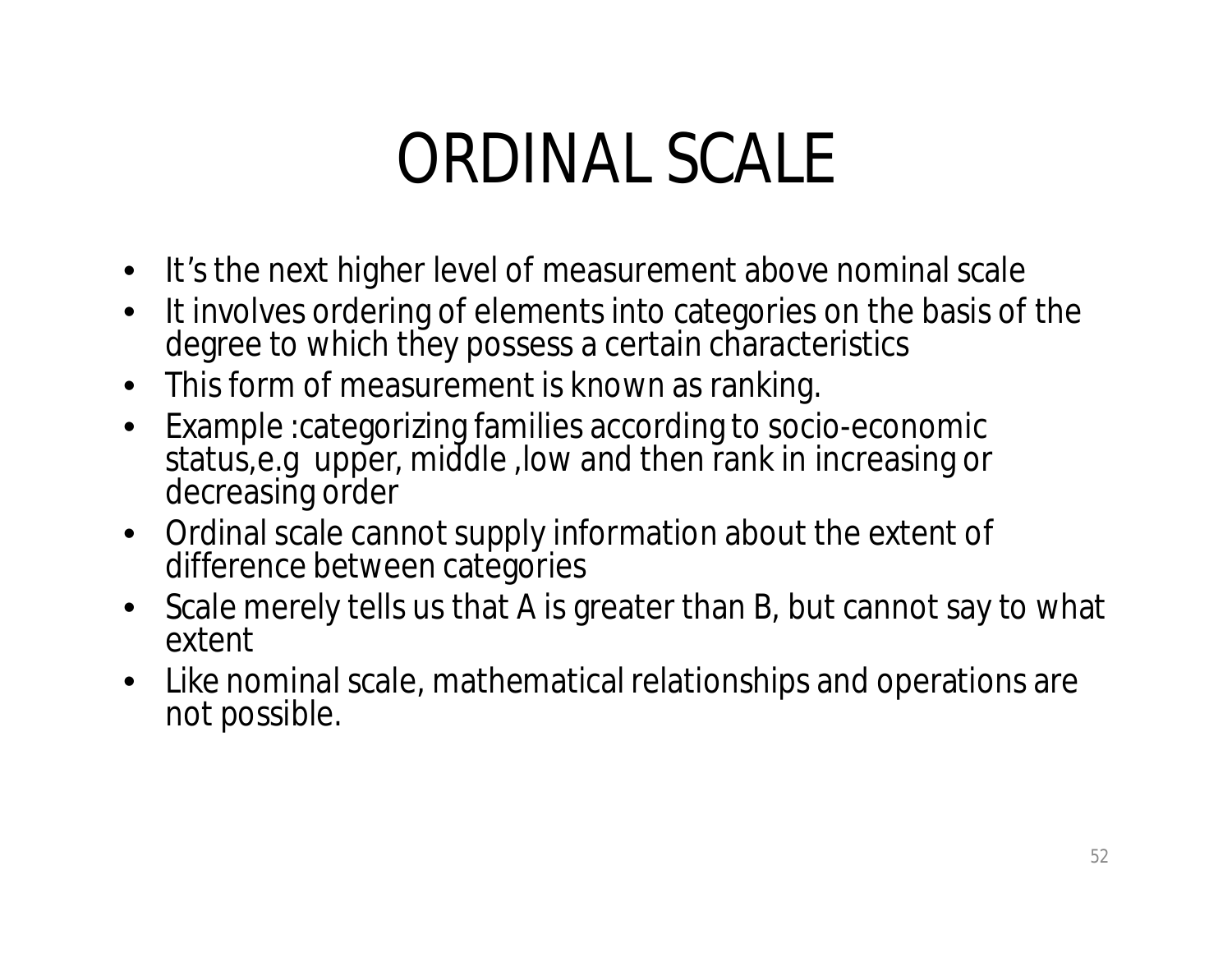## INTERVAL SCALE

- This is the next higher level of measurement to ordinal scale
- It combines the qualities of nominal and ordinal scales.
- It possesses an additional quality in the sense that equal distances between numbers represent equal distances in the variable being measured.
- Example-The Fahrenheit measure of temperature is an interval scale.
- The difference between 20F and 40 degrees Fahrenheit is equal to that between 80 and 100 degrees
- Limitation is the absence of a true absolute zero
- The point zero is set arbitrarily, there is no unique zero origin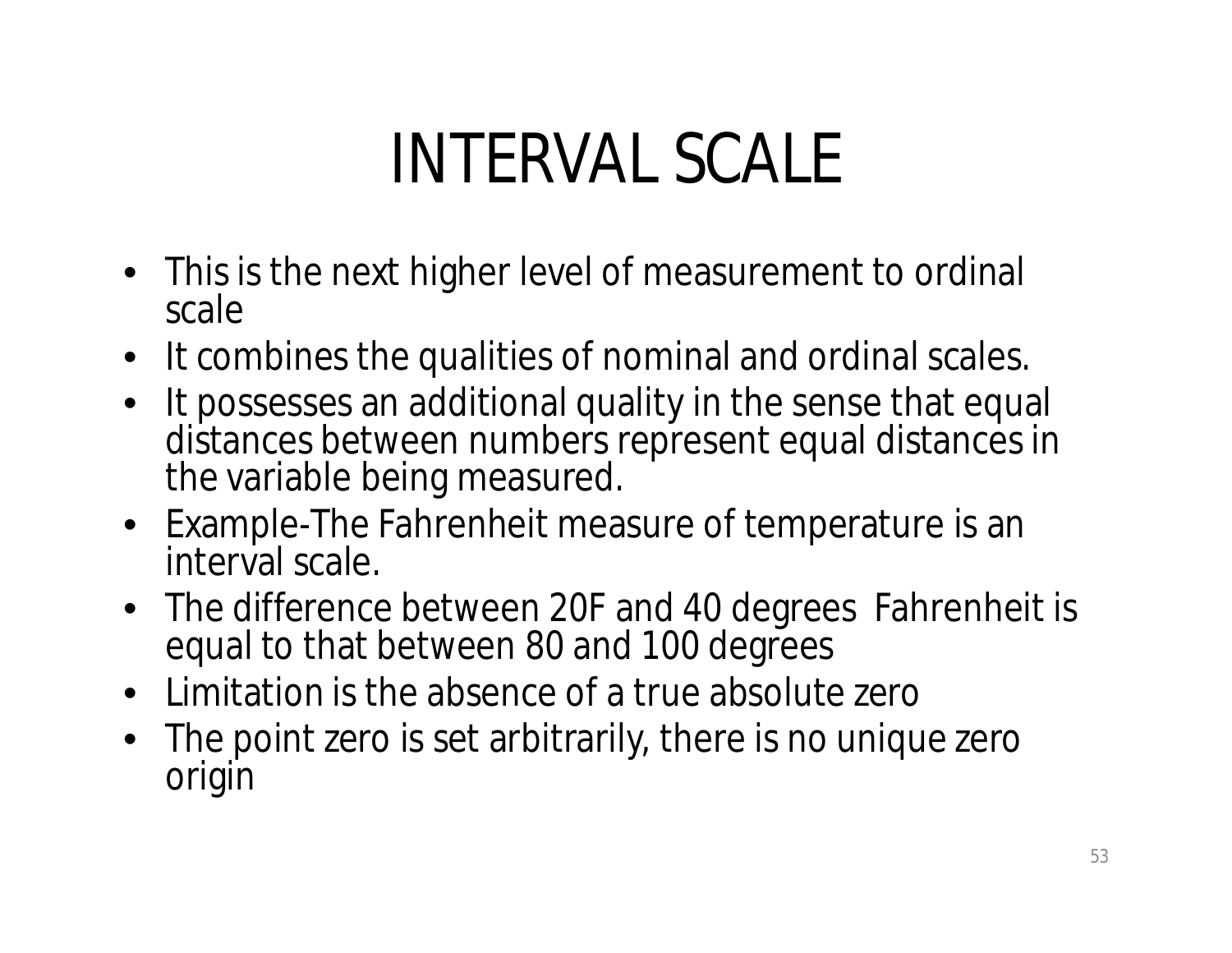# RATIO OR CONTINOUS SCALE

- This is the most advanced or highest level of measurement
- Ratio scale combines the features of nominal, ordinal and interval scales
- Additionally it has the feature of absolute zero point, which signifies the complete absence of the characteristic or property
- The measurement scale allows us to compare scores by taking their ratios, because it is possible to locate an absolute or non-arbitrary zero point on the scale
- Ratio scale is a superior level of measurement, compared to others
- It gives the most precise interpretation of a variable.
- Examples-weight in kilograms, income in naira, height in meters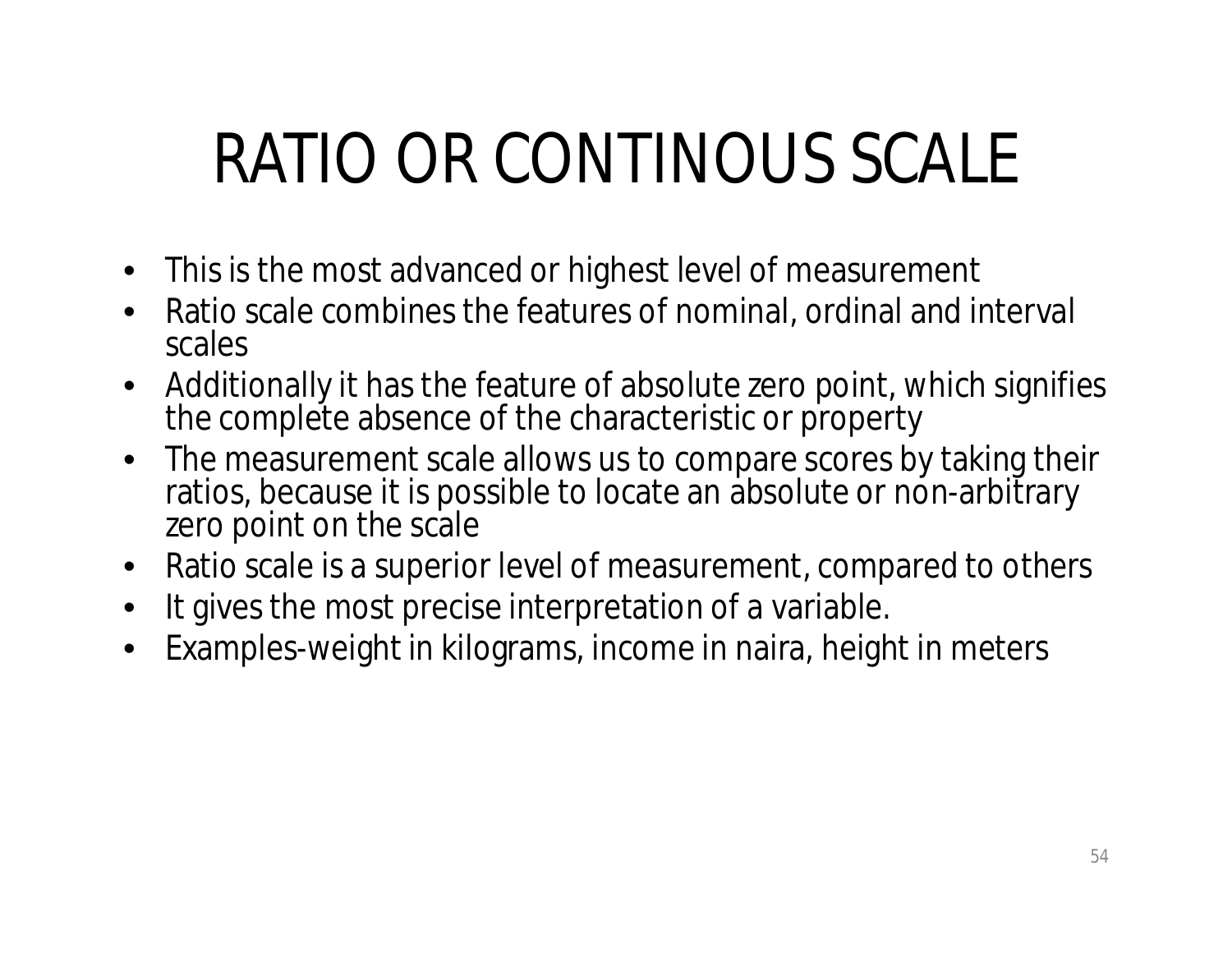#### CRITERIA FOR SCIENTIFIC MEASUREMENT

- Scientific method relies on sound and accurate measurement of variables
- Sound measurement must meet the requirement of validity and reliability
- VALIDITY refers to the extent to which an empirical measure or operational definition adequately reflects the true meaning of the concept under study.
- Validity is concerned with the question: Is the researcher measuring what he intended to measure?
- Does the operational definition truly reflect what the concept means?
- Validity refers to the degree to which operational definition or measuring scale truly represents the property or characteristic under investigation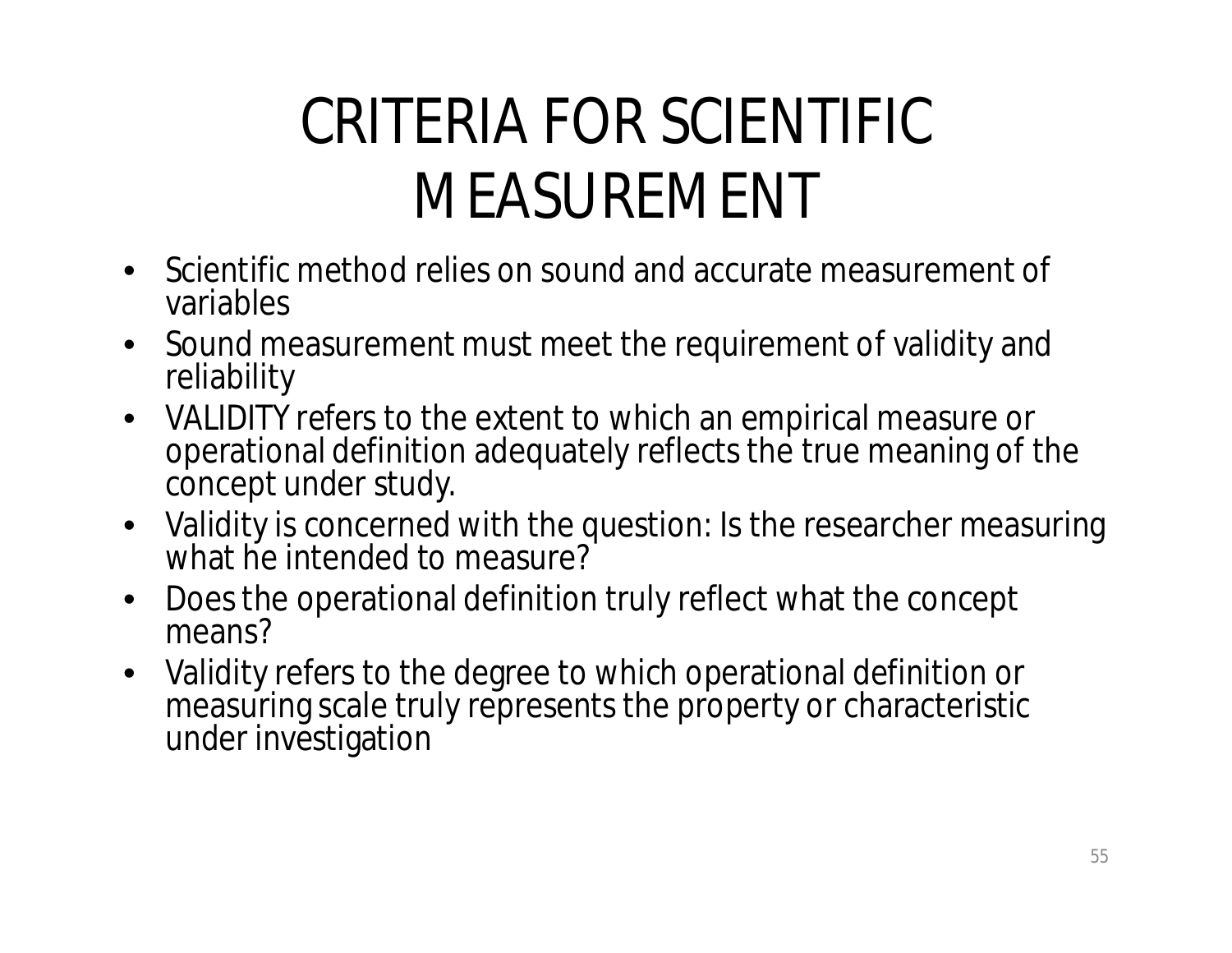# RELIABILITY OF MEASUREMENT

- Reliability refers to the degree to which a given measurement procedure will give the same description of that phenomenon if that measurement is repeated.
- It concerns whether a particular technique will yield the same result always if repeatedly applied to the same object
- The meaning of reliability is captured in the question: Do repeated applications of the operational definition produce consistent results under similar conditions?
- BETWEEN VALIDITY AND RELIABILITY
- Validity is the goodness of fit between operational definition and the concept it is purported to measure , while reliability is the consistency or stability of an operational definition or measuring scale.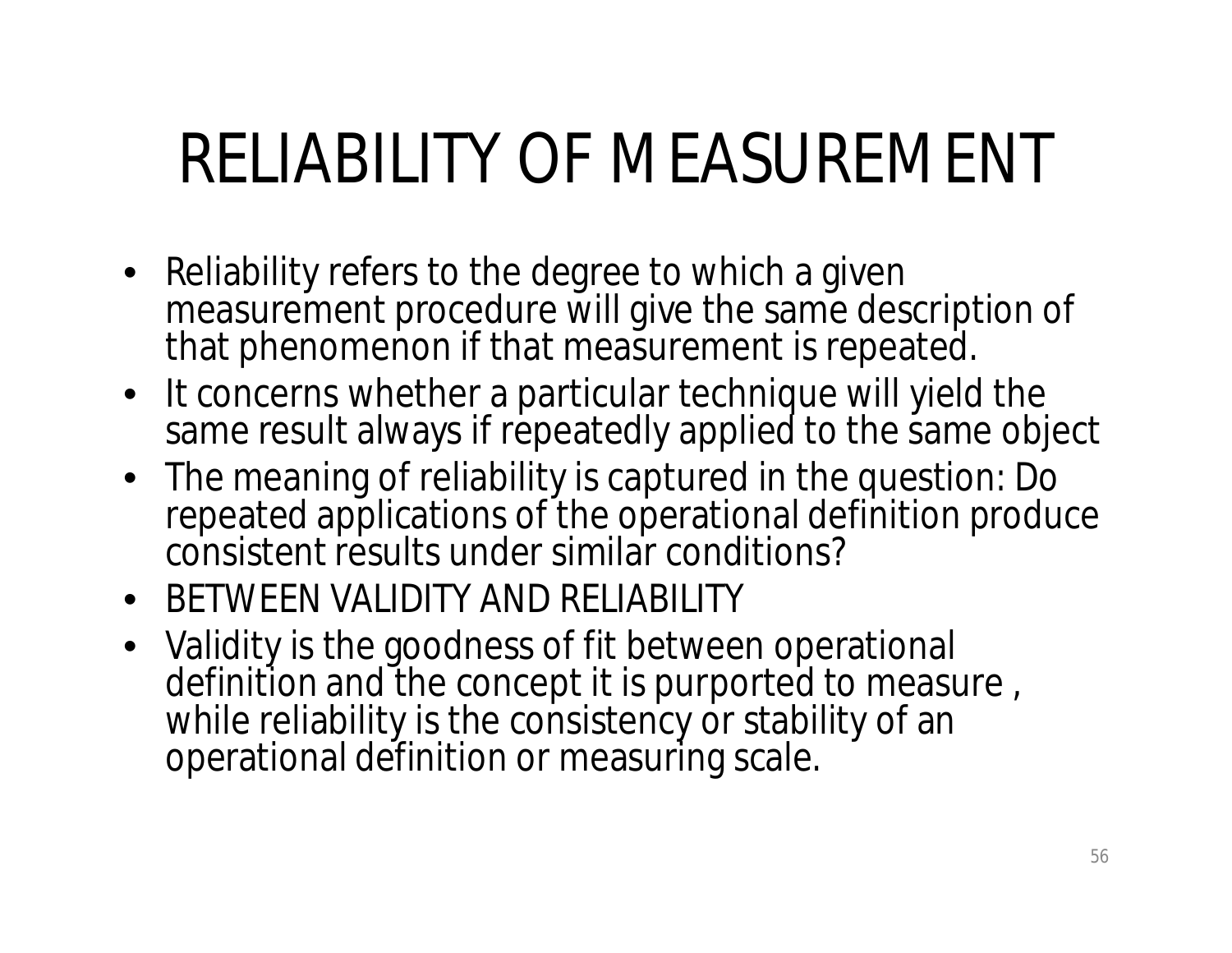# ERRORS IN MEASUREMENT

- All measurement is subject to errors or imperfections
- Though a measurement technique should be precise, unambiguous and flawless, in practice it is difficult to achieve
- There are usually three sources of variations.
- 1.True differences across units of analysis
- 2.Biases introduced by measurement, and
- 3.Errors of measurement due to random or chance factors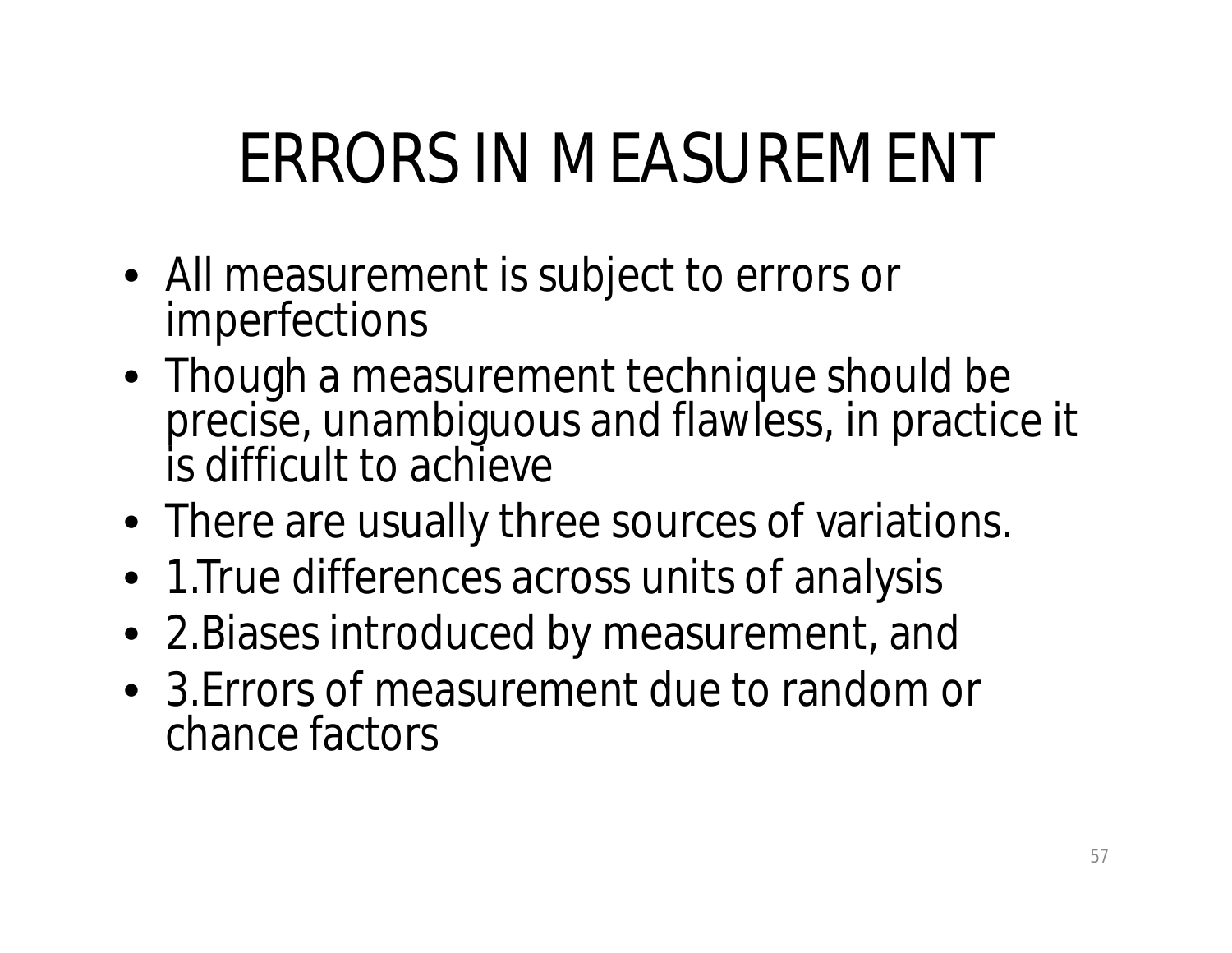### RANDOM ERRORS

- Random errors stem from:
- 1. Object related factors-transitory swings in objects being measured
- 2.Respondent caused problems( ignorance, fatigue, boredom, suspicion, negative attitude to questions)
- 3. Investigator caused error: coding errors, data processing errors, faulty calculations,
- 4.Environment of the respondent: respondent may be restrained in the presence of persons not trusted,
- FOREGOING shows that each measurement consists of 2 components:a true component and an error component.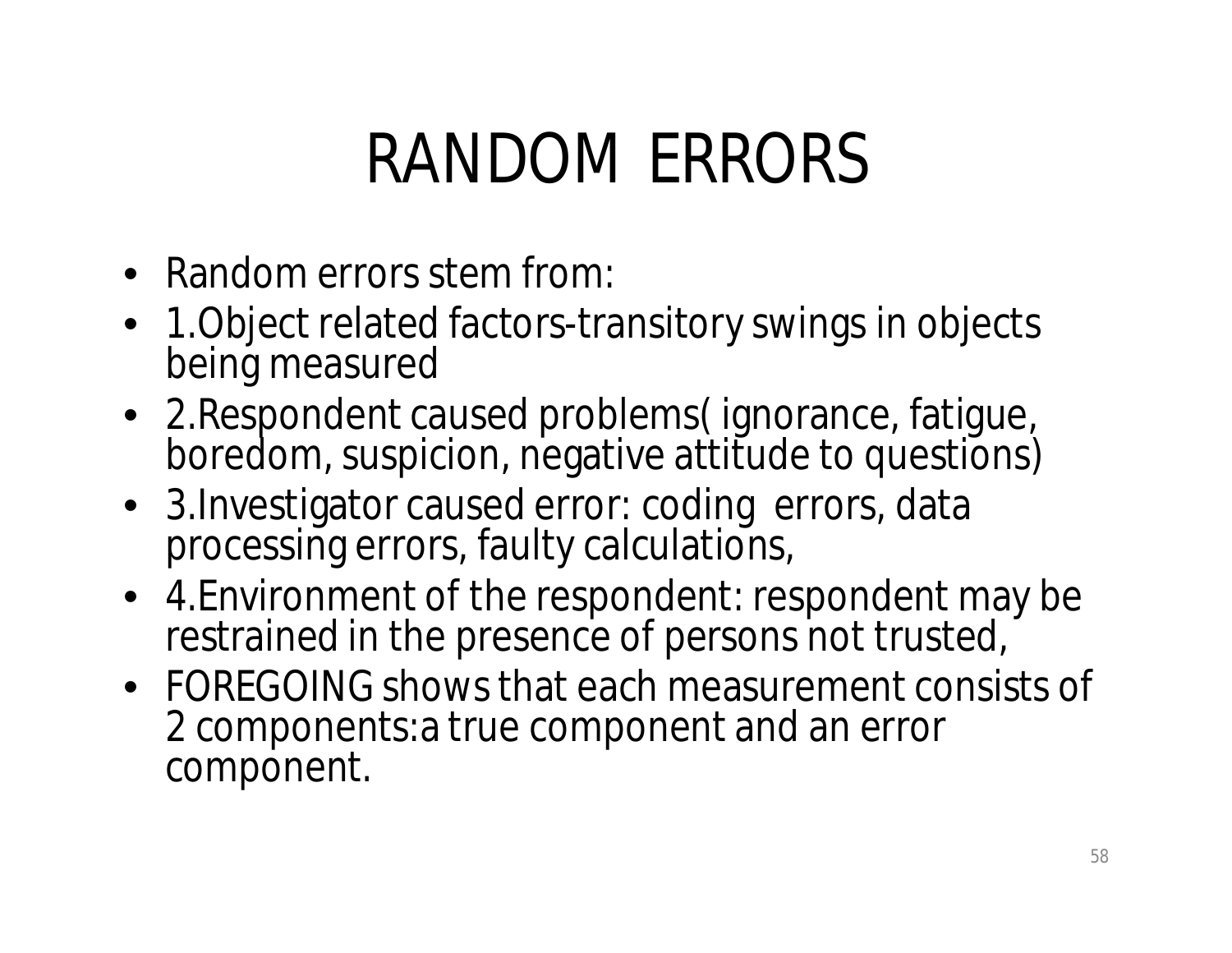#### QUALITIES OF A GOOD RESEARCHER

- A good researcher must have certain basic qualities and skills
- Amongst these are: 1. Reading
- 2.Listening
- 3.Watching
- 4.Choosing
- 5.Questioning/Enquiry
- 6.Summarising
- 7.Organizing
- 8.Writing/Communication
- 9.Presenting and 10. Reflecting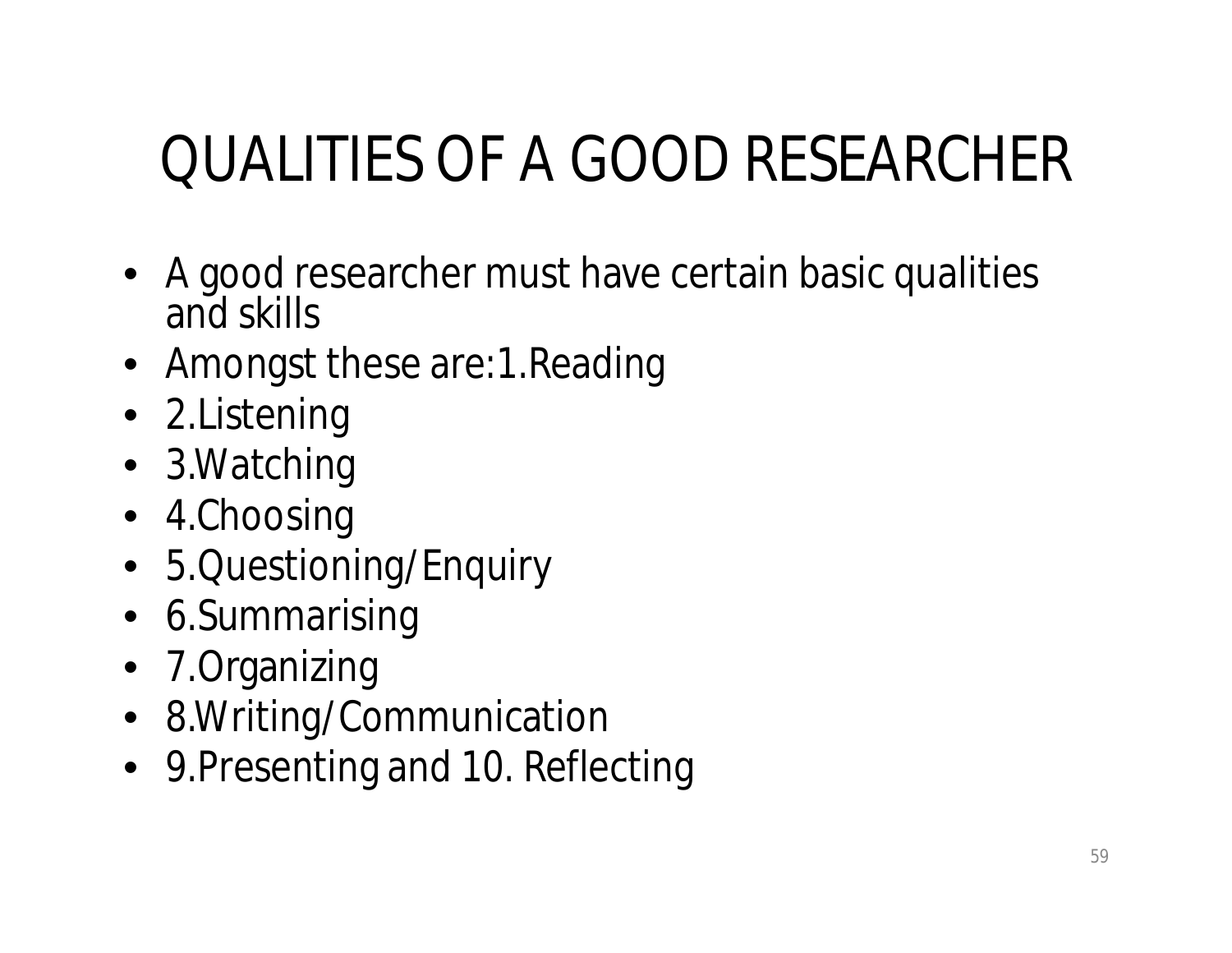#### OTHER MEANS OF ACQUIRING KNOWLEDGE

- Scientific mode is one out of many means of acquiring knowledge.
- It is the most reliable means to reliable knowledge.
- OTHER MEANS ARE –
- Authoritarian Mode-knowledge sought from people who are socially or politically defined as qualified sources of knowledge.
- Mystical Mode: knowledge is acquired from supernatural authorities such as prophets, divines, gods and mediums.
- Rationalistic Mode: Acquire knowledge by strict compliance to the forms, tenets and rule of logic. Human mind can understand the world independently of observable or empirical phenomenon.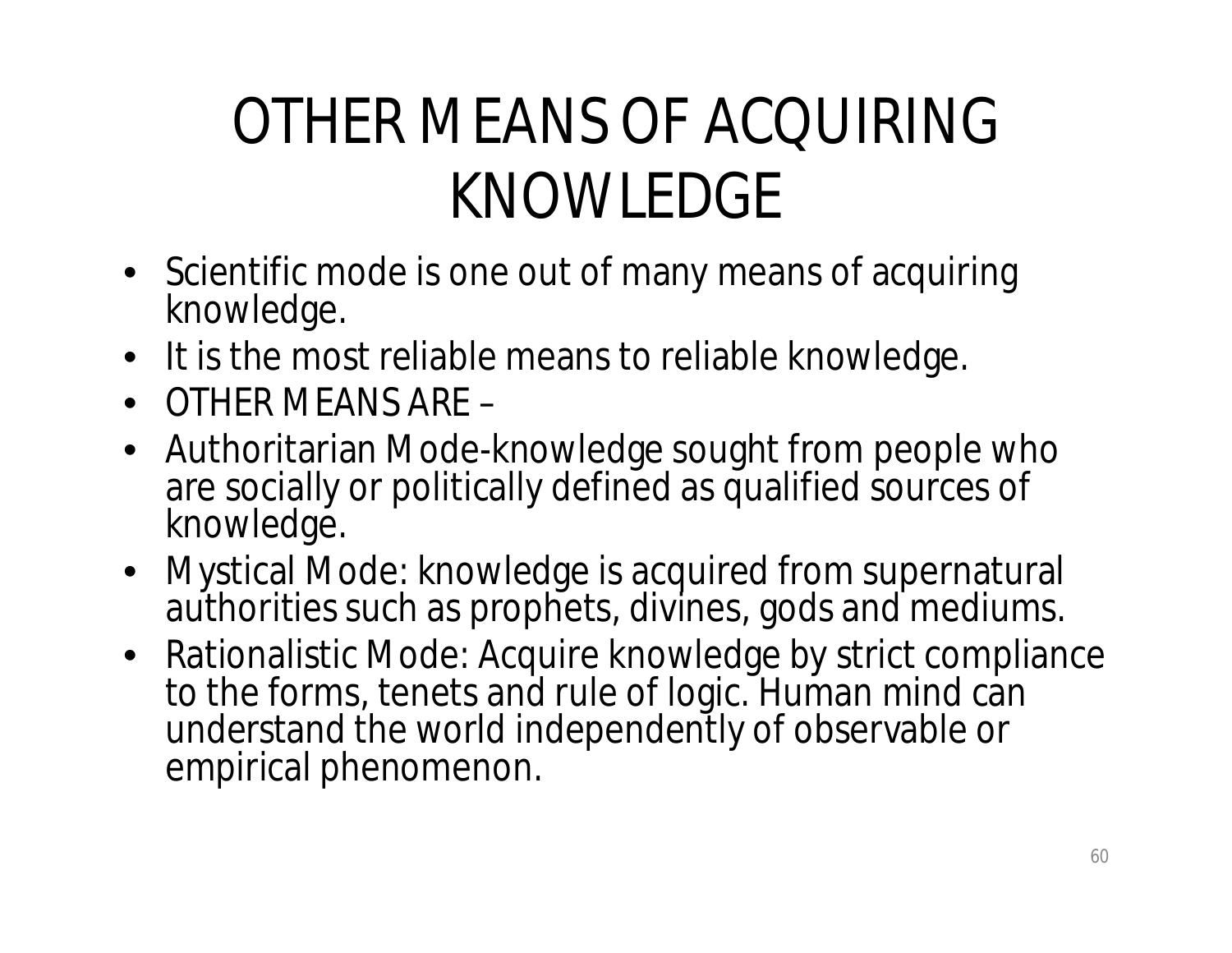# 4. RESEARCH DESIGNS

- •This is the strategic approach used in conducting research
- •It is the research plan or blue print
- •Research design is the anchor of the scientific study
- •It gives shape, form and identity to the research activity
- •It answers the questions-what, where, when, how and by what means the research enquiry will be carried out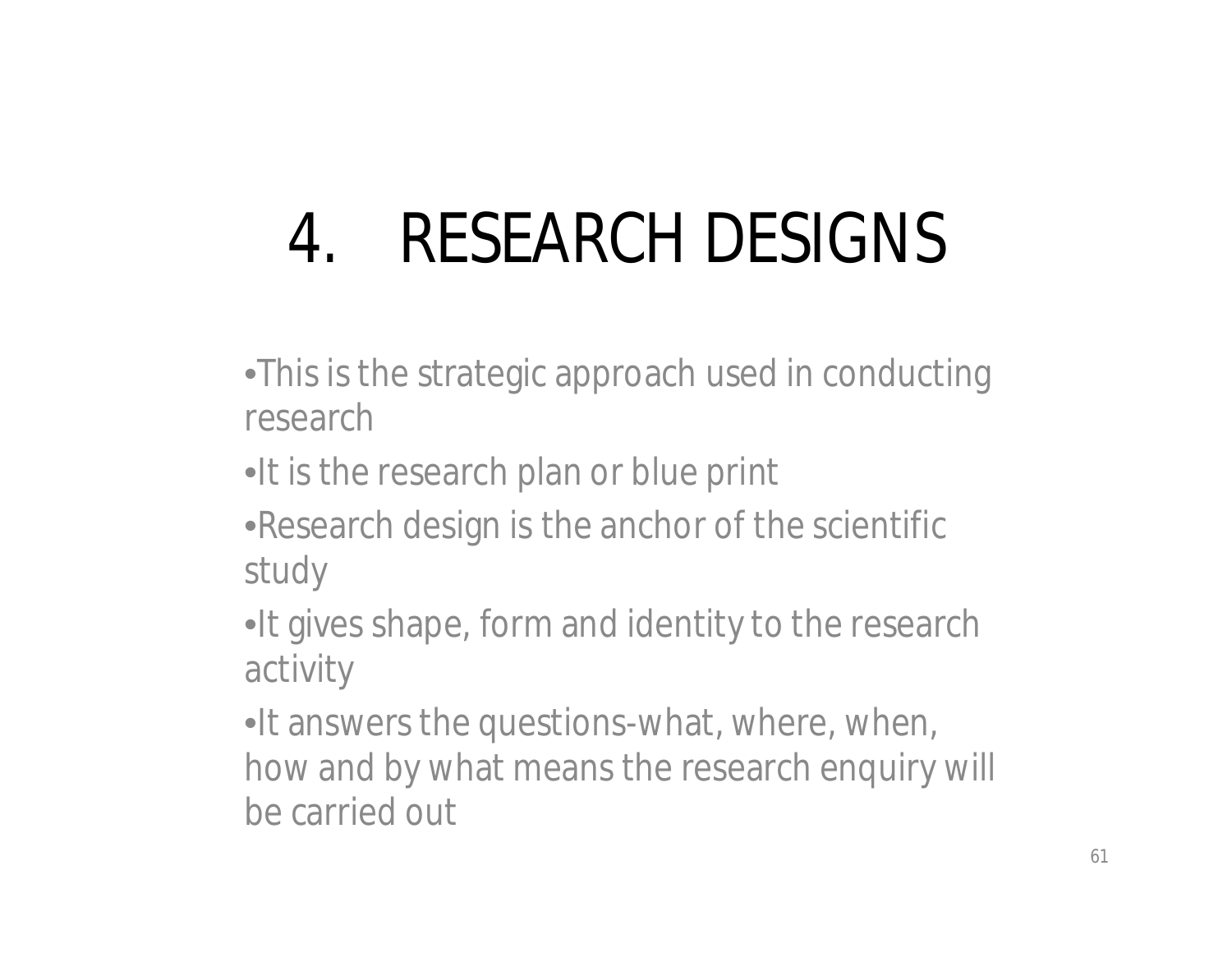# CHOICE OF RESEARCH PLAN

- The choice of research design involves decisions relating to: what entities should be studied?<sup>2</sup> Individuals, groups, communities, organizations, nations?(Sampling unit)
- What aspects of characteristics of these entities should be studied? Income,Production, Consumption, Input use,Ethics,Performance, Health, Education,Socio-economics
- What period of time will the study cover or Time required?
- Where will the study be located?
- Where will the data be found?
- What type of data is needed?
- What kind of relationships will be anticipated/studied
- It embraces the methodology to employ and analytical technique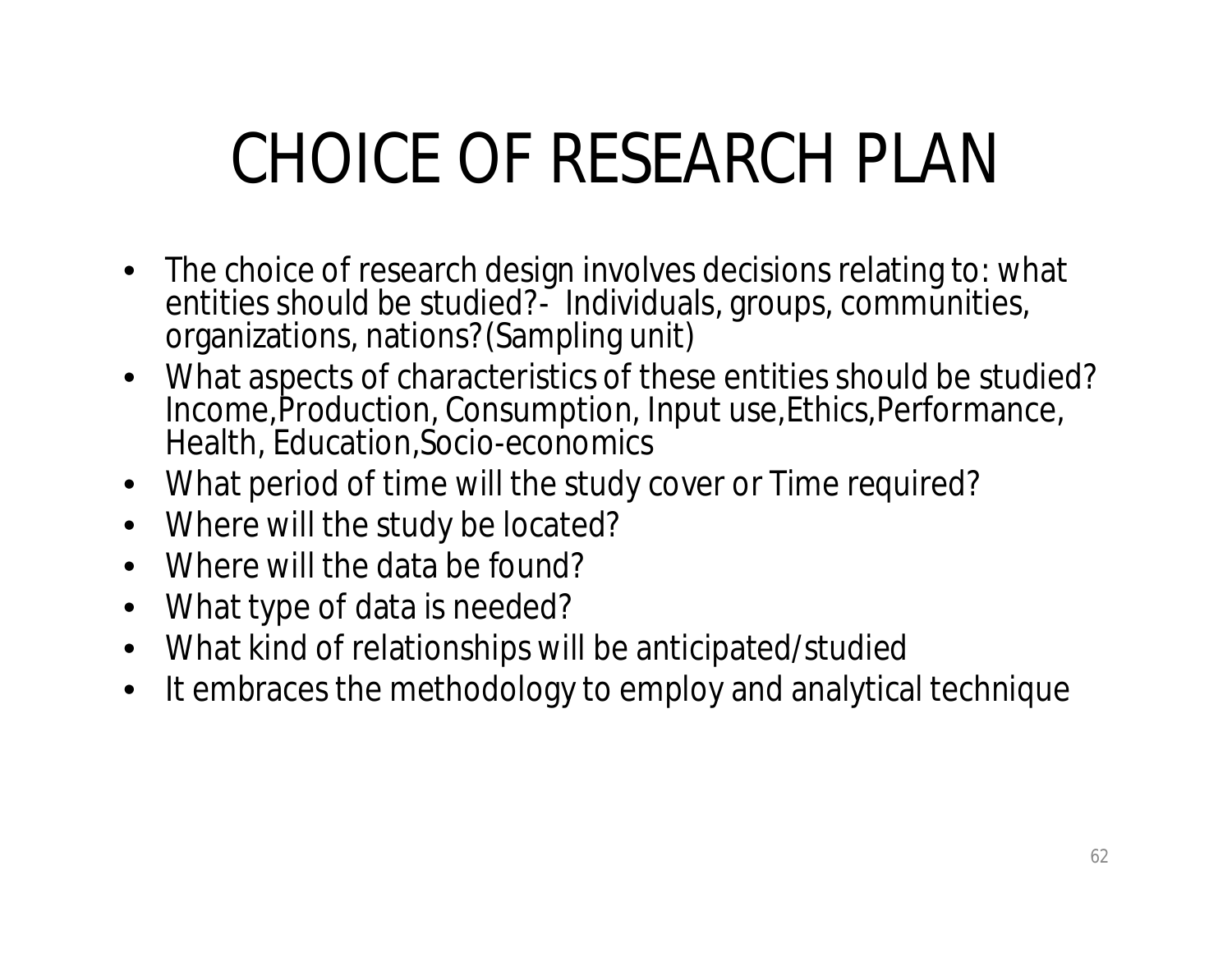#### COMPONENTS OF RESEARCH DESIGN

- The sampling approach, the process of selecting units from population
- The observational approach involving the techniques of data collection
- The statistical design ,analytical technique i.e the tools of analysis
- The operational design includes the procedures and techniques to carry out the sampling, observational plans and analyze data.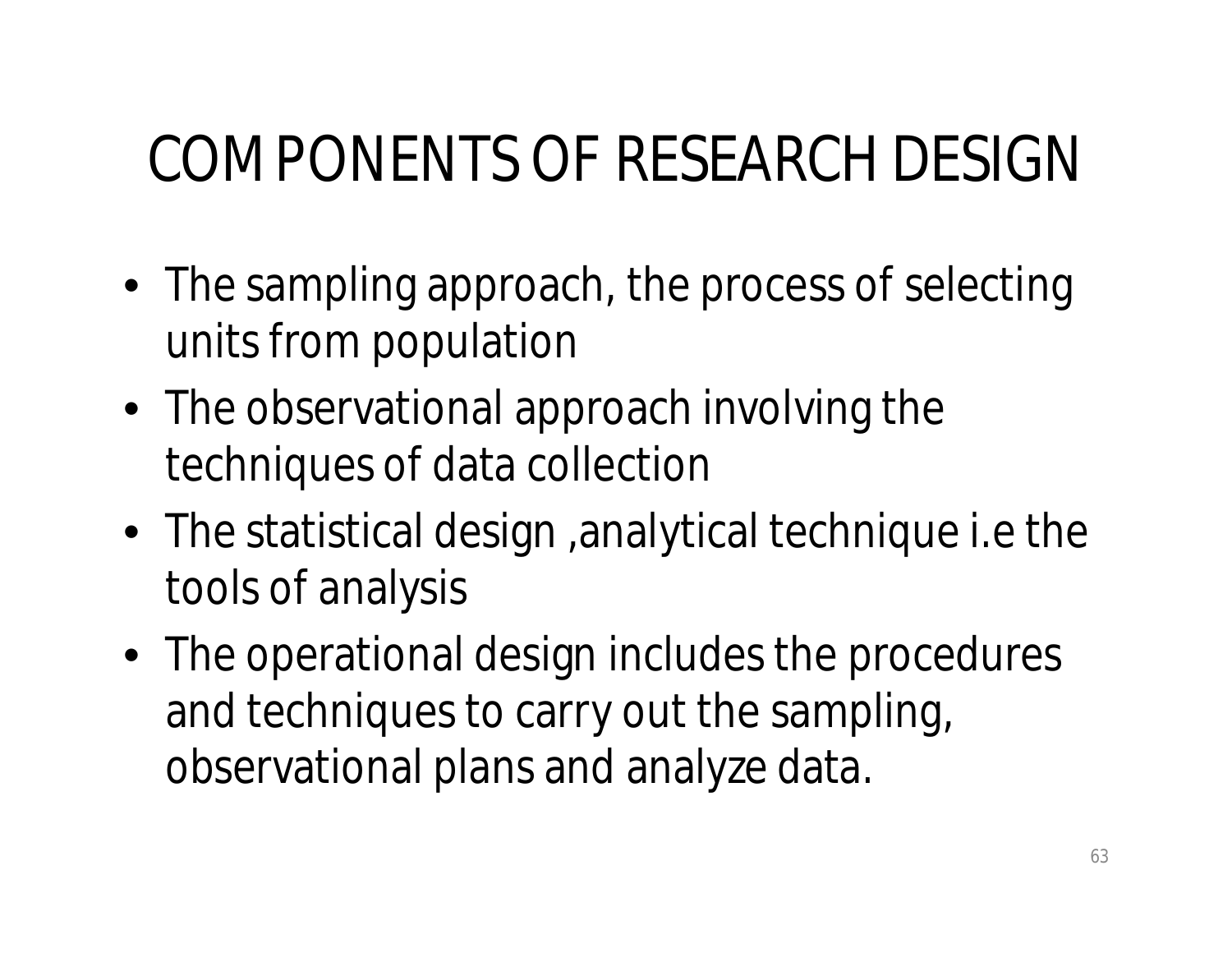# TYPOLOGY OF RESEARCH DESIGN

- The basic classification of research is based on strategy(how you do it) and purpose (why you do it) of the research.
- Types of research can be grouped into this non-mutually exclusive categories.
- 1. Desk research
- 2. Field research
- 3.Laboratory
- $\bullet$  4. Pure
- 5.Applied
- 6. Exploratory 7. Descriptive 8.Explanatory/Analytical
- 9.Comparative Studies 10.Qualitative 11.Quantitative research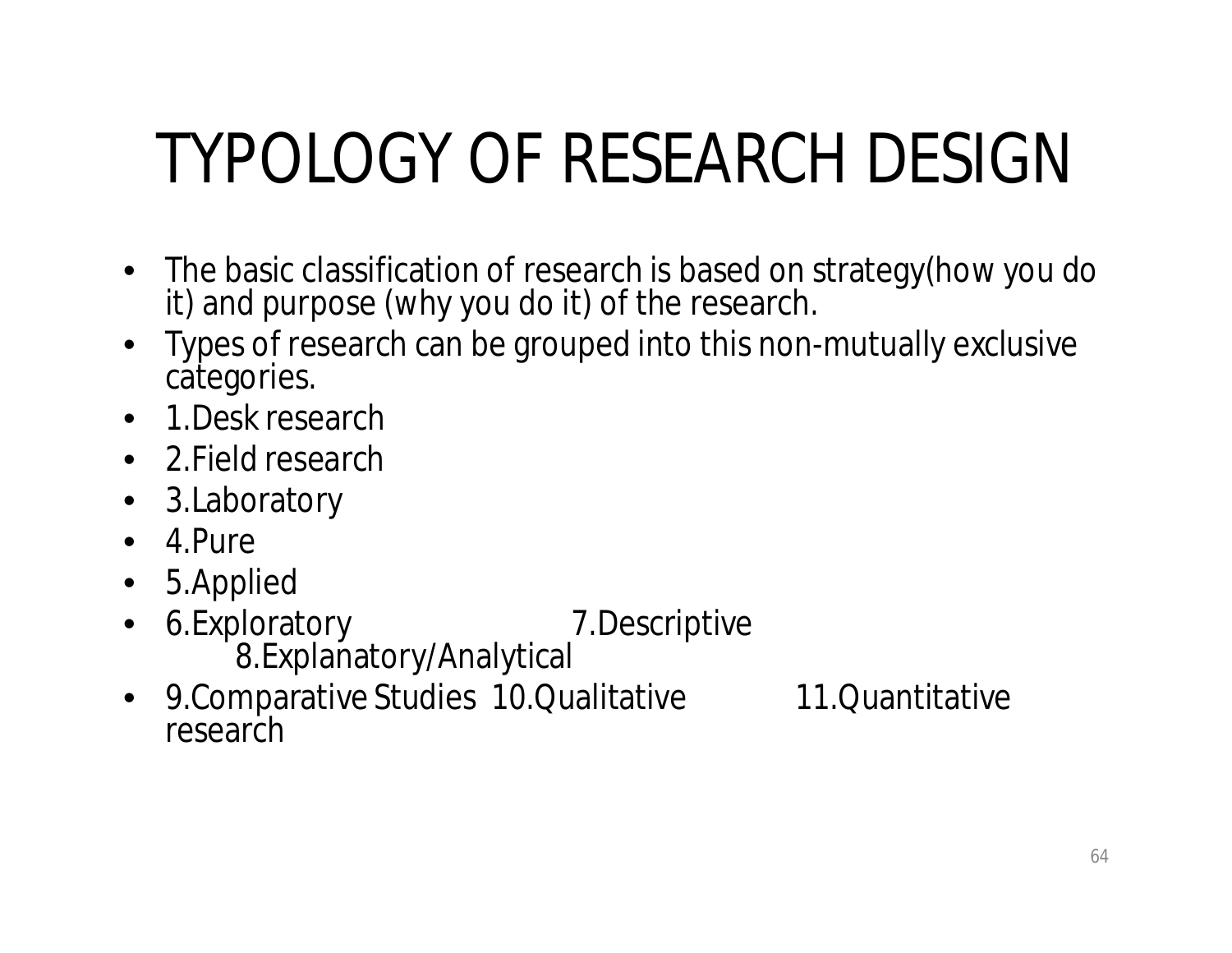### DESK RESEARCH

- Research is limited to library study and analysis of documents and/or the analysis of historical records
- It employs techniques such as recording of notes, content analysis, listening to films and tapes, compilations and abstract guides
- Research in social sciences involves library studies, review of secondary literature,, government records, diaries, calendars and historical documents.
- Most often, desk research is used in contradiction to research involving collection of primary data from respondents through interviews and questionnaires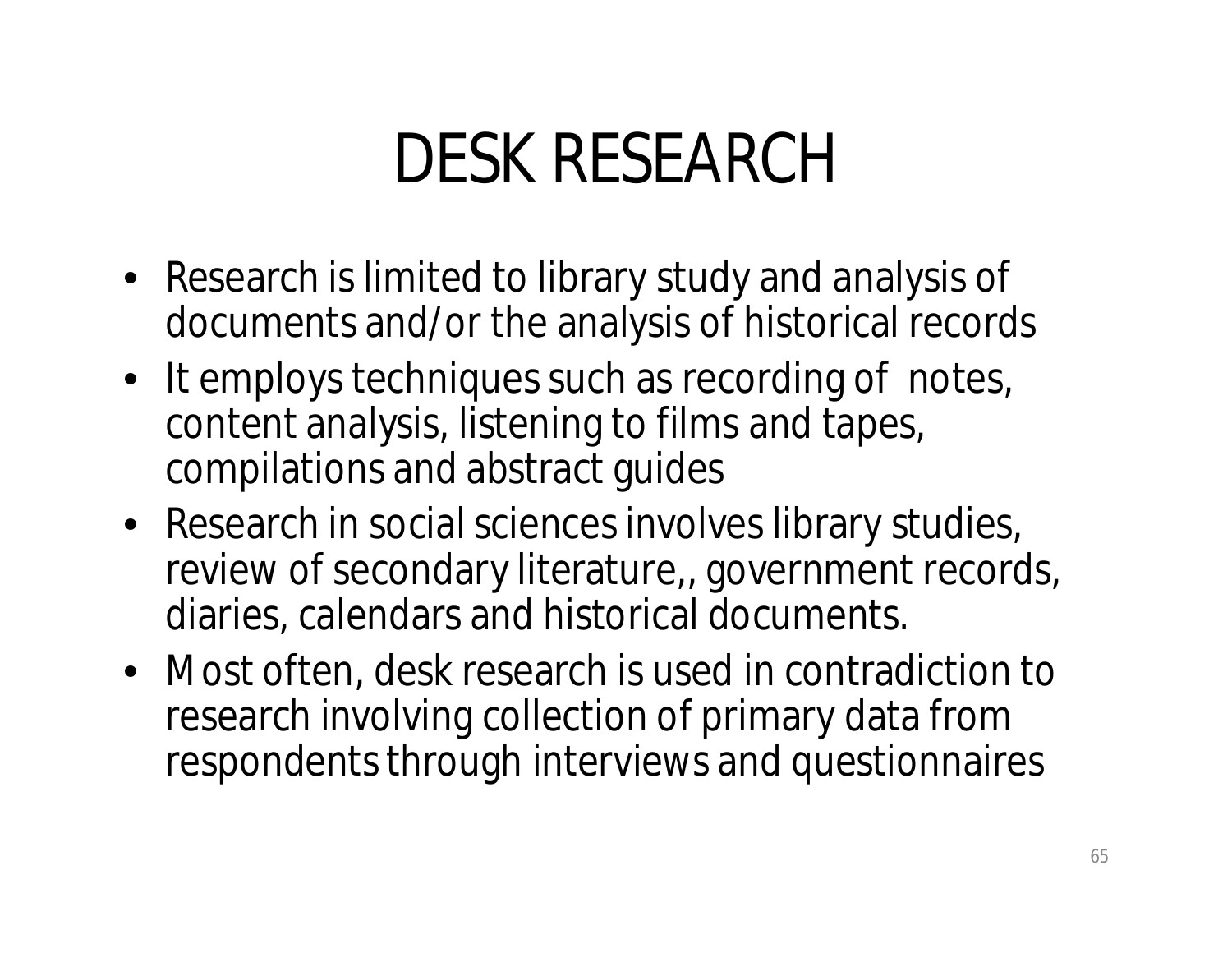### FIELD RESEARCH

- Involves going out to collect data
- Research involves observation using some techniques like- interviews, mailed questionnaire, focus group discussions, key informant interviews.
- PURE RESEARCH
- Comprises research regarded as theoretical or academic in purpose
- Refers to research aimed at testing conceptual hypothesis or developing theoretical principles
- Pure research entails doing research to gather knowledge for knowledge sake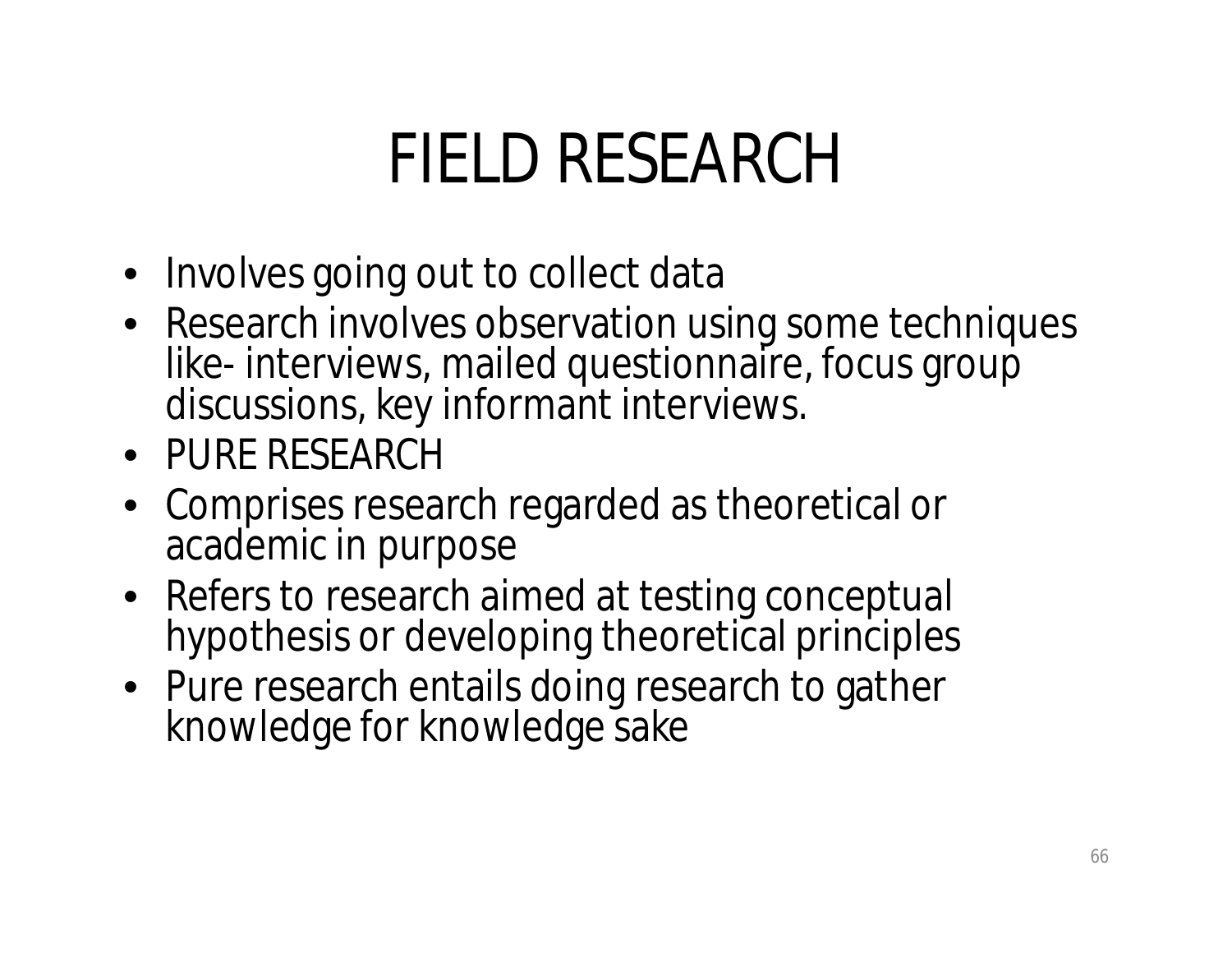### APPLIED RESEARCH

- The basic feature is the empirical content. Its based on observation/experiment as against theory
- It refers to research that relies on observation with little regard for theory
- It is data-based and gives conclusions that are verifiable through observation or experimentation
- One variant is action research
- Action research is done for the purpose of resolving a particular problem. Its aimed at collection of information which can be immediately used to make practical decisions relating to development planning, program design and implementation
- Such research concerns, diagnosis of a situation e.g what caused it, how are the factors related, if there is a stimulus, how does the situation change?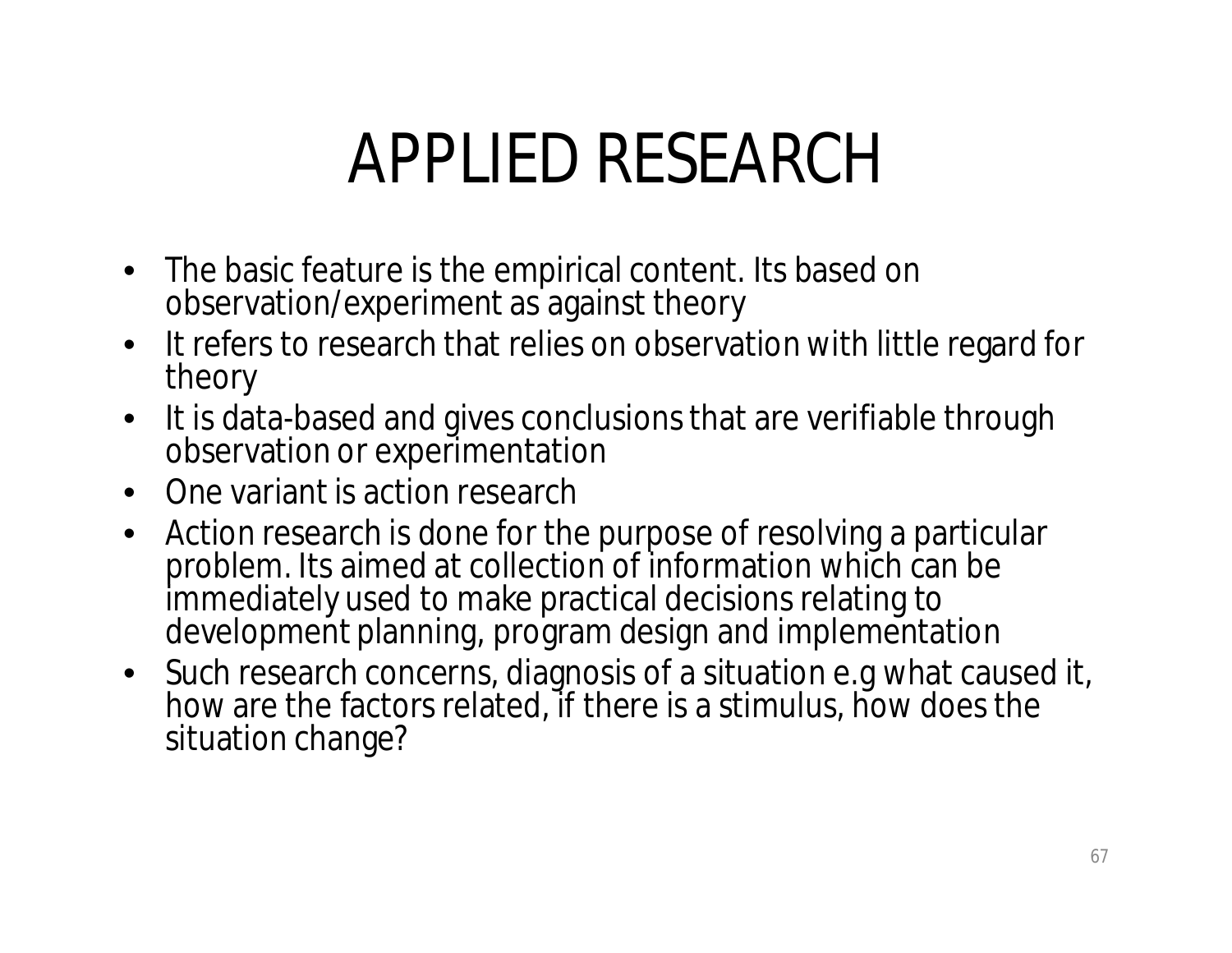# PURE VIS-À-VIS APPLIED RESEARCH

- Pure and applied research though may differ in approach, there is an interplay between them.
- Good theoretical research can be applicable to practical problems and practical/applied research can enable advancement in theory,e.g
- Applied research can contribute facts which may lead to the initiation, rejection and reformulation of theory, or its clarification and re-definition or re-examination.
- Applied research offers an opportunity to test the validity of existing theory and may aid in conceptual clarification & precision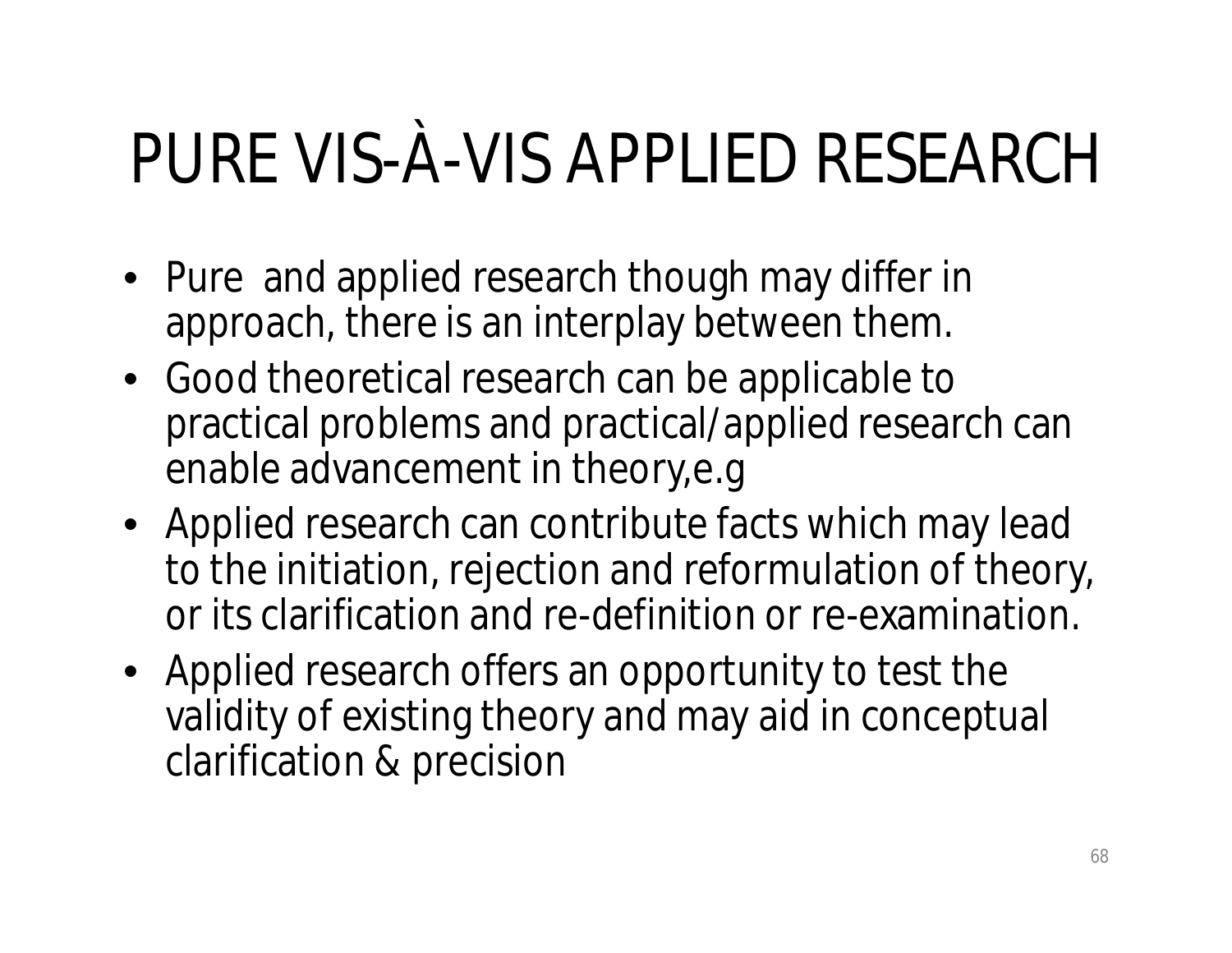# PURE VIS-À-VIS APPLIED RESEARCH

- Applied research can be useful in integrating existing theory especially if and when the solution of a problem requires some integration of the finding from theoretical and applied investigations in diverse fields
- Pure research offers solutions to many practical problems by developing general principles. Although direct application of results is not an immediate objective of research, results of such research may eventually be widely applicable with far-reaching consequences.
- Pure research can go beyond common sense approach to abstract the key factors in a practical problem, thereby facilitating efficient solutions to the problem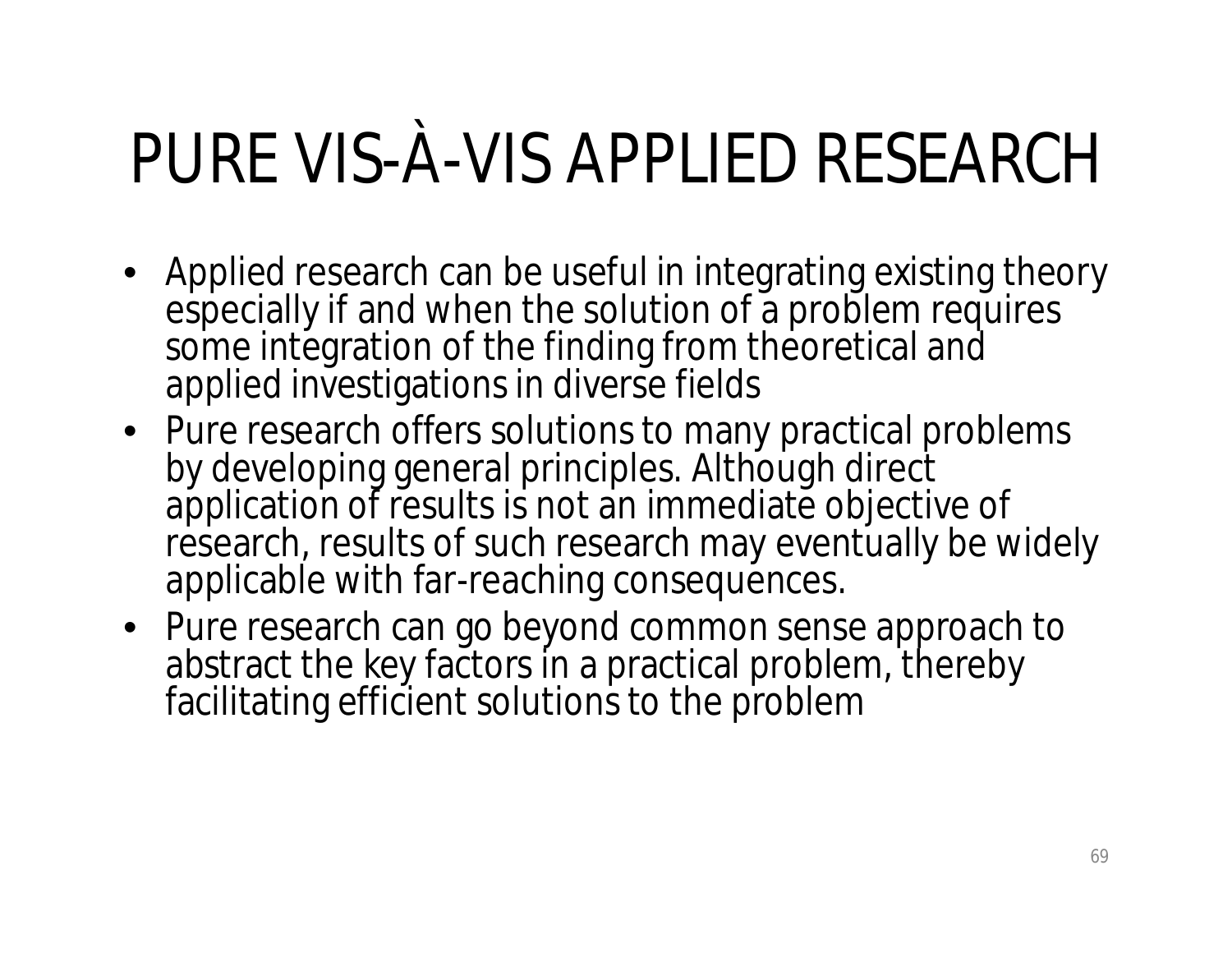# PURE VIS-À-VIS APPLIED RESEARCH

Pure research develops many alternative solutions to a particular problem, specifying main and auxiliary consequences, thereby permitting a choice of best solution. This is because pure or theoretical research extends beyond workable/feasible solutions to more precise generalizations, discovery of critical factors and ascertainment of exact conditions in question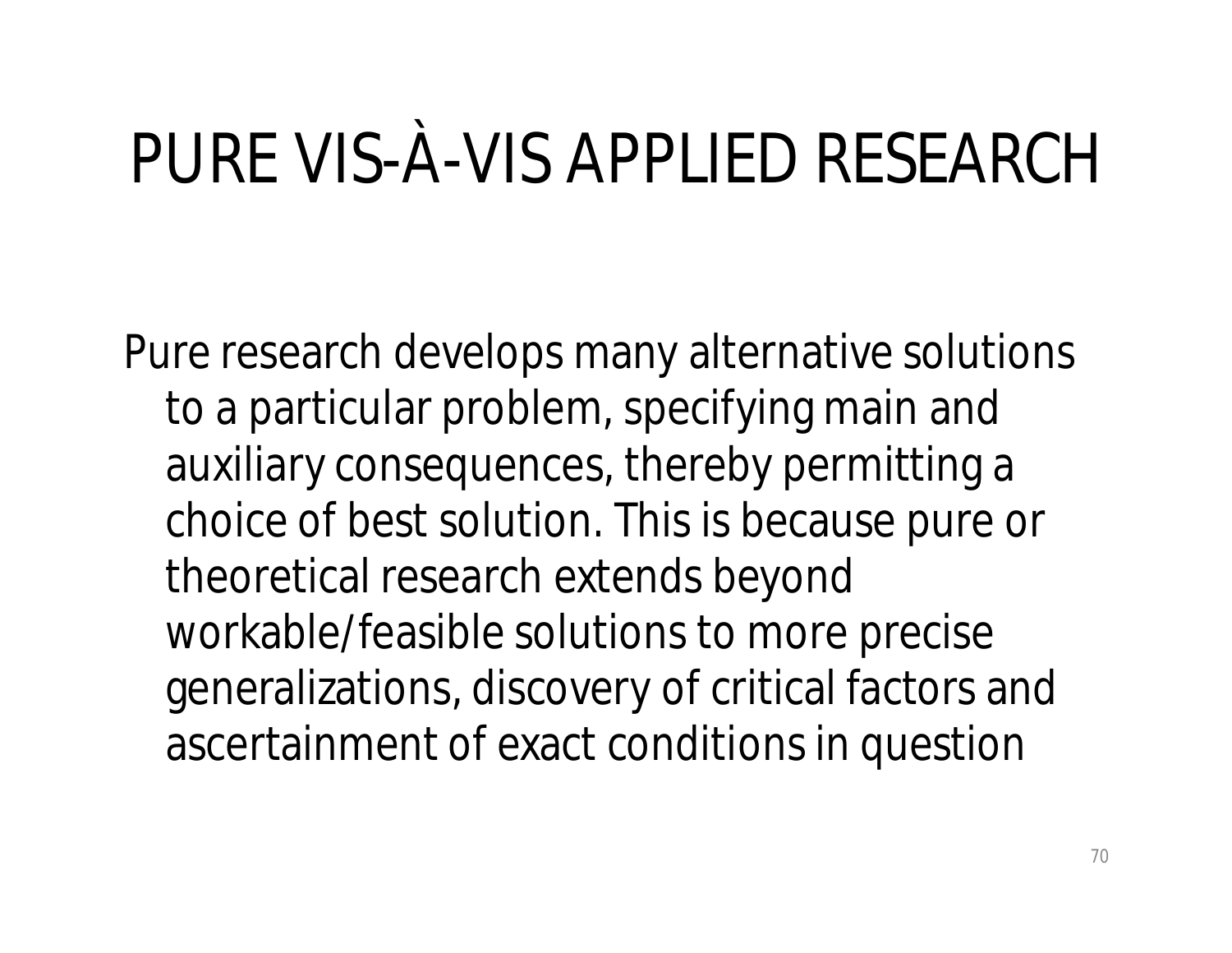## EXPLORATORY RESEARCH

- Exploration means to develop an initial approximate understanding of some phenomenon.
- Its applicable where relatively little/nothing is known about a process or where the situation has a deviant character or its relatively new
- Studies of exploratory nature are valuable because they can break new grounds, help to develop hypothesis and provide insights into the topic
- Exploratory research entails investigations that are used to obtain quick, not very precise information on development issues in local communities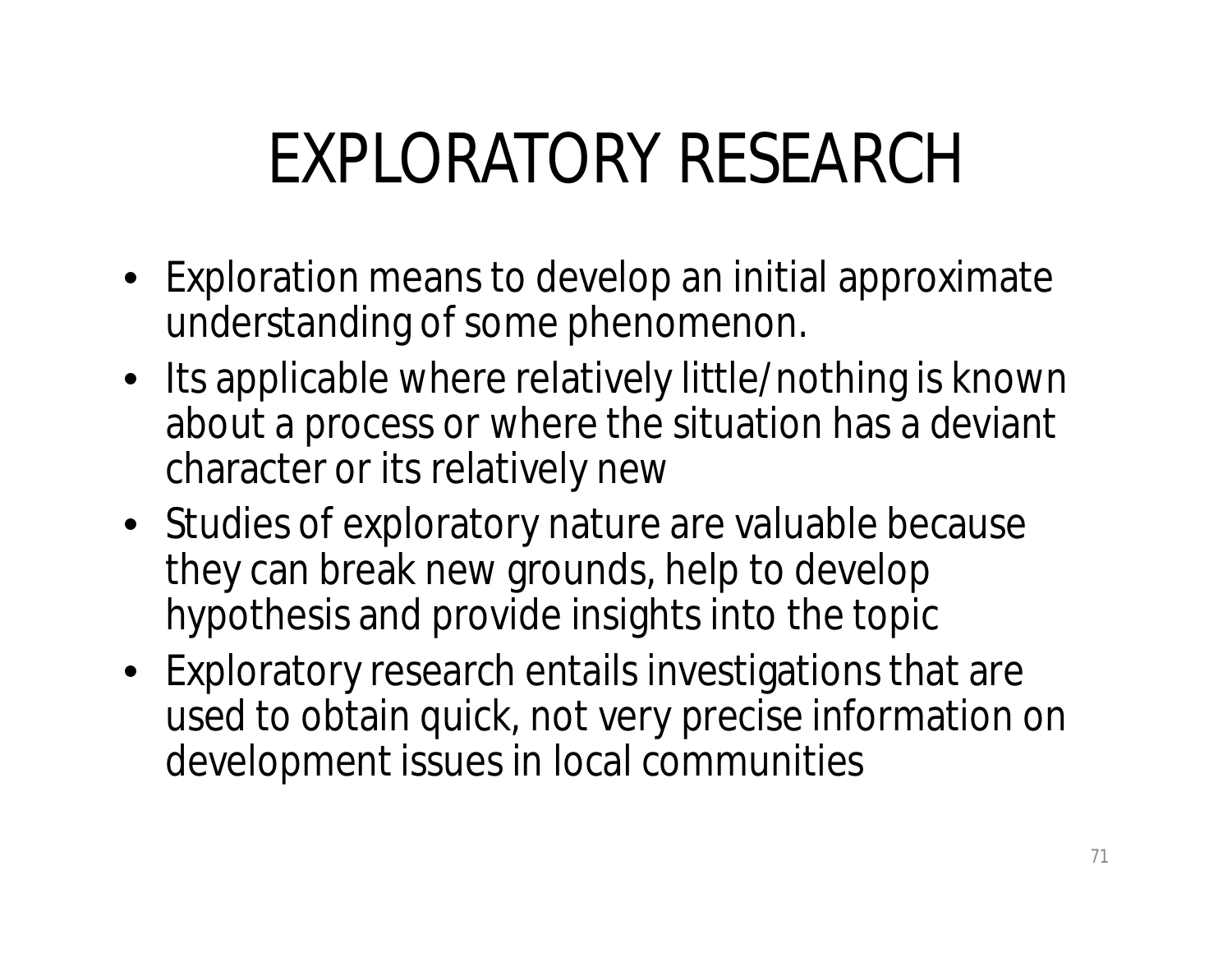- Rapid methods are use where time and resources are short but limited information is still of value.
- Rapid studies of this nature are called exploratory case studies, especially if they are on small-scale
- Typically, rapid methods involve a multidisciplinary team working in the study area, observing characteristics of interest
- Observation may be direct/indirect or by interviewing informants(local leaders, elders/those knowledgeable about the subject)
- Could be by group interview technique(group interview or focus group discussion)
- Exploratory study/rapid rural appraisal/reconnaissance survey/pilot study/preliminary study are other names.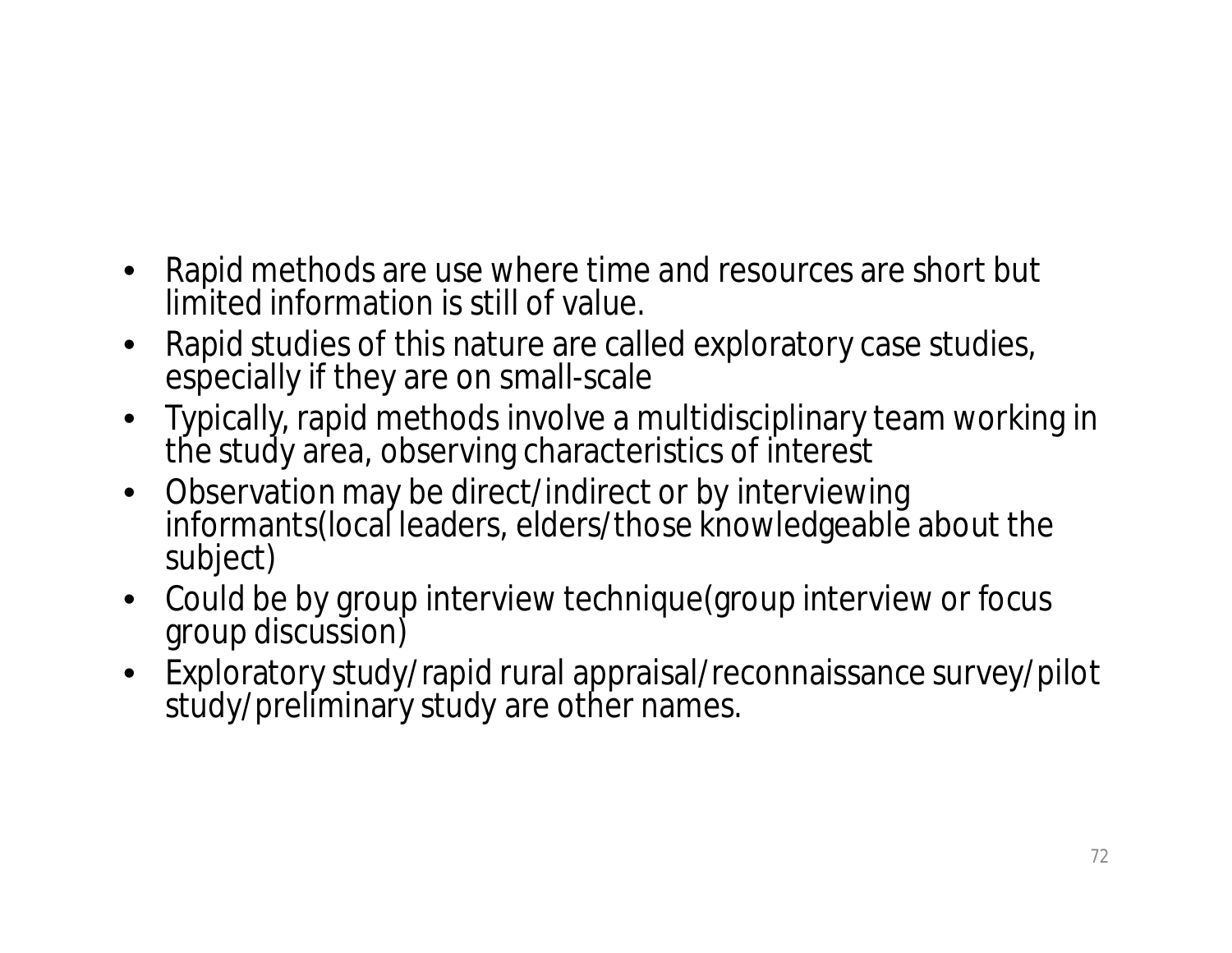# DESCRIPTIVE RESEARCH

- It refers to the identification and measurement of some characteristics of a population or phenomenon under study.
- A descriptive study entails the systematic collection and presentation of data to give a clear picture of a particular situation
- It is fact finding in nature.
- In descriptive research, the researcher is involved in *expost* study, i.e what has happened or is happening
- Descriptive studies employ case studies, sample surveys, census or aerial survey.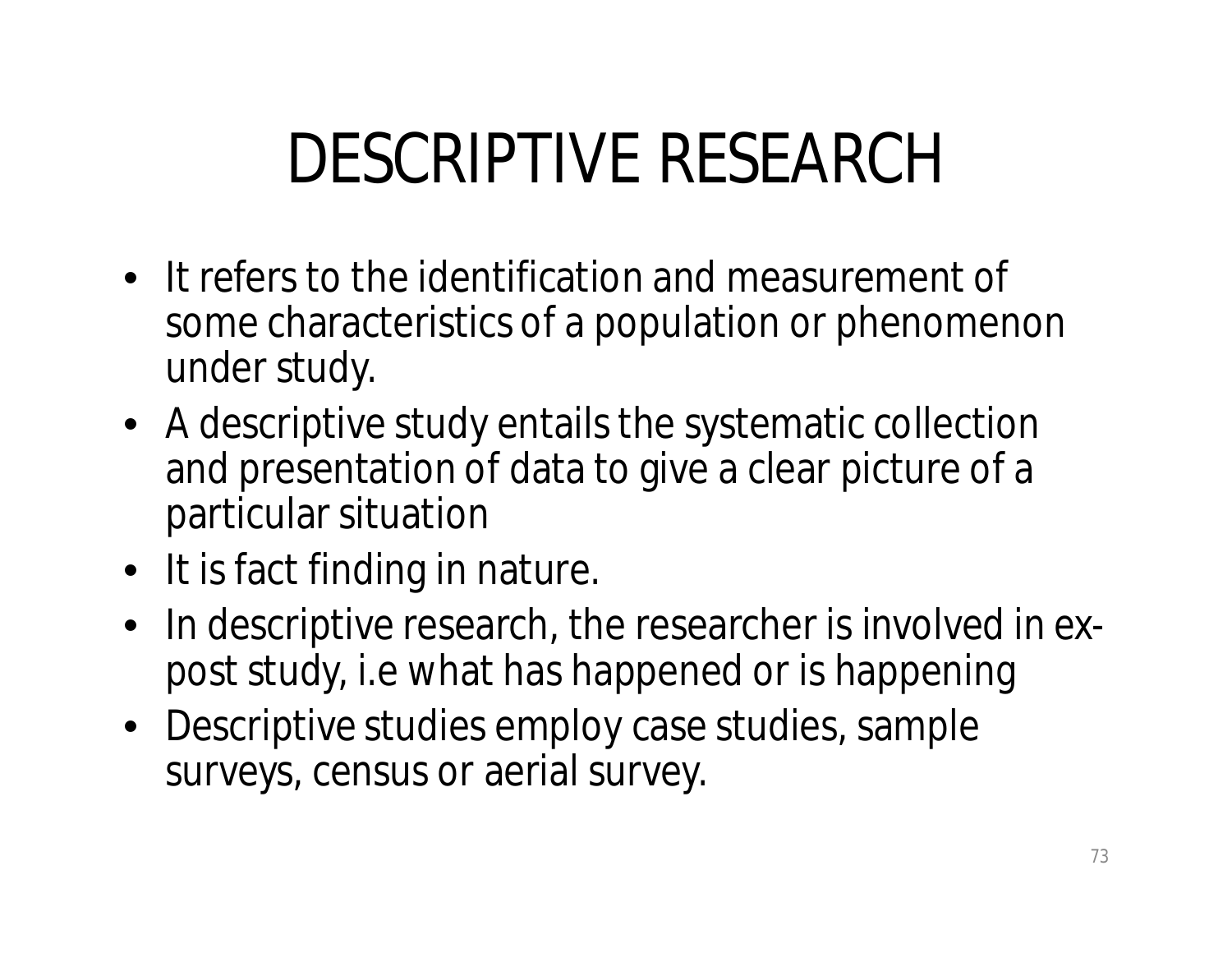# CASE STUDY

- An enquiry in which limited cases or number of units are investigated in-depth.
- Unit selected may not be on random basis, but by possession of certain characteristics which are needed for the investigation, e.g case study of unique people, episode or trend of development.
- We could find out whether the results of a case study pertain to large population
- For example case study focuses on observing the characteristics of an individual unit, a community, an institution, a school, prison, football team, a class, a work team and may later generalize to larger domains, where the unit belongs-This must however be treated with utmost care
- Case study is useful to illustrate good practice and reveal salient conditions. It allows for capture of complexity of social life and actual experiences of and real life situations.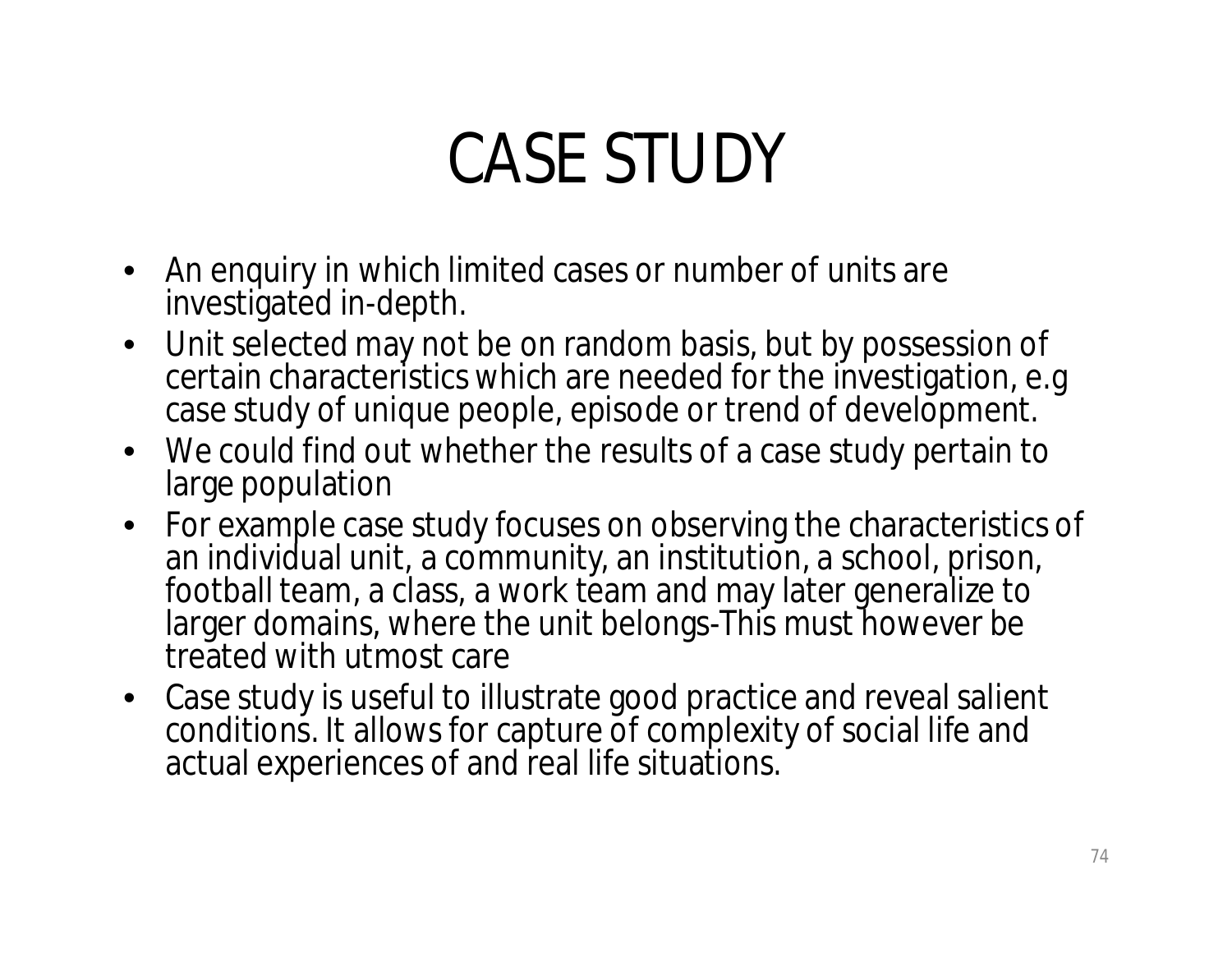## SAMPLE SURVEY

- This is an investigation in which only part or sample of the population is studied and the selection is made such that the sample is representative of the whole population
- Information gathered must be able to be generalized to the whole population.
- Sample survey can be cross-sectional or longitudinal in approach
- Quantitative sample surveys assess the distribution of established variables and measure their relationships cross-sectionally or longitudinally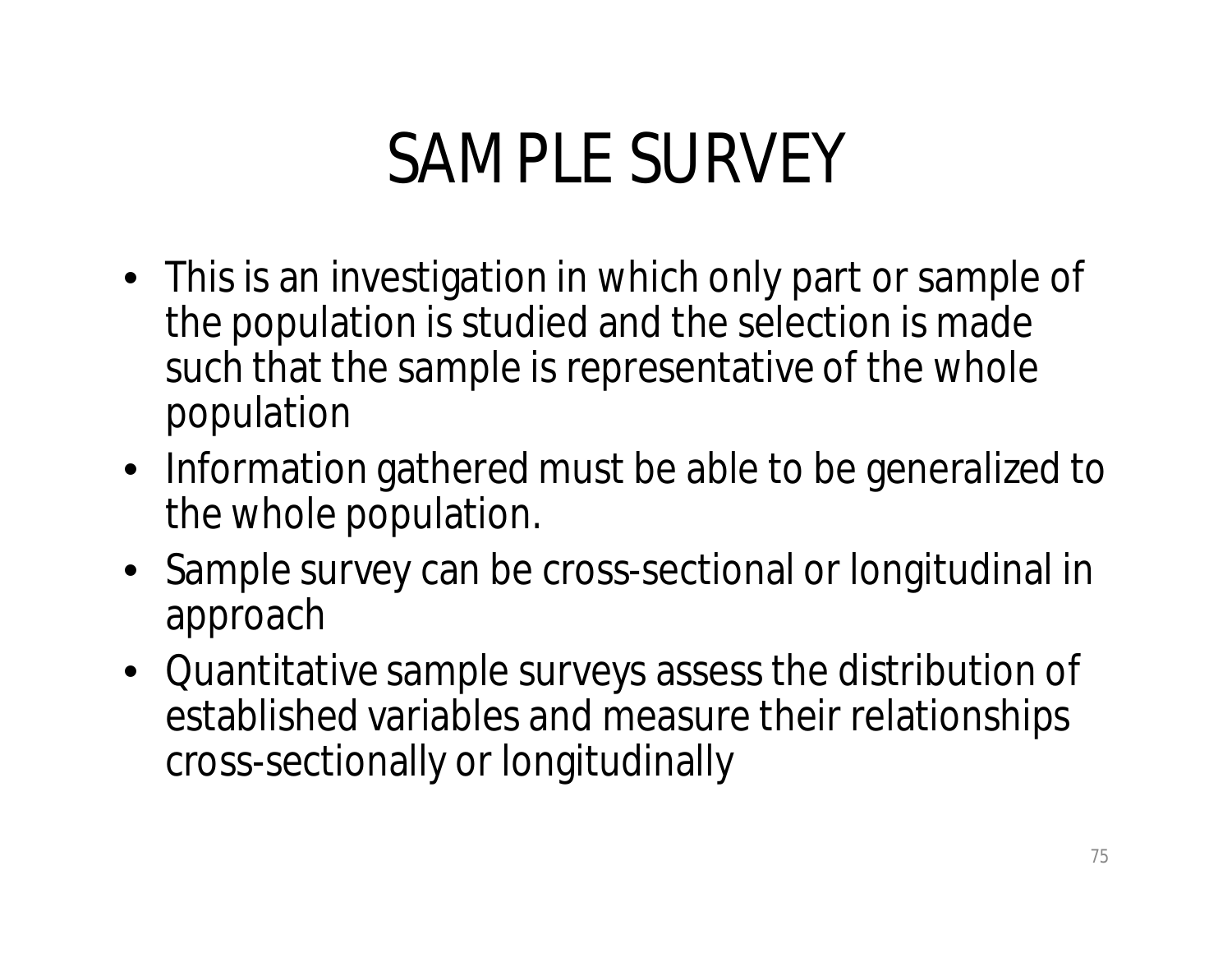# SAMPLE SURVEY CONT'D

- Cross sectional surveys aim at collecting information on certain variables in a study population at one point in time
- It may cover physical characteristics of people, knowledge, attitudes, beliefs and opinions, events and practices
- Longitudinal surveys involve observations over an extended period of time.
- There are 3 variants-Trend, Cohort studies and Panel studies
- Trend studies are concerned about changes within some general population over time
- Cohort studies focus on more specific subpopulations as they change over time
- Panel studies focus on the same sample over time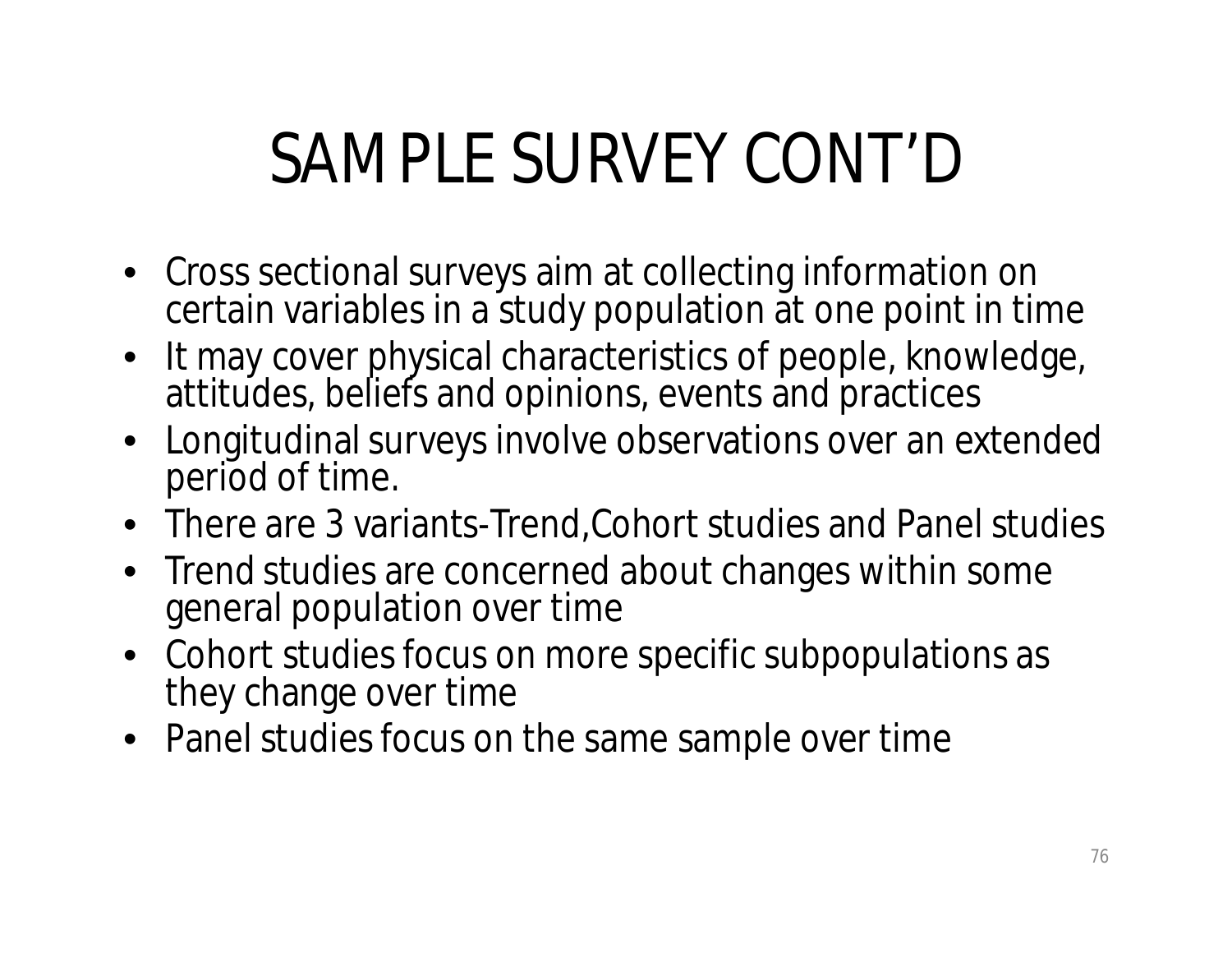- Sample surveys are conducted by several agencies in Nigeria namely, National Bureau of Statistics (formerly FOS)
- Research Institutes, InternationalAgencies(IITA), Non Governmental Agencies, Private Firms.
- For example, National Bureau of Statistics carries out the Nigerian Living Standard Survey (NLSS),the General Household Survey (GHS),Agricultural Sample Survey and Manufacturing Establishments Survey, Labour Survey, Consumer Expenditure Survey (CES), Core Welfare Indicator Questionnaire Survey (CWIQ) and many others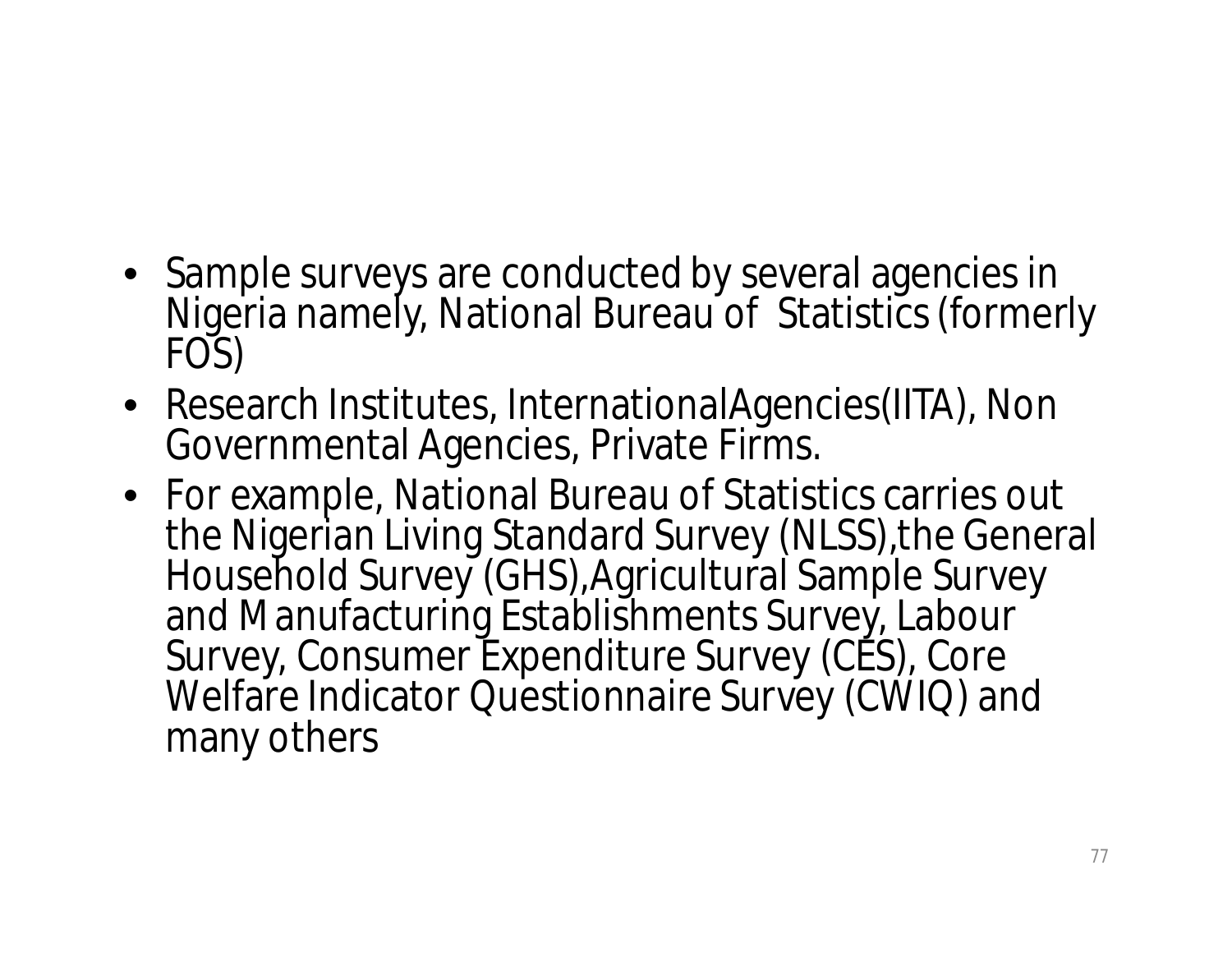# **CENSUS**

- This is an enquiry which covers every individual unit in the population being studied.
- Example is the national censuses of population and of social phenomena which are conducted by many countries on regular basis
- However census may be defined for a smaller population e.g population of all farmers in a village, population of widows in a village, population of school children in in a village.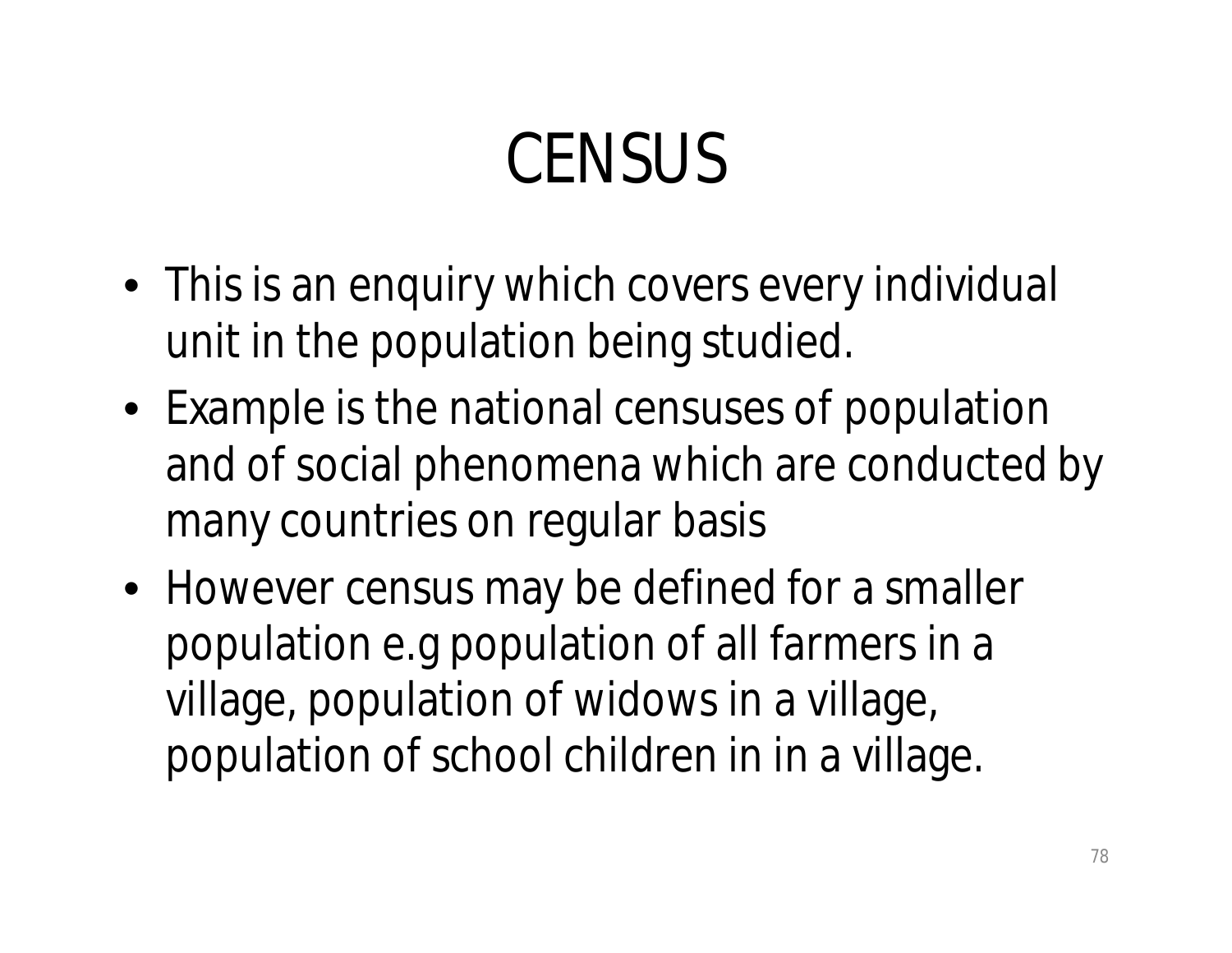## AERIAL SURVEY

- Survey involves an aircraft flying over the whole or part of an area of interest
- Information gathering can be by taking photographs or by an observer recording observations while in the air.
- Aerial survey is important for gathering information on topics which can be investigated by direct observation without interviewing or contacting respondent
- Examples are cattle and wildlife location, land use patterns, settlements
- Survey is very expensive in terms of money, manpower, skills and equipment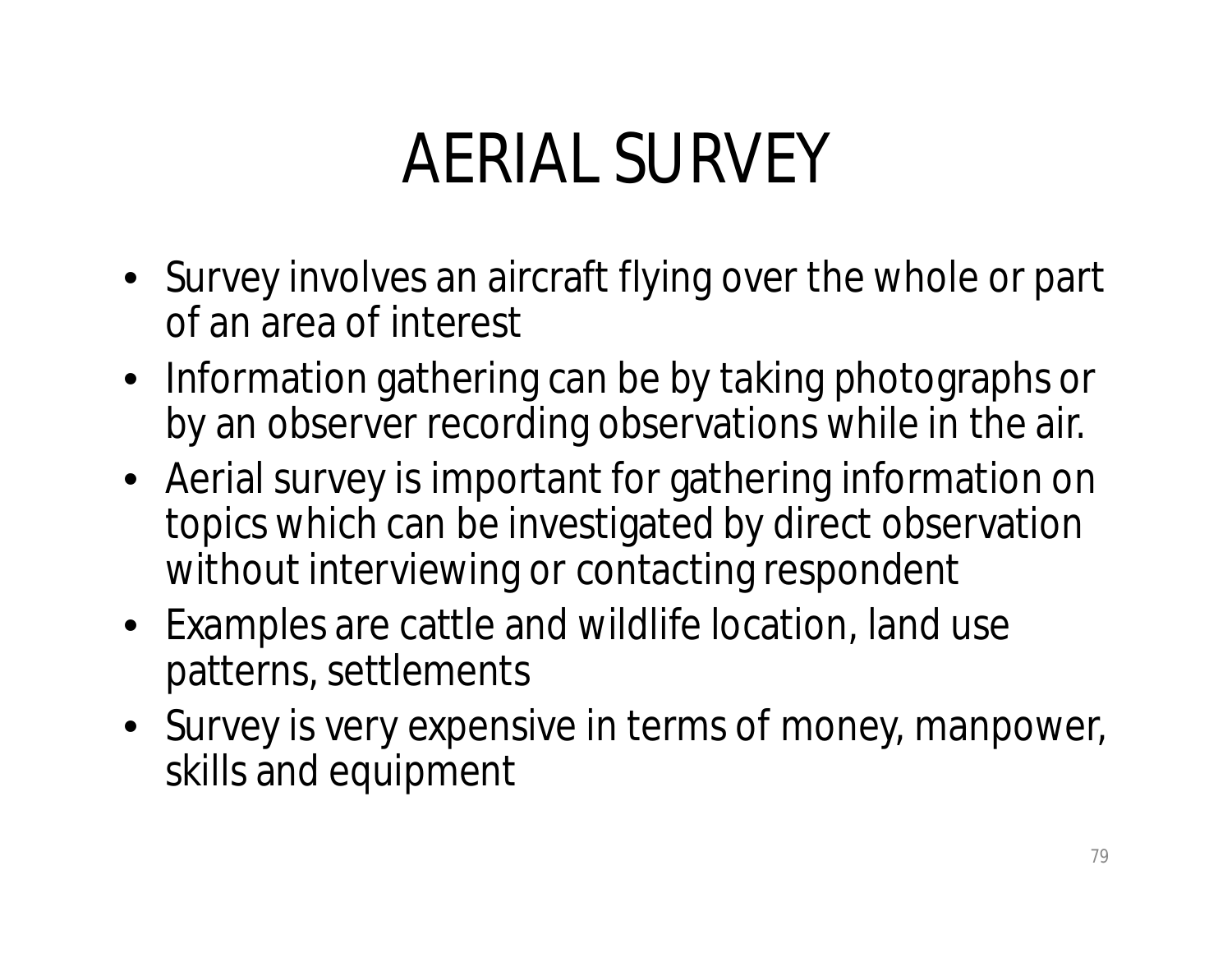# EXPLANATORY RESEARCH

- Explanation involves finding out the reasons for a situation or phenomenon.
- It is essentially diagnostic
- It seeks to find out the frequency with which something takes place or frequency the event or process is associated with something else
- The key task is to find out –why e.g-why a rural area has higher infant mortality rates than others
- The term explanatory research is used interchangeably with comparative or analytical research
- Comparative studies compare 2 or more groups of things
- Comparison is a fundamental research strategy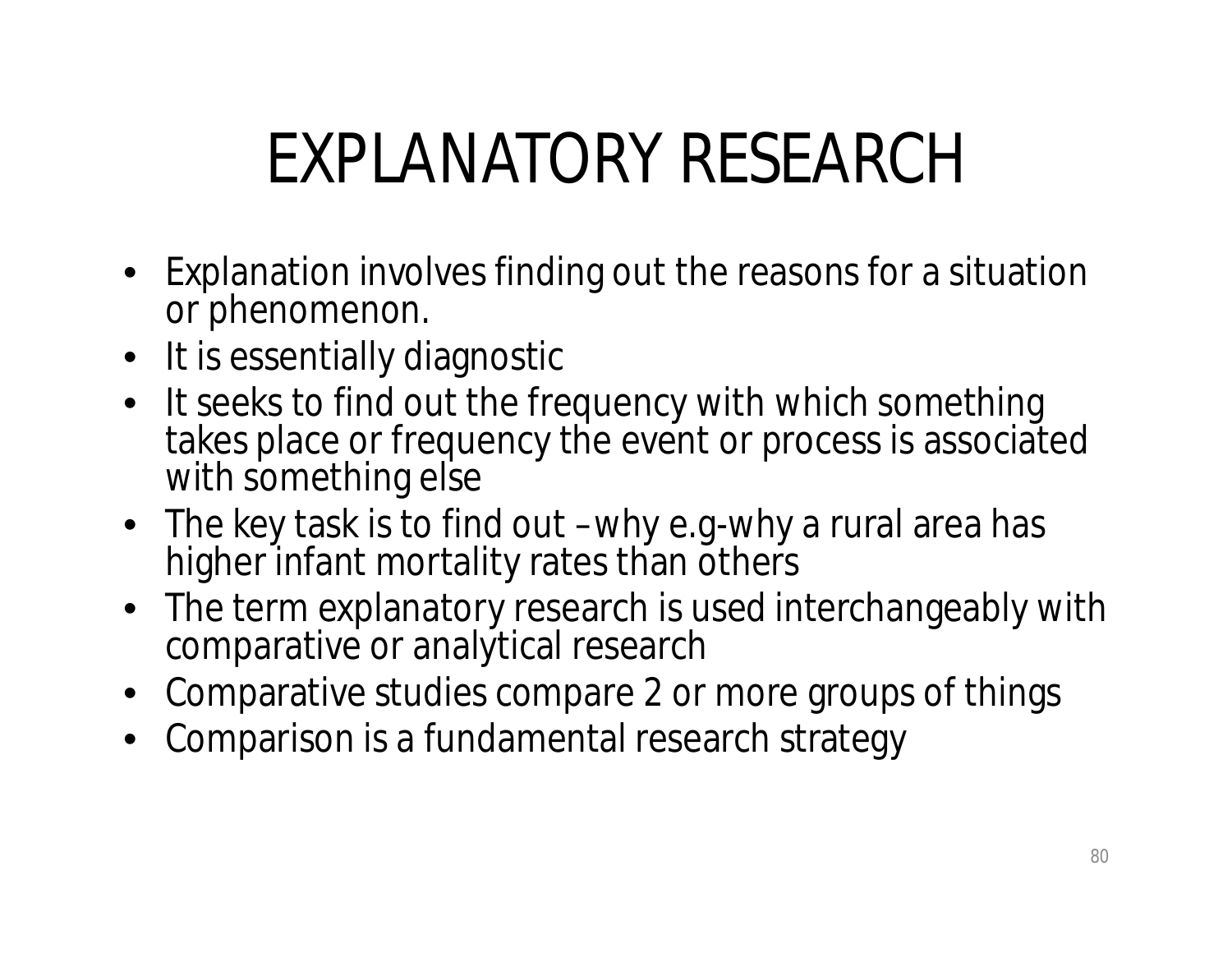### CROSS-SECTIONAL COMPARATIVE STUDIES

- Focuses on comparing and describing groups or phenomenon based on observation made at a point in time
- Example is a survey on malnutrition which attempts to establish percentage of malnourished children in a certain population, socio-economic, physical and other variables influencing food availability, feeding practices, the knowledge, beliefs and opinions influencing these practices
- In addition to describing these variables, the researcher can by comparing malnourished and well-nourished children, attempt to determine which socio-economic, behavioral and other independent variables contribute to malnutrition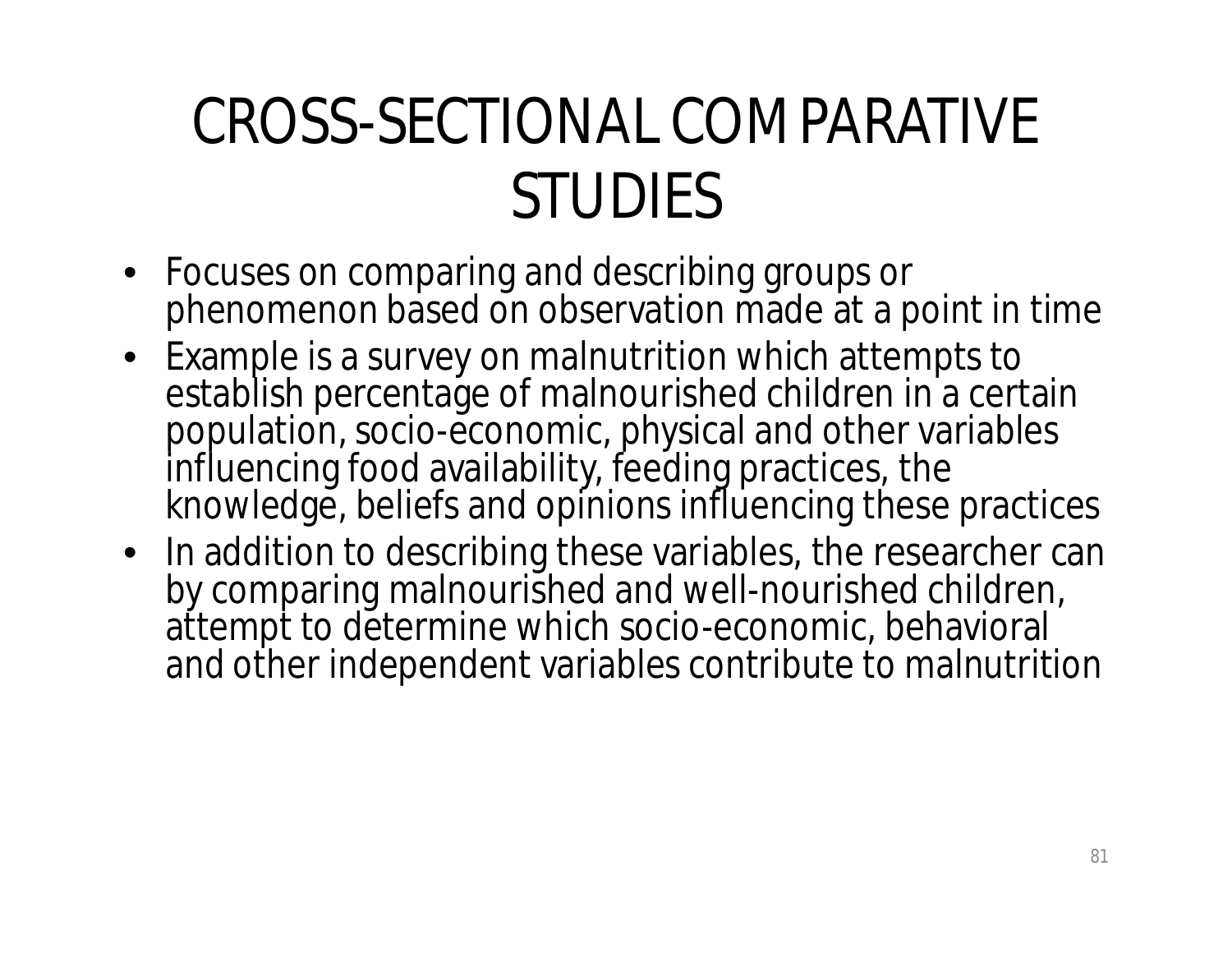# CASE CONTROL STUDIES

- Here investigator compares one group among whom a problem is present with another group called control where the problem is absent, to ascertain what factors have contributed to the problem
- For both cross-sectional comparative and case control studies, the researcher has to control for confounding or intervening variables
- Case control studies use stratification as well as matching to control for confounding variables
- Matching means ensuring that the cases and controls are similar with respect to the distribution of one or more of the potentially confounding variables
- Cross-sectional comparative studies and case-control studies are relatively quick and inexpensive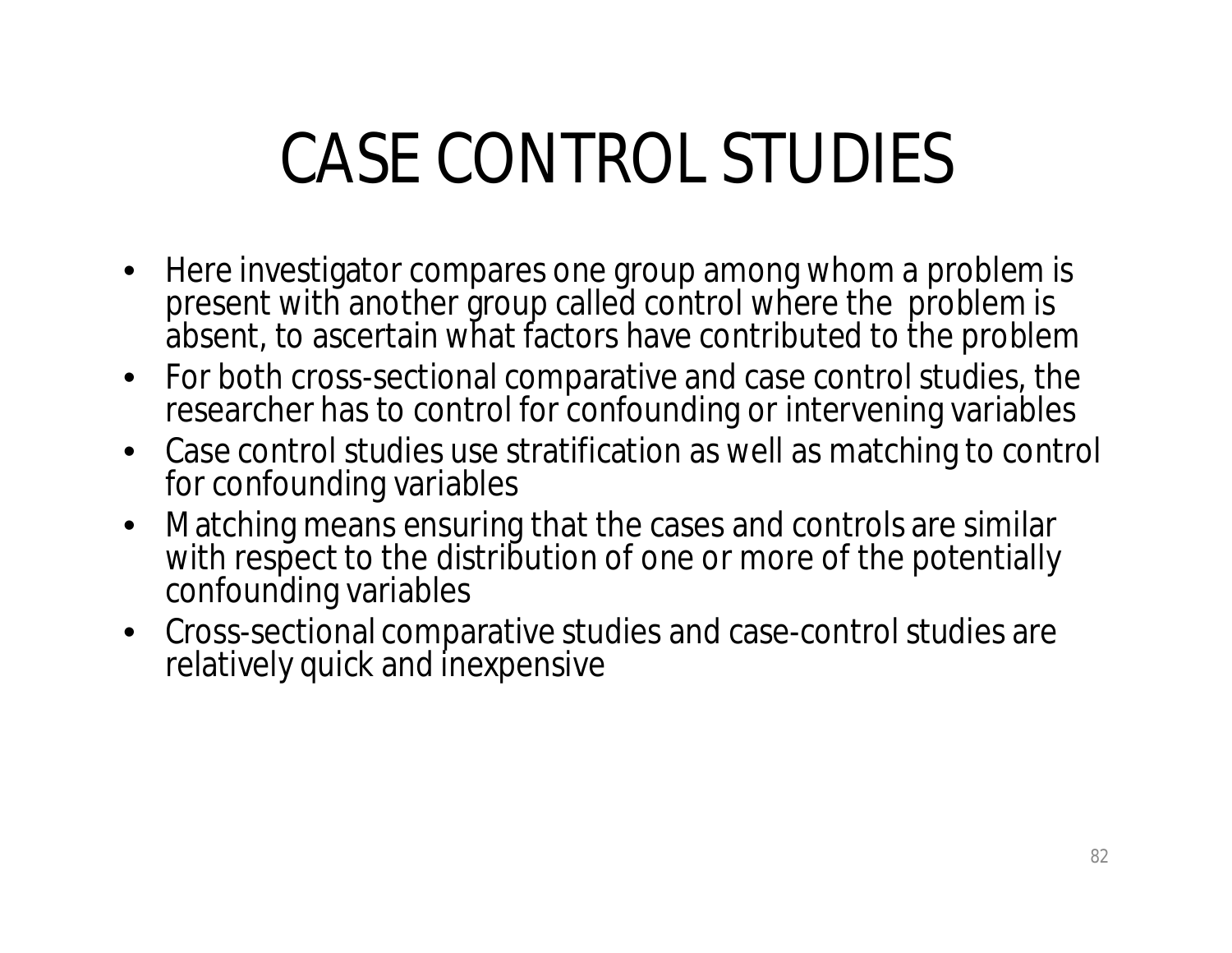### COHORT STUDIES

- Have characteristics of both case-control and longitudinal study
- They are focused on examining more specific sub-population called cohorts, as they change over time
- Commonly used in public health research
- Example-enquiry where a group of individuals that are exposed to a risk factor is compared with a group of individuals not exposed to the risk factor, i.e control group
- Researcher monitors both groups over time and compares the occurrence of the problem expected to be related to the risk factor in the 2 groups so as to find out whether a greater proportion of those with the risk factor are actually affected
- For financial and practical reasons, cross-sectional comparative studies or case-control studies are preferred to cohort studies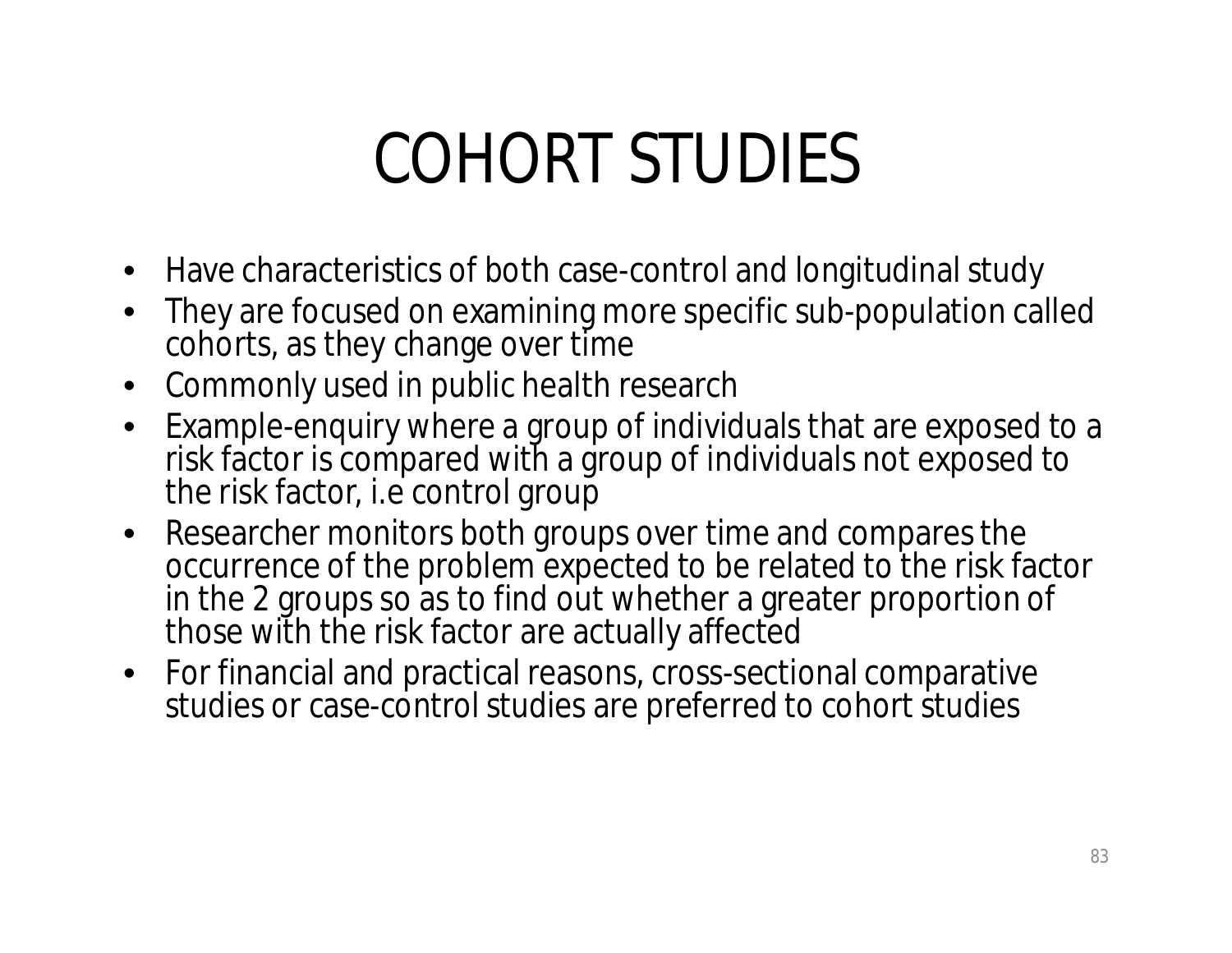# EXPERIMENTAL STUDIES

- Social research has 2 broad approaches-experimental and nonexperimental
- Experimental and non experimental social research differ in the degree of control they have over variables
- While experimental research manipulates variables suspected to produce effect, non-experimental research merely observes the variables and their effects
- In experimental research, the researcher applies a stimulus to a subject and observes the effect
- In experimental design, a researcher allocates randomly selected individuals to at least 2 groups. One group known as the experimental group is subjected to the intervention treatment while the other the control is not
- Both groups are investigated under conditions that are identical except for the treatment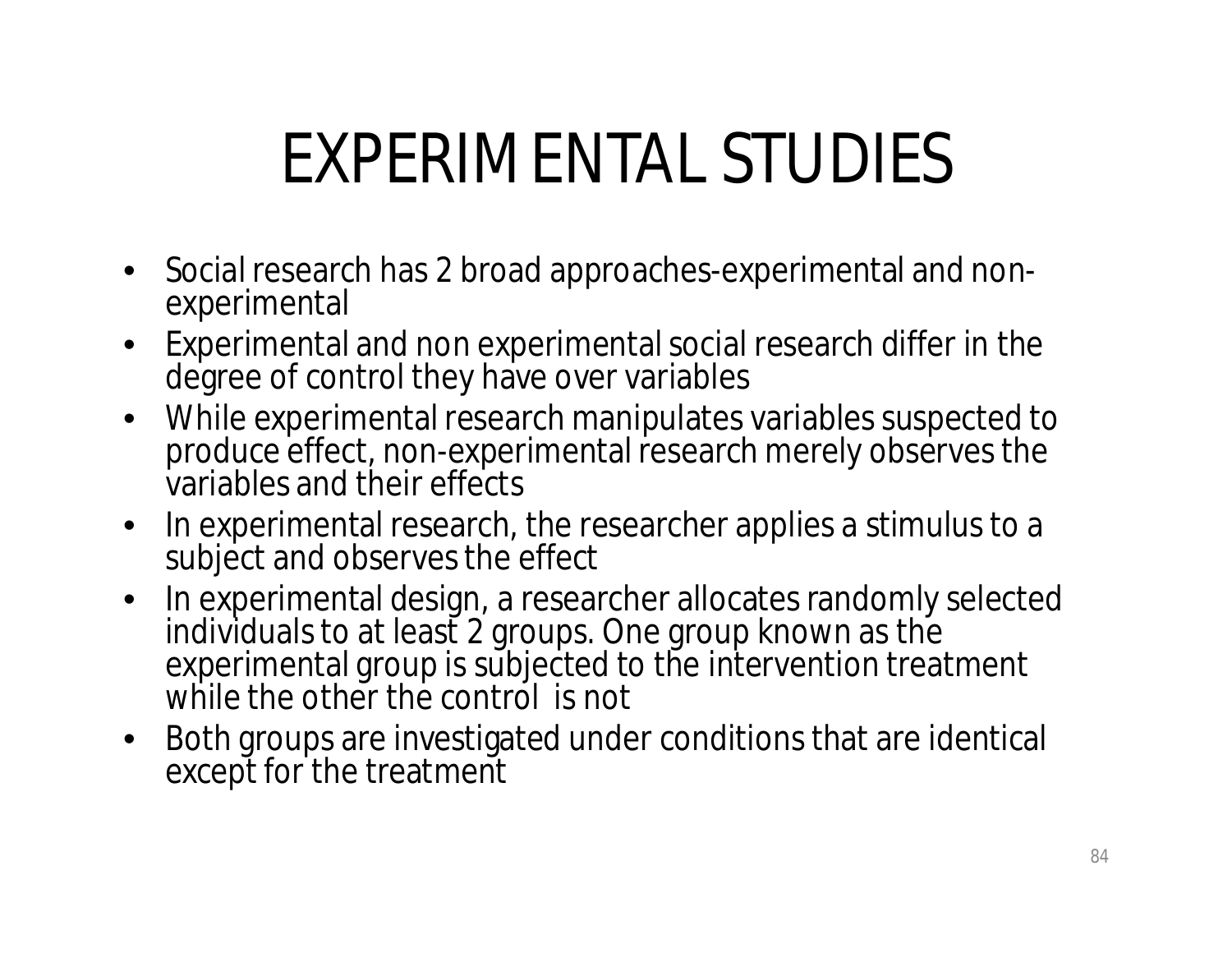# EXPERIMENTAL STUDIES CONT'D

- The condition is necessary to minimize variation between them
- The effect of treatment can be assessed by comparing the 2 groups
- The classical experimental study has 3 integral requirementsmanipulation or treatment or intervention, control and randomization
- Randomization means each subject is given an equal chance of being assigned to either group
- This allows holding all other factors constant so that differences between control and treatment can be linked to the applied treatment
- What is being done is to eliminate or minimize the effects of confounding variables
- Experimental research is common in pure sciences,education,
- psychology e.g introduction of new curriculum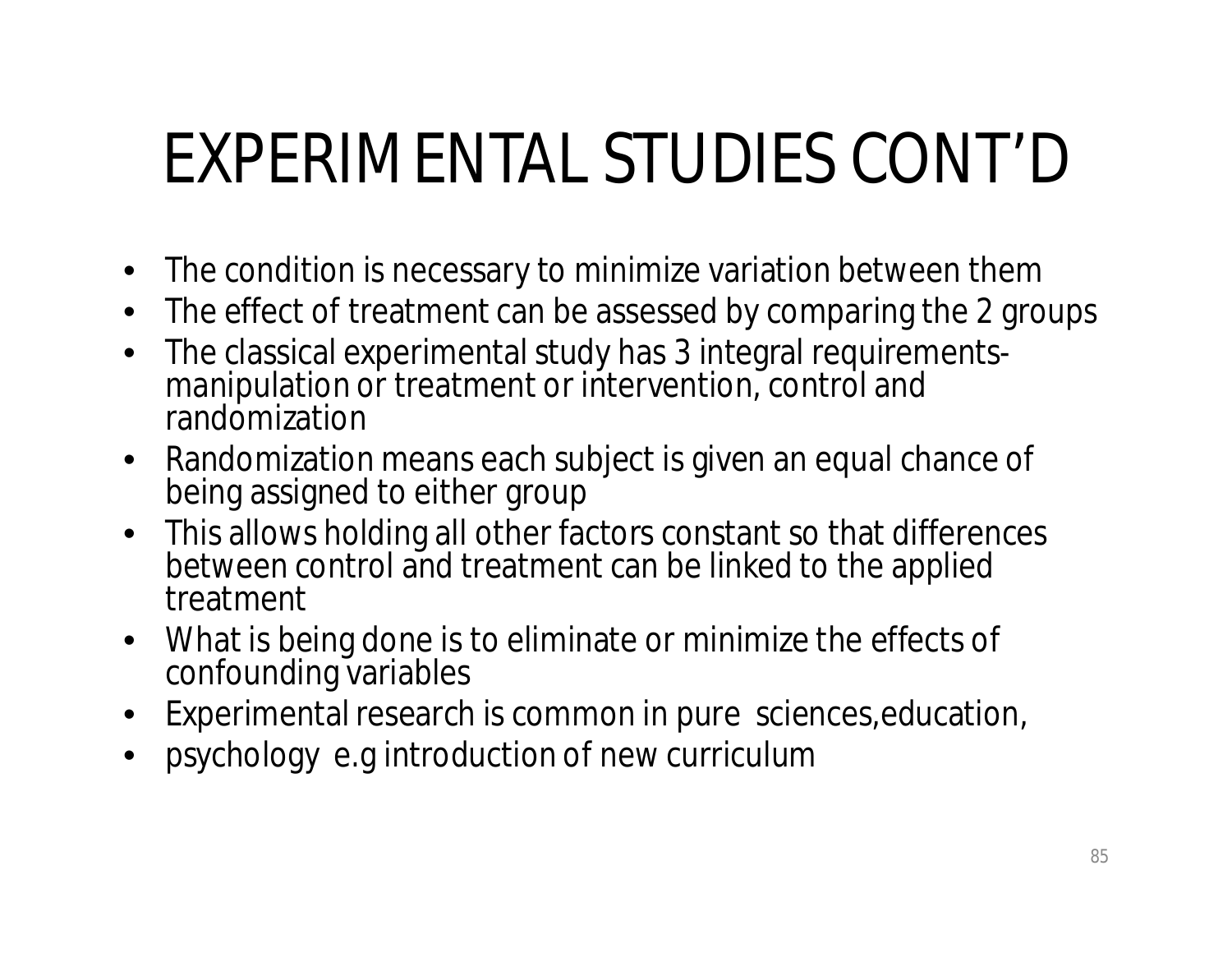### QUASI-EXPERIMENTAL STUDIES (QES)

- A common QES uses 2 or more groups-
- One serves as control group and the other is the study group but the subjects in both groups have not been randomly selected or allocated
- Example- a researcher studies the effect of agric extension education on the level of participation of a village population in the adoption of new technologies
- Researcher selects one village in which extension education will be given and another that will not as control
- Survey is then done to find if adoption rate in one is significantly different from the other
- Study is quasi-experimental because subjects are not assigned on a random basis to either treatment or the control.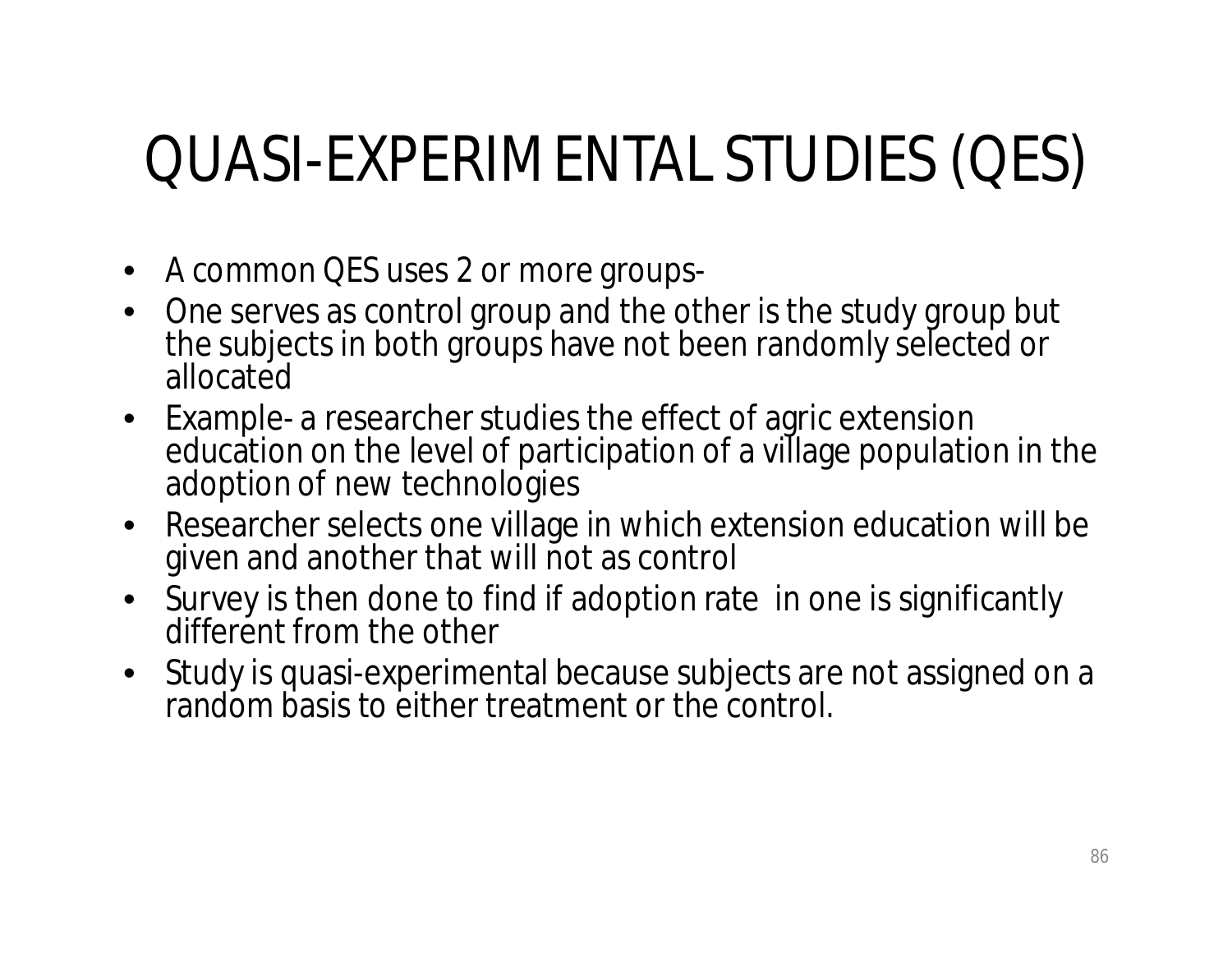### QUALITATIVE-QUANTITATIVE DIVIDE

- A contemporary framework for classifying research in social sciences
- Definitional variants between the 2 can be linked to varying criteria which include nature of the subject under investigation, type of data required, the method of collecting data and nature of outcome of research
- Nature of subject under investigation-Qualitative research investigates the behaviour, motivations, desires, attitudes, beliefs, choices and opinions of people or groups of people. It is concerned with understanding actor's frame of mind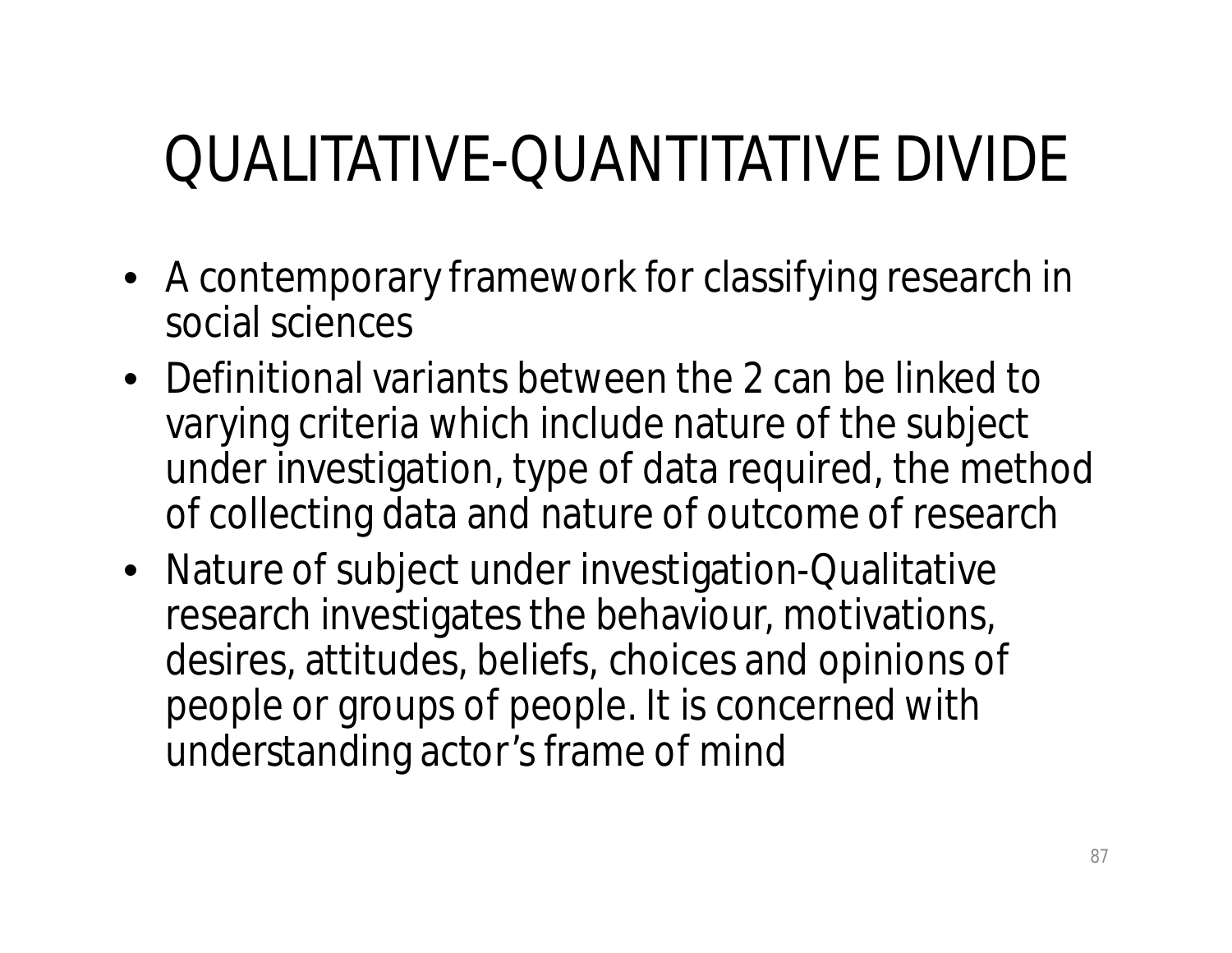#### Nature of subject under investigation

- Its orientation is to describe and analyse culture and behaviour
- Example-Study to investigate utilisation of health services among women
- Its orientation is to describe and analyse culture and behaviour
- Example-Study to investigate utilisation of health services among women
- Quantitative research deals with measurable and quantifiable aspects of phenomenon being studied.
- Focuses on questions like to what extent? By how much? What relationship exists between factors?
- Concerned with phenomenon amenable to measurement of quantity and amount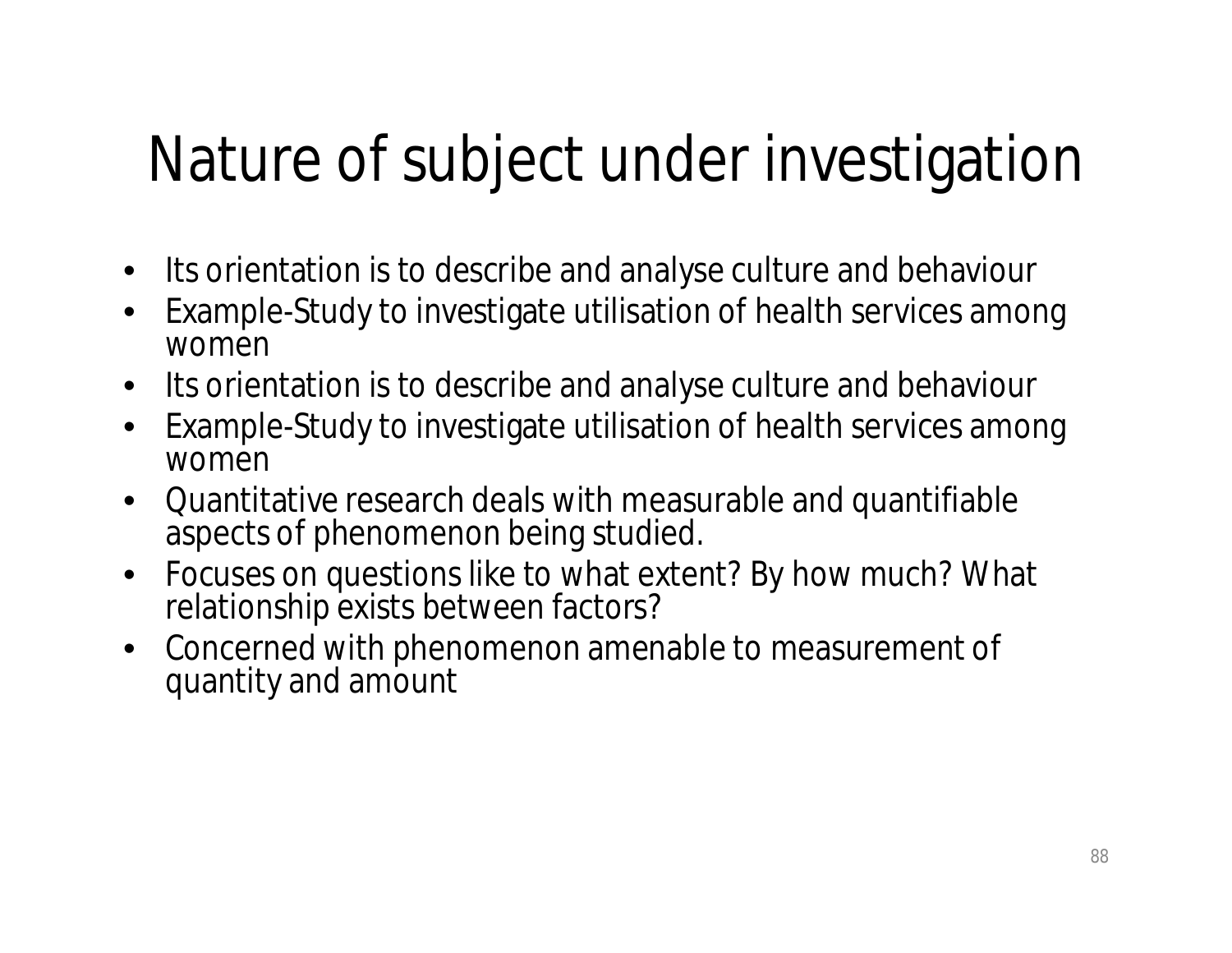### Forms of data required/Method of data collection

- Qualitative research is concerned with collection and analysis of data in numeric form .
- It involves data that can be subjected to rigorous quantitative analysis
- ----------------------------------------------------
- Method of data collection
- Data collection methods used in qualitative research include group interview, focus group discussion, key informant interview, participant observation
- Quantitative research data is based on controlled measurement that is verifiable and replicable. Instrument for data collection could be questionnaire.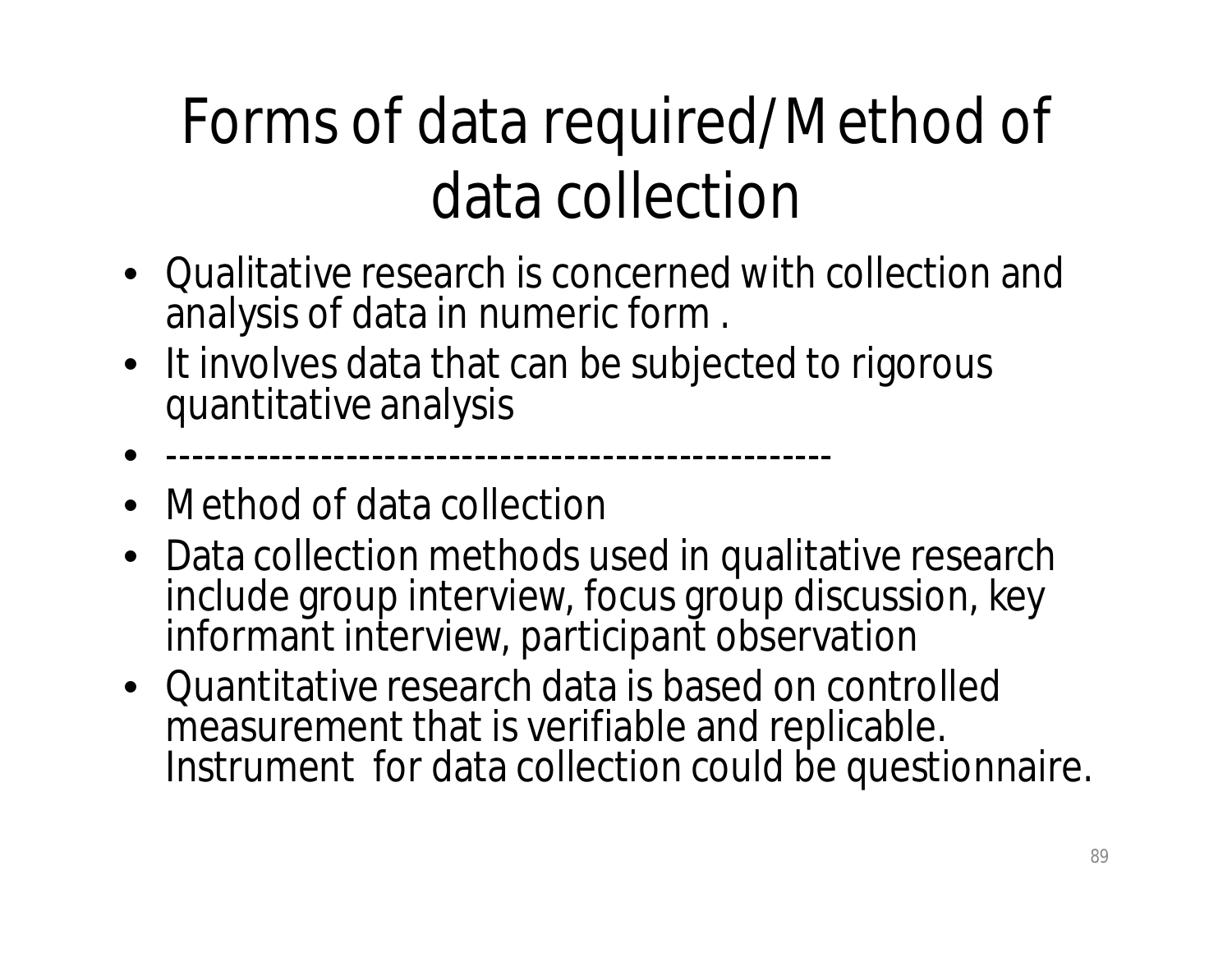### Nature of Research

- Qualitative research is aimed at generating bases for theory or hypothesis
- In some cases it can be used for hypothesis testing and theories.
- Quantitative research takes a proactive stance in testing hypothesis and theories.
- In particular instances, quantitative research could lead to exploration of a topic for generating hypothesis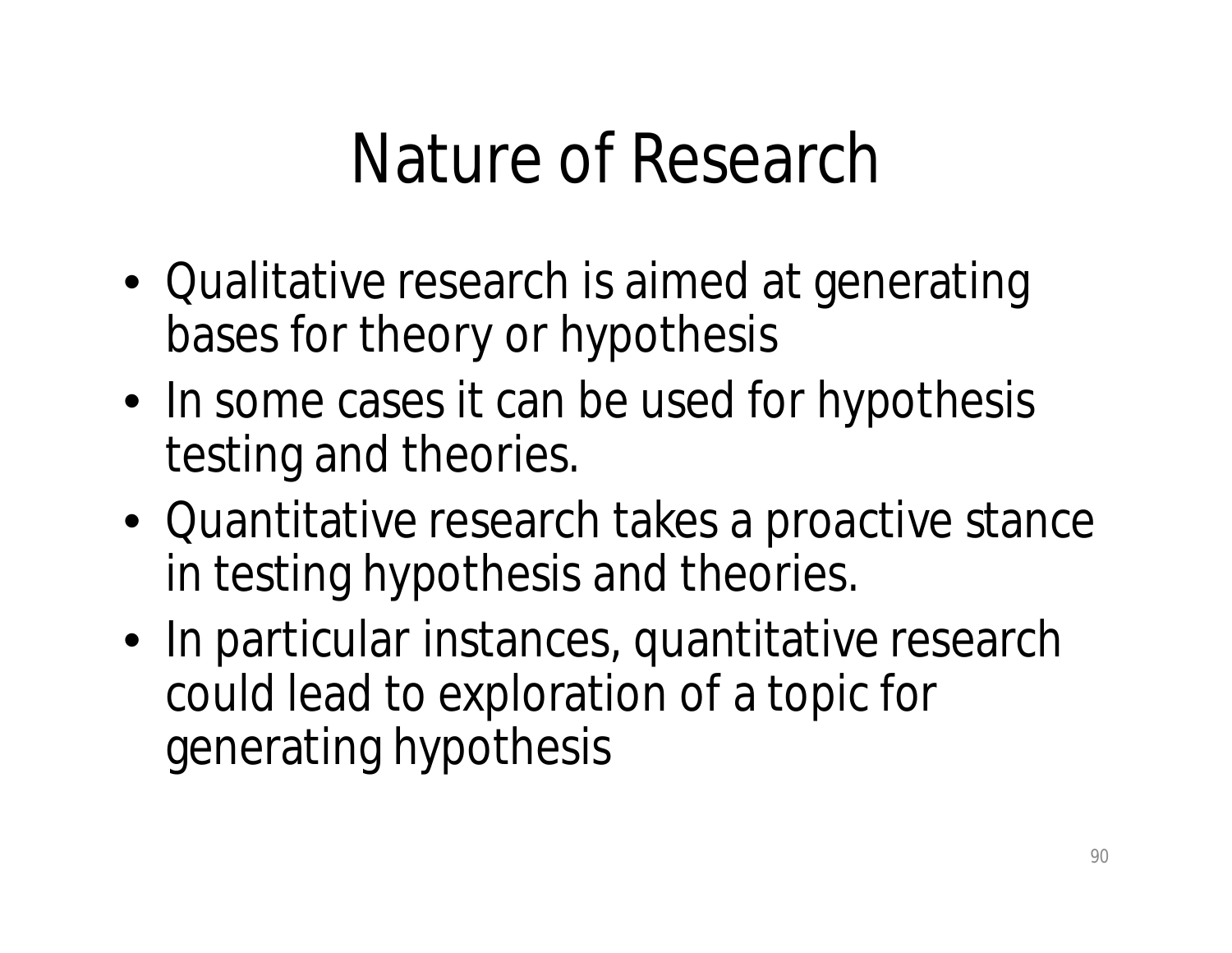# CHOOSING A RESEARCH DESIGN

- Research designs are not mutually exclusive
- The chosen method should fit the research questions and the purpose of the research.
- A single research can combine different approaches and techniques. The dichotomy between desk and field research is unreal, since all researches involve desk research.
- When considering the choice of research design, researcher should select the approach to the enquiry, the scale of enquiry and the method to be used for data collection.
- It is possible that some research design may be more appropriate than others for investigation of different scales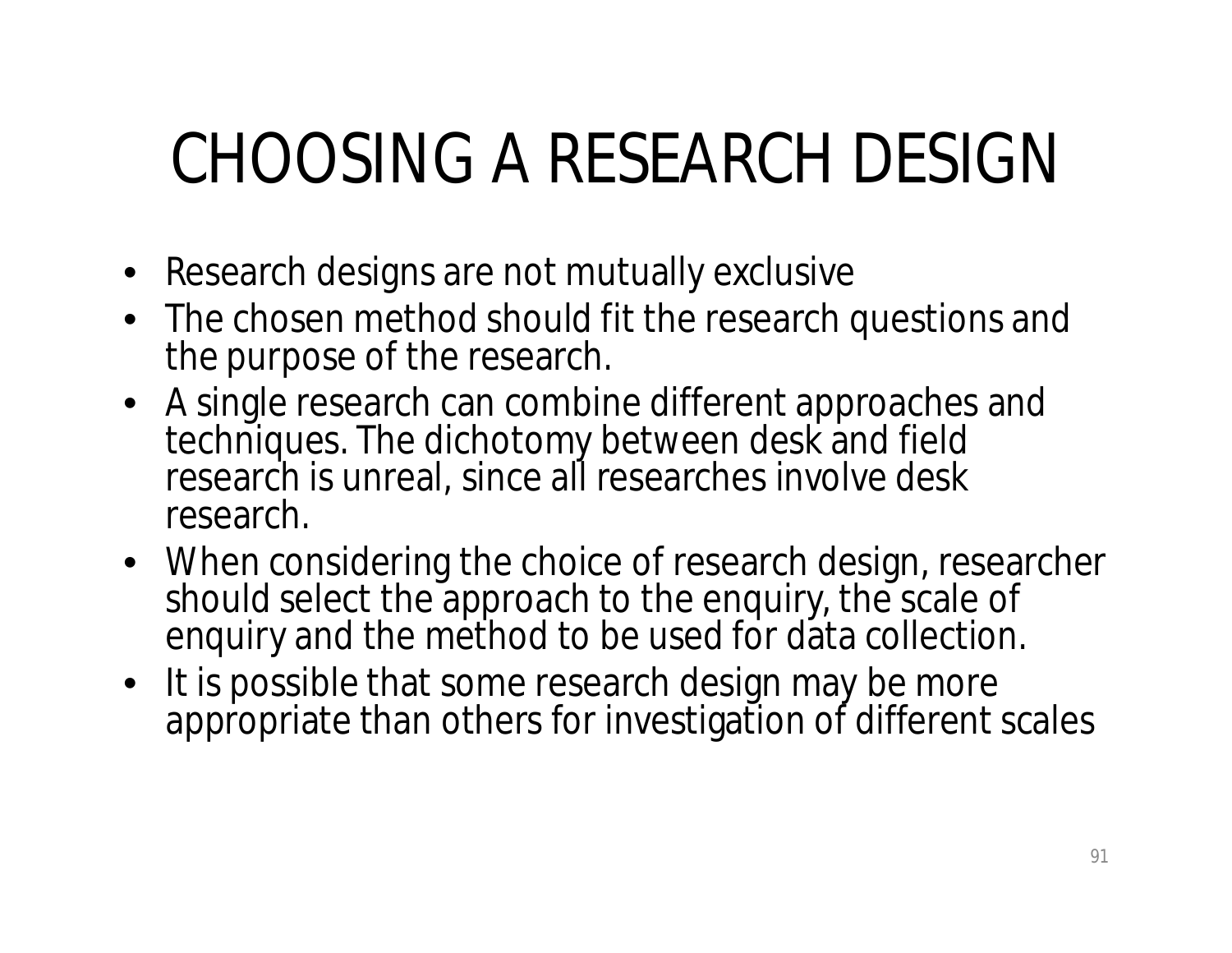### TRIANGULATION PRINCIPLE IN CHOOSING RESEARCH METHODS

- The process of using 2 or more methods to verify the validity of information being collected is known as triangulation
- The logic of triangulation is to use findings from one method, say quantitative investigation to check against a qualitative study, in a complimentary manner
- It could mean using a variety of information gathering methods by addressing the same issue using several different tools
- Research faces resource constraints in terms of availability of manpower, data processing facilities, finances and time. Investigation must be done bearing this in mind.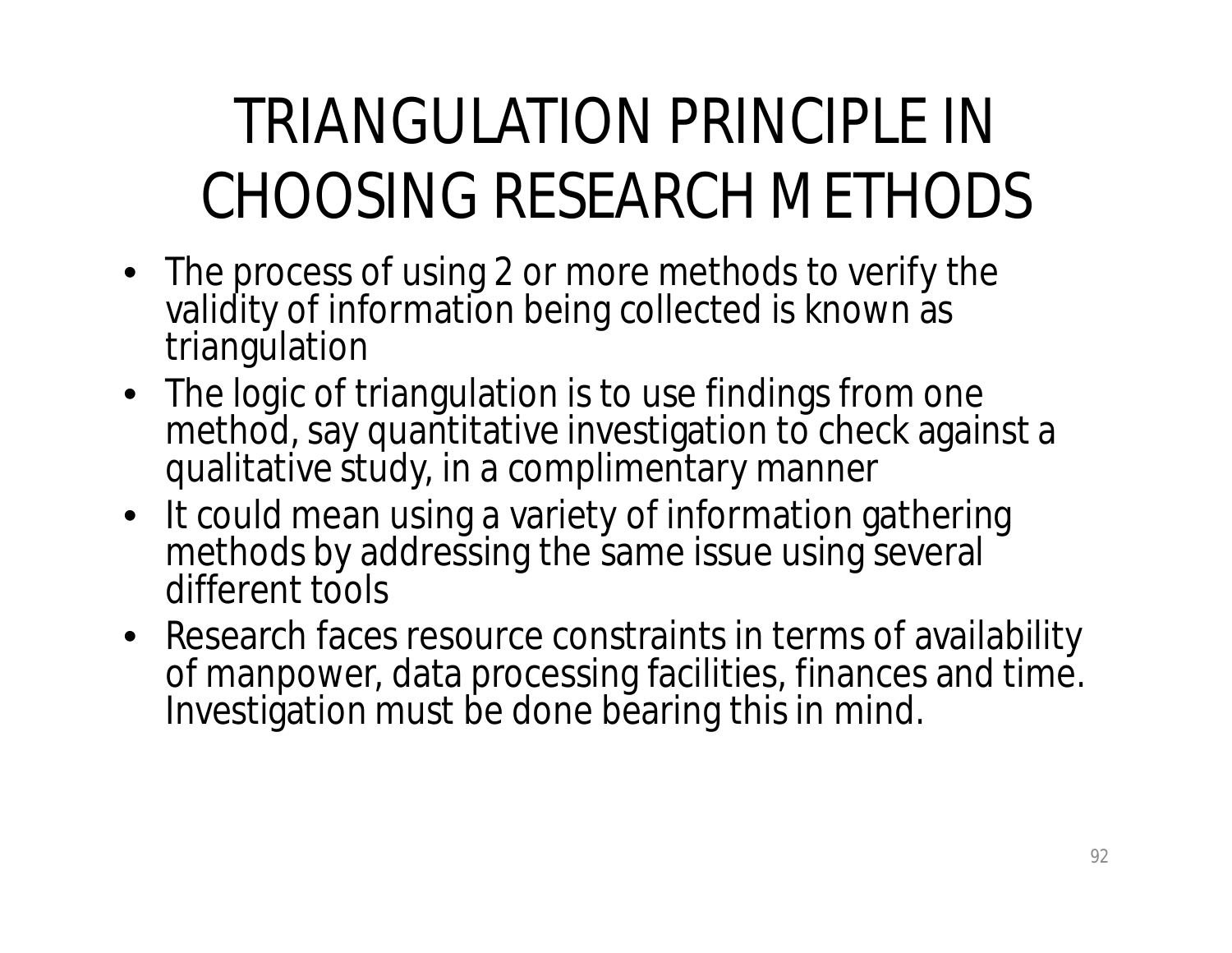# 5 & 6 WEEK-SAMPLING

Sampling is the selection of a number of study units from a predefined population or universe All items in the field of inquiry make up the population or universe The part from which information is collected is the sample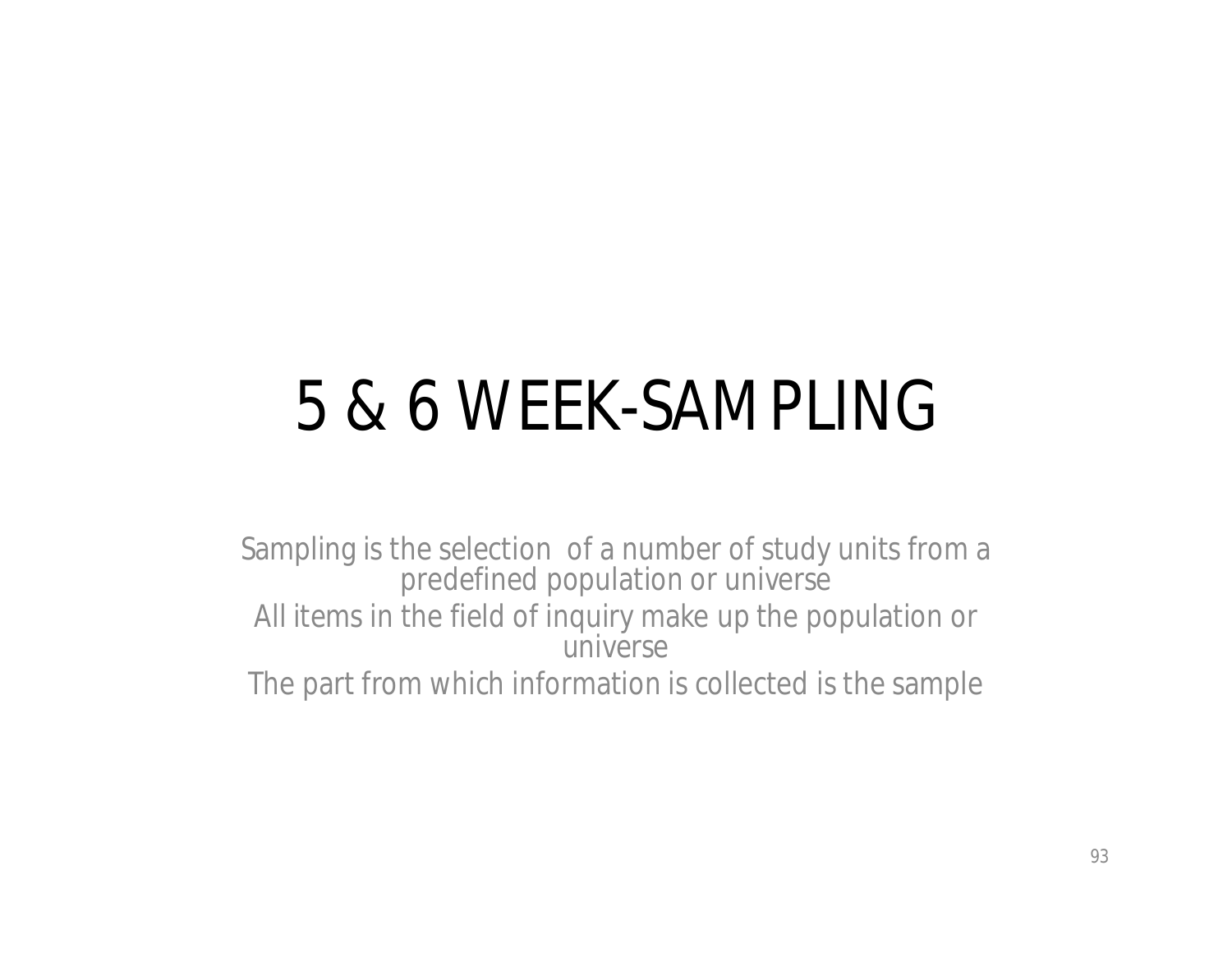### WHY SAMPLE?

- Population under study in some research may be small and so all study elements (units)may be included. However,
- Some study focus on large population, so it is neither feasible nor economic to obtain information from the whole population.
- Enumeration of a population(census) involves a great deal of time, money and resources usually beyond the reach of the researcher
- Even govt find it costly to conduct census, hence its often done once in a decade
- Besides, census may not give highest accuracy as many biased elements may increase with many number of observations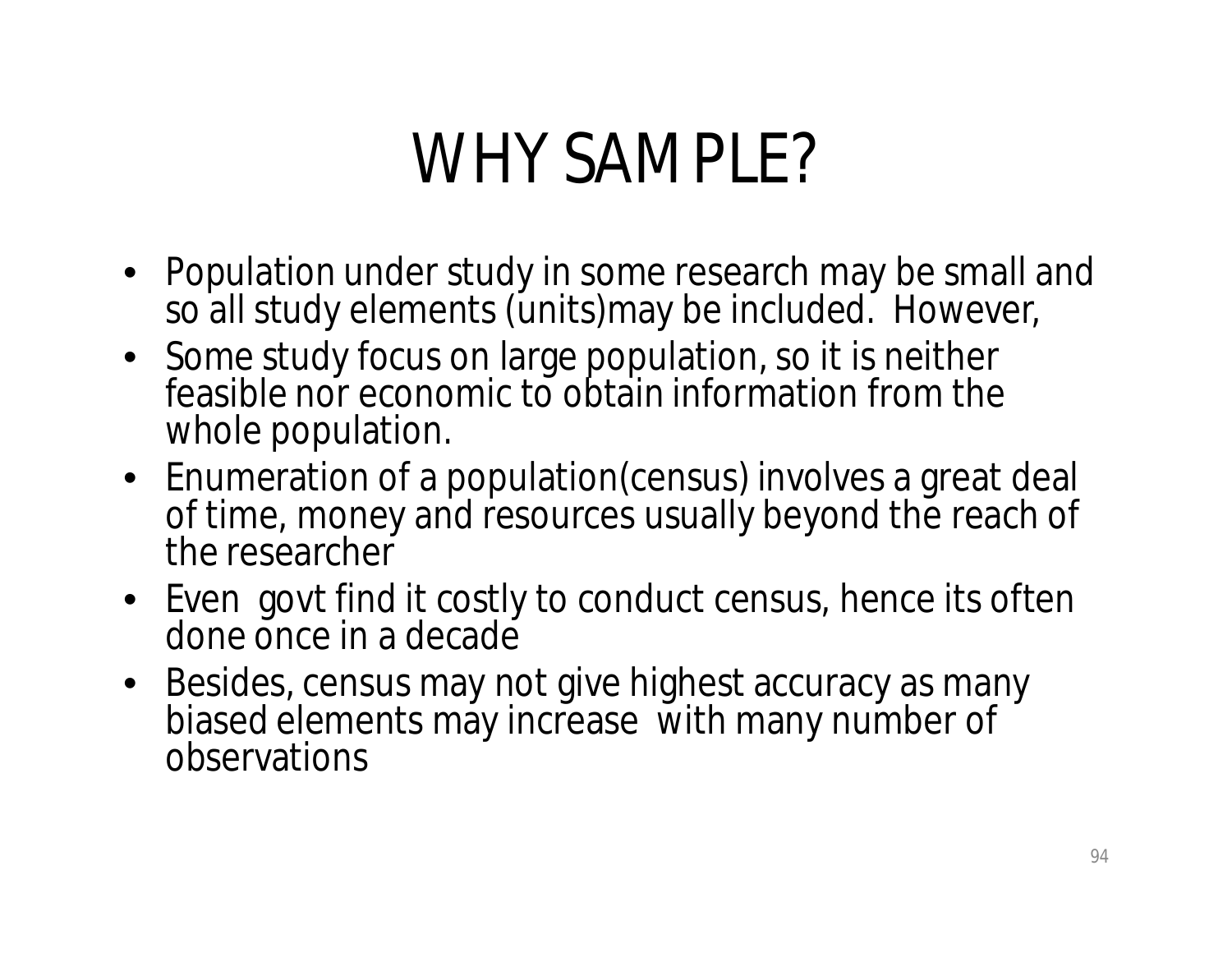- A sample is justified based on cost and accuracy grounds.
- It is cheaper, faster and can provide sufficiently accurate results.
- Sampling permits economy of time, financial and scientific resources.
- In drawing a sample from population you address questions
- What group of study population is the sample to be drawn?
- How many people are needed (sample size)?
- How are these people to be selected (sampling method or technique to use)?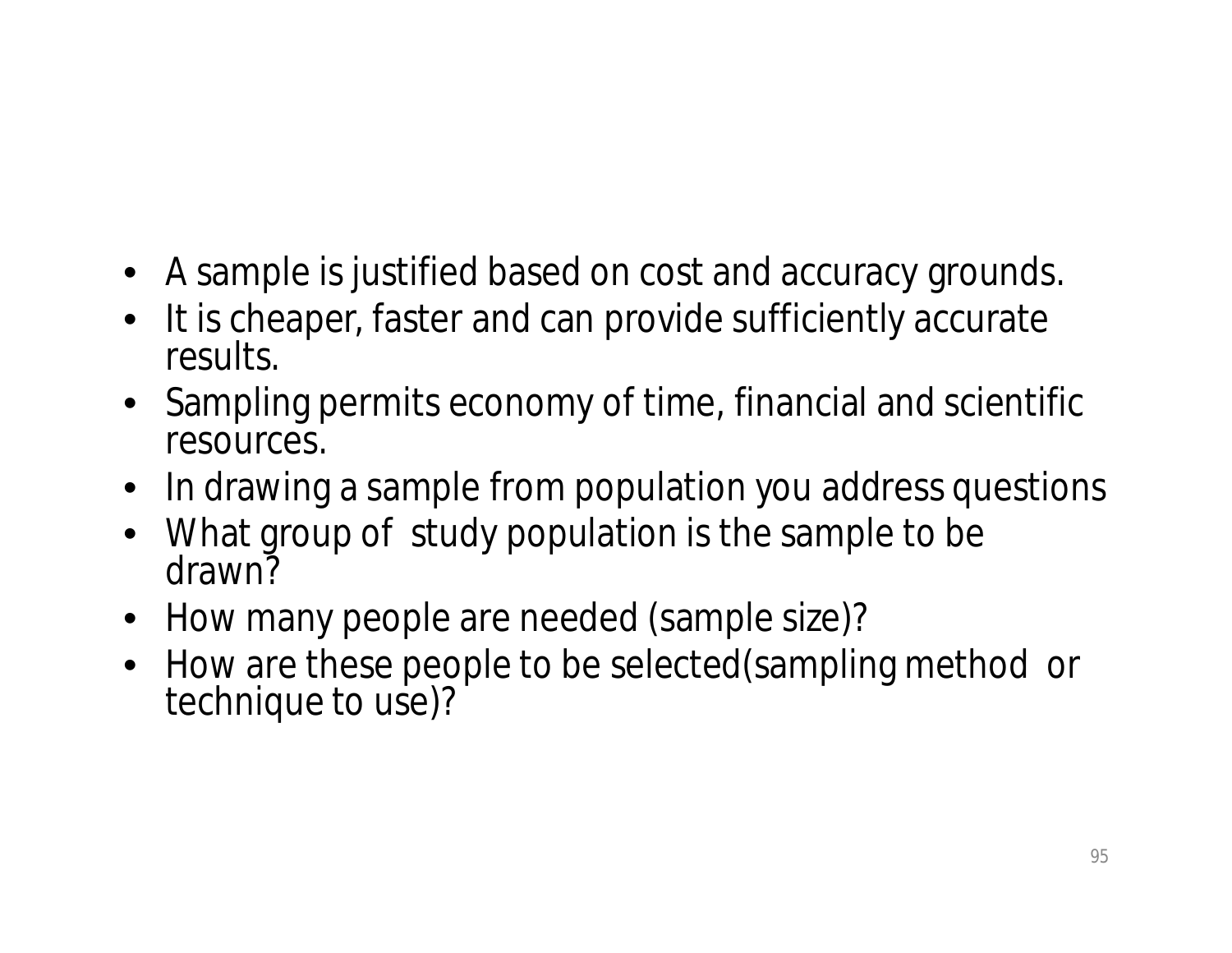# SAMPLING UNITS(STUDY UNITS)

- A sampling unit is the object which the researcher intends to collect information ,by either interview or measurement.
- It is the thing, person, event or phenomenon that constitutes the object of observation for the purpose of description, explanation and/or prediction
- The study problem determines/informs the study unit
- Sampling unit may be a geographical object such as a state,LGA,village, or social object such as household, family,individual, or enterprise, groups/association, plot of land.whole area cultivated,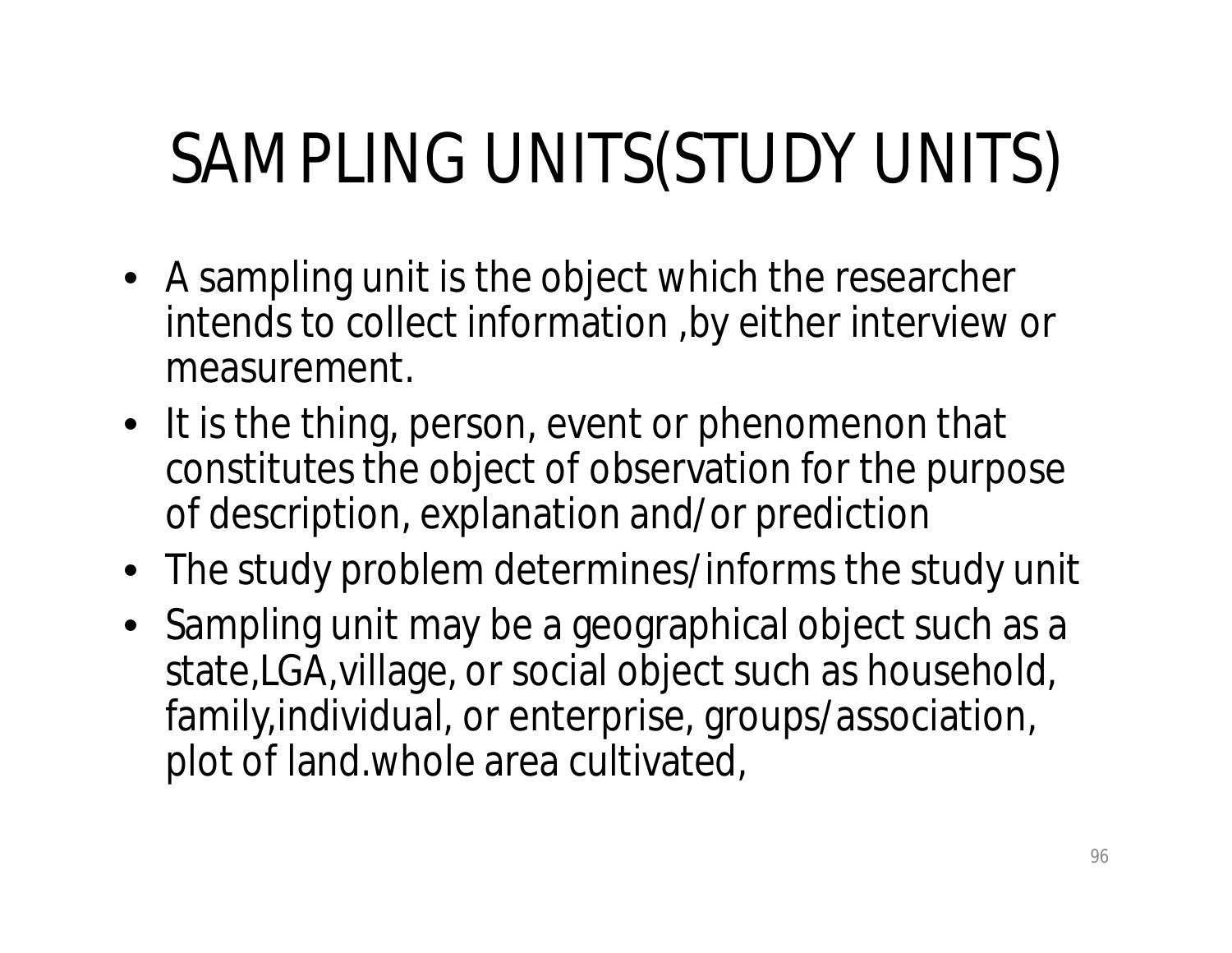## SAMPLING FRAME

- It is the list of every elements/member of the population from which the sample will be drawn
- In constructing the sampling frame, the definition of the unit of analysis is followed by the population of interest, that is the collection of the units that constitute the population
- Defining the population requires identifying the target popn about which the results are to be generalized and constructing the sampling frame
- An example is the list of all households in a village
- Always ensure the frame cover the study universe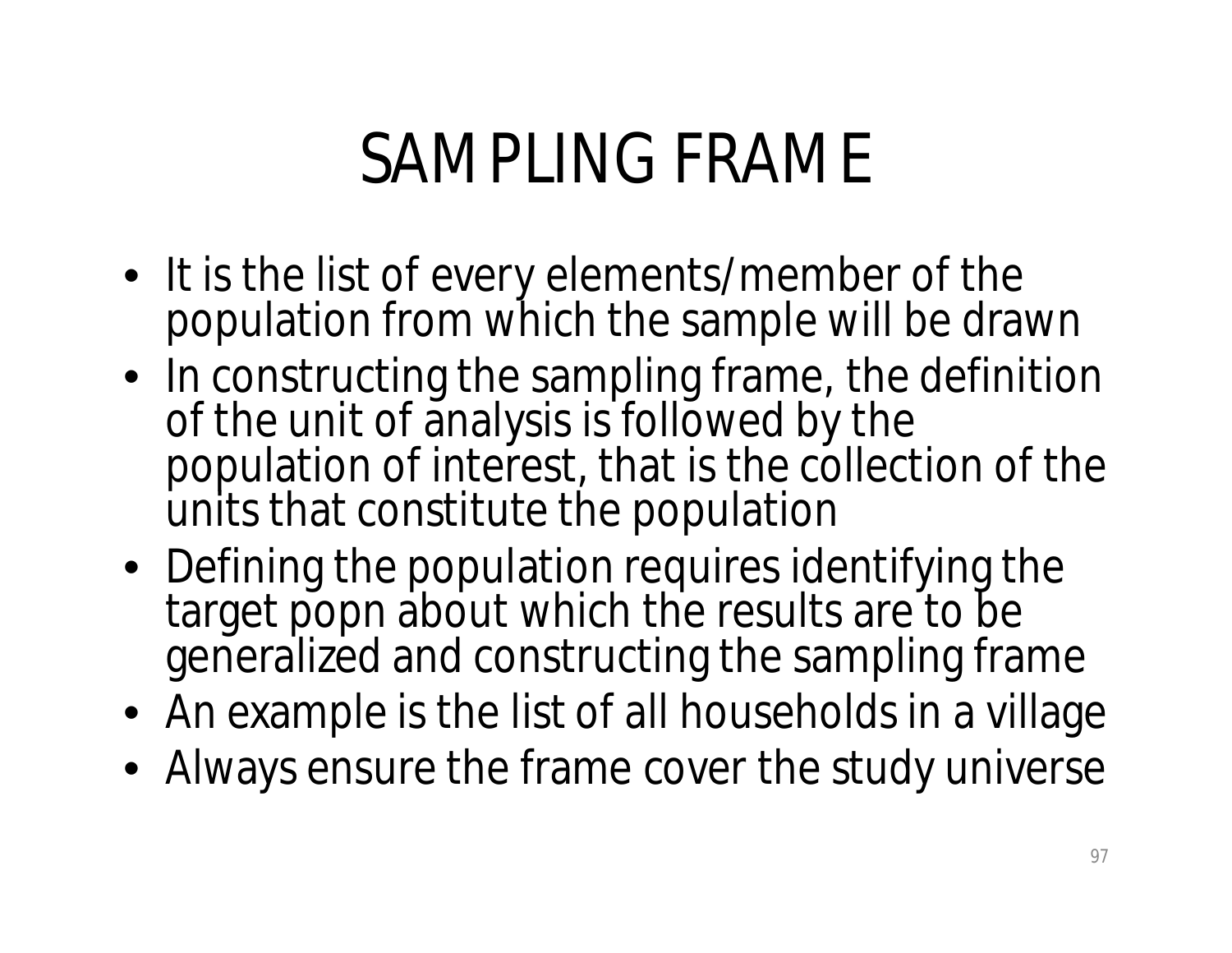#### REQUIREMENTS OF GOOD SAMPLING

- There 2 basic requirements
- A sample must be representative
- A sample must be adequate (of sufficient size)
- To be representative, a sample should provide a close approximation of the characteristics of the target population
- A representative sample allows for valid conclusions for the whole population
- It is wrong to make conclusions about a sub-section of a population unless it truly represents the population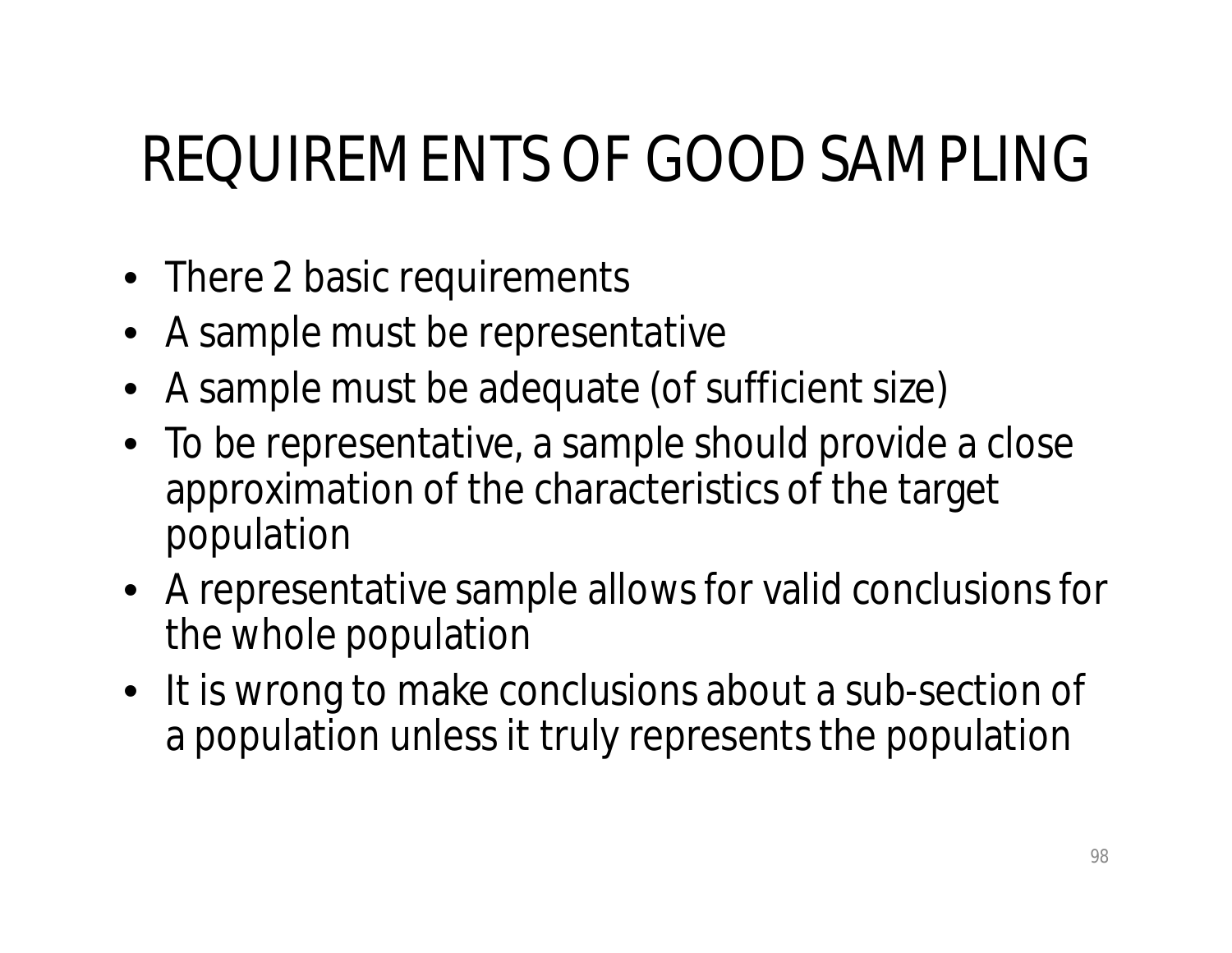# ADEQUACY OF SAMPLES

- A sample is adequate if it is of sufficient size to allow confidence in the stability of its characteristics
- In deciding the sample size, researcher is guided by the consideration whether the sample size is small enough to be affordable and manageable and yet large enough to give reasonable estimates of the population being measured
- A rule of thumb is if the basic requirement of representativeness has been met, we are more likely to get a better picture of the population, the larger the sample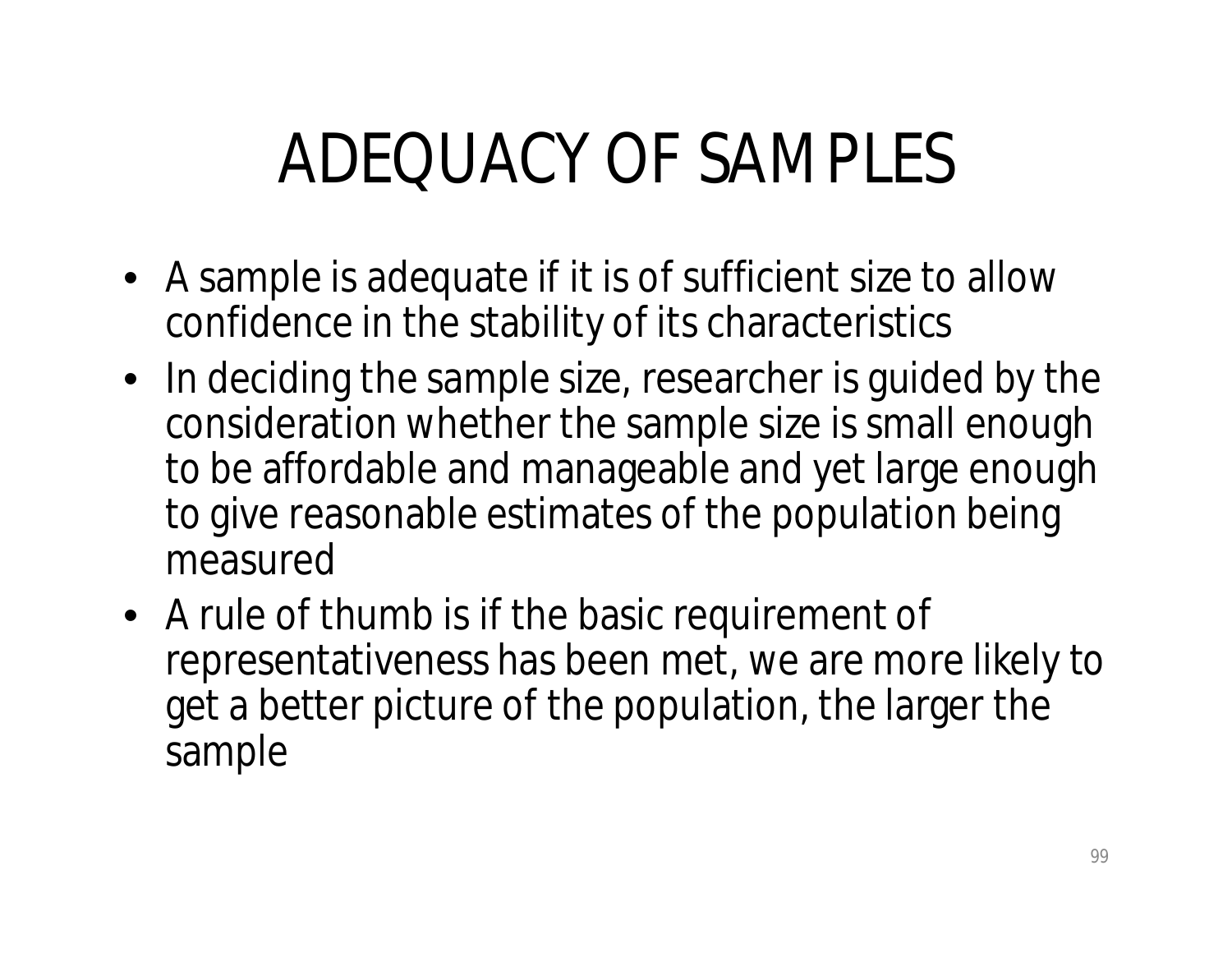## SAMPLING METHODS

- Sampling method or design depends on the research objectives and purpose, the accessibility of the population and availability of sampling frame
- Consideration of statistical properties of the different types of sample is a factor that impinges on the choice of sampling method
- The ability to estimate and reduce sampling error depends on the sampling method used
- There are 2 broad categories viz-Non probability and probability sampling methods
- Probability samples are oriented to be statistically representative while non-probability samples are theoretically or conceptually representative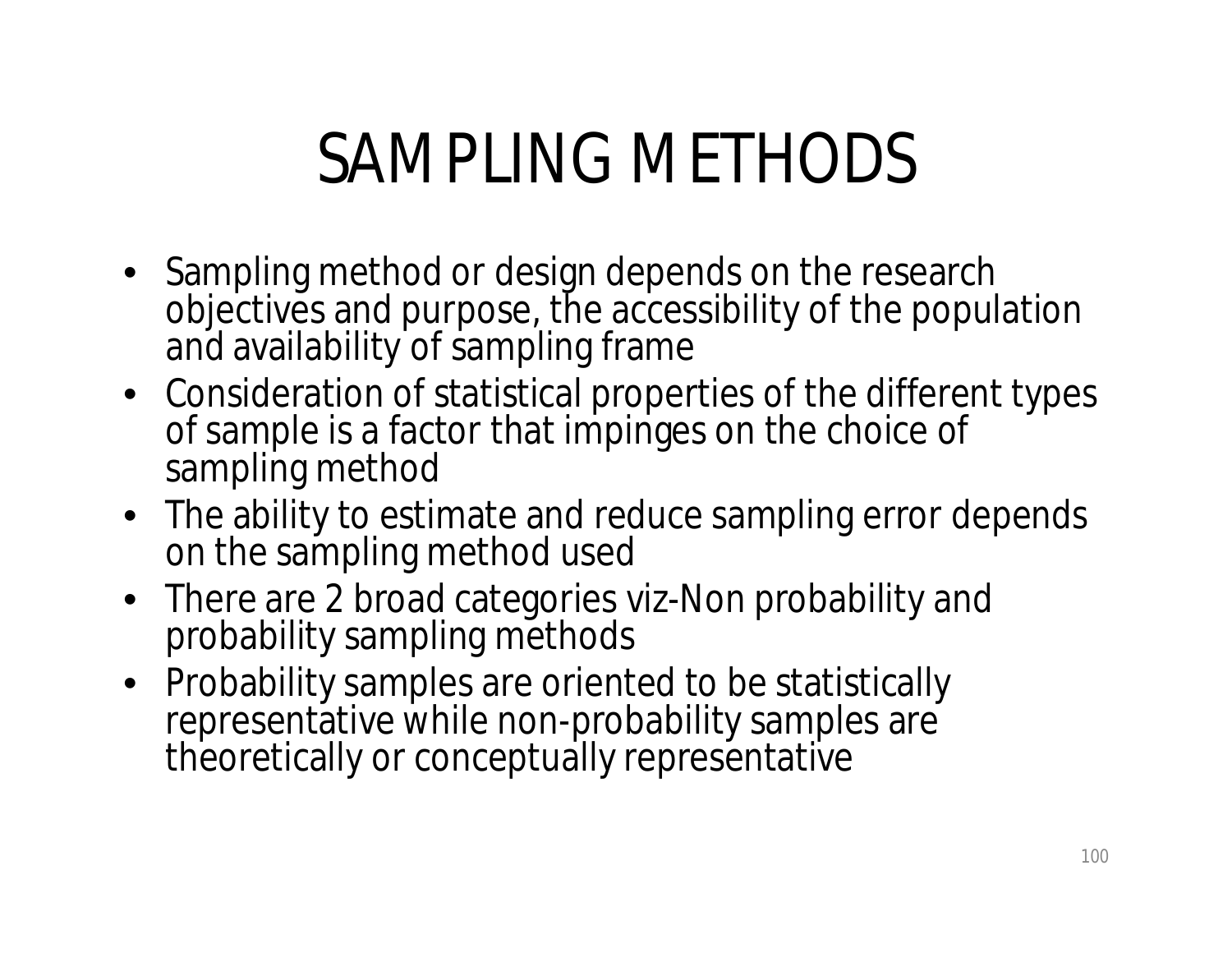# EXAMPLES

- NON-PROBABILITY Sampling methods include
- Convenience sampling
- Purposive sampling and
- Quota sampling
- PROBABILITY Sampling methods include
- Simple random sampling
- Systematic sampling
- Stratified sampling
- Cluster sampling
- Multistage sampling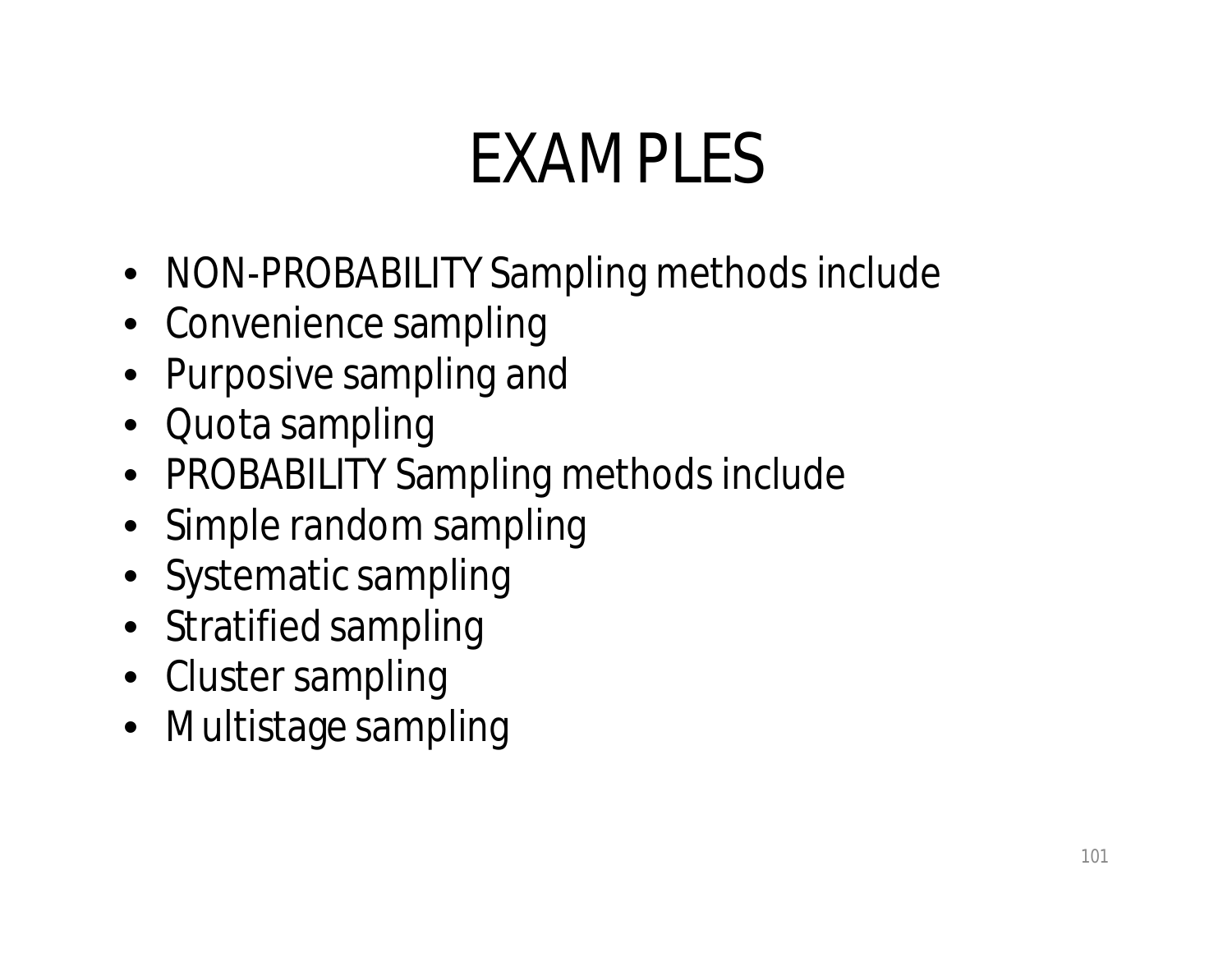### NON-PROBABILITY SAMPLING **METHOD**

- In situations when non-probability sampling methods are used, the sample is selected not by chance but for reasons of practical convenience, personal judgment, subjective inclusion or in order to include units with particular characteristics in the sample.
- Procedure should be used with caution and where probability sampling is not practable because researcher cannot apply statistical theory to examine the properties of sample estimates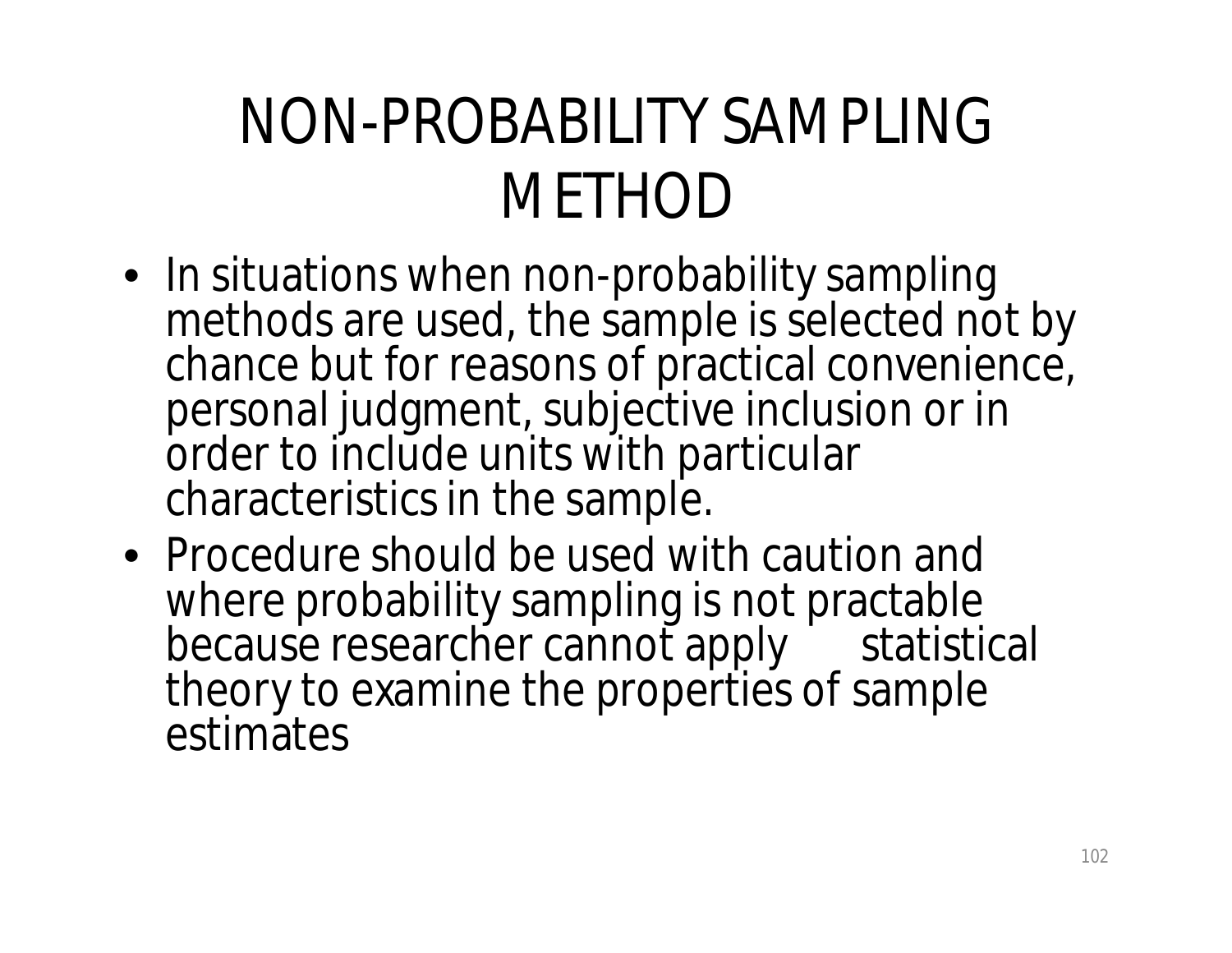# CONVENIENCE SAMPLING

- It is non probability sampling method (npsm )in which a researcher selects for the sample those units that happen to be available at the time of data collection those study units that he comes across
- Over-riding principle here are researchers convenience and respondent availability
- Risk of bias in the method is obvious
- For example, persons encountered in the study may not be representative of the villagers.
- Some characteristics of the villagers may be overrepresented or under-represented or completely left out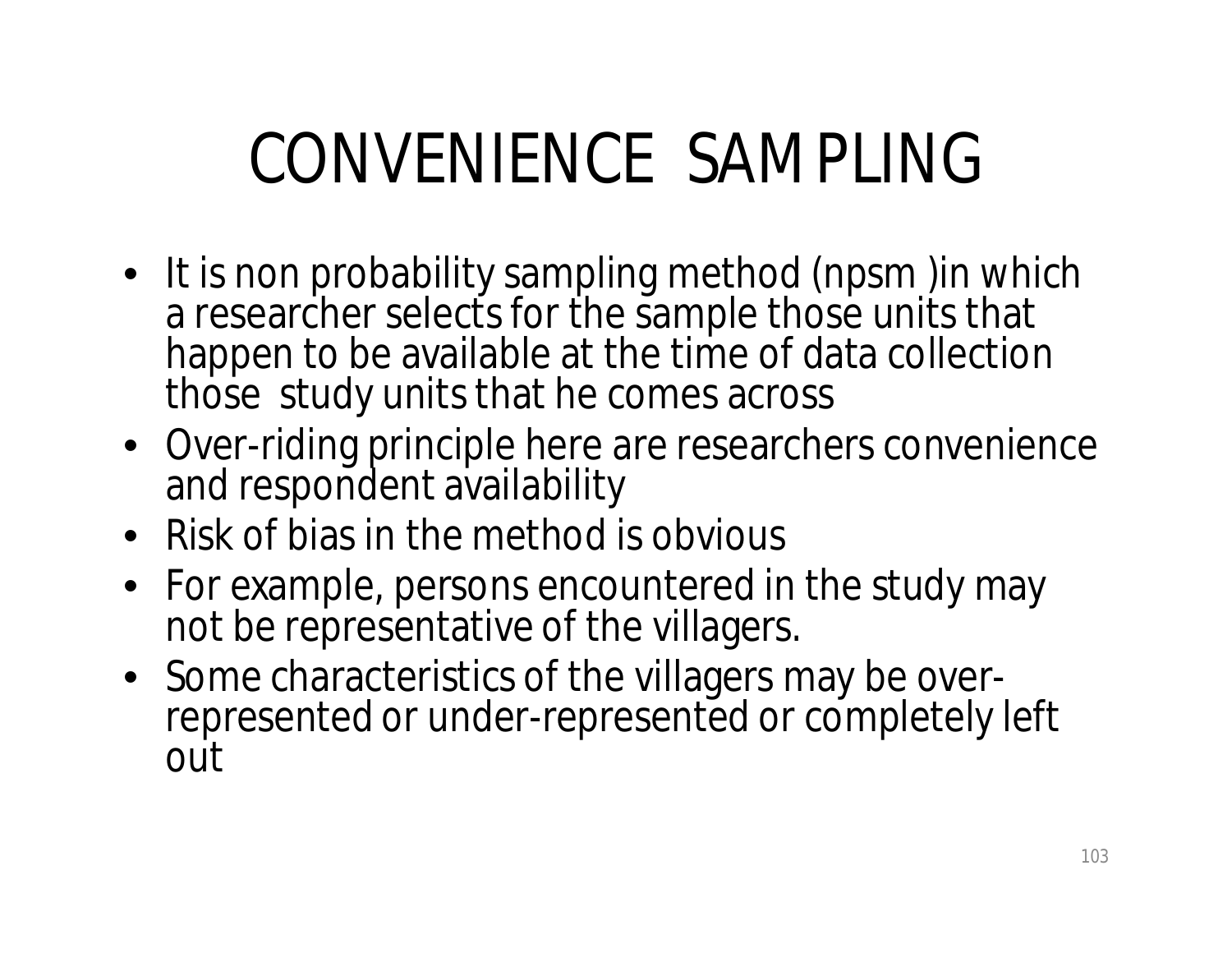## QUOTA SAMPLING

- Method could yield more representative sample than convenience sampling.
- Quota sampling ensures that certain number of sample units from different categories with specific characteristics appear in the sample so that all these characteristics are represented
- There is restriction that certain characteristics of the respondent must be typical of the area or group being studied
- It establishes quotas for different groups in the population and by convenience or purposive sampling fill each quota
- Used only when quick and crude results will satisfy practical sense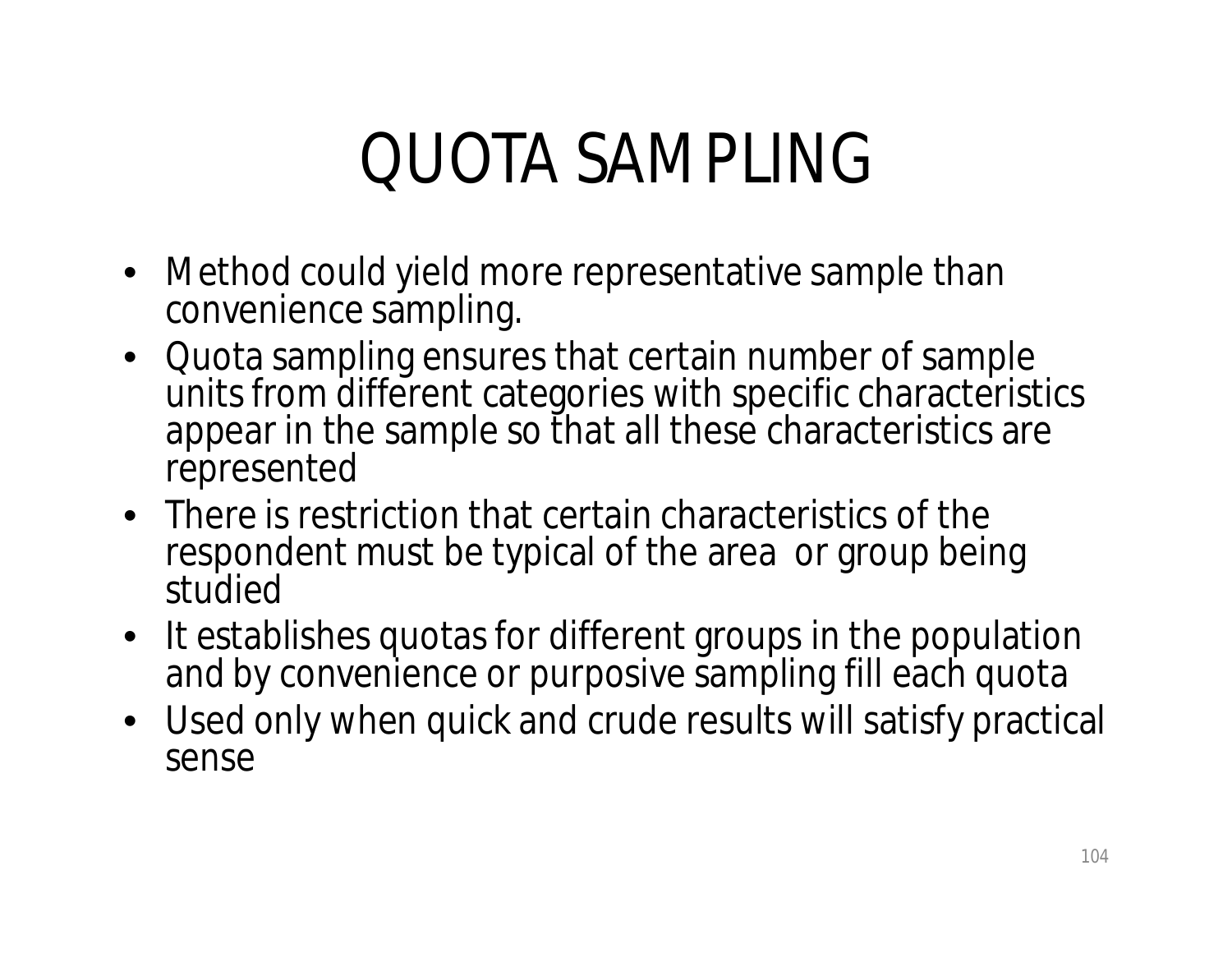### PURPOSIVE SAMPLING

- Method draws a sample to illustrate some particular characteristics in the population
- For example, selecting only those who have adopted a certain technology or practiced certain techniques
- A purposive sample can be based on the capacity of the respondent to supply the required information, as in pig farmers, rice farmers or poultry farmers
- A sample of areas or persons can be chosen purposively because they have certain typical characteristics
- Purposive sampling is weak because sample varies in unknown ways from the universe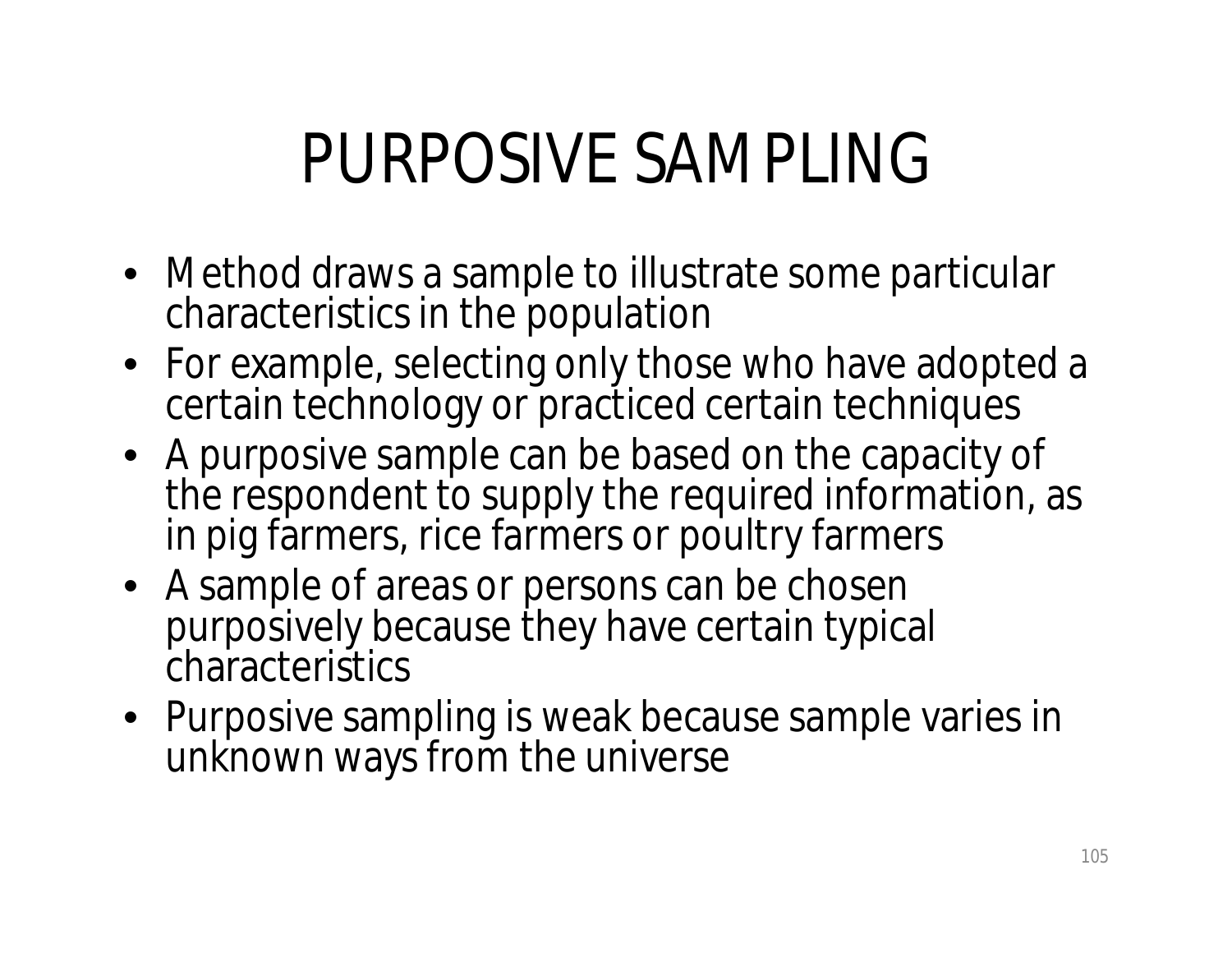# PROBABILITY SAMPLING METHODS

- It involves random selection to ensure that each unit of the sample is chosen on the basis of chance
- All units of the population should have an equal or at least a known chance of being included in the sample
- A probability sampling procedure requires a sample frame
- Probability sampling has the key advantage of minimizing risk of sampling bias and it enables a researcher to draw inferences, from the sample about the population with levels of confidence that can be estimated statistically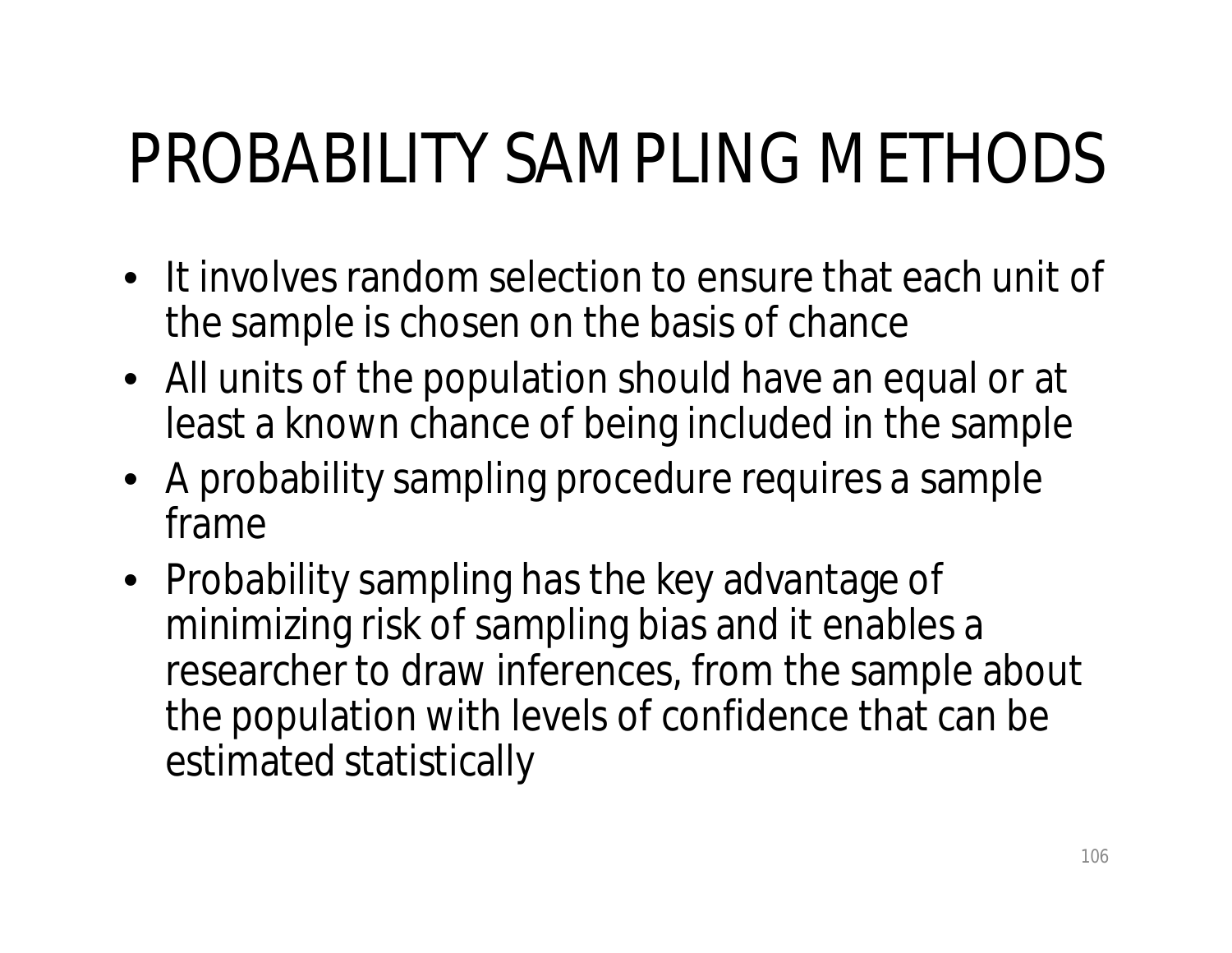# SIMPLE RANDOM SAMPLING

- Sampling procedure which ensures that every unit in the study population has a known and equal chance of being included in the sample
- STEPS-1.Decide what is to be the unit of sampling
- 2. Make a list of all the units in the population or use an existing sample frame
- 3. Select the required number of sampling units (sample size) using a table of random numbers or throwing dice
- Sample size depends on size of target population, variability of the population parameter which researcher wishes to estimate and the degrees of precision & confidence aimed at by the researcher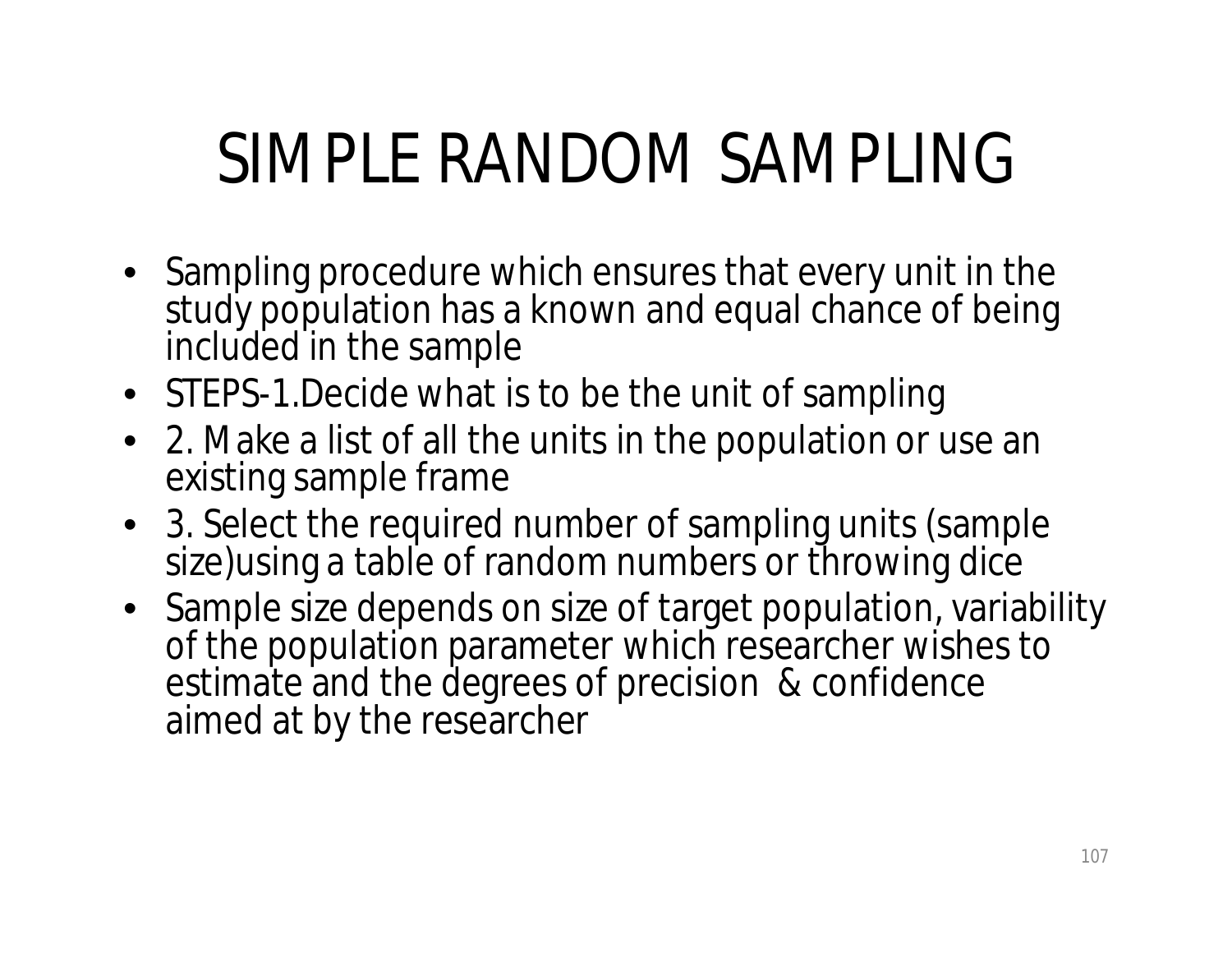#### Minimum Sample size n ,estimation

- $n=Z S/(e+Z S/N)$
- If the population proportion were to be estimated, the minimum sample size is
- $n = [Z P(1-P)]/e + [Z P(1-P)/N]$
- Where N= Population size, n= sample size
- S= population variance of Y (assumed to be known)
- P= population proportion of Y (assumed to be known)
- E= desired level of precision
- a = desired level of confidence (e.g. 95 %)
- $\bullet$  Z = distribution corresponding to a level of confidence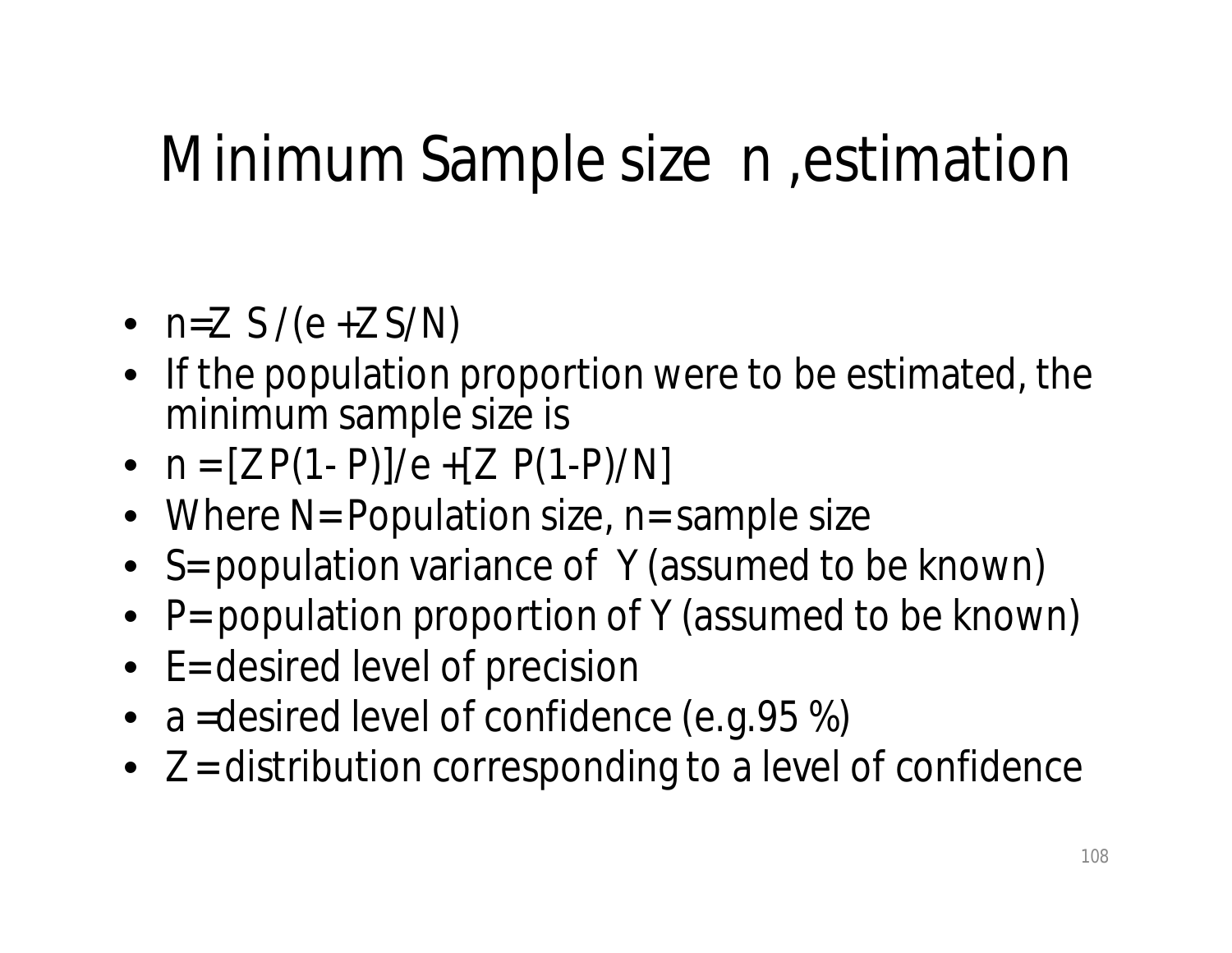# SYSTEMATIC RANDOM SAMPLING

- A variant of simple random sampling
- It is characterised by a random start, followed by a predetermined or systematized order of selection
- Once the first unit has been selected randomly , all the rest of the units for the sample are pre-determined
- PROCEDURE-1.List the population to be sampled
- 2.Divide total number of units in the sampling frame N, by the units of the sample n, to obtain sampling interval K, rounded off to the nearest whole number, e.g1400/275=5.1 or 5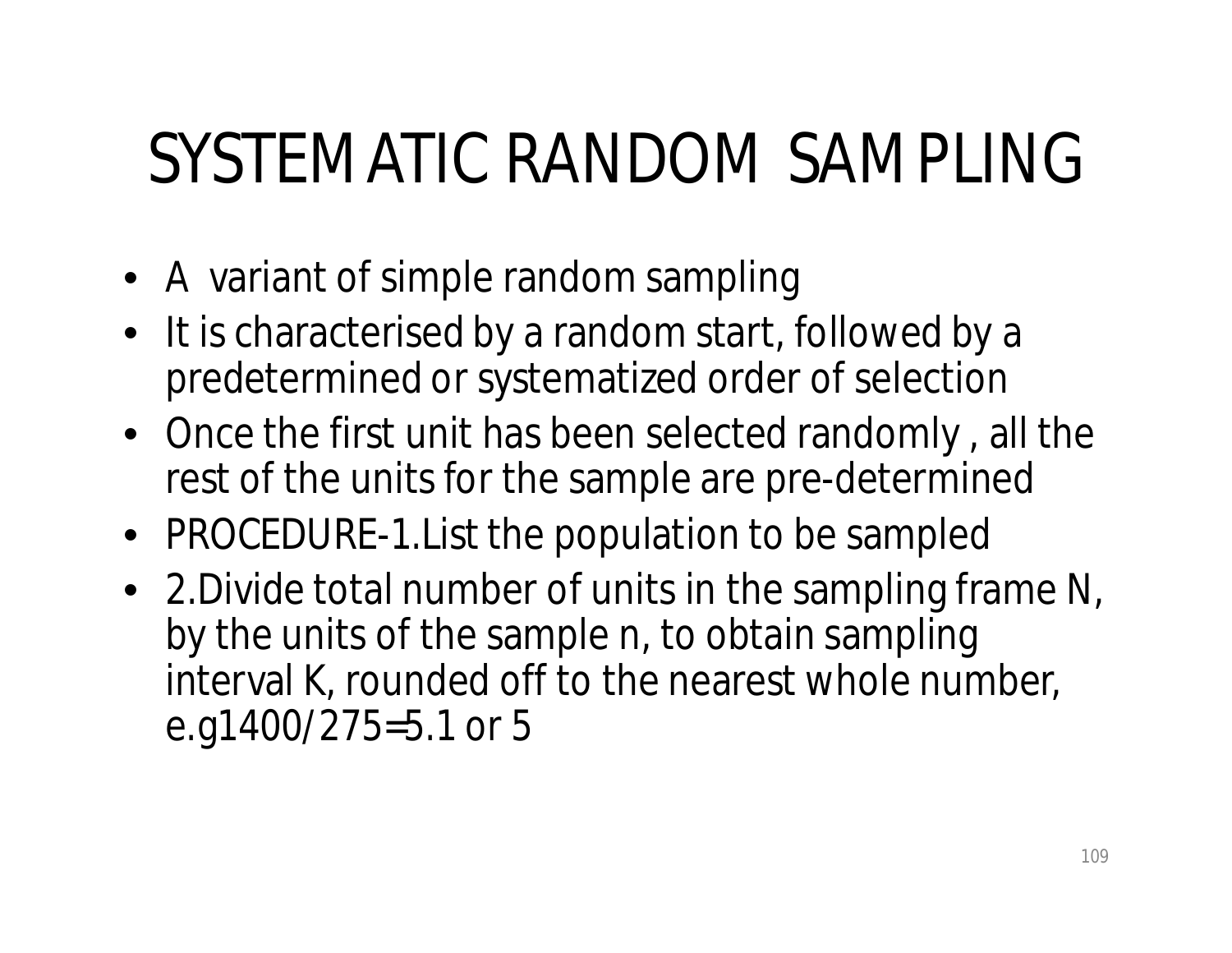- First unit from population is selected randomly
- One random number between 1 and K inclusive is selected, say r
- The rest units are chosen systematically by selecting every Kth unit on the list
- Sample is made up of r, r+K, r+2K,...r+(n-1)K
- Method saves time and cost and retains features of probability sampling. It is easier and quicker than simple random sampling.
- Problem is when sample frame is not in random order e.g intrinsic regularity or periodicity, that is population listed in order say rich to poor or large to small, selection process will be biased
- Where frame is ordered or ranked, then sampling frame would be satisfactory for use and can increase sampling efficiency.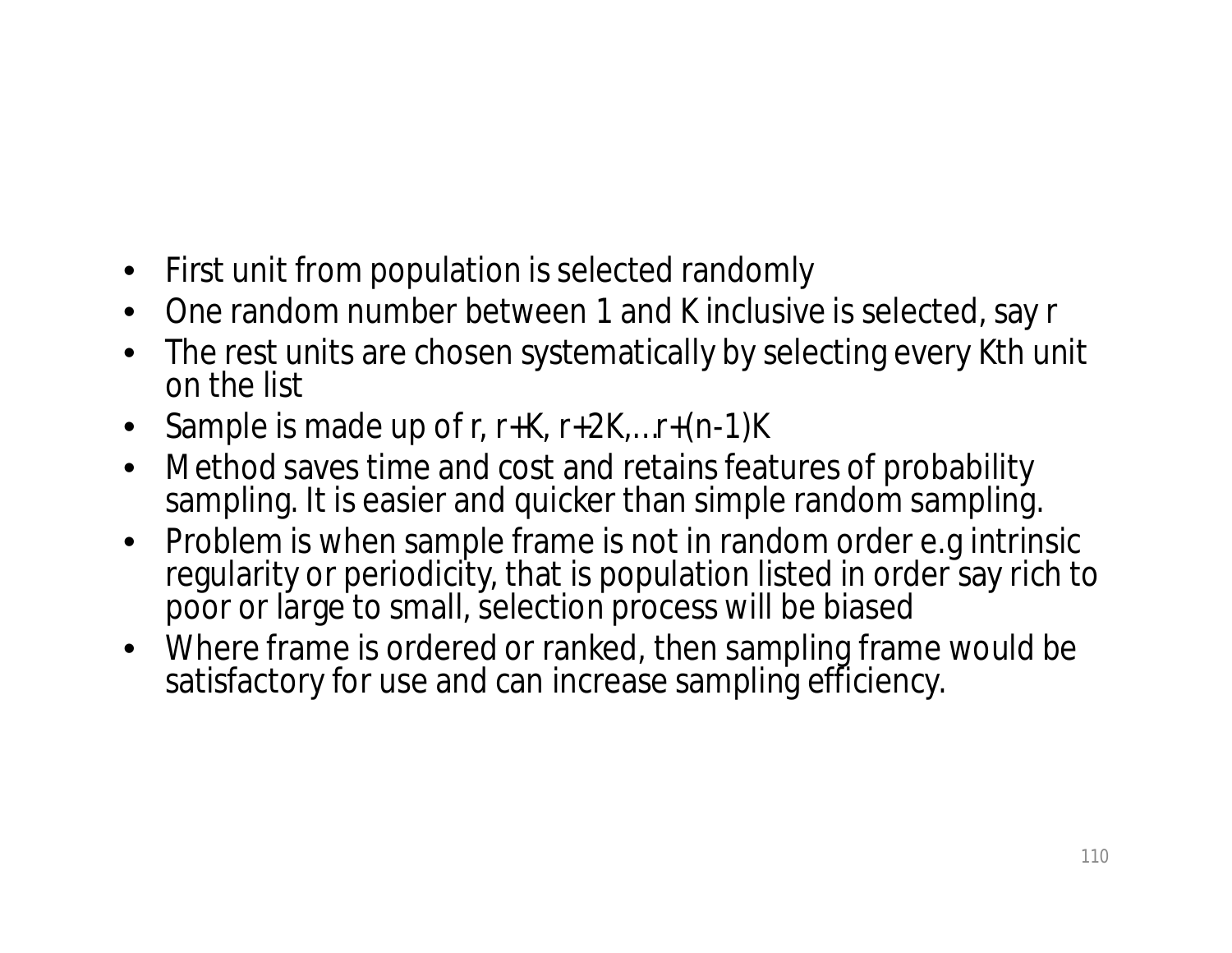# STRATIFIED RANDOM SAMPLING

- The purpose of stratified random sampling is to produce sub-populations where the units of each subpopulation are alike in one major characteristic
- Stratification is dividing study population into mutually exclusive sub-populations called strata and drawing a sample in a random manner
- Rationale for stratified sampling is that a homogenous population requires smaller sample than heterogeneous one
- Simple random sample may lead to wrong representation, stratification helps to achieve better representativeness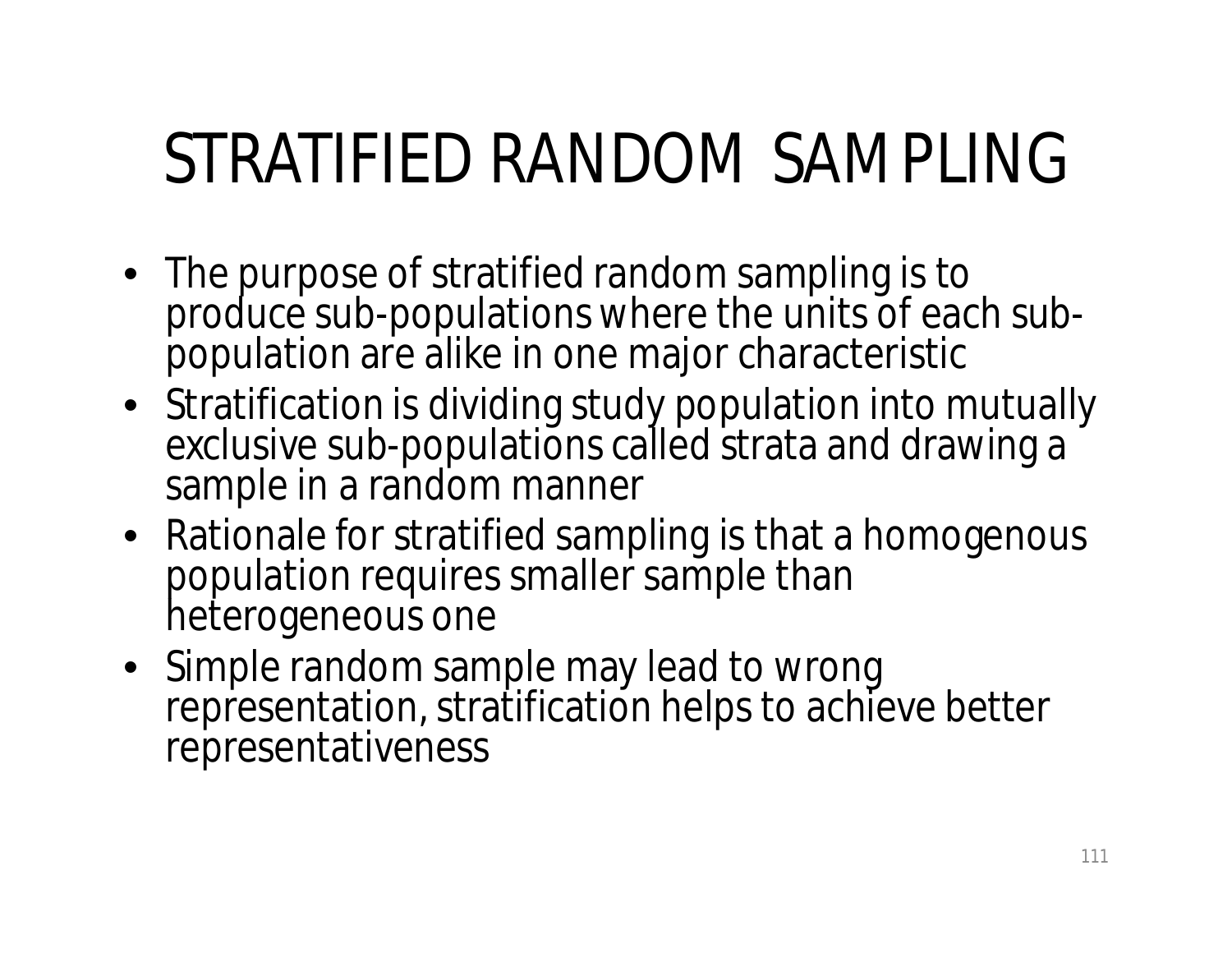- Many variables or criteria may be used to divide the population into strata-eg age, income occupation
- Strata created must be more homogenous than the population, if not upheld then there is no advantage in stratification
- MECHANICS-1. Divide population into strata
- 2.Consider each sub-group as a separate population, draw sample using some random type procedure such as proportional, equal or optimum allocation sampling
- PROPORTIONAL sampling means an equal percentage of each stratum is selected, regardless of stratum size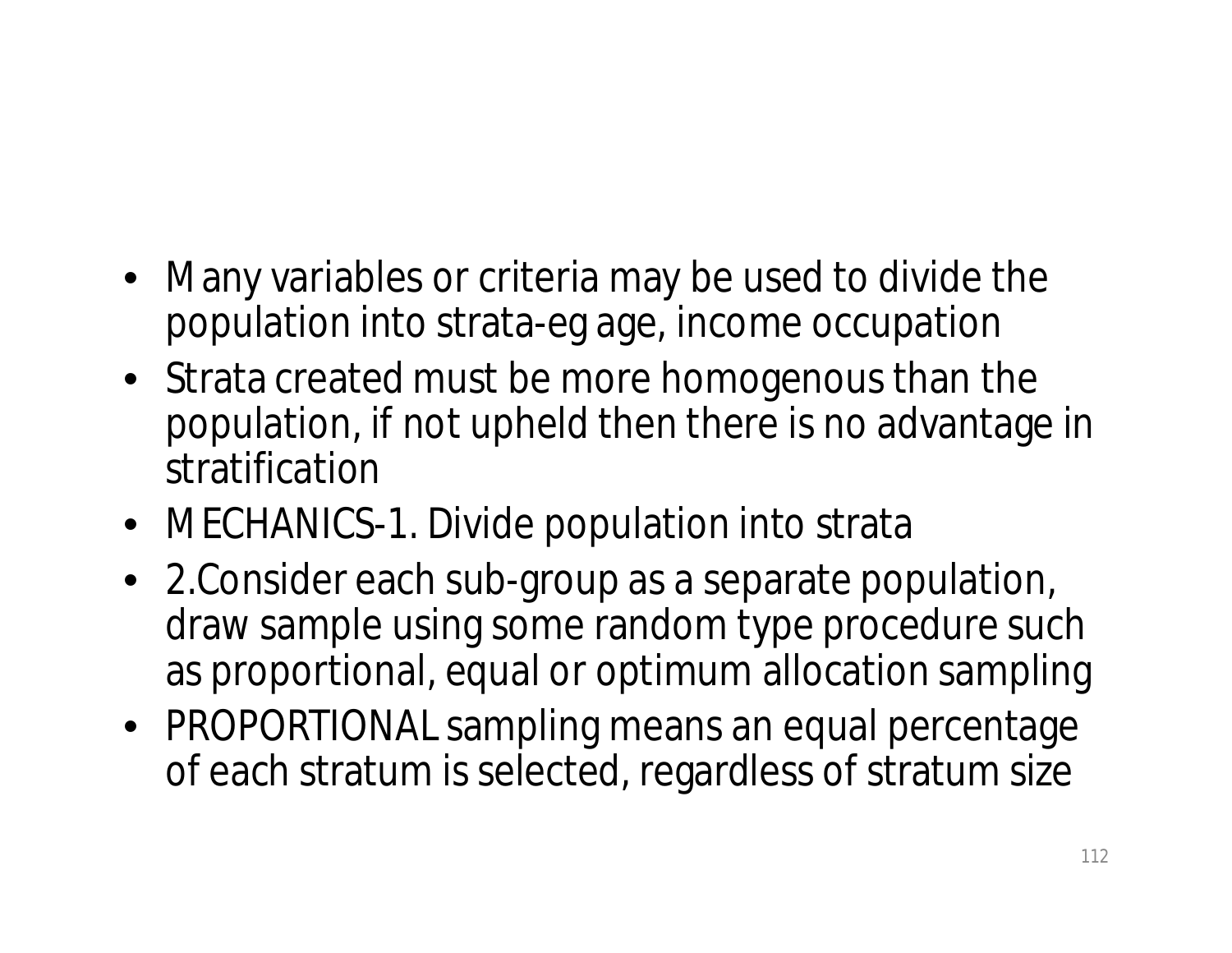# STRATIFIED CONT'D

- Equal-size sampling means an equal number of units is randomly selected from each stratum, eg selecting 50 units from 3 strata to have 150 sample size
- There has to be adjustment for varying proportions in the separate strata by use of a weighing factor. Weight for under-represented group is
- WEIGHT-W  $= P^*N/(n(1-P))$
- Where W= weight,
- P= correct proportion of the under-represented group in population,n=no of under-represented group in the sample
- N= no or size of the rest of the sample, the over-wt group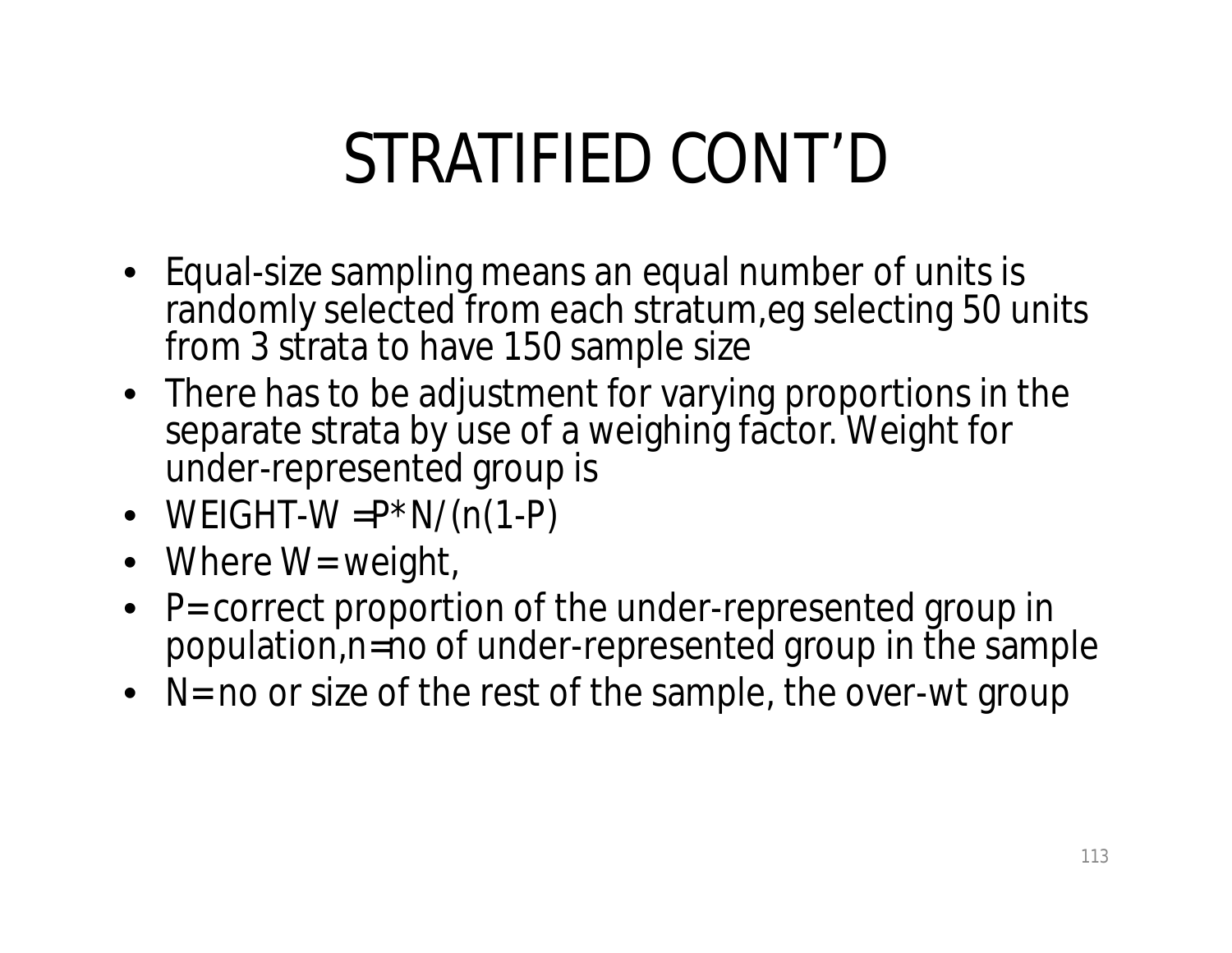- If no weighting is done, the data should be presented separately for each group and not pooled
- OPTIMUM allocation sampling involves using formula to determine the sample size for each stratum that will yield the most precise estimates
- Also it is necessary to adjust for varying proportions of the sample in the separate strata , using weighing factor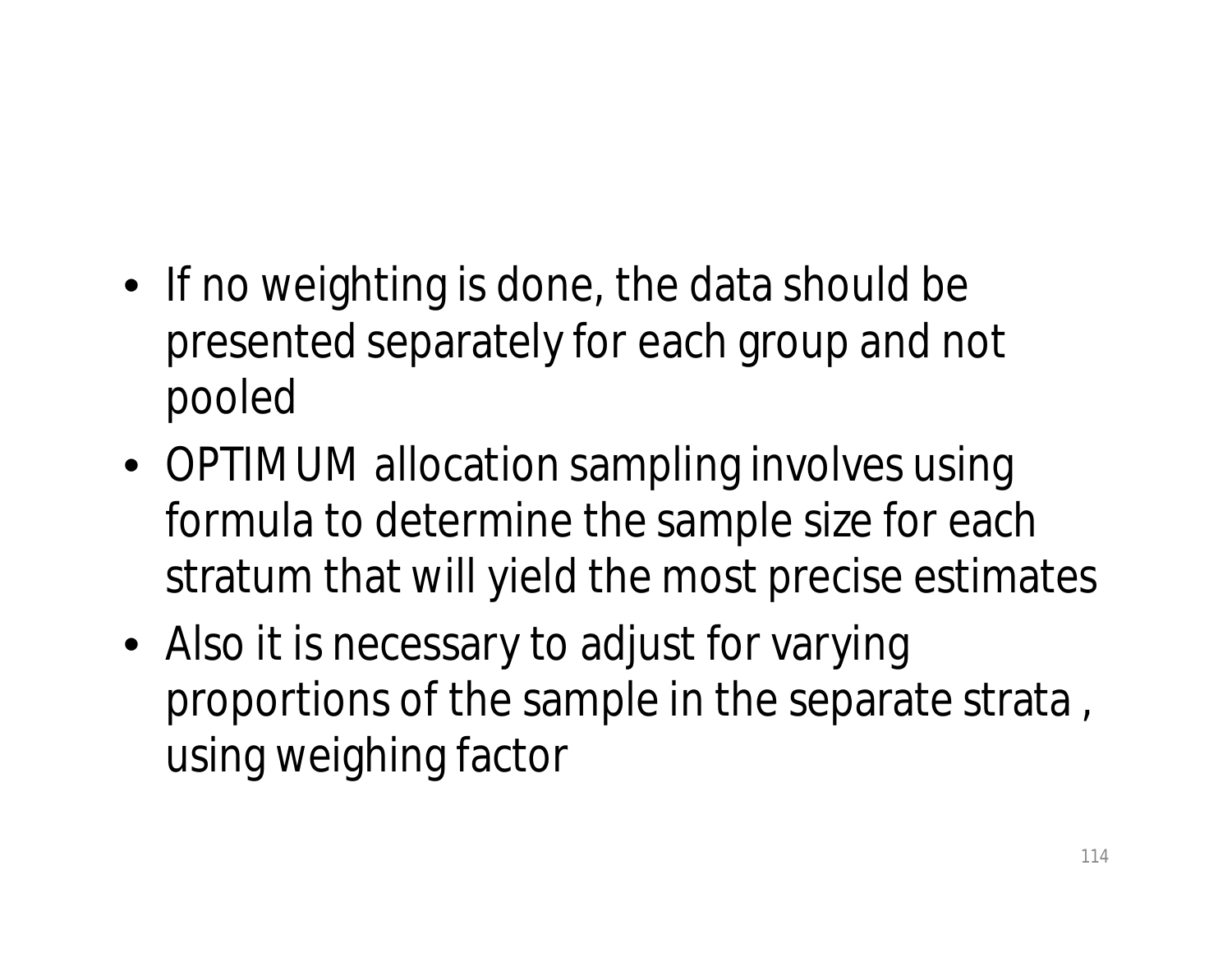# CLUSTER SAMPLING

- Sampling method divides the population into contiguous groups called clusters
- Samples are then dawn from the clusters by random method
- Clusters are often geographical areas/units( e.g villages districts ) or organizational units( farmers cooperative society, projects clinics)
- Clusters can also be groups of households or animals or herd
- **Cluster sampling is the selection of groups of study units**  (clusters) instead of study units individually
- Where there is no complete frame , researcher can compile group lists and a random selection done from group lists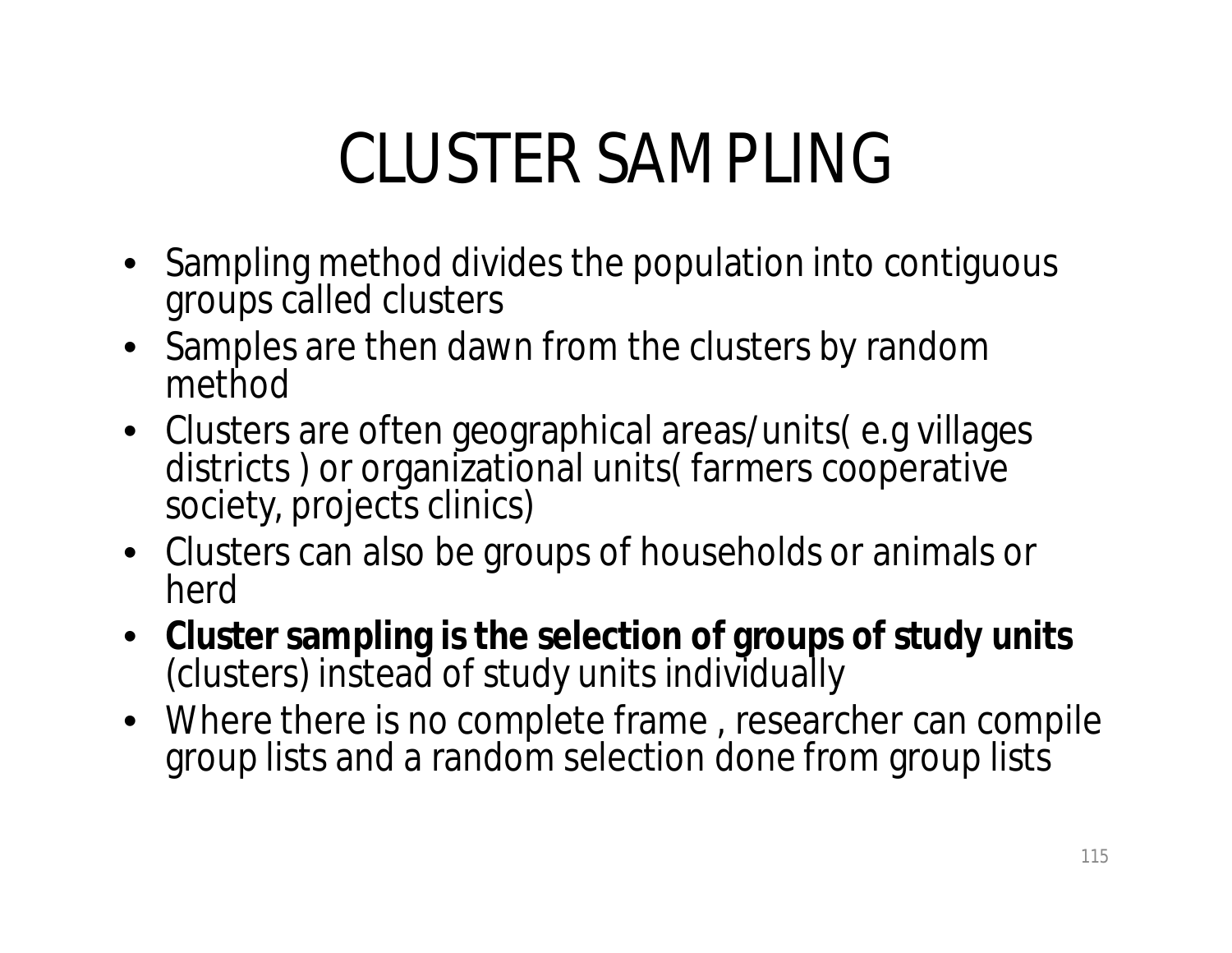# CLUSTER SAMPLING MECHANISM

- 1.Construct a sampling frame of the clusters, villages, industries and so on
- 2.Randomly select clusters to be included in the study
- Number of clusters depends upon the needs of the research
- 3 For each of the clusters included, draw the units of sampling in a random manner
- This may mean constructing sample frame for each selected clusters and use simple or systematic random sampling method to draw the sample from each cluster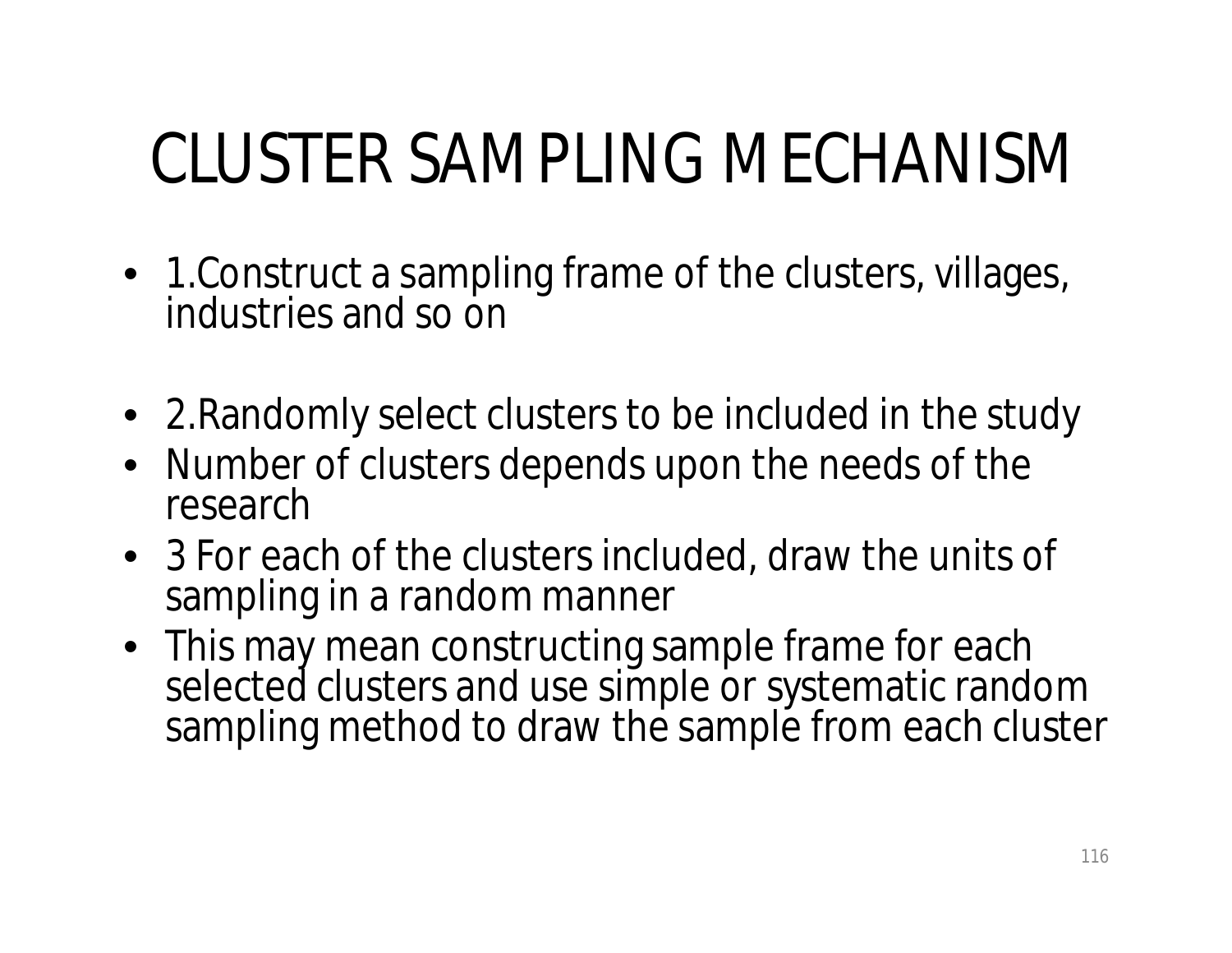## MULTI-STAGE SAMPLING

- Method of sampling involves procedure where the selection of units into the sample is organized into stages
- It usually involves a combination of sampling methods
- There can be 2,3 or many or multi-stages involved
- In say 3 stage sampling a researcher may draw a sample of say districts within a region(first stage), villages within districts(second stage)and lastly a sample of households within each selected villages (third stage)
- Attribute of multi stage sampling is that it is possible to reach final sampling or study units through a hierarchy of higher level stages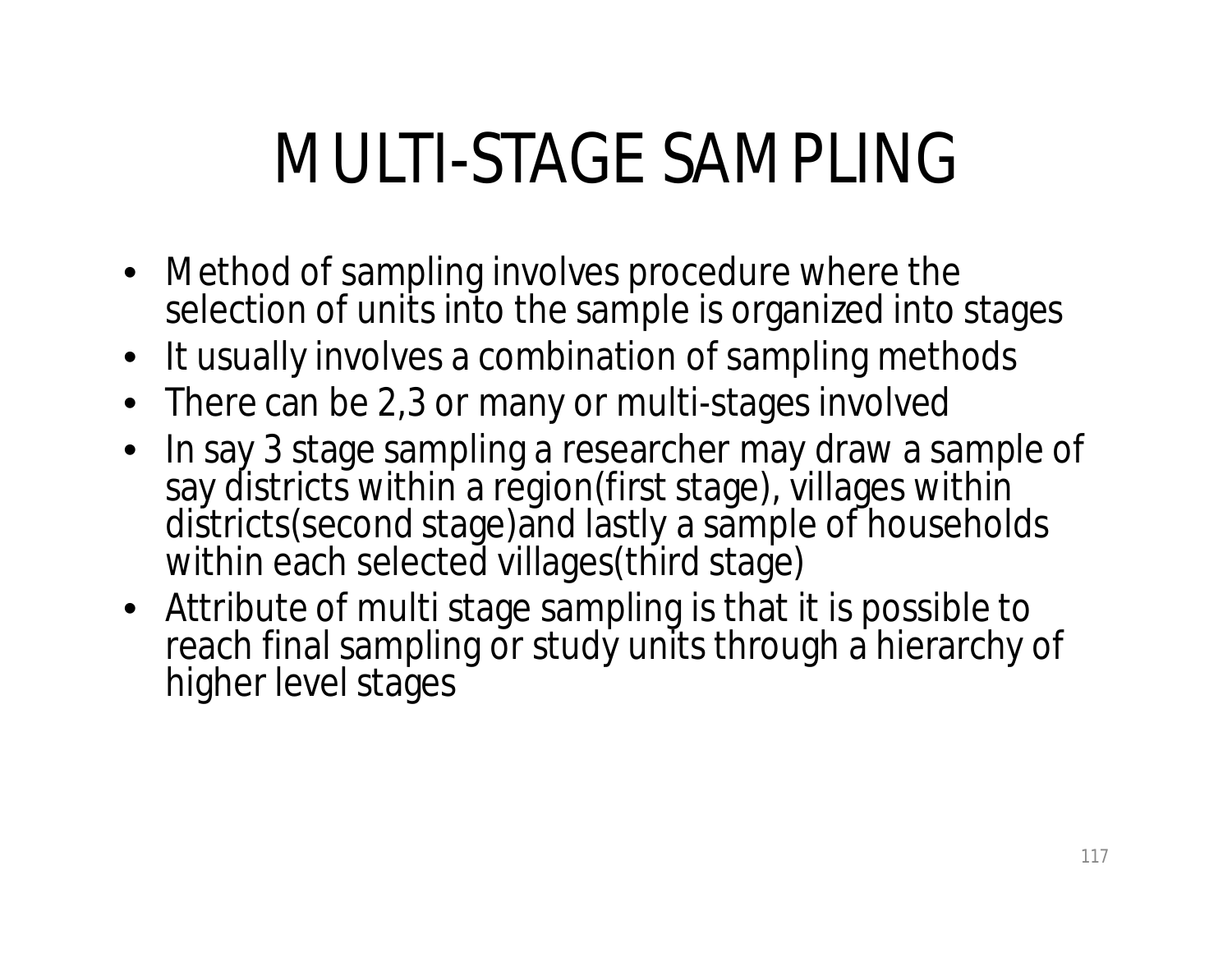#### SAMPLING METHOD AND SAMPLE SIZE

- Avoid wrong premises based on unfounded stereotypes, eg
- 1.That probability sampling is associated with large scale studies and non probability sampling with small scale study
- 2.That probability sampling is used together with formal questionnaire and non probability sampling with unstructured interview
- There is no justification to presume that a single study must involve either probability or non-probability sampling
- In many practical cases a single study combines both sampling procedures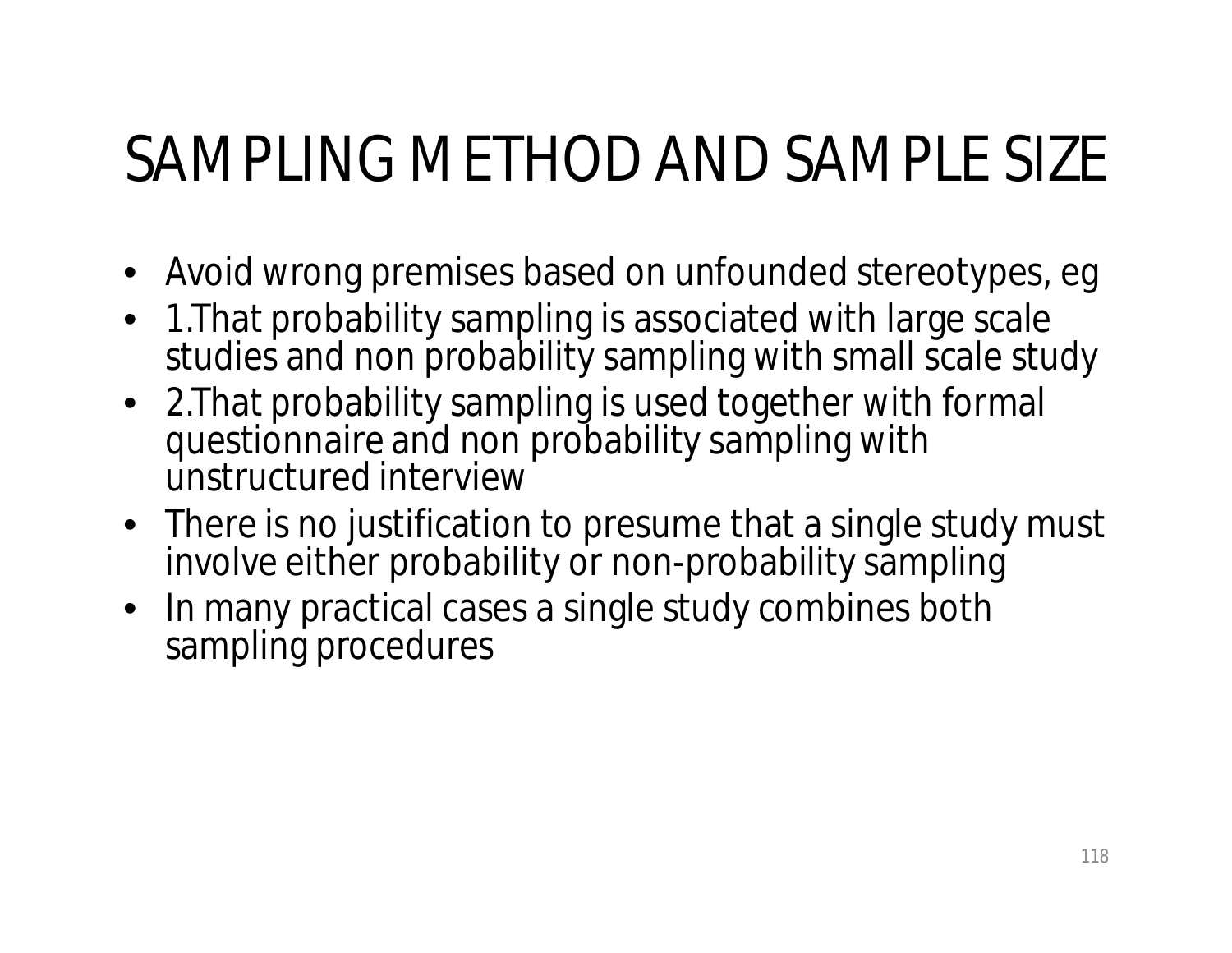### CRITICAL CRITERIA IN DETERMINING SAMPLE SIZE

- Factors that should be considered are :
- The level of precision required in the estimates
- The confidence level
- Level of variability of the factors (variables) to be estimated
- The sampling method used
- The homogeneity of the population
- The prior information about the population
- The number of categories of data to be analyzed
- The level of disaggregation of the study results
- Resource constraints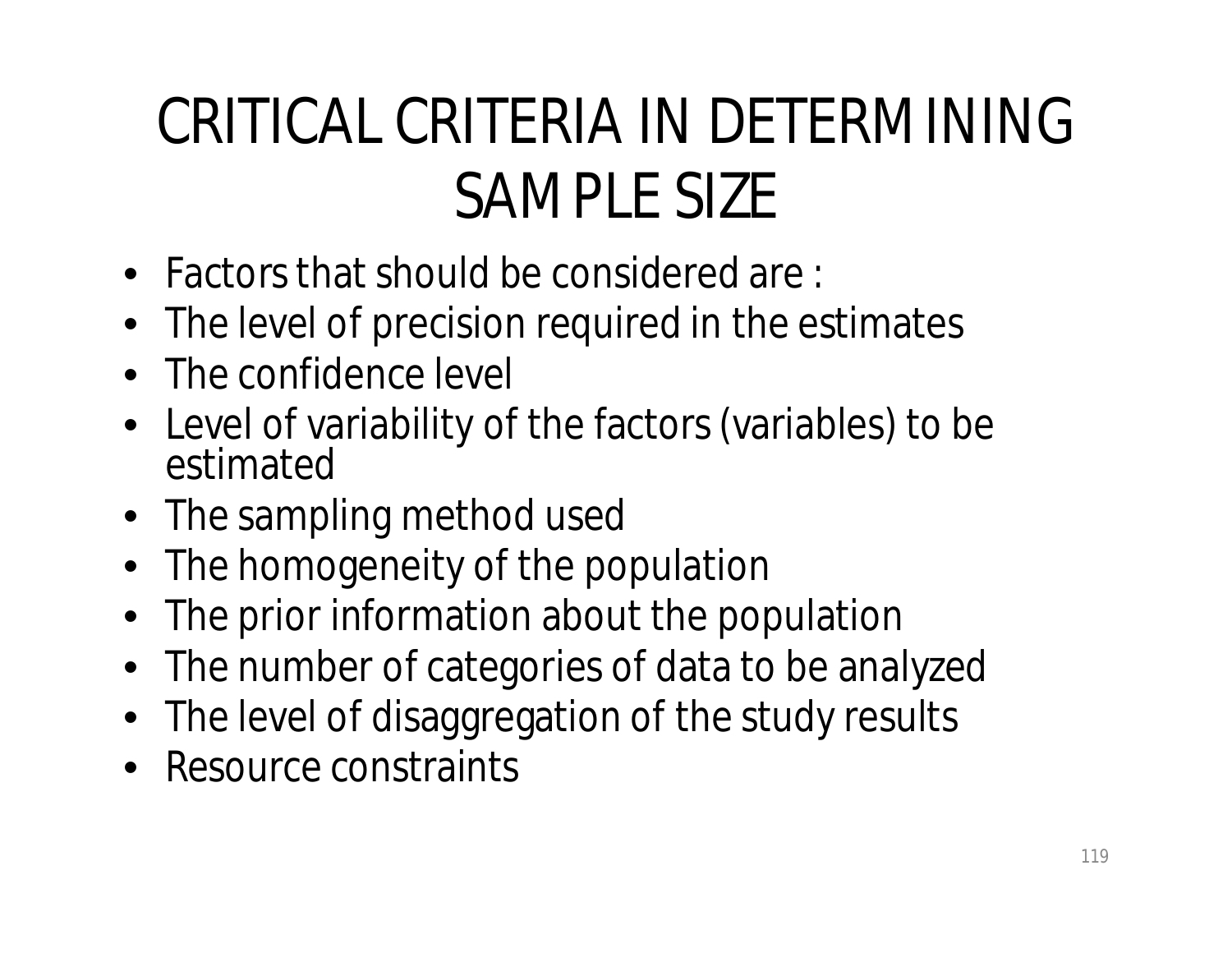### Level of Precision

- Level of precision is also called the sampling error
- It refers to the range expressed in percentage points,  $eg \pm 5$ percent, within which the true population value may be found
- The level of precision is the closeness with which the sample predicts where the true values in the population lie
- The difference between the sample and the real population is called sampling error
- If a study gives result that 70% of students are using a service with precision rate of  $\pm$  5 %, then it can be concluded that between 65% and 75% of the students population are using the service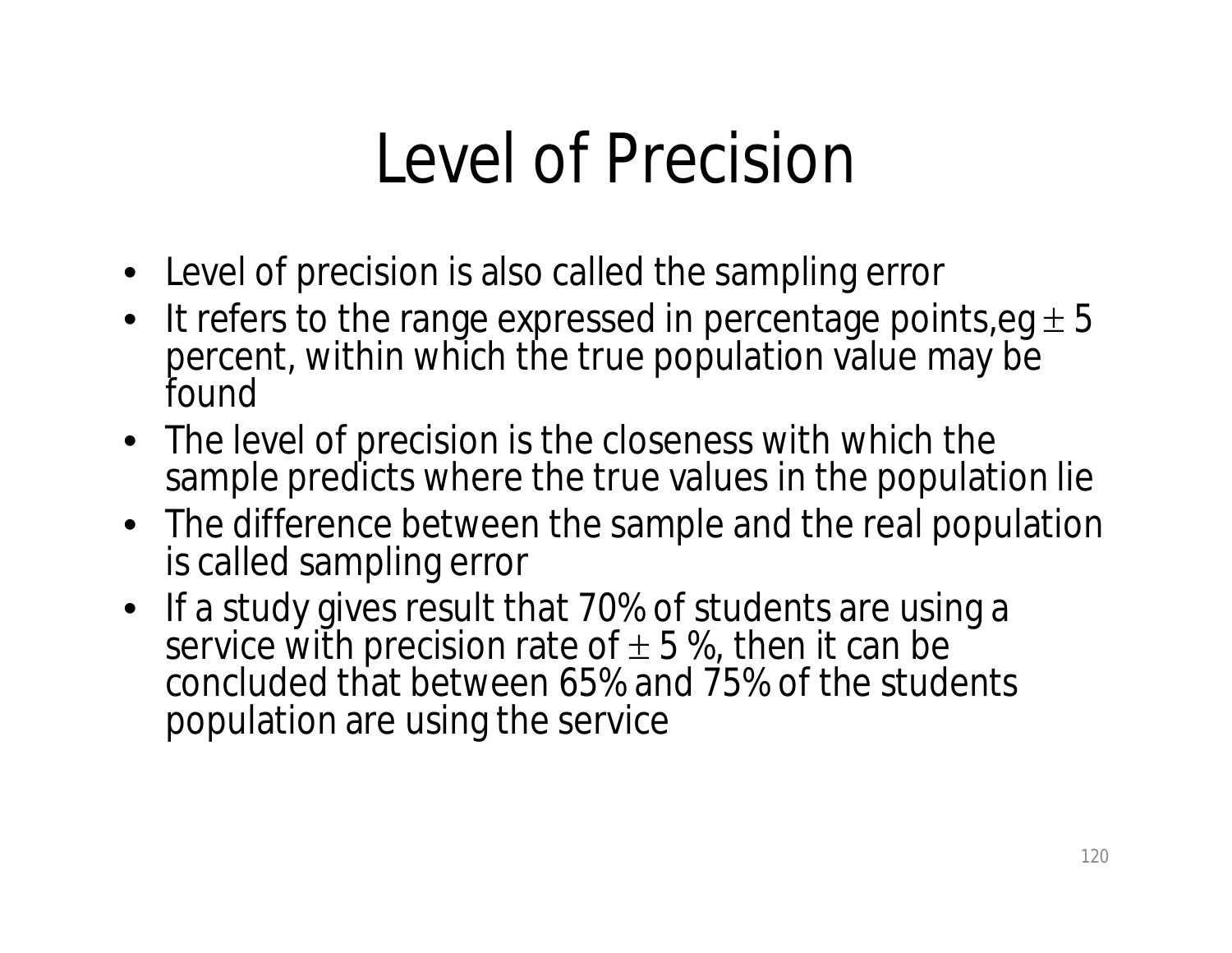- The more precise the estimates desired , the smaller the standard error and the larger the sample necessary to obtain a given level of precision
- Higher levels of precision require larger sample sizes and higher costs to achieve
- CONFIDENCE LEVEL-denotes the risk which the researcher is willing to accept that the sample is within the average or bell curve of the population
- A confidence level of 90% means 90 out of 100 repeated samples of the population would have the true population value within the range of predefined precision while the remaining 10 would be unrepresentative samples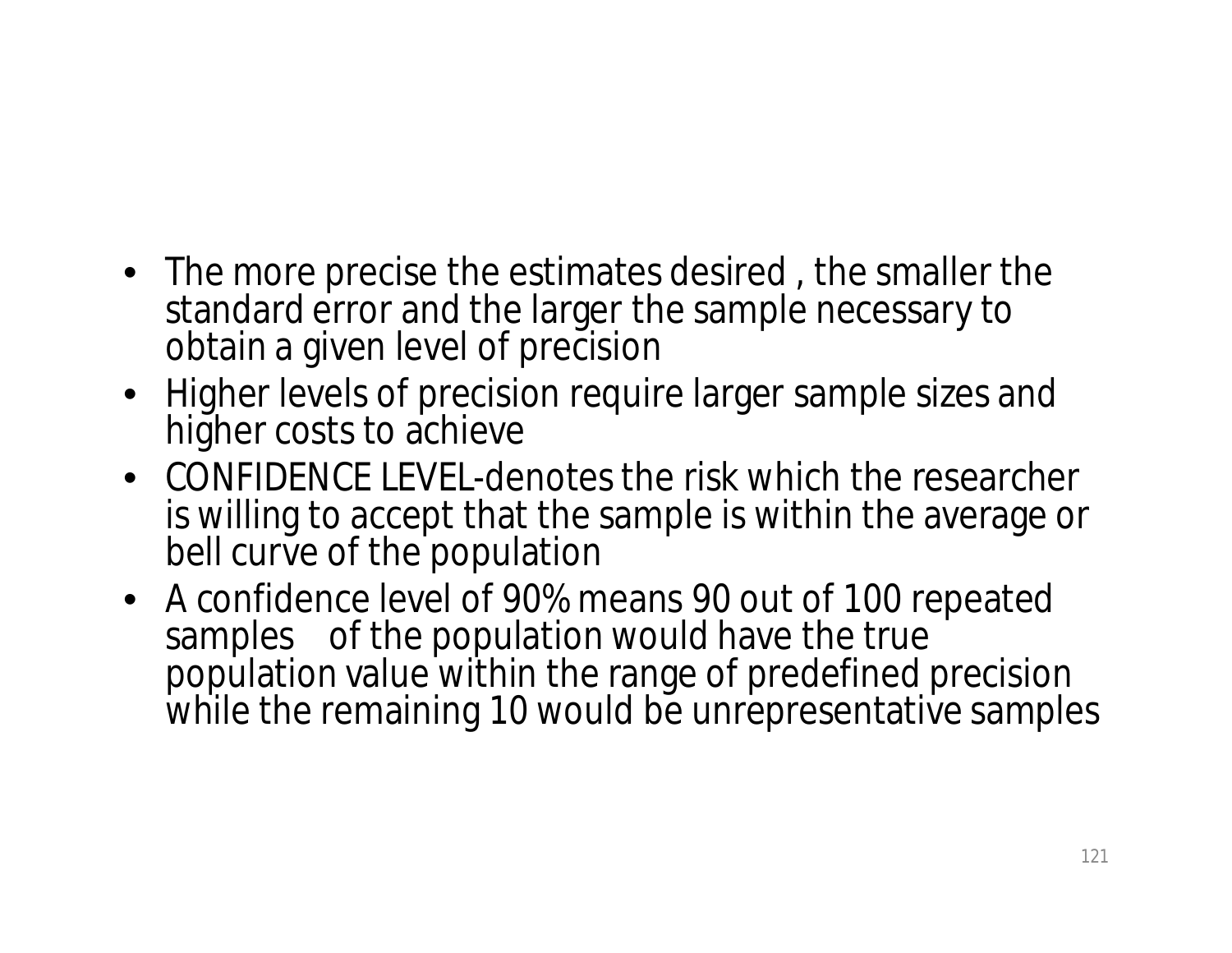- Put in another way, a study may posit that the estimate would be precise within  $\pm$  10%, given 95% confidence level
- This means that an error greater than 10% points would only occur in not more than 5% of all possible samples
- The chosen confidence level is expressed as a value of Z statistic, from the normal distribution
- If sample size n>30,then the values of Z are1.96 at 95% and 1.64 at 90% and 2.58 at 99%
- For small samples n<30, the confidence level is derived from t-distribution and the values are larger than shown for Z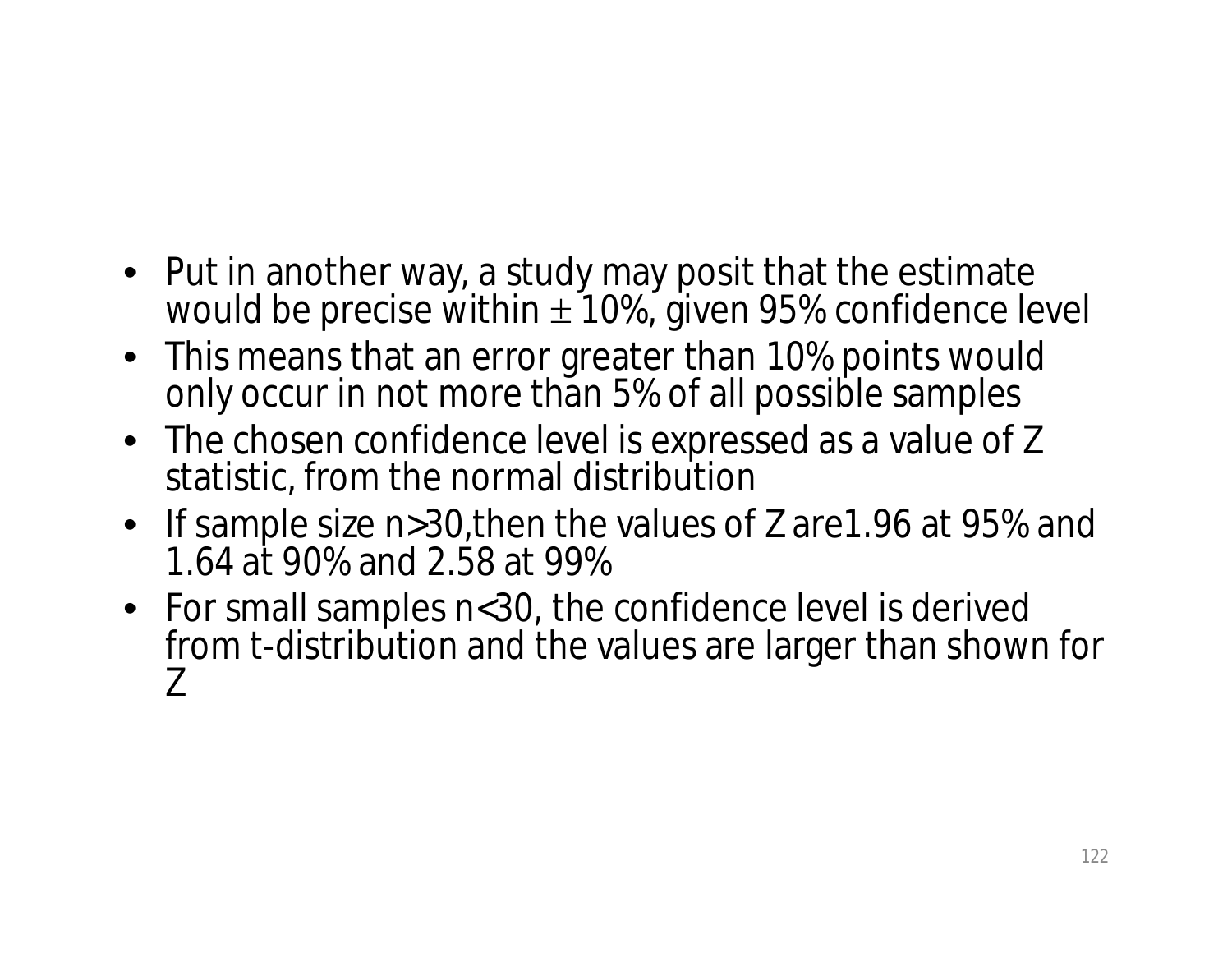### THE LEVEL OF VARIATION OF POPULATION ATTRIBUTE

- The degree of variability is the extent to which the attributes being measured/observed is distributed or dispersed throughout the population
- In order to reach a given level of precision/accuracy, every study requires larger sample for more heterogeneous population and smaller sample for relatively homogeneous population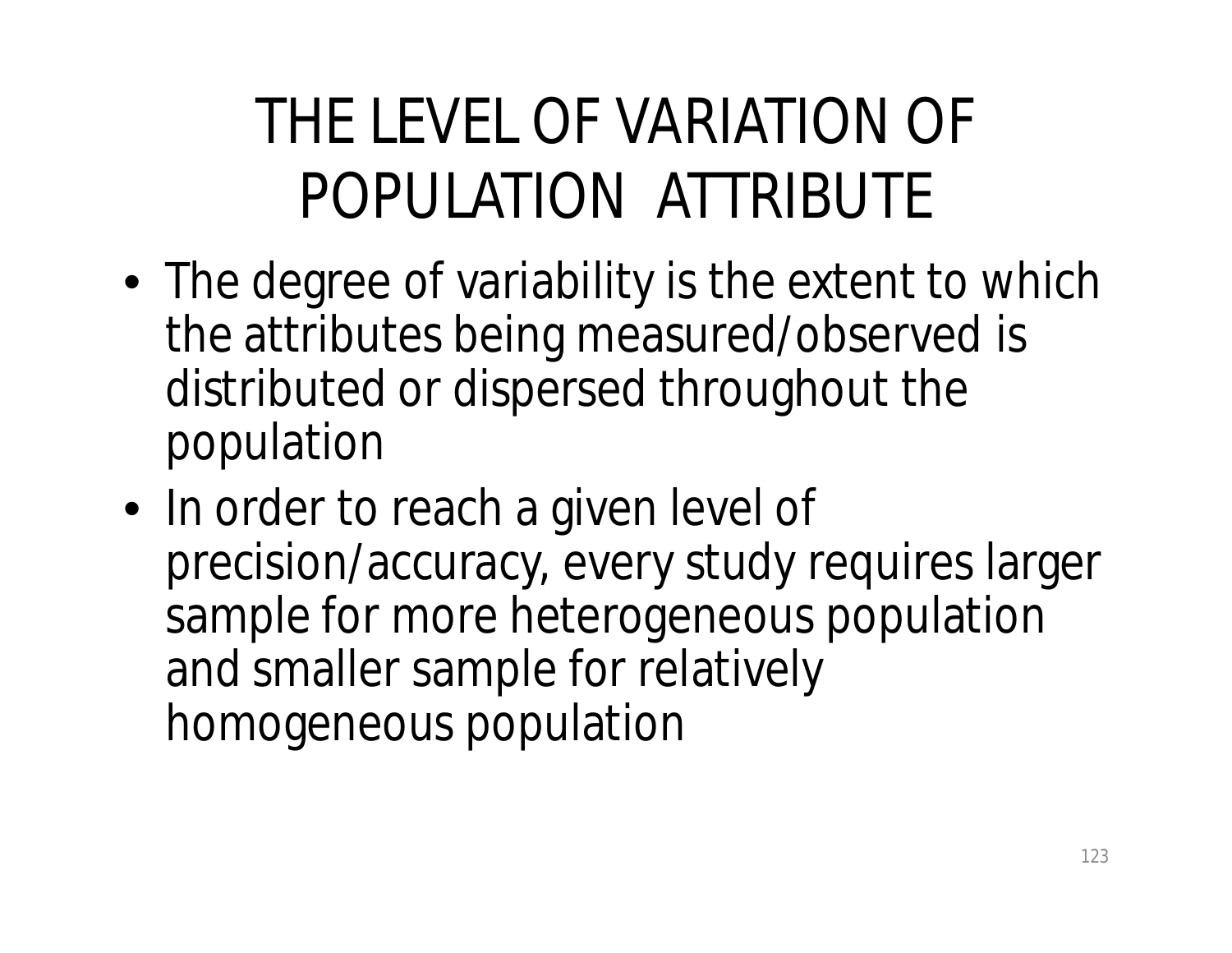### SAMPLING ERROR AND STANDARD ERROR

- Sampling error is the imprecision that results due to the fact that an enquiry has been limited to a part of the population (sample) rather than the entire population
- A difference exists between estimate and the true population value and is due to the use of sample
- This element of difference is known as the sampling error
- Error here is in strictest sense a technical terminology used to denote uncertainty introduced by sampling
- Every sampling is subject to sampling error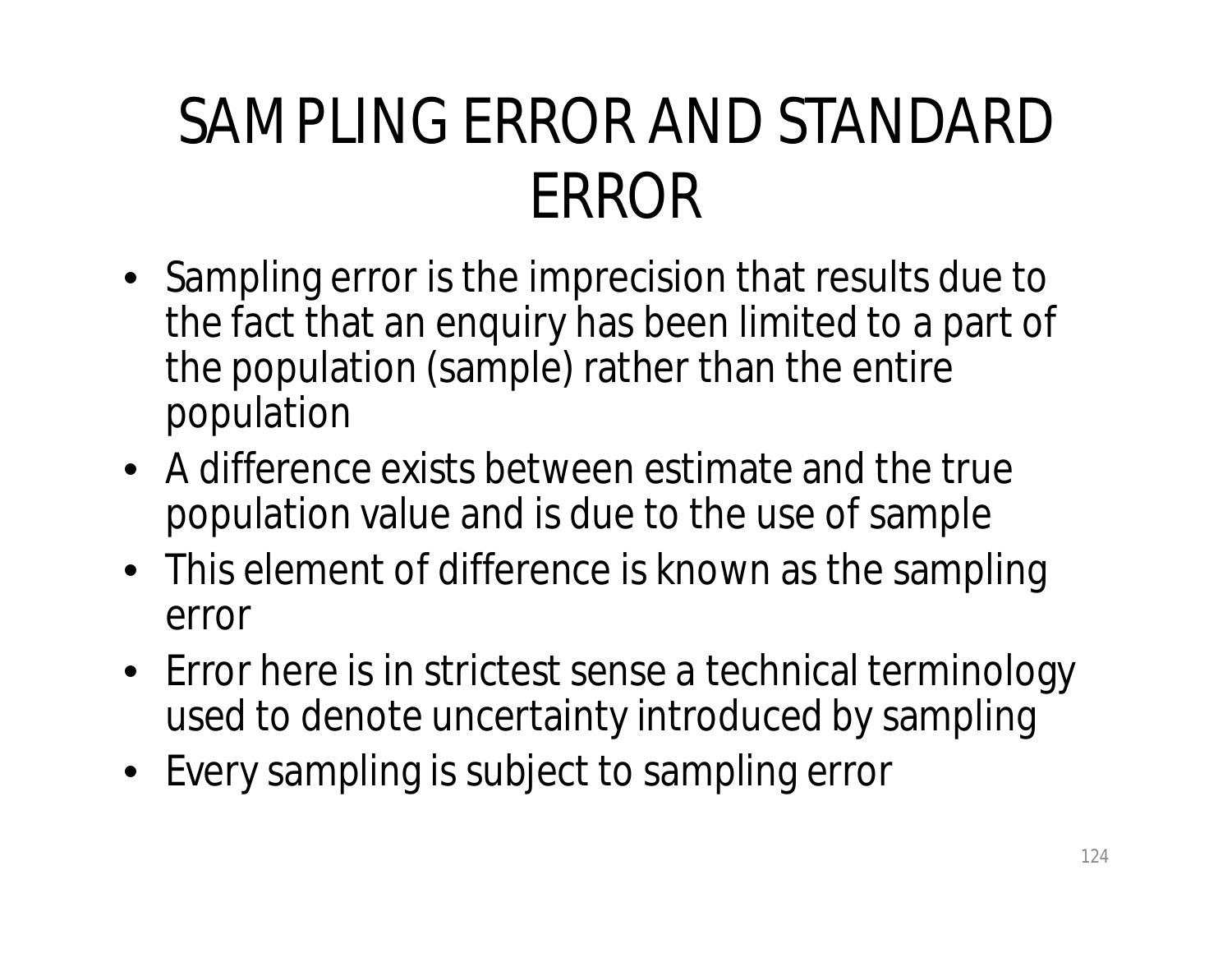- The standard error indicates how close the estimates from a single sample is likely to be to the true population value
- Statistically , the standard error is the standard deviation of the sampling distribution of means
- While standard deviation measures dispersion about an actual distribution, standard error measures the dispersion, about the mean, of a hypothetical distribution
- Given that there exists a relationship between the standard error of a sample mean, S.E(X), and the standard deviation of the population observation, it is S.E( $\overline{X}$ )= S.D(X)/ $\sqrt{n}$
- The standard error of mean population is the standard deviation of population variable divided by the square root of sample size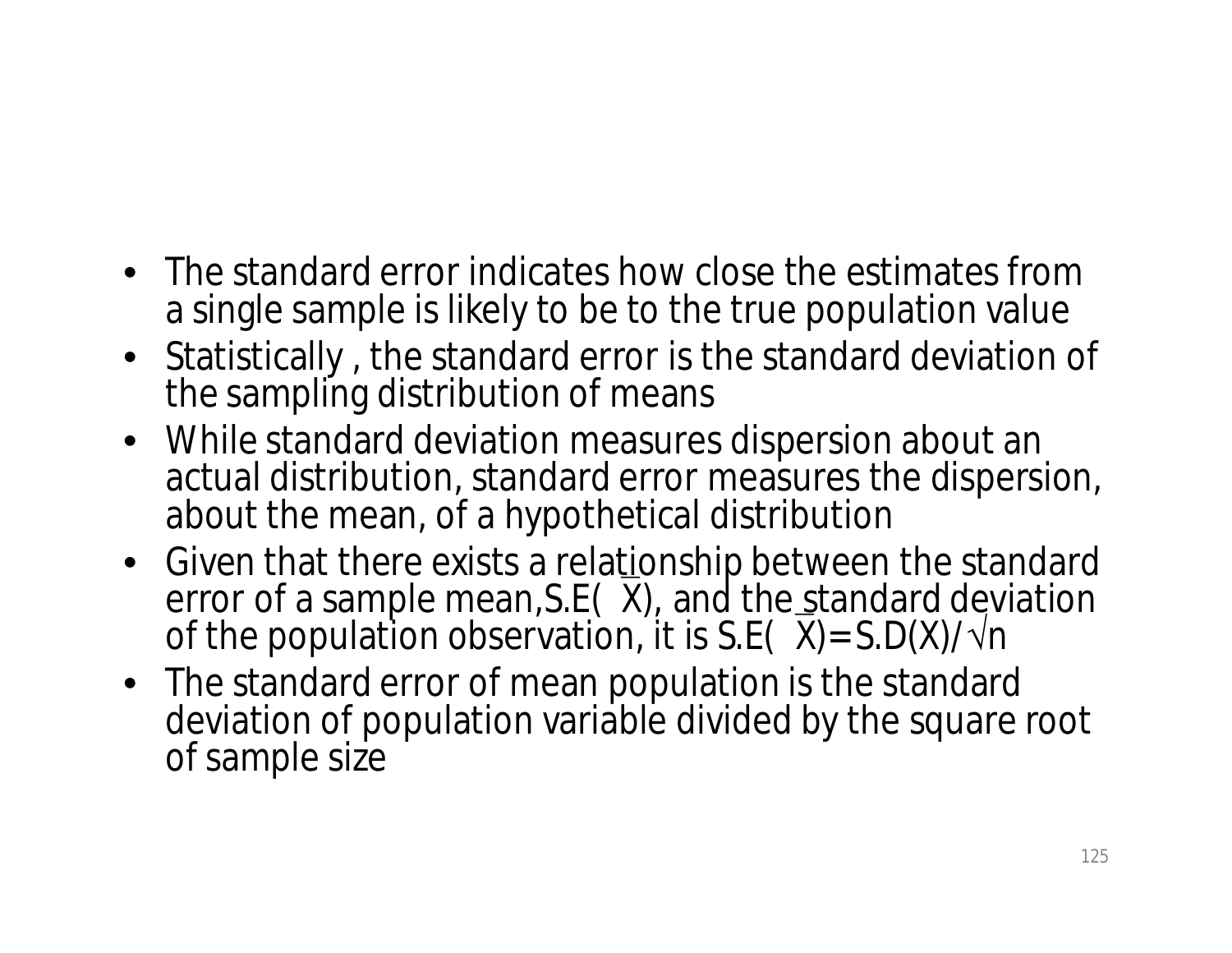# NON SAMPLING ERRORS

- Non sampling error covers all kinds of errors which arise even if the whole universe are studied:
- It includes human mistakes and wrongs which span the research duration
- Measurement errors
- Error due to improper sample selection
- Non response errors
- Interviewer's own biases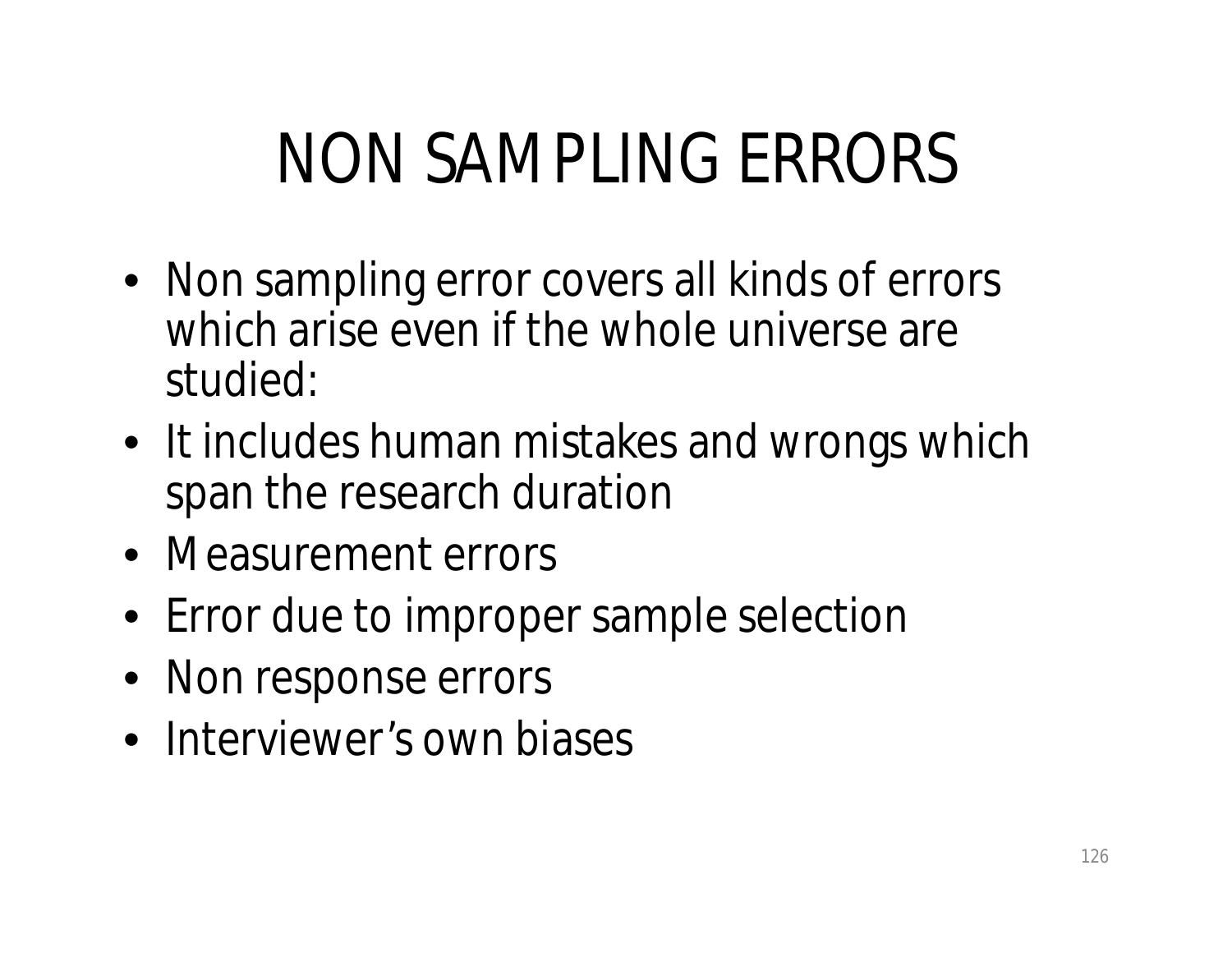### CONTROLLING NONSAMPLING ERROR

- Proper sampling procedure
- Pre-testing of data collection instrument
- Follow-up of non response if due to absence
- Include additional people in case of continued absence
- Carefully construct the data collection instrument, subject to construct validity and content validity tests
- Ensure sample frame is complete and up- to- date
- Check data entry, coding and processing for verification and validation purposes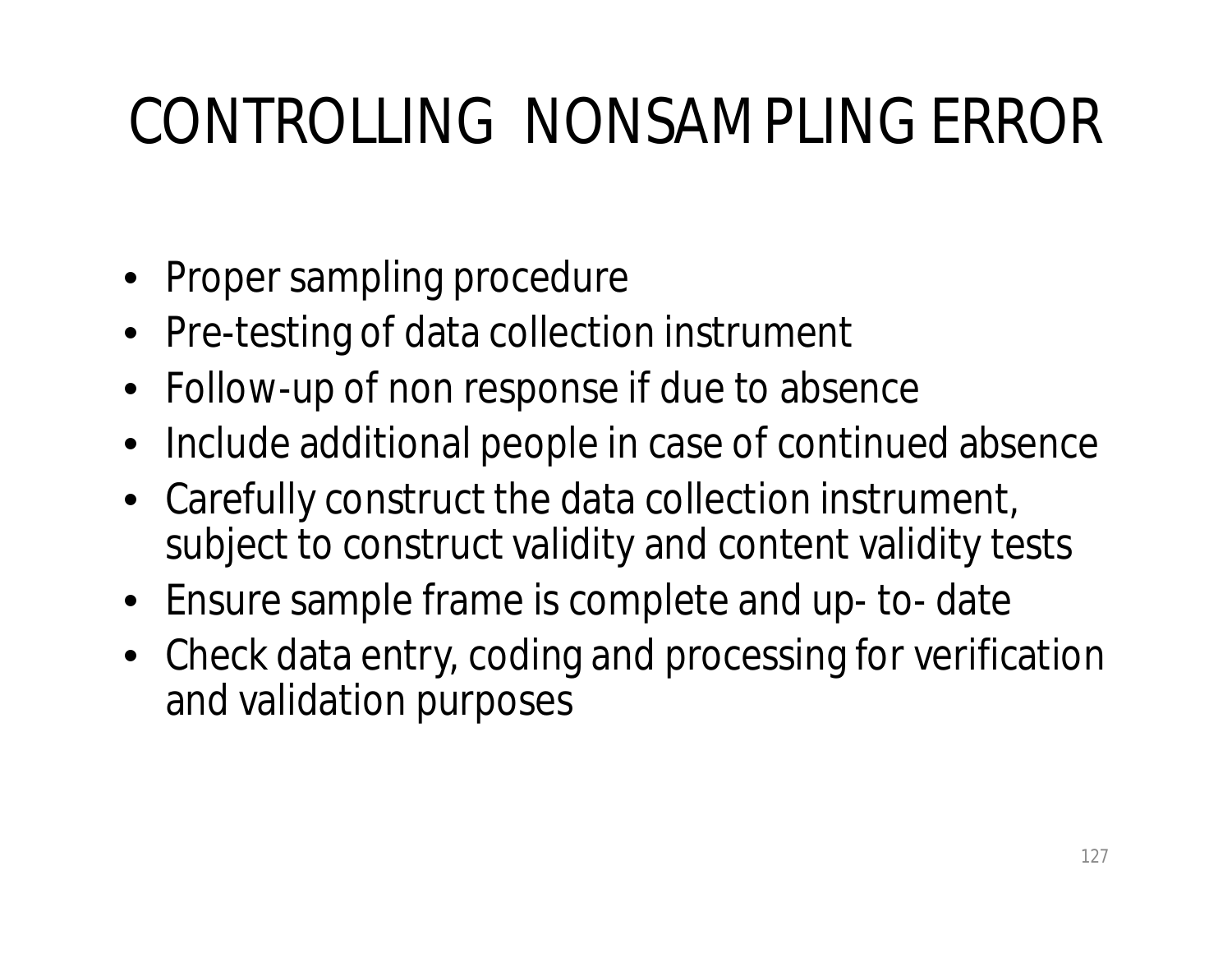#### SAMPLING ERROR AND SAMPLE SIZE

- The total error is a function of 2 independent sources of error and cannot be significantly reduced unless both types of errors are simultaneously controlled
- If non-sampling errors are large, there is no use taking a large sample so as to reduce the standard error of the estimate, since the total error will be determined by the length of the base of the triangle(ie the non sampling error)
- Likewise, if non sampling errors were to be brought to minimum, there is no point taking small sample, thereby having a large standard error
- Maintain a proper balance between sampling and non sampling errors total error =
- Sampling error
- + non-sampling error

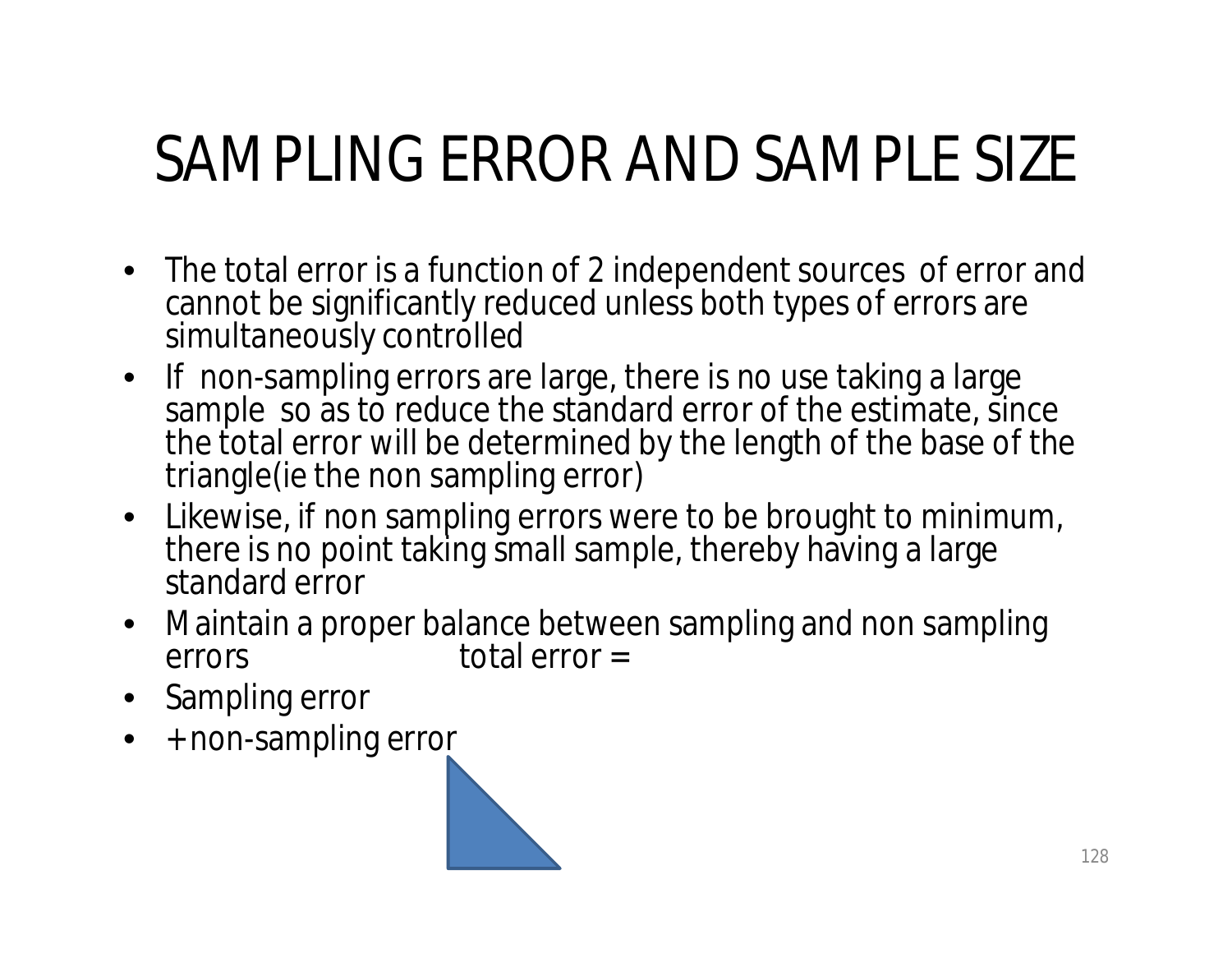# 7-STATISTICAL INFERENCE AND TEST OF HYPOTHESIS

Its concerned with estimation of parameters and testing of hypotheses for significance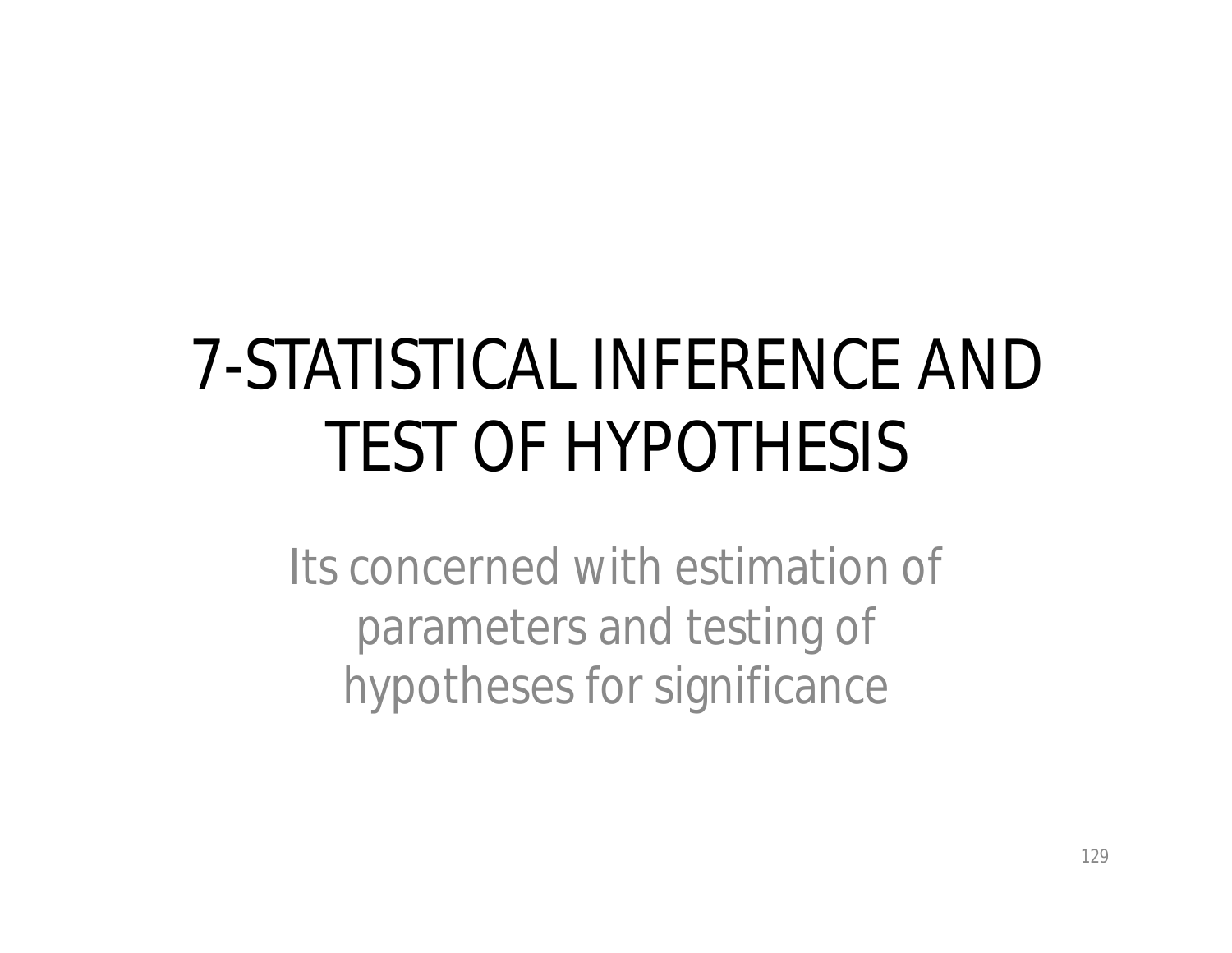- Statistical inference means drawing conclusions about the population by studying a sample of the population
- Validity of statistical inference is based on the theory that values in a population are normally distributed and that the statistics from a large enough random sample of that population will be randomly distributed
- Statistical inference works on the assumption of specific population and sampling distribution
- Its important to understand the common distributions viz normal, t-distribution, F-distribution, Chi-Square distribution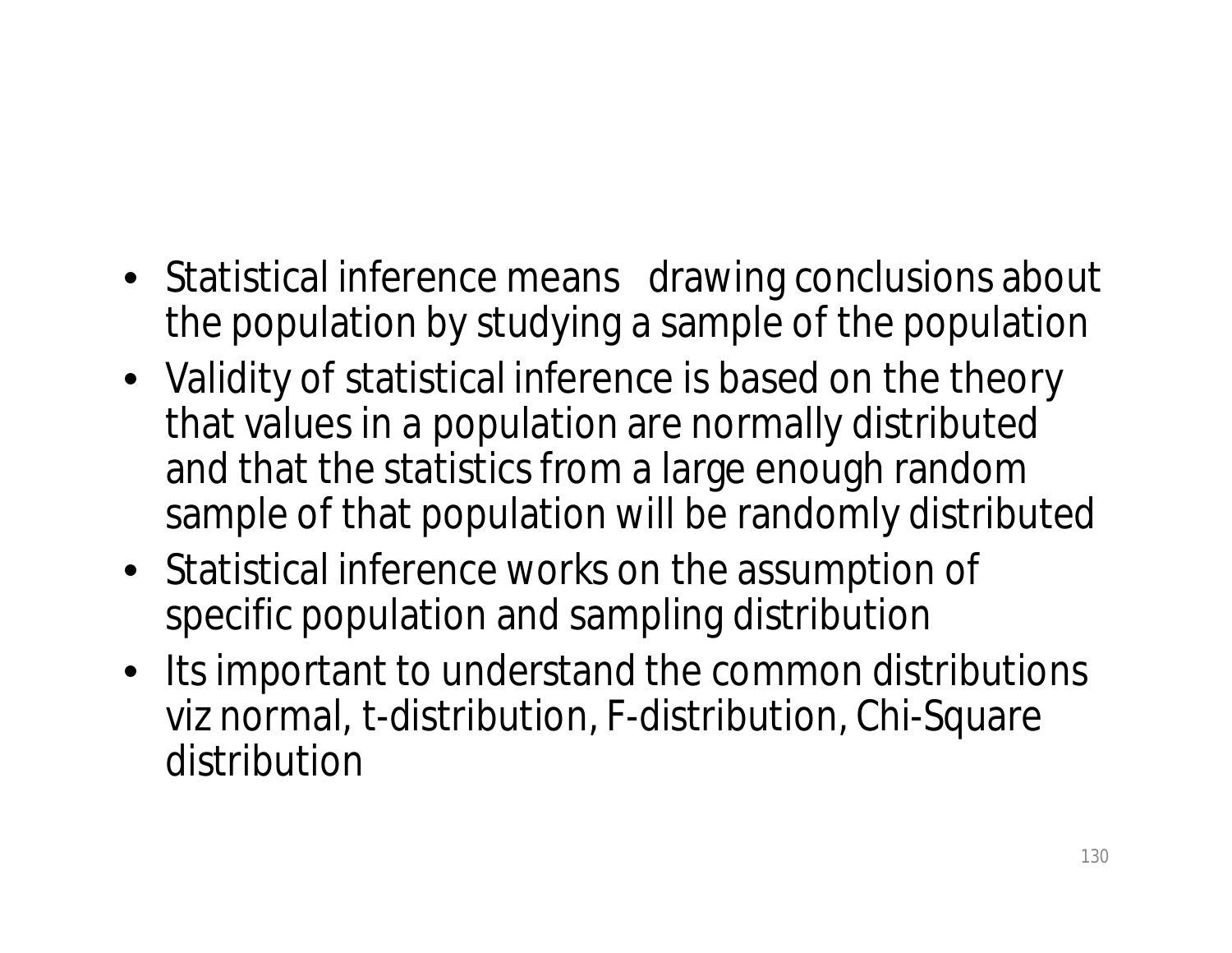# NORMAL DISTRIBUTION

- Normal distribution is a probability curve which is bell shaped and symmetrical about the mean
- It's a continous distribution which describes the shape and form of the probability density function of a variable
- For a variable X with normal distribution, mean u and probability that X takes a value X1, that is p(X1), the normal curve for the variable is given as :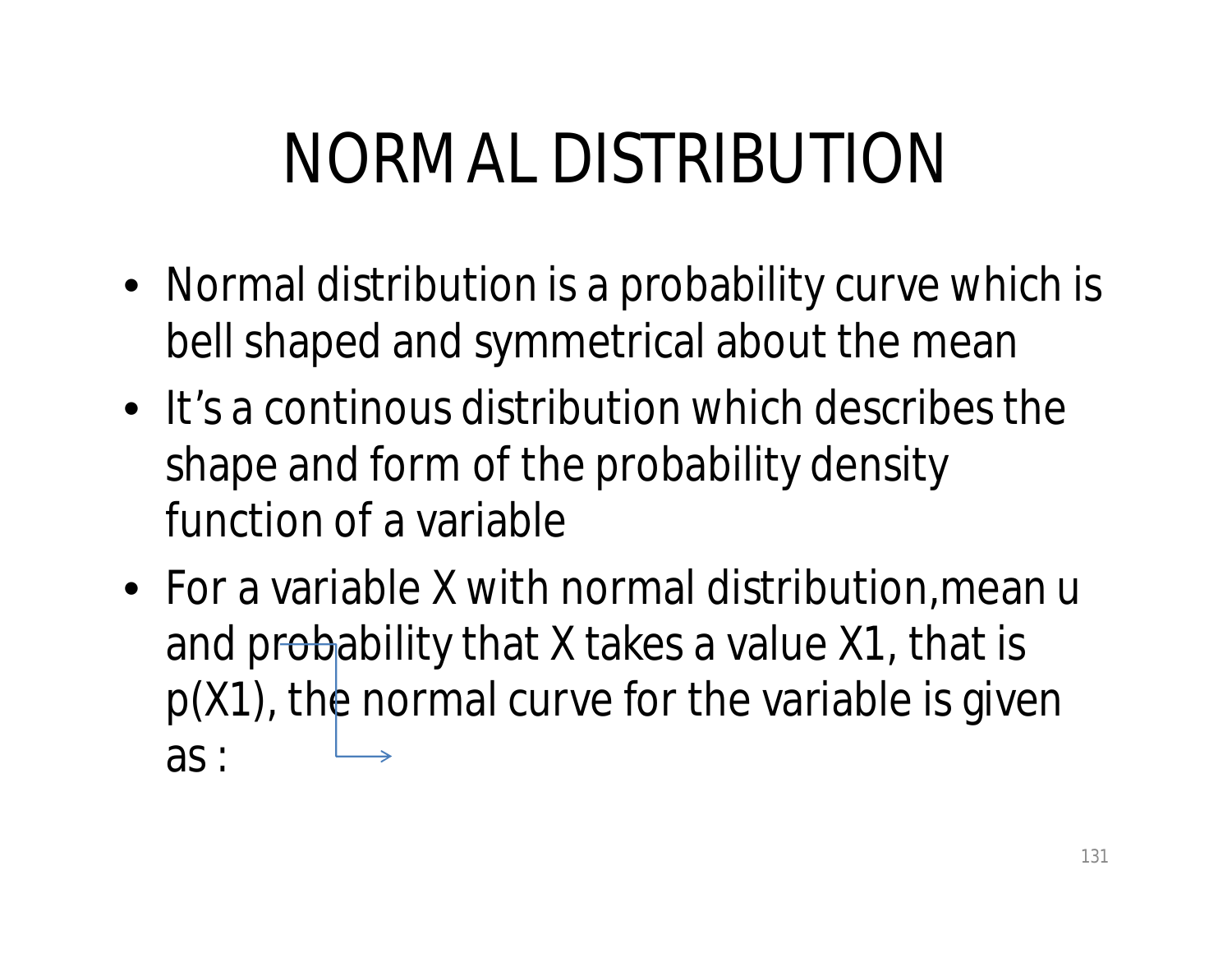# AREA UNDER THE CURVE

- The area under the curve is measured in units of standard deviation so that the normal curve expresses the probability of any value occurring as a deviation from the true value (the mean)
- The normal curve has a unique property that allows us to obtain the proportion of cases falling within a given interval
- Based on this property, there is a constant area between the mean and an ordinate which is a given distance from the mean, in terms of standard deviation units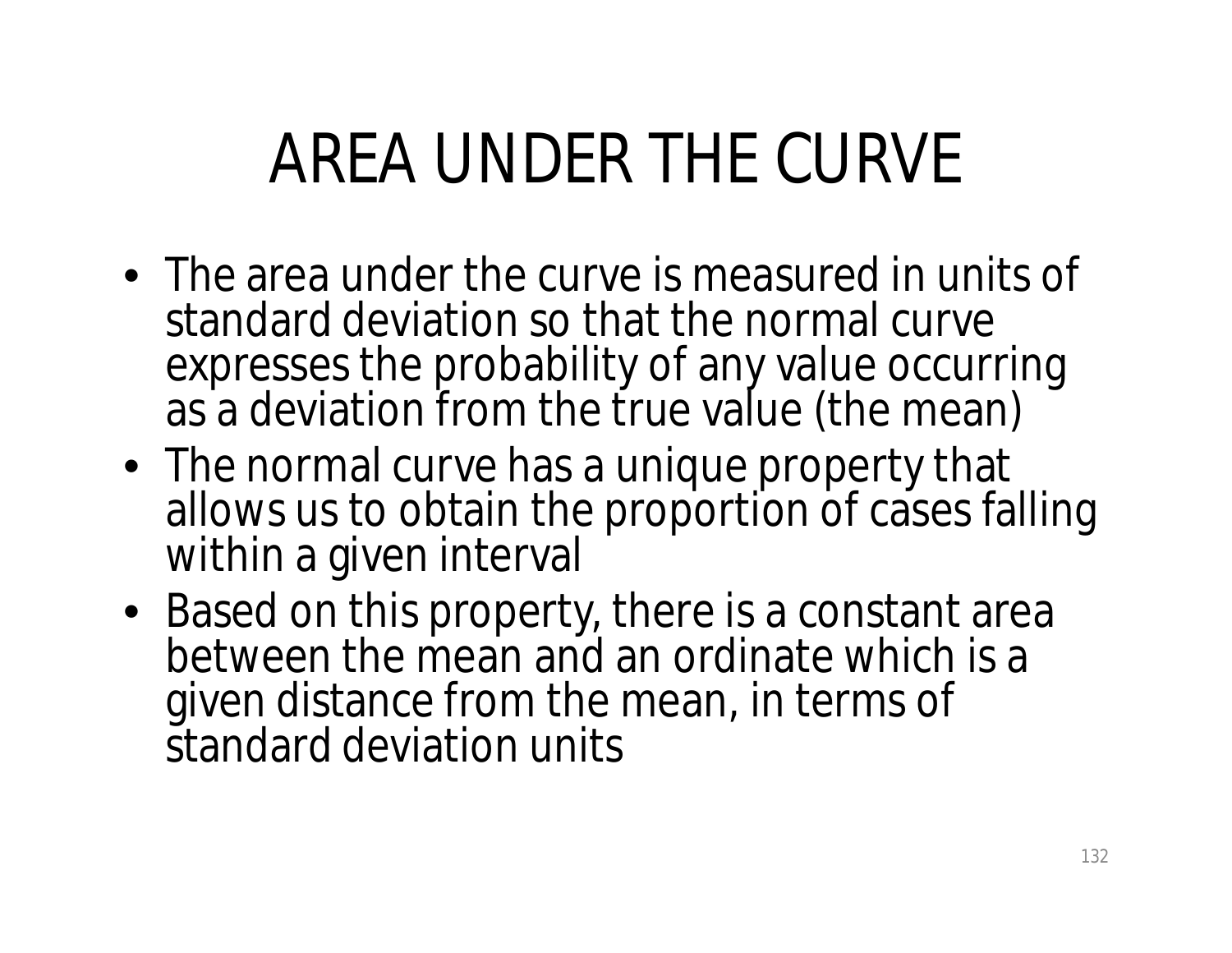### NORMAL DISTRIBUTION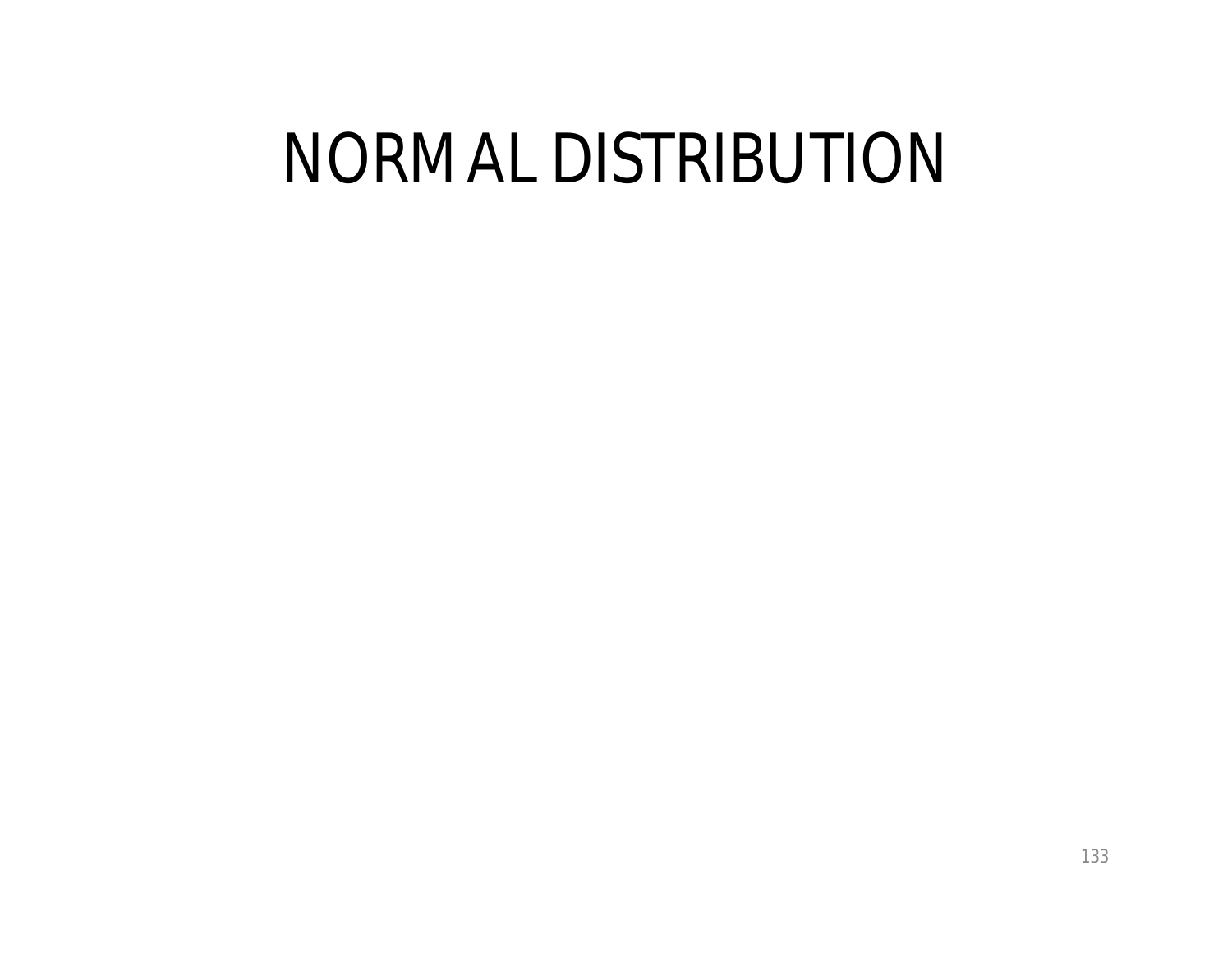# NORMAL DISTRIBUTION

- Each portion of the curve represents some portion of the total area, which is one
- If we extend one standard deviation to the right and to the left of the mean,we shall have .3413+.3413=.6826 cases included.
- The area between the mean and 2 standard deviations away on either side of the mean ie ( $\pm$  2SD), includes .4773+.4773=95.46% of the total area.
- All cases are noted to be practically within  $(\pm 3SD)$  away from the mean.
- It must be noted however, that normal curve extends indefinitely far on either side of the mean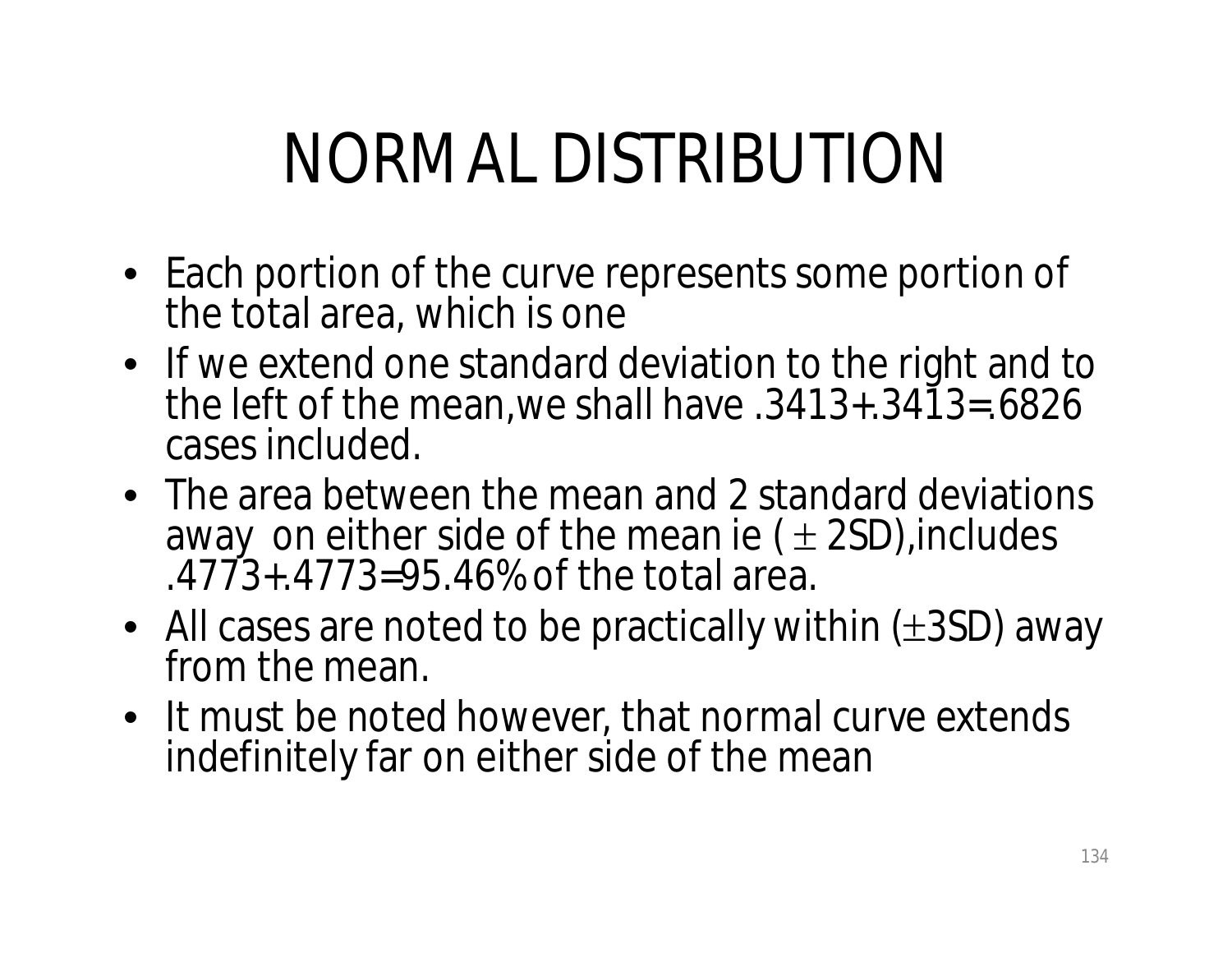- Note that distance from the mean can be fractions and not exact multiples of the standard deviation.
- For example, if we extend ordinates that are 1.96 SD on either side of the mean, we get exactly 95% of the cases
- We get 99% of the cases if ordinates are 2.58SD away from the mean on either sides
- Normal distributions lack standardization, thus complicating the computation of probabilities
- We therefore standardize variable X by transformation into standardize normal distribution Z, with mean zero and unit variance as follows Zi= Xi- u/SD; and  $Z = (X - u)/(SD/\sqrt{n})$
- $Z \sim N(0,1)$ . Variable Z is measured in SD from the origin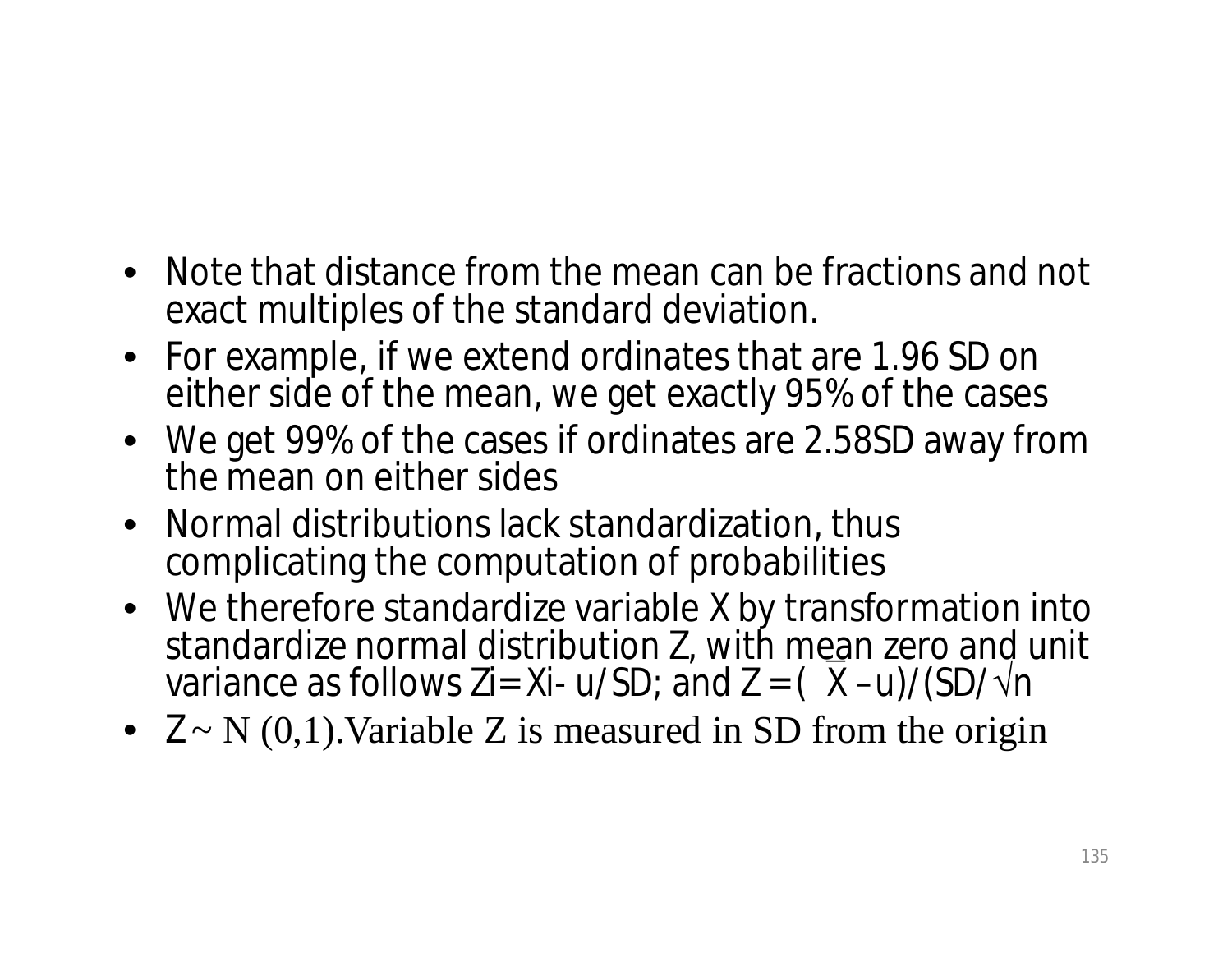### STANDARDIZED NORMAL DISTRIBUTION

- It is the property of a standard normal curve that the probability of Z falling between  $\pm$  1SD is 0.6825
- The probability of Z falling between  $\pm$  1.96SD is 0.95
- The probability of Z falling between  $\pm$  2SD is 0.9544
- The probability of Z falling between  $\pm$  3SD is 0.9974
- Statistical inference using the Z transformation is predicated on :1. The population variance is known, no matter ssize n,or
- 2. Population variance is unknown and sample size,n>30
- Alternative conditions are based on the fact that when sample size is large, sample variance approaches population variance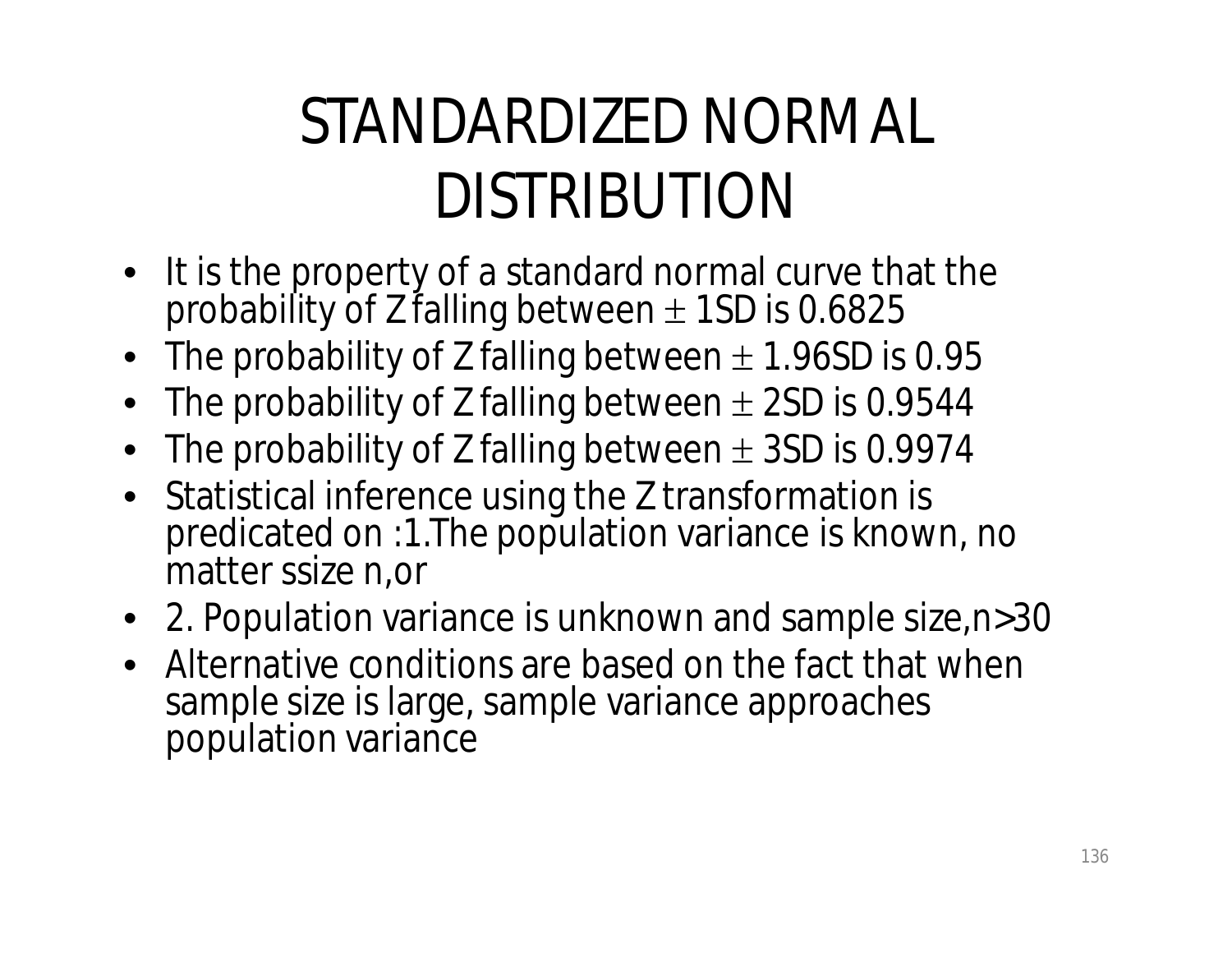## ILLUSTRATION

- Assume that a normal distribution has a mean of 168 and SD of 12.
- We can find the proportion of the curve indicated by Z representing the range from the values 143 to 168.Therefore, Z=(143-168)/12=-  $25/12=-2.08$
- The negative sign means that Z is located to the left of the mean, as shown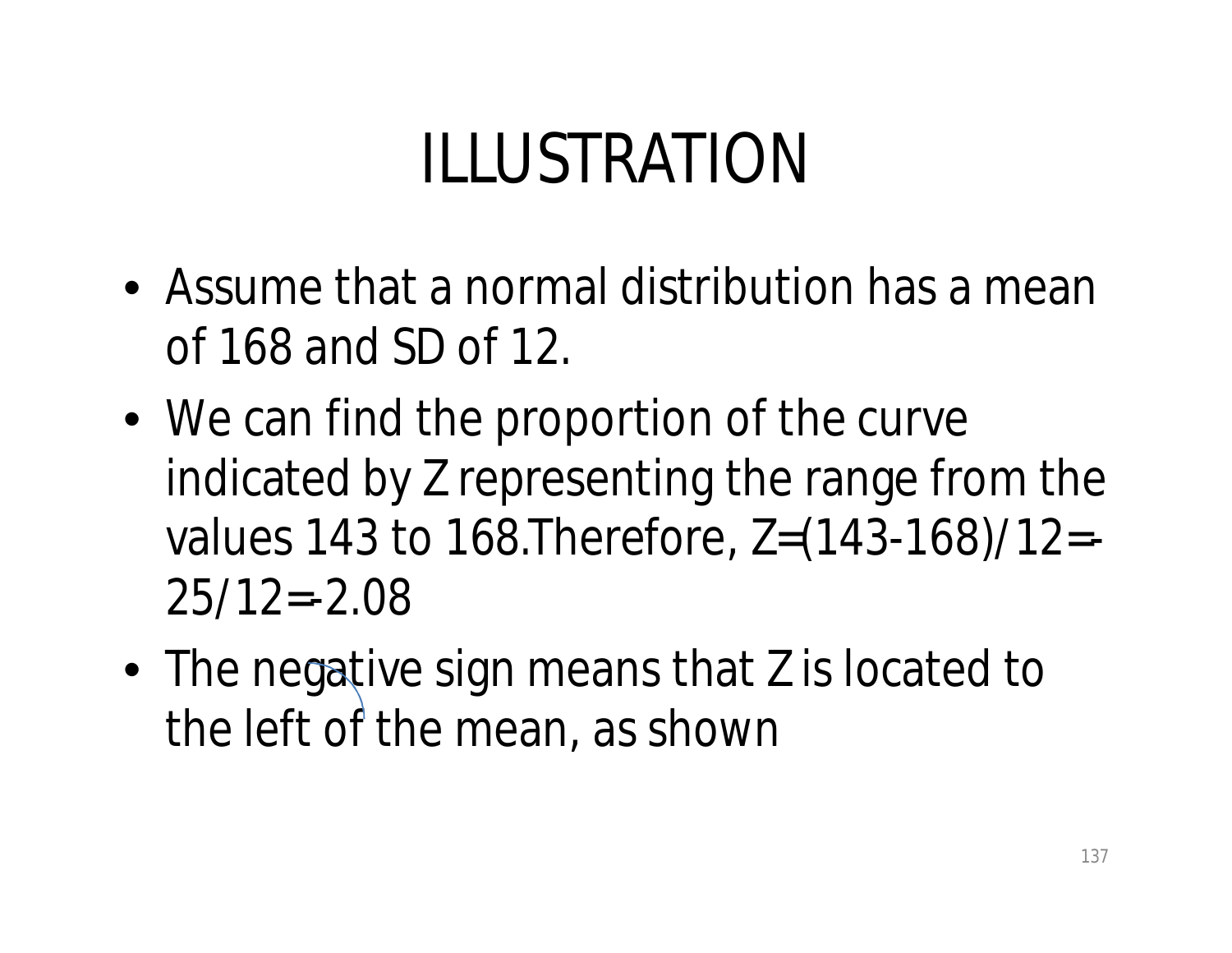- From Z-table, the area between the mean and a Z value of 2.08 is 0.4812
- Since the total area is unity and area to the left is 0.50, the shaded area is 0.5-0.4812=0.0188
- If we are interested in the total area outside the region, then there will be 2 equal shaded areas, shown as:

• When to apply the relation is answered by the central limit theorem which states that if sample size is large, sampling distribution of the means would be normal whether or not the distribution of population of X is normal,ie. n>30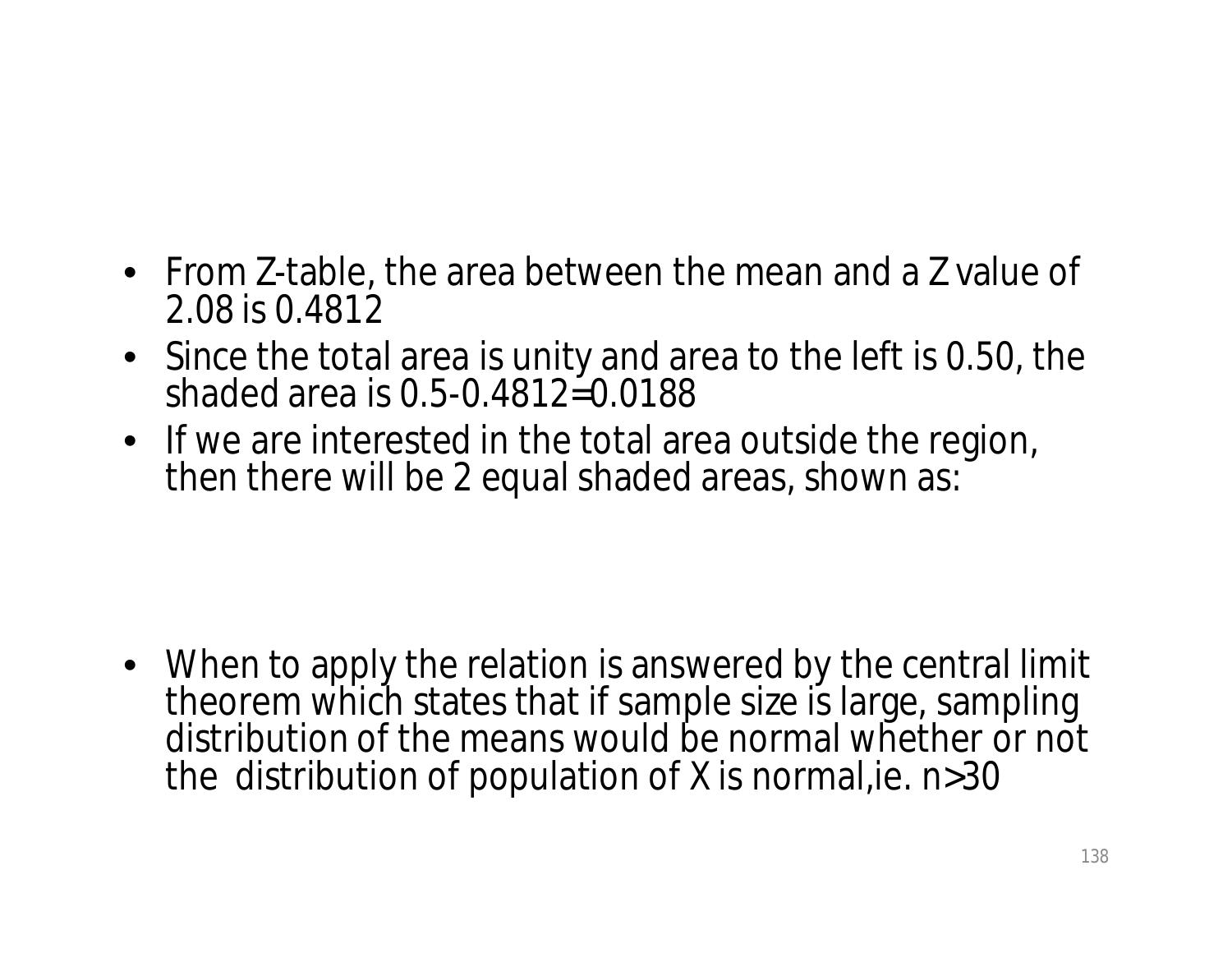## The Students t-Distribution

- If population variance is unknown, as is usually the case and sample size is small,(n<30), a transformation based on student t-distribution is done, provided that the population of the variable under study is normally distributed
- This is because the sampling distribution will no longer be normally distributed
- Instead of assuming a normal distribution of sample means and using a Z-statistic, we use student tdistribution, computed as t=  $(X – u)/(SD/vn)$
- Values of t-distribution at various df are tabulated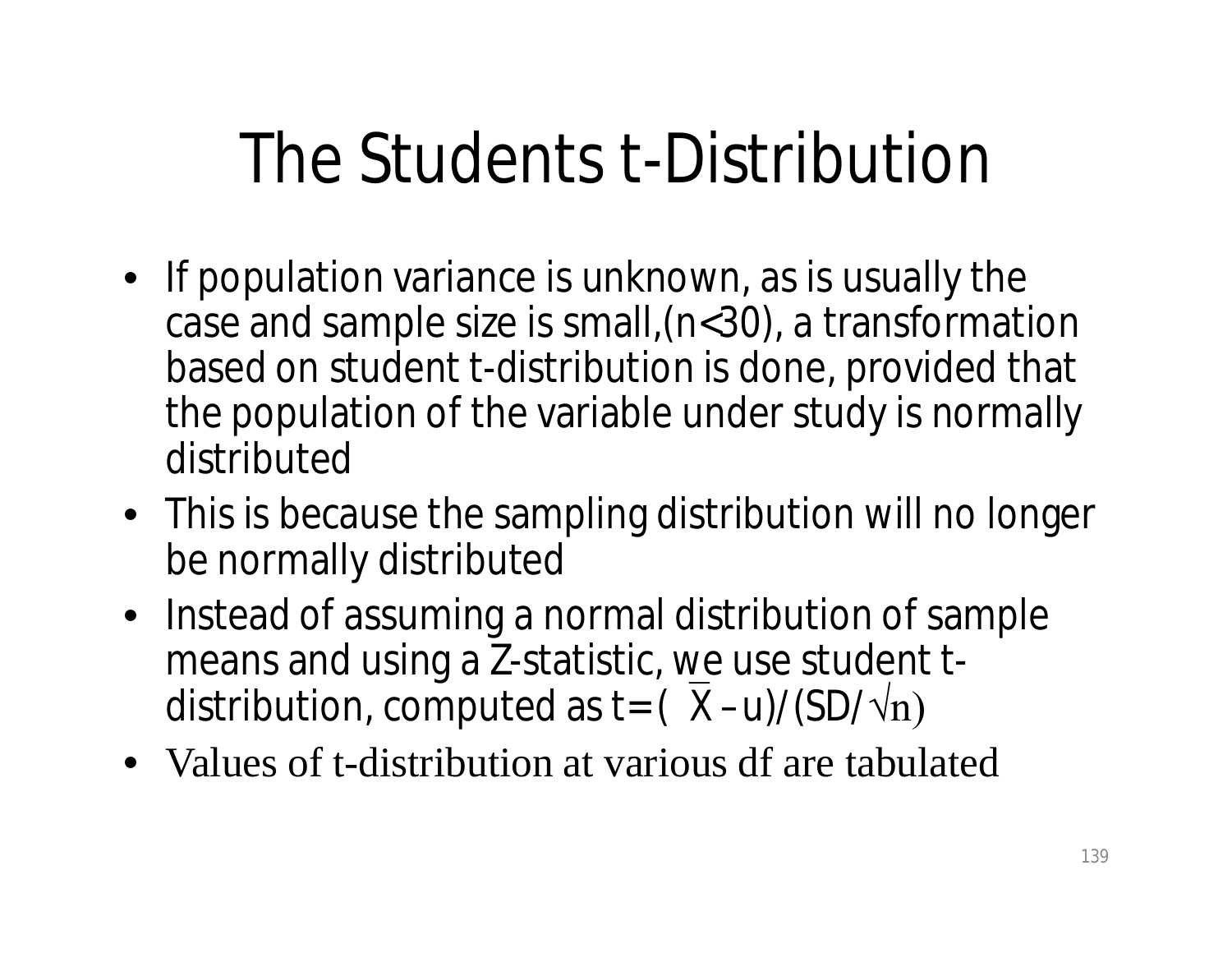# TESTS OF HYPOTHESIS

- Test of significance involves testing the difference between statistics from 2 or more groups within the sample
- Statistical tests are done because the fact that one estimate is larger than the other does not imply that there is surely a difference-the difference could be due to chance
- The significance test will tell us the probability that the difference between the 2 estimates could have occurred by chance
- The procedure is called test of hypothesis-Null vs Alternative
- The assumption made which may or may not be true is made about the population
- The null hypothesis denoted by Ho is the one which we want to reject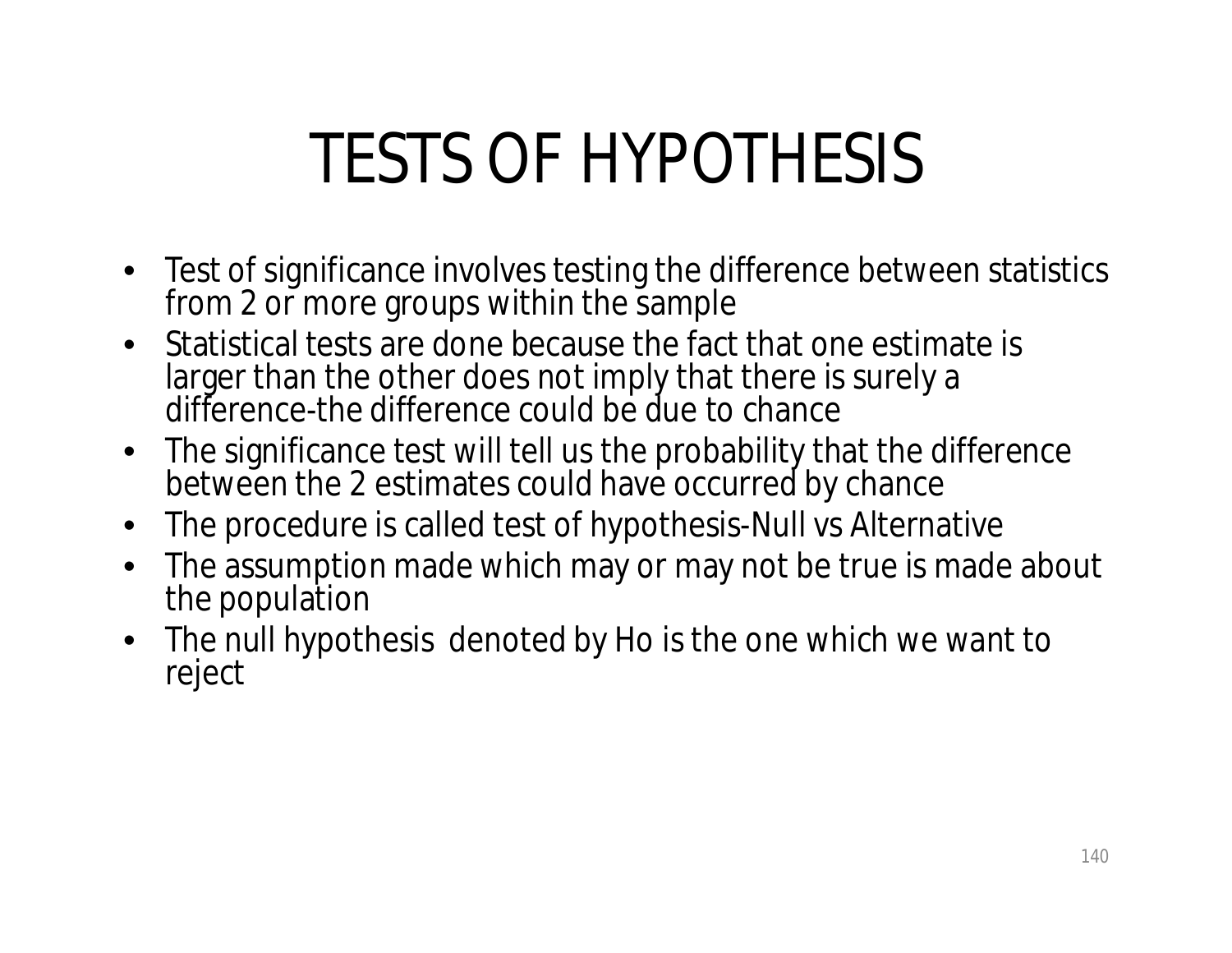# NULL HYPOTHESIS

- Null hypothesis says,that any observe difference between 2 estimates is due to chance ie the sampling error
- The hypothesis which differs from the null is called the alternative hypothesis, H1
- LEVEL OF SIGNIFICANCE,TYPE I and II ERRORS
- Level of significance and error of judgment are critical issues in hypothesis testing
- If we reject a hypothesis when it should be accepted,we commit type I error-implying taking incorrect action.
- If we accept a hypothesis when it should be rejected, we make a type II error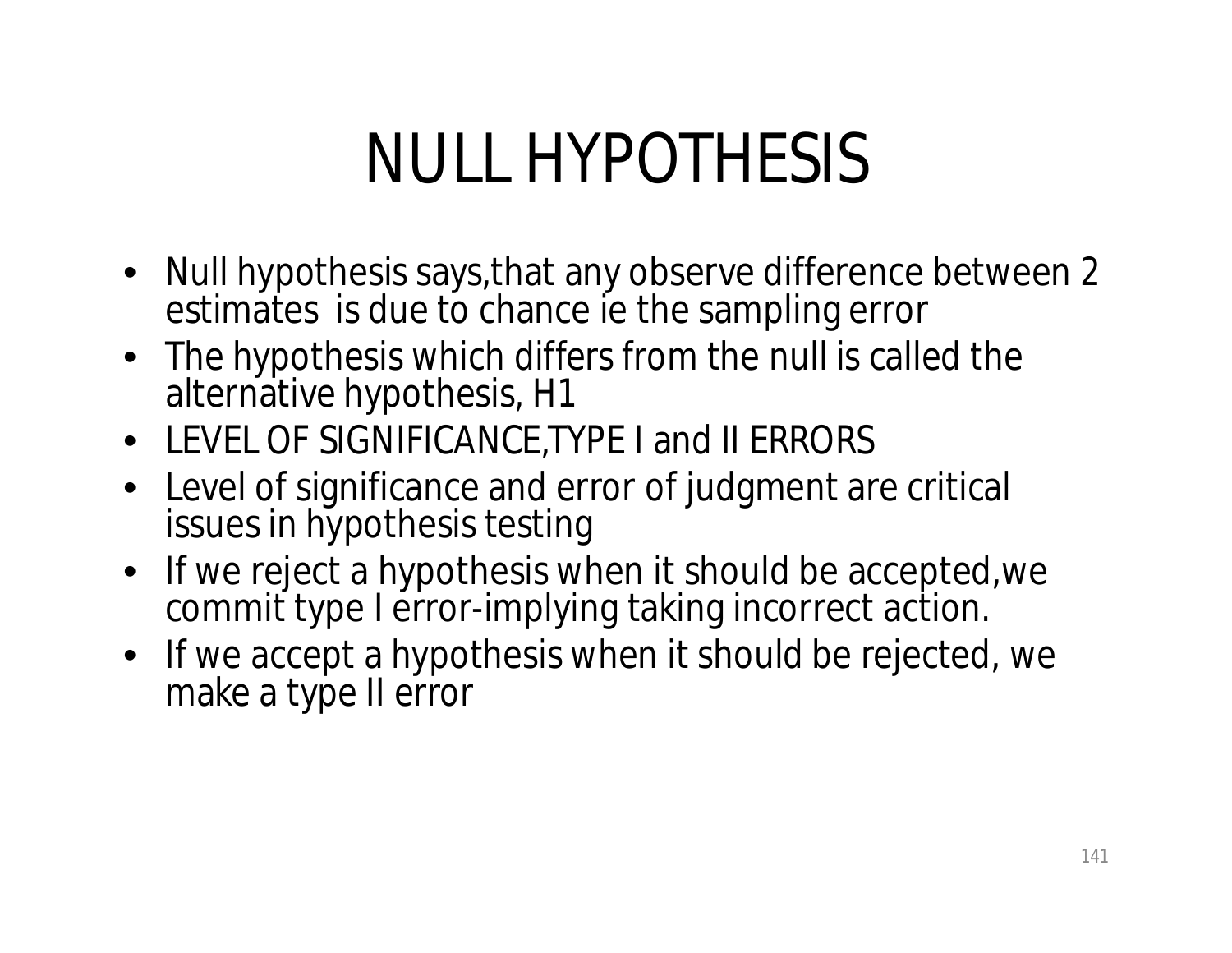- In testing hypothesis, the maximum probability with which we would be willing to risk a typel error is called the level of significance of the test
- It is the likelihood that a null hypothesis which in fact is true will be rejected
- A level of significance of 0.05 and 0.01 are common
- 5% level of significance means there are 5 chances in 100 that a researcher will reject the null hypothesis when it should be accepted.
- That means 95 5 confidence that the right decision has been made. There is 5% probability that the researcher will be wrong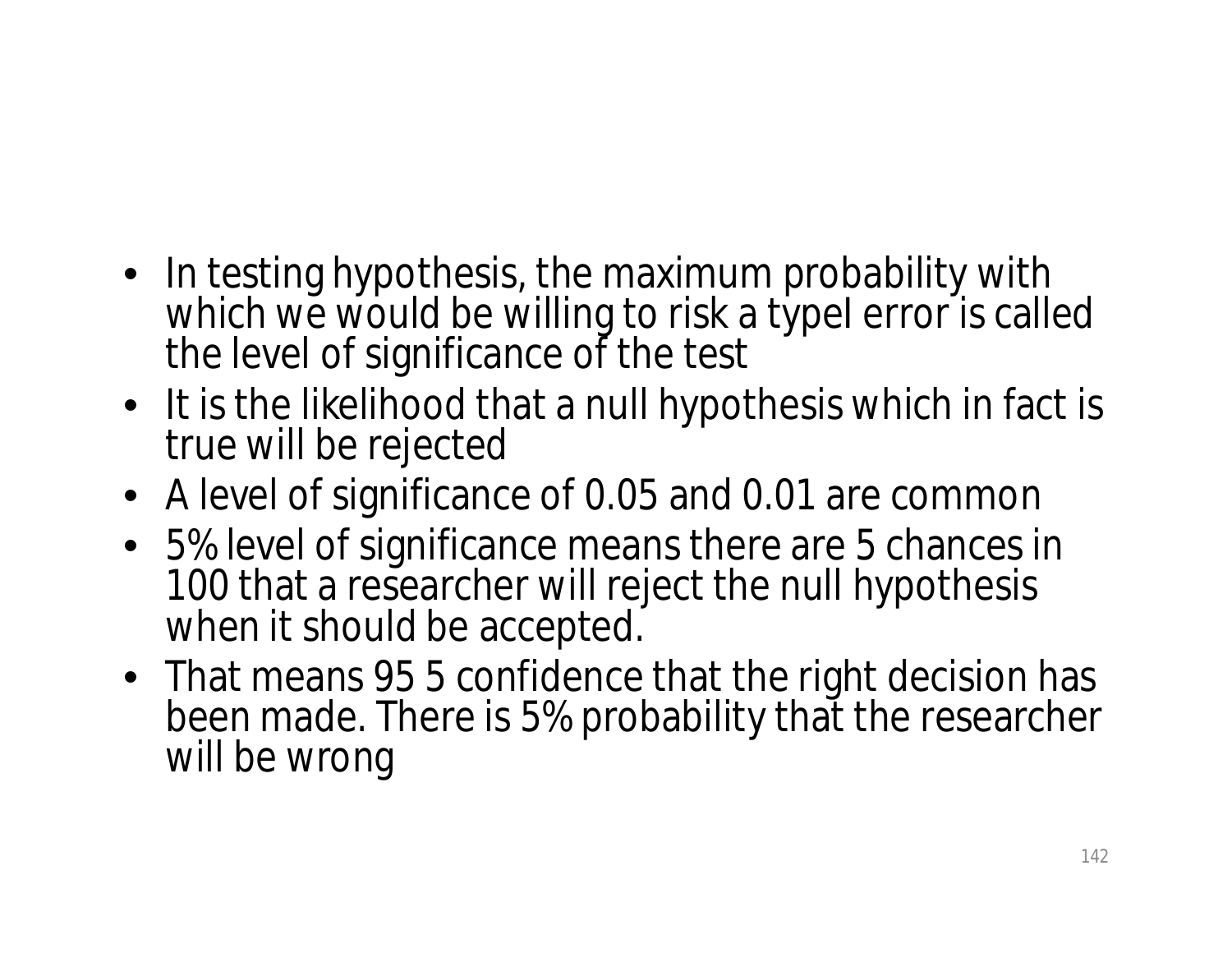- Minimizing error of judgment is important for hypothesis testing
- Note that an attempt to minimize one error increases the other error type.
- But committing one error may be serious than another.
- Compromise should be made in limiting the serious error
- In general, probability of type I error is larger than type I error because type I error is what the researcher is avoiding
- Raising level of significance increases the chance of type II error, lowering it increases the chance of type I error.
- The only way to reduce both types is to increase sample size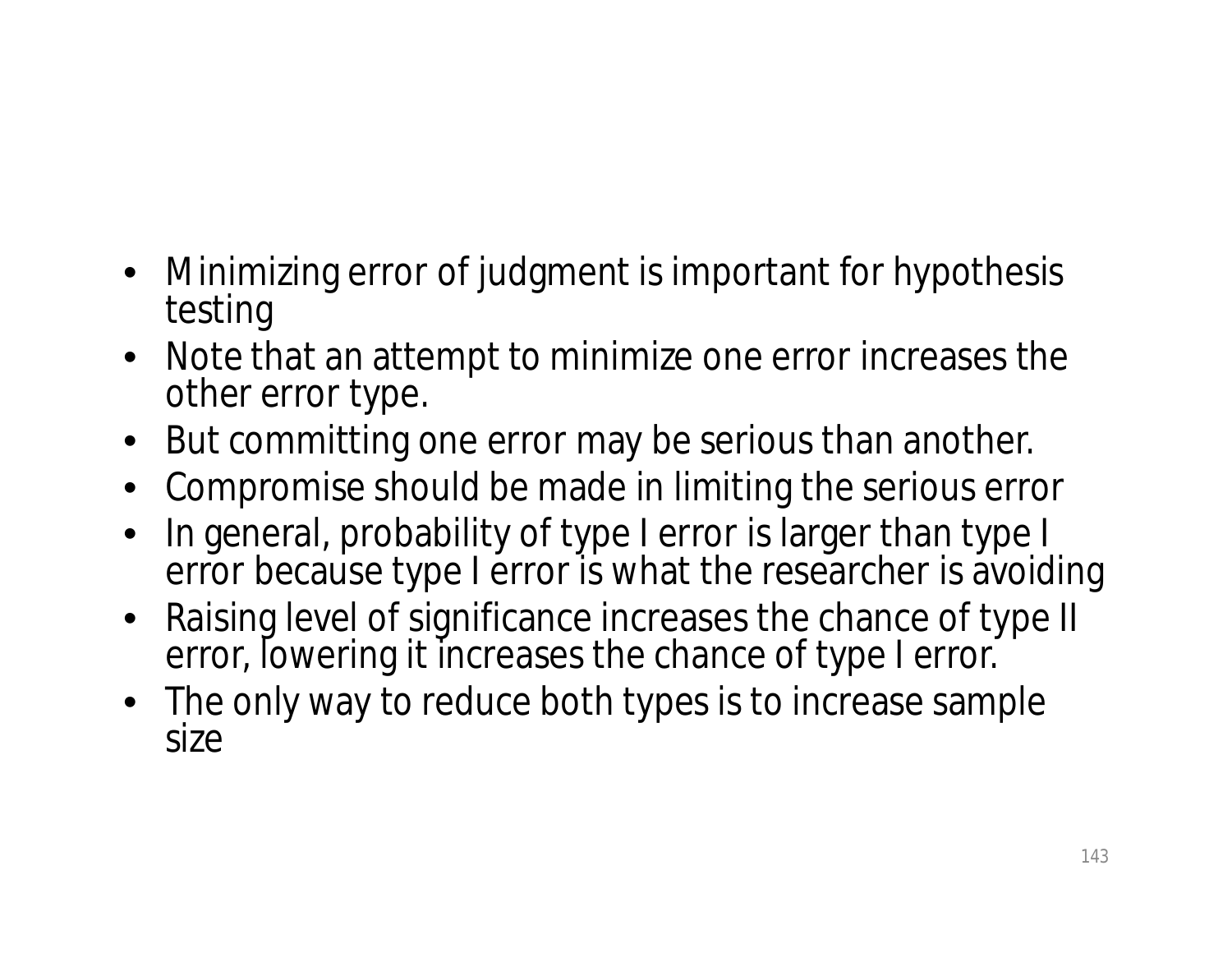### One-tail and Two-tail test

- The null hypothesis  $Ho: u = 230$  is a two tail test
- Ho :  $u > 230$  is a one tail test
- GRAPH of two tail test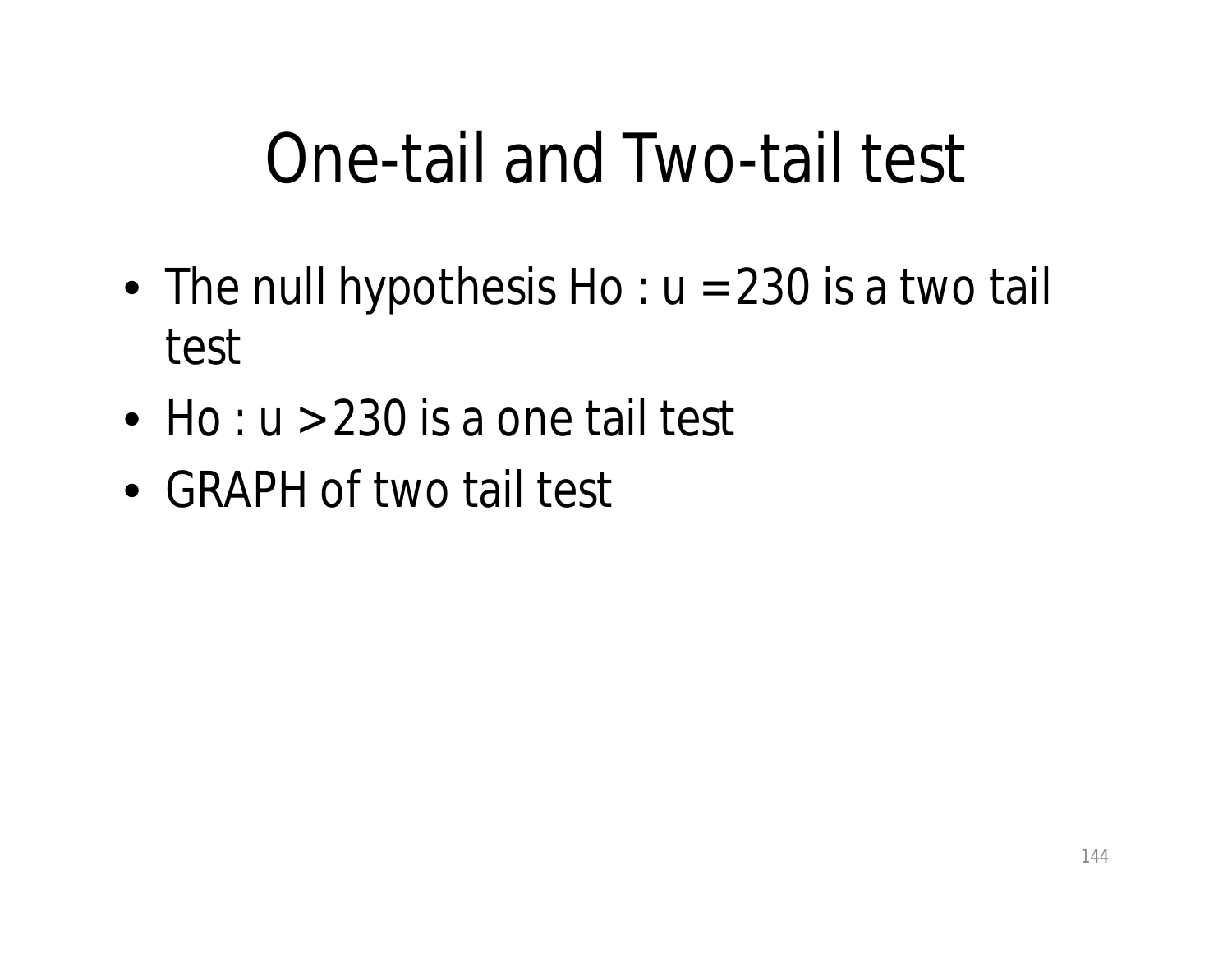# 8&9 DATA COLLECTION

To develop data collection plan, consider these questions: What information is needed to answer the questions implied by the research objectives?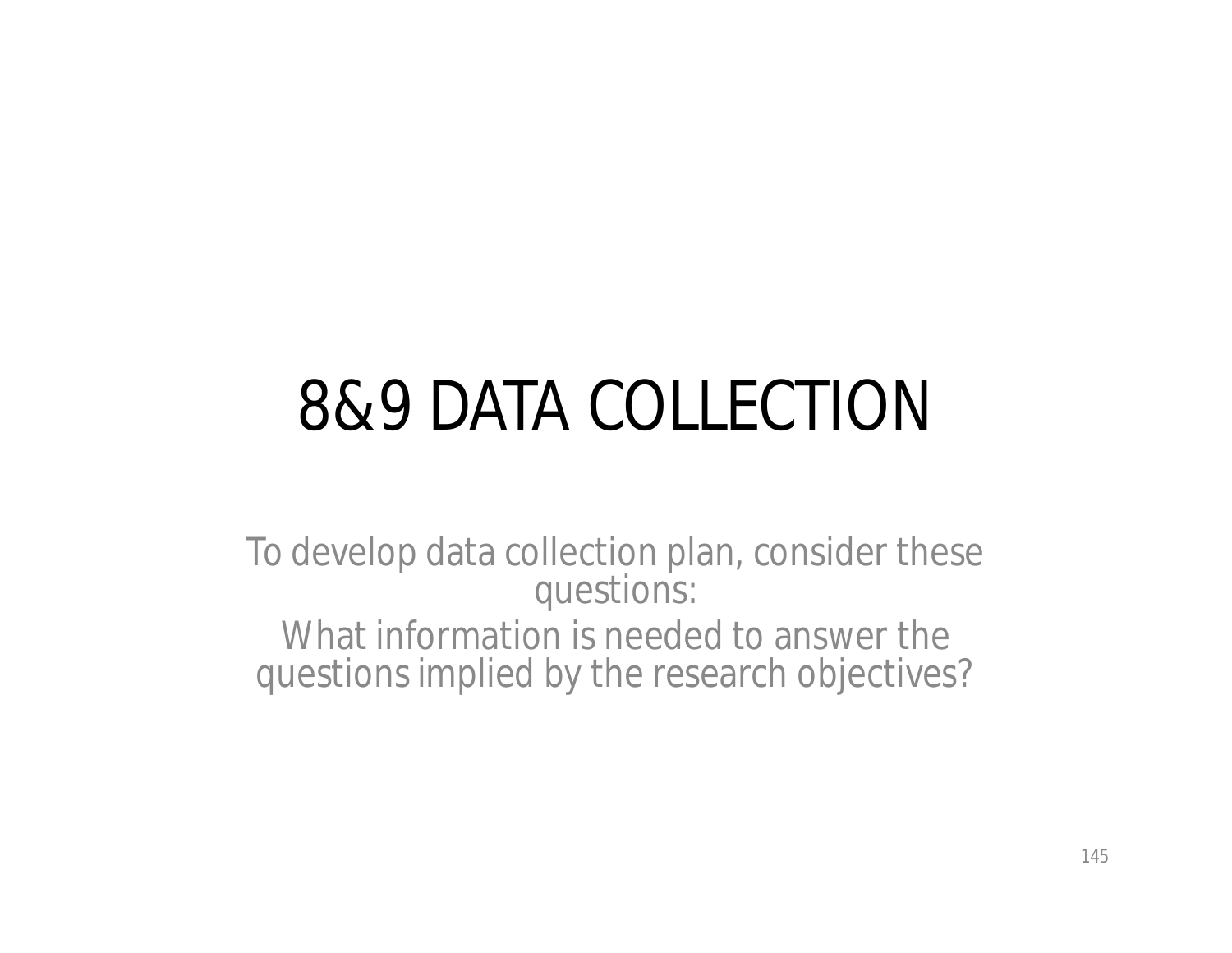- From whom will the information be collected?
- How long will it take to collect the data?
- In what sequence should the data be collected?
- What most suitable methods can be used to collect the data?
- How can the quality (reliability and validity) of data be ensured?
- What time and budget limitations exist that can impinge upon the data collection activity?
- These basic questions can be answered within the context of research problems,study objectives, stated hypothesis and use of result.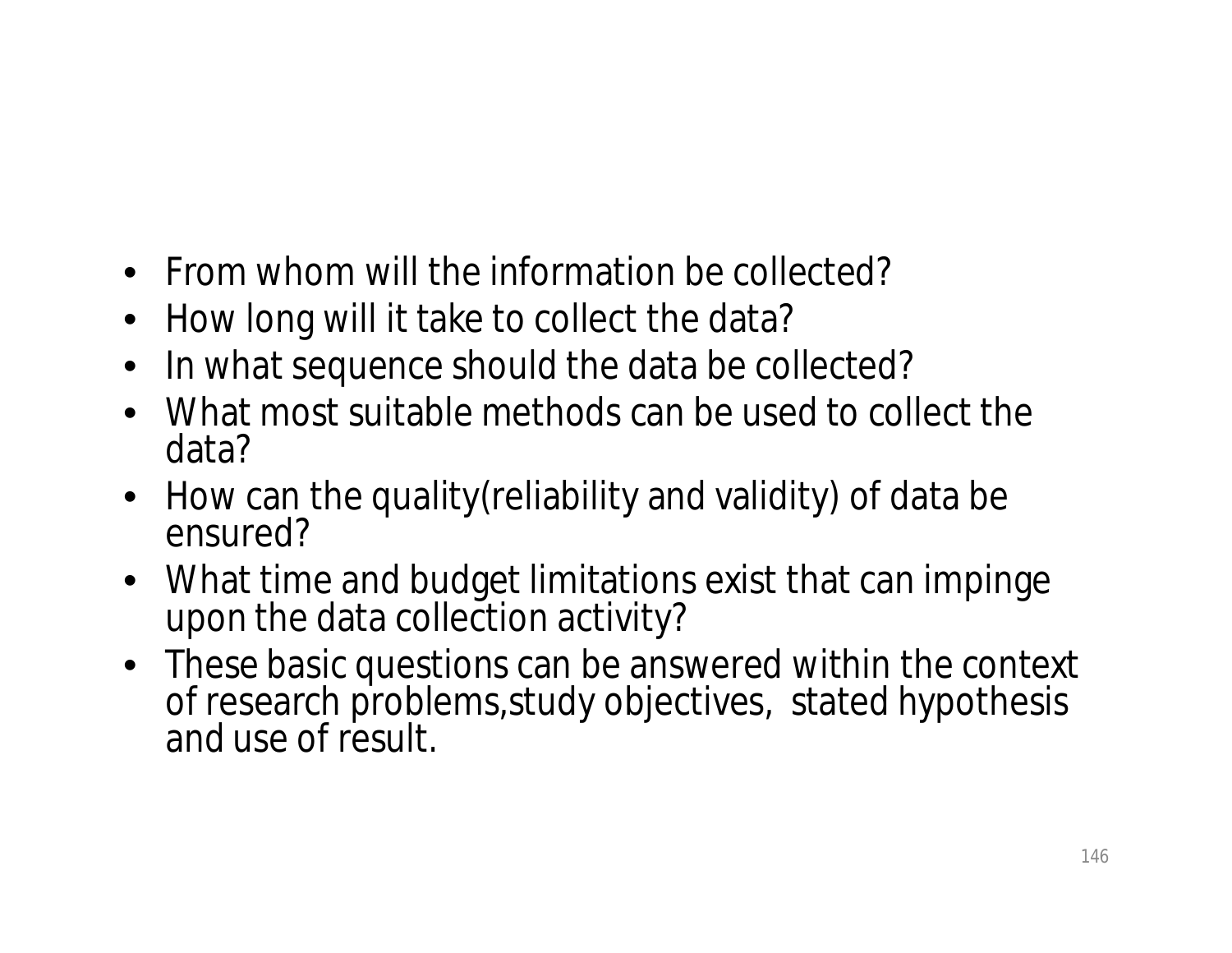## TYPES OF DATA

- In every research there are 2 types-primary and secondary data
- Primary data are those collected afresh, for the first time by the researcher
- Secondary data refers to those which have been already collected by someone else.
- Can be obtained from existing literature, research reports, government documents, Institutions publications and Statistical Reports.
- Using secondary information may pose problem to researcher because its not collected for that purpose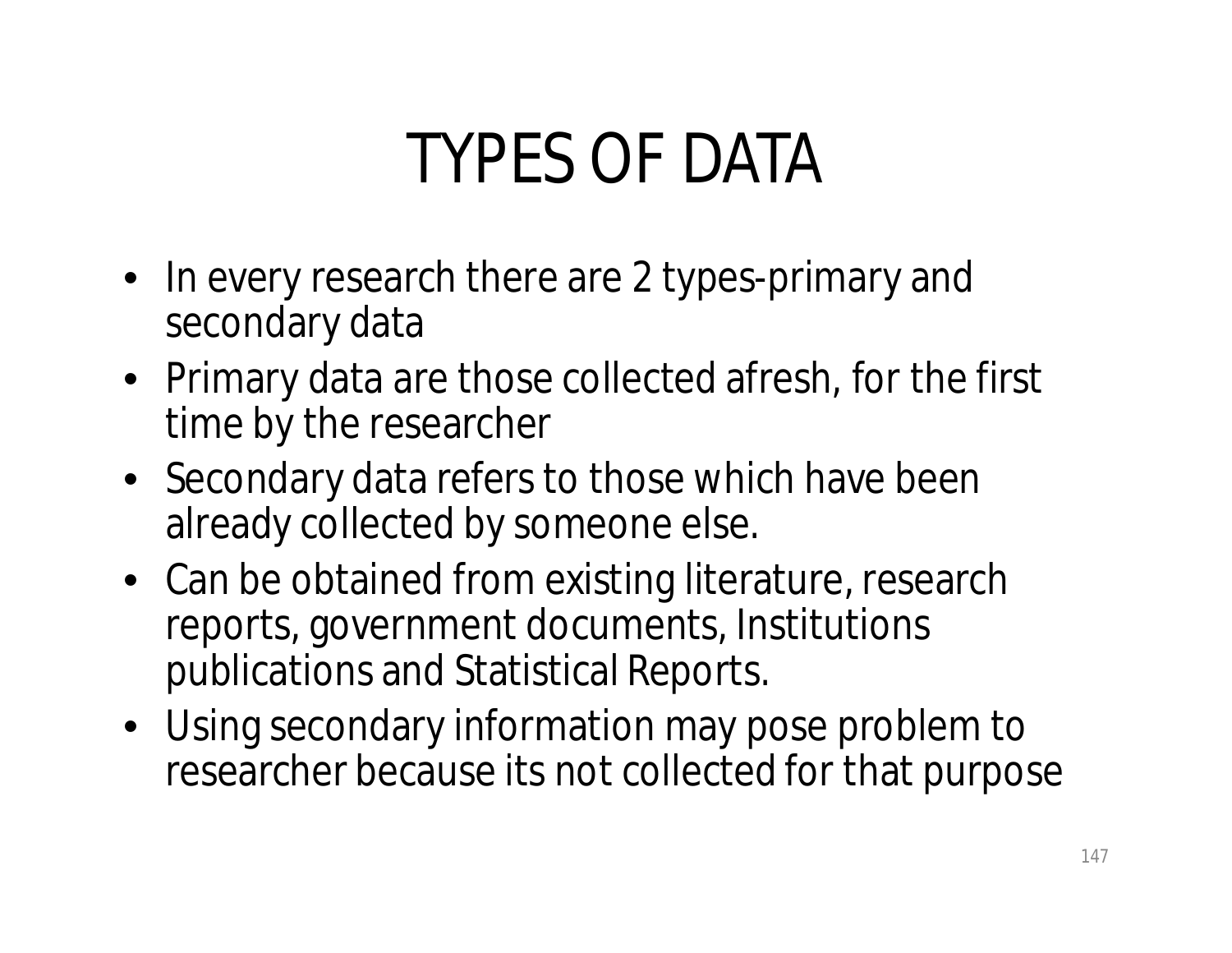#### QUESTIONS TO POSE IN USING SECONDARY DATA

- Are the data too old?
- Do the data bear the frequency and timing required?
- Do data have enough information on relevant research variables?
- Do data cover geographical space?
- Are data in the forms and types that are useful to the study?
- Is the sampling that produced the data compatible to study?
- Is the data aggregation compatible?
- What is the integrity of the data collection process?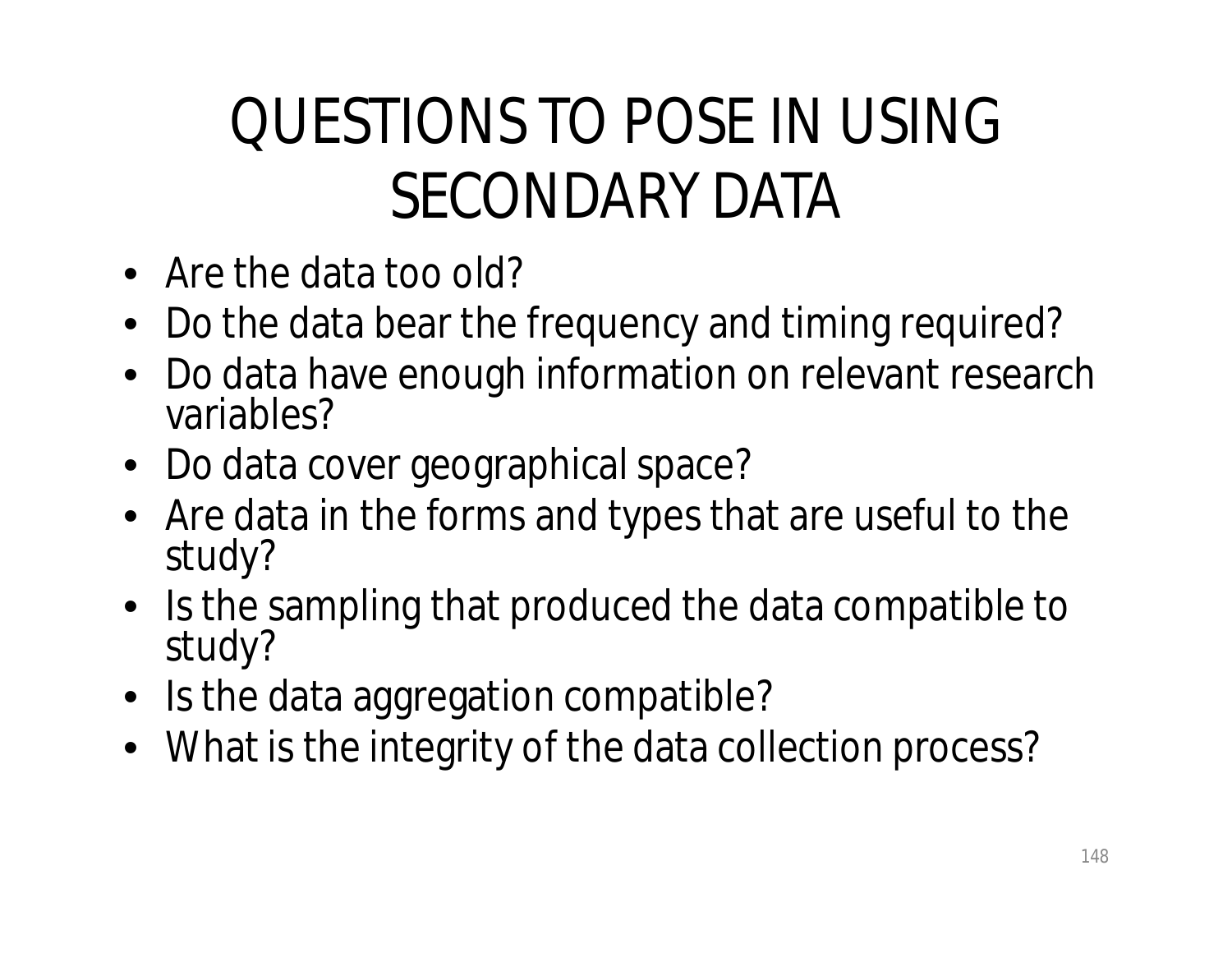# TYPES OF DATA FROM SURVEYS

- Research data can also be classified according to
- TIME DIMENSION
- DEGREE OF AGGREGATION
- According to time dimension, we have cross-sectional, time series and panel data (longitudinal)
- SINGLE Cross- section data are facts on research variables at a given point in time.
- They have been generated by a slice or cross-section of the population at a point in time.
- Disadvantage is the absence of data from more than one point in time- no inter-temporal variability.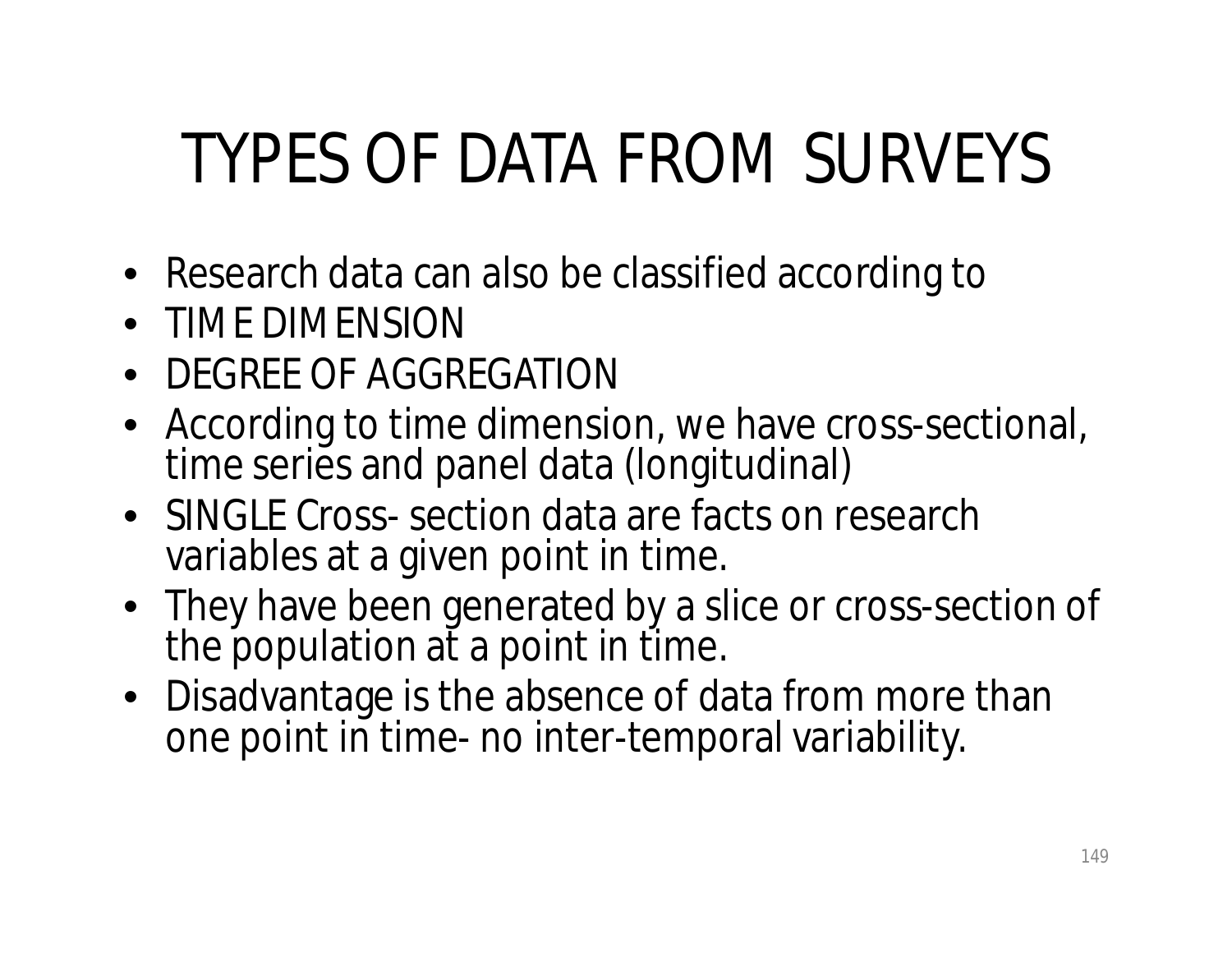#### DATA FROM REPEATED CROSS-SECTION

- Situations where cross-sections are taken at regular intervals
- Where the repeated cross sections are drawn from the same sampling frame, the cluster panels are created
- This permits analysis of inter-temporal variation within the cluster
- Repeated cross-sections are NOT panel surveys because they do not return to the same sample even though covers same population
- ADVANTAGE-Able to capture inter-temporal variation unlike single cross-section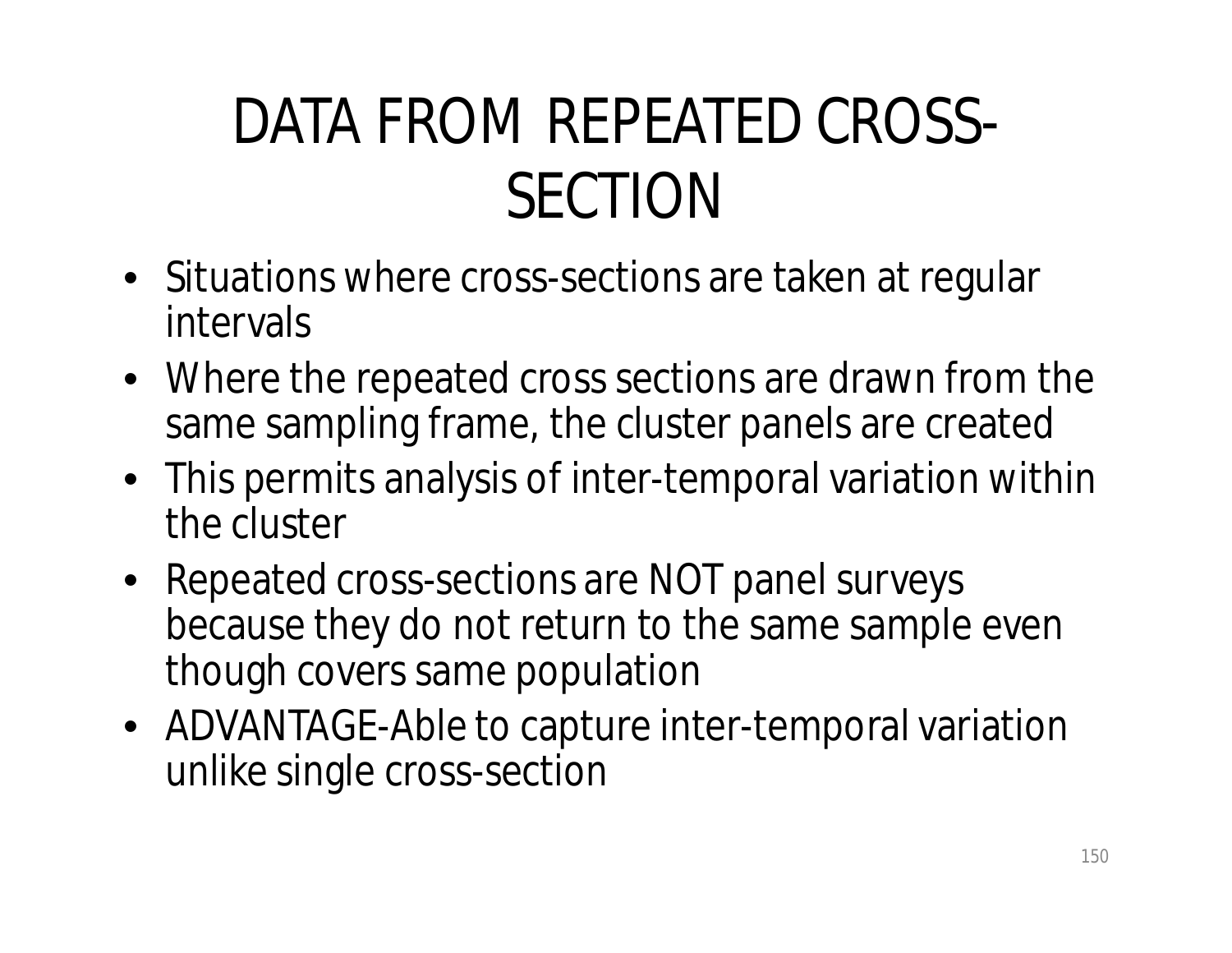## TIME SERIES DATA

- It gives information about research variables from period to period
- Called time series because variables are measured at regular points of time eg Annual GDP/GNP, National birth rates
- PANEL DATA –give values of the same set of variables over time, arising from repeated surveys of the same unchanged sample
- Respondent is interviewed at regular intervals to update information
- ADV-Gives estimation of changes in variables
- DISADV-May suffer from respondent fatique leading to non- response or drop out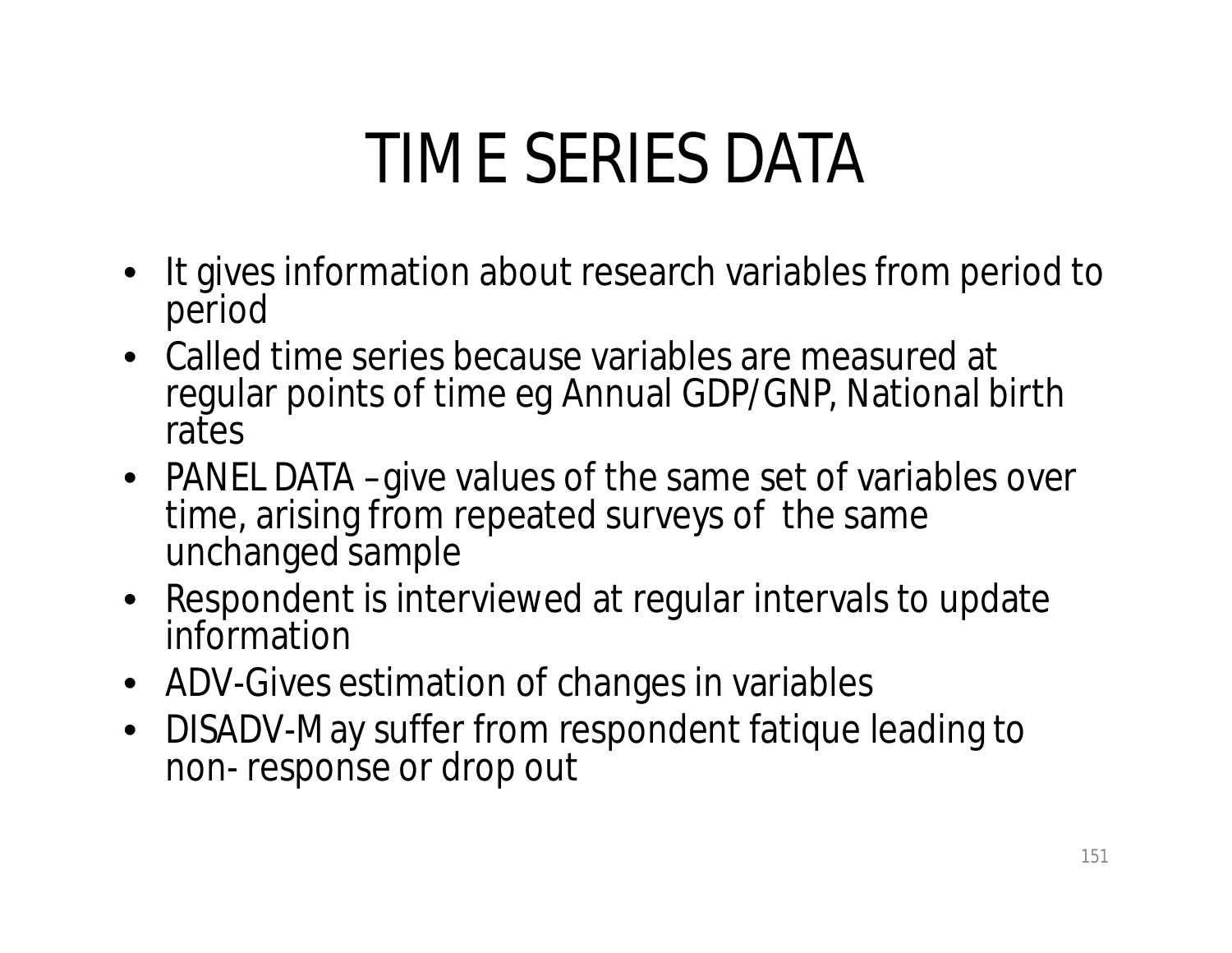### DATA CLASSIFICATION ACCORDING TO DEGREE OF AGGREGATION

- MICRO-LEVEL data, measure variables within the behavioural units,itself eg. Household or firm/enterprise
- MACRO-LEVEL data –measure behaviour for a group of such behavioural units.
- When data is observed for households it is called micro-data, while data on whole economy say, GDP/GNP. Employment and population are macro or aggregate data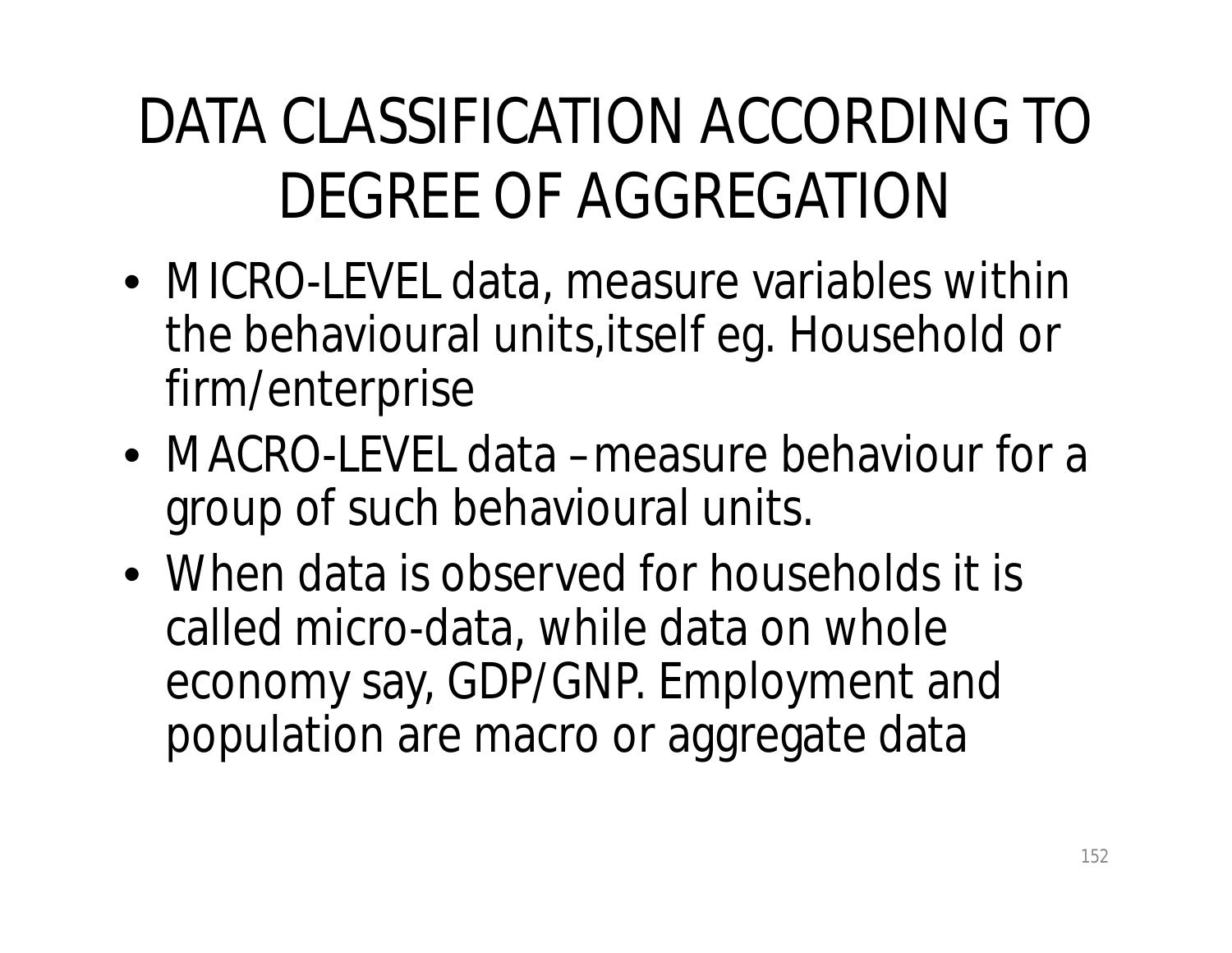# DATA COLLECTION METHODS

- Generally 2 approaches
- 1.DIRECT APPROACH involving measurement or observation
- 2.INDIRECT APPROACH involving interviewing respondents, distribution or administration of questionnaire
- 1.Direct Approach-a)Physical measurement by researcher
- b) Observation– non-participant and participant methods
- 2. Indirect Approach—a) In depth interview
- b) focus group discussion c) Group interview
- d) individual interview e) formal(mailed) questionnaire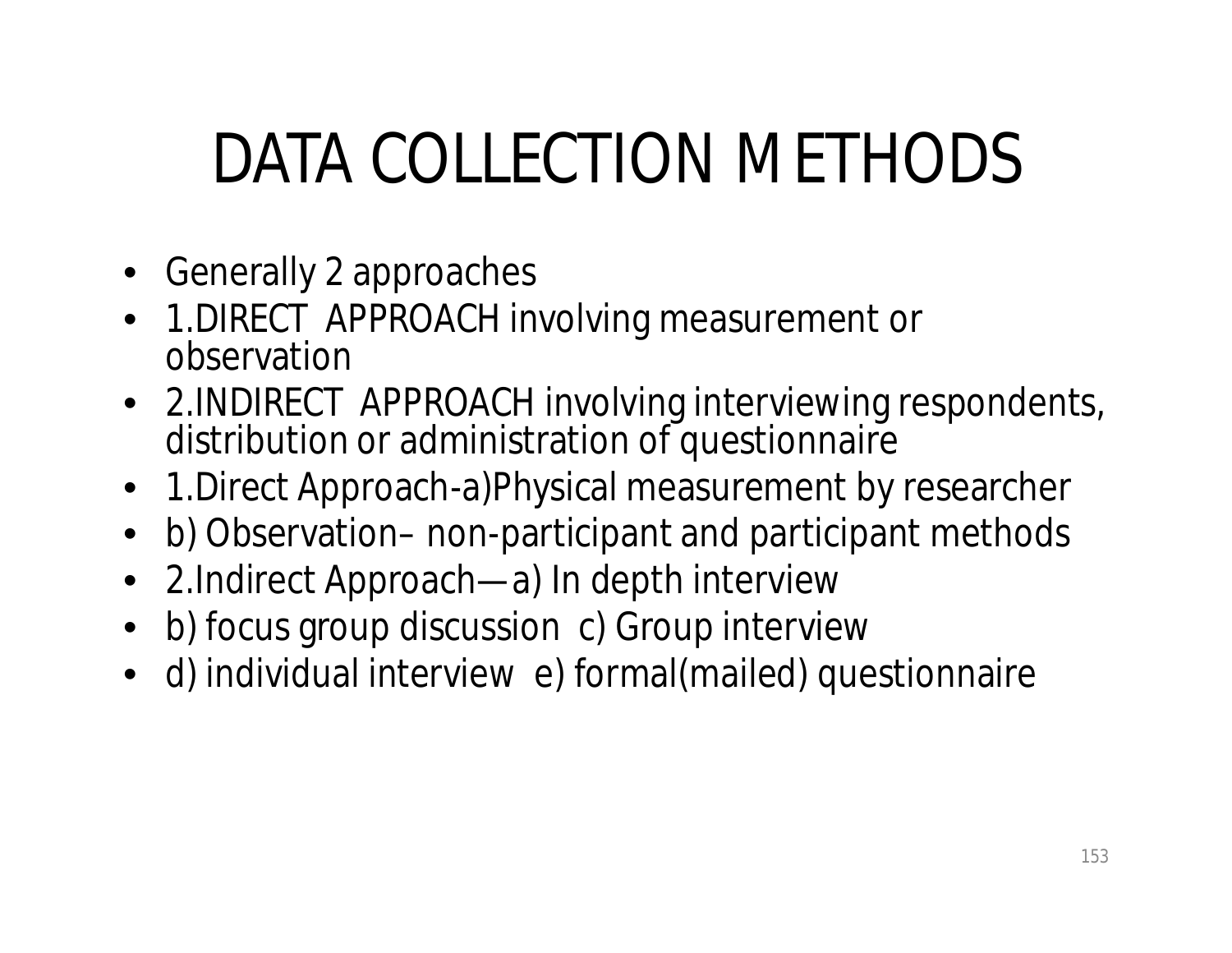### Data collection by measurement

- Measurement is the process of assigning numbers or labels to units of analysis.
- A compromise approach between physical measurement and interview method involves collecting required data by interview from the entire sample and also measurement from a sub-sample
- Comparison of the 2 sets is then done to see level of accuracy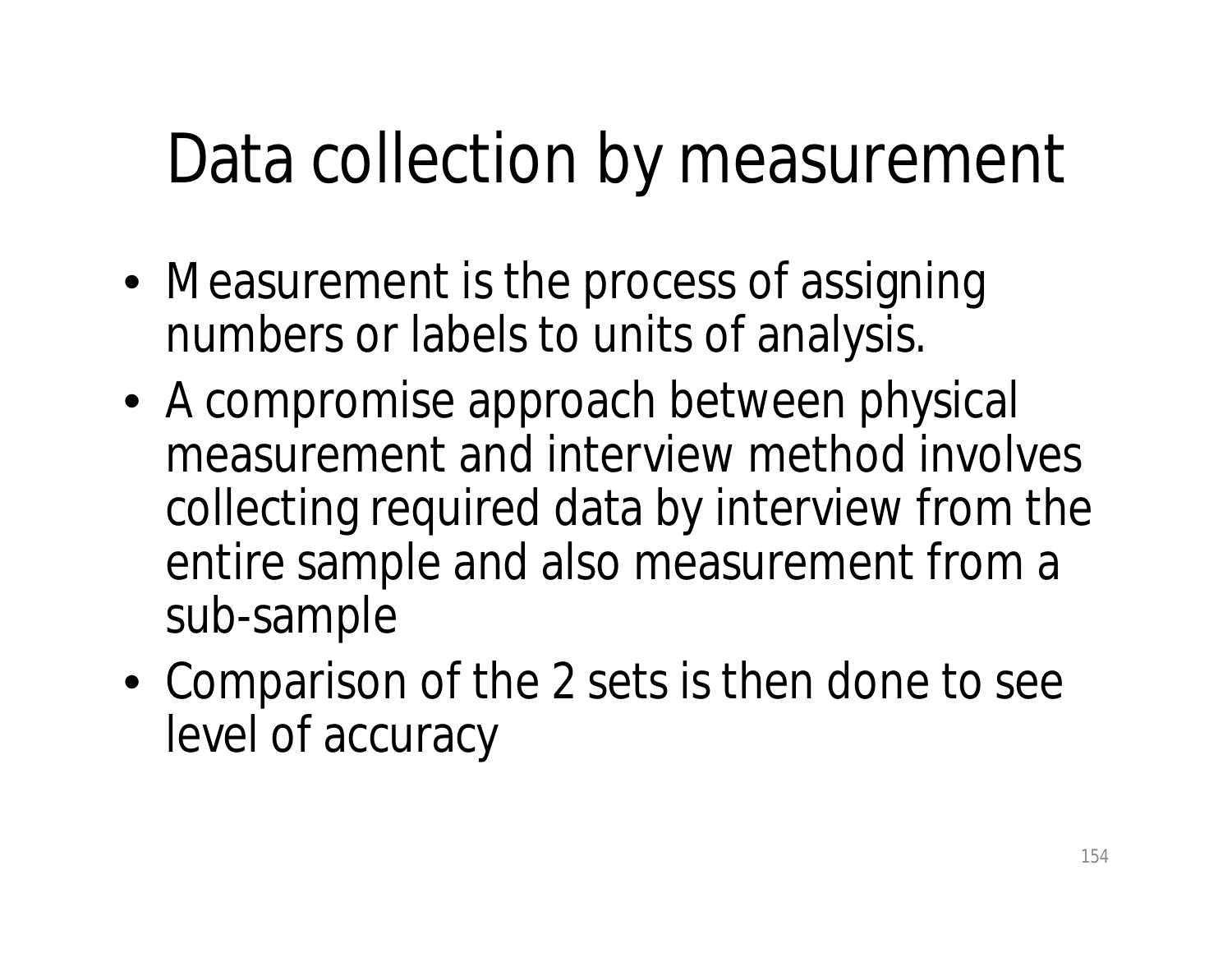#### Data collection by Physical **Observation**

- It involves live witnessing and recording of the characteristics of an event, occurrences or persons as defined by research
- It can give more accurate information than interviews or questionnaire
- Observation takes place when we see, hear, touch, taste or smell something.
- Observational approach are associated with varying levels of involvement of researcher or observer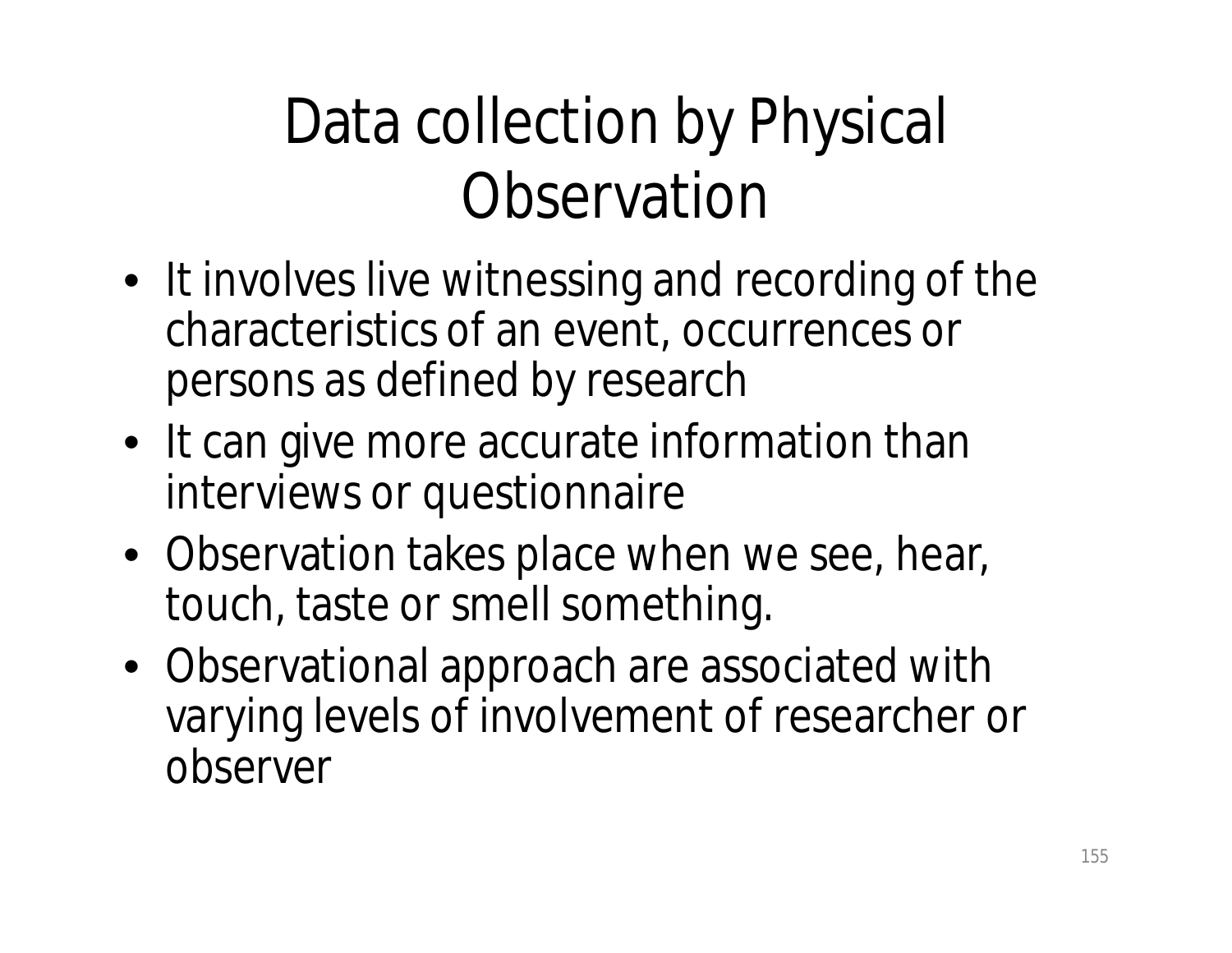#### Participant/Non participant **Observation**

- Participant observation is when the researcher or enumerator takes active part in the situation or activity under observation
- Non participant observation takes place when a researcher or enumerator watches the situation or people engaged in an activity and records the relevant aspects of their activities
- Examples are observing and recording the number of hours worked for, household consumption of commodities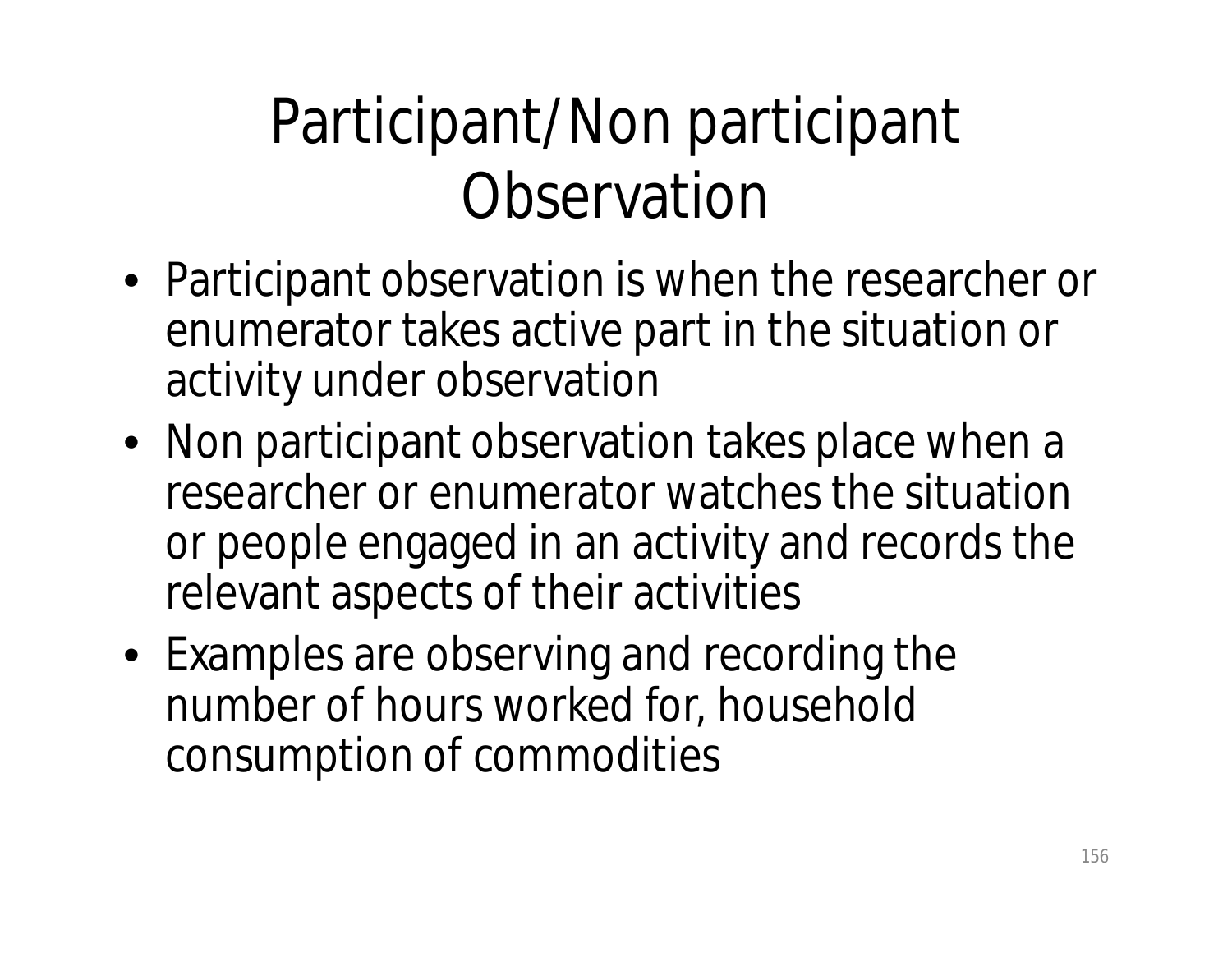#### Data collection by Interview Method

- There are situations when information may be sought by interview rather than measurement or observation
- Information may be measurable but requires much time and funds.
- Also it could be a case where information cannot be directly observed because of practical reason
- It may be information about peoples' knowledge, opinions, attitudes, beliefs, perceptions or values
- These situation necessitate the use of interview to gather information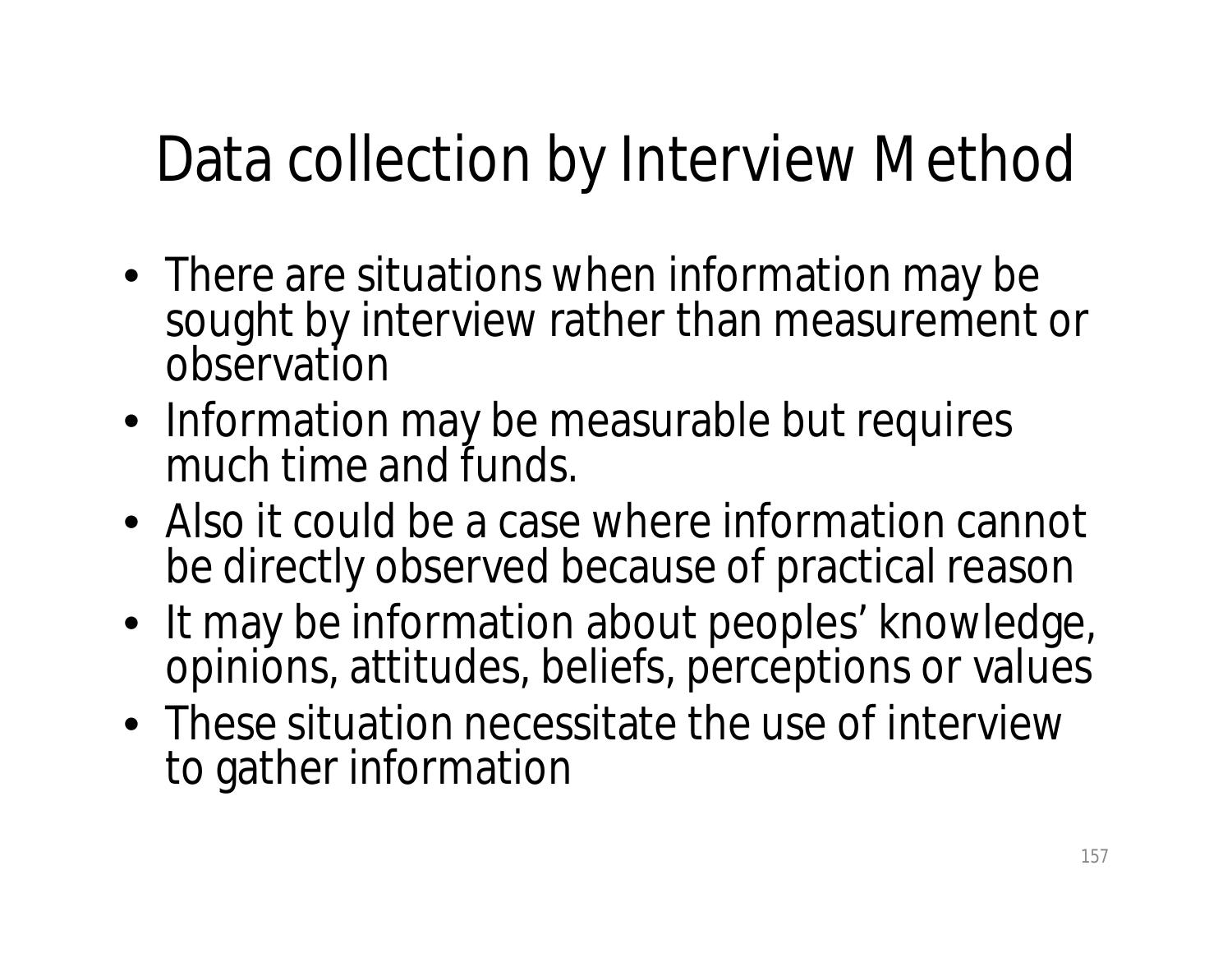## INTERVIEW METHOD

- An interview is a data collection method that involves oral questioning of respondents, either individually or a group
- The interviewer records the answers to the questions posed by writing them down or tape record them
- Interviewing connotes the development of precision, focus, reliability and validity in the act of conversation
- The researcher must develop interviewing skills
- This means learning to avoid certain types of error, alert to ambiguities, recognition and control of interview bias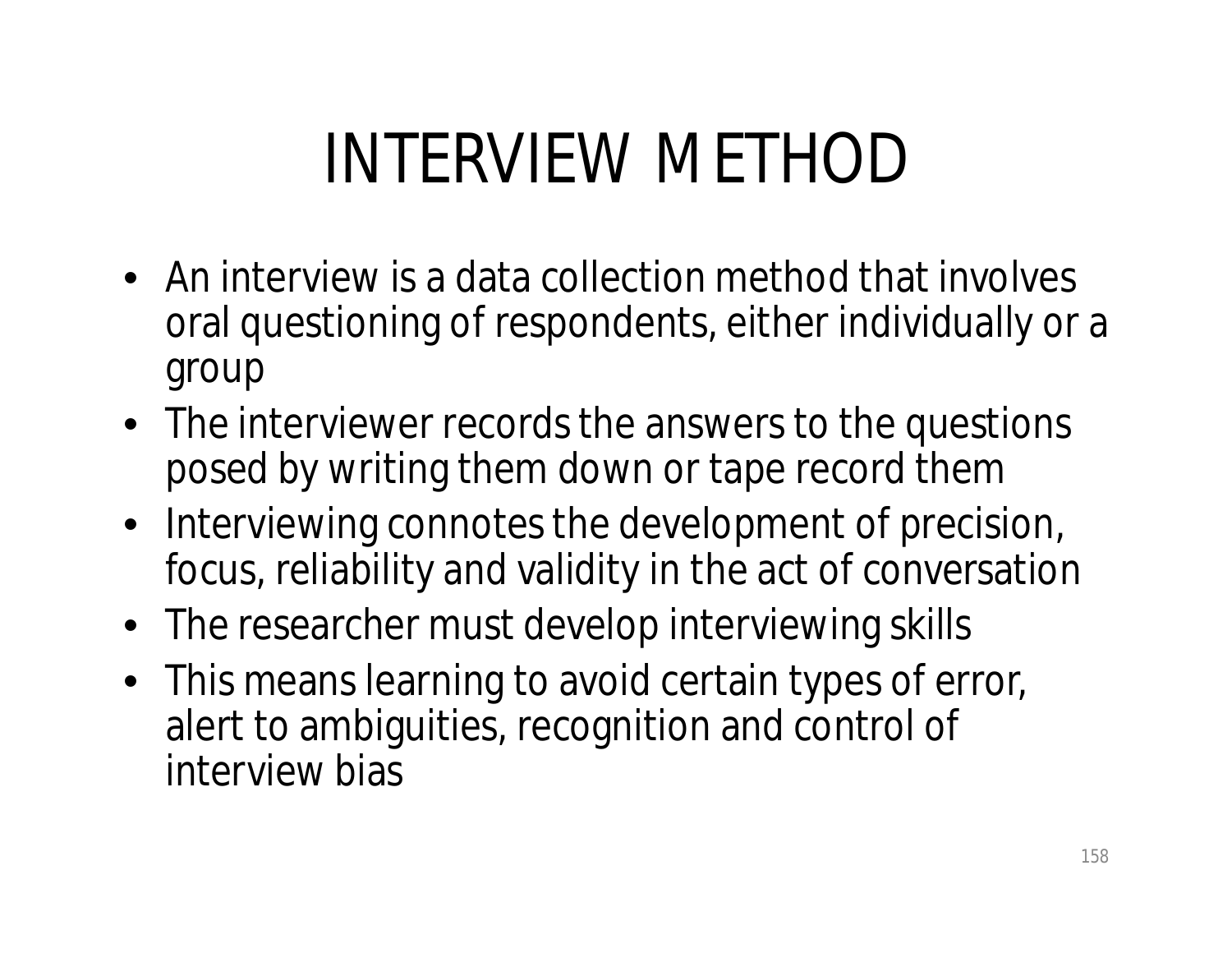# Conducting an Interview

- Interviewer needs to establish rapport with the respondents, meaning respondent accepting research goals and willing to cooperate in answering questions
- Researcher gives explanation about the purpose of the research and assures confidentiality of information supplied
- Circumstance of interview may be a crowd of family members or neighbors. This may be an advantage in remembering answers and may be disadvantageous for confidentiality. Necessary to match circumstance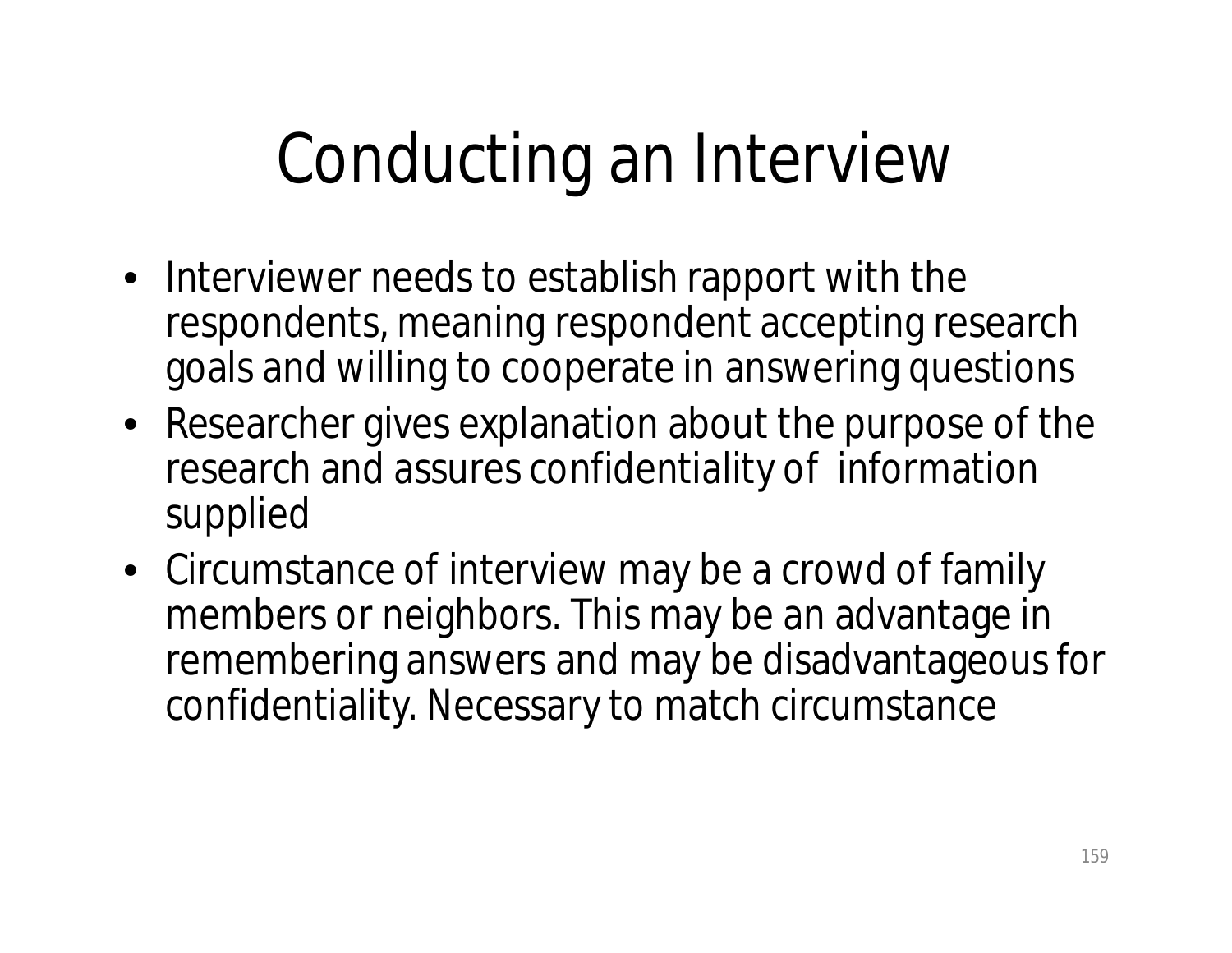## Interview Structure and Content

- Researcher needs to decide whether the interview will be
- 1. unstructured and free-ranging
- 2.structured and restrictive
- 3. whether interview content will be closed ended or open –ended questions
- 4. a combination of both
- Unstructured interviews are free ranging with flexibility and generally employs interview outline called interview guide
- The questions are open-ended since respondents are unrestricted in answers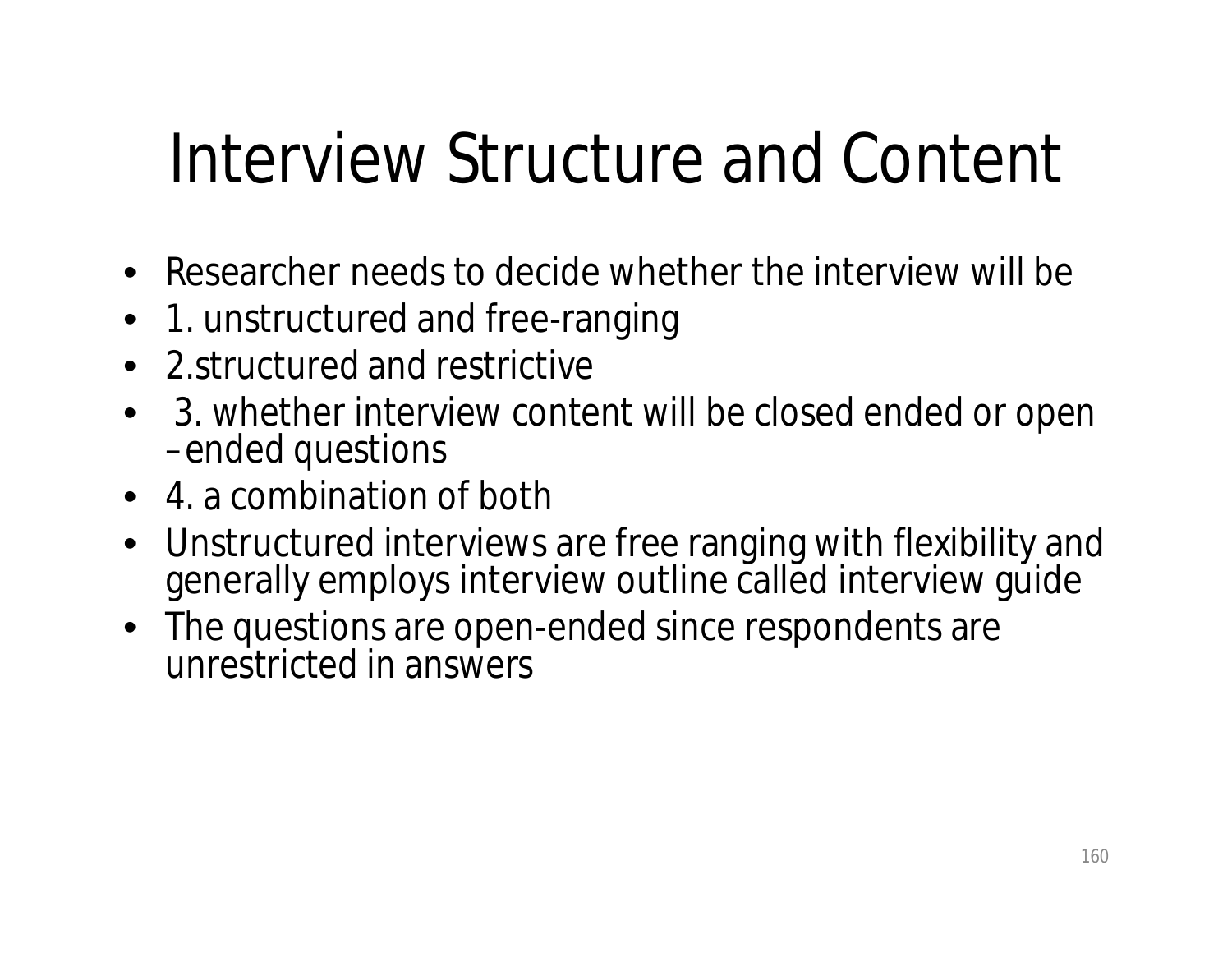- Structured interviews show low degree of flexibility by using questionnaire or interview schedule ie a fixed list of questions in a standard sequence
- Questions are closed-ended
- For large scale sample survey, open-ended questions may not be suitable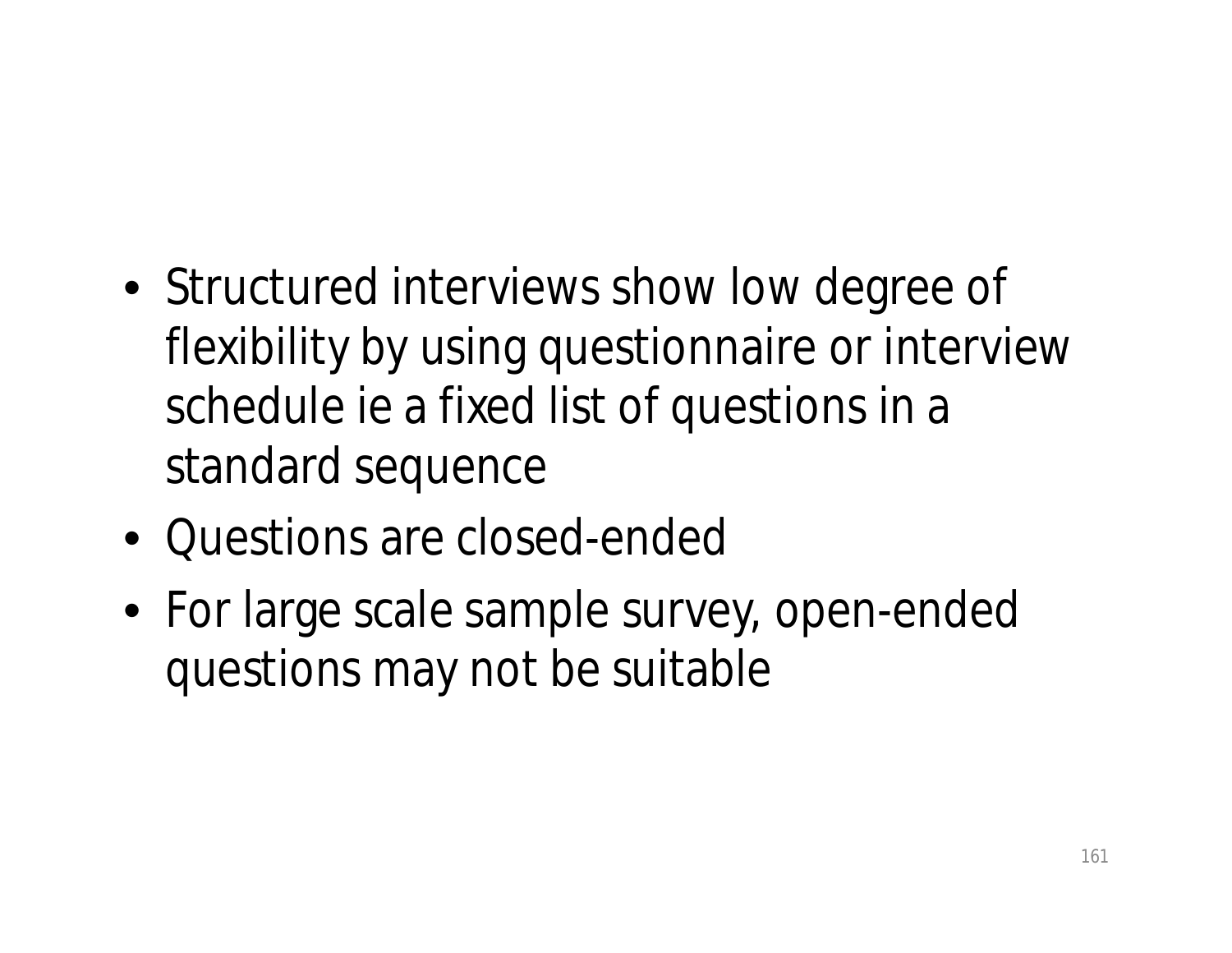### Reference and Recall Periods, Interview Length and Frequency

- Reference period is the time in the past during which the event being studied took place
- Recall period refers to the length of time into the past which a respondent is asked to remember an information
- Both reference and recall periods affect the quality of data
- Memory recalls can be subject to errors, inconsistencies, biases and memory lapses
- Ideal length of recall period will vary according to significance of event and the frequency of its occurrence
- A few days reference period is appropriate for frequent events like household food items purchase, durables 6- 12mon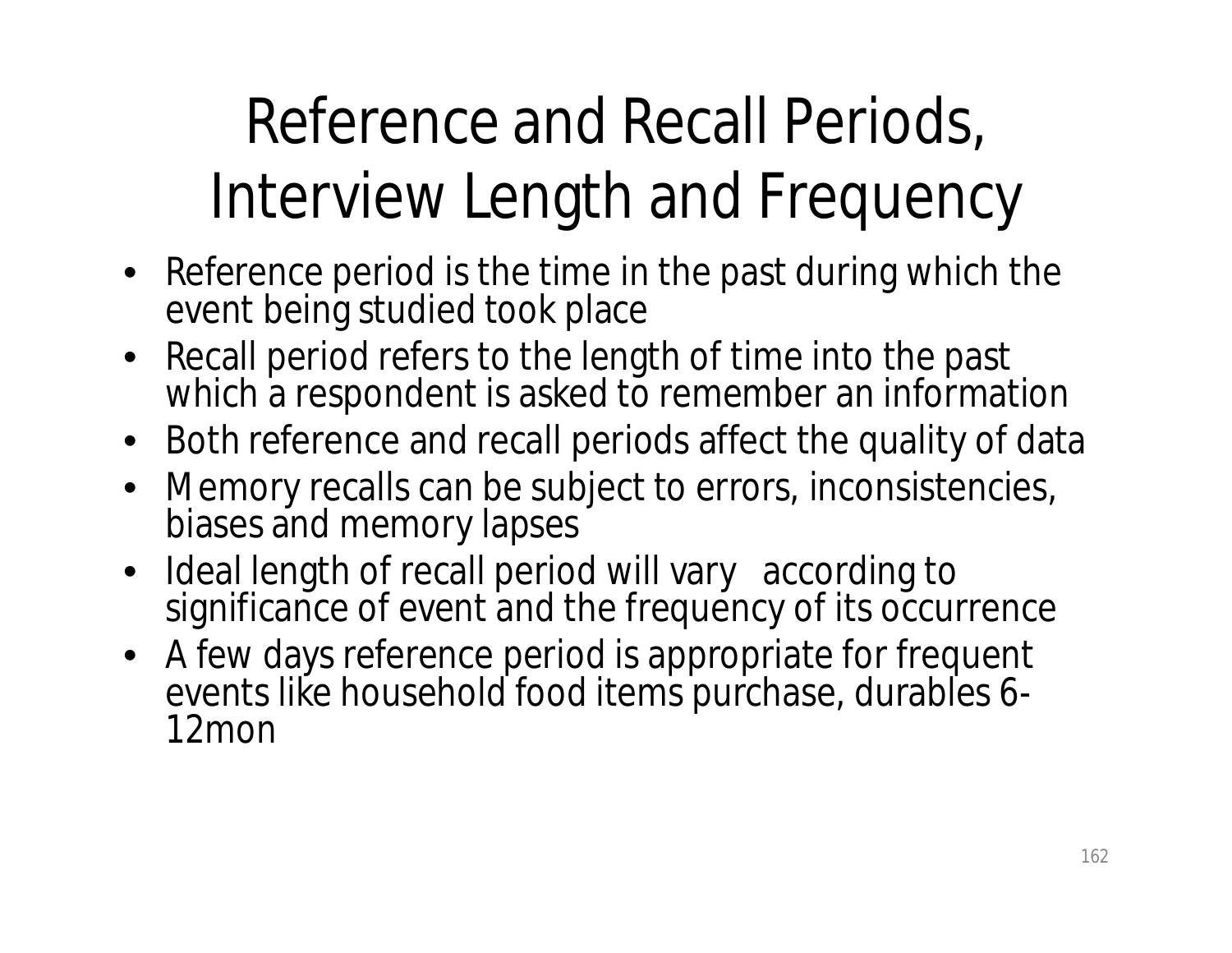#### Data collection by In-depth Interview

- Where in-depth interview is needed to explore research ideas or hypothesis, it may not be enough to narrowly define the topic
- It is best to conduct an in-depth interview where respondent feel most convenient
- Since essence is to get detailed information ,interviewer should encourage respondent to discuss freely
- Respondent for in-depth interviews are selected to suit pre-defined characteristics eg.location ,employment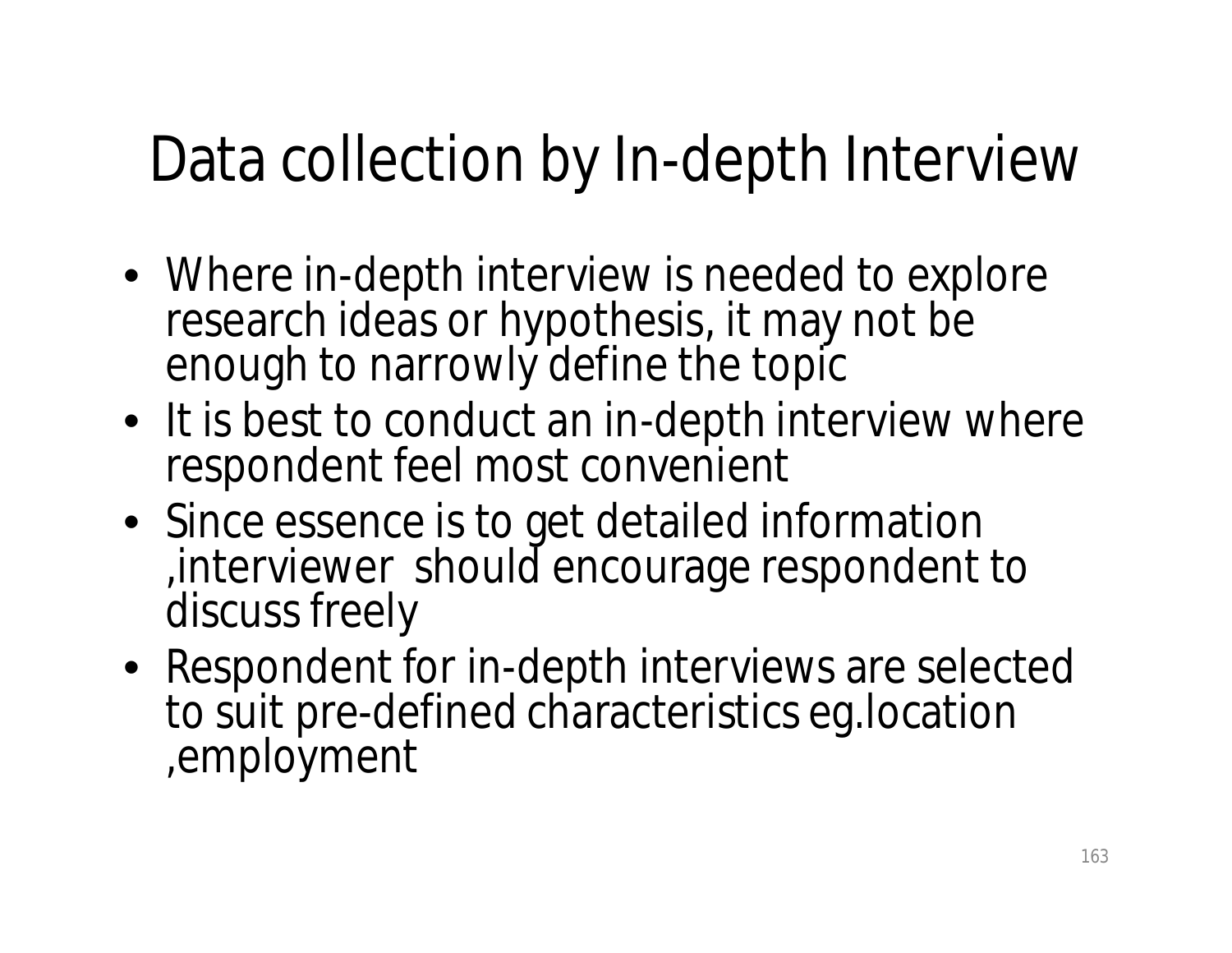### Data collection by key Informant **Technique**

- Key informants are persons considered experts with special knowledge or insights of interest to the researcher
- Respondents of in-depth interview will not be expected to have any special knowledge. They just provide information in terms of their own personal experience
- A key informant is a person who is specially knowledgeable on topics of research interest
- Key informants interviews are combined with other methods of data collection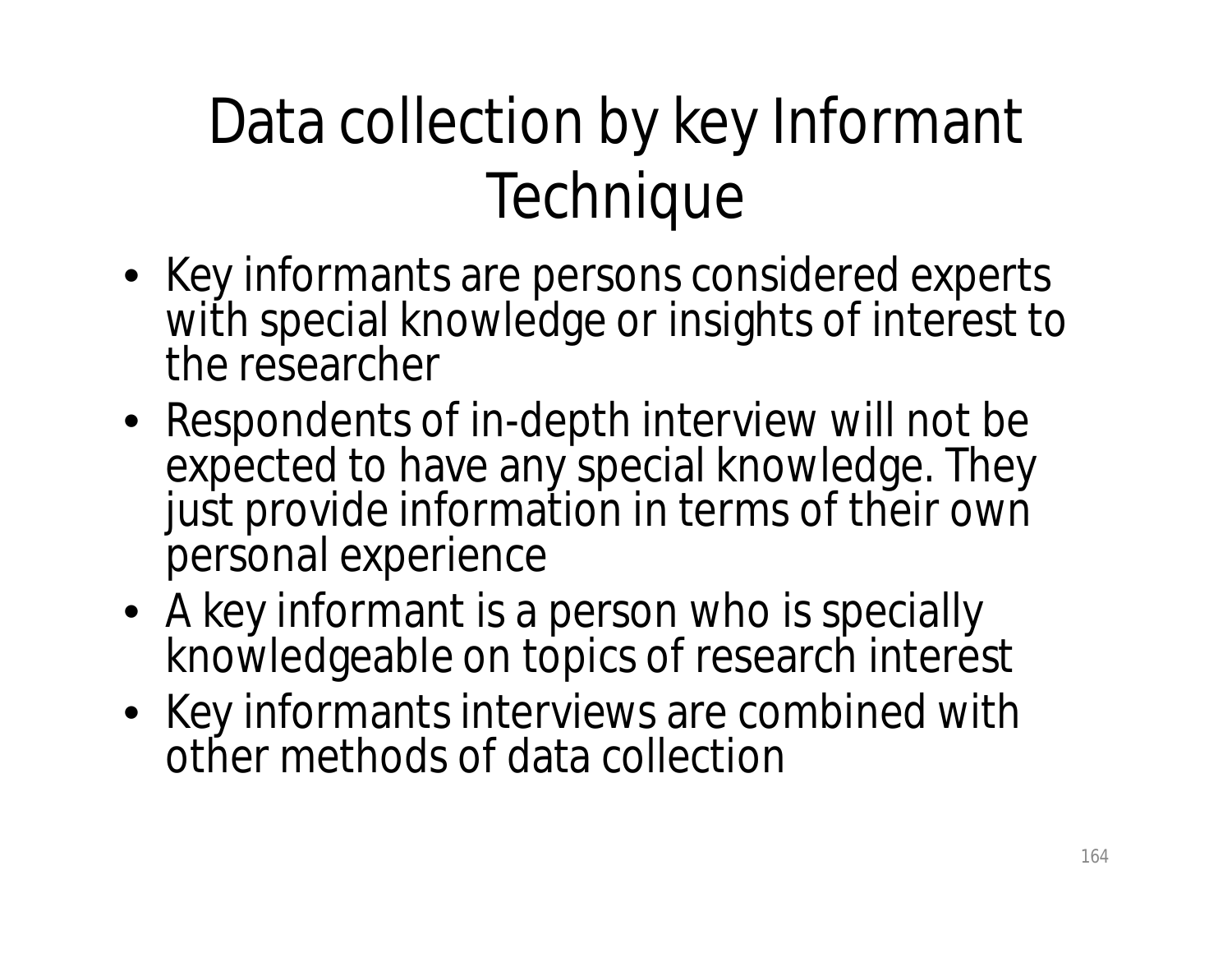#### Data collection by Focus Group Discussion

- Method involves a small group conversation which allows the researcher to gain insight into the target population's knowledge, attitude and behavior pertaining to a certain topic
- Focus groups are particularly important in answering questions of how, what and why?
- Group dynamics needed are-homogenous with respect to certain characteristics of interest to the research
- Facilitator should be flexible and encourage contribution
- Limit discussion to specific issues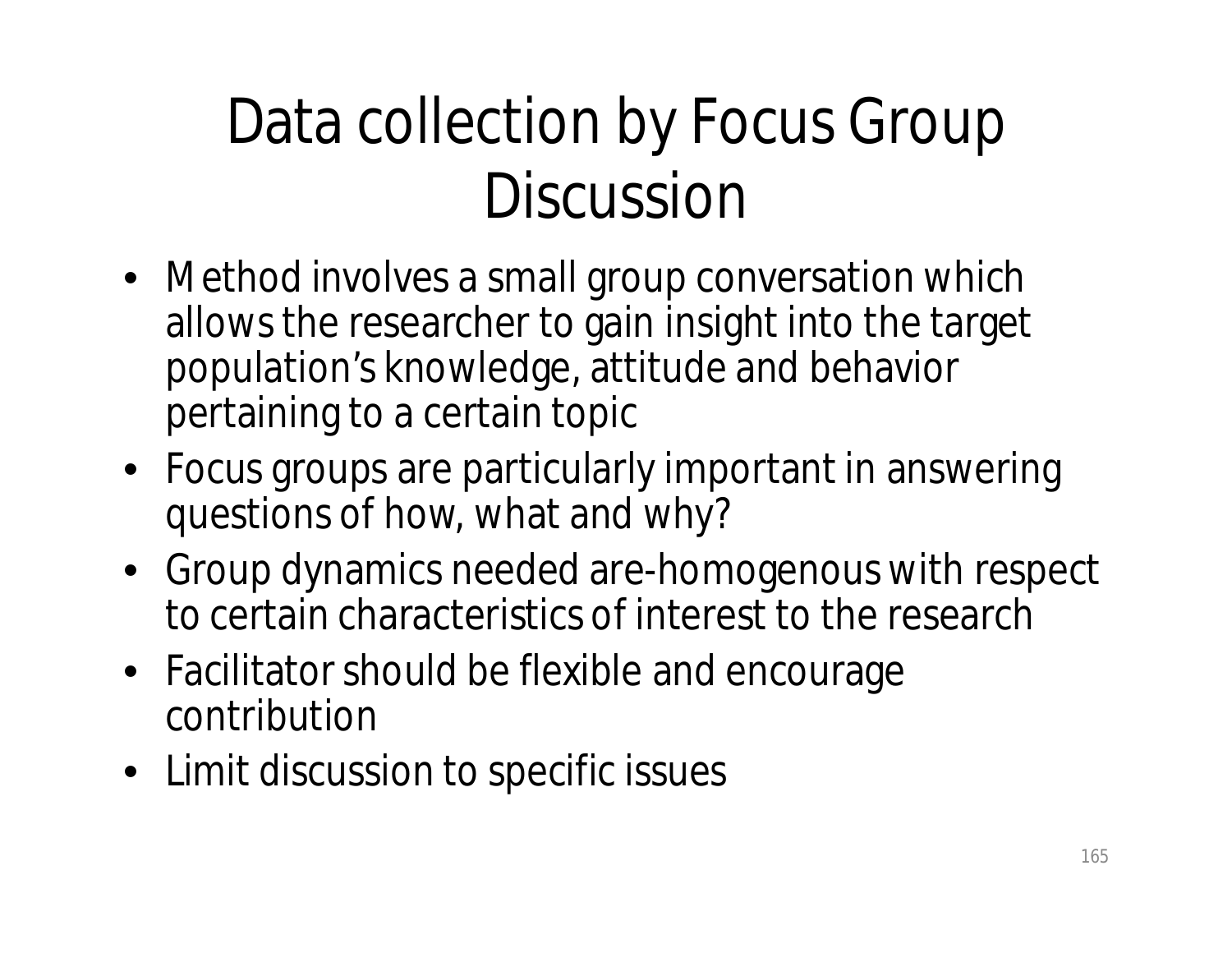### Data collection by Group Interview(Semi-Structured Interviews)

- Group discussion is not the only form of group interview
- Other kinds of group interviews can be conducted in group settings
- The group interview technique is a semi-structured question and answer discussion of a given topic by a homogeneous group of say 6-10 people
- It is not as more controlled and structured as focus group discussion.
- To conduct a group interview, researcher should do these-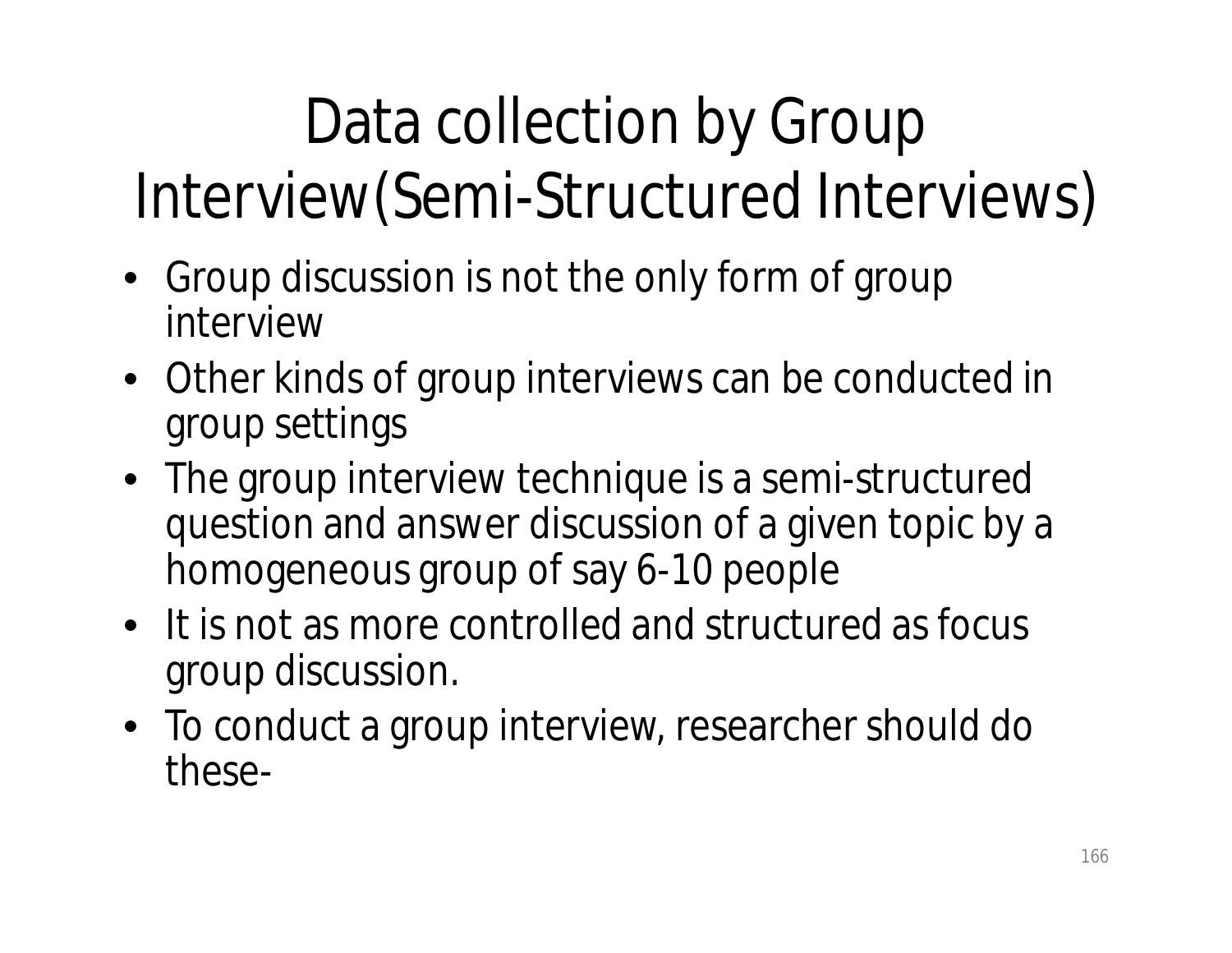#### T o conduct group interview, Do these

- Identify target groups to interview
- Develop a group interview guide
- Determine the number of group interviews and the number of groups of each type to be interviewed
- Pre-test and revise the interview guide
- Determine the number of participants per group
- Determine the number and location of interview sites
- Conduct the group interview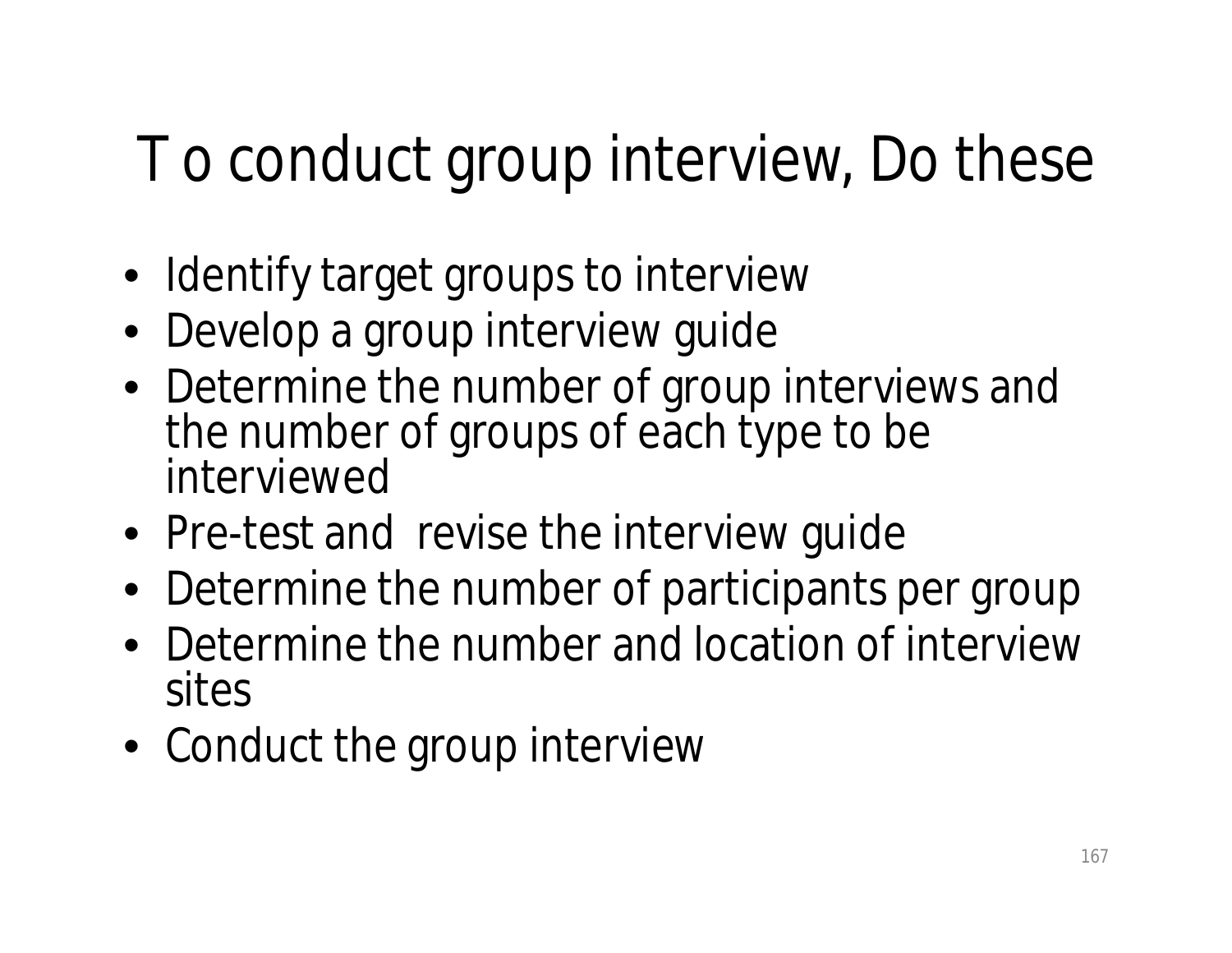### Example of Group Interview Guide on Family Planning

- Target group: Women 20-35 yrs, married with children
- What is the value of children to people you know?
- Do families have a preference for girls or boys?
- If yes, why does this preference exist?
- When people talk about having many or few children, what do they mean by many and few?
- What are the advantages of having few children? Disadvantages?
- Do men prefer many to few children? Why?
- Is there any number of children women prefer to have?
- Does religion encourage people to have many or few/
- What is the usual time period between births/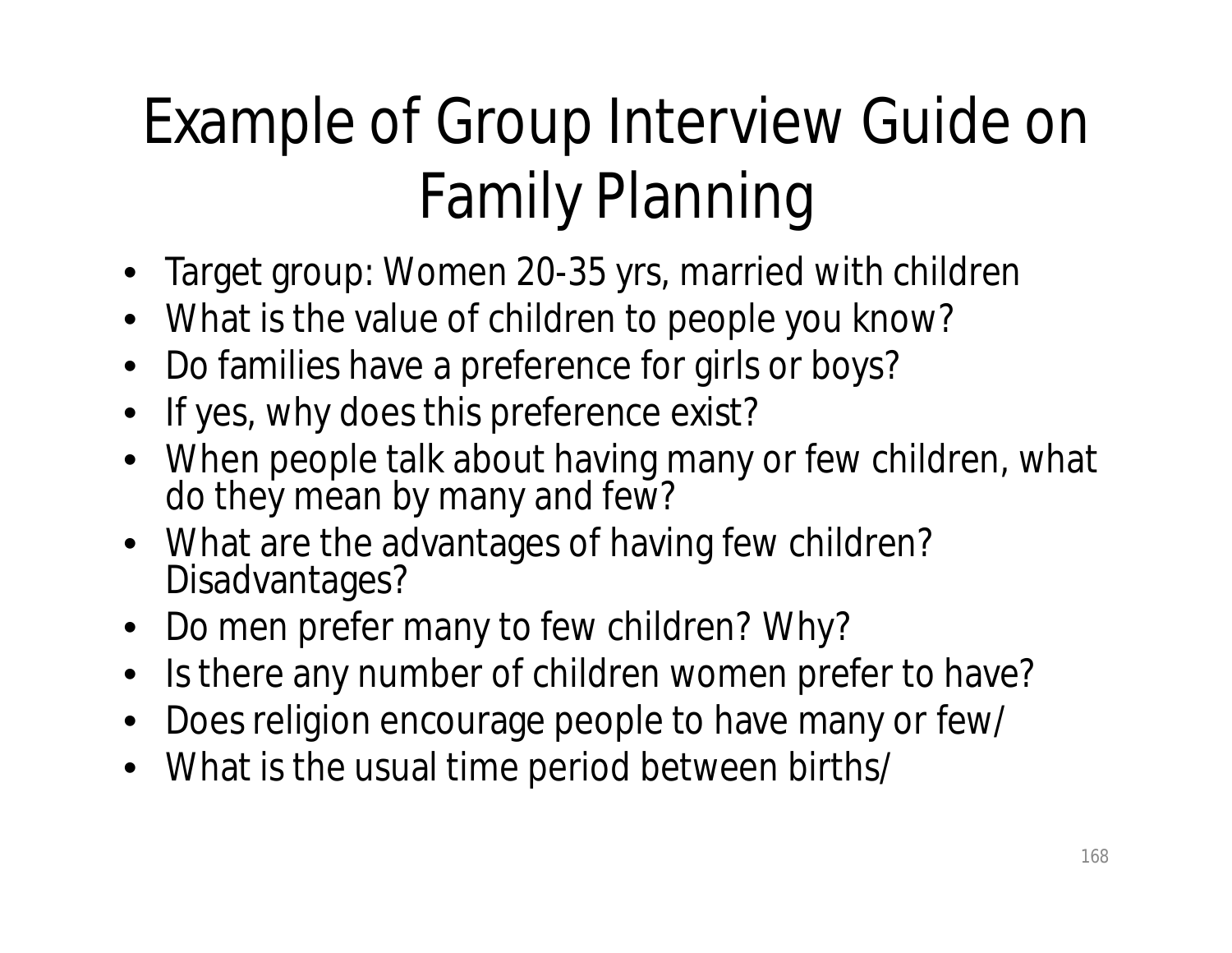#### DATA COLLECTION: Questionnaire or Interview Schedule or Checklist?

- A QUESTIONNAIRE IS NOT THE SAME THING AS AN INTERVIEW SCHEDULE-though commonly used interchangeably
- Questionnaire is a device for obtaining answers to questions by using a researcher- prepared form, which the respondent fills himself
- Interview schedule refers to a form containing a set of questions which are asked and filled-in by an interviewer in a face-to- face encounter with the respondent
- An interview guide is merely a list of topics which an interviewer must cover during the interview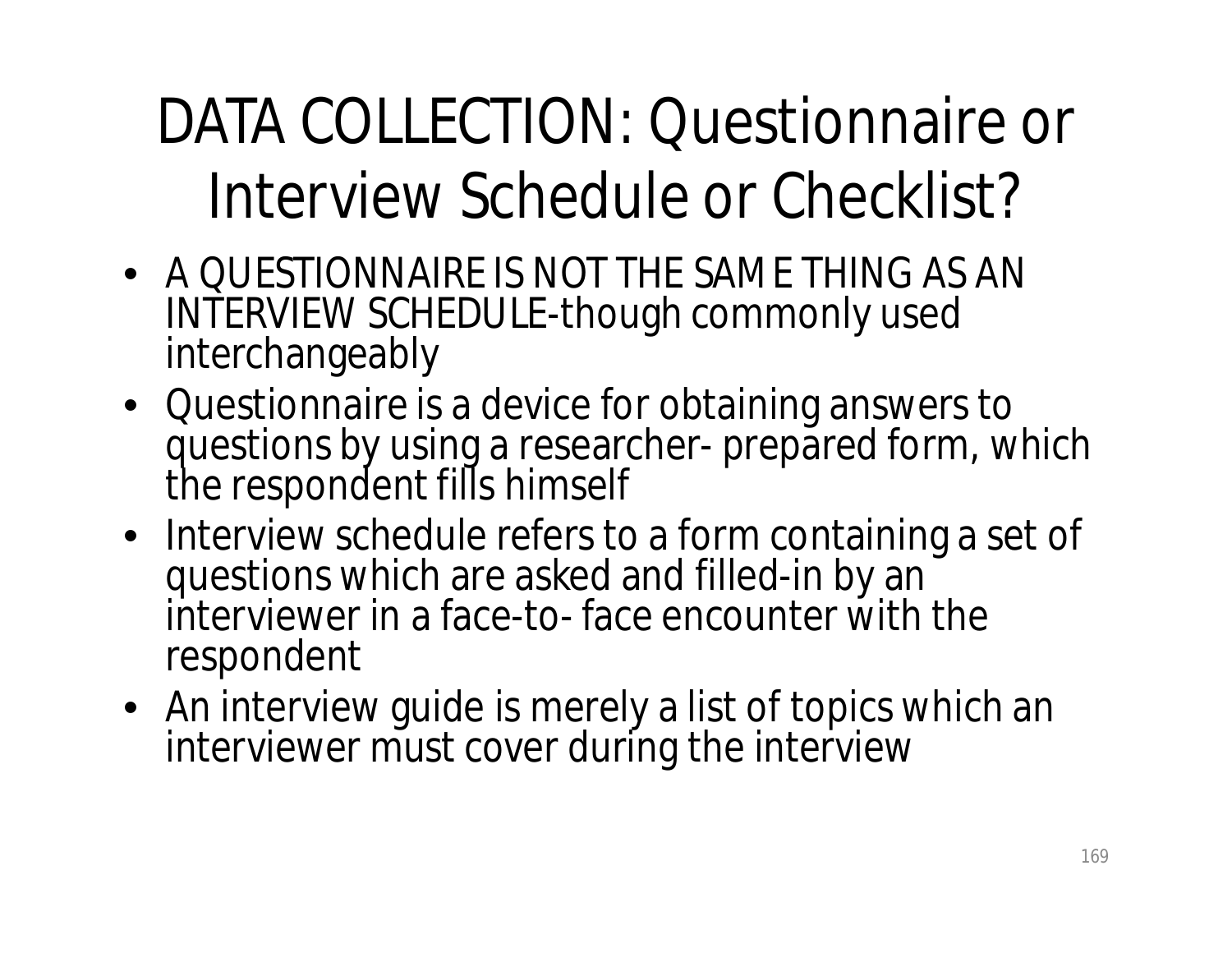### Questionnaire / Interview Schedule/Checklist

- Questionnaire is respondent administered, while interview schedule is researcher or interviewer administered
- Both techniques imply formal interviews
- Questionnaire can be likened to a written interview while an interview schedule resembles an oral interview.
- Researcher fills in the interview schedule, following oral responses given by the respondent
- The 3 data collection instruments comprise a set of related questions all logically related to the central problem, but they differ only in form, degree and structure
- Questionnaire and interview guide employ mainly structured means, interview guide use a greater proportion of open-ended Q
- Questionnaire is not feasible where respondents are illiterates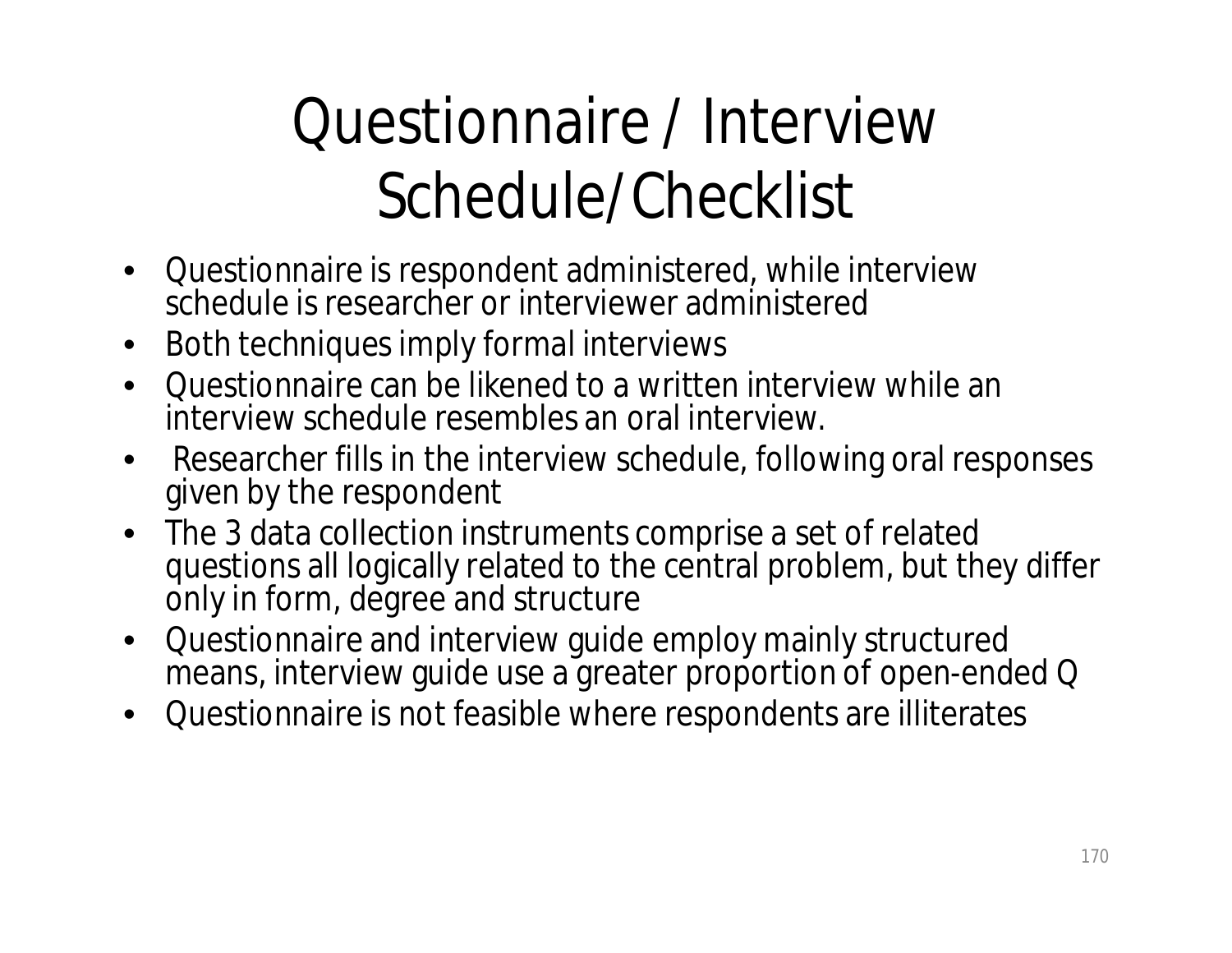#### Designing data collection instrument-**Questionnaire**

- 1.Right questionnaire is crucial to the quality of survey
- Developing the instrument is effort -intensive
- What are the important questions?
- How are they to be asked?
- Researcher needs to consult other scientists, literature, carry out pilot study, involving Rapid Appraisal
- Well executed and adequately utilized pilot study will constitute a logical guide upon which the construction of the instrument will be based
- 2.Study the instruments used in related previous study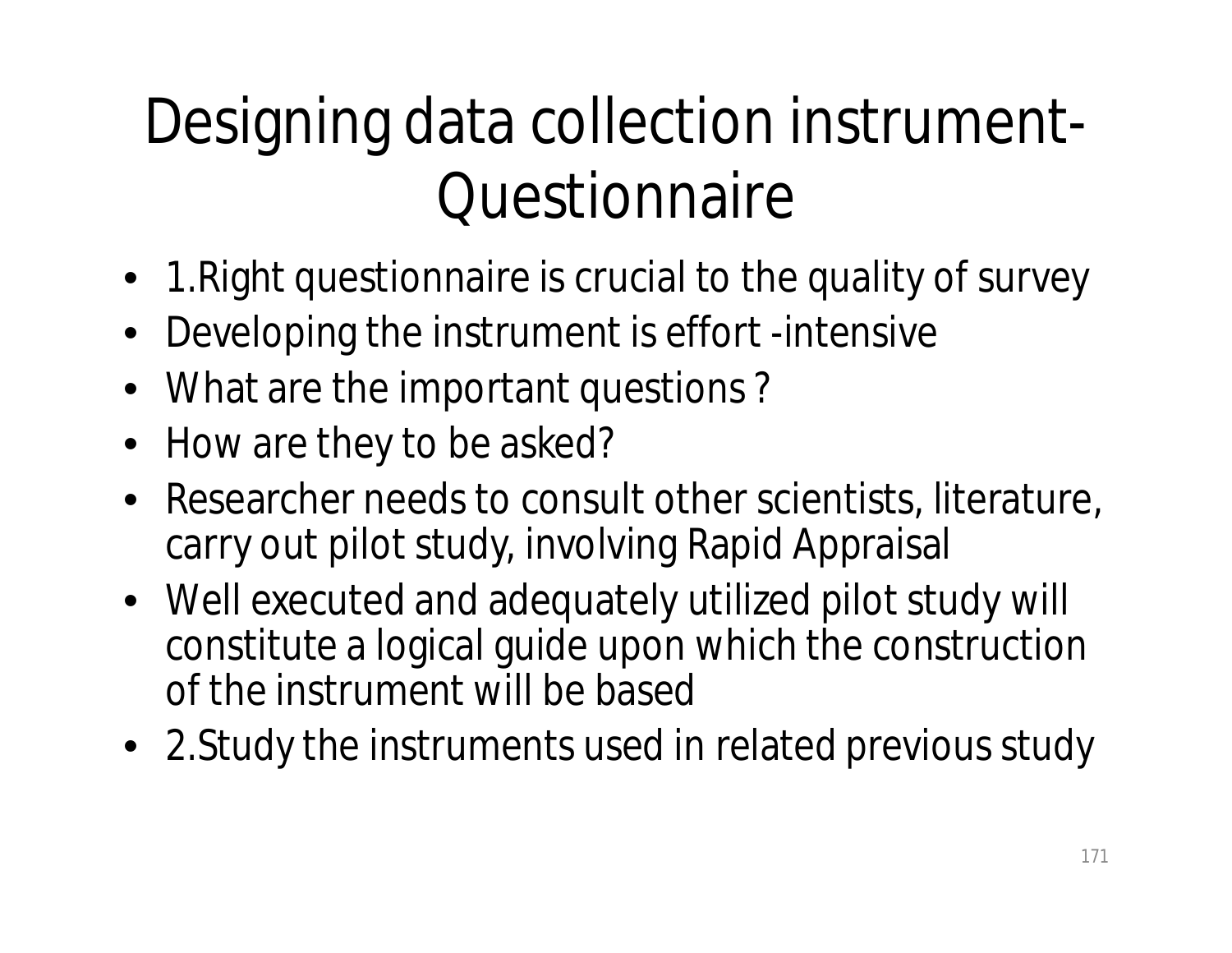# 3.Write questions to be included

- This is the wording stage.Can have dramatic effect on response
- General principle is relevance, legibility, and accuracy
- Relevant questions match the purpose of the study
- Legible questions are those that read well
- Accurate questions are those which collect needed information in reliable and valid manner
- STYLE and TYPE of questions also influence responses
- Will the respondent be able to **understand** the question?
- Will the respondent be able to **answer** the question?
- This concern is important because a well understood question will elicit accurate answer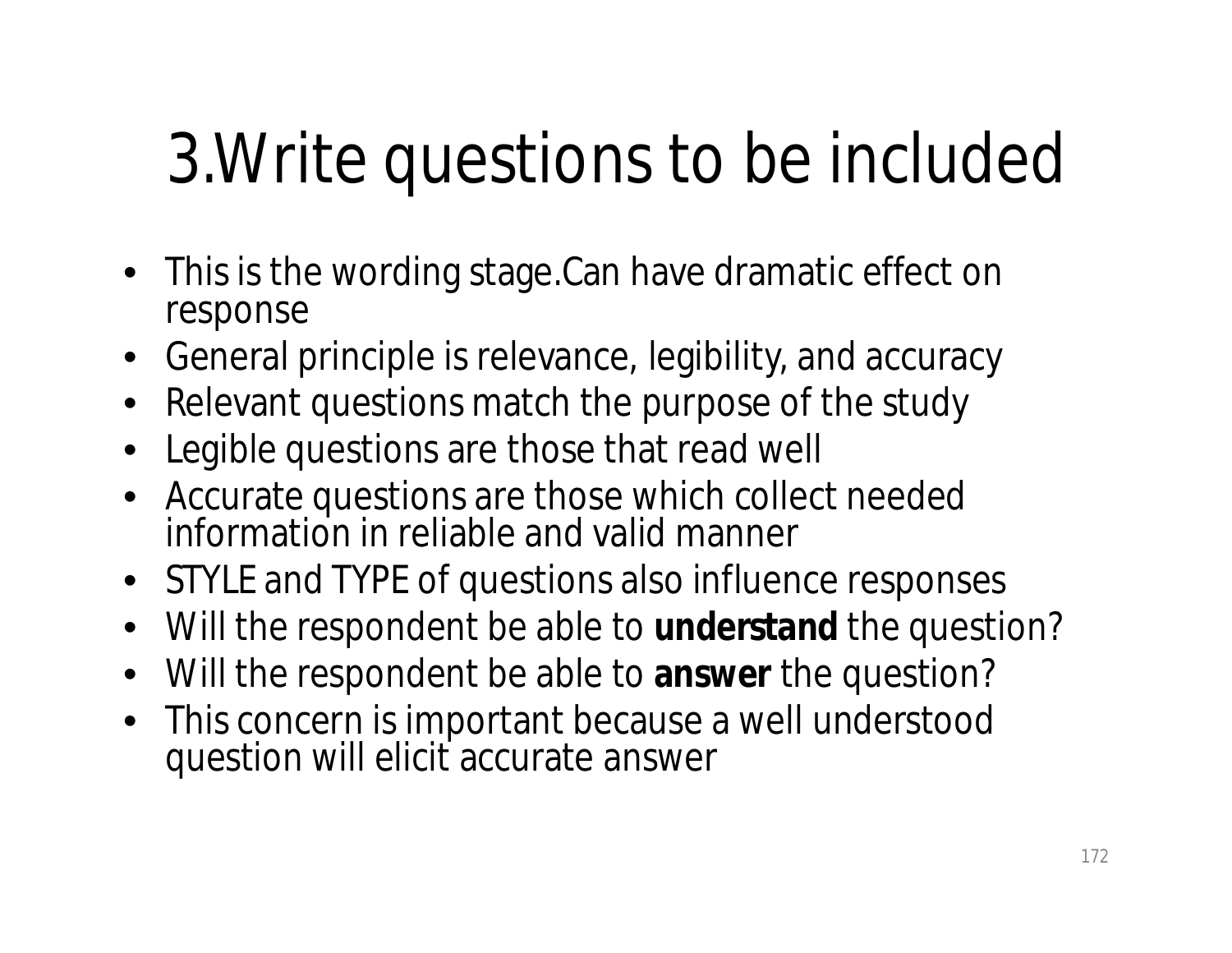### BOSS PRINCIPLE

- BE BRIEF: Questions should be short because long questions become complex and confusing
- Recommendation is a question should not be more than 20 words and no more than 3 commas
- Brevity should not be at the expense of loosing meaning and question effectiveness
- BE OBJECTIVE-Objective questions are those which are neutral and do not prompt for a particular answer
- Non-objective questions bias the mind of respondents
- Questions should not suggest that a particular answer is the correct one eg.How effective is govt tax office in administering taxes and levies? With options-v effective, slightly, not so effective?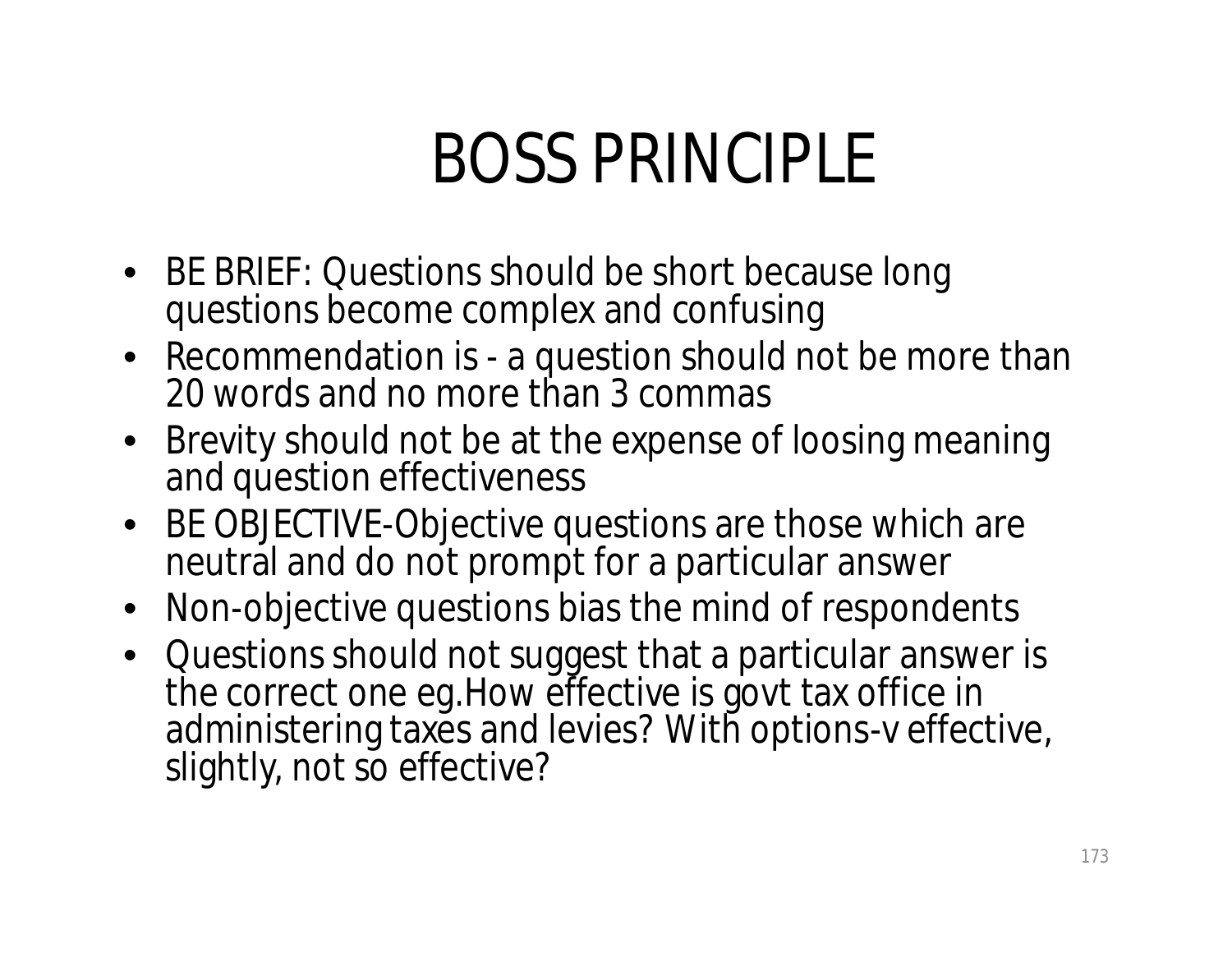## BE SIMPLE / BE SPECIFIC

- BE SIMPLE : Use simple words, concepts and phrases in clear language and don't use technical terminologies
- BE SPECIFIC-Ask precise questions.
- When questions are vague, answers will be vague too.
- Avoid general, complex and ambiguous words
- A question should not attempt to obtain too much data at a time, that is loaded beyond what respondent can comprehend
- Avoid in-definitive words like often, occasional, regularly, rarely, generally, normally, good, bad, like, dislike
- Rather use definitive words –never, always, ever,
- In addition to observing principles of BOSS, note these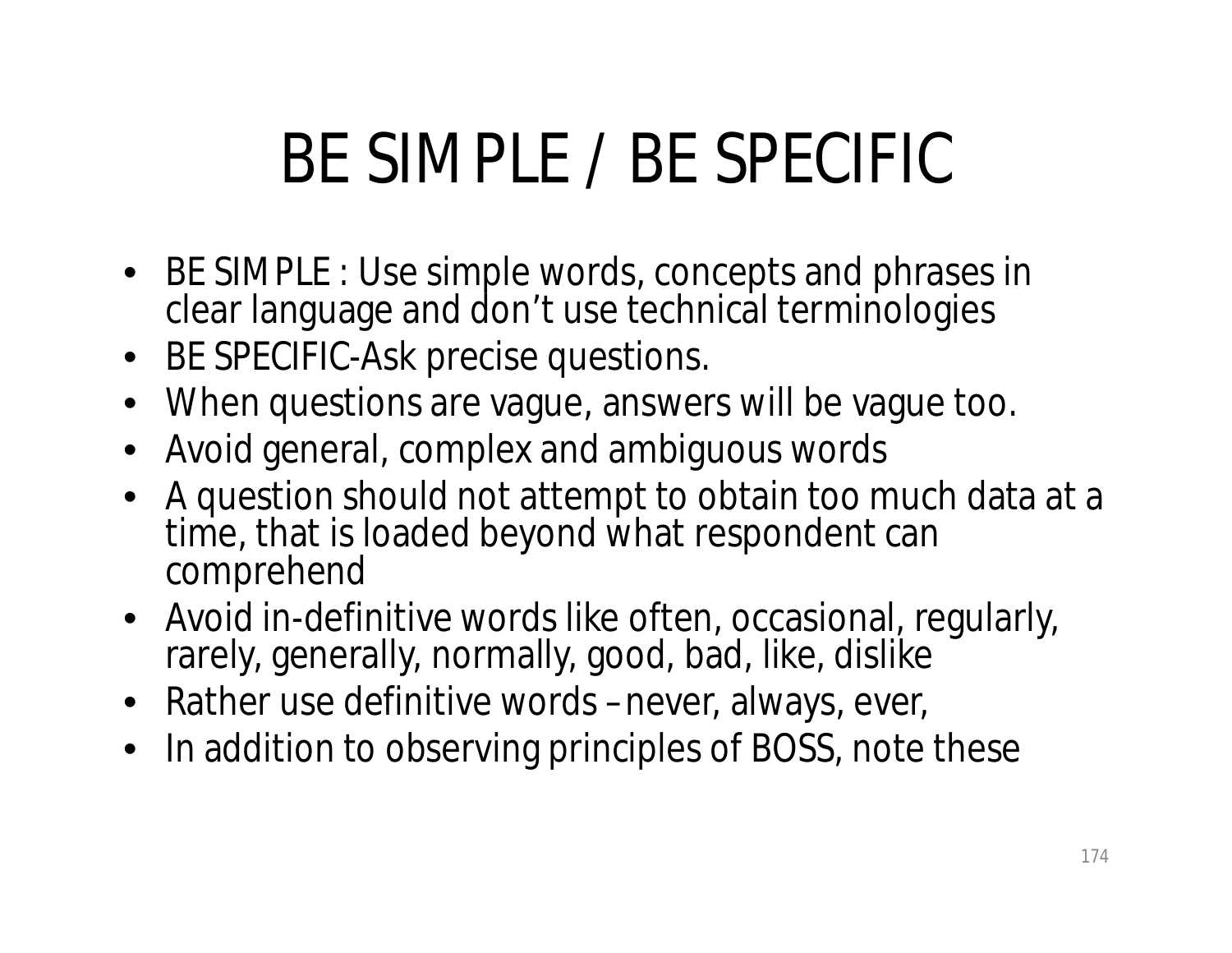### USE OF OPEN ENDED AND CLOSE ENDED QUESTIONS

- Open ended questions allow respondents to express themselves
- There are no predetermined answers
- Main disadvantage is they take more time in analyzing and summarizing given the different respondents and many responses
- Makes analysis labour intensive
- There are circumstances when they are necessary despite these disadvantages eg where knowledge of respondent is being measured, when doing reconnaissance or exploratory study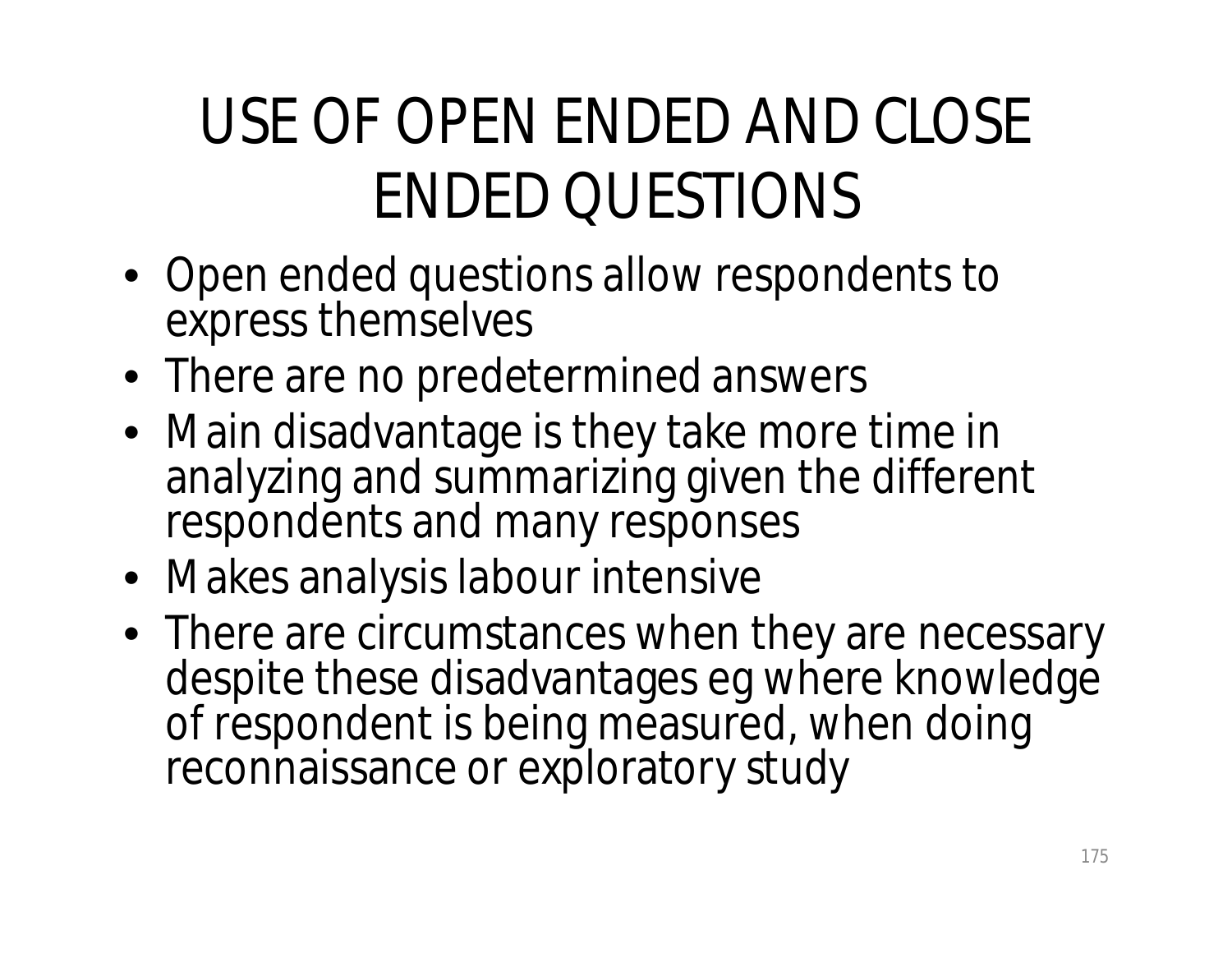# USE OF SUBJECTIVE QUESTIONS

- Subjective questions are those that measure peoples'opinion, knowledge, feelings and perceptions, ie opinion questions
- Subjective phenomenon is known only by the person. Response are unique to the person. No means of independent verification. No objective standard to measure its wrongness
- Example-There is no guarantee that "agree" from one respondent is different from "strongly agree" from another
- What a respondent perceive as good may be considered as fair or even poor by another
- **Qualitative questions** entail use of rating scale for answers
- Principles to observe are-number of categories, which may differ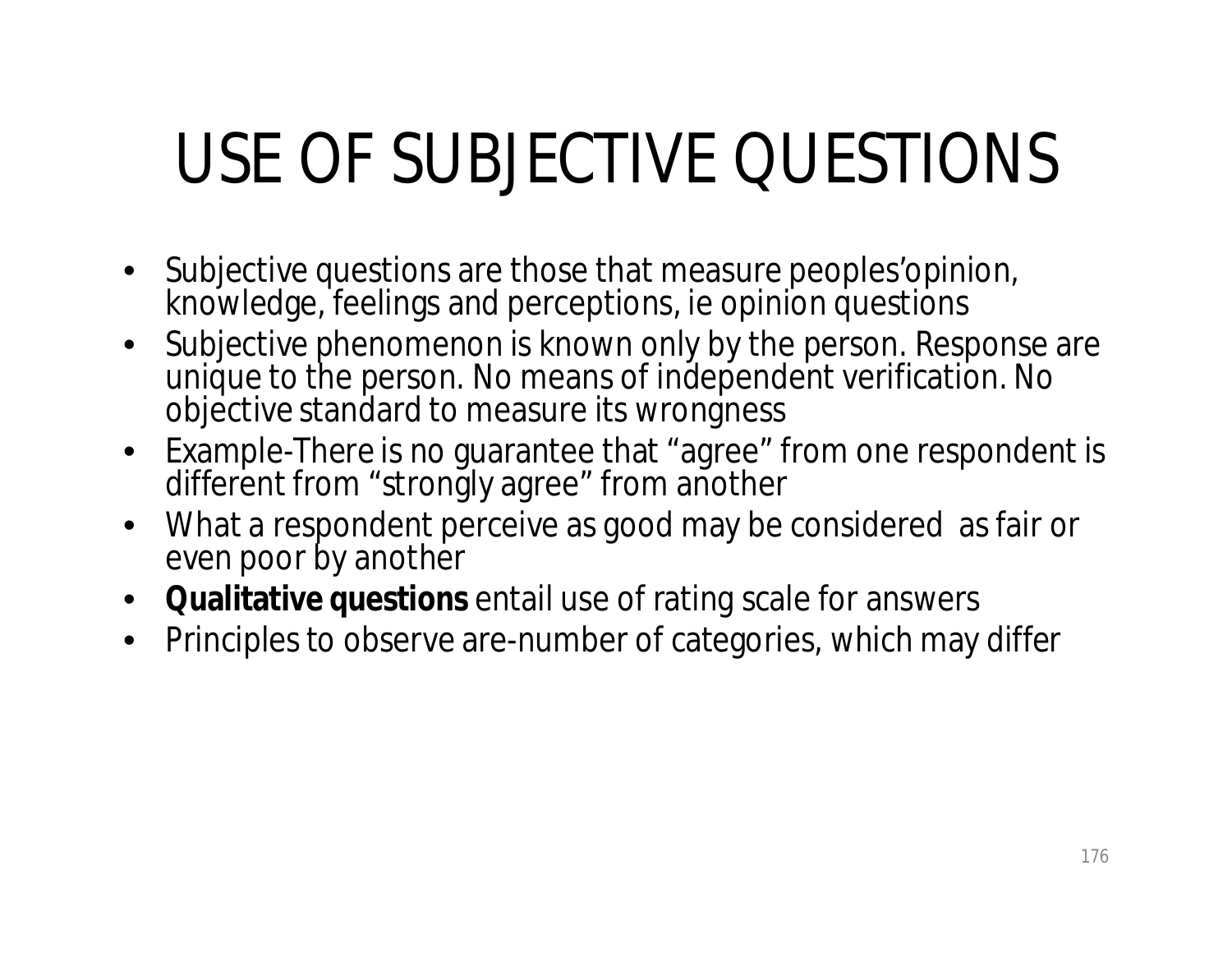- If a neutral answer is likely, there should be a midpoint or middle category eg in the question-Do you agree or disagree with; government is providing good water supply services?
- Response category are-strongly agree, agree, neither agree nor disagree, disagree, strongly disagree
- Scale categories should be sharp to reflect respondents' opinion in unambiguous manner
- In assigning numbers of rating scale, researcher can use rank ordering. Question can contain a list of responses and respondent is asked to rank in order of importance, from most to the least important. Number can be assigned as –not important=1, important=2, very important=3. Or : poor/fair/good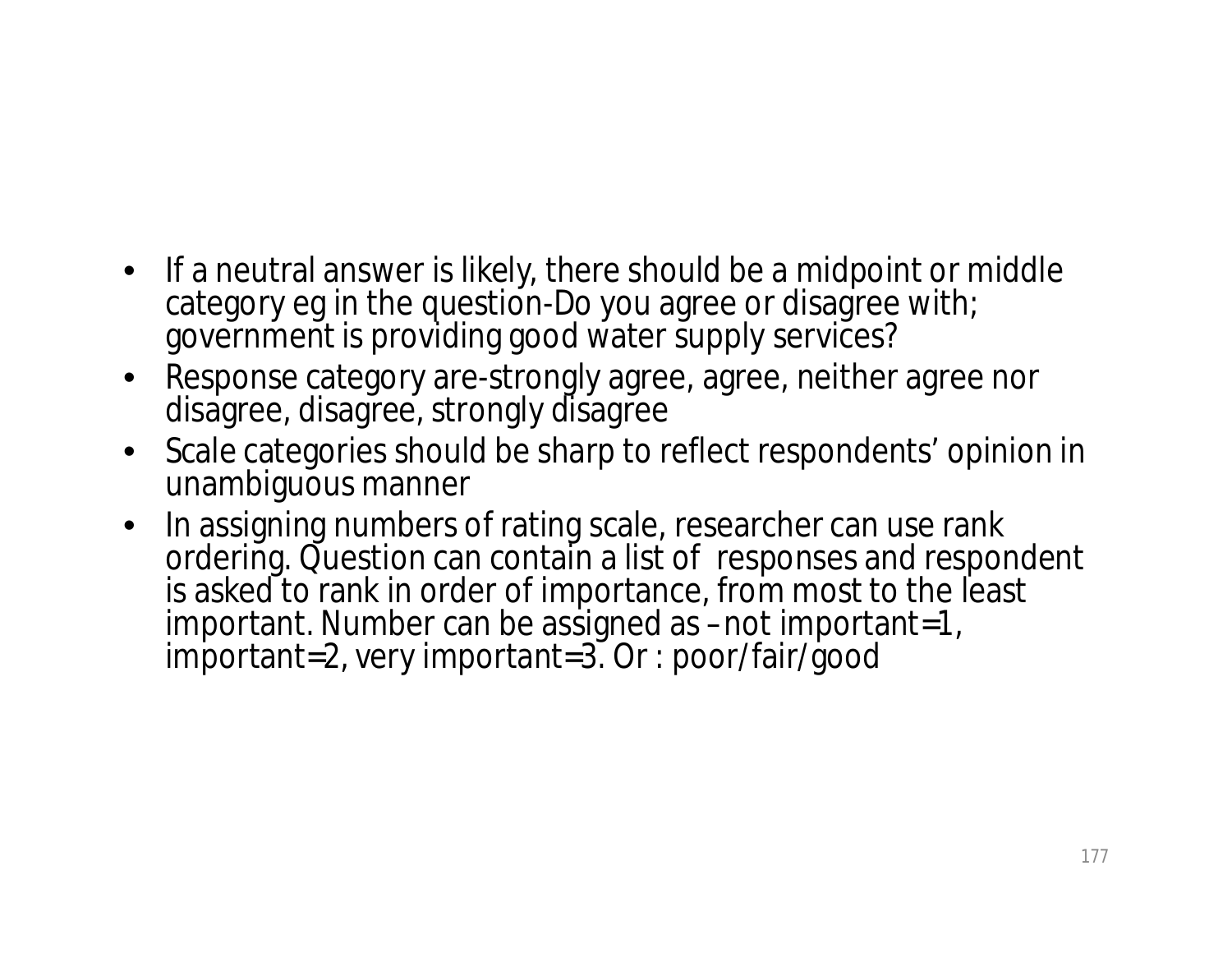### 4. Arrange questions in logical sequence

- Important because it eases the interview process
- Arouses and retains respondents interest
- Overcomes respondents suspicions or doubts
- Aids recall of information by respondents
- Motivates respondents to collaborate
- 5.KEEP REALISTIC LENGTH AND FINE LAYOUT
- 6. CARRY OUT A PRE-TEST-This is rehearsal of the survey instrument
- It is the trial administration of the instrument among audience
- Motive is to ensure that the Question design is appropriate
- Pre-test is a verification tool to find out if Qs have same meaning
- Size of pre-test sample depends on resources and logistics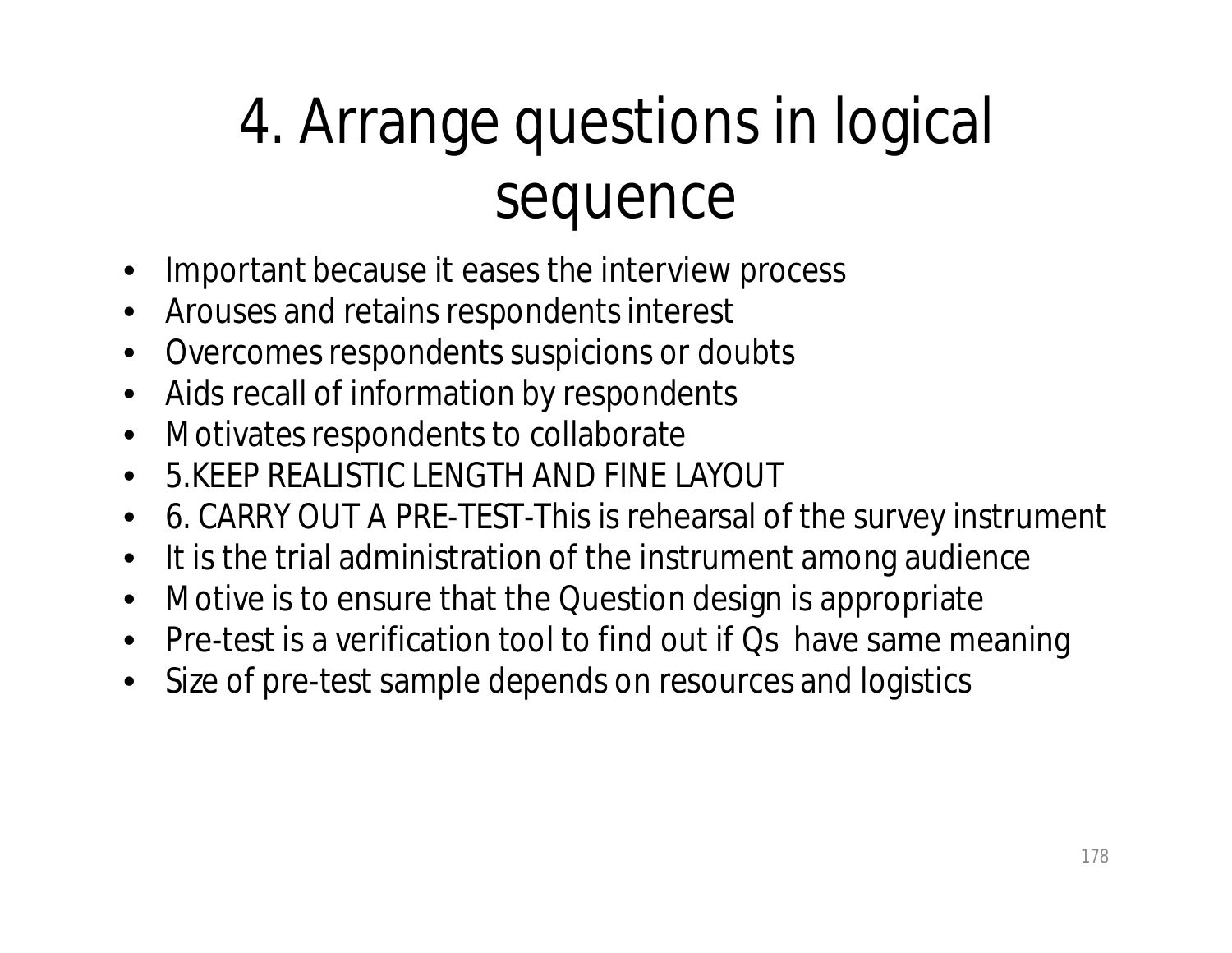## PRE-TEST GOALS

- To evaluate the suitability and adequacy of the questionnaire
- To assess the length of interview
- To test the quality of interviewers
- To assess the analytical value of the questions
- Through pre-test researcher identifies a number of design defects that should be corrected
- Defects commonly revealed include
- Problems with reading
- Problems with instructions
- Problems with questions clarity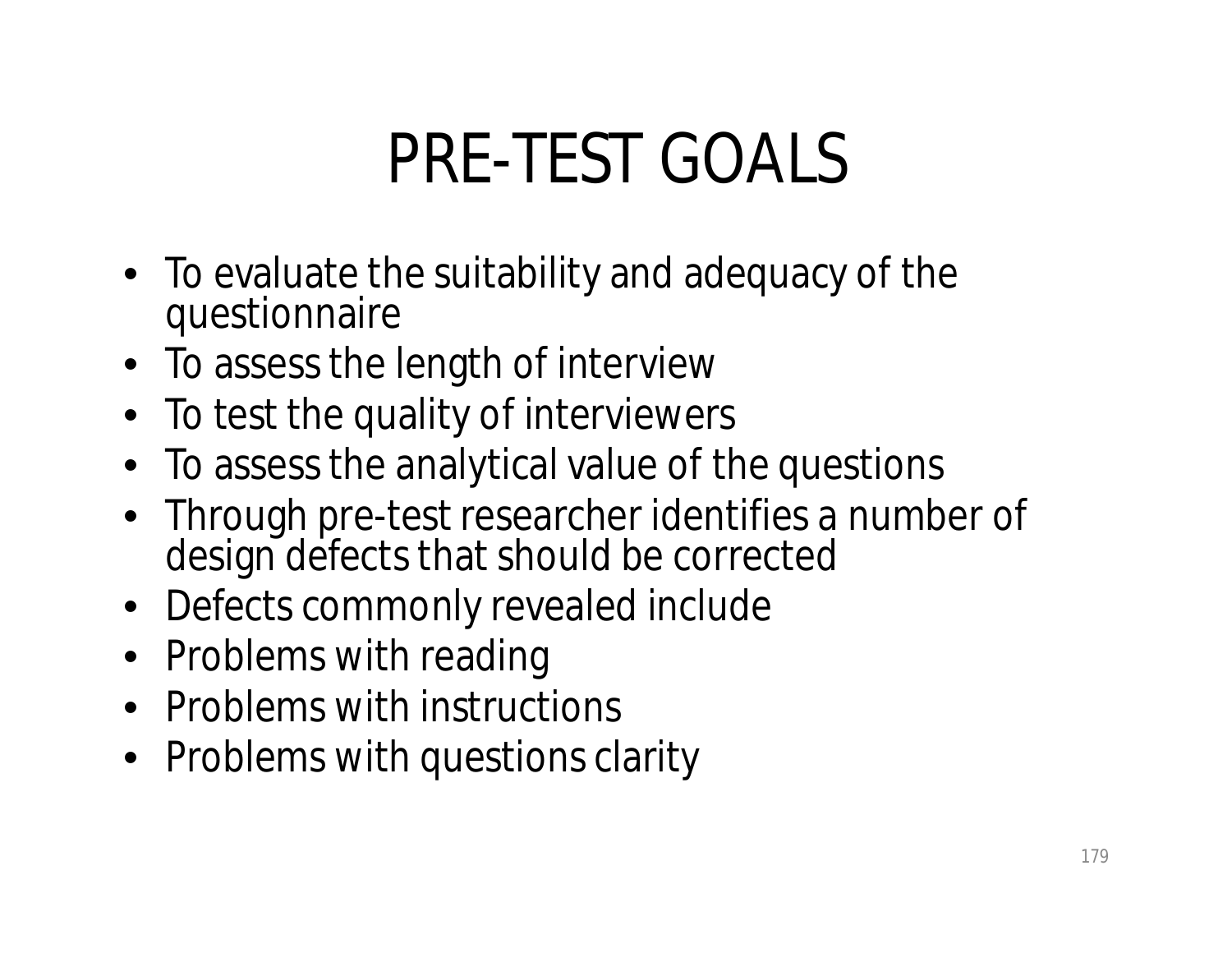## PRE-TESTING

- Problems with assumptions about respondents-Recall period
- Problems with sensitivity- uncomfortable with question
- Problems with response categories-some categories of response overlap, some are ambiguous and not easily discerned
- There could be cases of missing responses, ie suggested answers are not exhaustive
- 6.Revise and finalize the instrument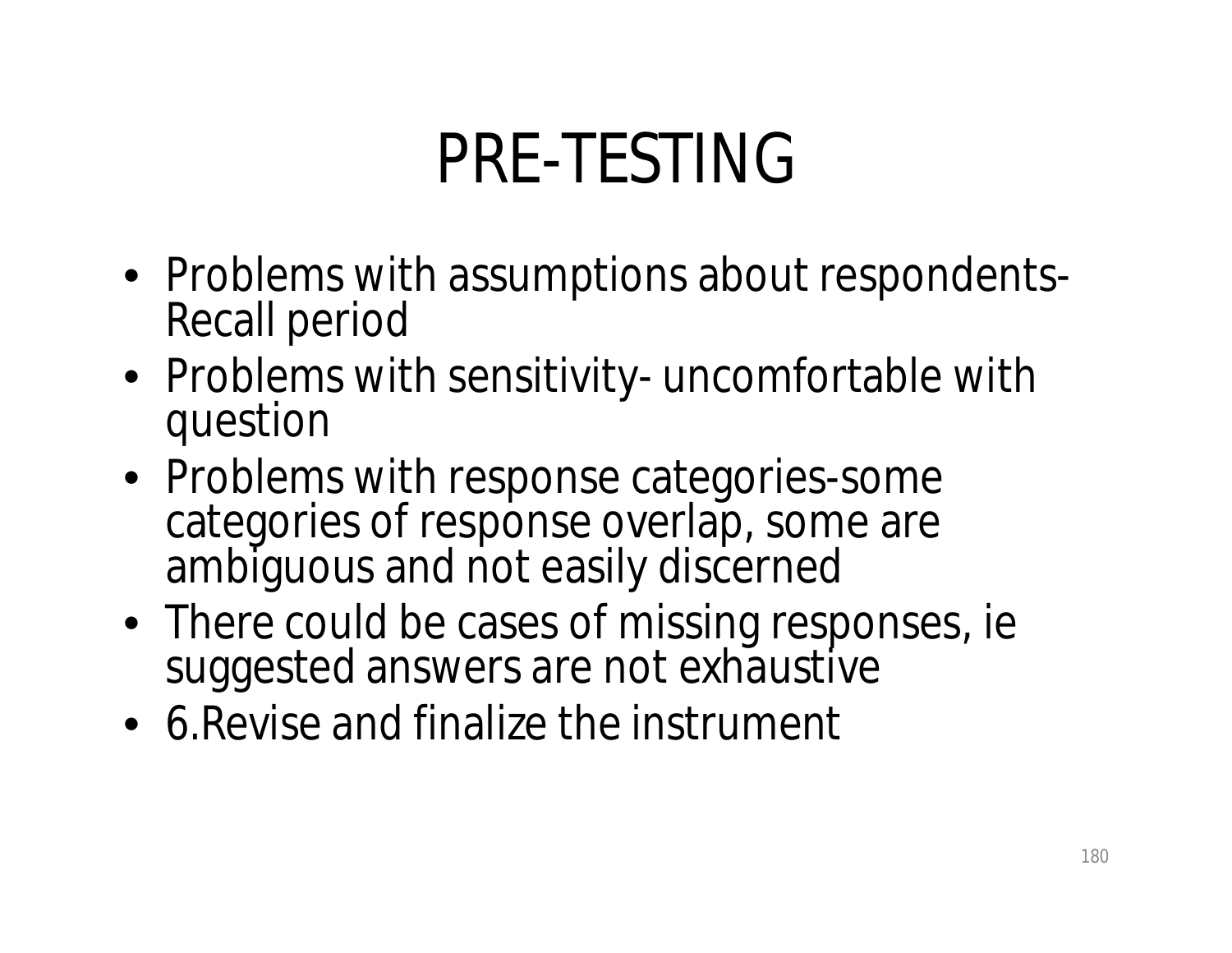#### DATA PROCESSING AND QUALITY CONTROL

- It involves the handling of data from one medium to another
- The tasks involves
- Data sorting-necessary where the study has different populations, data is sorted into groups.
- Could number Questionnaire
- Categorizing of Data-Necessary where there is use of open ended questionnaire. Decide how to categorize
- Coding of Data-Involves translation of all responses into identification numbers or symbols prior to analysis
- Data transfer to Master Sheets-Broad sheets in manual analysis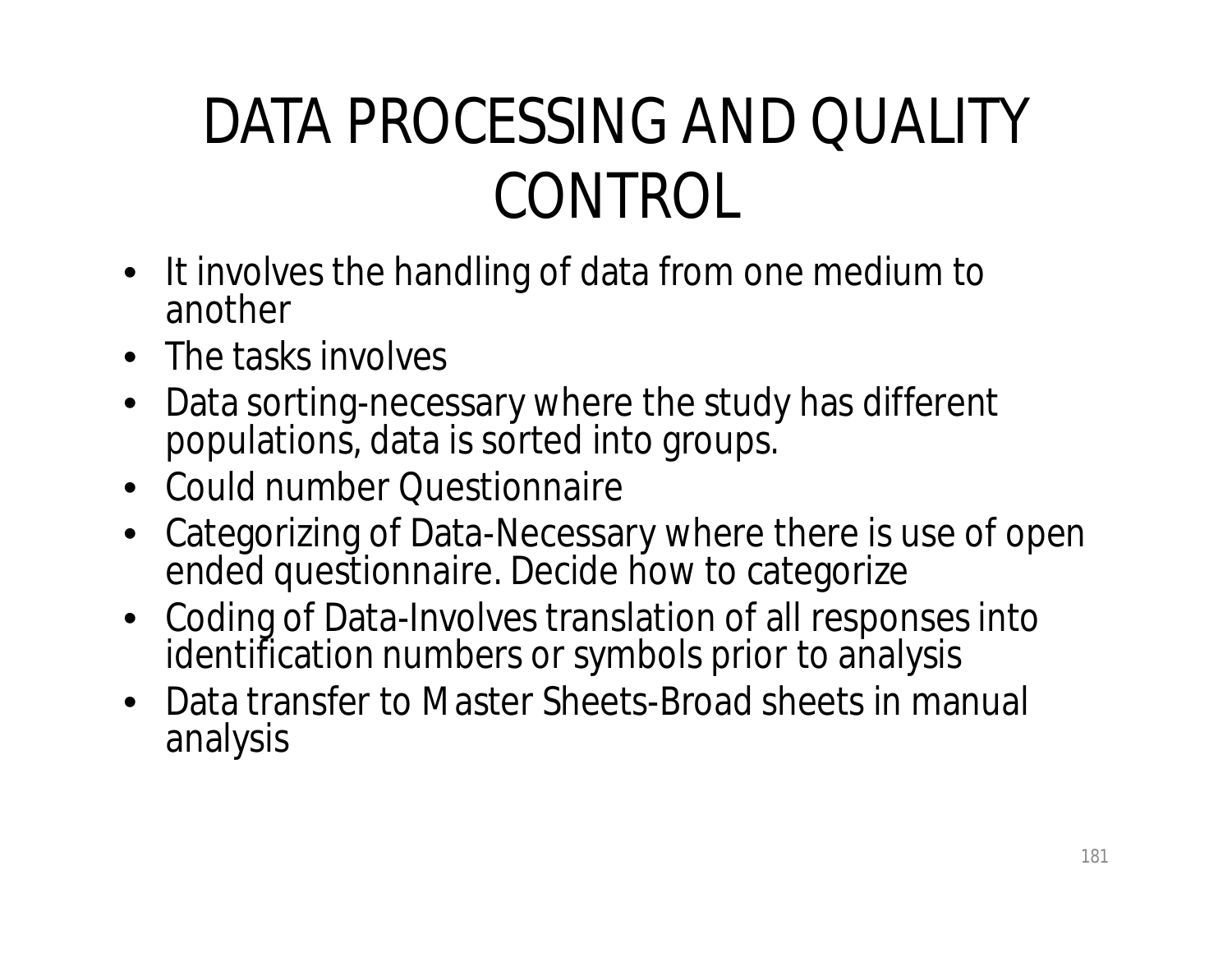#### DATA TRANSFER USING COMPUTER SOFTWARE

- After coding and checking data for transcription error, data is ready to be entered into computer
- Prior to this design data entry format which gives the fields where data is entered is done
- Following data entry and storage, the data is manipulated to working files preparatory to data analysis
- DATA QUALITY CONTROL
- This is crucial to the credibility and integrity of research
- There is need for Data Verification and Data Validation
- Verification examines for completeness and consistency
- Validation finds whether data satisfy criteria of magnitude & logic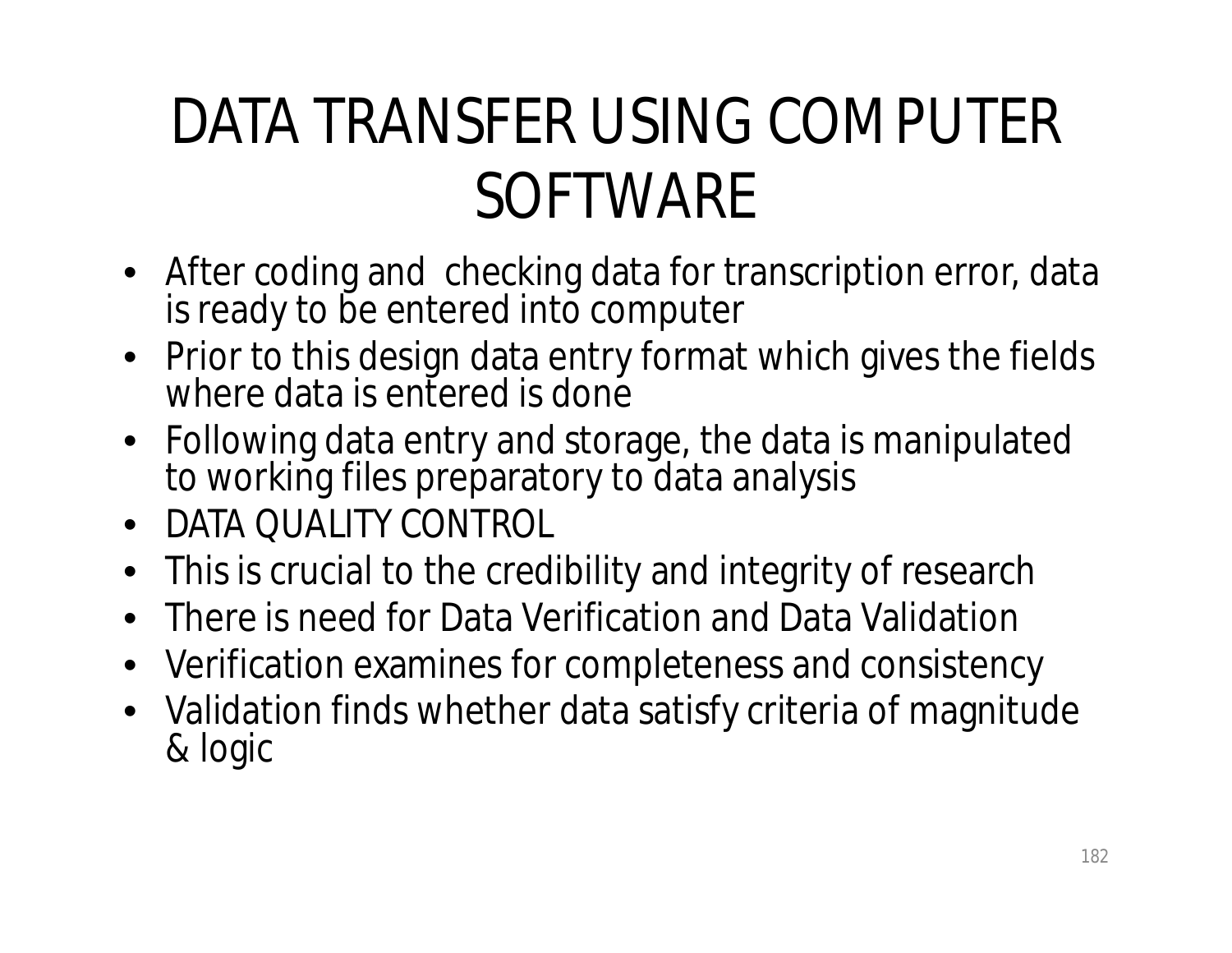### SOFTWARE FOR DATA ANALYSIS

- **S/No**
- **Economic and Statistical Procedures**
- **Common software**
- $\bullet$
- Univariate analysis-central tendency and dispersion
- Microsoft Excel,SPSS,SAS,STATA,etc
- $\bullet$  2
- Bivariate analysis-Correlation and Regression
- MicrosoftExcel,SPSS,SAS,STATA,Econometric Views
- 3
- Inferential Statistics-t=test,ANOVA,Regression
- MicrosoftExcel,SPSS,SAS,STATA,LIMDEP
- $\bullet$  4
- Inferencial Statistics-Chi-Square,Normal Distribution
- SPSS,STATA,SAS,LIMDEP
- 5
- Models of Qualitative Choice-Probit,Logit,Tobit
- SAS,STATA,SPSS,E-Views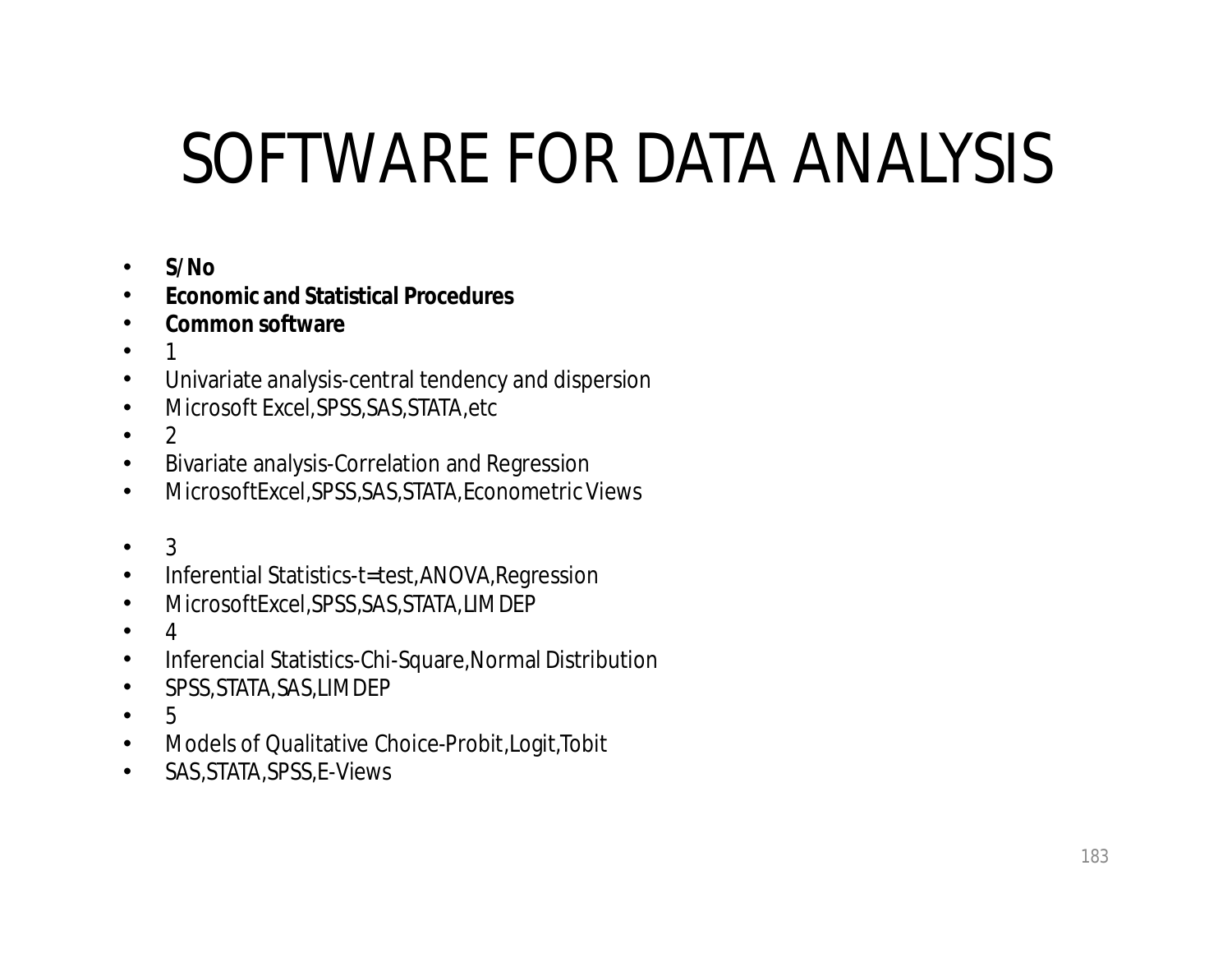### 10 &11 DATA ANALYSIS

Researchers use variables to denote characteristics of units that differ from one unit to the other. Variables may vary over units, time or over both Data analysis serves as operational tool to find out how variables are related based on empirical observation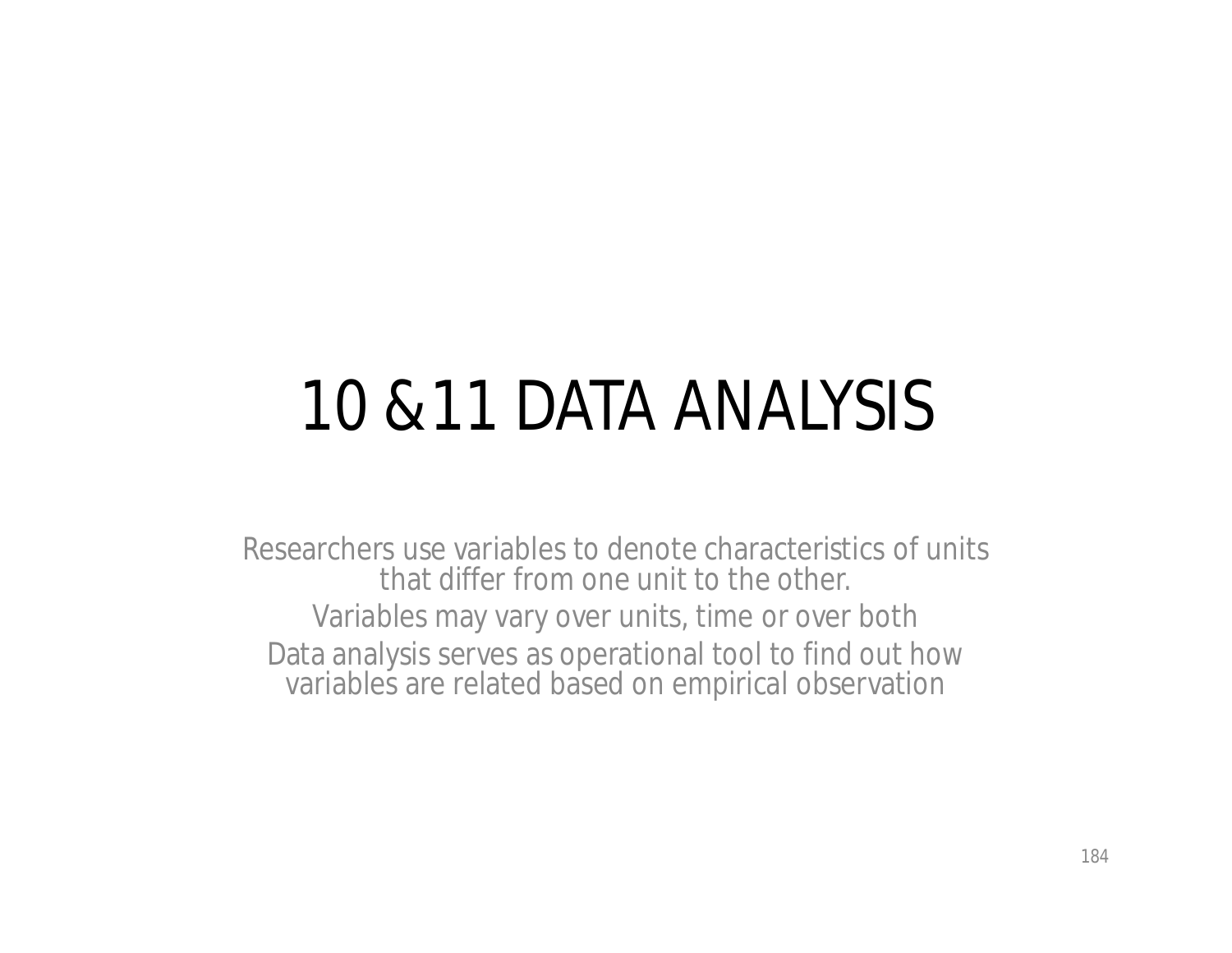# QUANTITATIVE VARIABLES

- Analysis of quantitative variables vary depending on the number of variables involved
- Analysis of quantitative data can be categorized as follows;
- Univariate Analysis/ Bivariate Analysis /Multivariate Analysis
- UNIVARIATE analysis involves the values of a single variable
- It seeks to find out the behavior of the variable in terms of tendency or pattern of values
- MEASURES OF CENTRAL TENDENCY
- Central tendency of a distribution is an estimate of the center of a distribution of values around the mean or midpoint
- Three major types are-MEAN, MEDIAN, MODE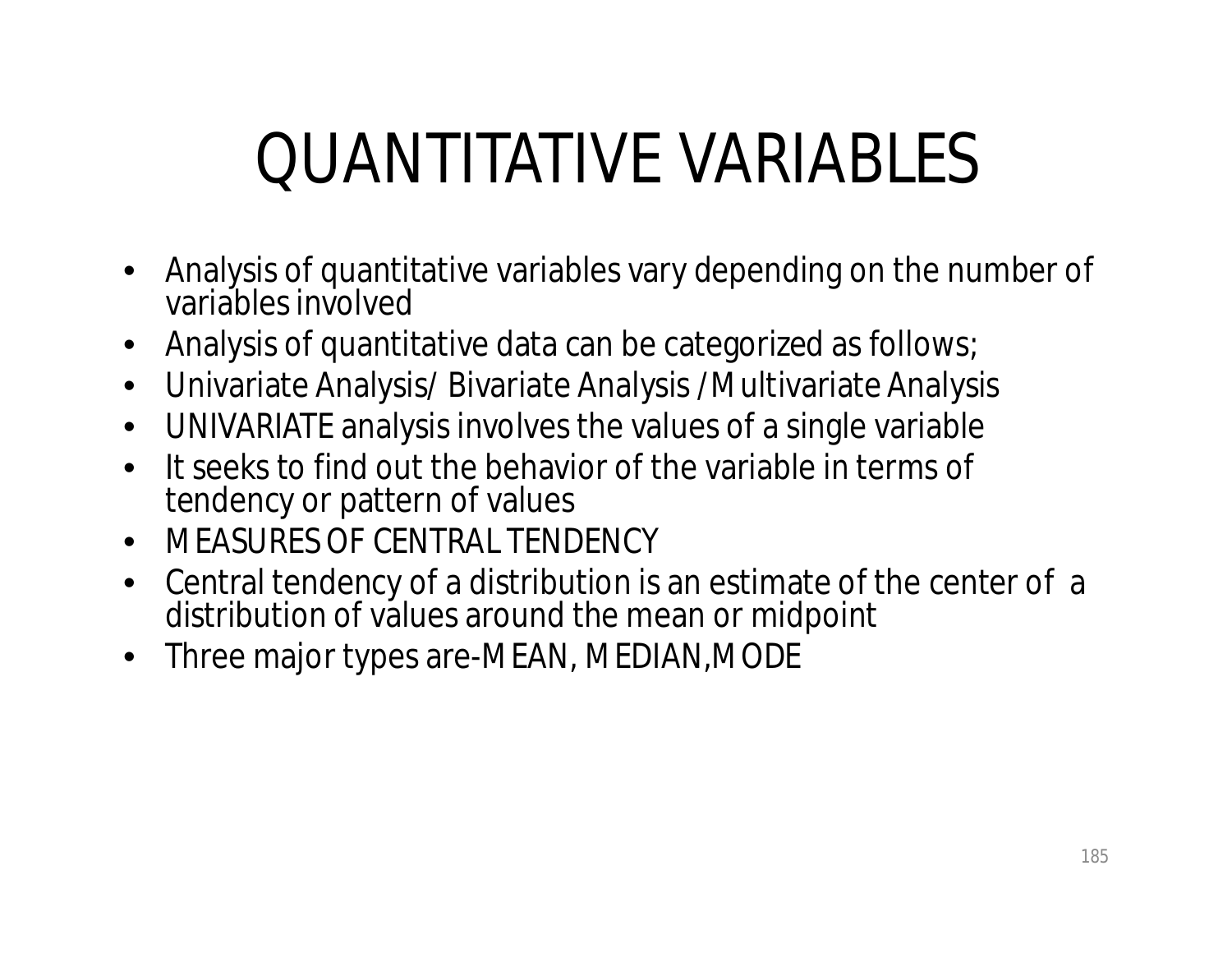## THE MEAN

- Most common measure of central tendency is the mean
- It is the sum of observations divided by the number of observations
- Mathematically,  $\overline{X} = \Sigma Xi / n$
- Where Xi is the ith observation of the variable X,
- $\Sigma$  Xi is the summation of values of all ith observations of X
- N is the number of observations of X
- X is the mean
- For GROUPED observations  $\overline{X} = \Sigma$  fi mi/  $\Sigma$ fi where
- fi = number of cases in ith category with  $\Sigma$ fi = N
- $mi = midpoint$  of ith category,  $k = no$  of categories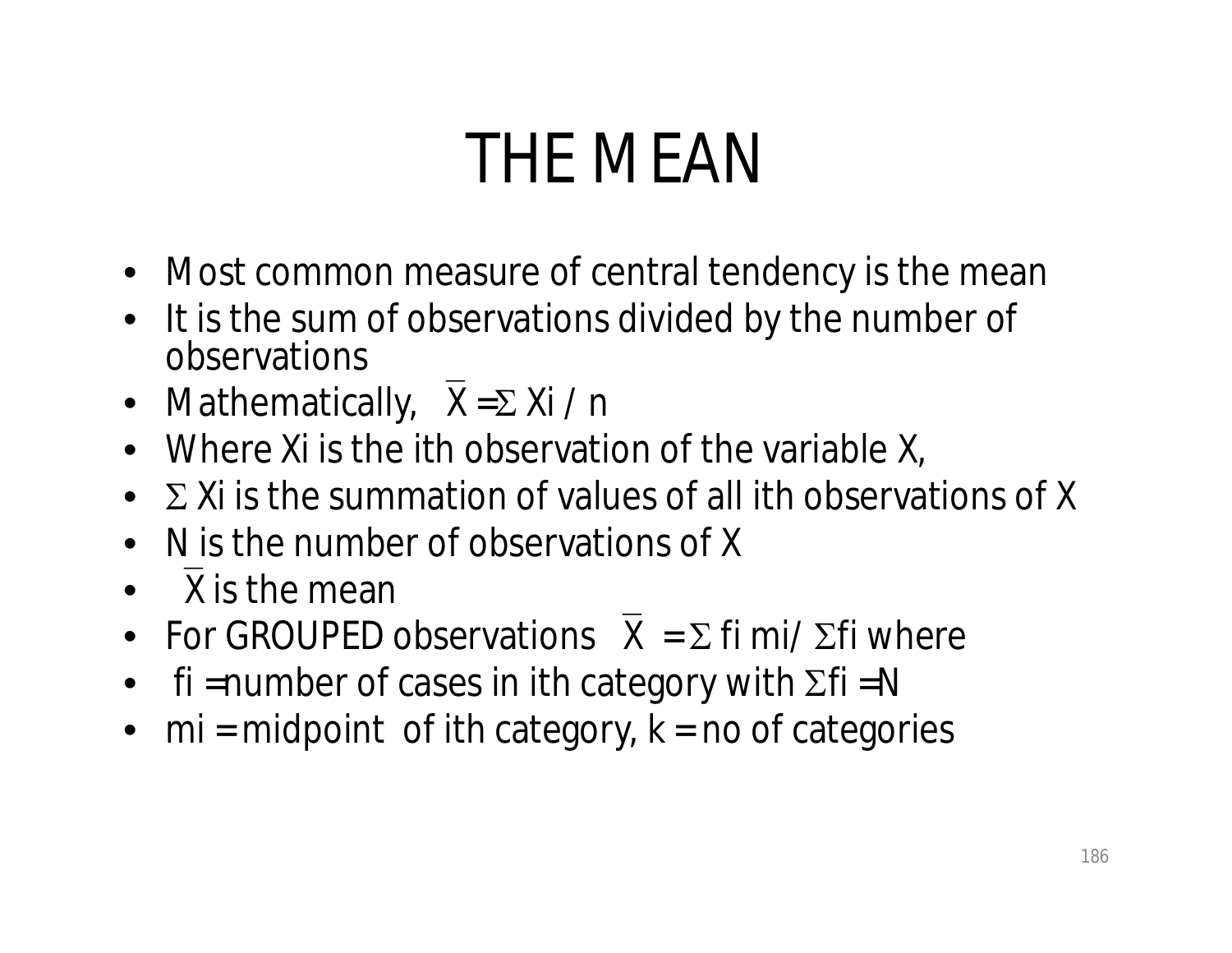### MEDIAN

- It is the score found at the exact middle of the set of values
- To find, rank observations from low to high, locate the score in the middle of the sample
- If N is even, there will be no middle value, median is computed by averaging the two middle values
- MODE is the most frequently occurring value in a series
- MEASURES OF DISPERSION
- Dispersion is the tendency of values of a variable to scatter away from the mean or midpoint.
- Measures of dispersion include range, mean deviation, quartile deviation,variance , standard deviation and coefficient of variation=standard deviation/Mean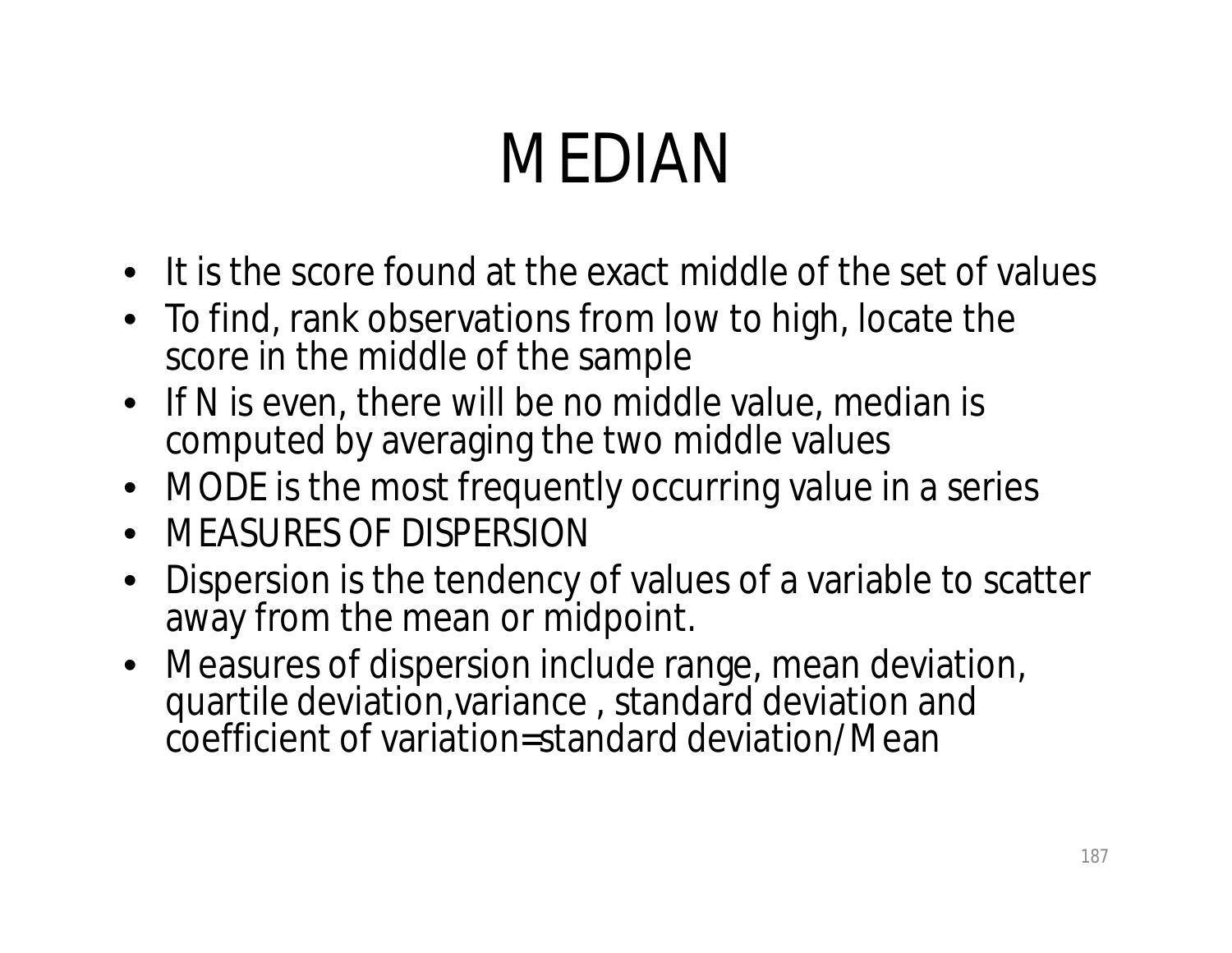# RANGE

- Range is the difference between the highest and the least value
- The quartile is a type of range and is computed as half the distance between 1<sup>st</sup> and 3<sup>rd</sup> quartiles ie  $Q=(Q_3-Q_1)$
- It is focused on variability among middle cases, and ignores the extremes of the distribution
- MEAN DEVIATION is defined as the arithmetic mean of the absolute differences of each observation from the mean.
- Computed as Mean Deviation= $(\Sigma | Xi X|)/N$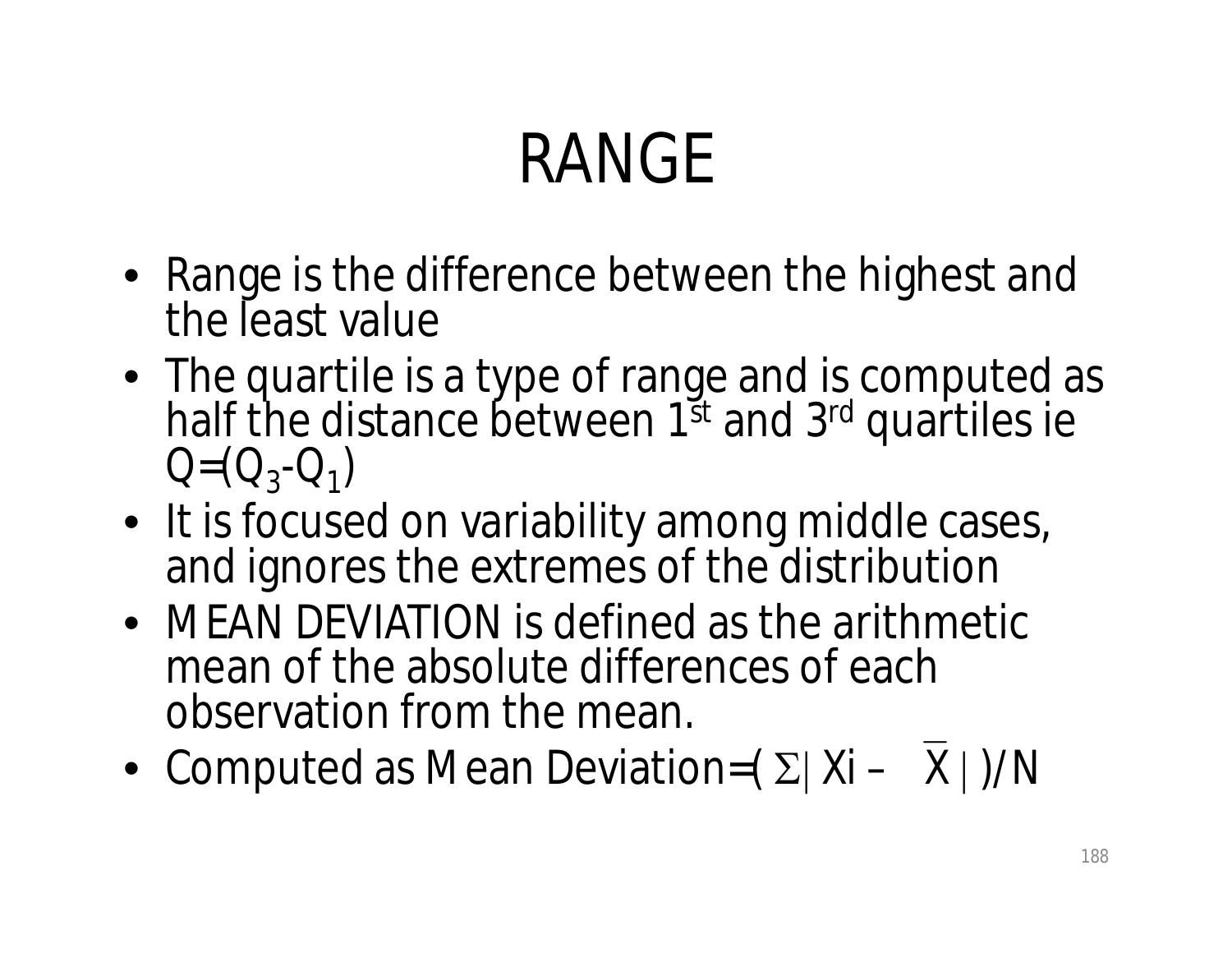## VARIANCE

- VARIANCE is the arithmetic mean squared deviations from the mean i.e s²
- $S^2 = \sum (Xi X)^2/N$
- Standard deviation is the square root of the variance,
- Computed as  $s = \sqrt{\sum (Xi \overline{X})^2/N}$
- COEFFICIENT OF VARIATION, CV=(S/X)
- OTHER Univariate Analysis Techniques are
- Frequency Distribution
- Proportions. Ratios ie a/b and Percentages=a/b \*100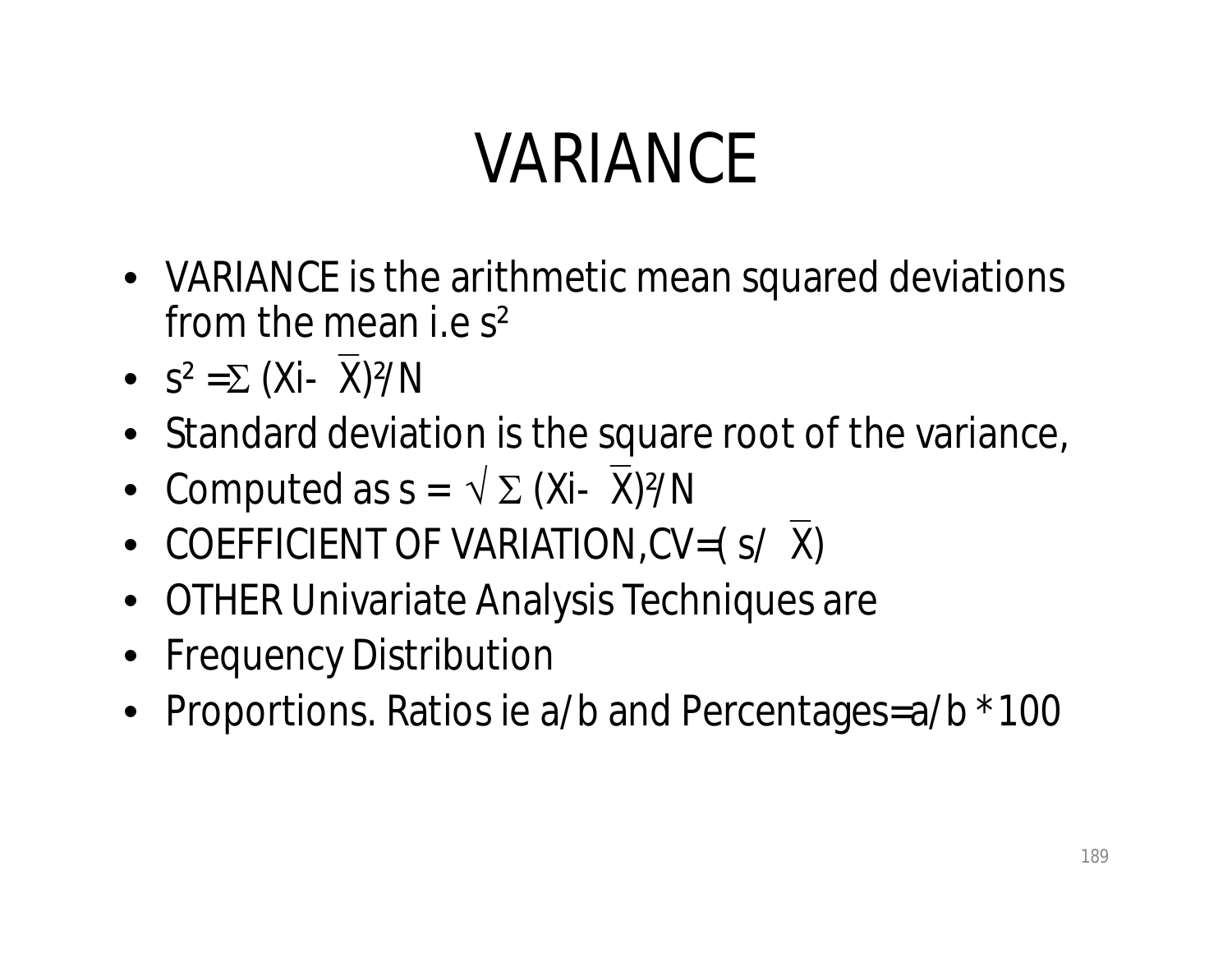#### BIVARIATE ANALYSIS

- Bivariate analysis is concerned with the relationships between pairs of variables (X,Y) in a data set
- It is the simultaneous analysis of the two variables, usually undertaken to find out if one variable is related to another variable
- Examples of bivariate analysis include
- Cross tabulation, Simple correlation and Simple linear regression
- When 2 variables are classified jointly, the resulting table is known as cross-tabulation, 2 way cross tabulation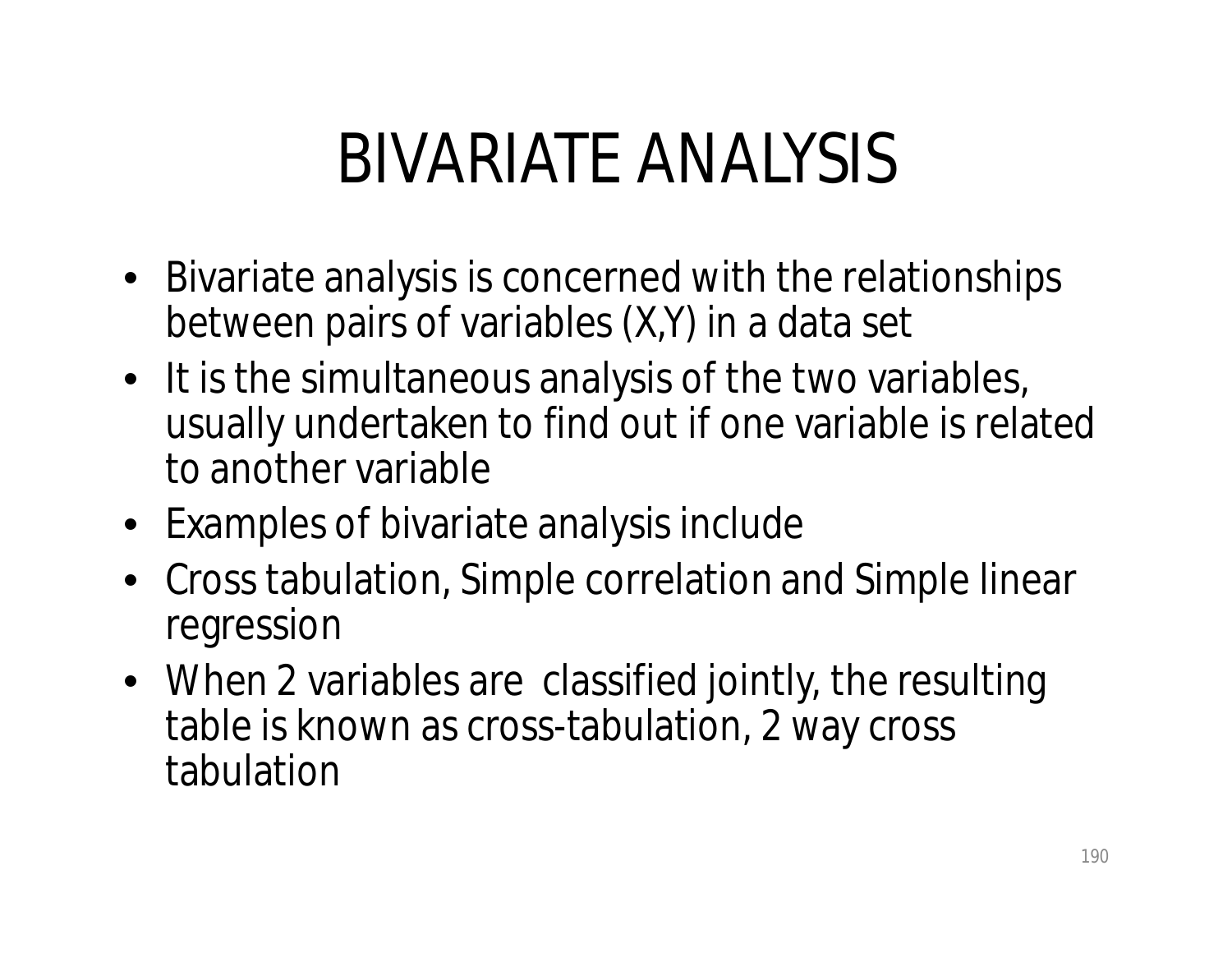#### EXAMPLES OF CROSS TABULATION

| $\bullet$ | Respondent<br>Tab no of children | <b>Male</b>          | Female                  | <b>Total</b>          |
|-----------|----------------------------------|----------------------|-------------------------|-----------------------|
|           | One                              | 43 (19.1)            | 26(11.3)                | 69(15.2)              |
|           | Two                              | (29.8)<br>67         | 89 (38.9)               | 156 (34.4)            |
|           | <b>Three</b>                     | (31.6)<br>71         | (28.4)<br>65            | (30.0)<br>136         |
|           | Four                             | (14.2)<br>32         | (18.8)<br>43            | 75 (16.5)             |
|           | Five or more<br><b>TOTAL</b>     | 12(5.3)<br>225 (100) | (2.6)<br>6<br>229 (100) | 18 (3.9)<br>454 (100) |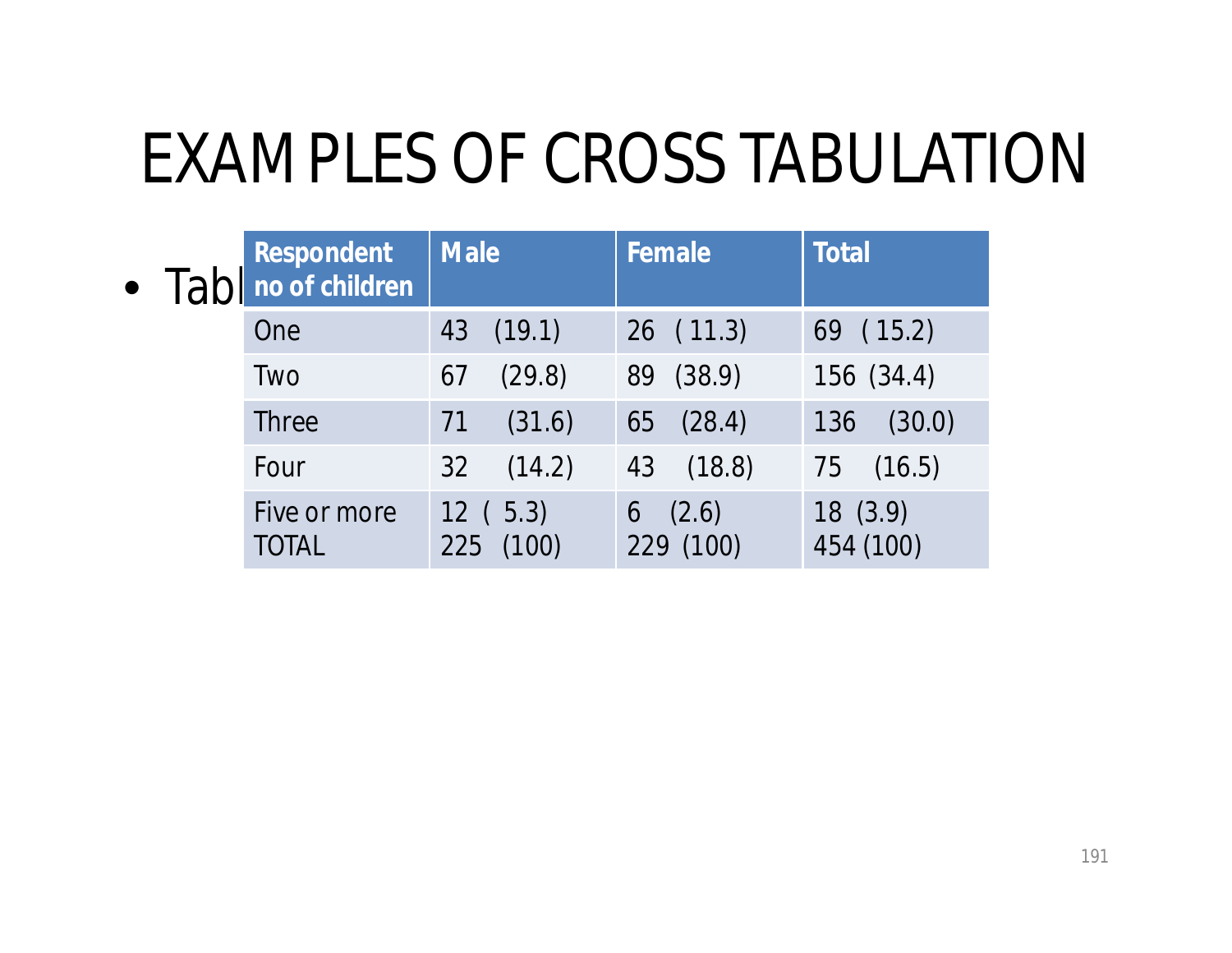# SIMPLE CORRELATION ANALYSIS

- It attempts to find out the degree to which 2 variables are associated or tend to move together
- When the association is between 2 variables it simple correlation.
- When there are more than 2 variables, it is called multiple correlation. Possible correlations are:
- a. Positive Linear Correlation b. Positive non linear correlatn
- c.Negative linear correlation d.Negative non linear correlation
- e.Zero correlation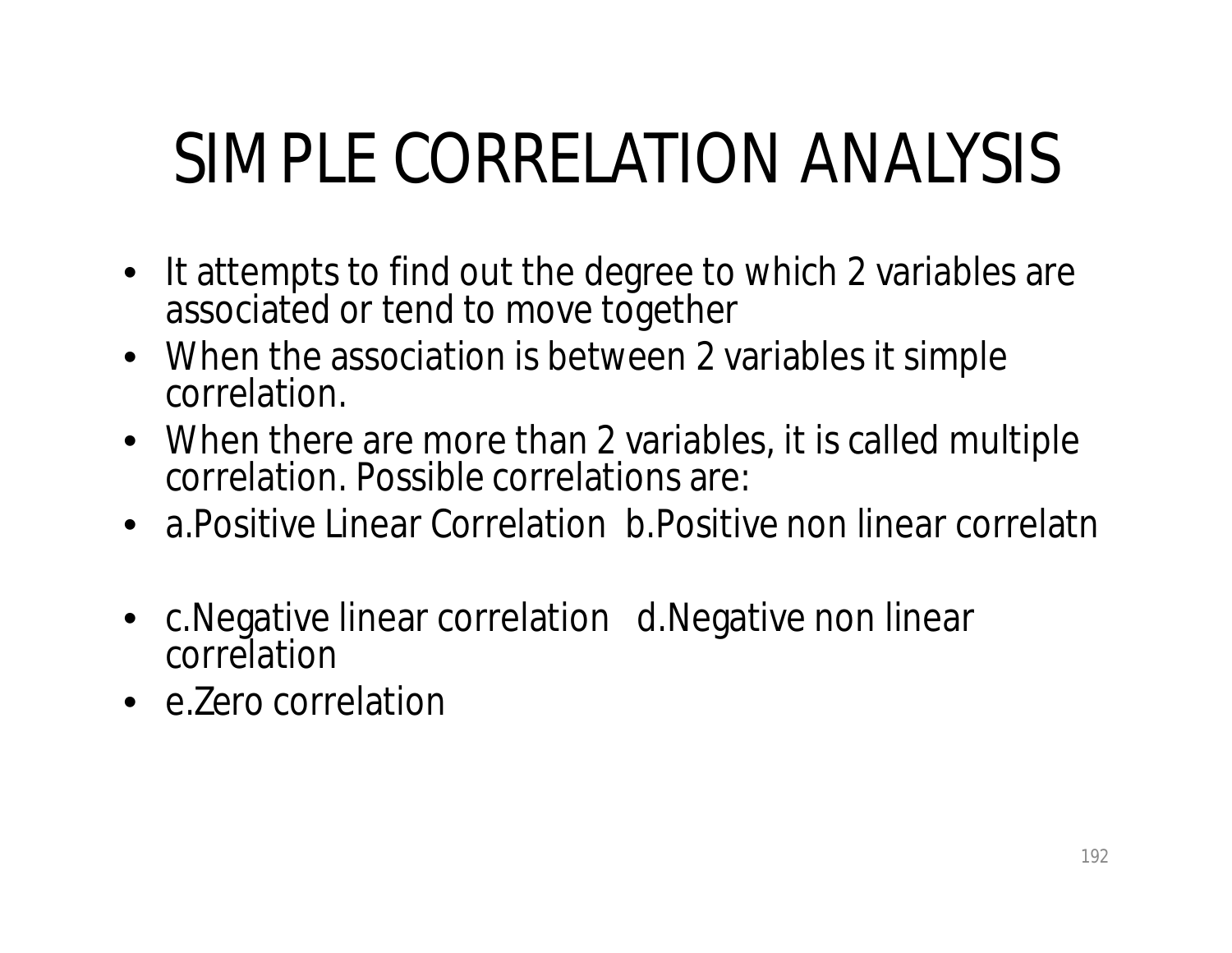# Measuring linear correlation

- For a precise quantitative measurement of the degree of correlation between X and Y variables, we use a parameter called the correlation coefficient- $\rho_{x,v}$ , measured using a sample by  $r_{xy}$
- $r_{xy} = \sum x i y i \sqrt{2} x i^2 \sqrt{2} y i^2$
- Where  $xi =Xi \overline{X}$ ; and  $yi =Yi \overline{Y}$
- The correlation coefficient is a measure of the degree of linear association between the two variables, X and Y
- The value r can assume is from -1 to +1
- When r is +ve, X and Y increase or decrease together,  $r=+1$ means perfect positive correlation, if  $r = -1$ , there exists perfect negative correlation, when r=0, X and Y are **uncorrelated**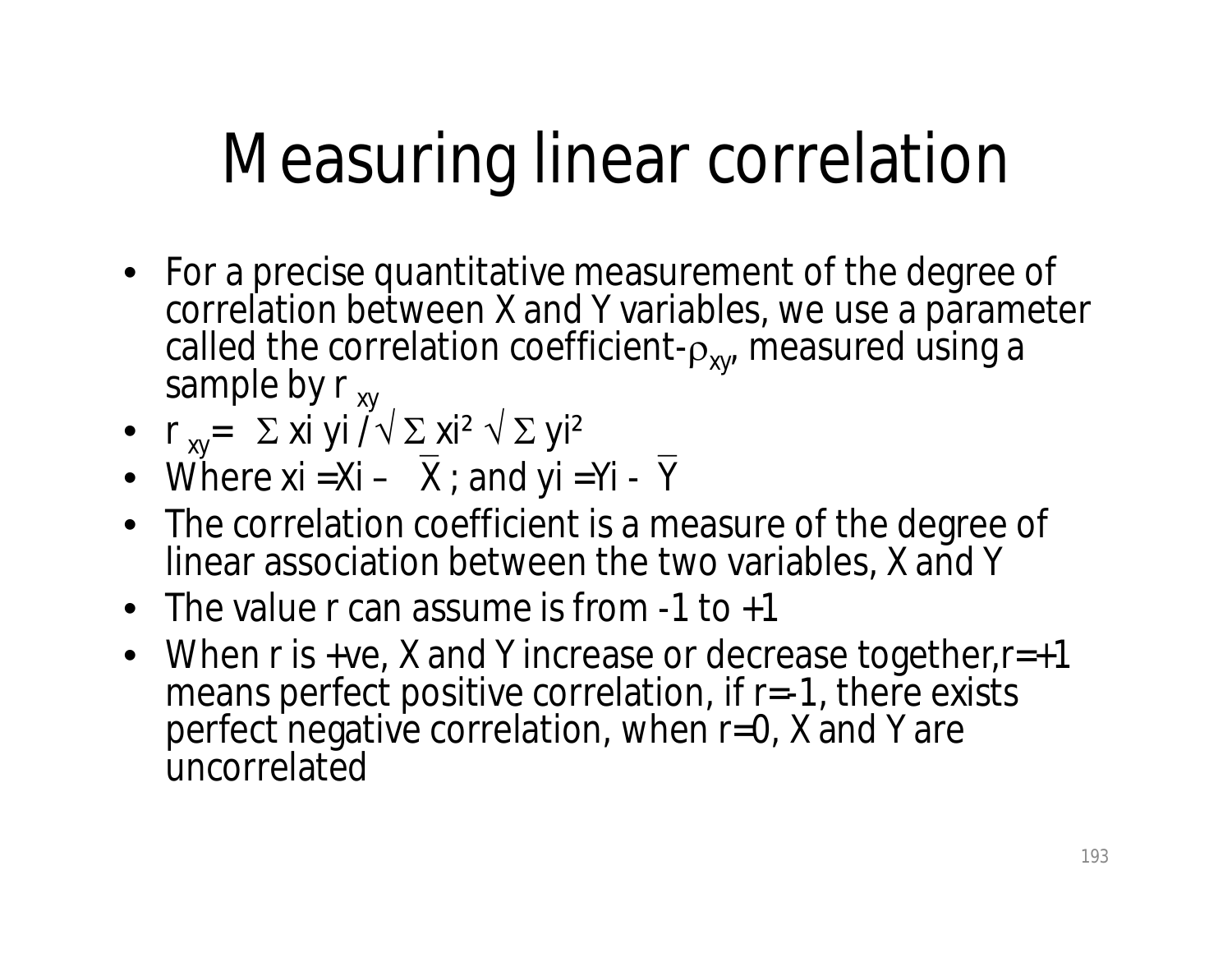# RANK CORRELATION COEFFICIENT

- An assumption made in respect of the linear correlation coefficient is that the variables are quantitative
- If variables cannot be measured numerically, as in ranking effect, we use rank/Spearman's correlation coefficient
- Mechanism is to rank the observation in a sequence eg in order of preference say 1,2 ,3…n
- If 2 variables are so ranked, the rank correlation coefficient can be computed
- $\vec{r} = 1 [6 \sum D^2/n(n^2 1)]$
- Where D = difference between ranks of corresponding pairs of X and Y, n= number of observations, r ranges between-1&+1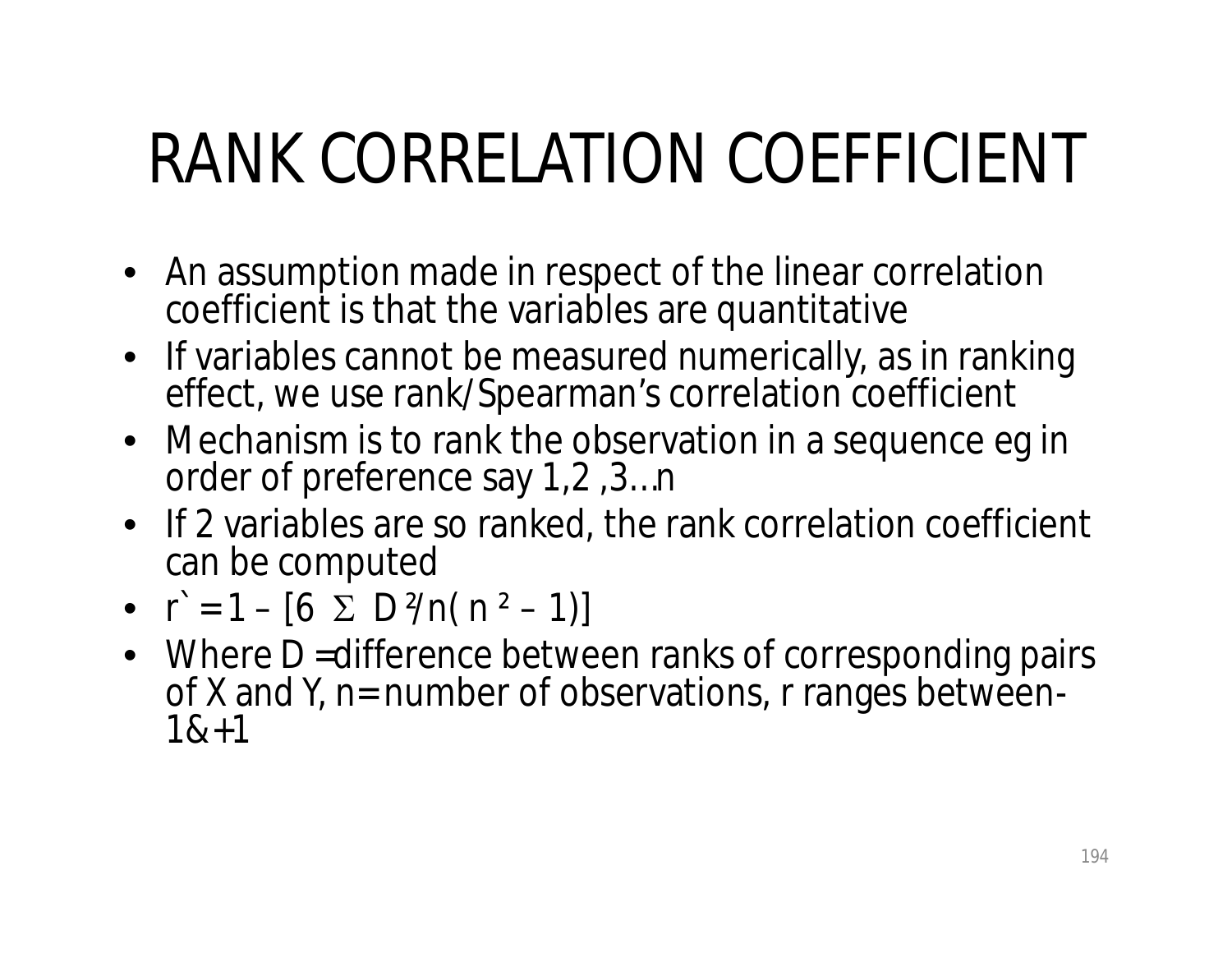#### CAUTION IN THE USE OF CORRELATION TECHNIQUE

- The linearity constraint restricts the type of co-variability that can be measured by the technique, since the 2 variables may be strongly connected with a non-linear relationship as in circle
- The technique can not be used to imply any functional relationship between the variables in question
- Correlation technique does not establish or prove any causal relationship between variables
- In correlation analysis, no cause and effect relationship can be inferred
- It seeks to find out if a co-variation exists, but does not suggest that variation in say Y are caused by variation in X or vice versa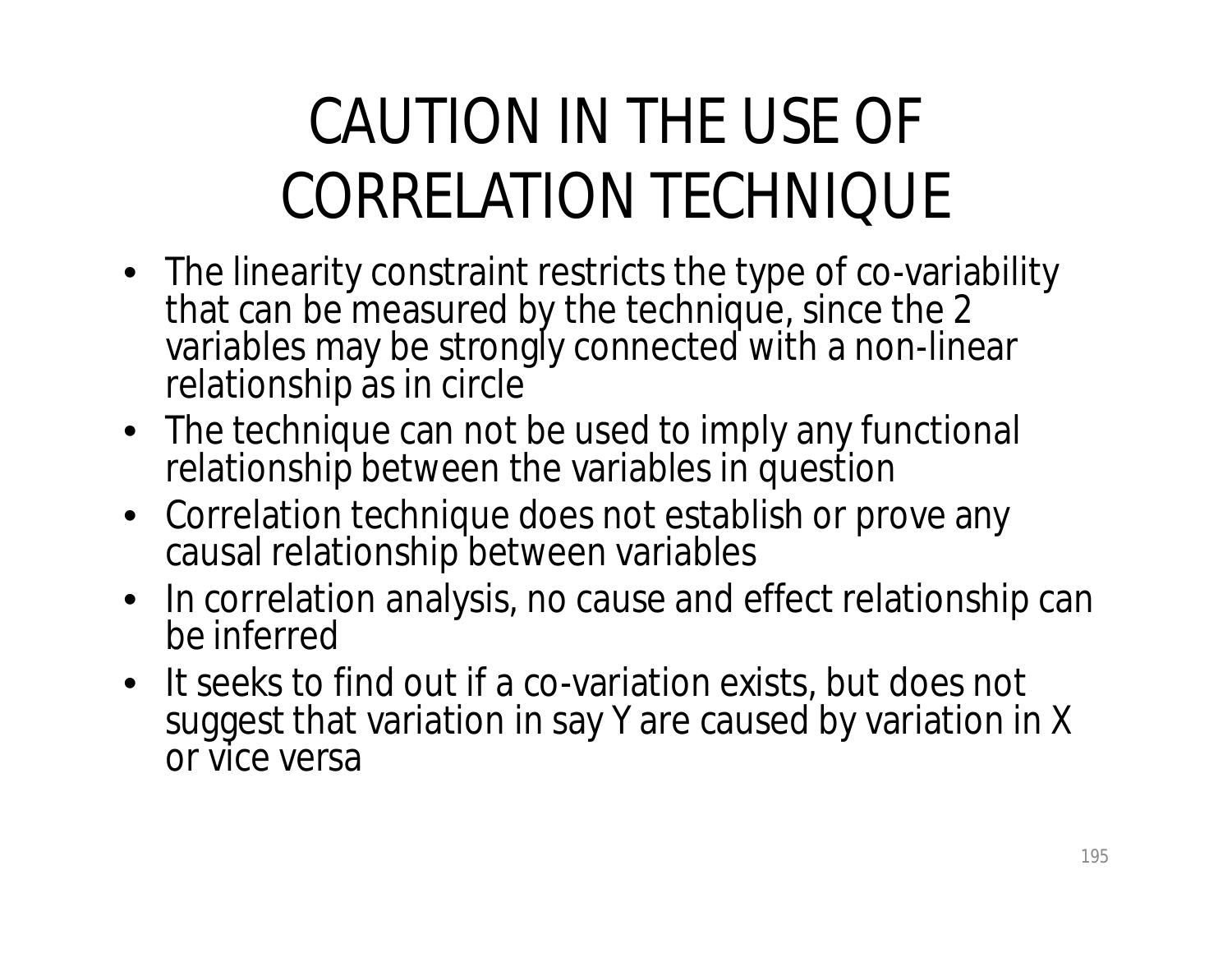- It should be noted that any 2 variables may be correlated for many reasons as follows;
- X causes change in Y
- Y causes change in X
- Neither X nor Y affects each other but both are under the influence of another variable
- X and Y may be correlated by chance
- X and Y are jointly dependent (i.e X causes change in Y, and Y causes change in X)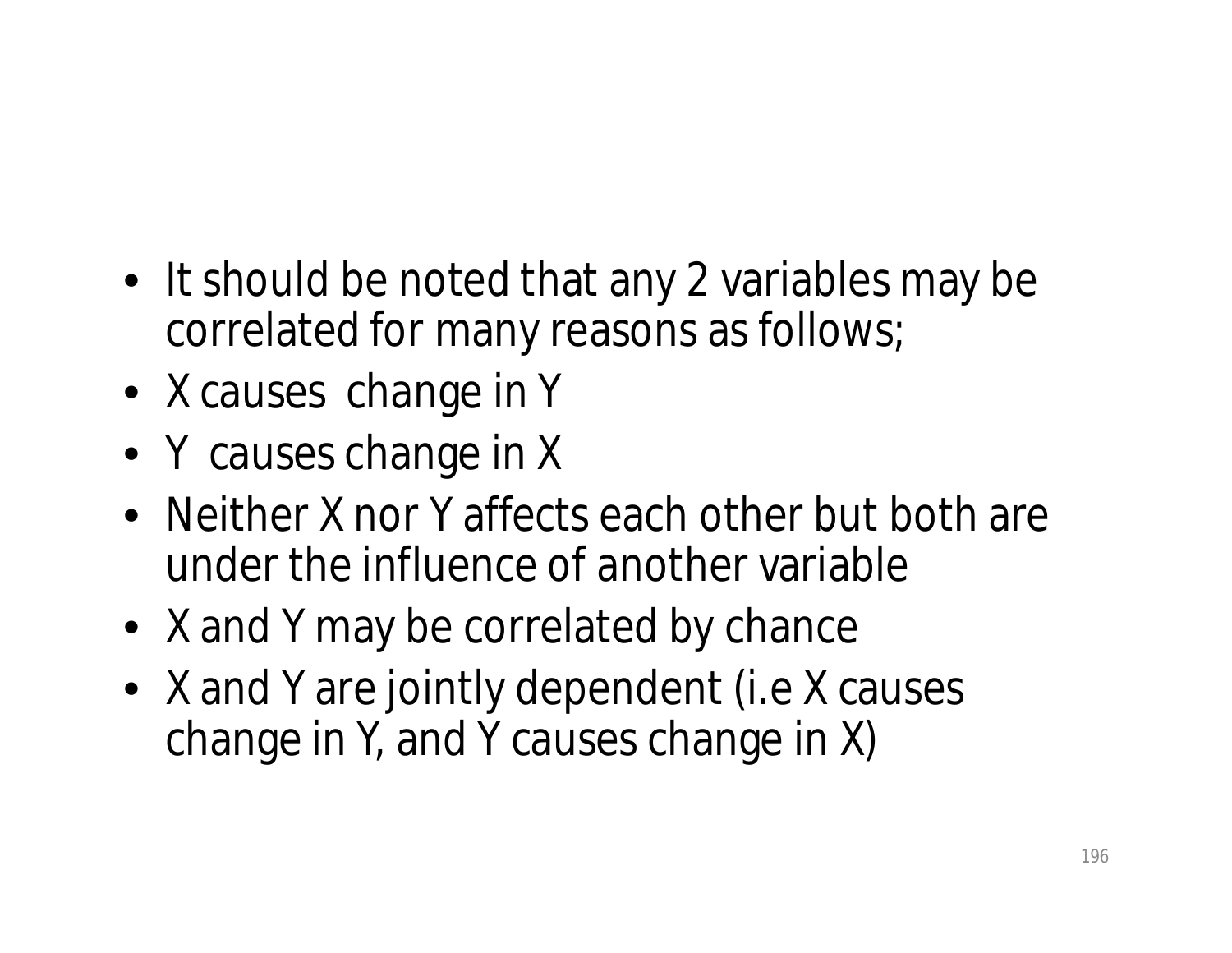## LINEAR REGRESSION ANALYSIS

- Regression analysis aims to establish how one variable is related to another, that is , the amount of change in the value of another variable which derives from a unit change in the value of another variable.
- It is based on a causal or functional relationship between variables
- In statistics, regression analysis is a technique which examines the relation of a dependent variable(regressand) to specified independent/explanatory/regressors
- Regression analysis can be used for prediction, inference, hypothesis testing and modeling causal relationships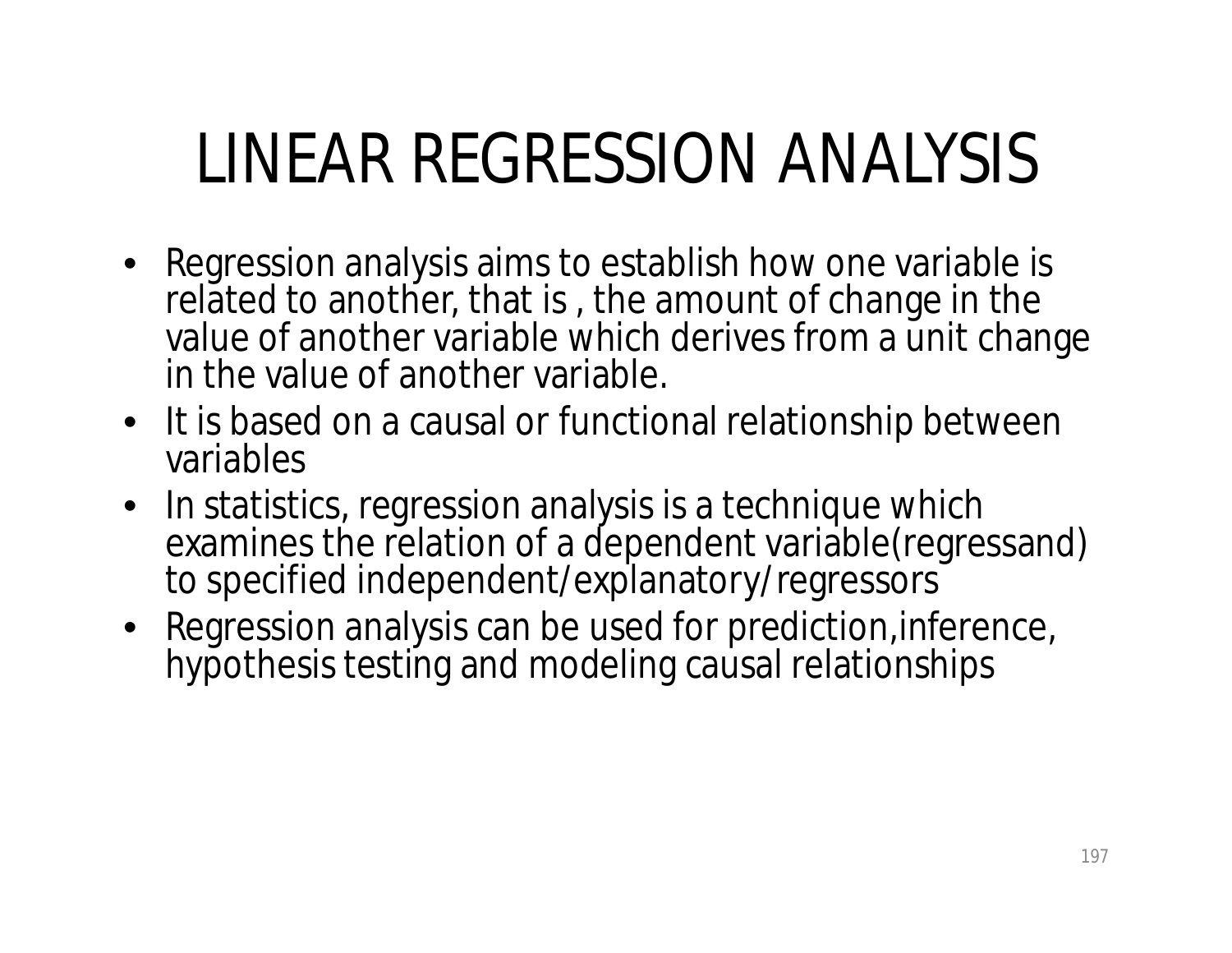- The key relationship in a regression is the regression equation
- A regression equation contains regression parameters whose values are estimated using data
- The estimated parameters measure the relationship between the dependent variable and the explanatory variables
- SIMPLE LINEAR REGRESSION
- A functional relationship is a statement often in the form of an equation of how a dependent variable depends on one or more other variables
- One task in research is to estimate such functional or causal relationship and test the validity or falsity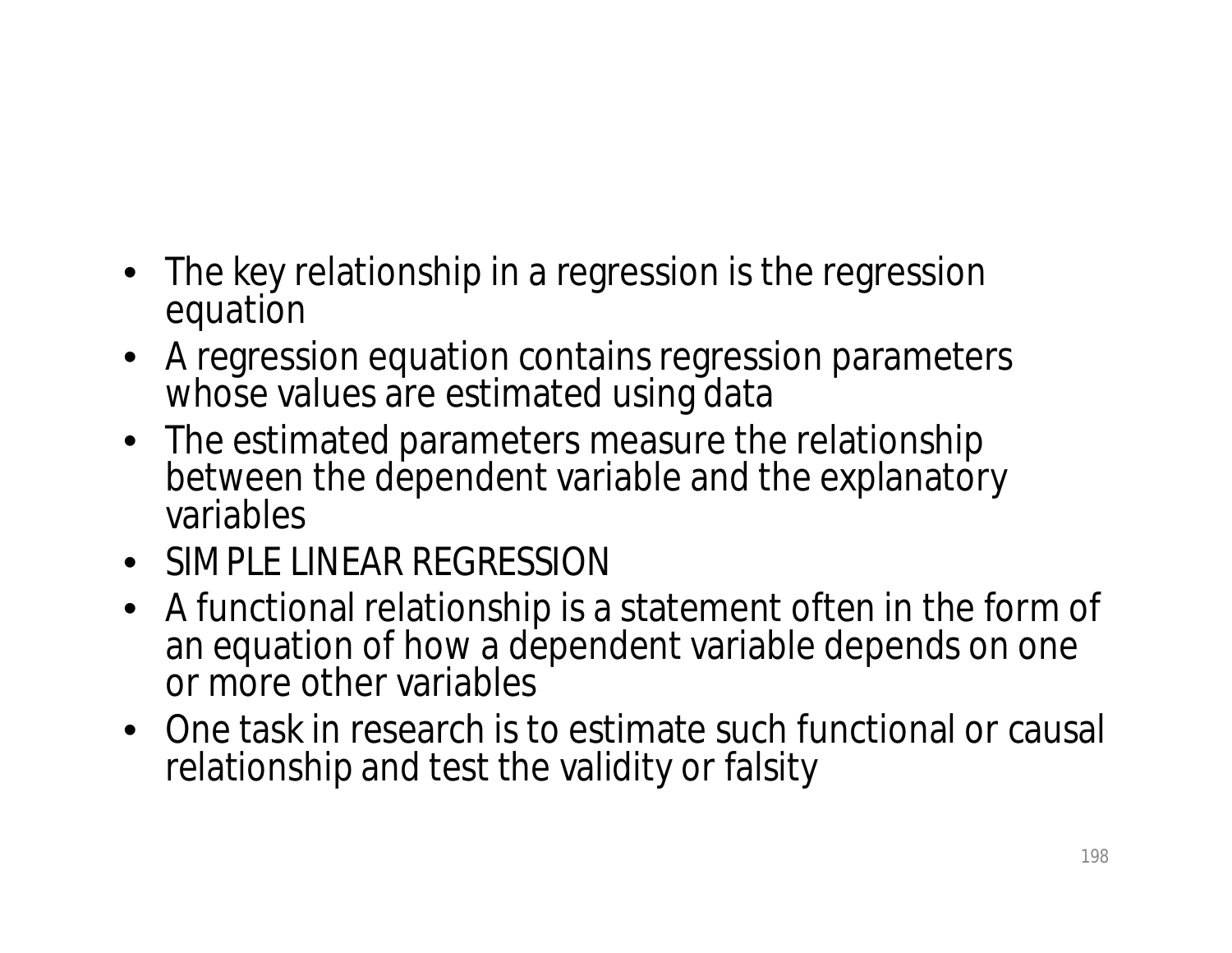# SIMPLE REGRESSION ANALYSIS

- Taking the example that consumption of food is a function of family income, implicitly can be stated as
- $C = f(Y)$ , where  $Y = Income$
- C is the dependent variable, while Y is the independent variable
- If we assume linear relationship, then  $C = \alpha + \beta Y + e$
- Where  $\alpha$  = intercept and  $\beta$  = slope and e =random error
- Error tem is usually posited to be normally distributed
- From sample data a and b can be estimated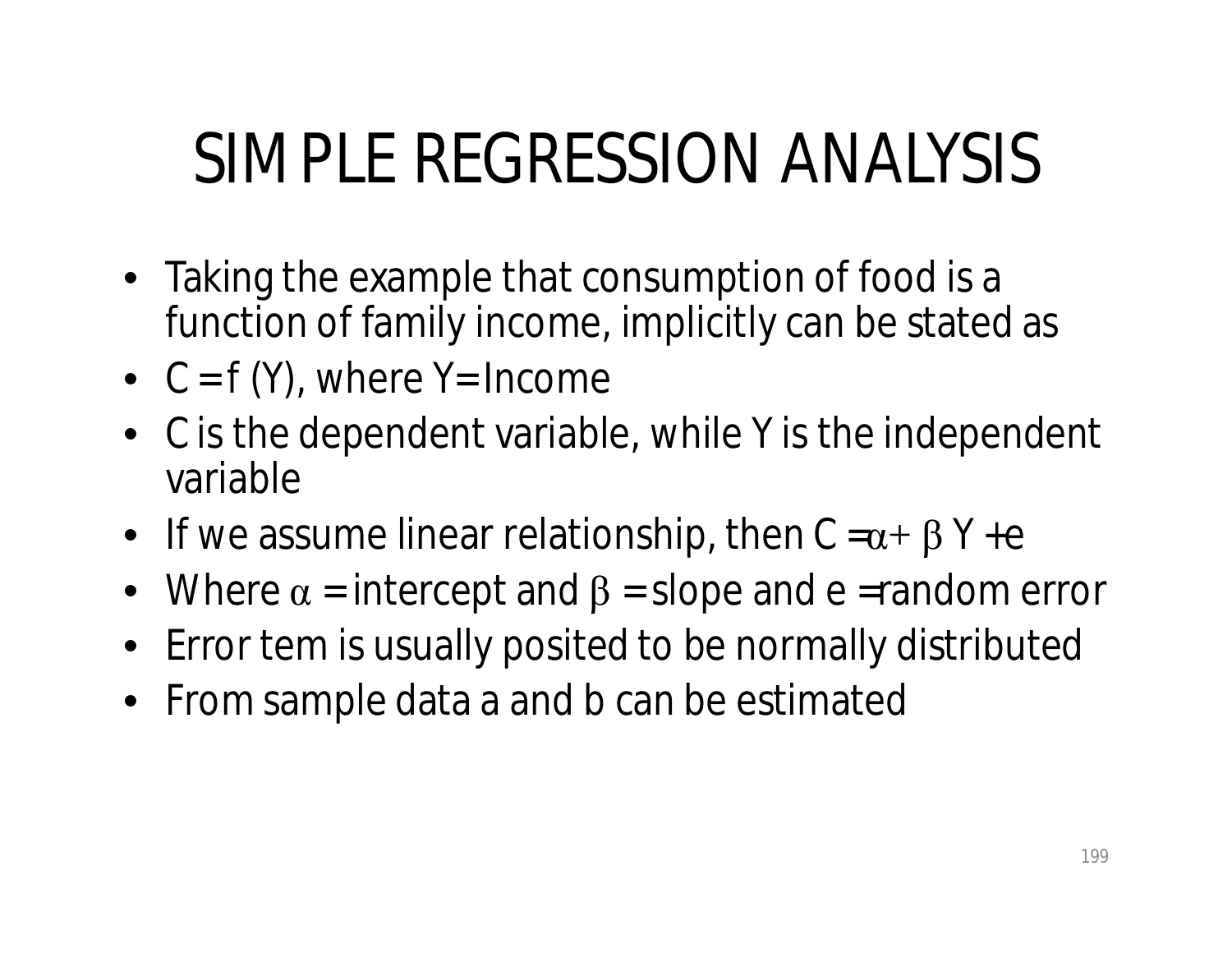- $\bullet$  ^ $\beta$  =  $\Sigma$  (Xi-X) (Yi-Y) /  $\Sigma$  (Xi X)<sup>2</sup> =  $\Sigma$ xy/  $\Sigma$ x <sup>2</sup>
- And  $\alpha = \overline{Y} \beta \overline{X}$
- x and y are deviation of the observations from the means
- Once regression model has been fitted, there is need to confirm the goodness of fit commonly done with Rsquare and test the statistical significance of the estimated parameters
- Statistical significance of estimated parameters is done using t-test while the F-test is used for the over-all fit test
- Prediction can also be done for Y for given values of Xs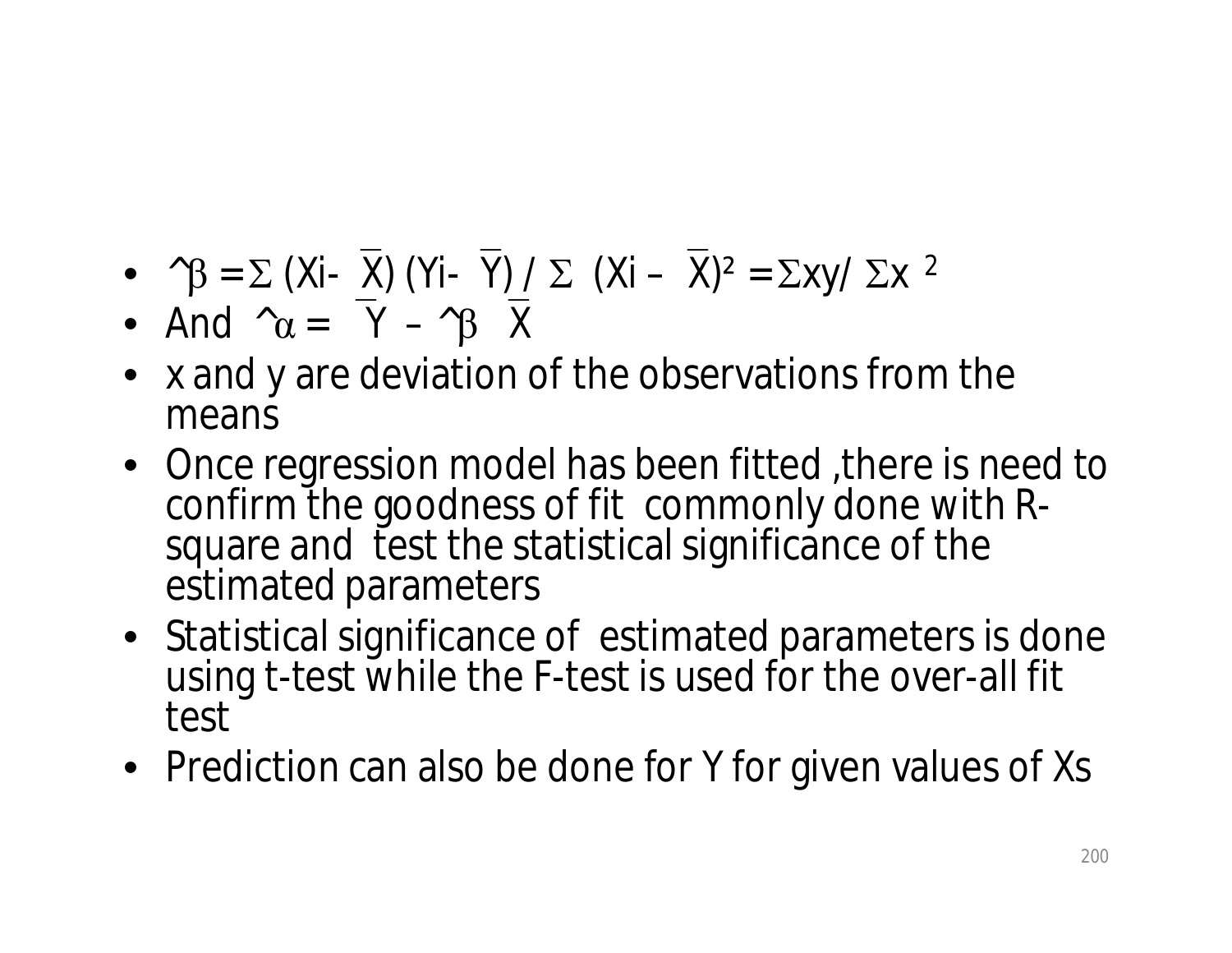# MULTIVARIATE ANALYSIS

- Real life phenomenon involves interaction between more than 2 variables.
- Where there are more than 2 variables, the analysis is called multivariate analysis.
- There are many multivariate analysis techniques in research to deal with specific phenomenon
- A few commonly used ones will be discussed. They are
- Multiple Regression
- Models of qualitative choice (Probit, Logit and Tobit)
- Analysis of Variance (ANOVA)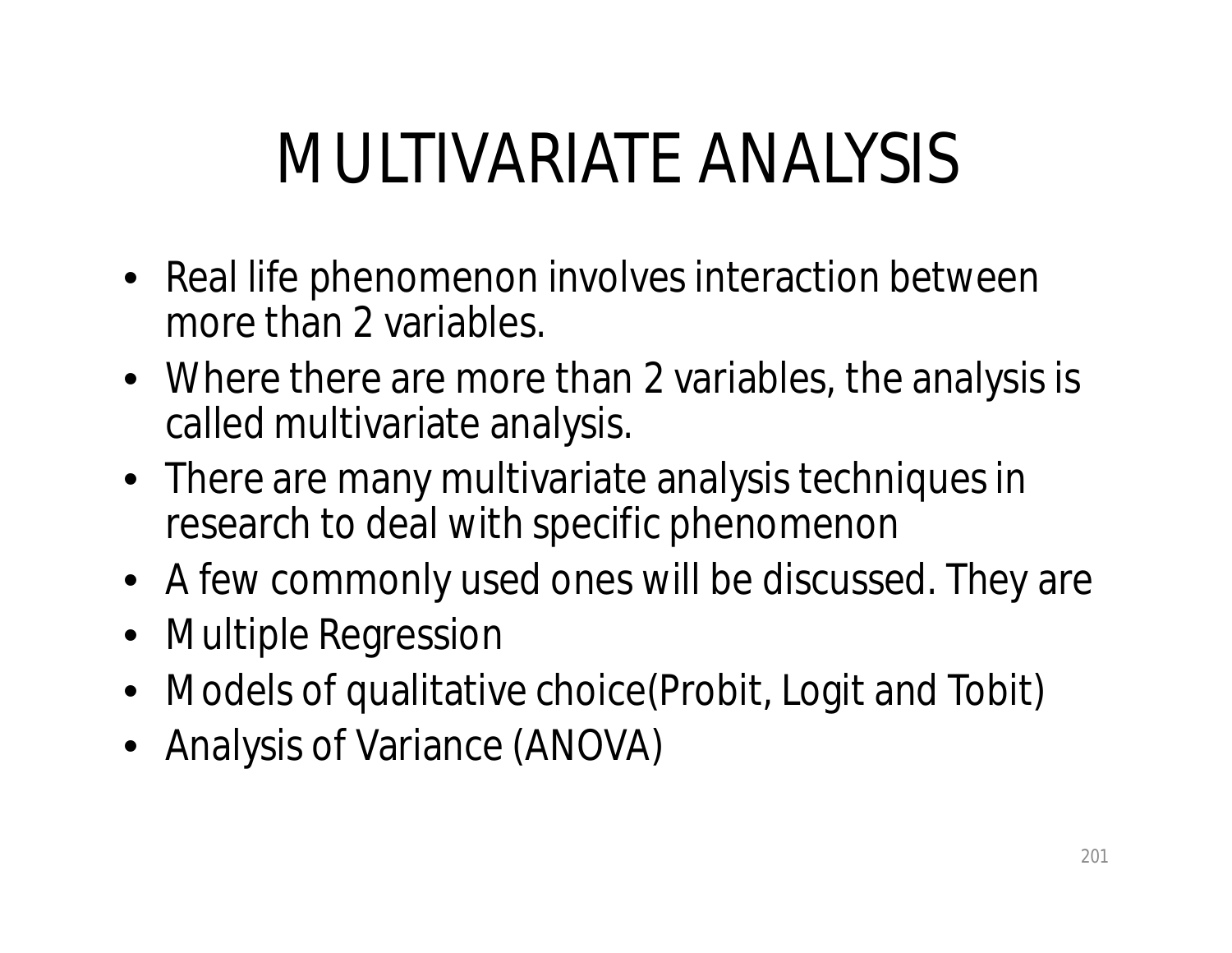#### MULTIPLE REGRESSION ANALYSIS(MRA)

- Multiple regression analysis unlike simple regression analysis involves more than one independent variable
- An objective MRA could be to predict the dependent variable or test the relevance of the independent variables in the model/equation
- Note that in the model both dependent and independent variables should be numeric (interval or ratio data)
- However, under special circumstances , the dependent variable and independent variable can use dichotomous variable/dummy variable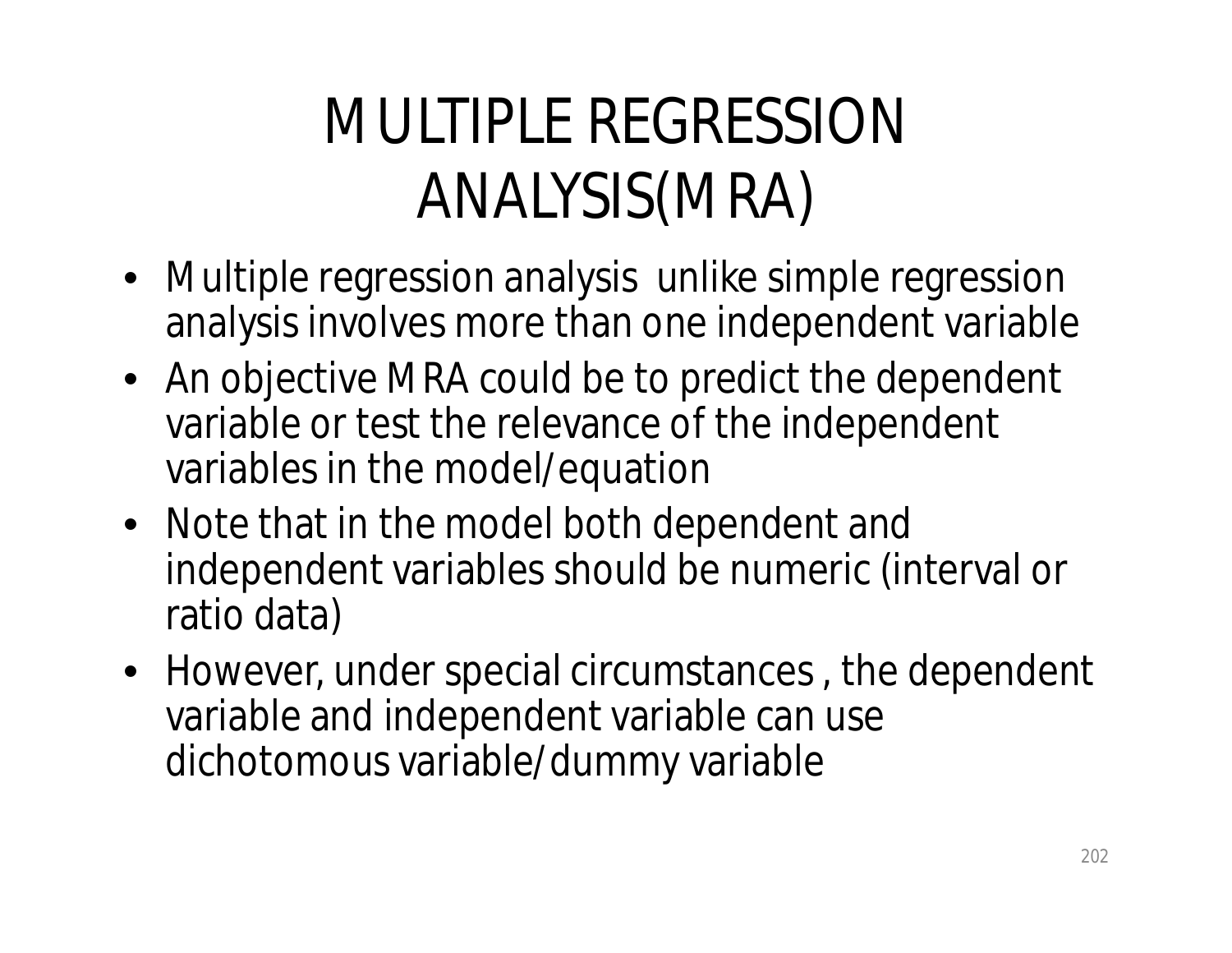- Assuming a linear relationship between the dependent and the independent variables,the model equation can be given as
- $Y = \alpha + \beta_1 X_1 + \beta_2 X_2 + \cdots + \beta_k X_k + e$
- $\alpha$  and  $\beta$  are parameters of the relationship and the estimates, a and b are the standarized partial regression coefficients, interpreted as the change in Y for a unit change in  $X_1, X_2$ ----- $X_k$  holding other variables constant
- Ordinary Least Squares Model, OLS can be used to estimate the parameters
- It minimizes the sums of the squares of the vertical deviations from the line
- Arriving at the estimates involves getting the normal equations ,given as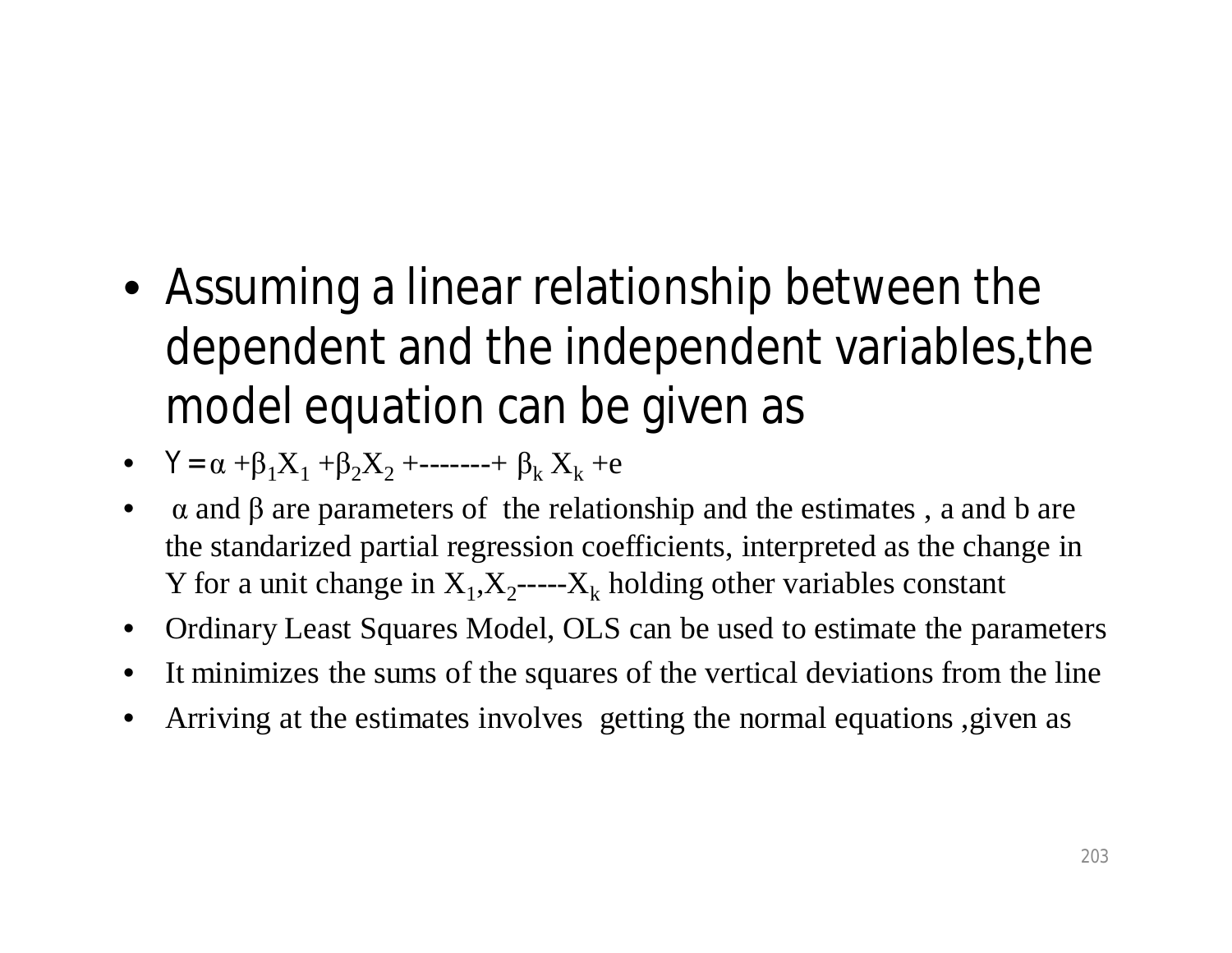#### NORMAL EQUATIONS FOR 2 INDEPENDENT VARIABLES

- $\Sigma$  Y = n $\alpha$  +  $\beta_1$   $\Sigma$ X<sub>1</sub>+  $\beta_2 \Sigma$  X<sub>2</sub>
- $\Sigma YX_1 = \alpha \Sigma X_1 + \beta_1 \Sigma X_1^2 + \beta_2 \Sigma X_1 X_2$
- $\Sigma YX_2 = \alpha \Sigma X_2 + \beta_1 \Sigma X_1 X_2 + \beta_2 \Sigma X_2^2$
- There are many software packages available to perform the calculations and output the results.
- Examples are Micro-soft excel, Econometric views, MINITAB etc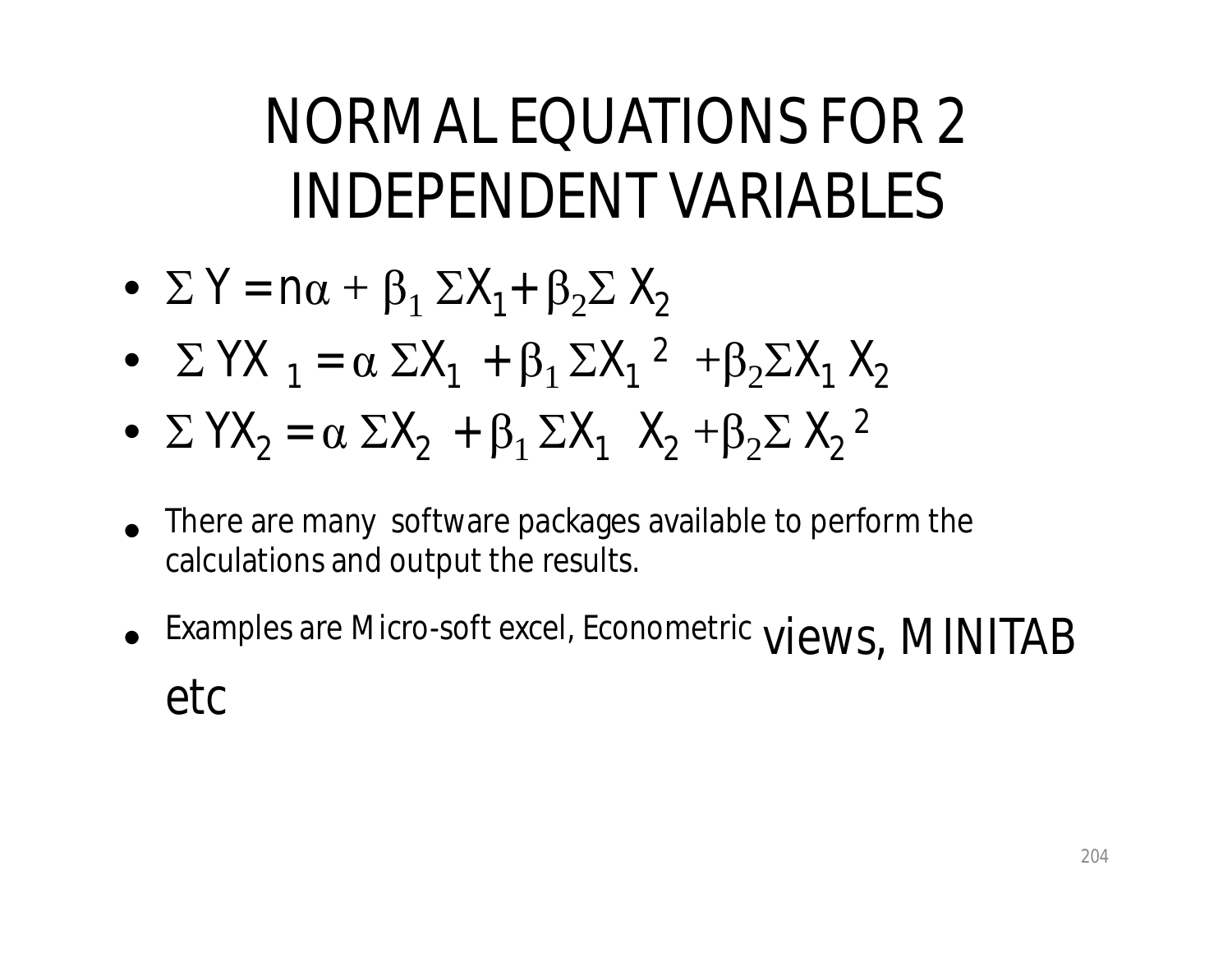### ESTIMATES OF SLOPE PARAMETERS

• Estimates of the slope parameters,  $b_0$ ,  $b_1$  and  $b_2$  can be got by simultaneously solving the 3 normal equations, as

• 
$$
b_0 = \overline{Y} - b_1 \overline{X}_1 - b_2 \overline{X}_2
$$

- b<sub>1</sub> =  $(\Sigma x_1 y_1)(\Sigma x_2) (\Sigma x_2 y_1)(\Sigma x_1 y_2) / {(\Sigma x_2)_{1}} (\Sigma x_2)$
- $(\sum X_{1i} X_{2i})^2$
- b<sub>2</sub> =  $(\Sigma x_{2i} y_i)(\Sigma x_{1i}) (\Sigma x_{1i} y_i) (\Sigma x_{1i} x_{2i})/((\Sigma x_{1i})(\Sigma x_{2i}) (\sum X_{1i}X_{2i})^2$
- Note that xis and yi are deviations from the means
- $\bullet$   $\wedge$  Y = b o + b 1 X I + b 2 X 2 which can be used for prediction at given levels of Xs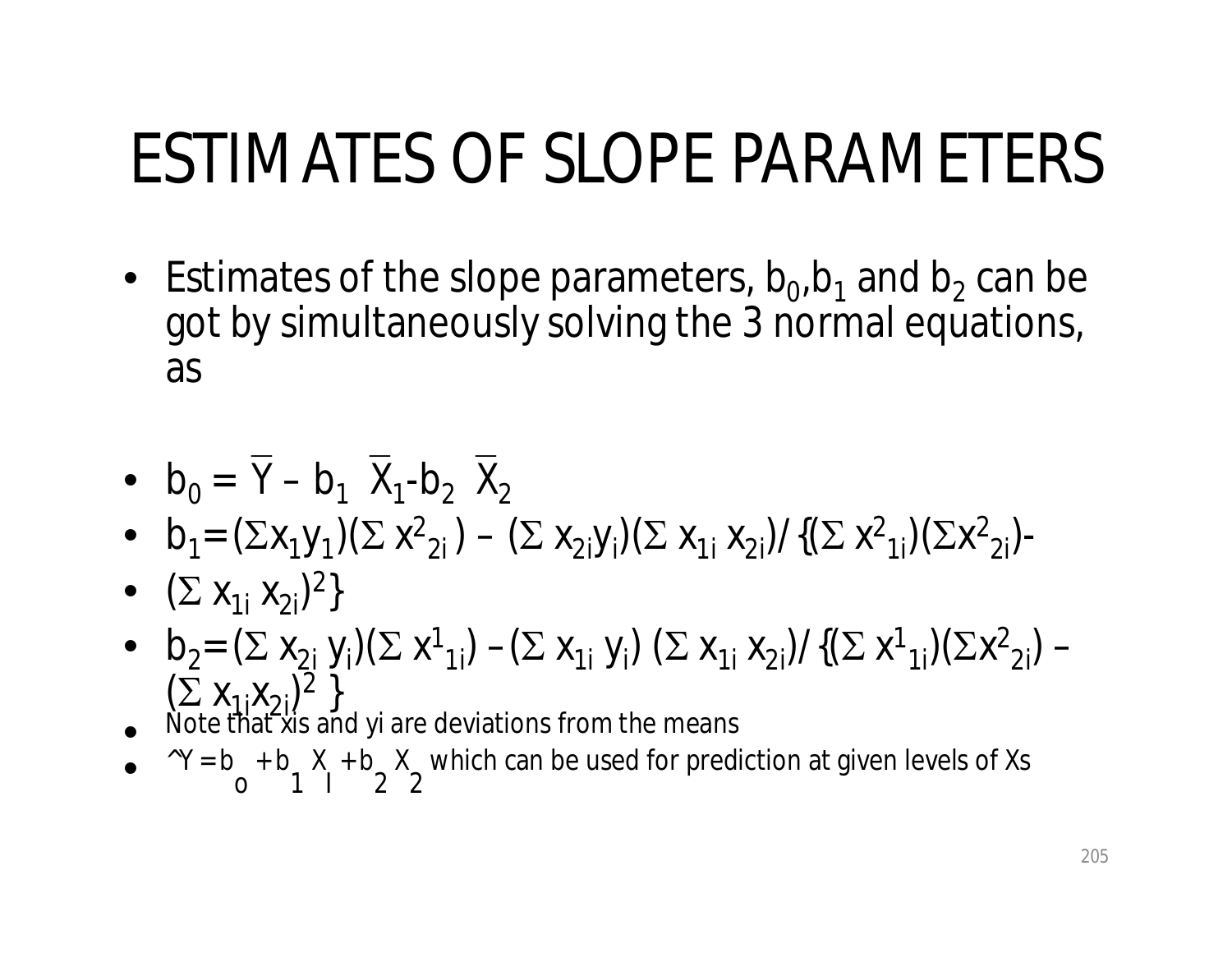## FIRST ORDER TESTS

- After producing estimates of the regression model, the next step is to evaluate the model given that a sample data was used in its estimation
- This is done using : F-Statistic,
- T-Statistics
- Coefficient of Multiple Determination, R<sup>2</sup>
- Adjusted R - square and
- Standard error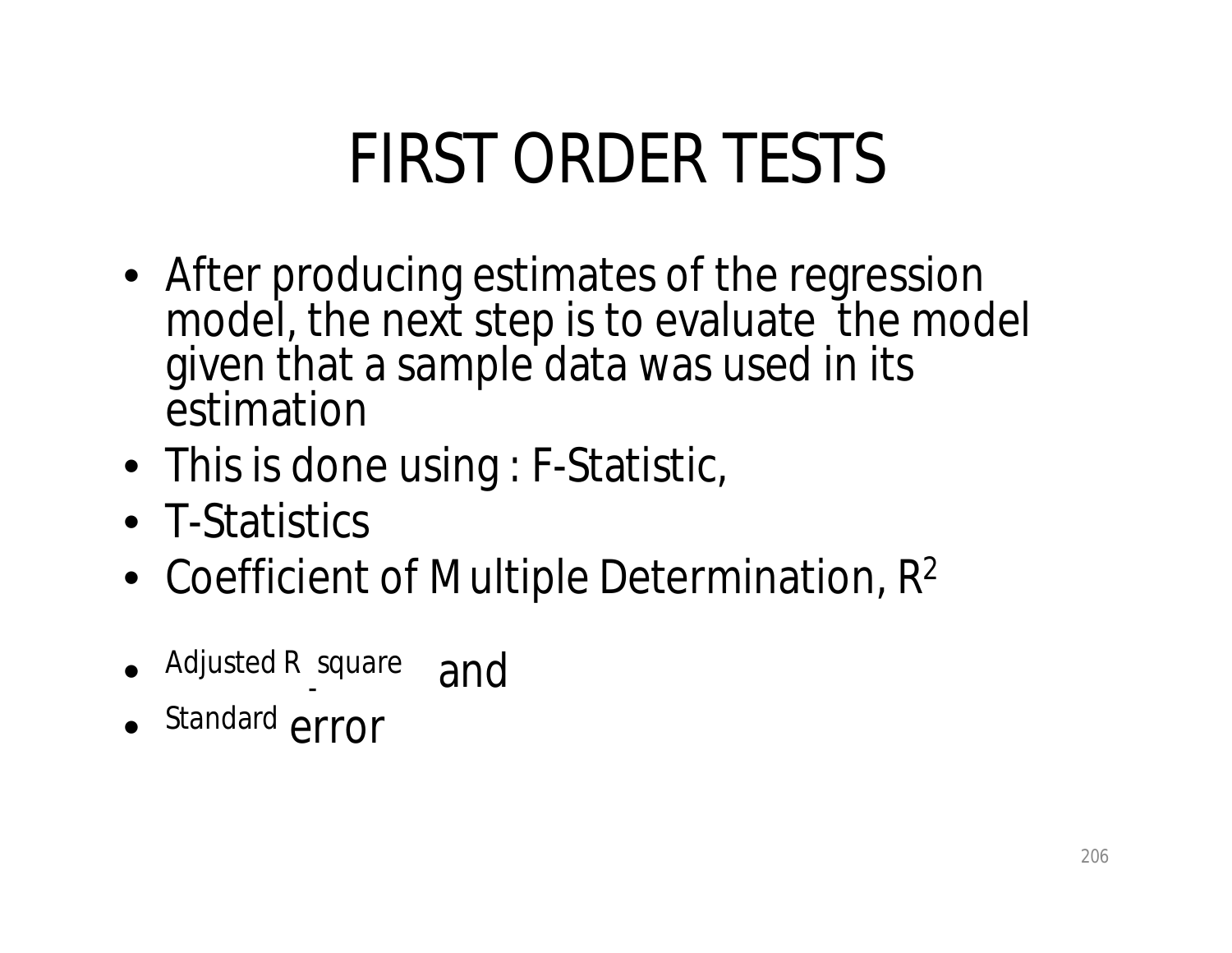- Coefficient of determination measures the goodness of fit of the model. It measures the explanatory power of the independent variables on the dependent variable
- It is the percentage of the variation in the dependent variable that is explained by the regressors
- Value ranges between 0 and 1
- The higher the value the better the model
- If R-square is zero, then the explanatory variables do not explain any changes in the dependent variable
- The closer R-square is to 1, the better the model estimated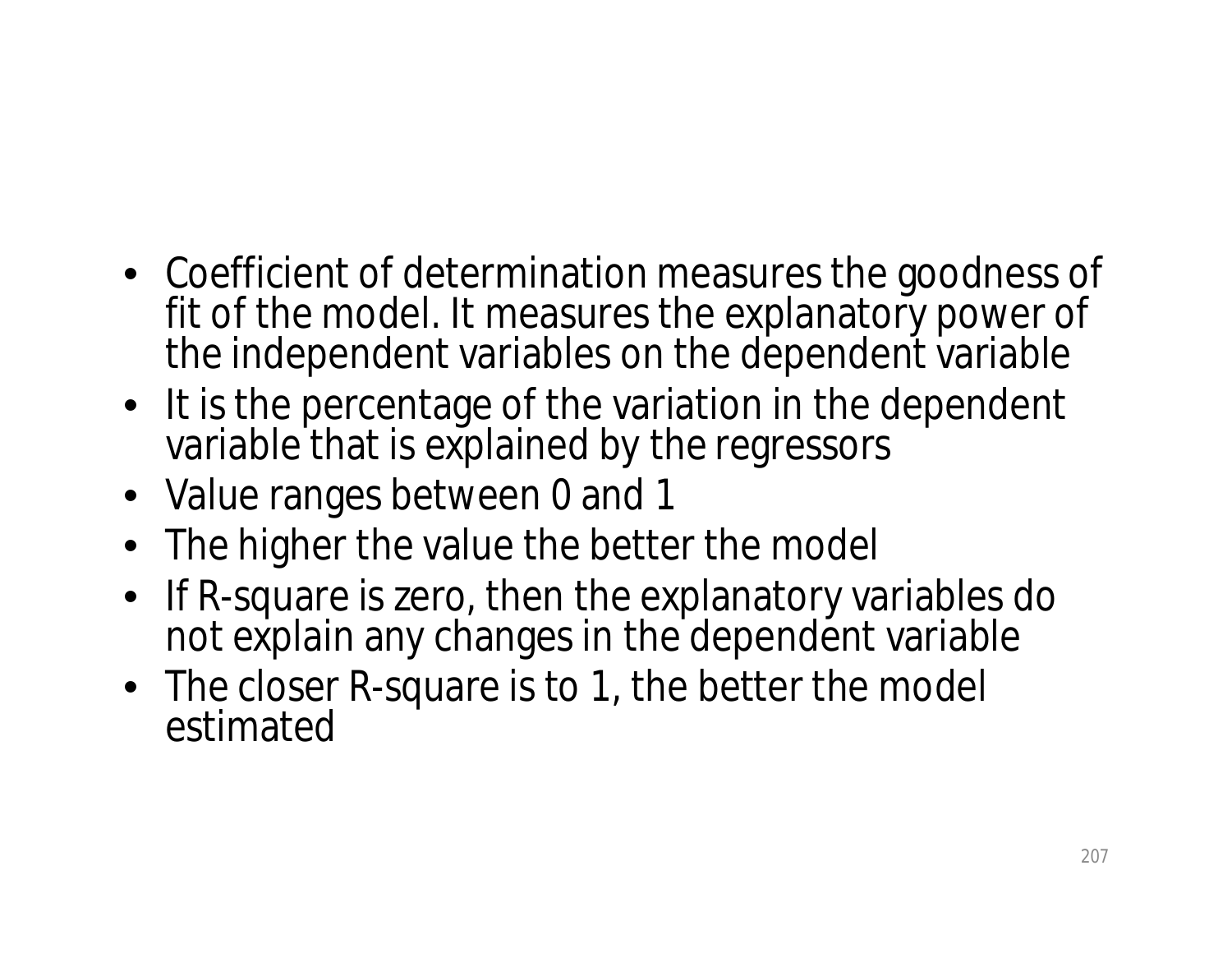- R-square tends to over estimate the goodness of fit of the model when number of variables and the sample size are increased.
- The adjusted R-square is thus to cater for the over estimation
- It thus gives the useful measure of the goodness of fit
- F-TEST: The F-statistic is used to test whether or not, there is a significant impact between the dependent variable and the independent variables.
- If calculated F is greater than the tabulated F-value, then there is a significant impact between the dependent and the independent variables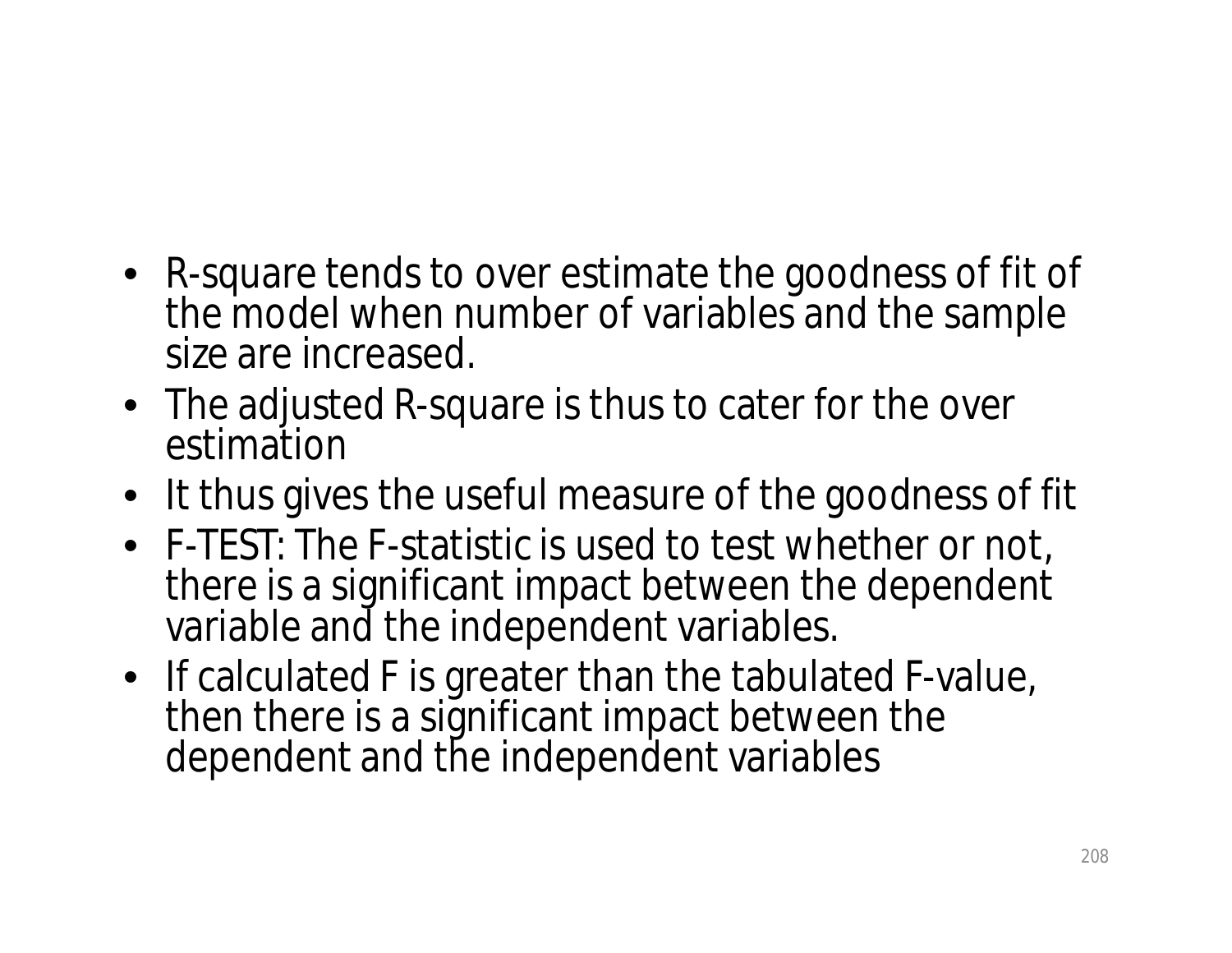# EXAMPLE-SEE HAND OUT

- USE OF DUMMY VARIABLES IN MULTIPLE REGRESSION
- A dummy variable is one used as proxy for another variable which cannot be measured quantitatively
- Dummy variable can be used as proxy for qualitative(categorical) explanatory factors such as profession, religion,sex,location,etc
- For example in demand function , we may want to find the effect of say urban and rural residents, then we use dummy say if urban household, then1,and if rural household,then0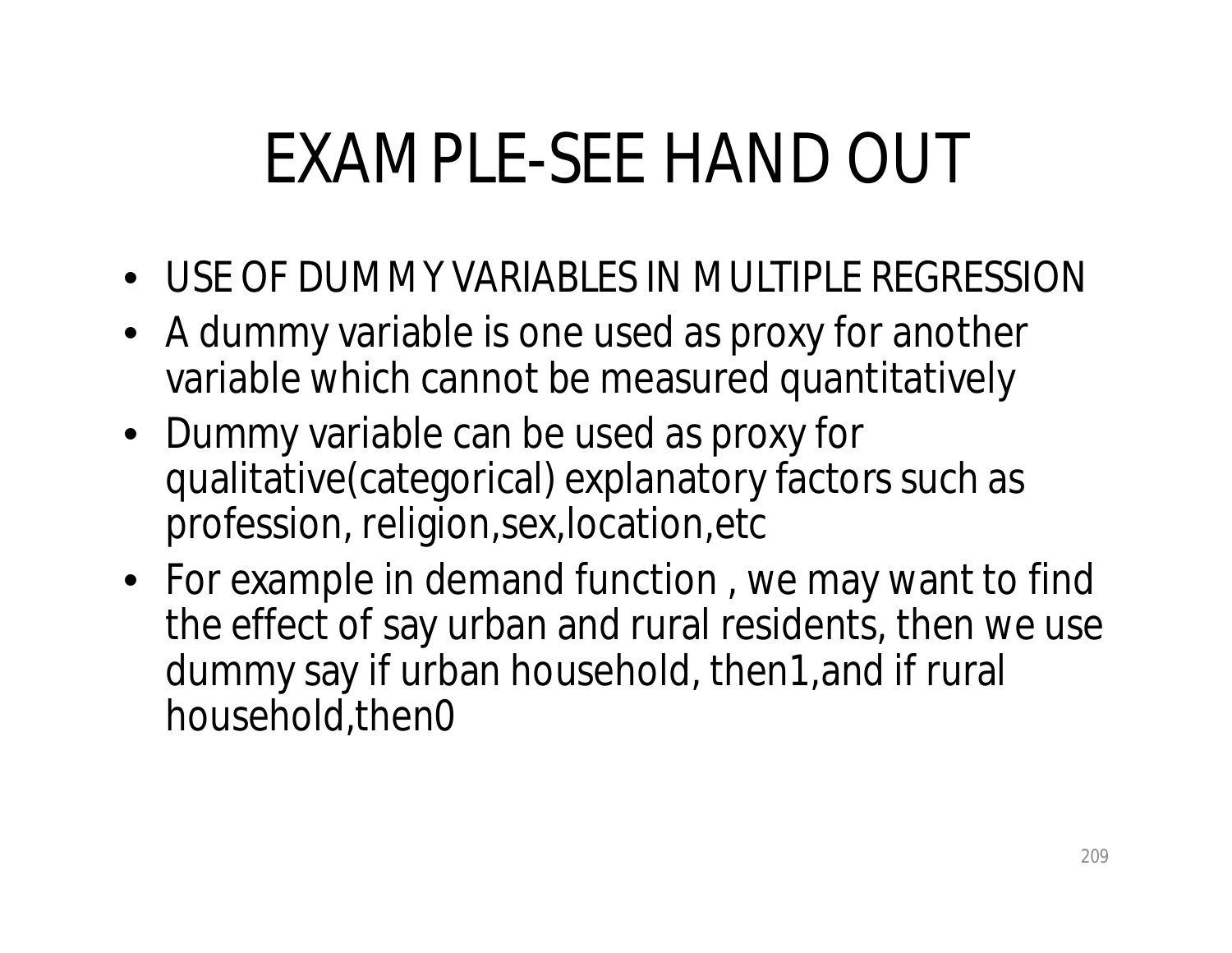#### DUMMY VARIABLES

- Dummy variable is used as proxy to quantitative explanatory variable, when no observations on the variable is available or when it is suitable to do so. For example in the study of estimating savings function and wanting to find the effect of age.
- Age is numeric but can also be stratified in those below 30 years and those above
- The dummy variable will now be those < 30=0, while those>30years=1
- Dummy variable can be used to measure the shift in a function over time, eg Consumption function during war time and normal period.
- It can be used to measure the effect of season, seasonal effect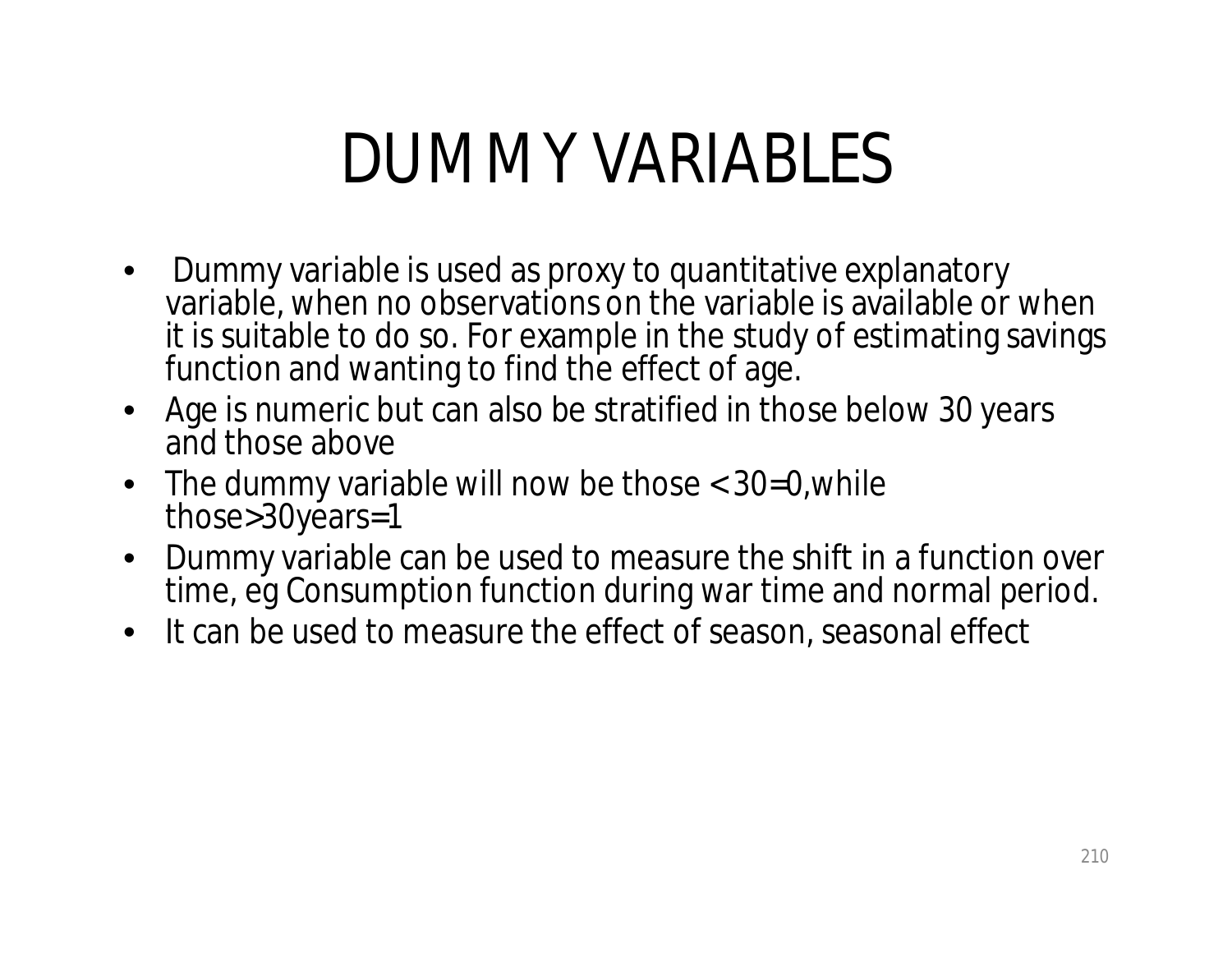#### DUMMY VARIABLES

- Practical example is to consider, consumption pattern in the various quarters of the year
- Construct the dummy matrix,
- D1 D2 D3
- Season1 1 0 0
- Season2 0 1 0
- Season3 0 0
- Season4 0 0 0
- Note that number of dummy variables used for proxy is always one category less than the total number of categories
- The category not represented is known as the base category
- For dummy variables to be meaningful, they must be based on mutually exclusive categories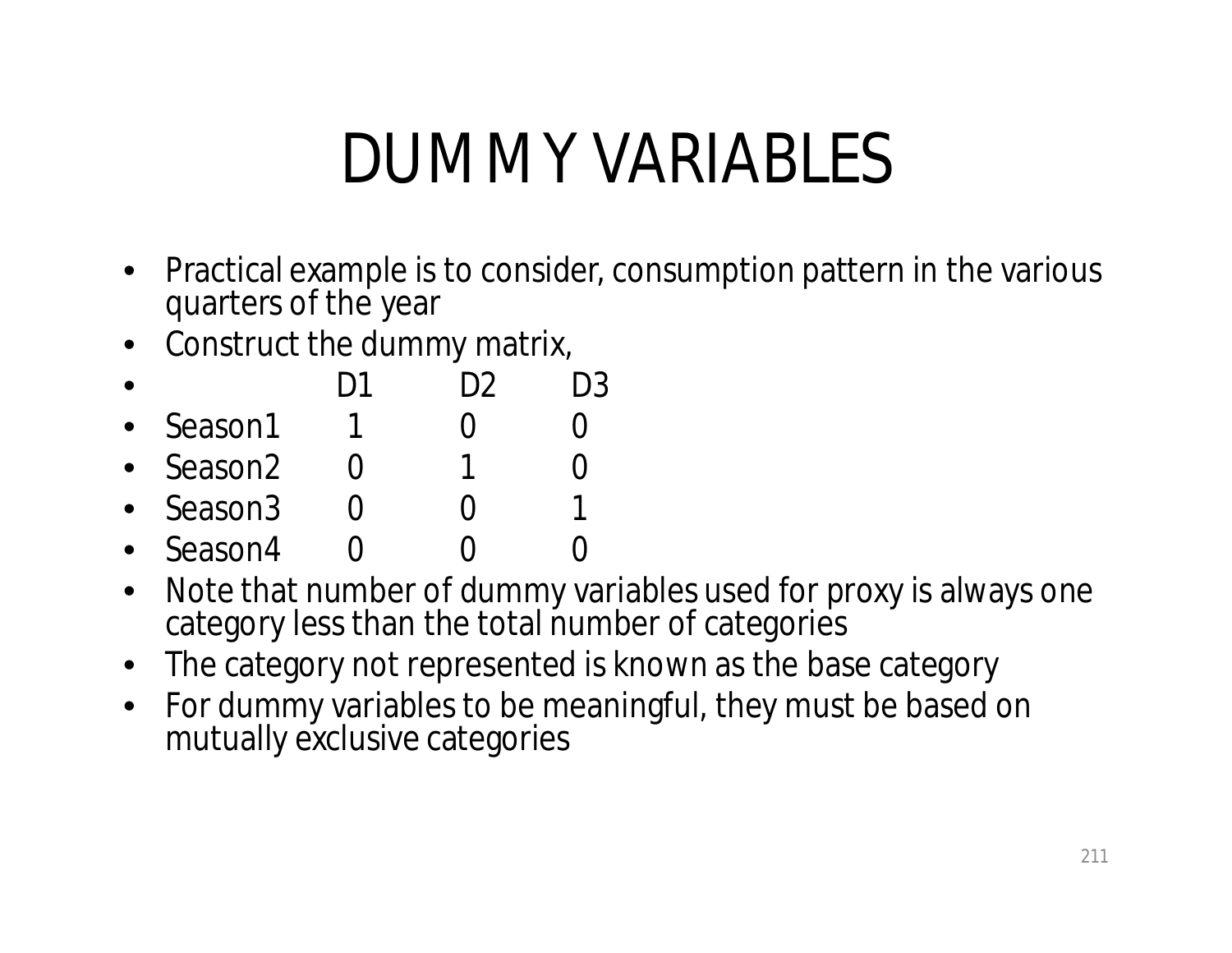# MODELS OF QUALITATIVE CHOICE

- If independent variable is a qualitative measure rather than a continuous, interval measure, regression analysis would be unreasonable because the estimates will no longer be efficient
- But most of what social scientists study cannot be analyzed with classical regression model, because many attitudes, behaviours, characteristics, decisions and events are measured in discrete, nominal, ordinal variables that are non-continuous
- Analytical technique needed is one that can do the work of multivariate regression analysis without being subjected to the liability of qualitative dependent variable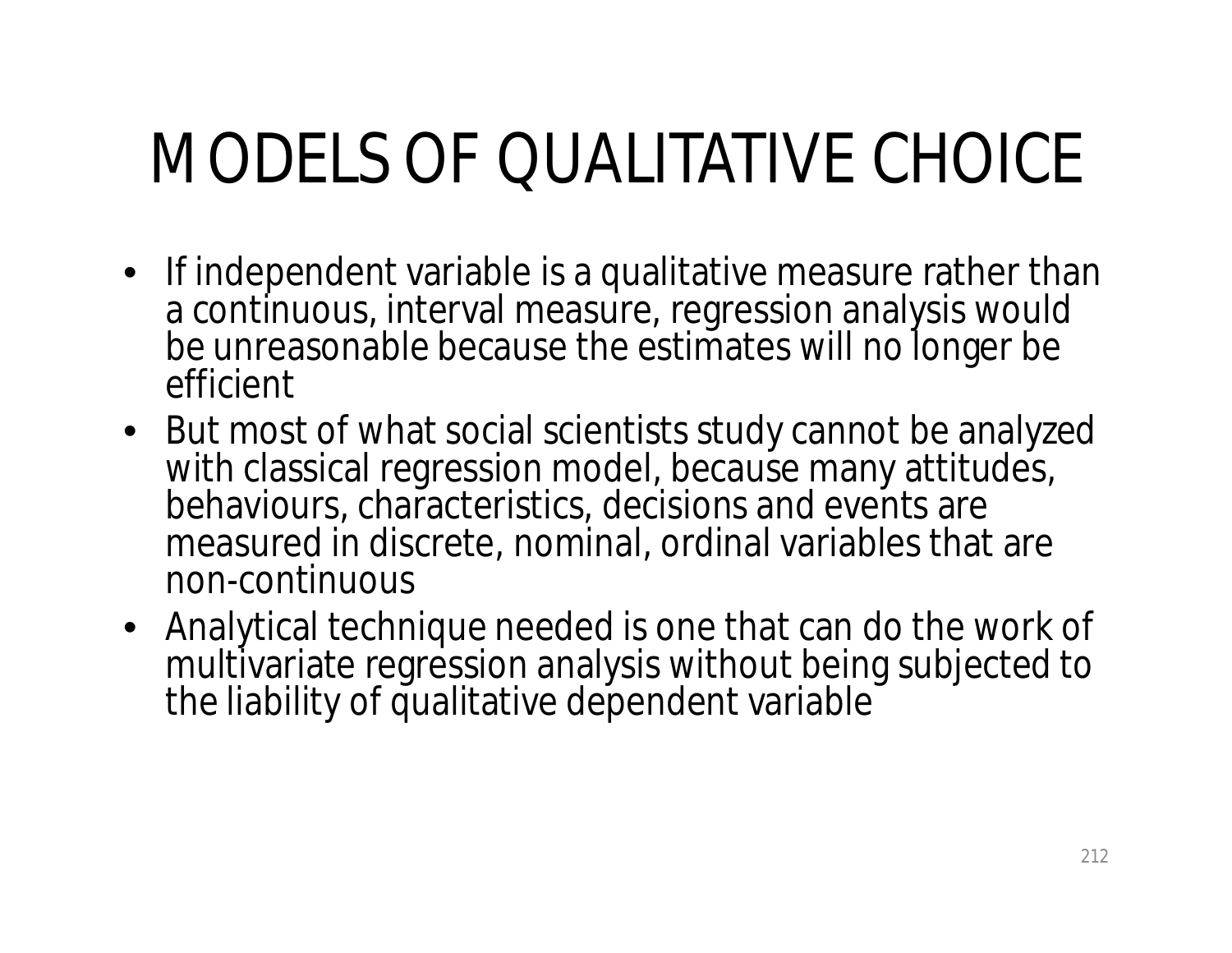# MODELS OF QUALITATIVE CHOICE

- Several such procedures that can analyze categorical dependent variables exist.
- Examples are Probit, Logit and Tobit models
- They all model the probability of an event, ie how likely an event is to occur
- Qualitative choice analysis methods are used to describe and/or predict discrete categories of variables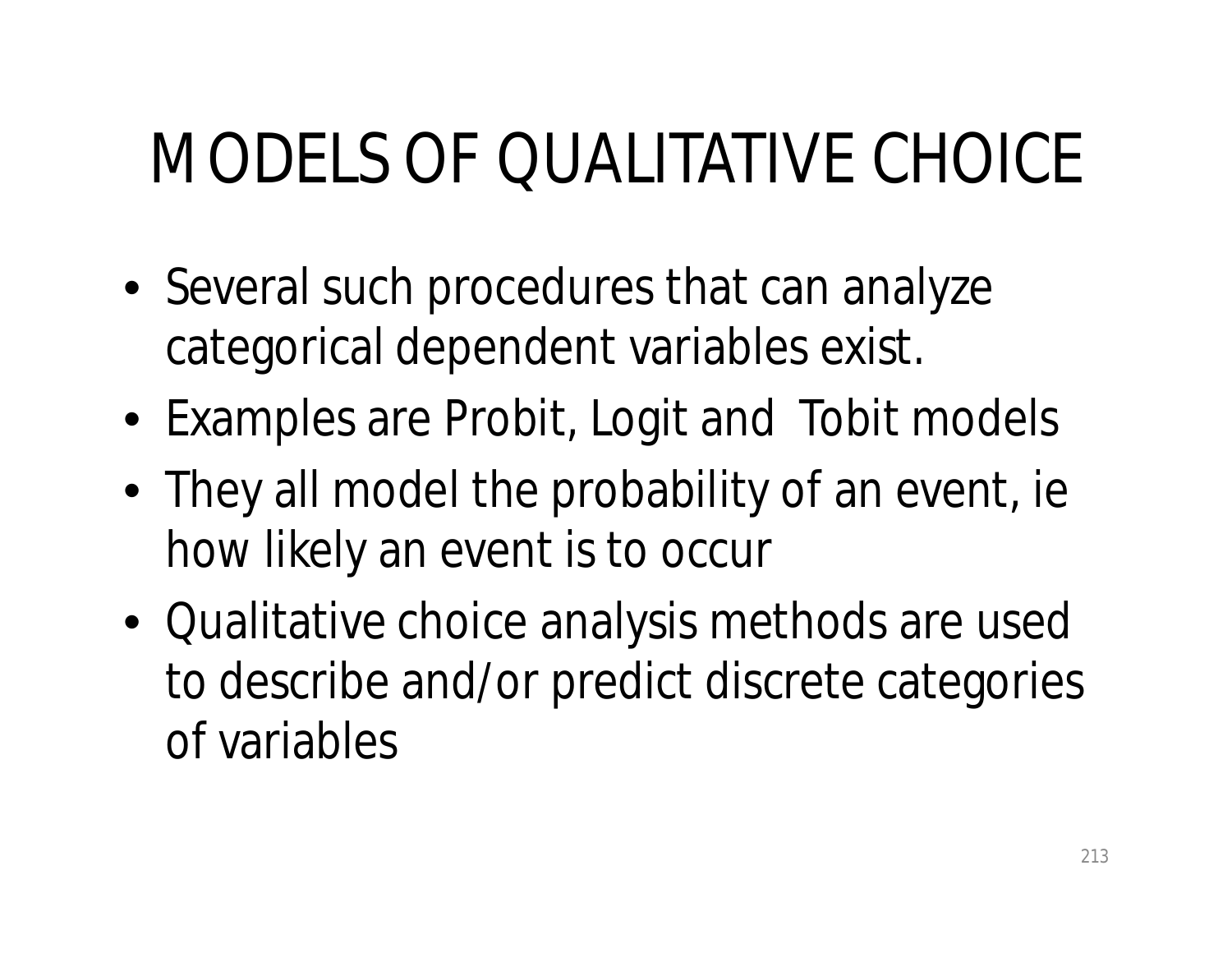### PROBIT MODEL

- A way of estimating a dichotomous dependent variable
- Based on the assumption that the variable reflects cumulative normal distribution
- Cumulative Density Function (CDF) of X which follows normal distribution with mean u and variance  $\sigma^2$  is given by
- $f(x) = 1/(\sqrt{2\pi}\sigma^2)^* e^{-1/2((X-u)/\delta^2)}$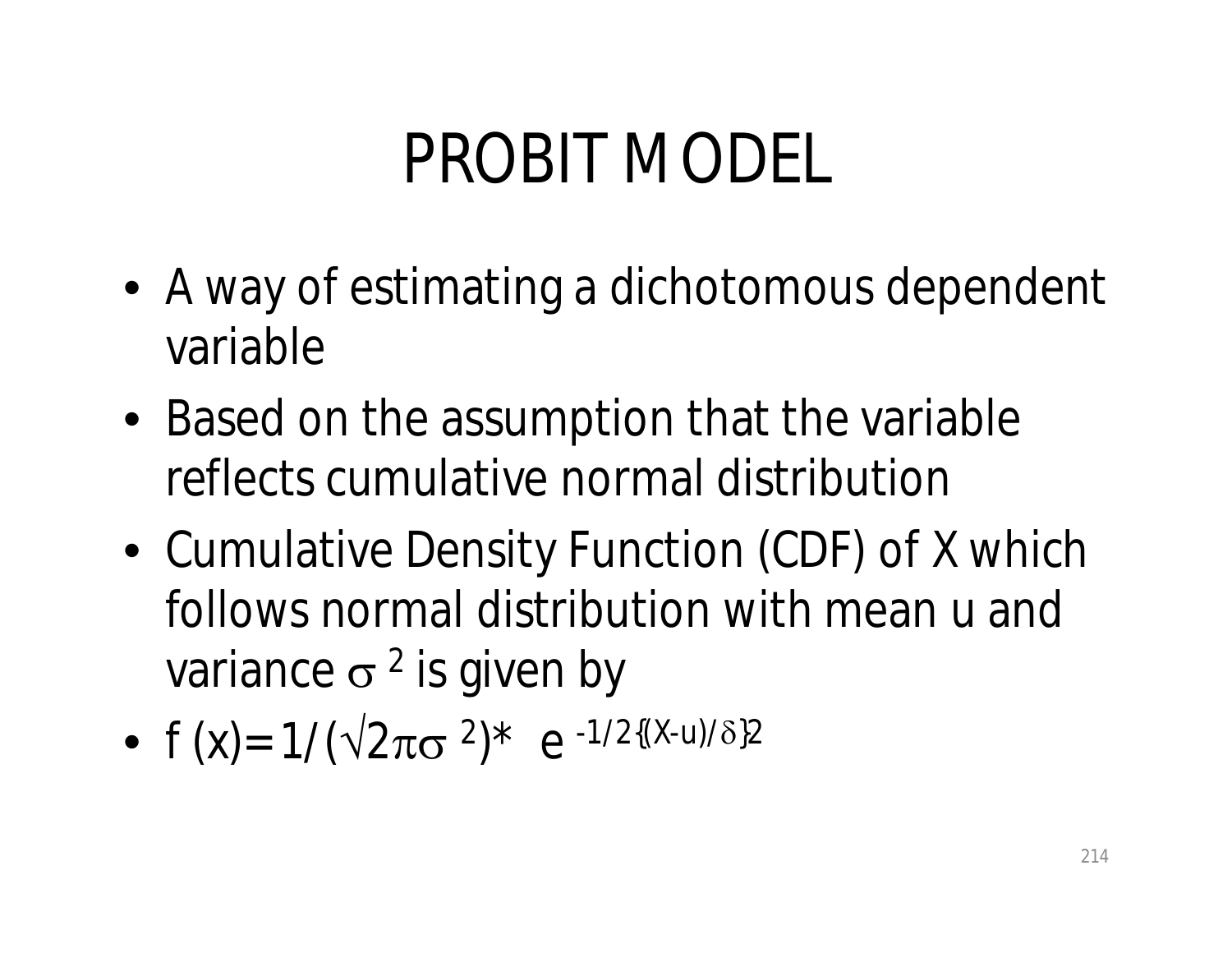#### ANALYSIS OF VARIANCE VIS-À-VIS REGRESSION

- ANOVA is a statistical technique developed for the analysis of agricultural experiments by R.A.Fisher
- ANOVA applications assumes a certain experimental design which determines the number of factors, (causes of variation)
- Consider maize yield Y, produced using fertilizer( $X_1$ ), seed ( $X_2$ ), and type of herbicide $(X_3)$
- ANOVA breaks down the total variation in maize yield into three separate components; a component due to  $\mathsf{X}_1$ , $\mathsf{X}_2$  and  $\mathsf{X}_3$
- ANOVA is concerned with the variation of Y, while the values of X's are used only for classifying the values of Y into sub groups
- For example, one group comprising values of Y corresponding to large values of X, another group of Y corresponding to small values of X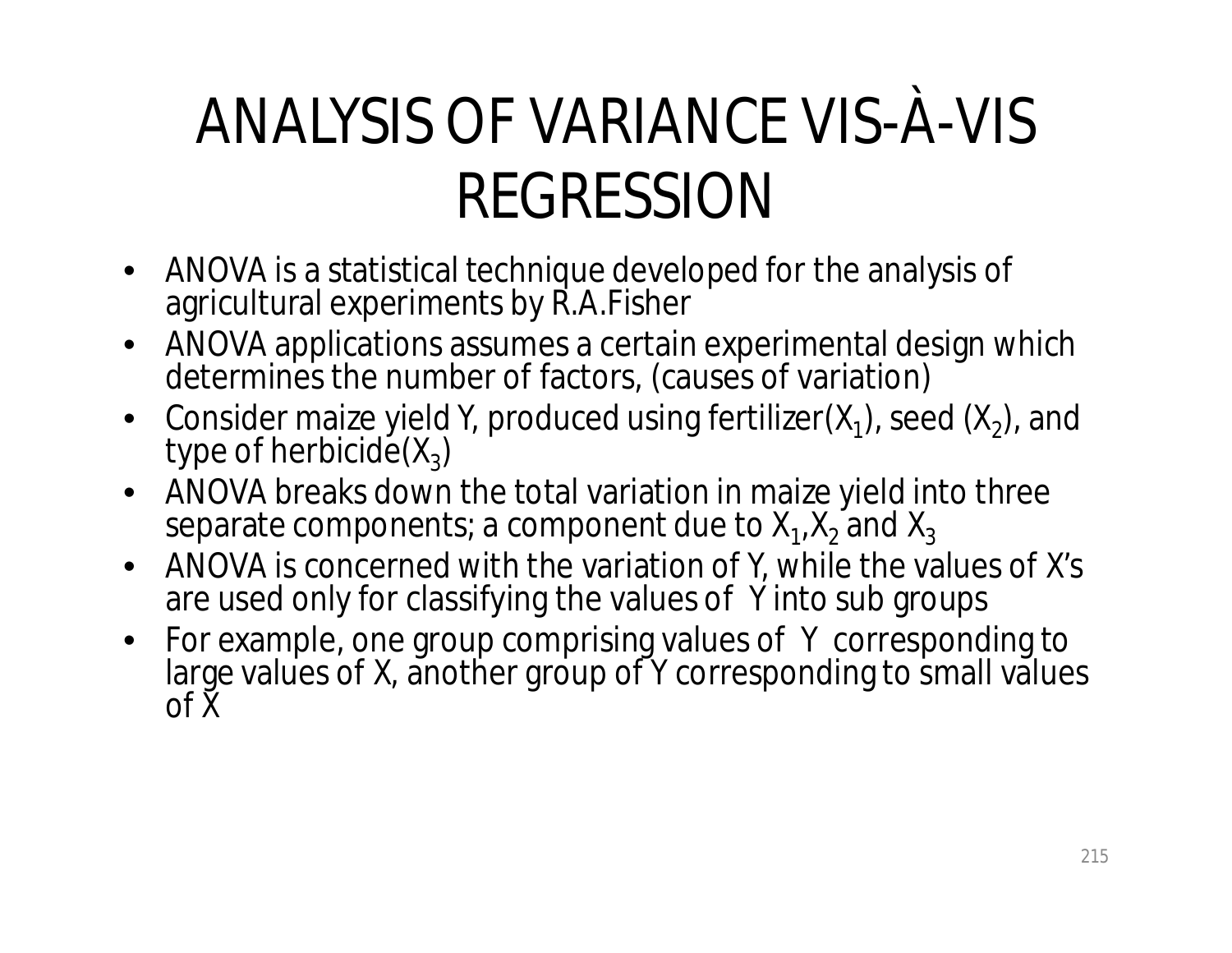- The mean value of Y is estimated for each sub-sample and we have a series of mean values of Y.
- The logic is that if X, the basis of classification of Y's into sub-samples is an important cause of variation in Y, there will be large difference between the means of sub-samples
- Such will be indicated by large dispersion of the means of sub-samples (Y's) around the pooled mean of Y (that is large variance of the distribution of the means
- On the other hand, if X is not an important source of variation of Y, there will be small difference between the means of the sub-samples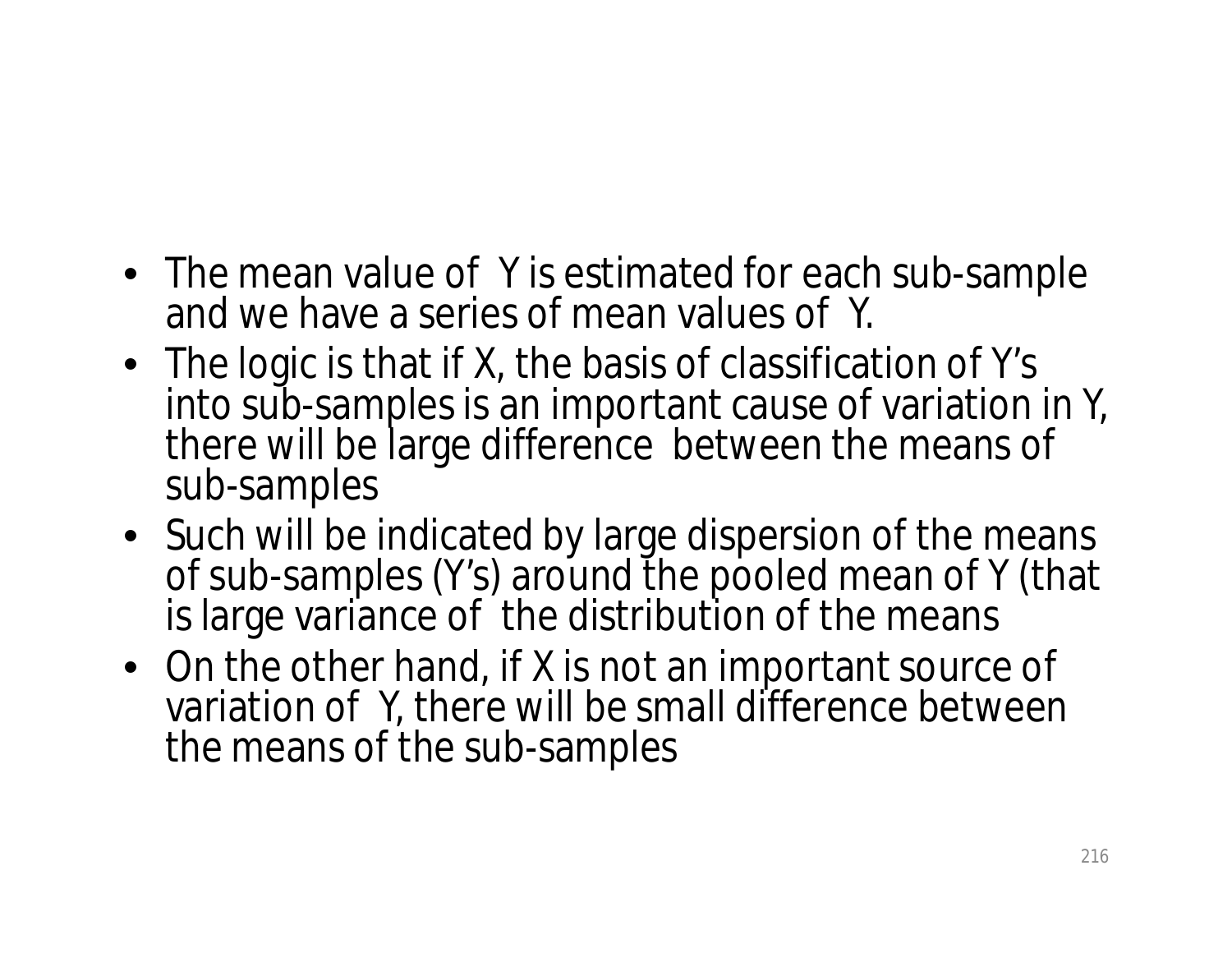- In the same vein,this will be indicated by small dispersion of the means of sub-sample(Y's), around the pooled mean of Y (that is small variance of the distribution of the means)
- The difference between the means of sub-samples is signified by the value of the variance of the distribution of the means
- There will be 2 estimates of the population variance of Y
- One estimate is obtained by pooling the variances of the subsample and the other from the sampling of the pooled mean
- In effect the method of analysis of variance reduces to the estimation of 2 variances, and comparison of these variances to determine if the difference between them is significant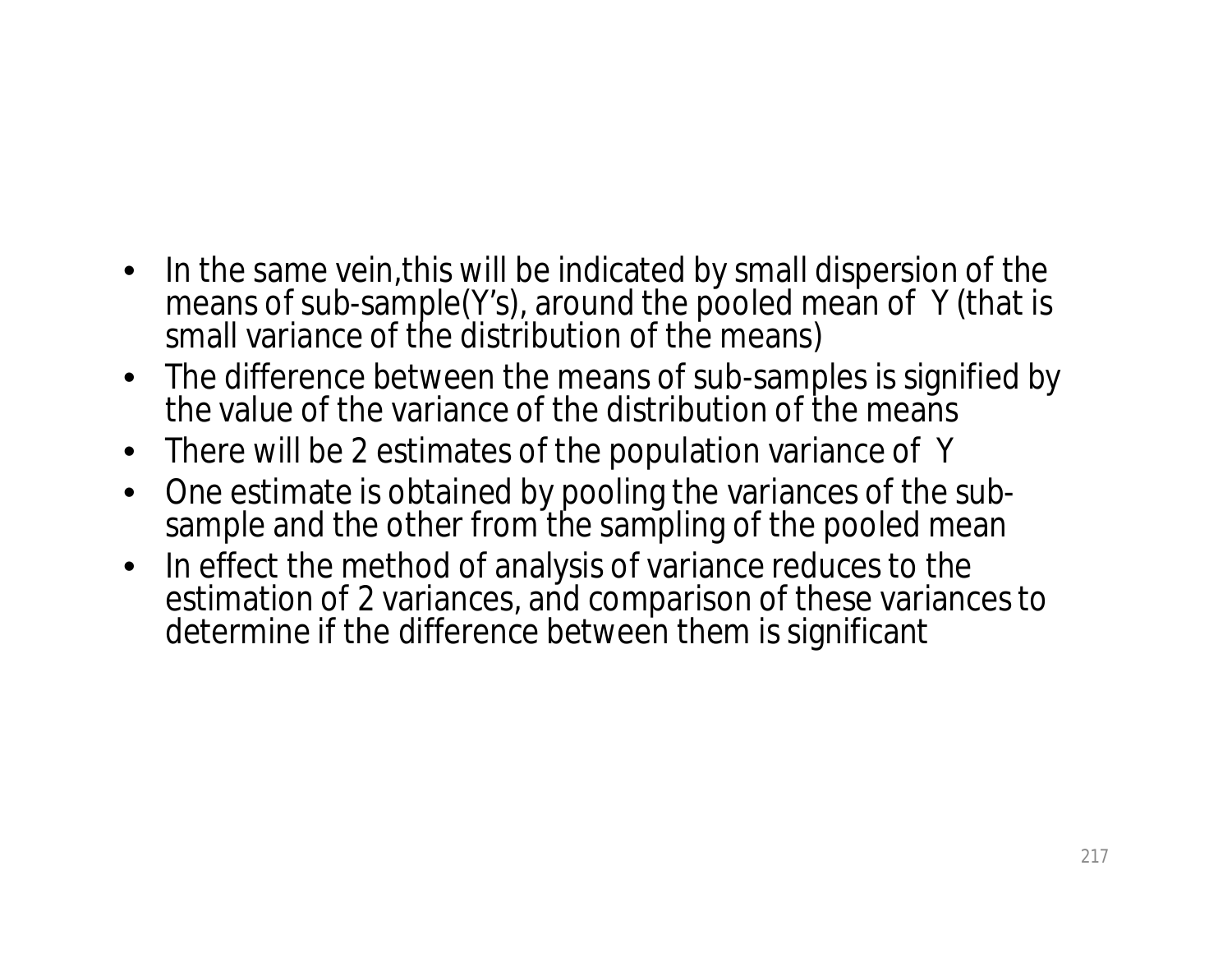- Comparison of the 2 variances is done using F-statistic
- If there are 2 independent variance estimates obtained with v1 and v2 degrees of freedom, their ratio has an F-distribution with v1 and v2 degrees of freedom
- F-distribution assumes normal distribution of variables
- The greater the difference between the 2 variances, the greater the value of F-distribution and suggests that the difference between the 2 variances is significant or the rejection of the hypothesis that there is no significant difference between the 2 categories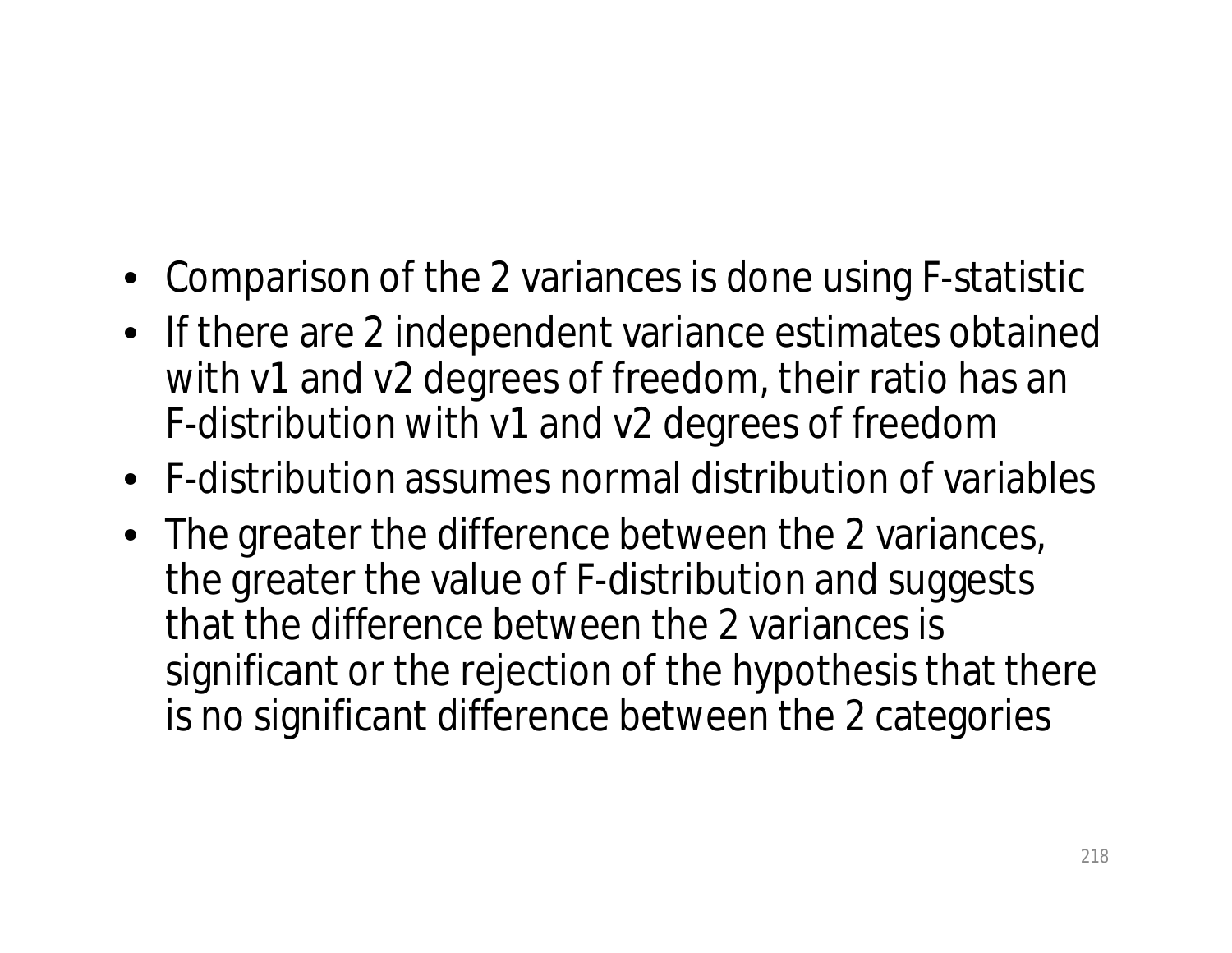# ANOVA TECHNIQUE ILLUSTRATION

- A researcher wants to find out if there is any significant difference between the means of say 3 populations,  $U_1, U_2, U_3$
- $H_0: U_1 = U_2 = U_3 = U$
- Were the 3 means to be equal,then the 3 populations can be considered as one single population with mean U and standard deviation a.  $Y \sim N(U,a)$
- If this is true, the, the sample means  $Y_1, Y_2, Y_3$  should not be significantly different from each other and from the overall mean Y
- If null hypothesis is not true, then the sample means should differ from each other and the pooled mean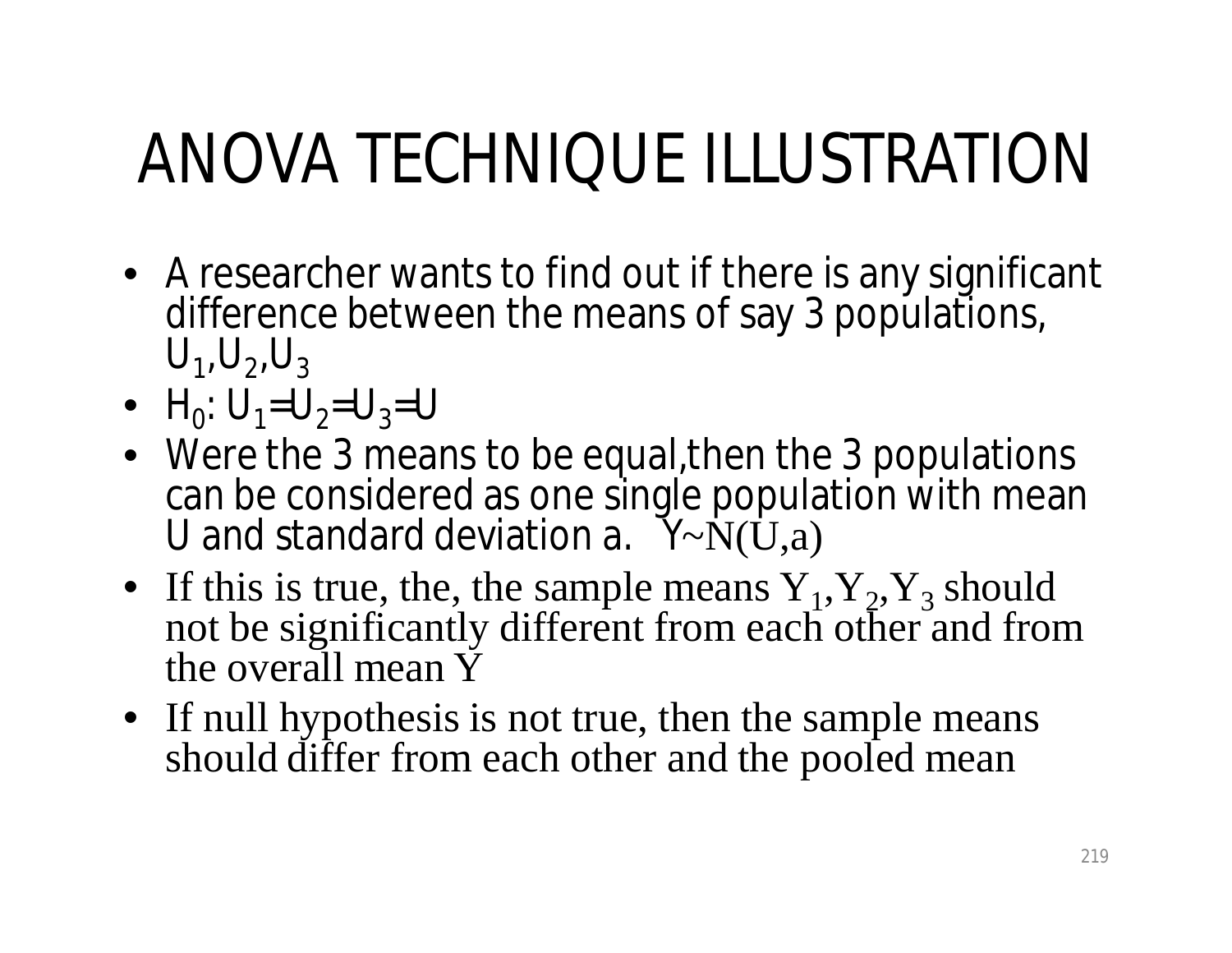- The difference between sample means Y1,Y2,Y3 would be larger than what is due to chance
- Since the estimate of population variance was computed from the difference (Yj-Y)<sup>2</sup> it means that the estimate will be large
- This estimate is the cornerstone of the test of difference between means of various samples
- This difference between the sample means is called variation between
- To test the null hypothesis, we compare this estimate with the true population variance
- We reject the null hypothesis , if the divergence between the estimates of the variances is large
- Because we do not know the true population variance , we derive an independent estimate from the sample data as

variance= $\Sigma$   $\Sigma$  (Y JI –Y J ) 2 / (N-k)

The second estimate of population variance is obtained from the sample variances, and this sample variances reflect the variation within each sample

They are unbiased estimates of the population variances

This variance reflects the variation of Y's within the samples, with k-1, degrees of freedom The ratio of the 2 is an F-distribution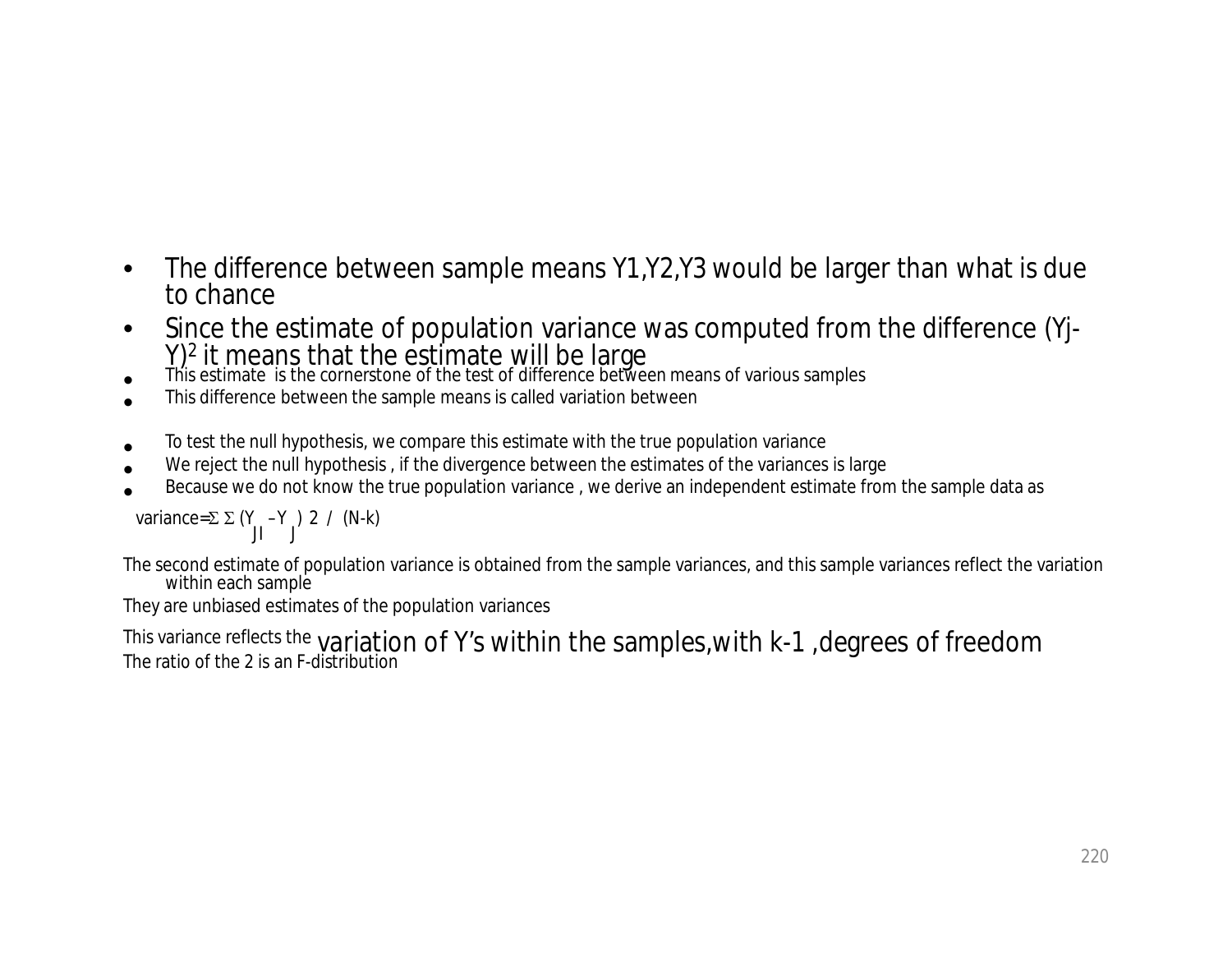- F=  $[\Sigma \text{ nj}(Yj-Y) \text{ }^2/ \text{ (k-1)}]$
- -------------------------------
- $\bullet$   $\Sigma \Sigma$  (Yji-Yj) <sup>2</sup>/(N-k)
- $K = no$  of sample
	- $nj = size of jth sample$
- N= size of the pooled samples
- If F calculated > F tabulated, reject null hypothesis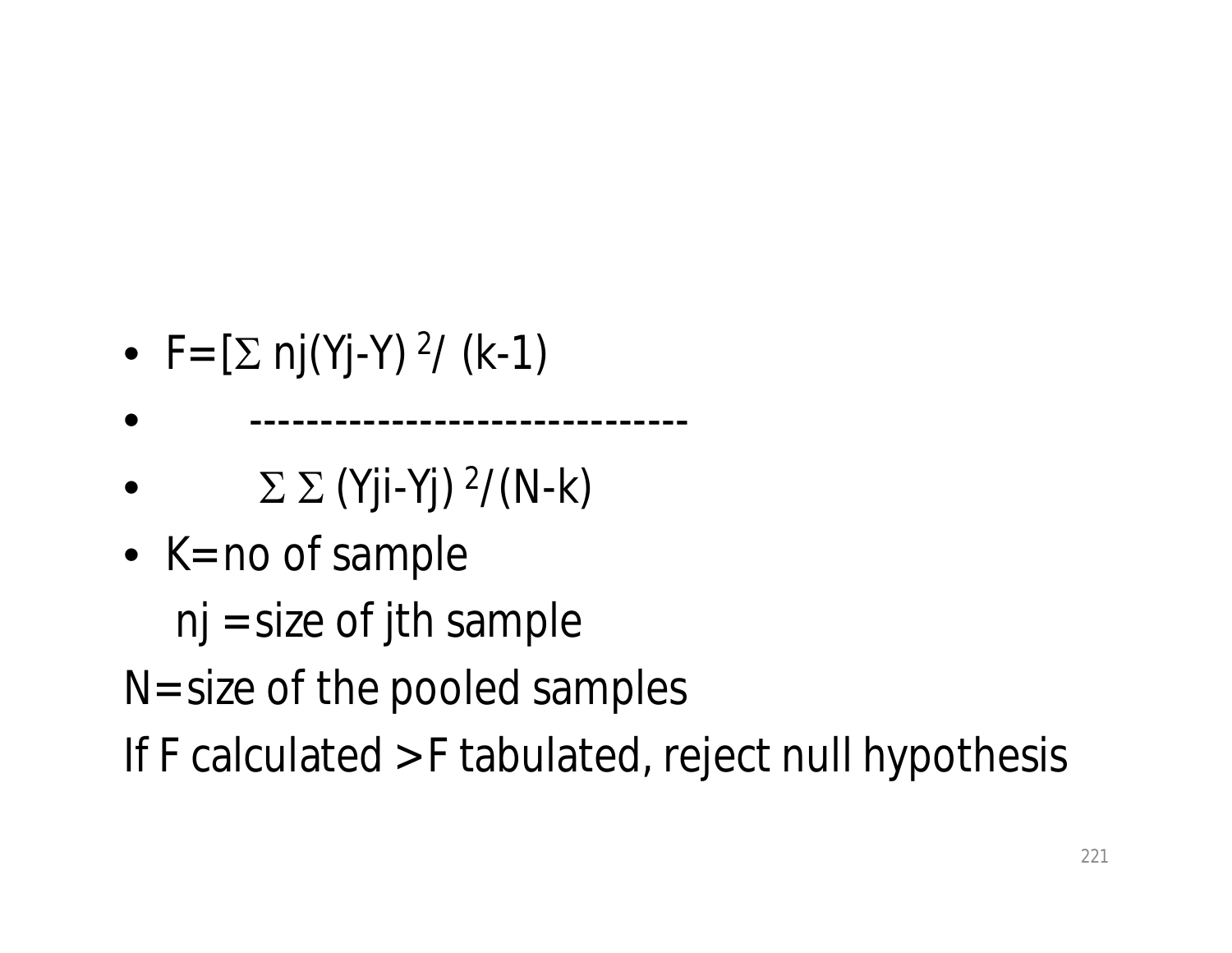## GENERAL FORM OF ANOVA

| <b>Source of</b><br>variation<br>(1) | <b>Sum of</b><br>squares (2)            | <b>Degree of</b><br>freedom(3) | <b>Mean</b><br>square<br>$(4)=2/3$                             | F(5)                                                                                                                                | Decision (6) |
|--------------------------------------|-----------------------------------------|--------------------------------|----------------------------------------------------------------|-------------------------------------------------------------------------------------------------------------------------------------|--------------|
| <b>Between</b><br>the means          | $\Sigma$ nj( $Y$ j-<br>$Y$ <sup>2</sup> | $V_1 = k-1$                    | $\Sigma$ nj(Yj-<br>$Y)^2/(k-1)$                                |                                                                                                                                     |              |
| Within the<br>means                  | $\Sigma \Sigma$ (Yji-<br>$Yj)^2$        | $V_2 = N - k$                  | $\Sigma \Sigma$ (Yji-<br>$\overline{Y}$ j) <sup>2</sup> /(N-k) | $\Sigma$ nj( Yj-<br>$\overline{Y})^2$ /(k-1)<br>$F' =$ ----------<br>$\Sigma \Sigma$ (Yji-<br>$\overline{Y}$ j) <sup>2</sup> /(N-k) |              |
| Total<br>variation                   | $\Sigma \Sigma$ (Yji- Y) <sup>2</sup>   | $(N-1)$                        |                                                                | F from<br>table with<br>$V_1 = k - 1$<br>$V_2 = N - k$                                                                              |              |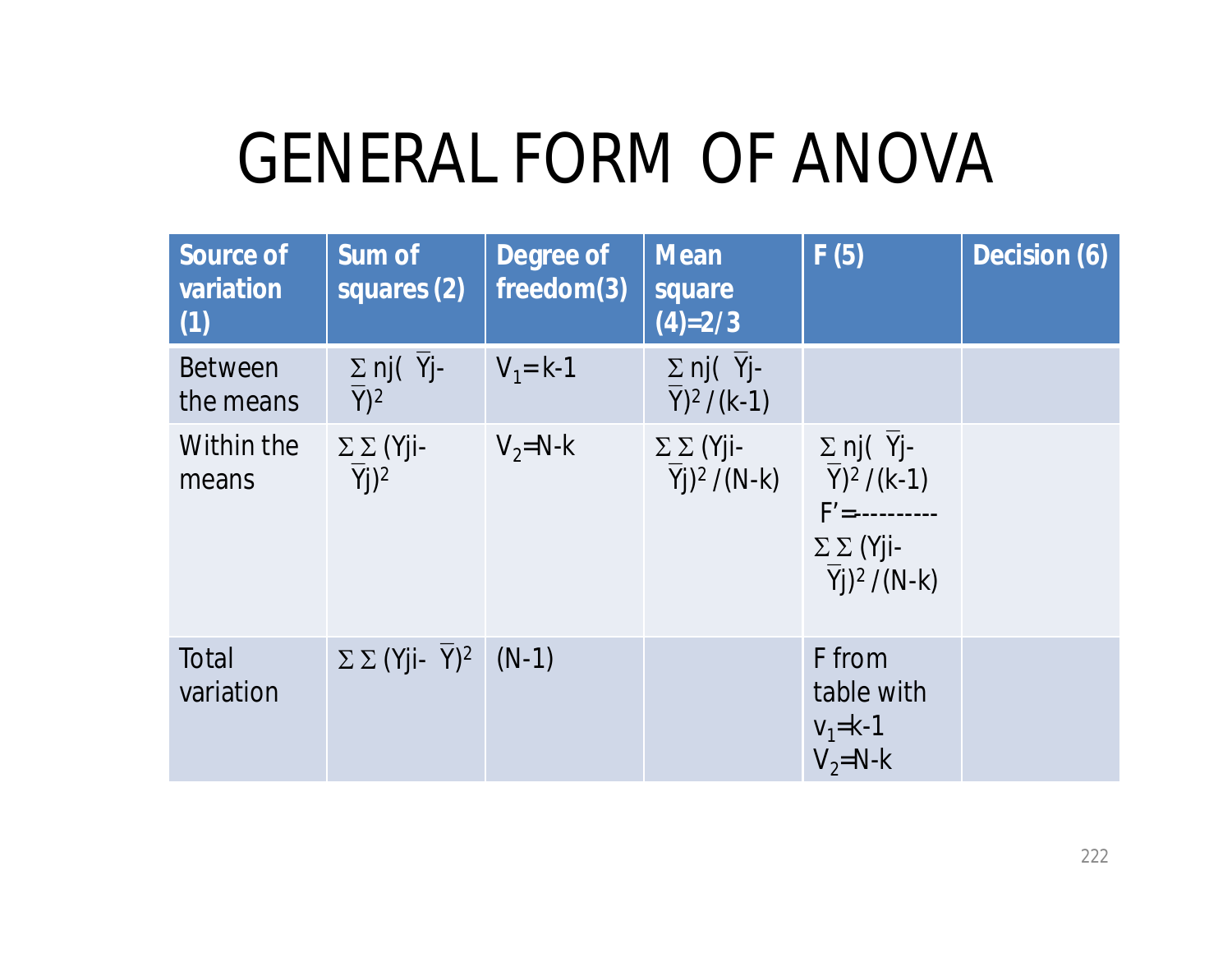- F'= Estimated variance from between the means variation/ Estimated variance from within the samples variation
- Both variances are unbiased estimates of the population variance
- Both estimates are independent, hence their ratio has an F-distribution with  $v_1$  = k-1, and  $v_2$  = N-k degrees of freedom
- $Nj$  = size of the jth sample, k= number of samples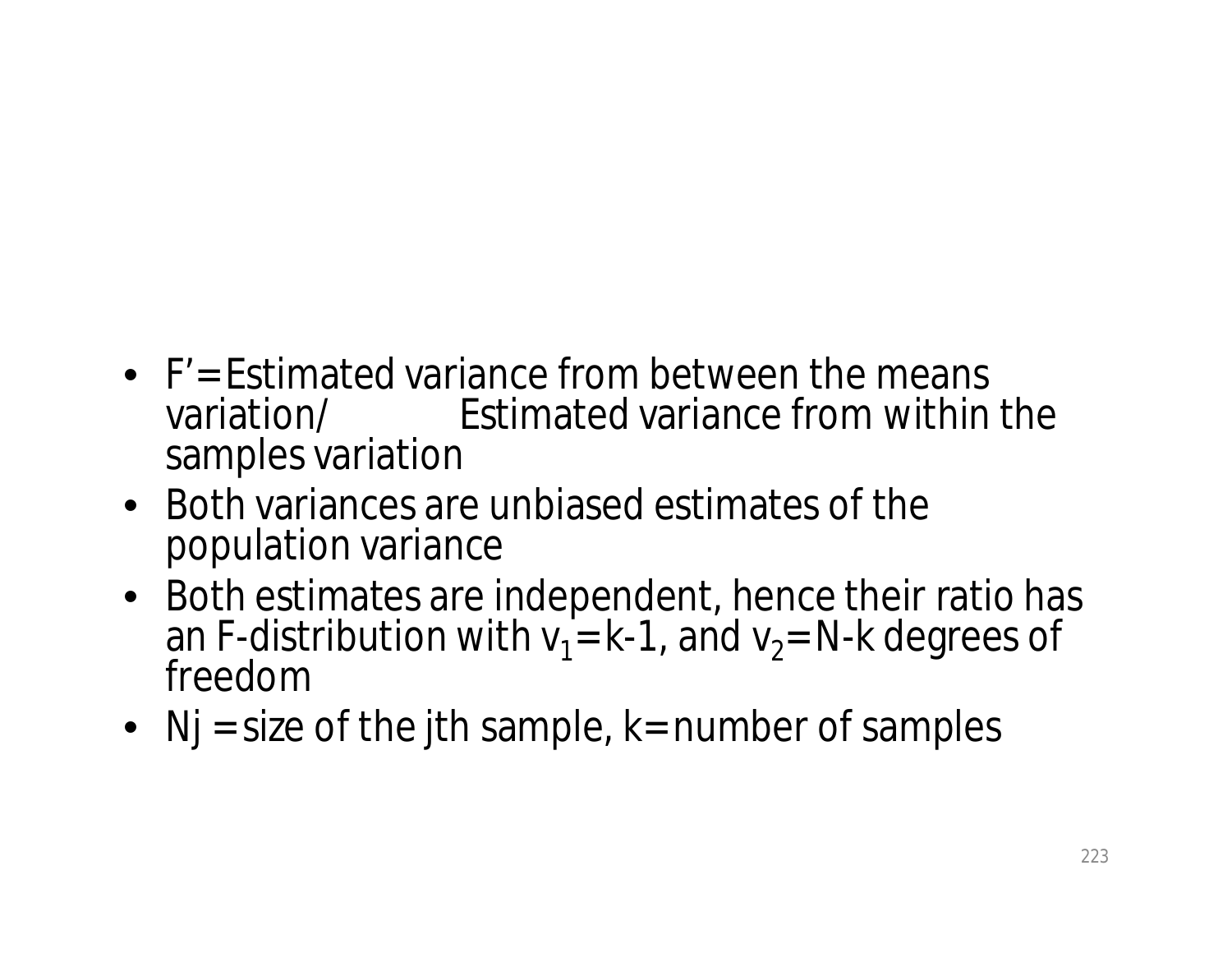#### ANOVA CONTRASTED WITH REGRESSION

| <b>REGRESSION</b>                                                                                                                                                                                                                                                                                                                                                            | <b>ANOVA</b>                                                                                                                                                                                                                                                     |
|------------------------------------------------------------------------------------------------------------------------------------------------------------------------------------------------------------------------------------------------------------------------------------------------------------------------------------------------------------------------------|------------------------------------------------------------------------------------------------------------------------------------------------------------------------------------------------------------------------------------------------------------------|
| <b>Similarities</b>                                                                                                                                                                                                                                                                                                                                                          |                                                                                                                                                                                                                                                                  |
| Total variation in the dependent<br>variable is split into 2 components, the<br>variation explained by the regression<br>line and the unexplained<br>variation, shown by scatter point<br>around the line. In fact R2 indicate the<br>proportion of total variation explained<br>by regression line and its synonymous<br>to additive component principle of<br><b>ANOVA</b> | It splits the total variation of a variable<br>around its mean into components<br>which may be attributed to specific<br>(additive) causes. Any other variation<br>not so accounted for by the additive<br>causes is assumed to be random or<br>chance variation |
| <b>Differences</b>                                                                                                                                                                                                                                                                                                                                                           |                                                                                                                                                                                                                                                                  |
| It examines the variation in the<br>dependent variable Y, as they are<br>affected by variation in the<br>independent variable, Y                                                                                                                                                                                                                                             | It concentrates on the variation in Y, the<br>values of X are used only to classify T<br>into sub-groups<br>224                                                                                                                                                  |
|                                                                                                                                                                                                                                                                                                                                                                              |                                                                                                                                                                                                                                                                  |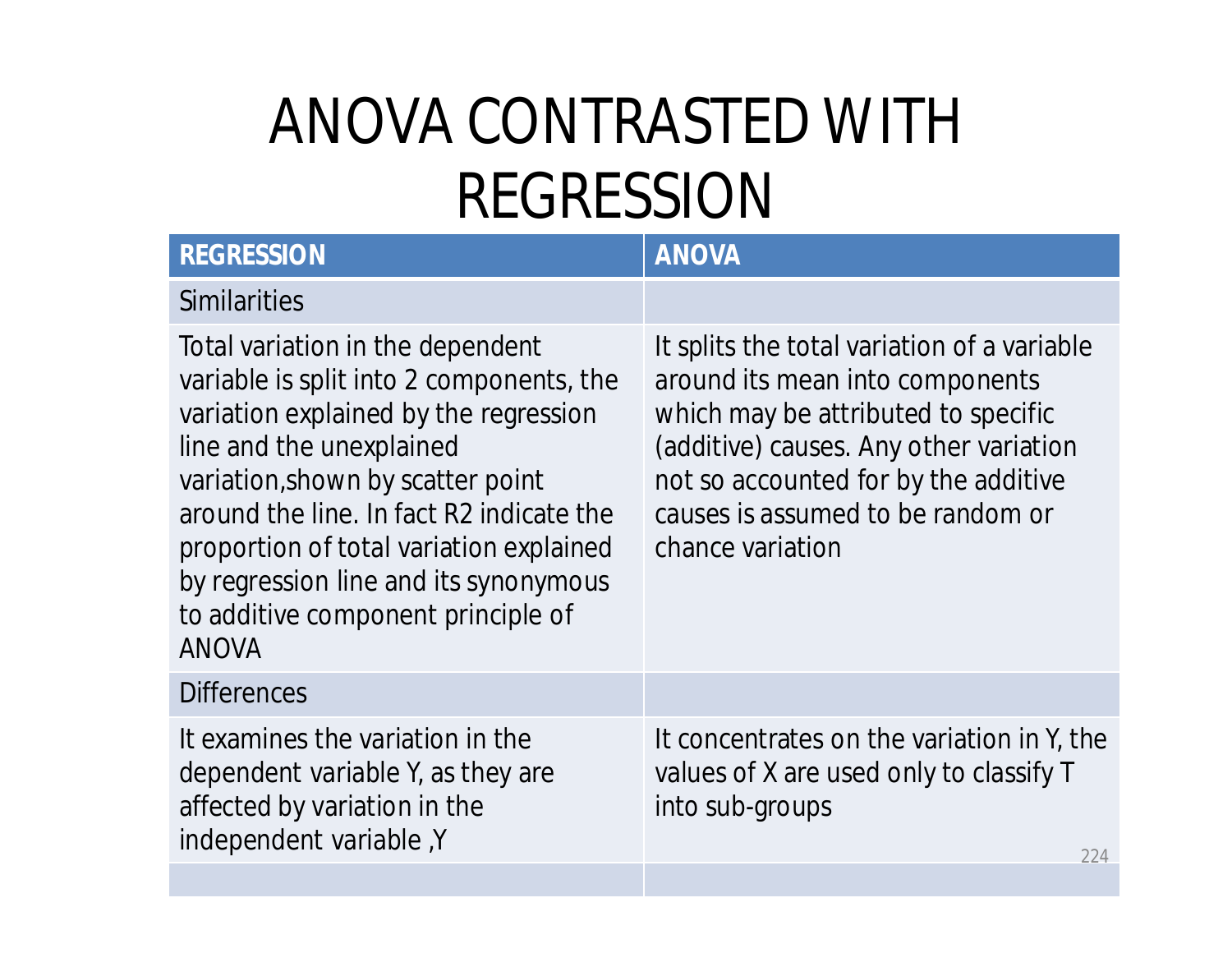**It provdes numerical values for the influence of the various explanatory factors on the dependent variable, in addition to breaking down the total variance of Y into additive components**

**COMPLEMENTARITY ANOVA method is used in Regression Analysis for Test of overall significance of regression Test of equality of coefficients obtained from different samples**

**It provides only the break down of total variance of Y into additive components, without giving the coefficients indicating influence of Xs on the dependent variable.**

**Test of significance of the improvement of fit obtained by the introduction of additional explatory variables in the function**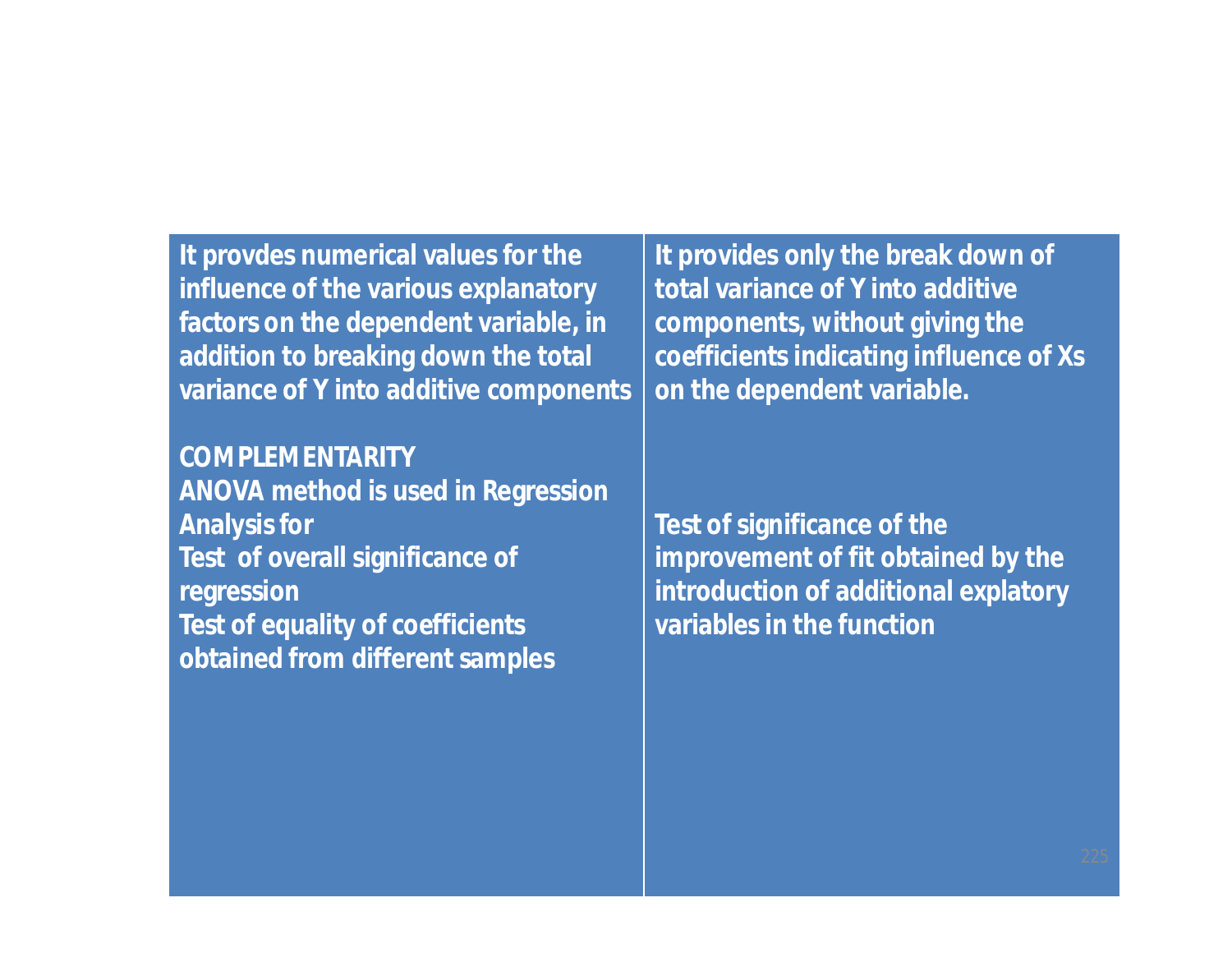## LIMITATIONS OF ANOVA

- Caution should be exercised in using ANOVA for cross sectional survey data
- ANOVA technique is widely applicable to experimental studies where the number of observations in each category is set equal, that is a balanced design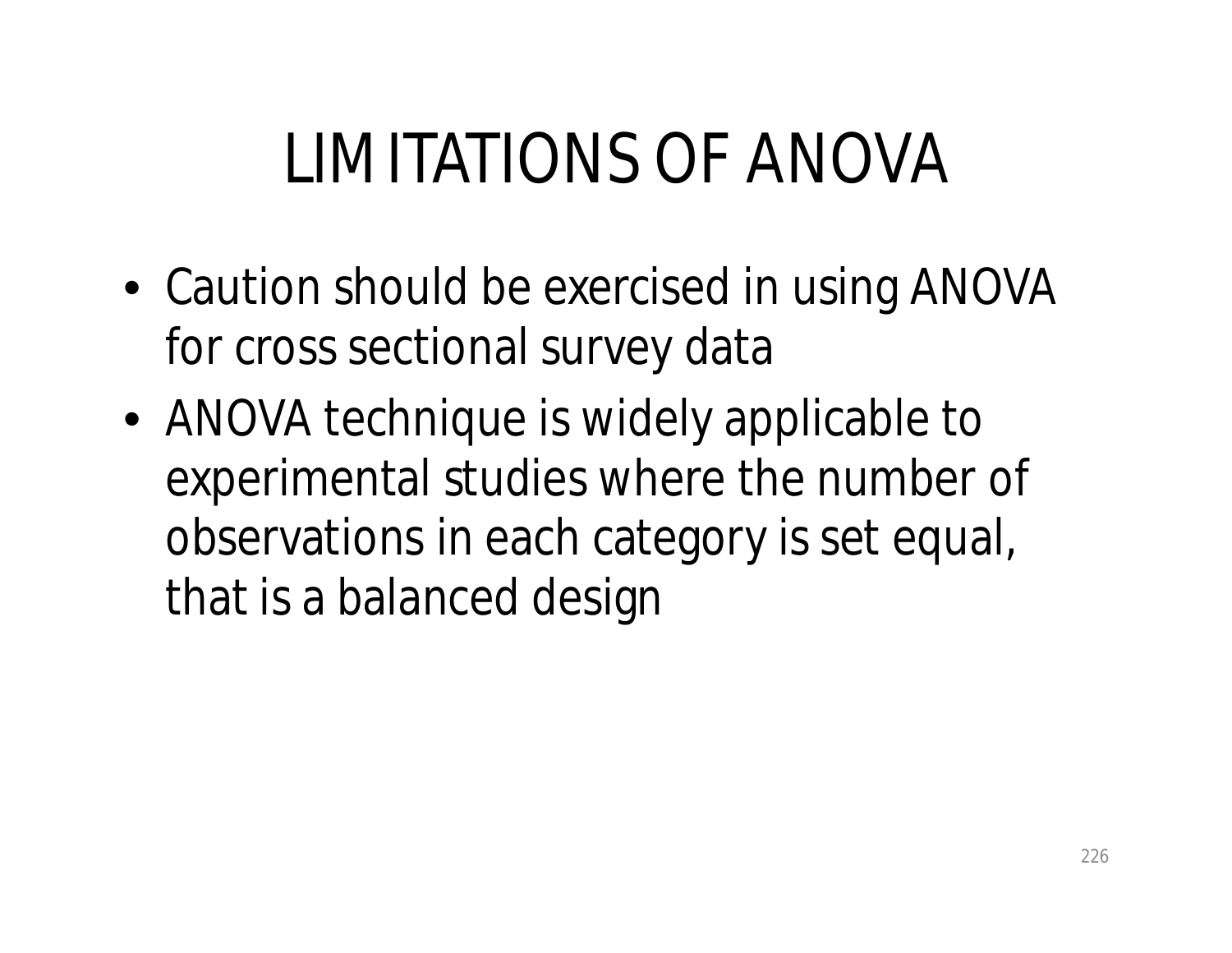#### **12. CHI-SQUARE TEST:APPLICATION**

Chi-Square formula is given by:  $\chi^2 = \Sigma$  {(O-E)<sup>2</sup>/E}  $= \{(\text{fo-fe})^2/\text{fe}\}$ Where  $O$  or fo  $=$  observed frequency,  $E$  or fe = Expected frequency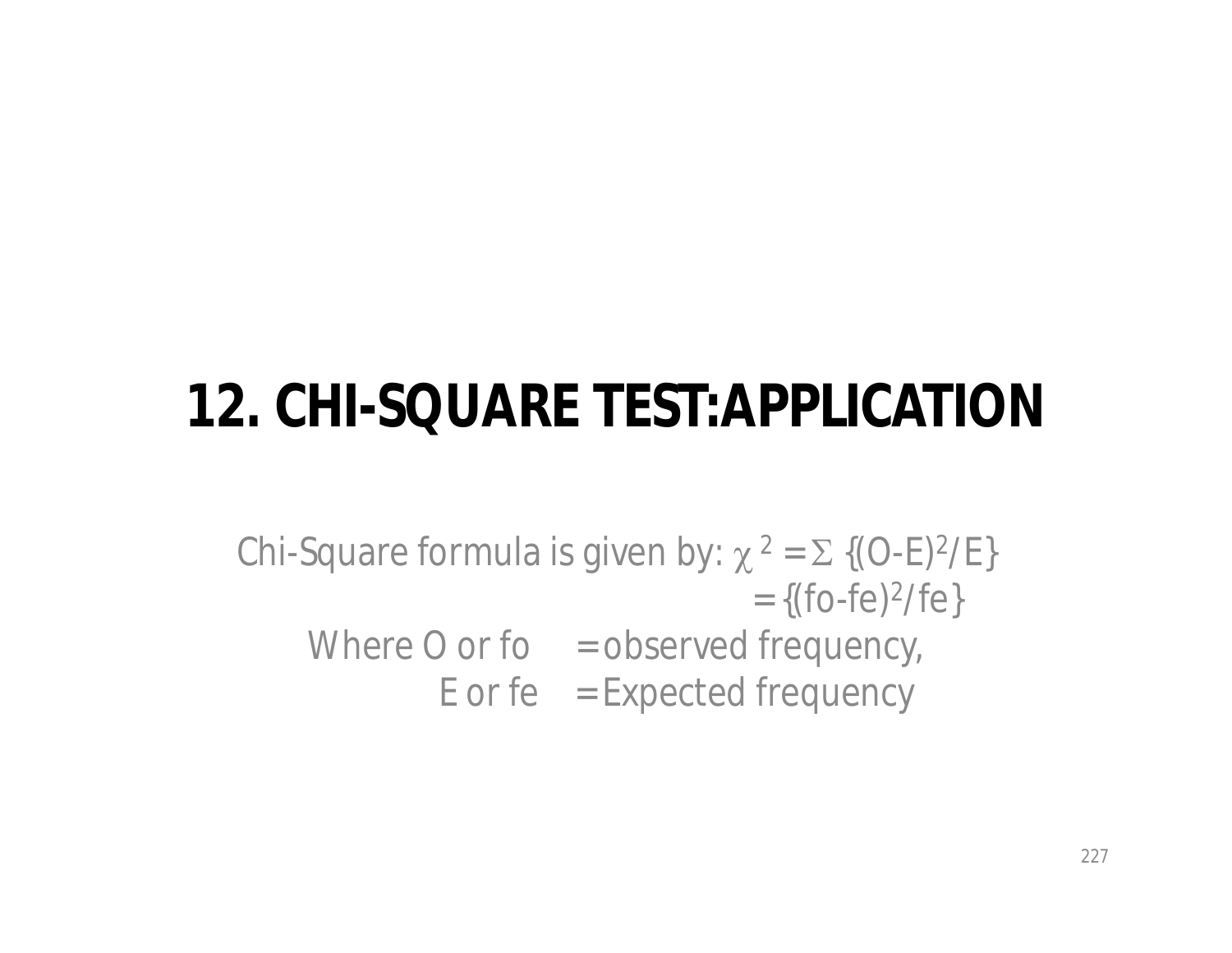# AREAS OF APPLICATION OF,  $\chi$ <sup>2</sup>

- Chi Square test is applicable for these tests
- Test of goodness of fit
- Test of homogeneity of a number of frequency distributions
- Test of significance of association between 2 attributes
- In other words, chi-square test is a test of goodness of fit, homogeneity and independence.
- As a test of goodness of fit, chi square test enables us to see if a distribution of observed data fits the assumed theoretical distribution such as normal distribution, binomial distribution etc
- This is to know if some fitted theoretical distribution fits well the distribution of some observed data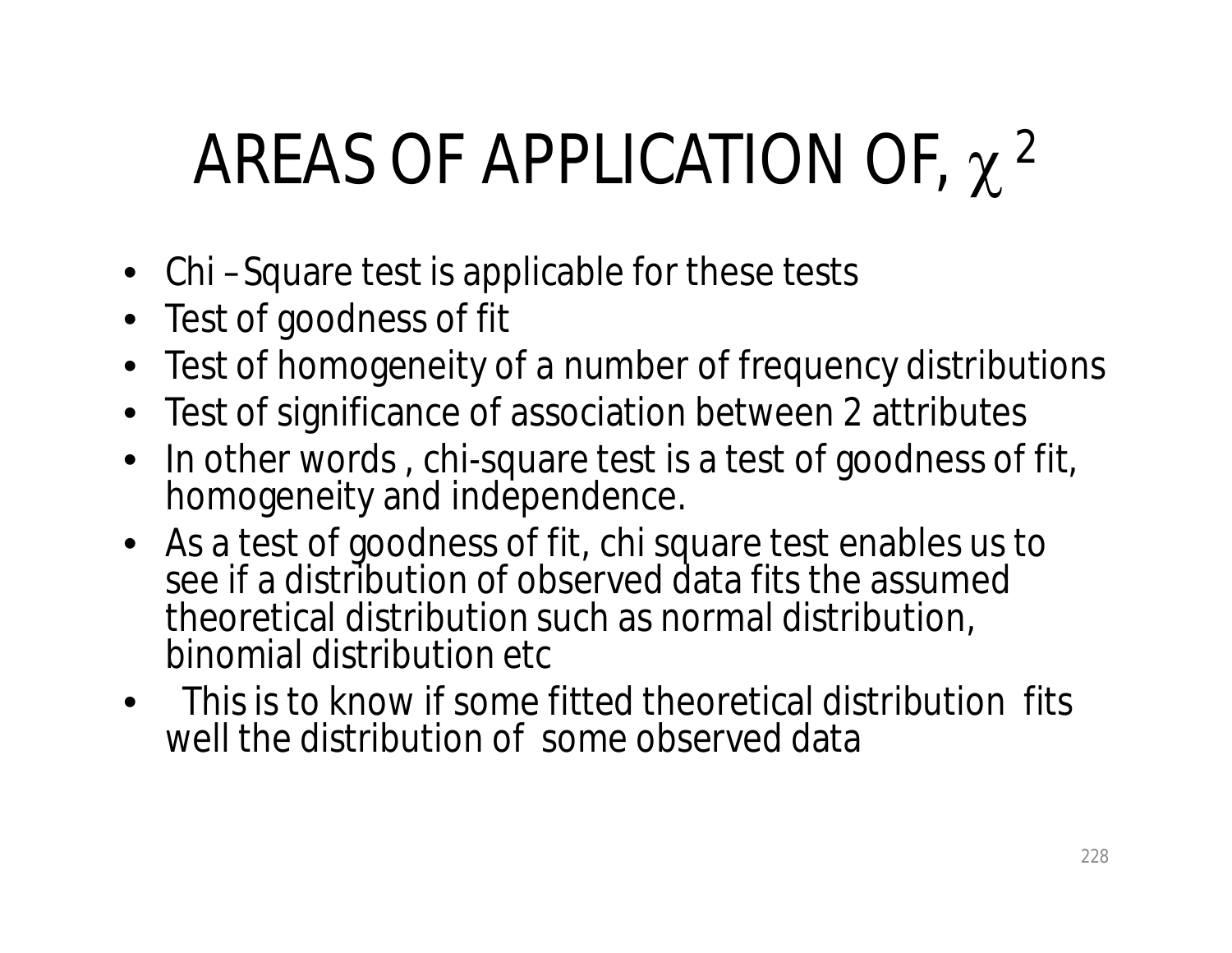## CHI-SQUARE APPLICATION

- Chi-square test can provide answer in this situation,
- If the calculated value of chi-square is **less than** the table value at certain level of significance, the fit is considered to be good, which means that the divergence between the observed and the expected frequencies is attributable to fluctuations of sampling
- But if calculated value is **greater than** its table value, the fit is **NOT** considered to be a good one
- Hypotheses tested are-
- $H_0$ : There is no difference between fitted distribution and observed data
- $H_1$ : There is a difference between fitted distribution and observed data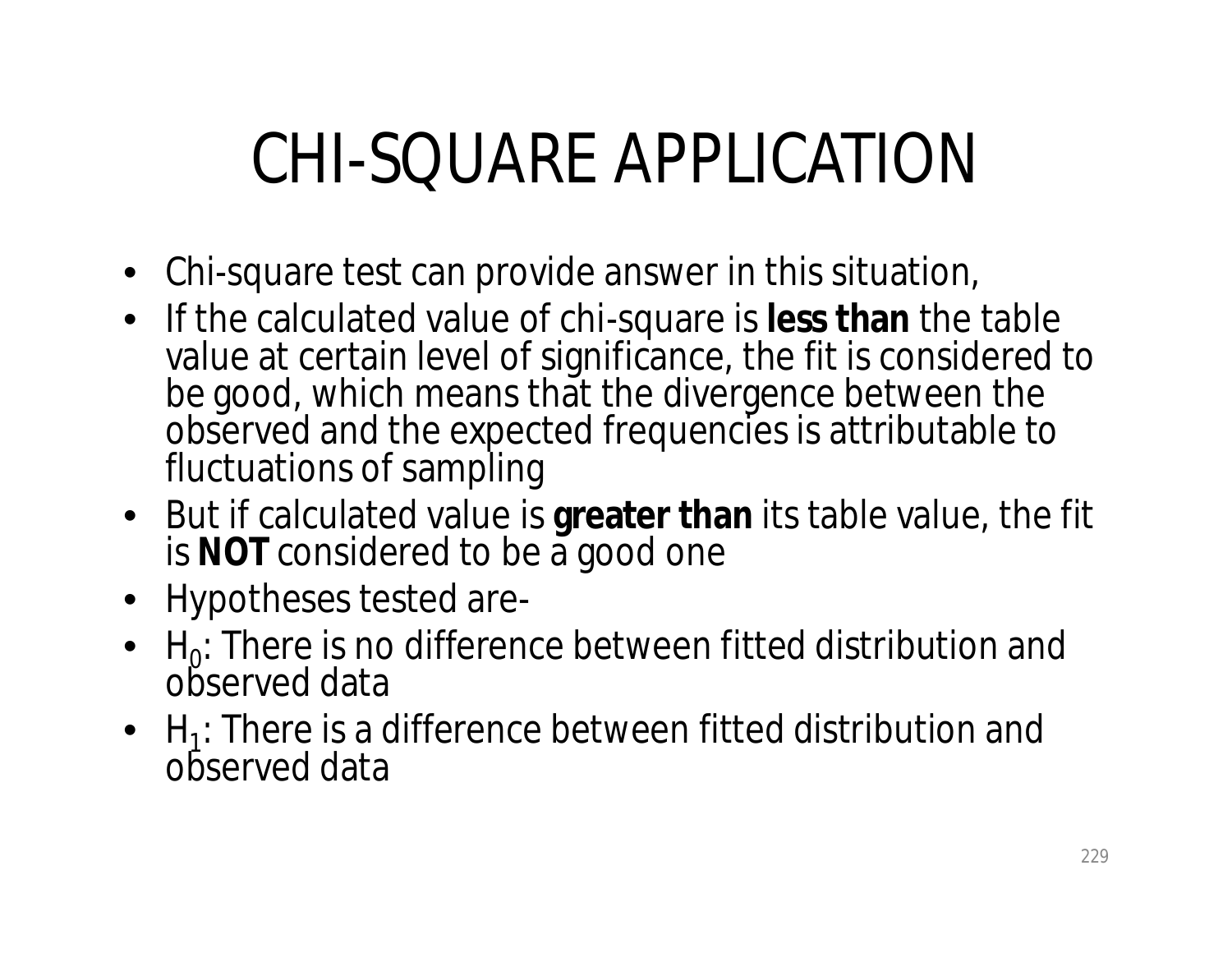## TEST OF INDEPENDENCE

- Chi-square test enables us to explain whether or not 2 attributes are associated.
- We may want to know, whether a new medicine is effective in controlling fever or not
- We proceed on the null hypothesis that the 2 attributes are independent (ie. New medicine and control of fever). Which means that new medicine is not effective in controlling fever.
- On the basis of this, we calculate the expected frequencies and<br>work out the value of Chi-square. If calculated Chi-square is work out the value of Chi-square. If calculated Chi-square is less than table value at a certain level of significance, for a given degree of freedom, we conclude that new medicine is not effective in controlling fever. Our hypothesis thus stands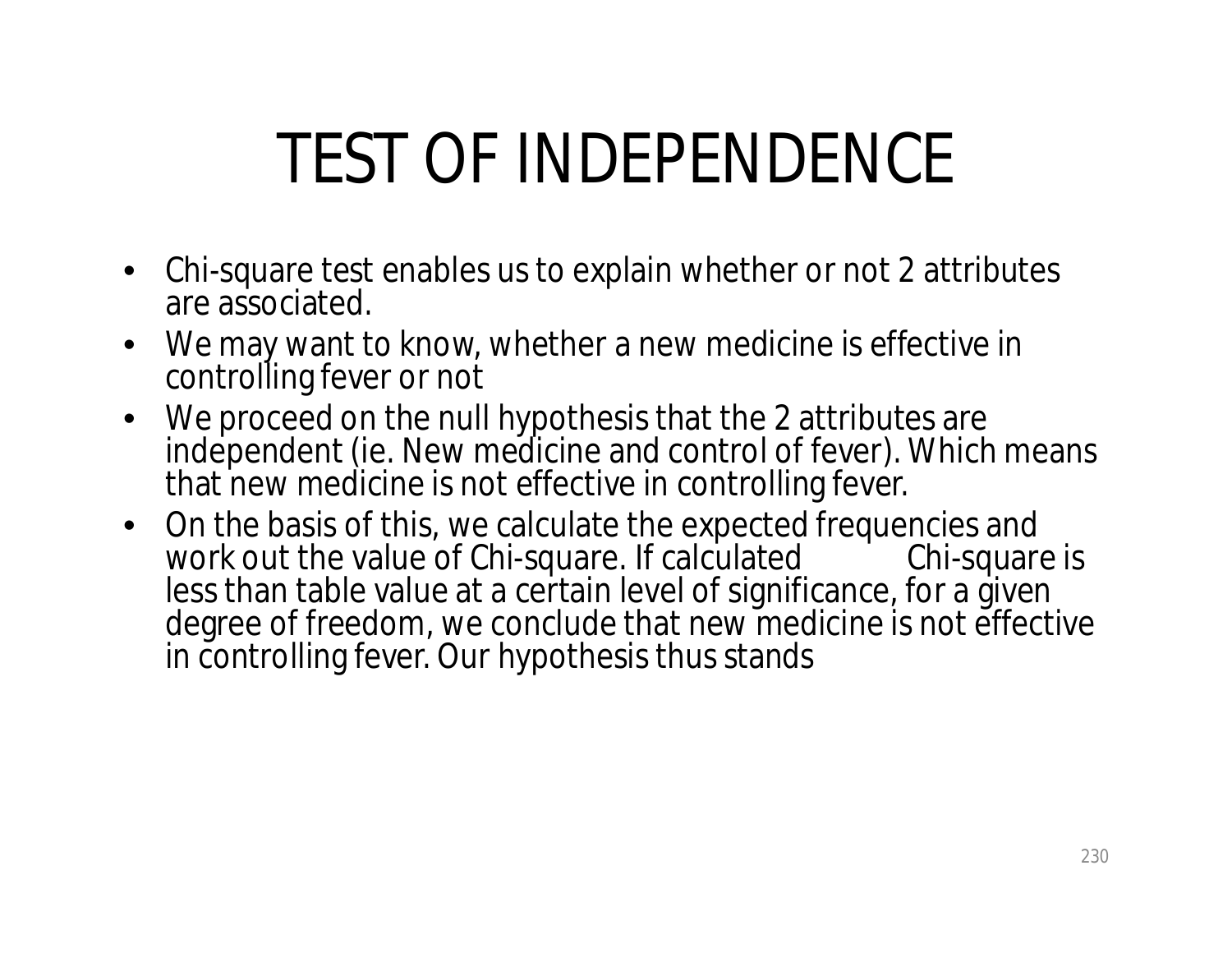## TEST OF INDEPENDENCE

- Chi-square test enables us to explain whether or not 2 attributes are associated.
- We may want to know, whether a new medicine is effective in controlling fever or not
- We proceed on the null hypothesis that the 2 attributes are independent (ie. New medicine and control of fever). Which means that new medicine is not effective in controlling fever.
- On the basis of this, we calculate the expected frequencies and<br>work out the value of Chi-square If calculated Chi-square is work out the value of Chi-square If calculated Chi-square is les than table value at a certain level of significance, for a given degree of freedom, we conclude that new medicine is not effective in controlling fever. Our hypothesis thus stands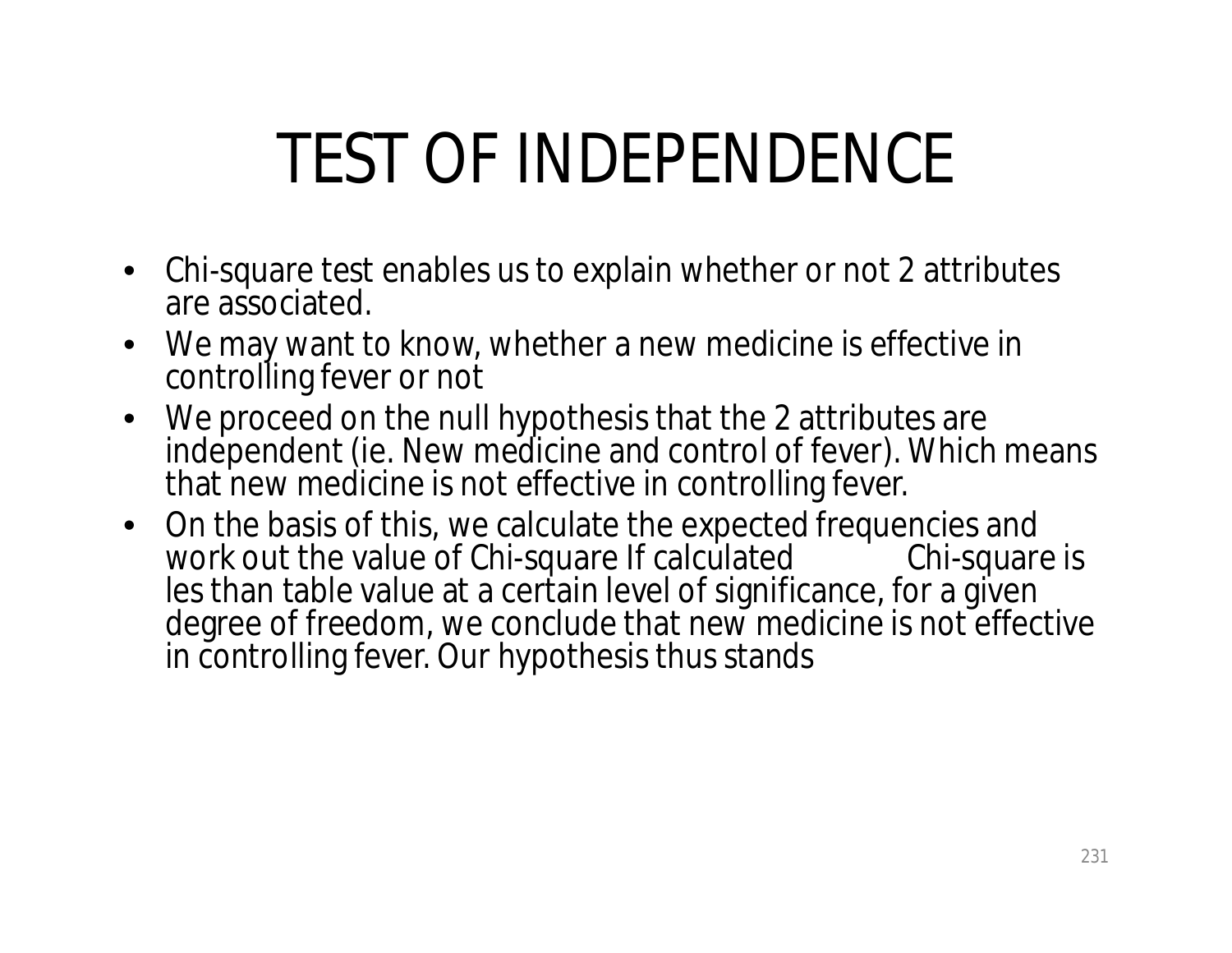#### CHI-SQUARE APPLICATION-ASSOCIATION

- But if the calculated Chi-square is larger than the table value, we reject the null hypothesis and conclude that, there is association between the 2 attributes.
- The association is NOT because of some chance factor but exists in reality.
- Thus new medicine is effective in controlling fever and thus may be prescribed
- Note however that Chi-square is NOT a measure of the degree of the relationship or the form of the relationship, but simply a technique for judging the significance of such relationship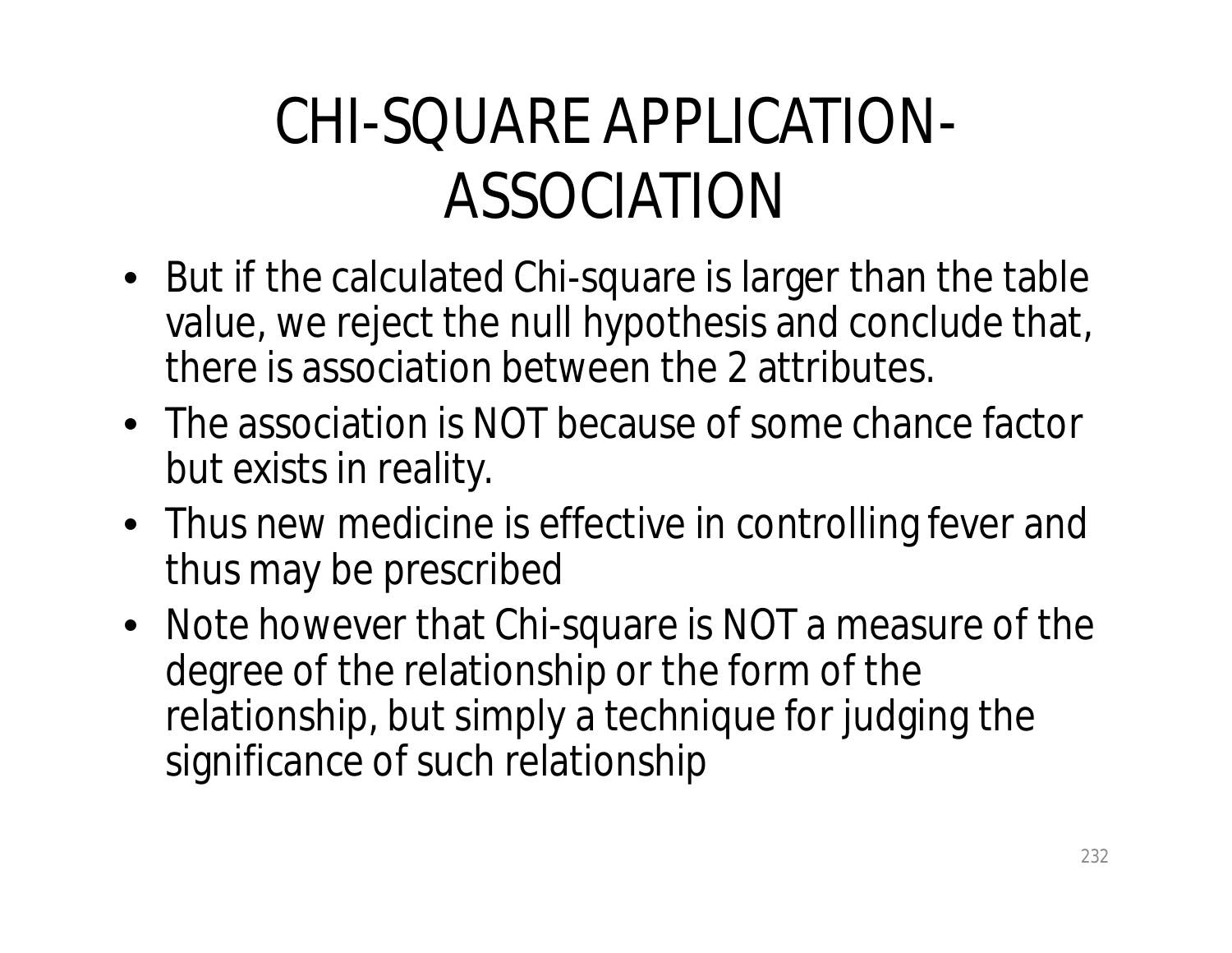#### CHI-SQUARE APPLICATION-HOMOGENEITY

- Chi-square helps in knowing whether different samples, come from the same universe
- Through this test, we can explain whether the results worked out on the basis of samples are in conformity with well defined hypothesis or the result fails to support the given hypothesis
- The hypothesis of interest thus is-
- $H_0$ :The sample is from the population
- Ha: The sample is NOT from the population
- The test thus is an important decision making technique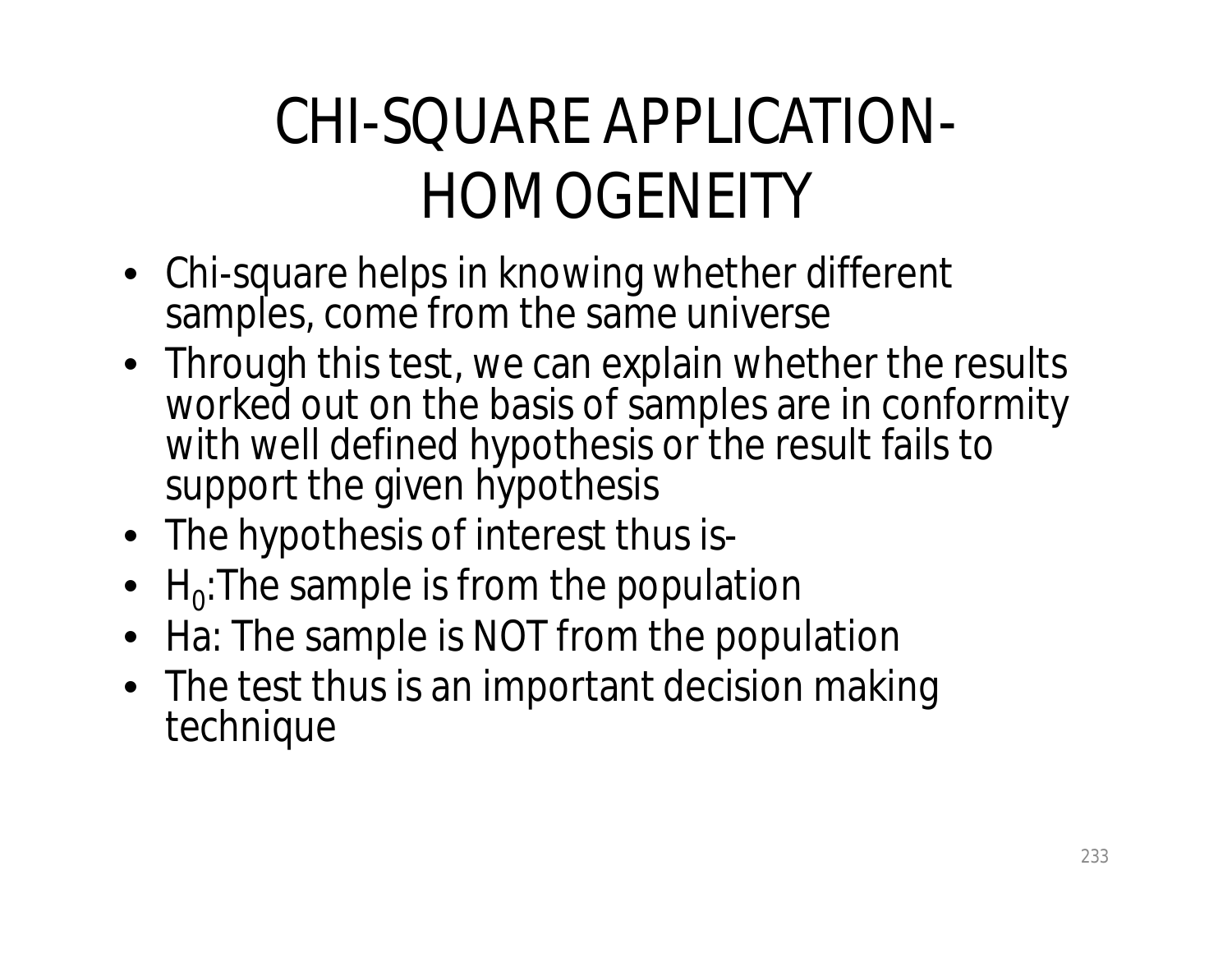#### CONDITIONS FOR APPLICATION OF CHI-SQUARE TEST

- 1. All the members in the sample must be independent
- 2. No group should contain few members, say less than 10
- In cases where frequencies are less than 10, regrouping is done by combining the frequencies of adjoining groups, so that the new frequencies are greater than 10
- Some statistician take this as 5, but 10 is regarded as better
- 3. The overall number of members/items, i.e N, must be reasonably large, at least 50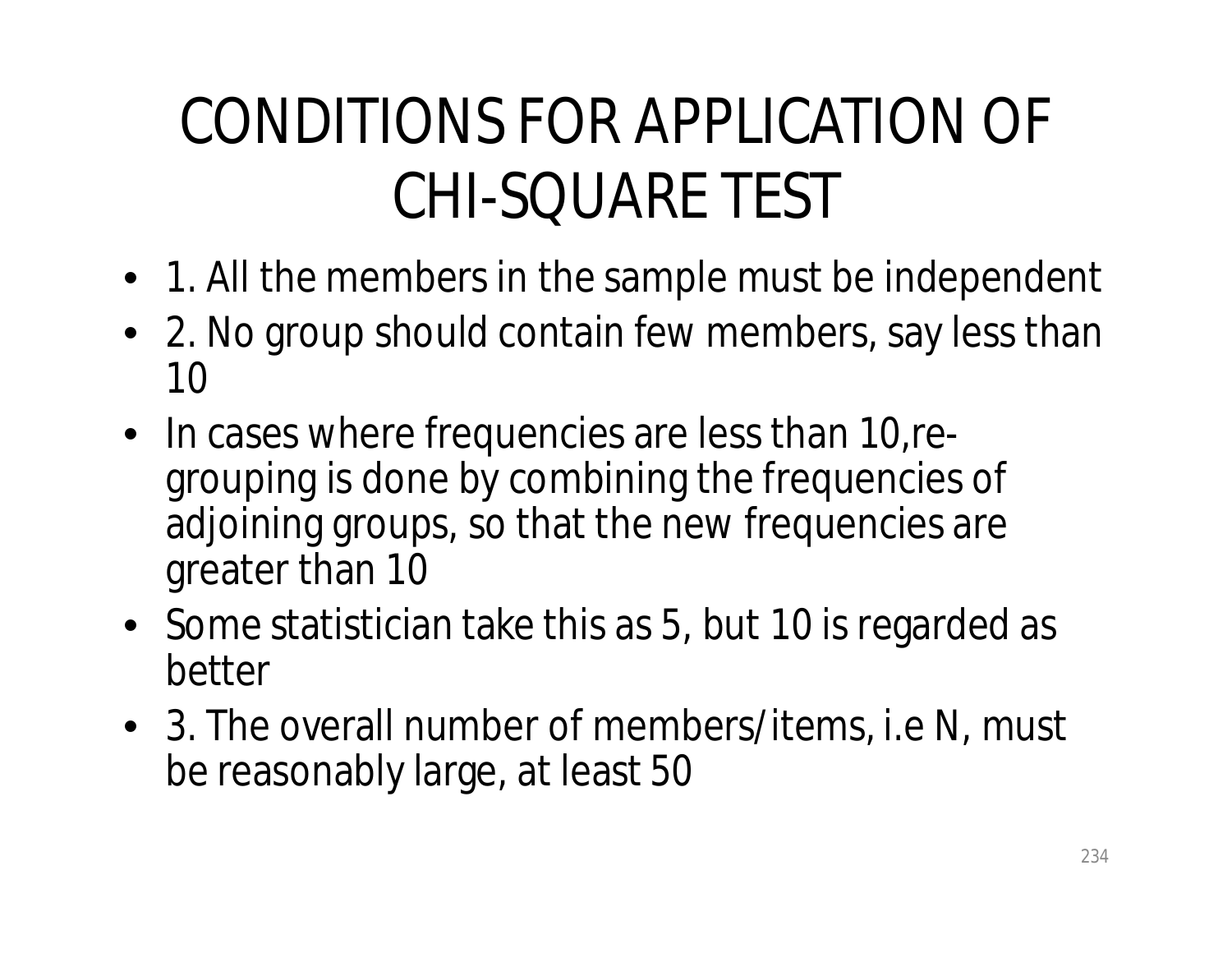## ILLUSTRATION

- A die was thrown 132 times with these results
- Number turned up 1 2 3 4 5 6
- Frequency 16 20 25 14 29 28
- Test the hypothesis that the die is unbiased
- SOLUTION
- Assuming the die is unbiased, the probability of obtaining any one of the six numbers is 1/6, and the expected frequency of any number coming up is  $1/6*132=22$
- We can write the observed frequencies alongside observed and calculate Chi-square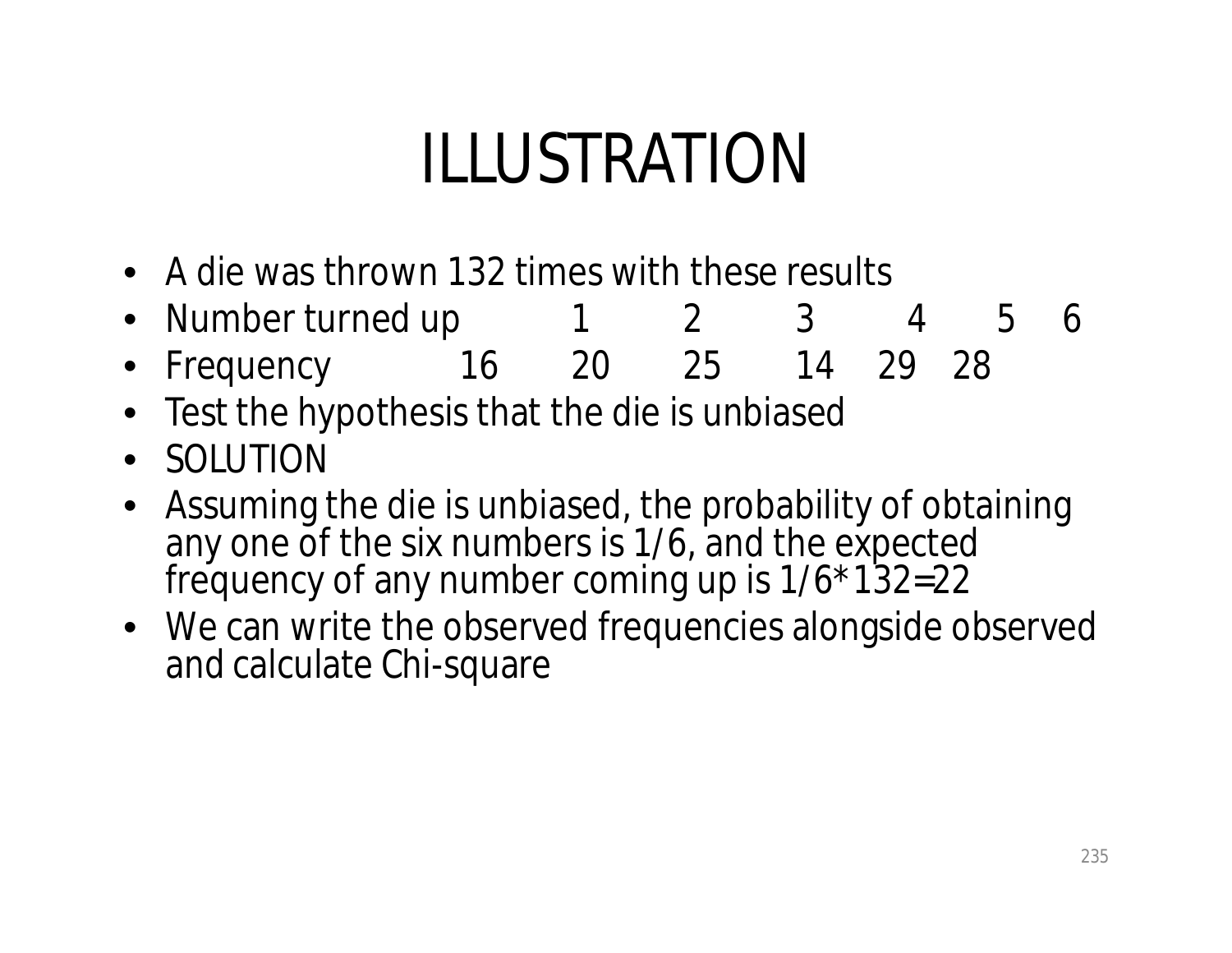#### NoObserveExpect fo-fe (fo-fe)<sup>2(fo-</sup> fe) 2 /fe

|  | $-1$ 16    | $22 - 6$ 36 |     | 36/22 |
|--|------------|-------------|-----|-------|
|  | • $2 \ 20$ | $22 - 2$ 4  |     | 4/22  |
|  | • $3$ 25   | 22 3 9      |     | 9/22  |
|  | • $4$ 14   | $22 - 8$    | -64 | 64/22 |
|  | • 5 29     | 22 7 49     |     | 49/22 |
|  | • $6$ 28   | 22 6        | 36  | 36/22 |

- $\Sigma\{(\text{fo-fe})^2/\text{fe}\} = 9 = \text{Calculated value of Chi-square}$
- Degrees of freedom in the given problem is  $(n-1)=(6-1)=5$
- Table value of Chi-square for 5 degrees of freedom at 5% level of significance is 11.071.
- Calculated< Tabulated. Accept null hypothesis, thus the die is unbiased. Fluctuation therefore arises from sampling.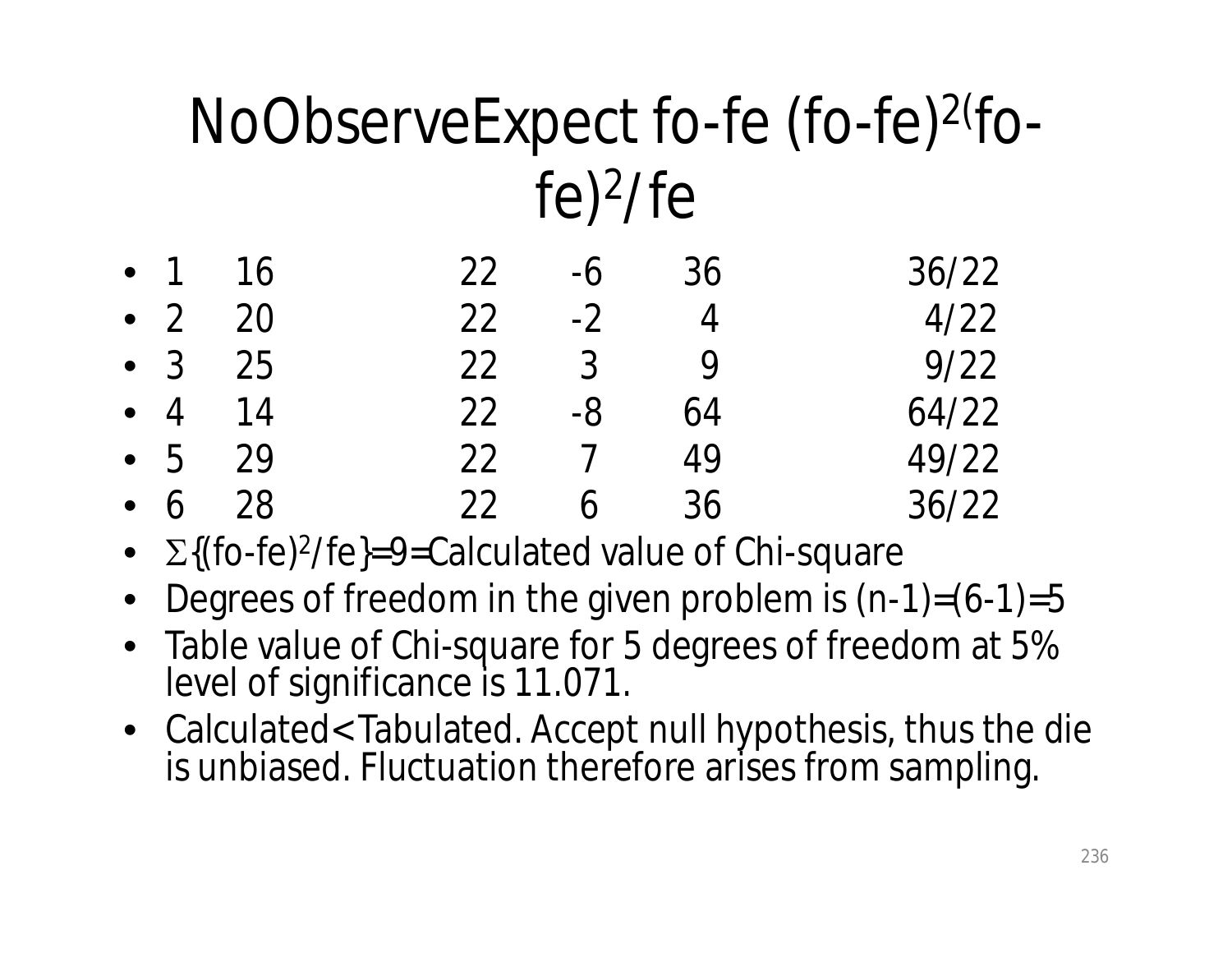### ILLUSTRATION -2

• Find the value of Chi-square for the following information

| $\bullet$ Class        |  |  |  |
|------------------------|--|--|--|
| • Observe Frequency 8  |  |  |  |
| - Evnactad Eraguancy 7 |  |  |  |

- Expected Frequency 7 24 38 24 7 • Some of the frequencies are less than 10, we need to regroup data and later work out Chi-square
- Class fo fe <sup>2</sup> (fo-fe)<sup>2</sup>/fe
- A and B  $8+29=37$   $7+24=31$  6 36/31
- C 44 38 6 6/38
- D and E  $15+4=19$   $24+7=31$   $-12$   $144/31$
- Calculated Chi-square = 6.76, At df = 3-1 = 2, 5% significance level Table Chi-square is 5.991.Cal>Table thus reject null hypothesis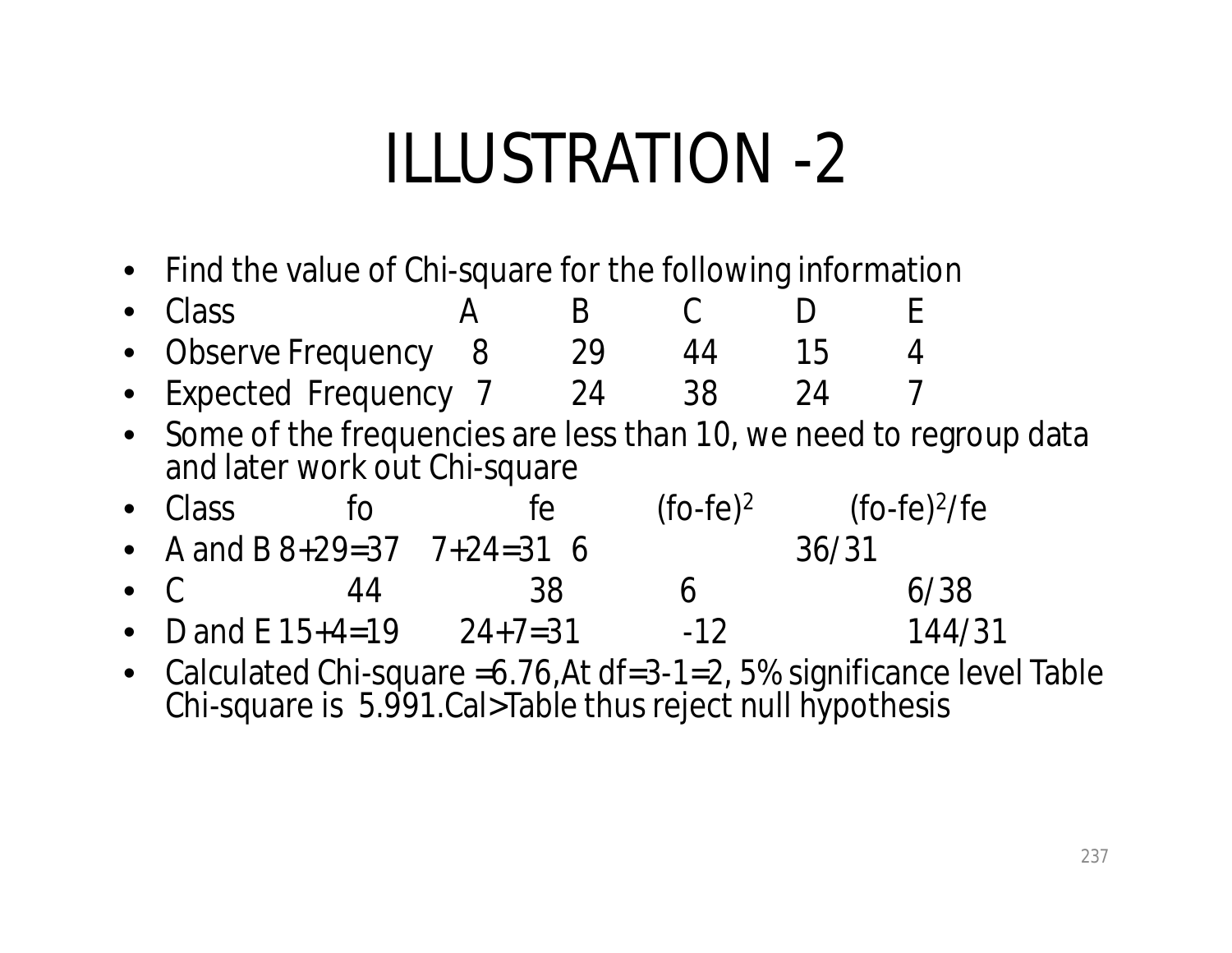## ILLUSTRATION-3

- Genetic theory states that children having one parent of blood types A and the other of blood type B will always be of 3 types, A, AB,B and that the proportions of the 3 types will on the average be 1:2:1
- A report states that out of 300 children having one A parent and one B parent, 30% were found to be the type A, 45% type AB and remaining type B.
- Test the hypothesis that the proposition of genetic theory is supported, ie on the average, type A,AB,B stands in the proportion 1:2:1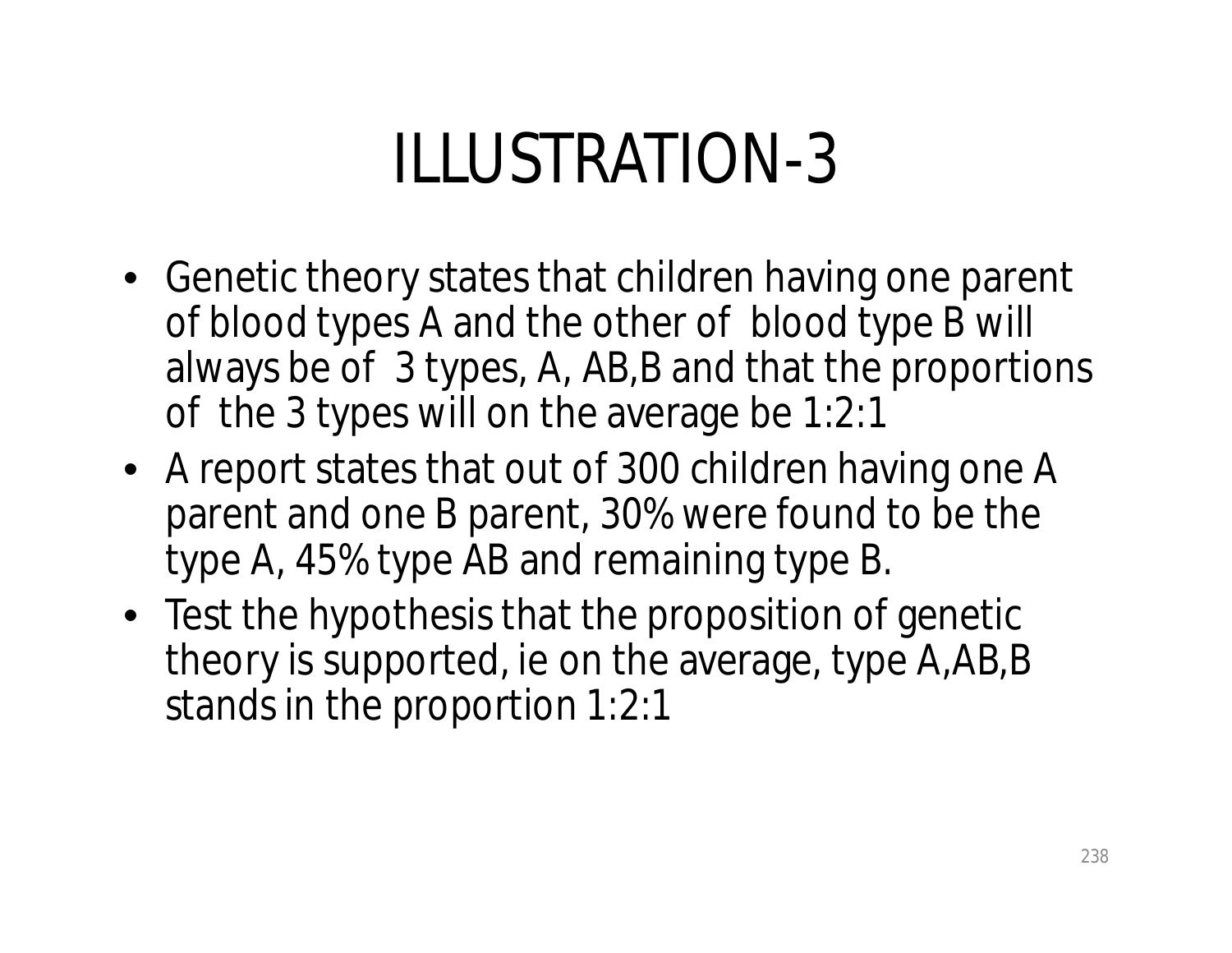## SOLUTION TO ILLUSTRATION -3

- Observed frequencies of type A,AB, as given in the question are  $30\%$  of  $300=90$ ,  $45\%$  of  $300=135$  and  $25\%$  of  $300 = 75$
- The expected frequencies of type A,AB,B as per genetic theory should have been 75, 150,75 respectively. Tabulating,
- Type Observed Fq Expected Fq (fo-fe) (fo-fe)<sup>2</sup> (fo-fe)<sup>2</sup>/fe

|  | • $A$ 90         | 75                                                        |                | $15$ $225$ $225/75$ =3 |  |
|--|------------------|-----------------------------------------------------------|----------------|------------------------|--|
|  | $\bullet$ AB 135 | 150 -                                                     |                | $-15$ 225 225/150=1.5  |  |
|  | $\bullet$ B 75   | 75                                                        | $\overline{O}$ | $0 \t 0/75 = 0$        |  |
|  |                  | • $\chi^2 = \Sigma$ {(fo-fe) <sup>2</sup> / fe} = 3+1.5+0 |                | $=4.5$                 |  |

• For df=3-1=2, $\alpha$ =0.05, table  $\chi^2$  =5.991. Decision is accept Ho Differences in frequencies are due to chance, and support genetic theory. On the average type A,AB,B prop is 1:2:1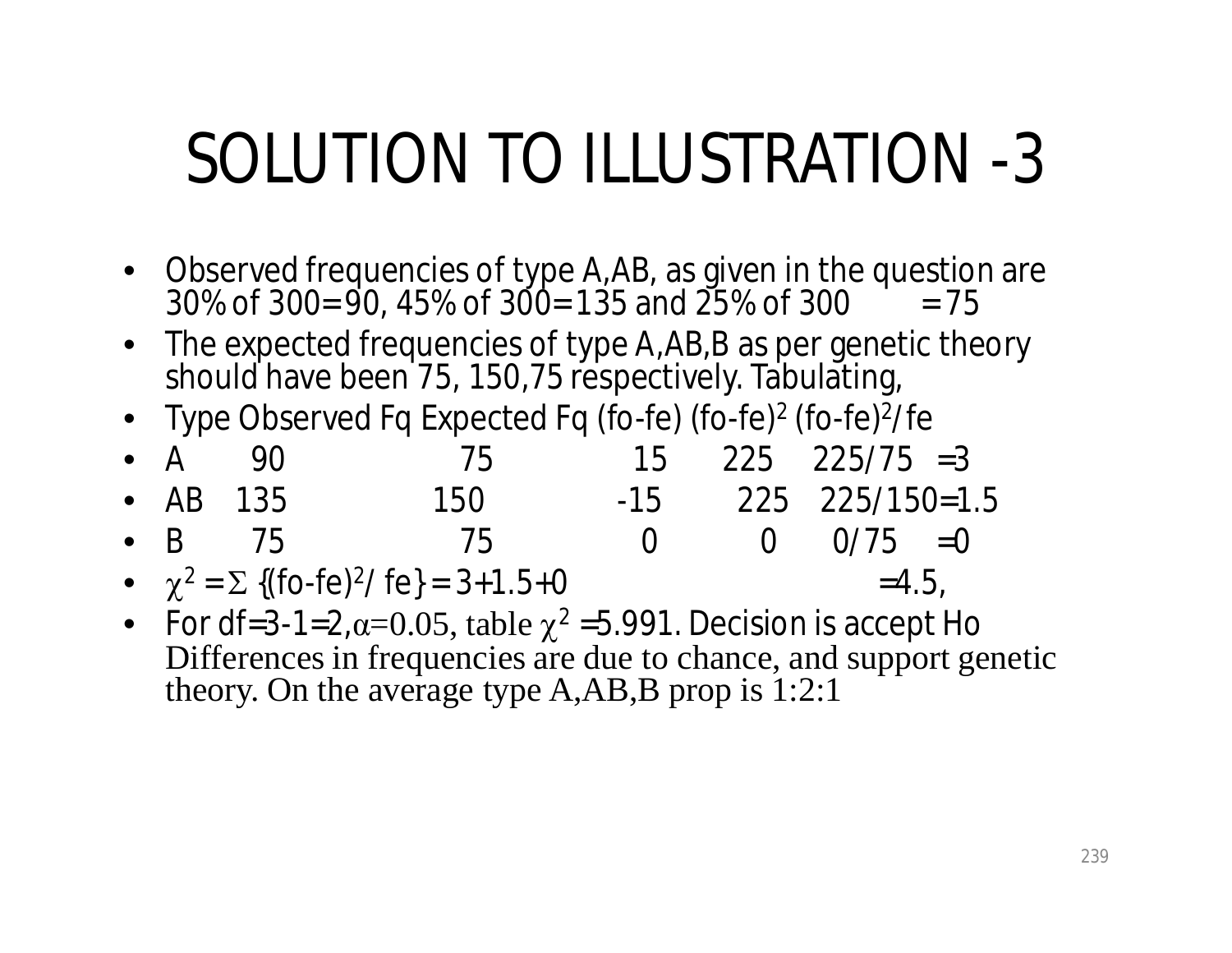## ILLUSTRATION-4

• Table shows data obtained during outbreak of smallpox

| $\bullet$ |                  |      | Attacked Not attacked | Total |
|-----------|------------------|------|-----------------------|-------|
|           | • Vaccinated     | - 31 | 469                   | 500   |
|           | • Not vaccinated | 185  | 1315                  | 1500  |
|           | $\bullet$ TOTAL  | 216  | 1784                  | 2000  |

- $\bullet$  Test the effectiveness of the vaccine in controlling small pox, with  $X^2$ at 5% level of significance
- SOLUTION
- $\bullet$  H<sub>o</sub>: Vaccination is not effective in controlling small pox, ie vaccination and attack are independent
- $\bullet$  H<sub>1</sub>: Vaccination is effective in controlling small pox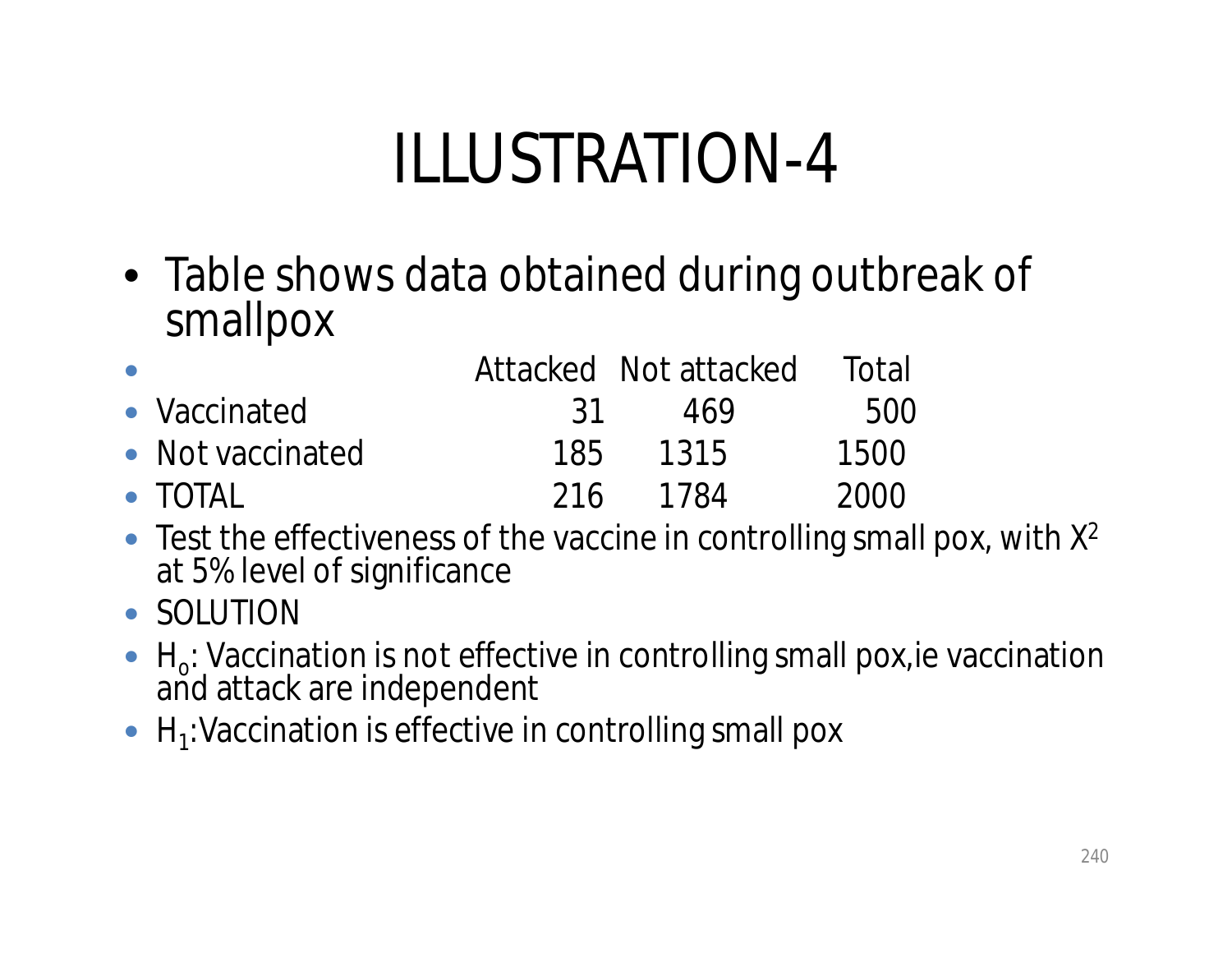## ILLUSTRATION-4 CONT'D

- Based on the null hypothesis, expectation for a cell (AB) is
- Expectation of cell  $(AB)$  =  $(A * B) / N$
- Where A represents Vaccination and B is Small pox attack
- $(A) = 500$ ,  $(B) = 216$  and N = 2000
- Expectation of  $(AB)$  = 500\*216/2000= 54
- Using the expectation of AB, we can compute table of expectations as:

|                                |                   | Attacked:B Not Attacked:b | Total |
|--------------------------------|-------------------|---------------------------|-------|
| - Vaccinated:A                 | $(AB)=54(Ab)=446$ | 500                       |       |
| $-$ Not vaccinated: a (aB)=162 |                   | $(ab) = 1338$             | 1500  |
| $-$ TOTAL                      | 216               | 1784                      | 2000  |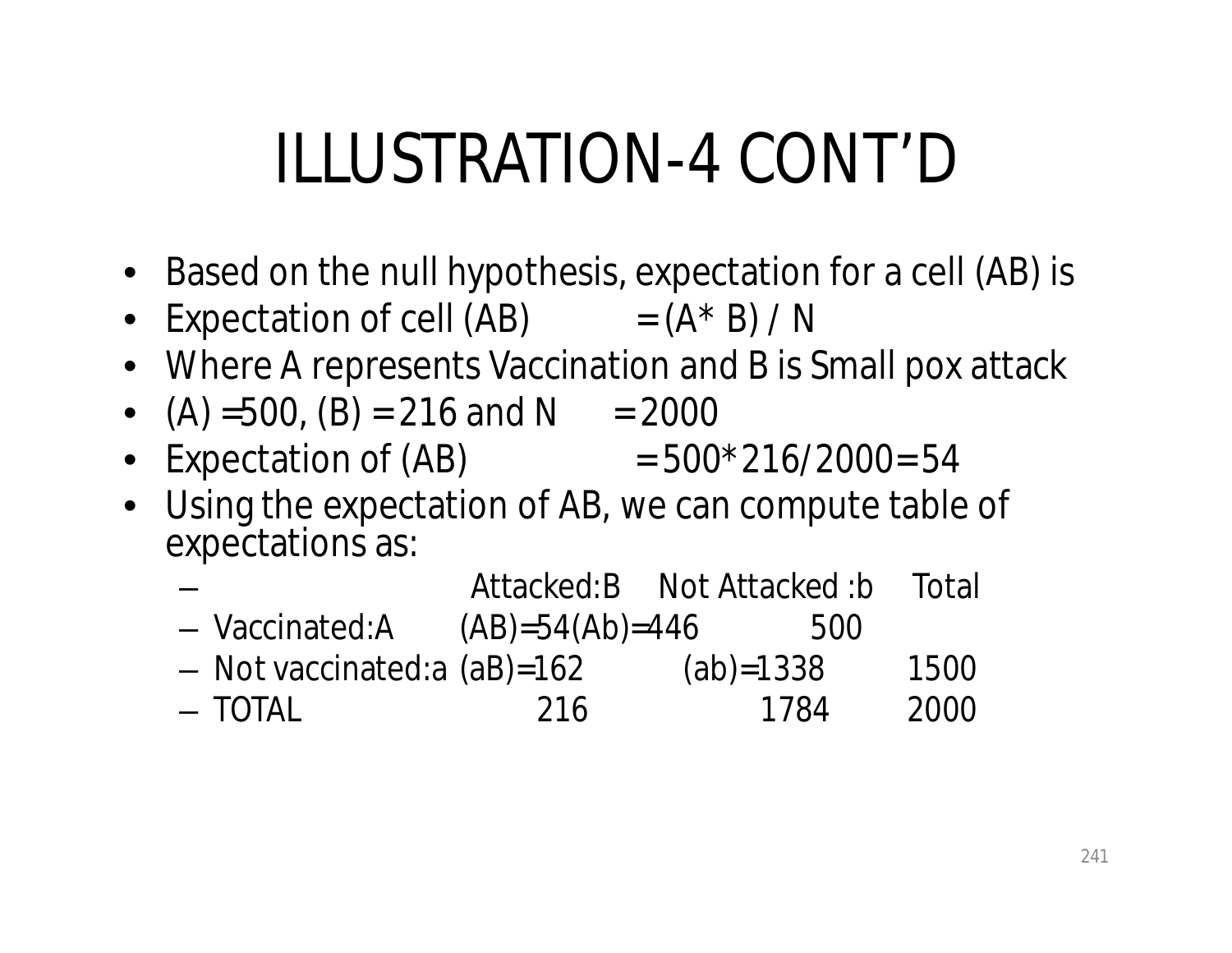### CALCULATION OF CHI-SQUARE

• Group ObserveFq ExpectedFq fo-fe (fo-fe)<sup>2</sup> (fo-fe)<sup>2</sup>/fe

|              | • AB 31 54       |     |  | $-23$ 529 529/54= 9.796   |  |
|--------------|------------------|-----|--|---------------------------|--|
| $\bullet$ Ab | - 469            | 446 |  | 23 529 529/446= 1.186     |  |
| $\bullet$ aB | 185 162          |     |  | $23$ 529 529/162= 3.265   |  |
|              | • ab $1315$ 1338 |     |  | $-23$ 529 529/1338= 0.395 |  |

- $\chi^2$ =  $\Sigma$  {(fo-fe)<sup>2</sup>/ fe}=14.642
- Degrees of freedom=  $(r-1)(c-1)=(2-1)(2-1)=1$
- Table value of Chi-square for df=1 at  $\alpha$ =0.05 is 3.841
- Calculated value > Table value, thus reject  $H_0$
- We conclude that vaccination is effective in controlling attack of small pox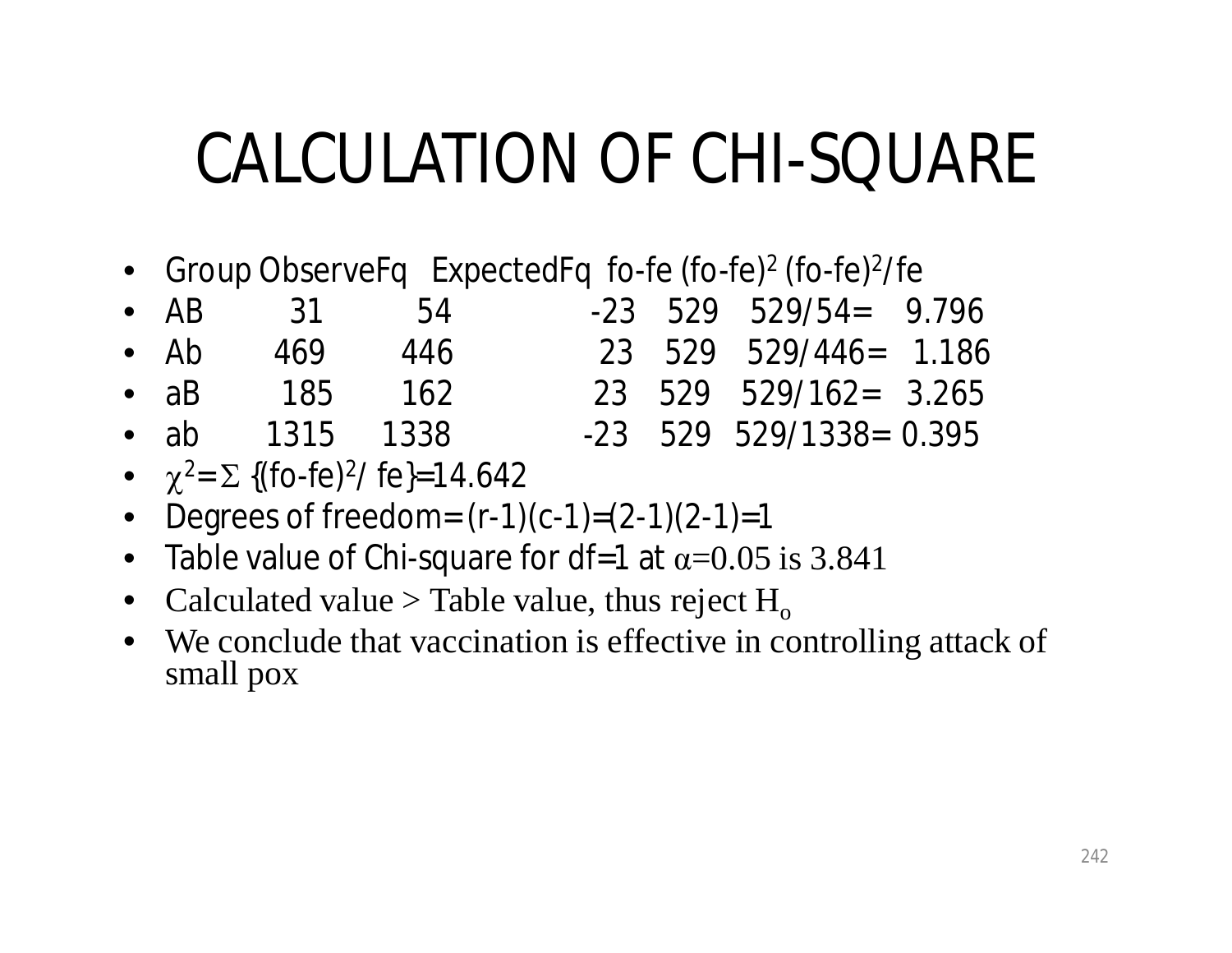## ILLUSTRATION-5

- Two researchers classified some people in income groups on the basis of sampling studies. Their results are as follows;
- INCOME GROUPS
- Researchers Poor Middle Rich Total • A 160 30 10 200 • B 140 120 40 300 • TOTAL 300 150 50 500
- Show that the sampling technique of one of the researchers is defective
- SOLUTION
- Ho: Sampling techniques adopted by the researchers are similar ie no differences between the techniques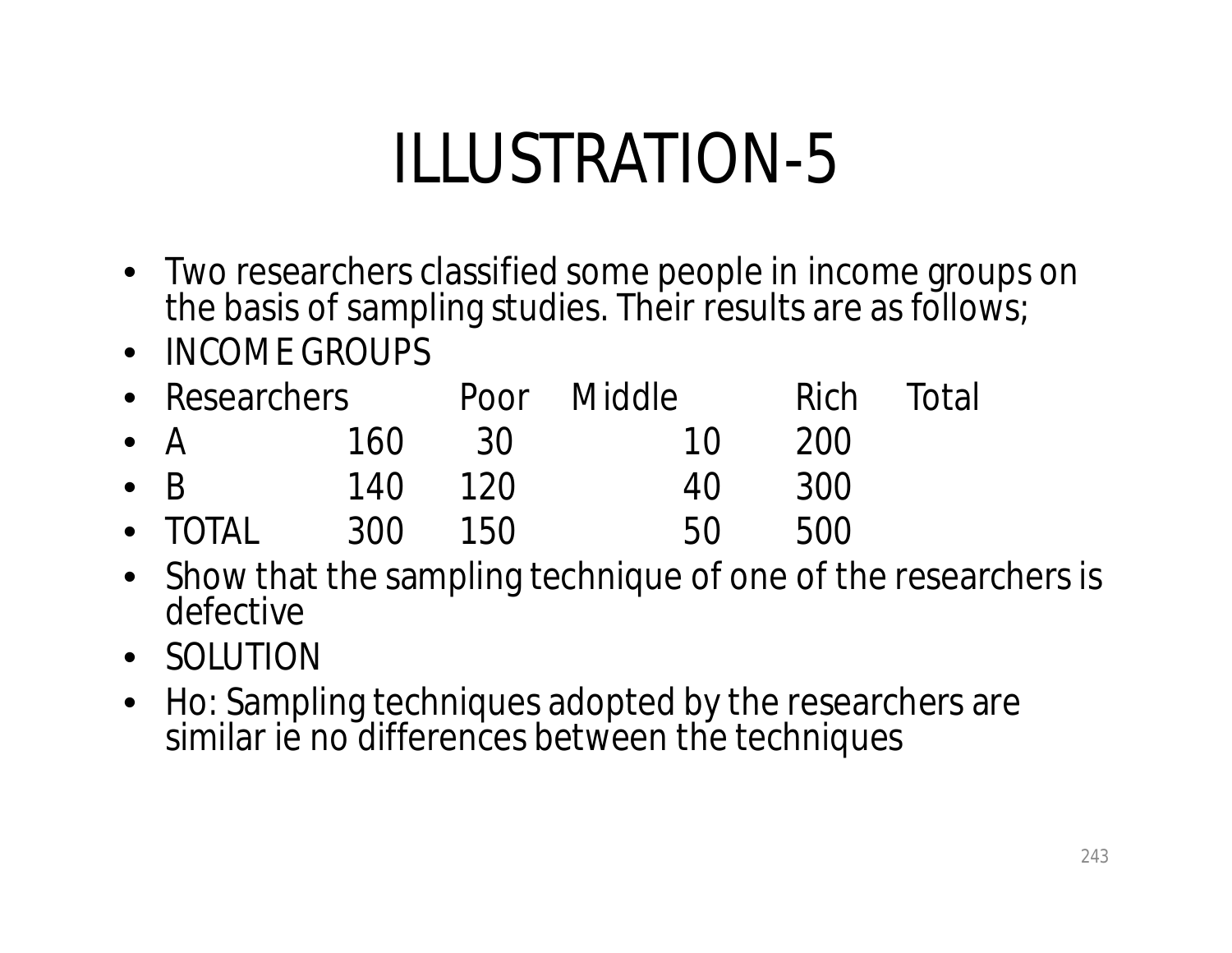#### If the null hypothesis is true, Expectation of researcher A clasficatn

- 1. Poor income group  $= 200*300/500=120$
- 2. Middle income group  $=200*150/500=60$
- 3. Rich income group  $= 200*50/500=20$
- Expectation of researcher B classification of people in
- 1. Poor income group  $=300*300/500=180$
- 2. Middle income group  $=300*150/500=90$
- Rich income group  $=300*50/500=30$
- We can calculate  $X^2$  by setting up the table of observed and expected frequencies as follows: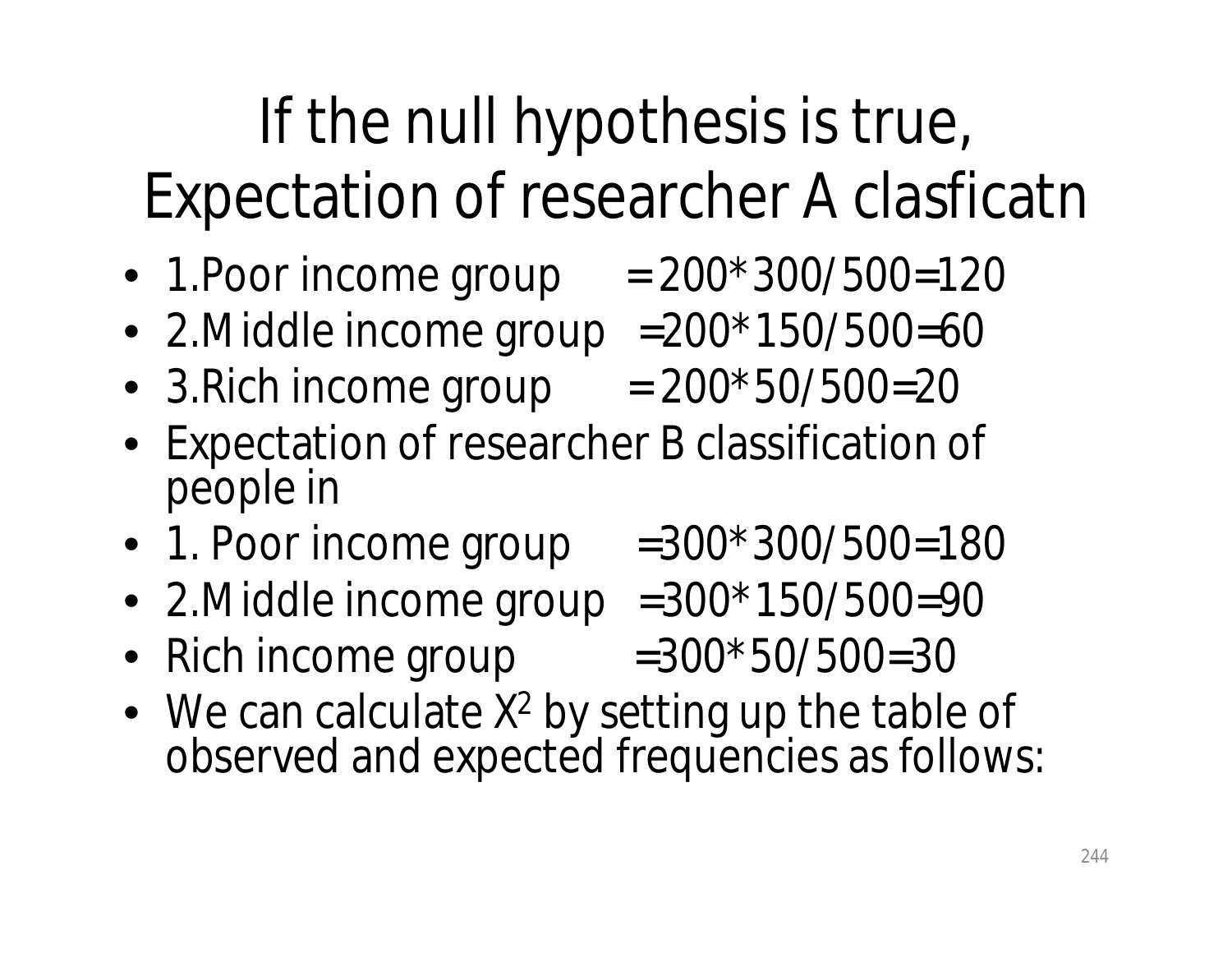| <b>Observed</b><br>frequency | <b>Expected fre</b><br>quency | $(fo-fe)$ | $(fo-fe)2/fe$        |
|------------------------------|-------------------------------|-----------|----------------------|
|                              |                               |           |                      |
| 160                          | 120                           | 40        | $1600/120=$<br>13.33 |
| 30                           | 60                            | $-30$     | $900/60=15$          |
| 10                           | 20                            | $-10$     | $100/20=5$           |
|                              |                               |           |                      |
| 140                          | 180                           | $-40$     | $1600/180=$<br>8.88  |
| 120                          | 90                            | 30        | $900/90=10$<br>245   |
|                              |                               |           |                      |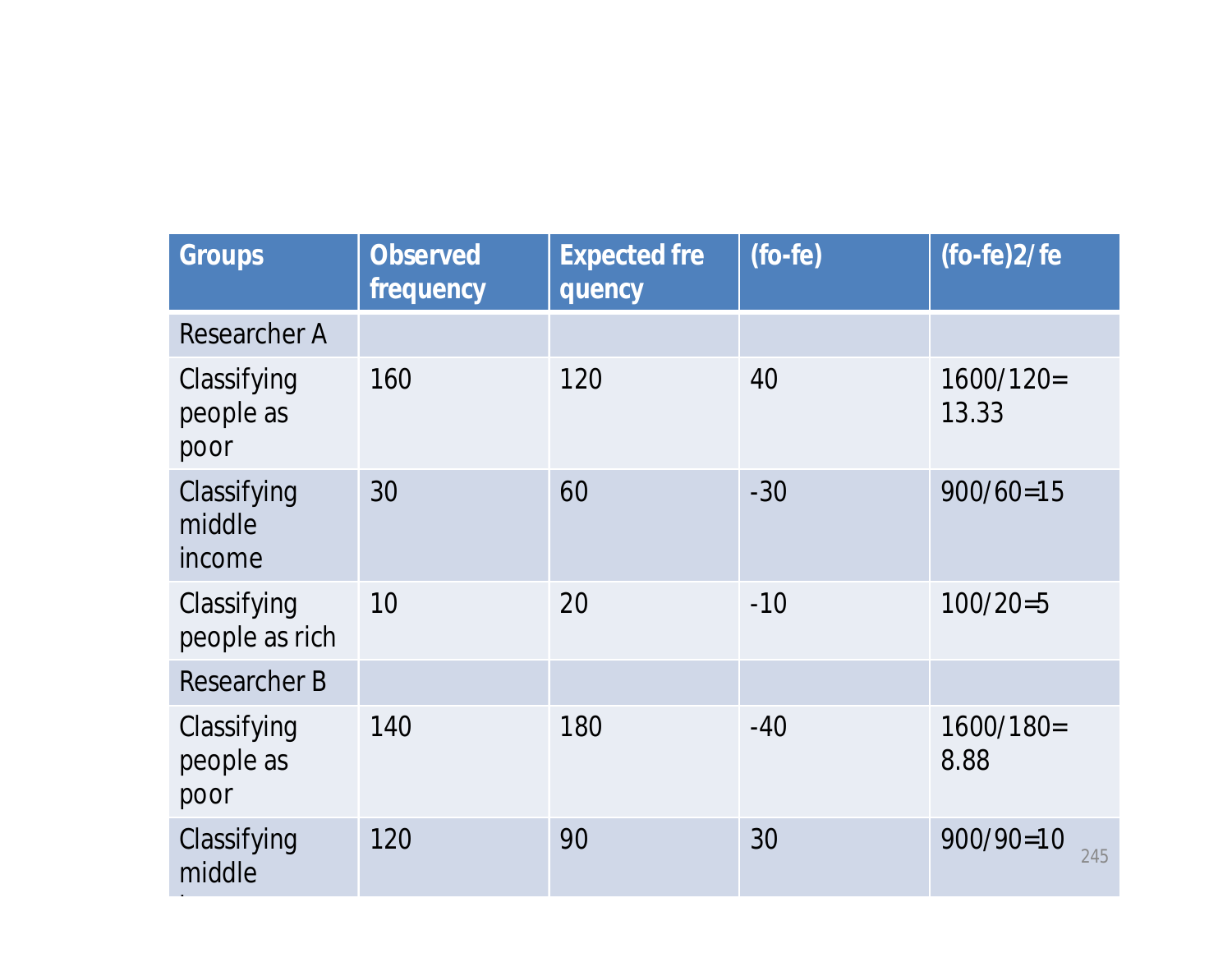- $\chi^2 = \Sigma$  {(fo-fe)<sup>2</sup>/fe} =55.54
- Degrees of freedom  $= (c-1)(r-1)=(3-1)(2-1)=2$
- The table of  $X^2$  for 2 degrees of freedom at 5% significant level is 5.991
- The calculated  $X^2$  is higher than tabulated value
- We therefore reject the null hypothesis
- This means that the sampling technique adopted by the two researchers differ and thus not similar.
- Therefore technique of one researcher is superior to the other.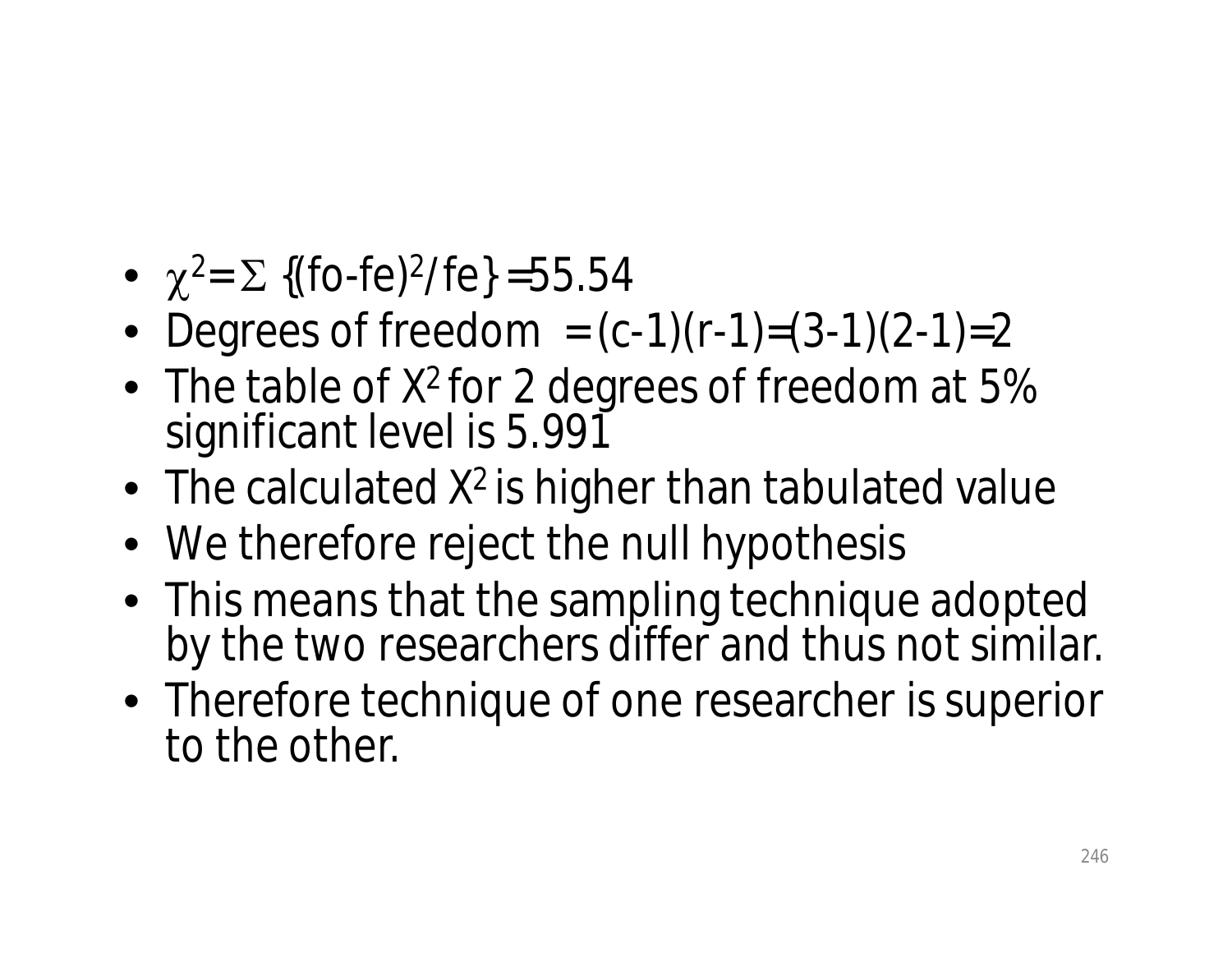#### 13. RESEARCH REPORT PREPARATION AND PRESENTATION

This represents the crown of all the efforts that has been put into the research It is an opportunity to put on record your effort at proffering an answer to a problem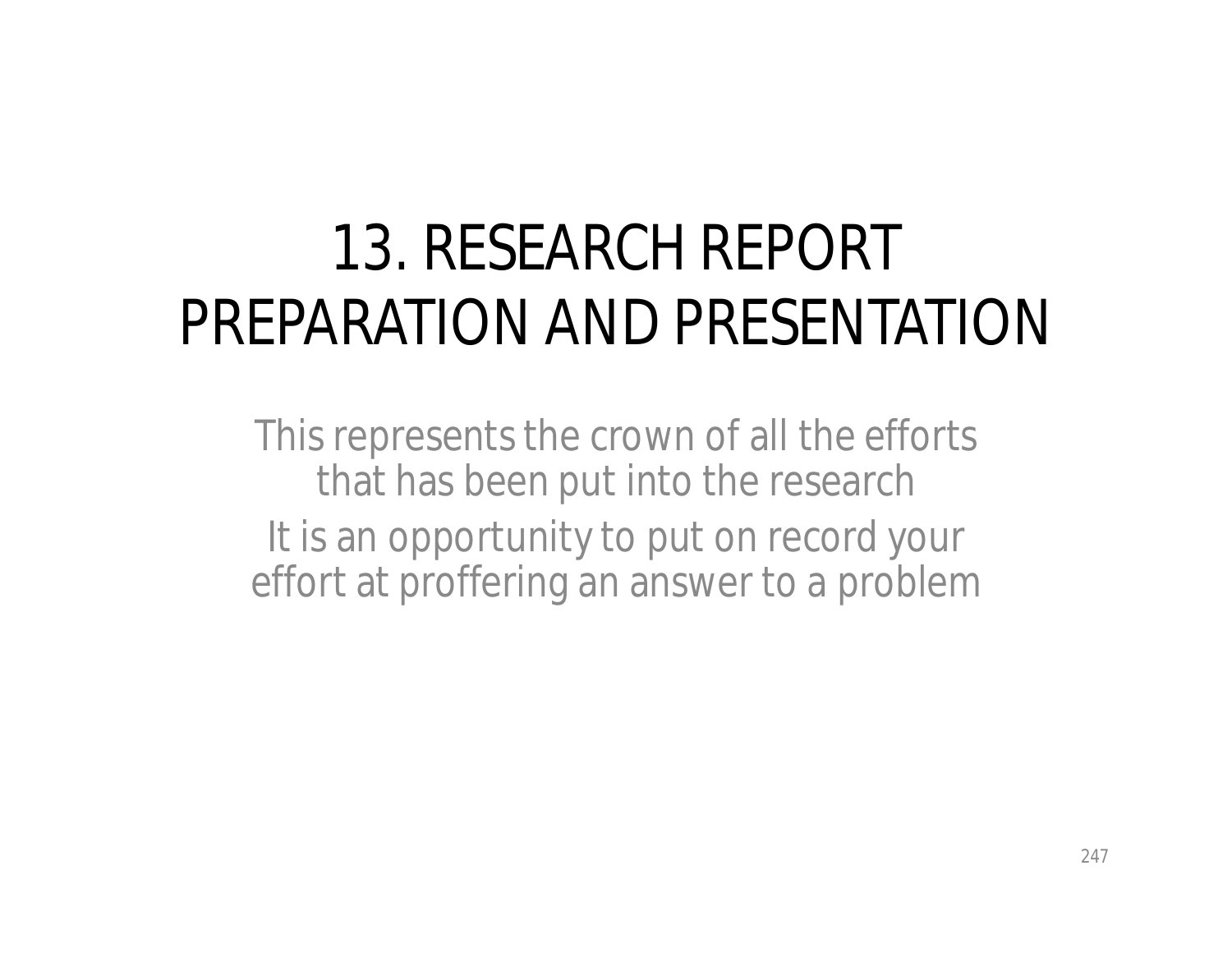## RESEARCH REPORT PREPARATION

- Research report is the post research description of work done and the results obtained, it is thus an ex*post* activity
- It is an over statement to say that this aspect should be done thoroughly.
- Whatever is prepared is the evidence of what has been done
- It is a scientific assessment for which the researcher should take responsibility.
- It is important to ensure the reliability and independence of the analysis that constitutes the report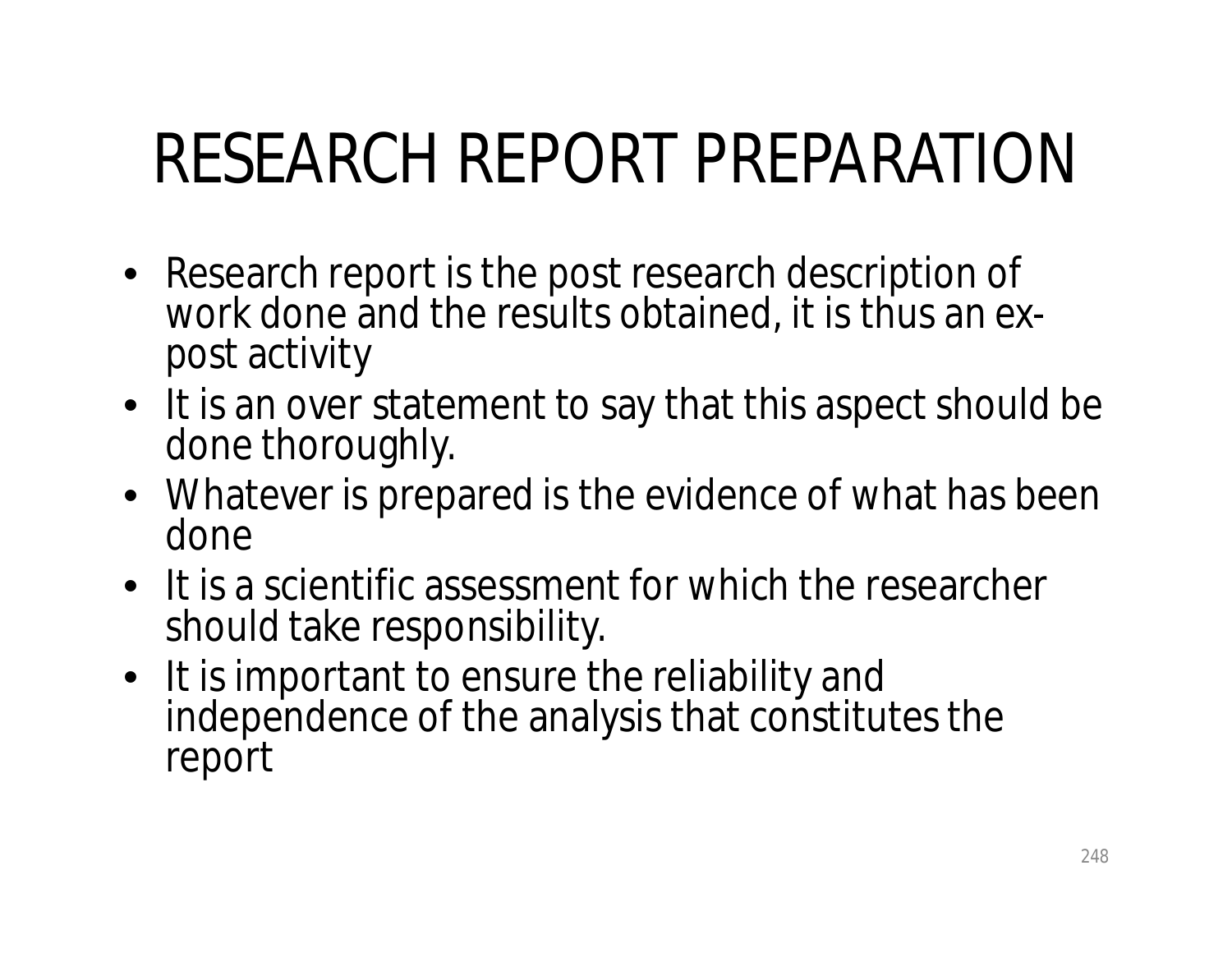# REPORT COMPONENT/SECTIONS

- 1. Preliminary pages
- a) Cover page ; b) Title page; c) Acknowledgements; d)Abstract/Executive summary; e)Table of contents; f) List of tables( where applicable); g) List of figures (where apply)
- 2) Introduction/ Background information
- 3) Literature review
- 4.)Statement of research problem/Research questions
- 5.)Objectives of the research
- 6.)Statement of research hypotheses
- 7.)Significance of research/Research justification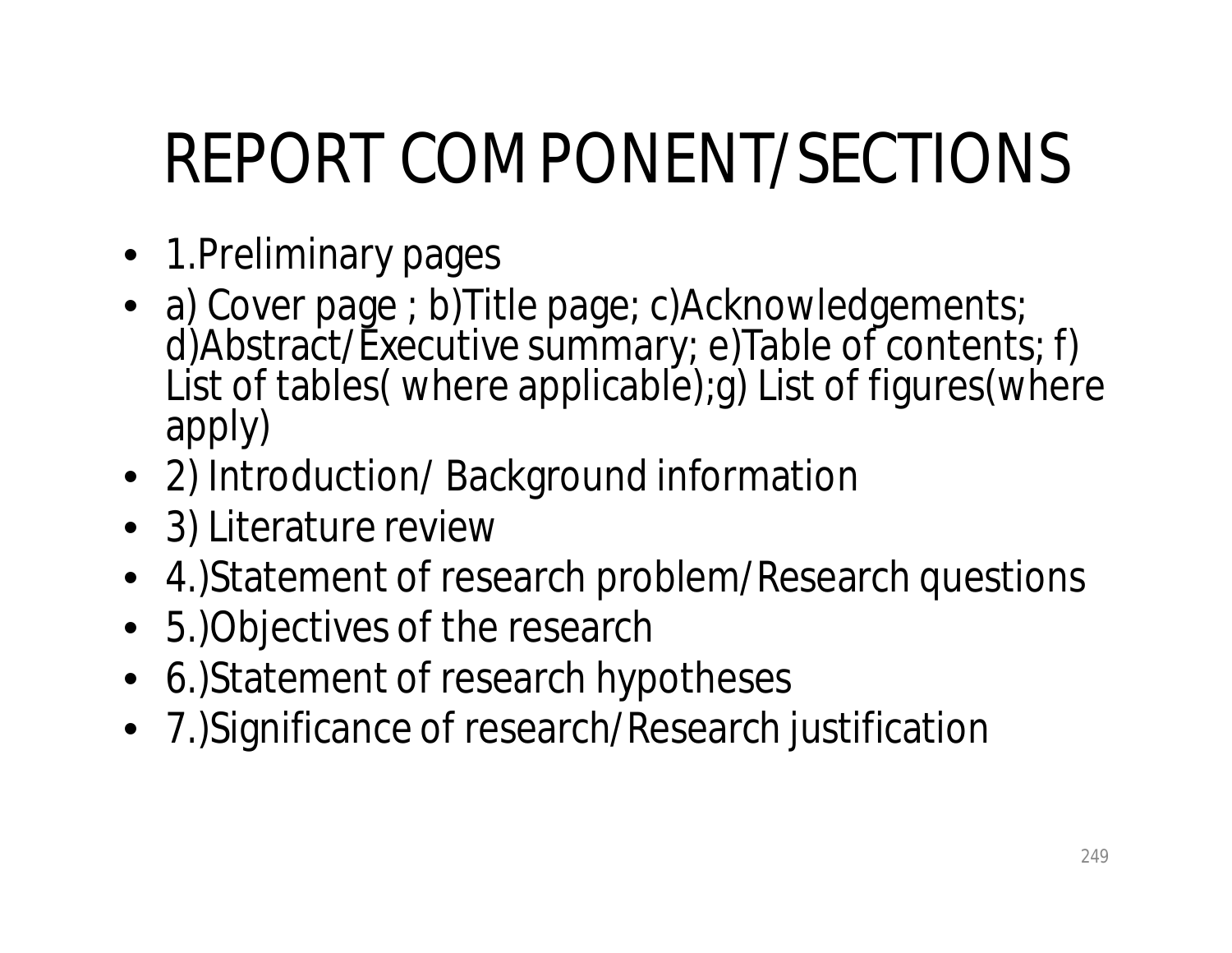- 8.)Methodology of research ie.a)Research approach/strategy; b) Sampling technique and procedures; c)Data collection- Types of data, sources of data, methods of data collection; d)Analysis of data models and techniques of data analysis and e) Data limitations
- 9.) Results and findings of the research work.-Section should be ordered following the objectives of the work
- 10.) Summary and Conclusions
- 11.) References
- 12.) Appendix, where necessary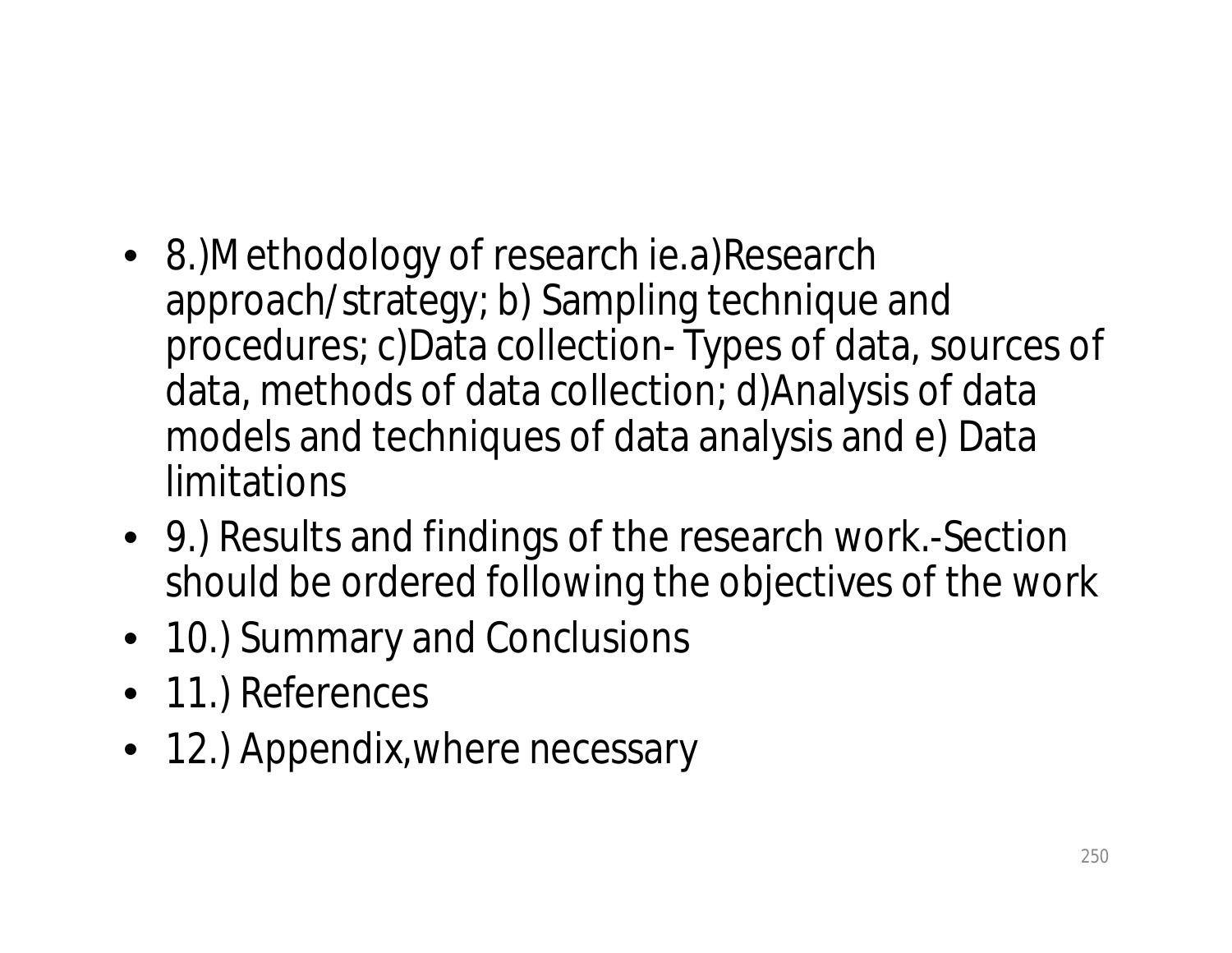## TENETS AND WRITING TIPS

- Research report could be thesis, dissertations, journal article or conference papers,- Observe the following
- Research purpose should be clear, unequivocal and well understood
- Concept should be clarified and placed in proper perspective
- Research design should and procedure should be adequate and appropriate for the objectives.It should be reported in a manner that allows for replication
- Research report should communicate results in objective, measured and transparent manner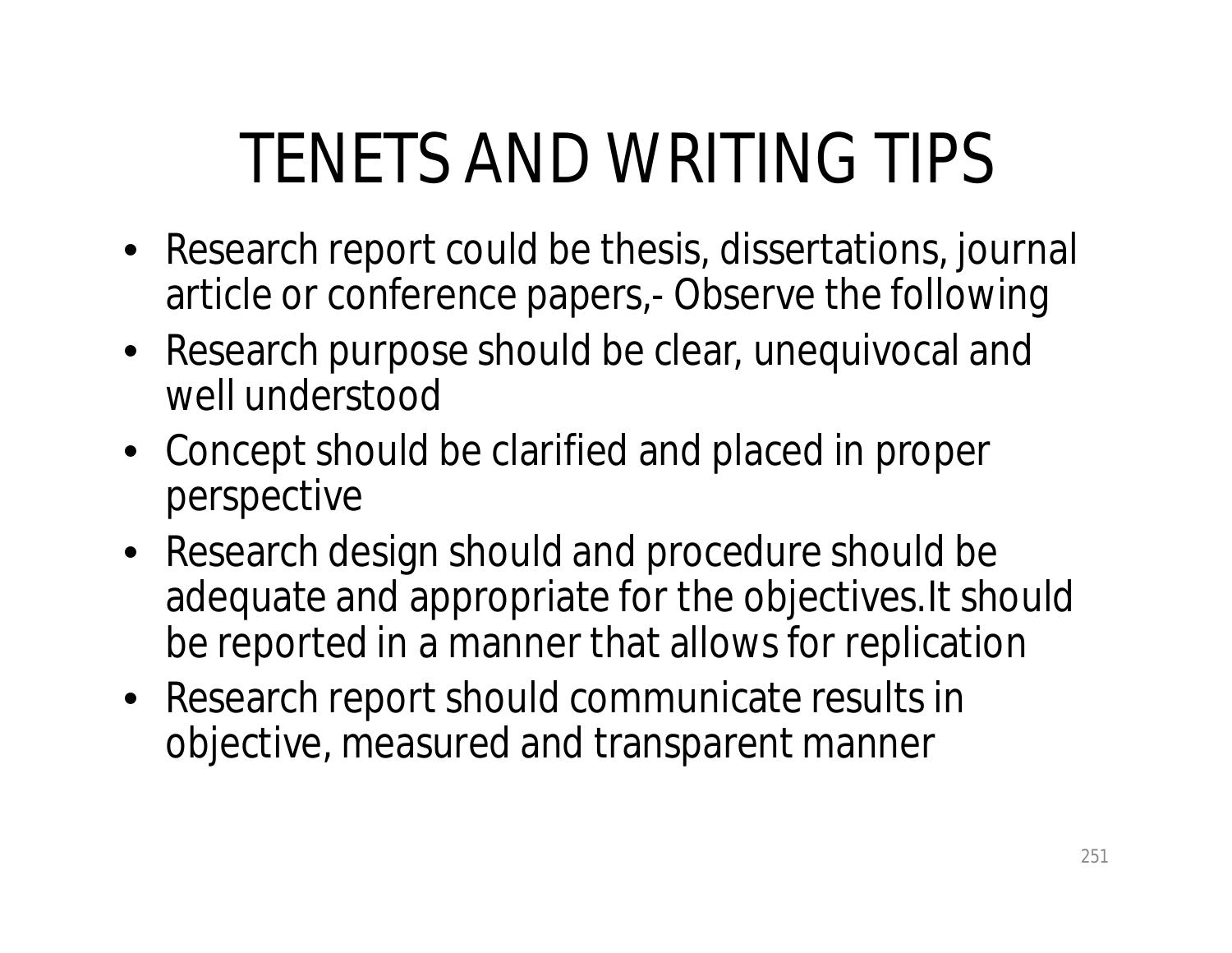- The short coming of the research design and the probable consequences on the finding should be discussed
- The research findings should be based on evidence and analysis from the research
- Researcher should not speculate or report on conclusions not substantiated by the evidence gathered from research
- Writing a report is a cyclical process
- It should start early and continue through out the work
- Researcher may go forth and back the sections because of the need to make alterations, ensure consistency and logical coherence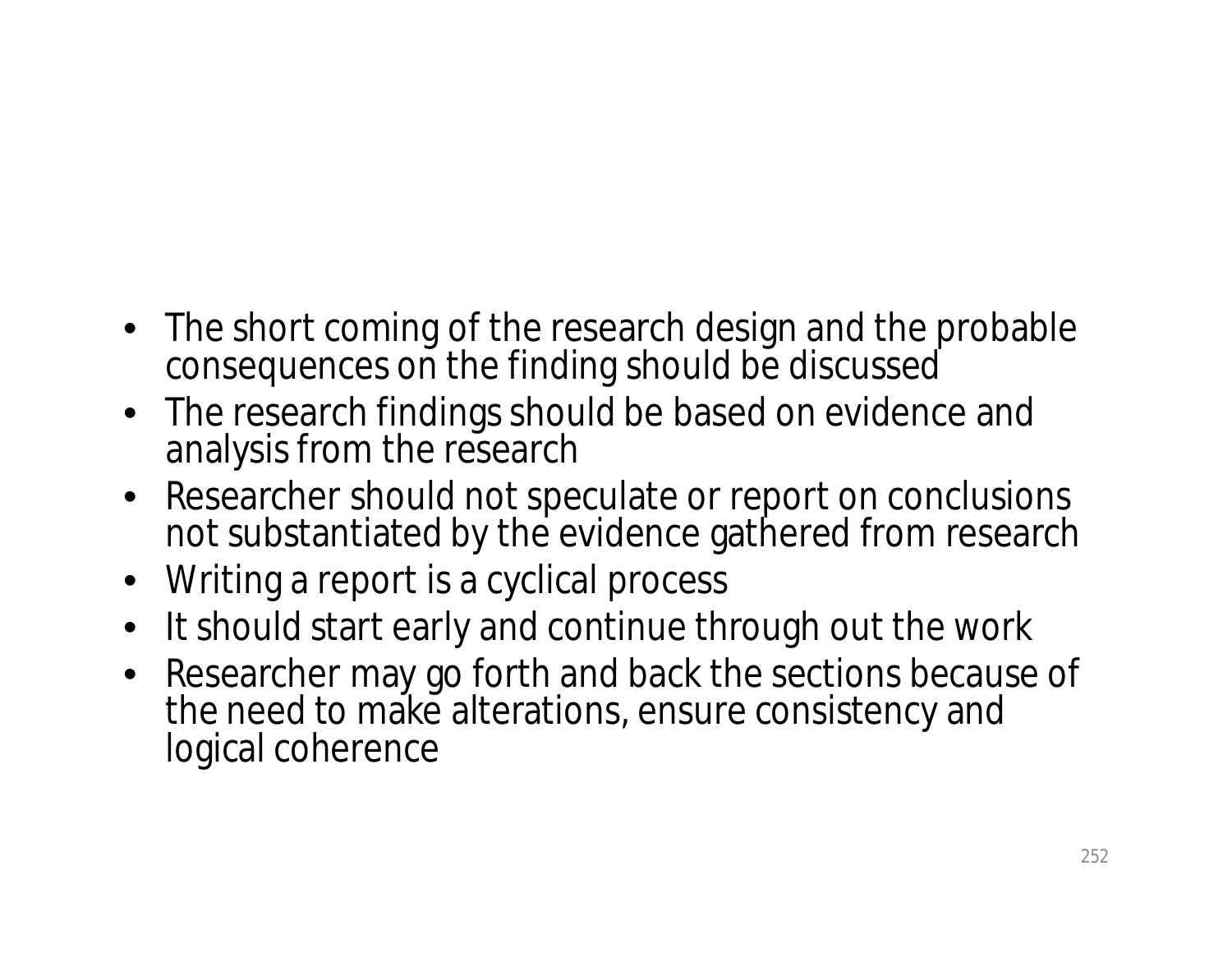#### REASONS FOR REDRAFTING REPORT

- There may be new information that require modification of earlier sections.
- Reasons for redrafting are;-bring in new material,ideas
- Reduce length of paper
- Revise old sections to refer to newly drafted material
- Alter the structure of what has been written
- Respond to suggestions from reviewers
- Remove repetitions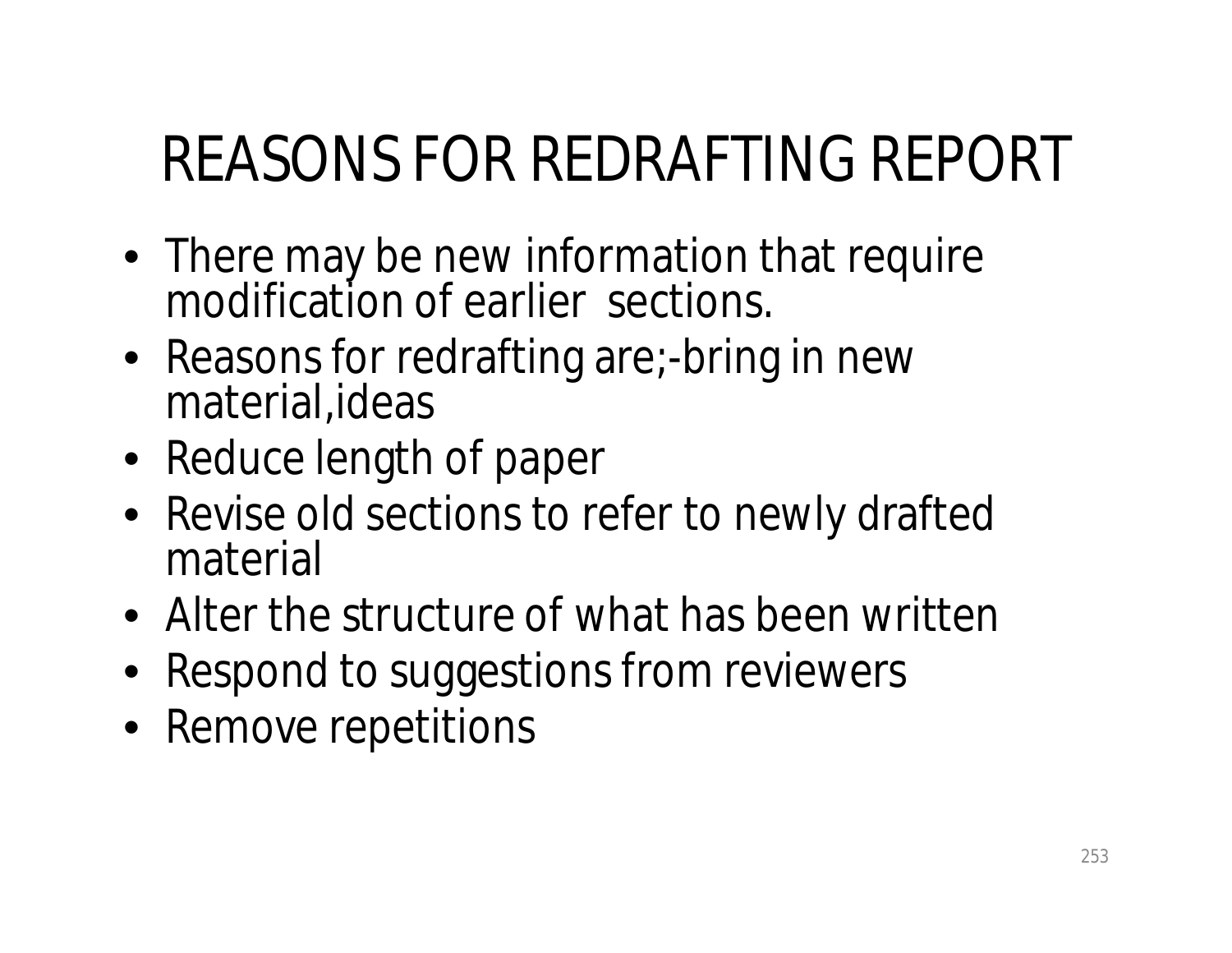## WRITING STYLE

- Without good writing style, the content of report will remain poorly understood and thus little policy impact
- Communication is not just about results and findings, but how researcher tells the story of the work.
- It is important to check the logic.
- Promote easier comprehension
- Sentences should be simple, unambiguous and within context
- Some basic principles are;
- Focus on target audience, research community,policy makers, students. Ask questions on whom they are and want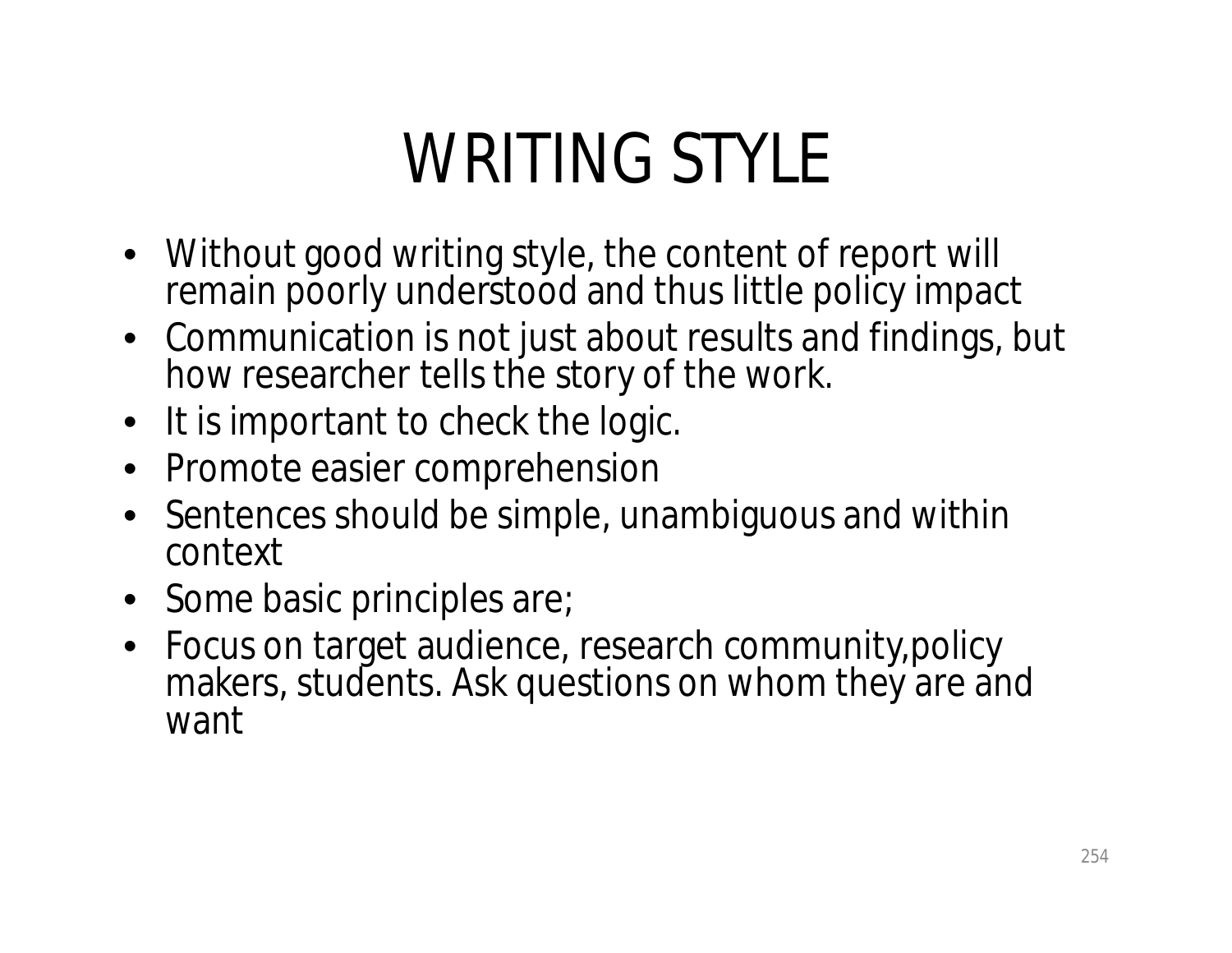- Be clear as much as possible. Sentences should be short, direct without meandering. Use fewest words possible
- In communicating, the research, simplicity and clarity should be the upper most consideration
- The beginning of report should be provoking enough to grab the interest and curiosity of the audience
- The ending should stimulate action in readership
- Where necessary, report should contain appendices, useful for taking out detailed tables, charts, diagrams, statistical materials which can break up continuity in reading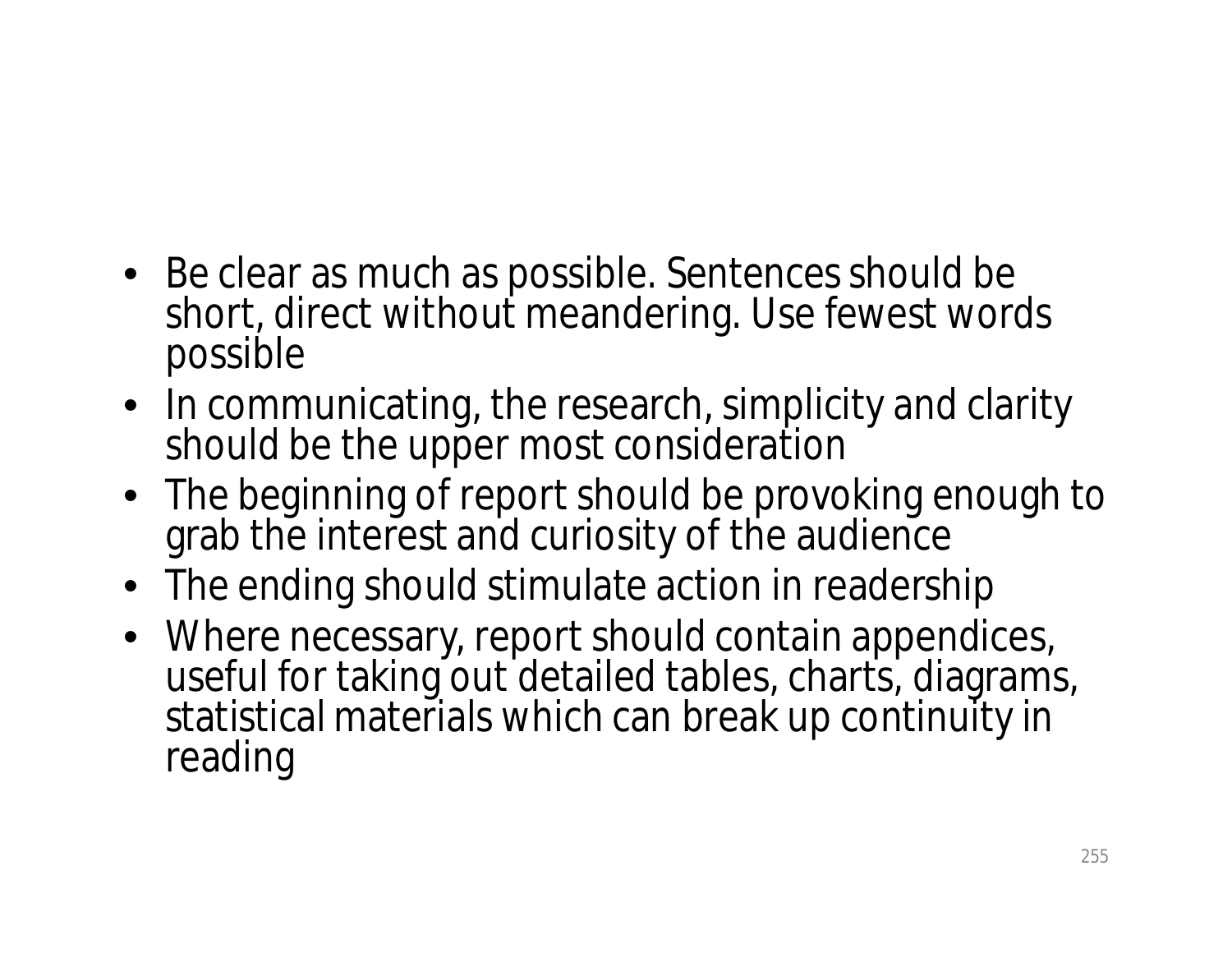#### 14.RESEARCH PROPOSAL

Just as research report is ex-post, research proposal is ex-ante.It is a documentation of research plan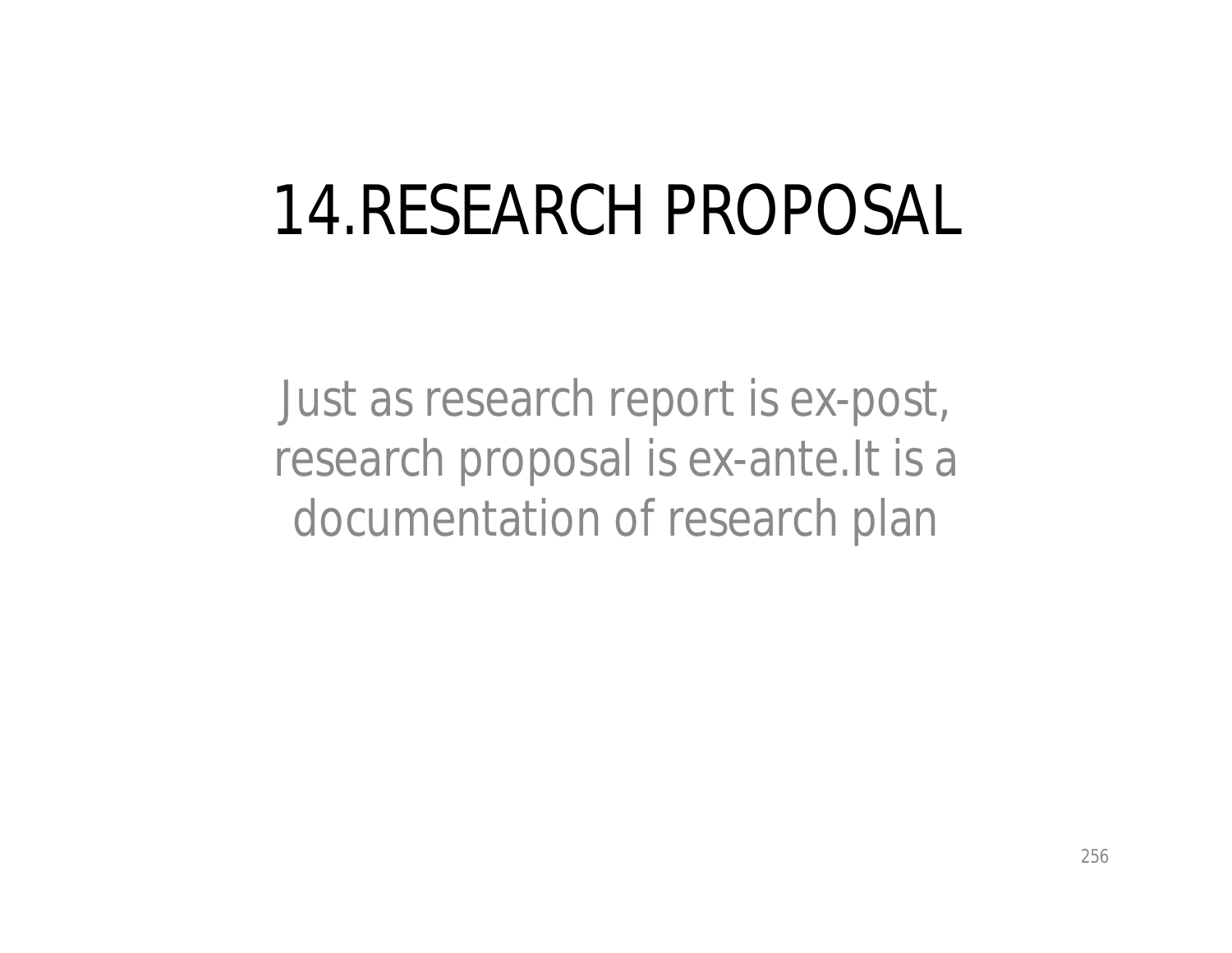#### Research Proposal

- The research plan is the expression of the thinking and direction of the research as conceived by researcher at a point in time.
- Basic questions are
- What is the nature of the phenomenon which will be investigated?
- What represents evidence of the entities to be investigated?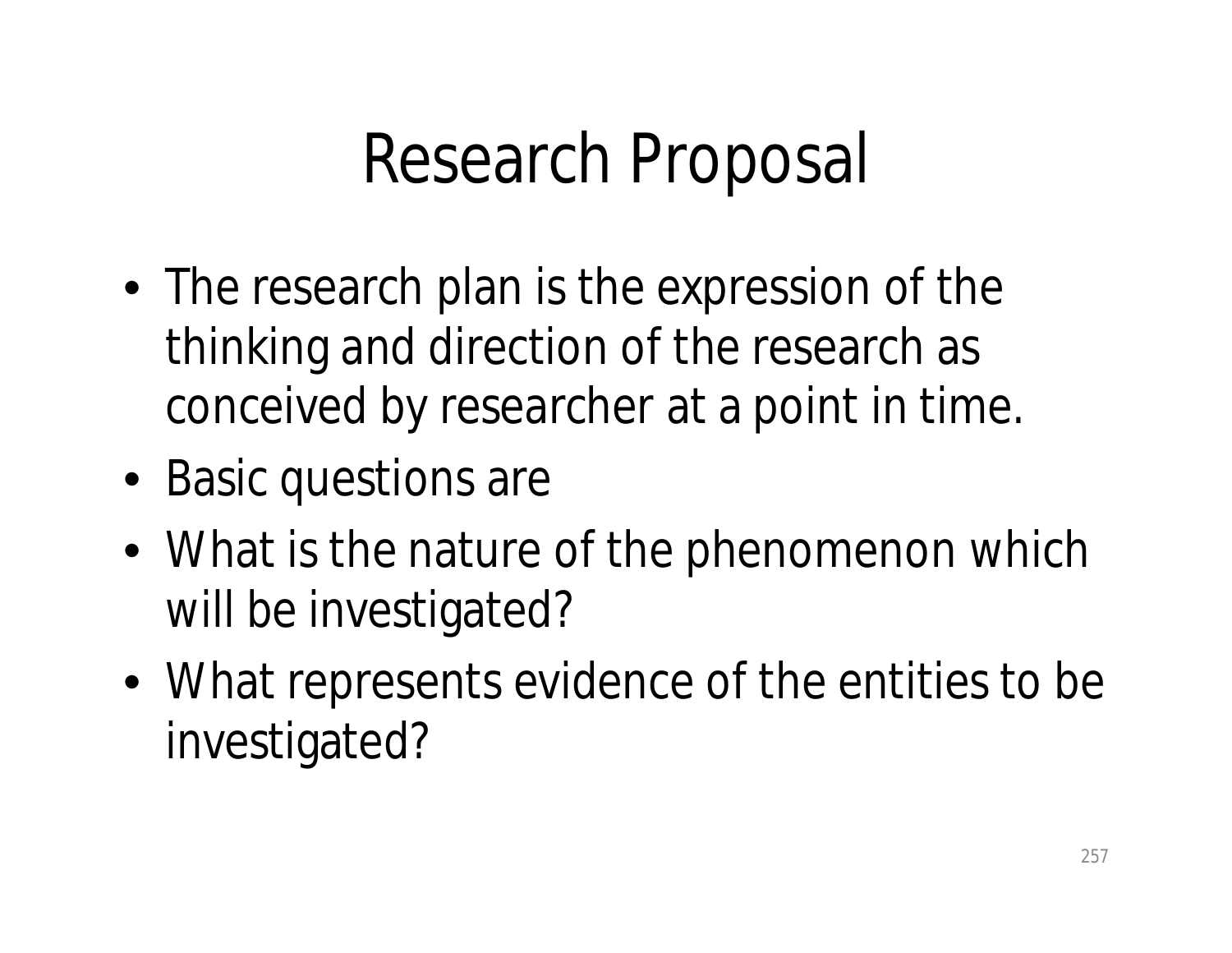- What topic area is the research concerned with?
- What is the intellectual puzzle?
- What is the purpose of the research?
- PRELIMINARY STEPS TO TAKE
- Choose an area of research
- Read relevant literature and discuss with other researchers
- Choose the topic and title of the research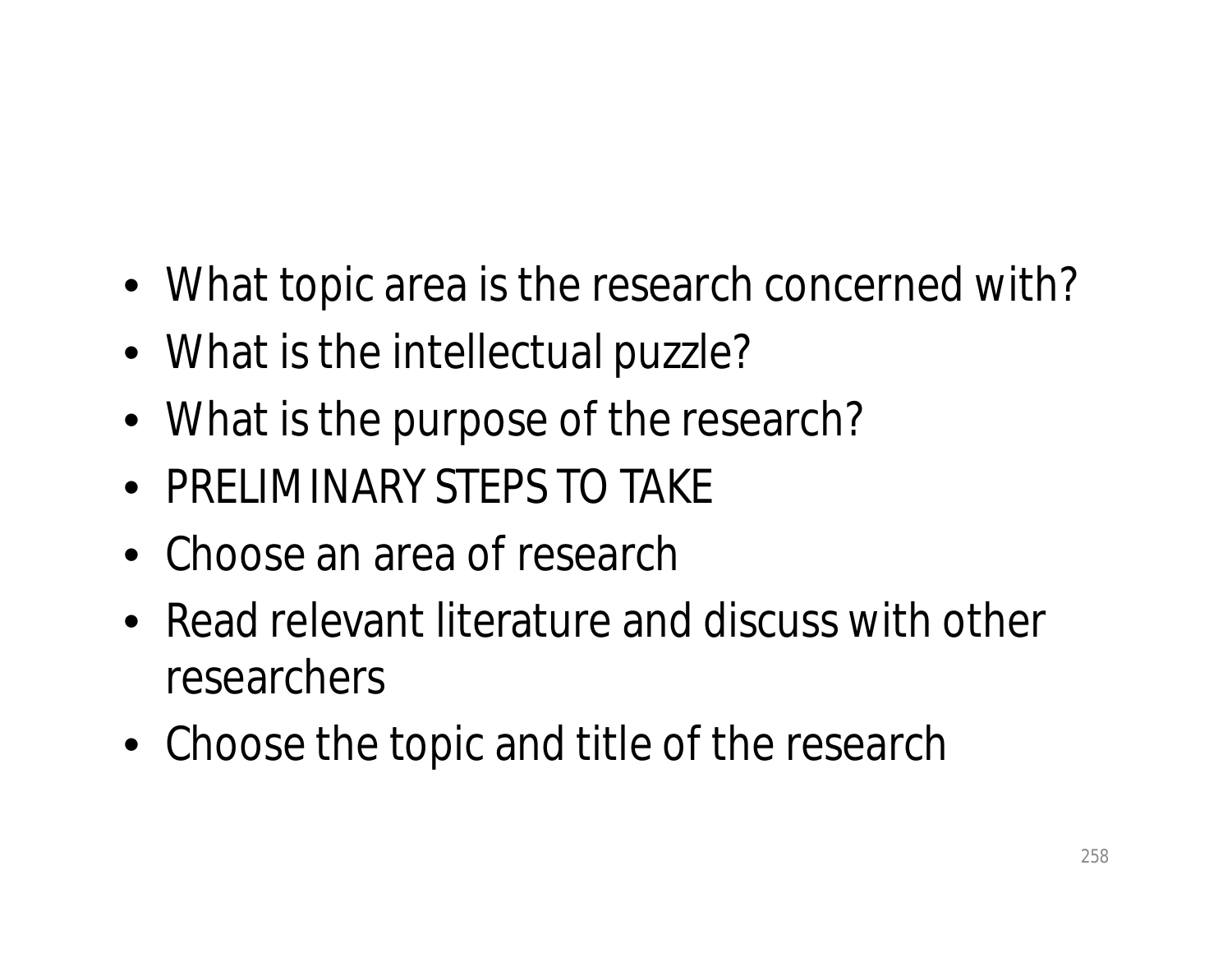#### COMPONENTS OF RESEARCH PROPOSAL

- The components of a research proposal address these research issues
- What is the problem to be investigated?
- Why should the problem be studied?
- What will be achieved through the research?
- What information is needed to meet the research objectives?
- How will the research process be carried out?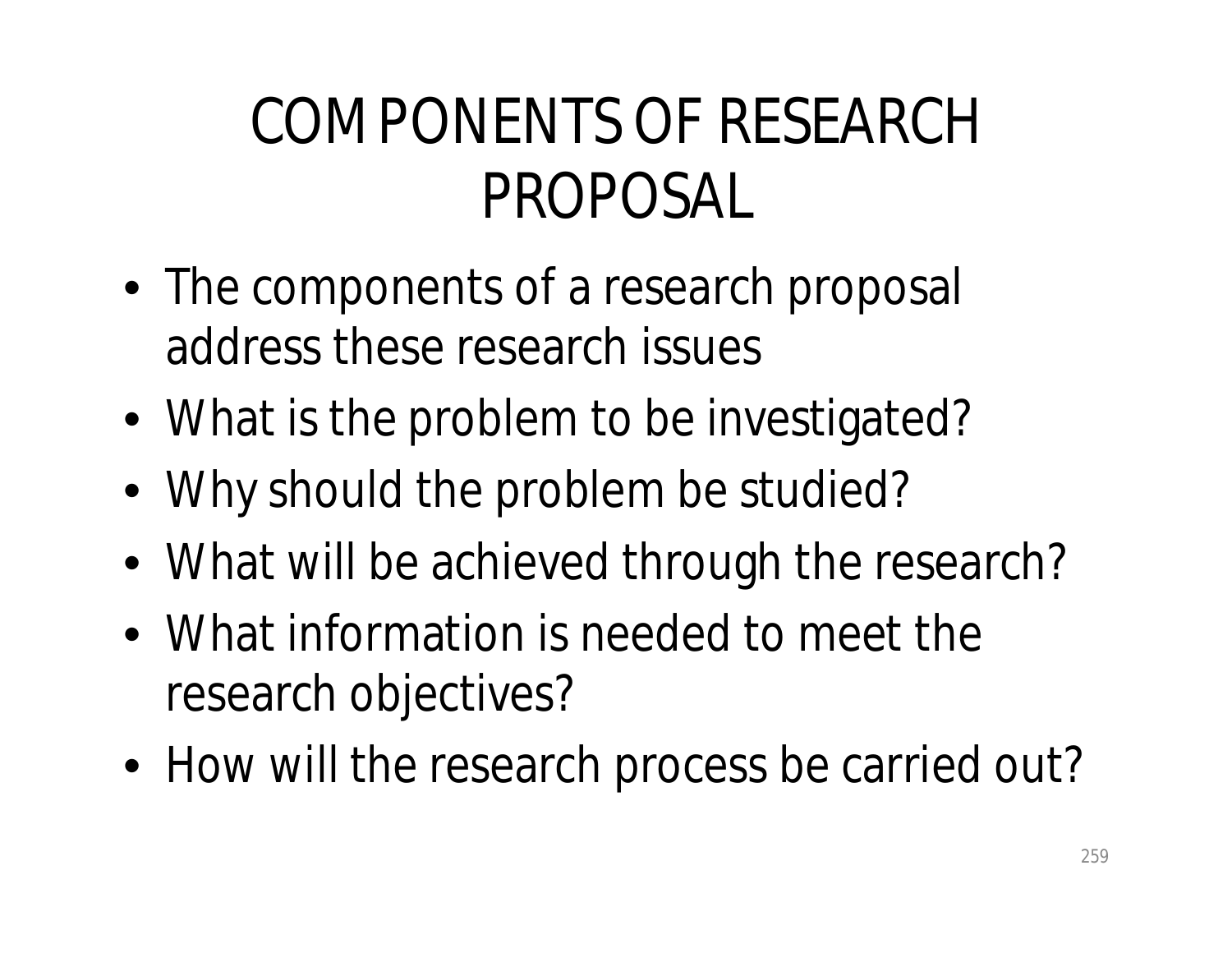- What type of results are expected from the research and who are the potential beneficiaries?
- How will the utilisation of results be ensured?
- Who will do what and when will it be done?
- What resources are needed to carry out the research?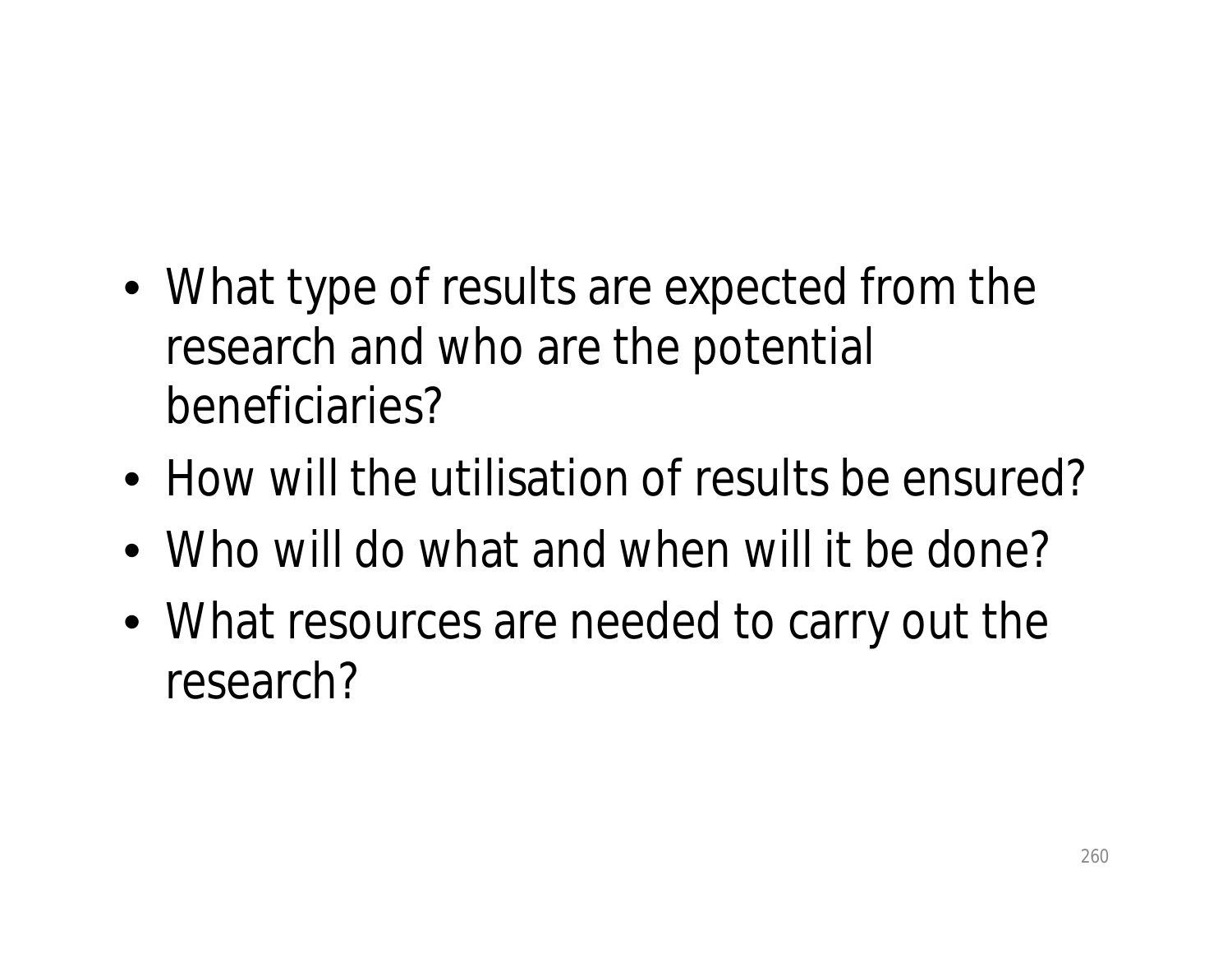# SECTIONS OF PROPOSAL

- Summary/Abstract-Its an encapsulation of what is contained in the proposal
- Even though it comes first in proposal, it is usually written last.
- Its recommended that it should not be more than 300- 500 words
- Should be written in a manner to excite, enthuse, interest or convince reader of the significance of the research
- Should contain infn on problem, objectives, procedures, methods used,resource needs and likely outcomes and benefits of the research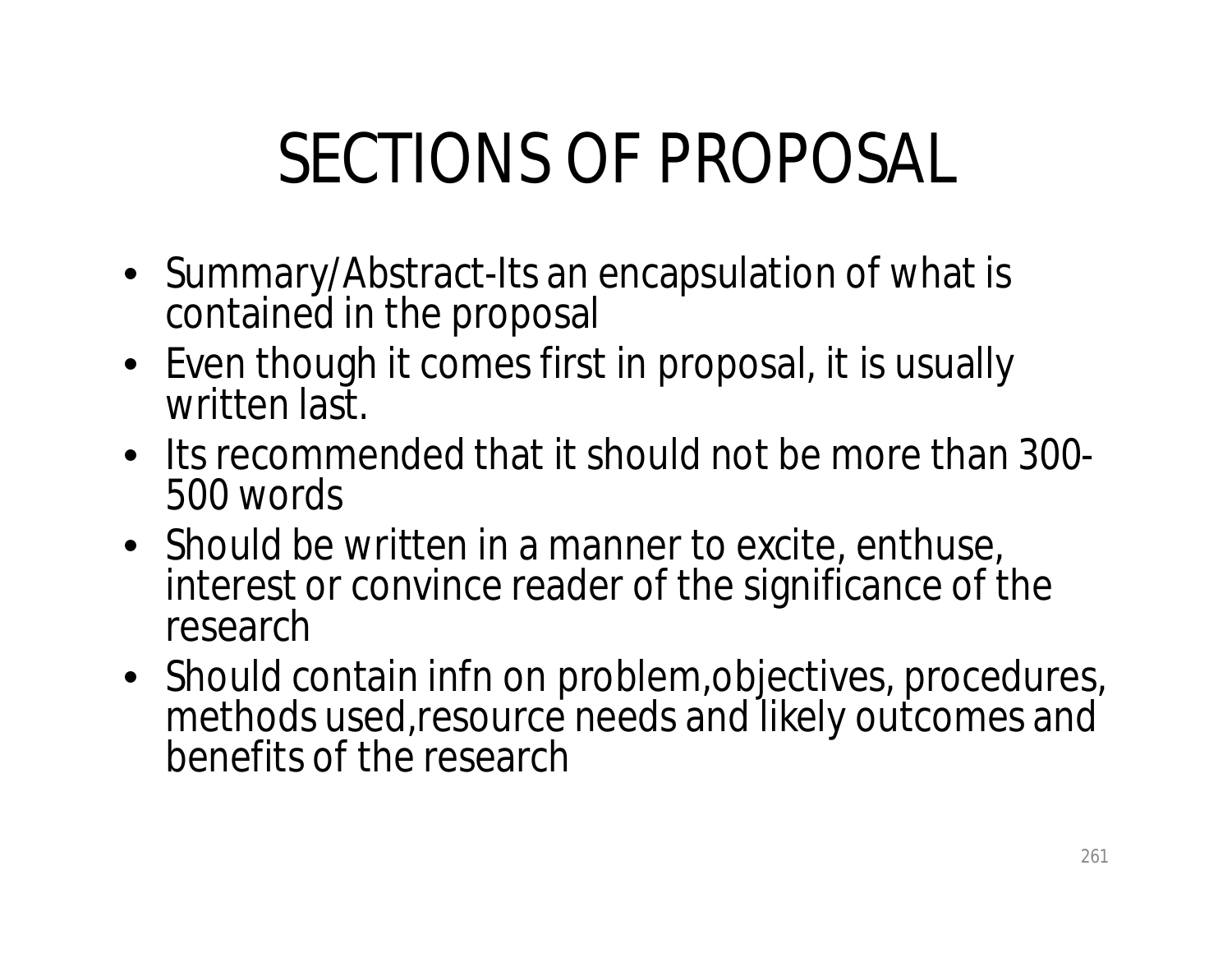### 2.Table of contents

- It is the listing of major contents of the research proposal
- It outlines the sections, sub sections and give the pages where they are found
- 3.INTRODUCTION/BACKGROUND INFORMATIO
- Its devoted to stating research significance
- Should be short and captivating and inform the readers of the reasons for doing the research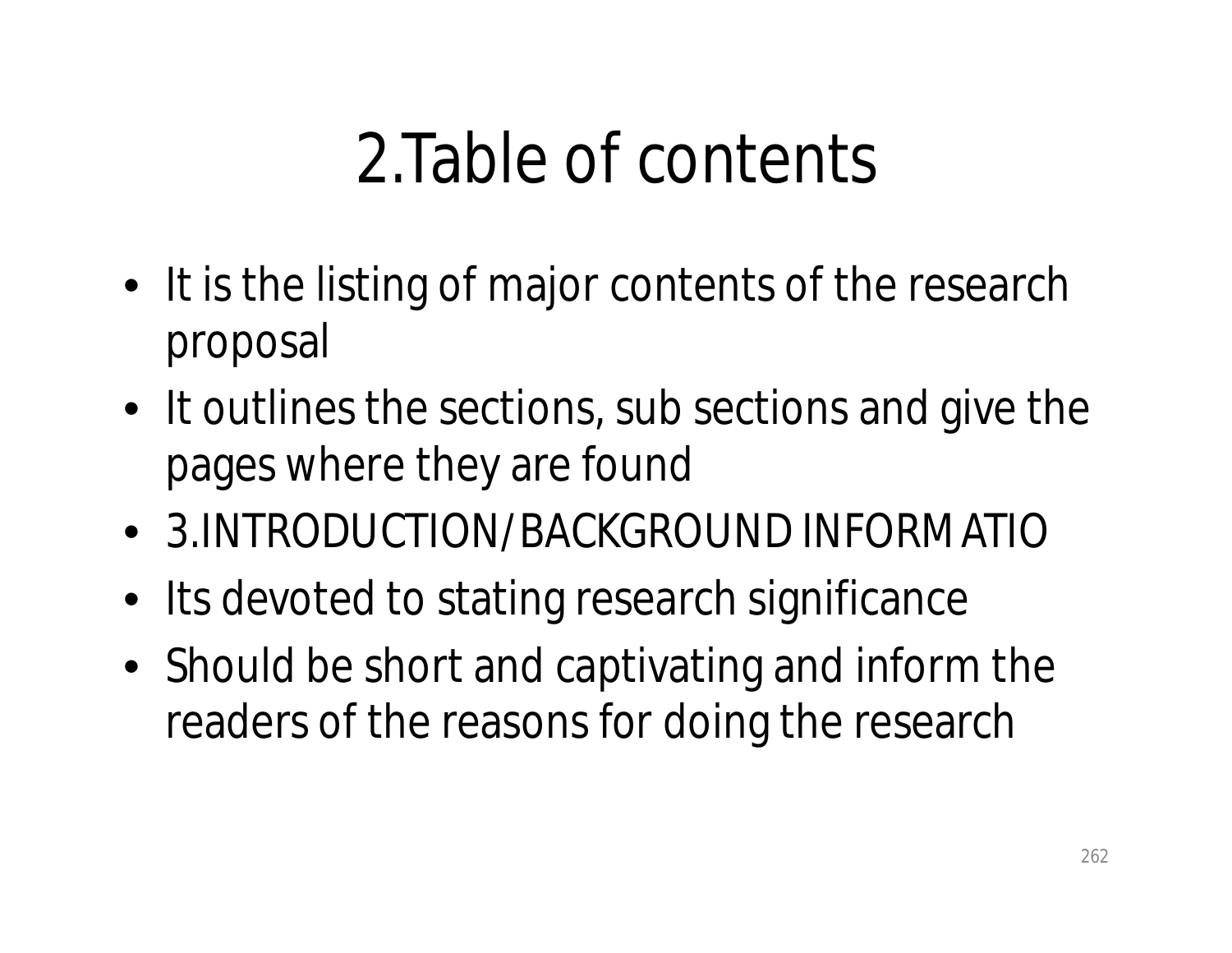# 3. PROBLEM STATEMENT

- It represents the reasons behind your proposal and specifies what is intended to be changed/improved through research
- It should address these questions
- What is the need addressed by the the researcher?ie gaps research address?
- Why is it important to address the gaps?
- What is known about the problem?
- How will the research impact the problem?
- What specific questions does the work seek to provide answers to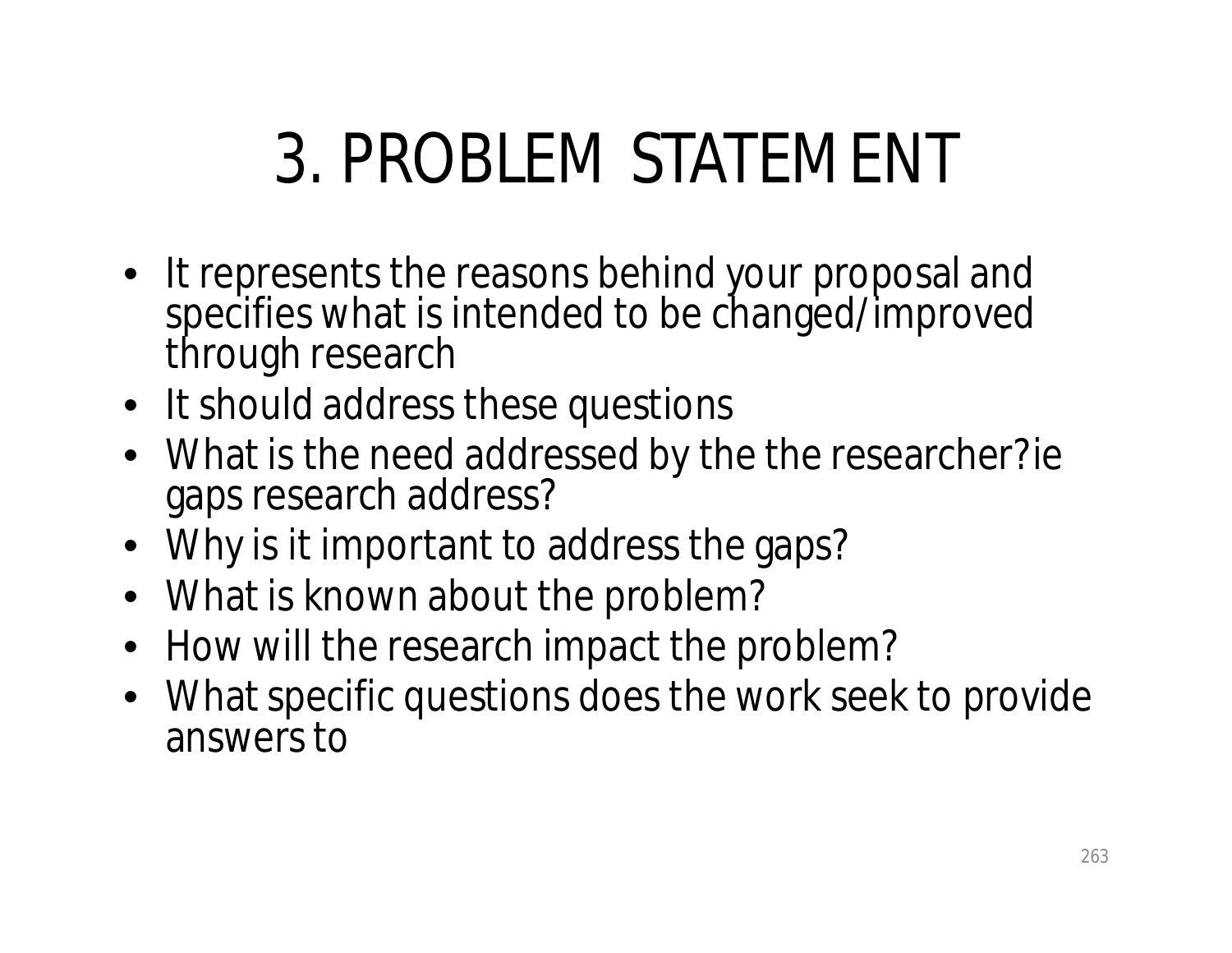# EXAMPLES OF RESEARCH PROBLEM

• Access to capital is important to reducing shortages of capital among micro enterpreneurs.Knowledge of their socioeconomic and institutional factors that influence access to formal credit is important for improving the effectiveness of credit programs.However, there is limited analysis of these factors and their interacting effects on credit access. This gap in knowledge is a research problem which poses knowledge need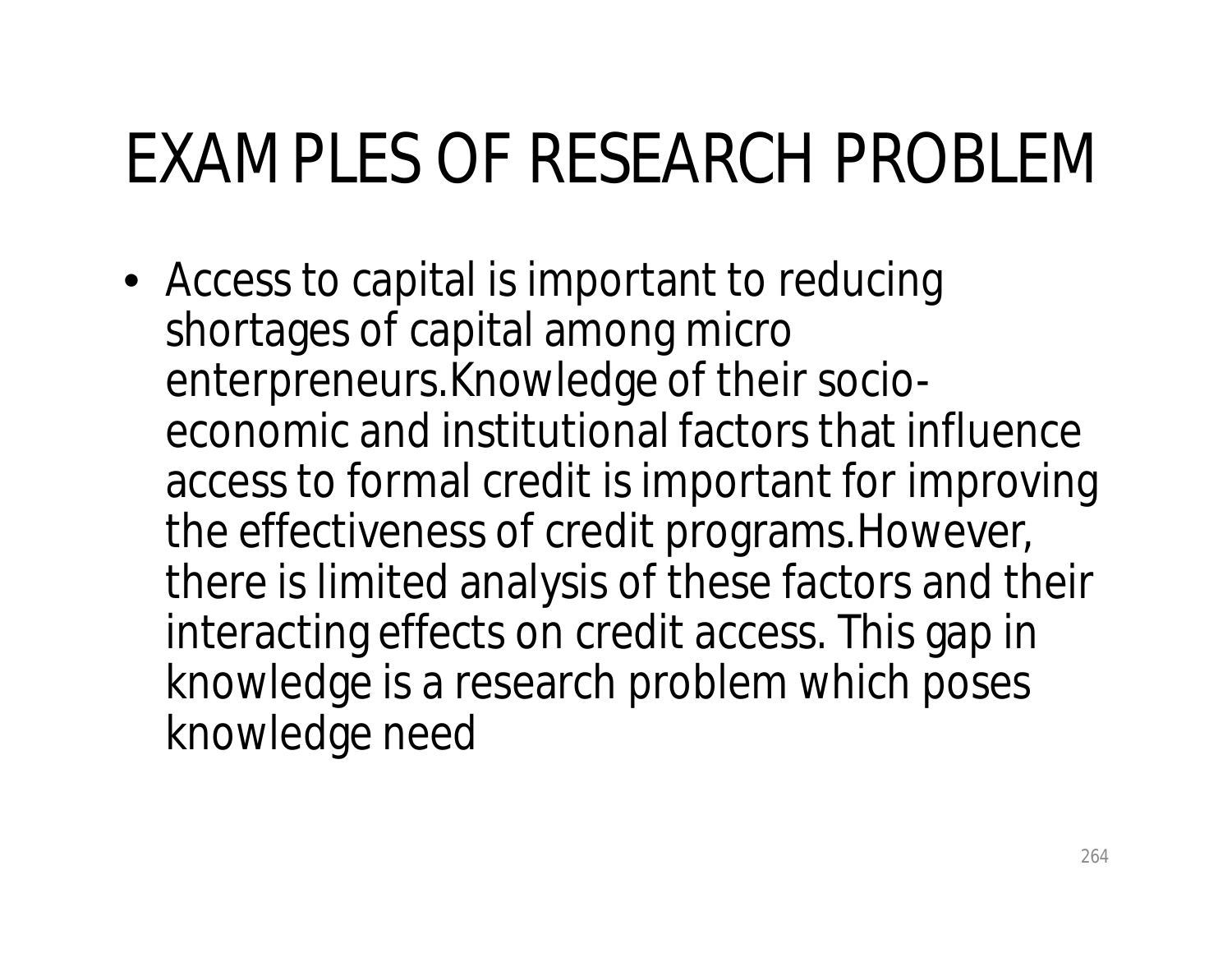#### 4.Statement of research Questions

- Research questions pose knowledge needs and intellectual puzzle justifying the research
- Research questions are short and precise statements of knowledge requirements to be answered by the investigations.
- Examples are questions on relationships among variables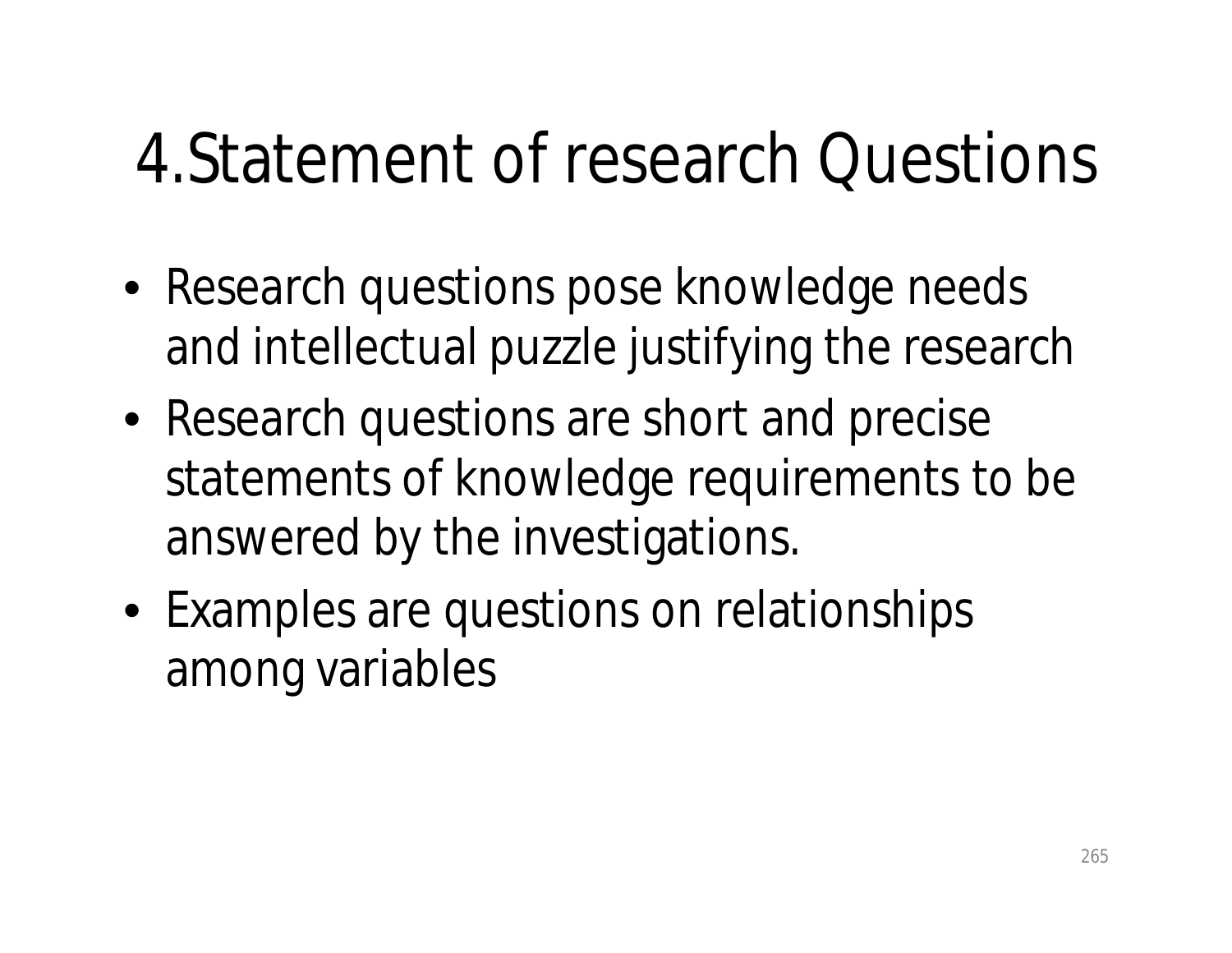## 5. WORKING HYPOTHESES

- They are tentative assumptions made in order to draw out and test empirical manifestations
- It delineates and focuses the research
- It shapes the type of data to collect, the analysis to do and it affects the manner in which empirical tests will be conducted
- There is null and alternative hypotheses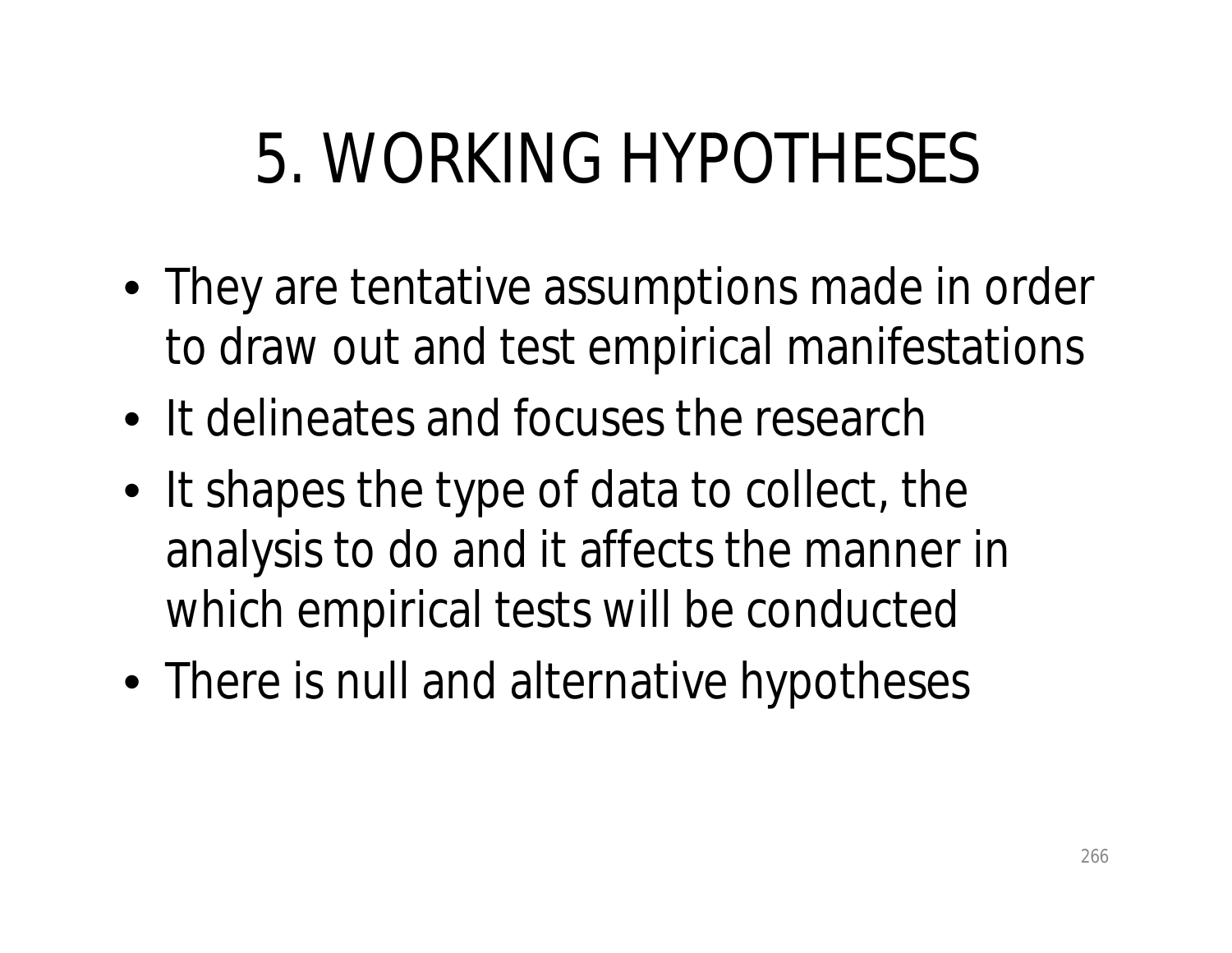# 6.LITERATURE REVIEW

- Main function is to;
- Give reasons why the topic is sufficient importance
- Provide researcher with up to date account and discussion of literature on the issues relevant to the topic.
- Provide conceptual and theoretical context in which topic can be situated
- Discuss relevant research carried out on the same topic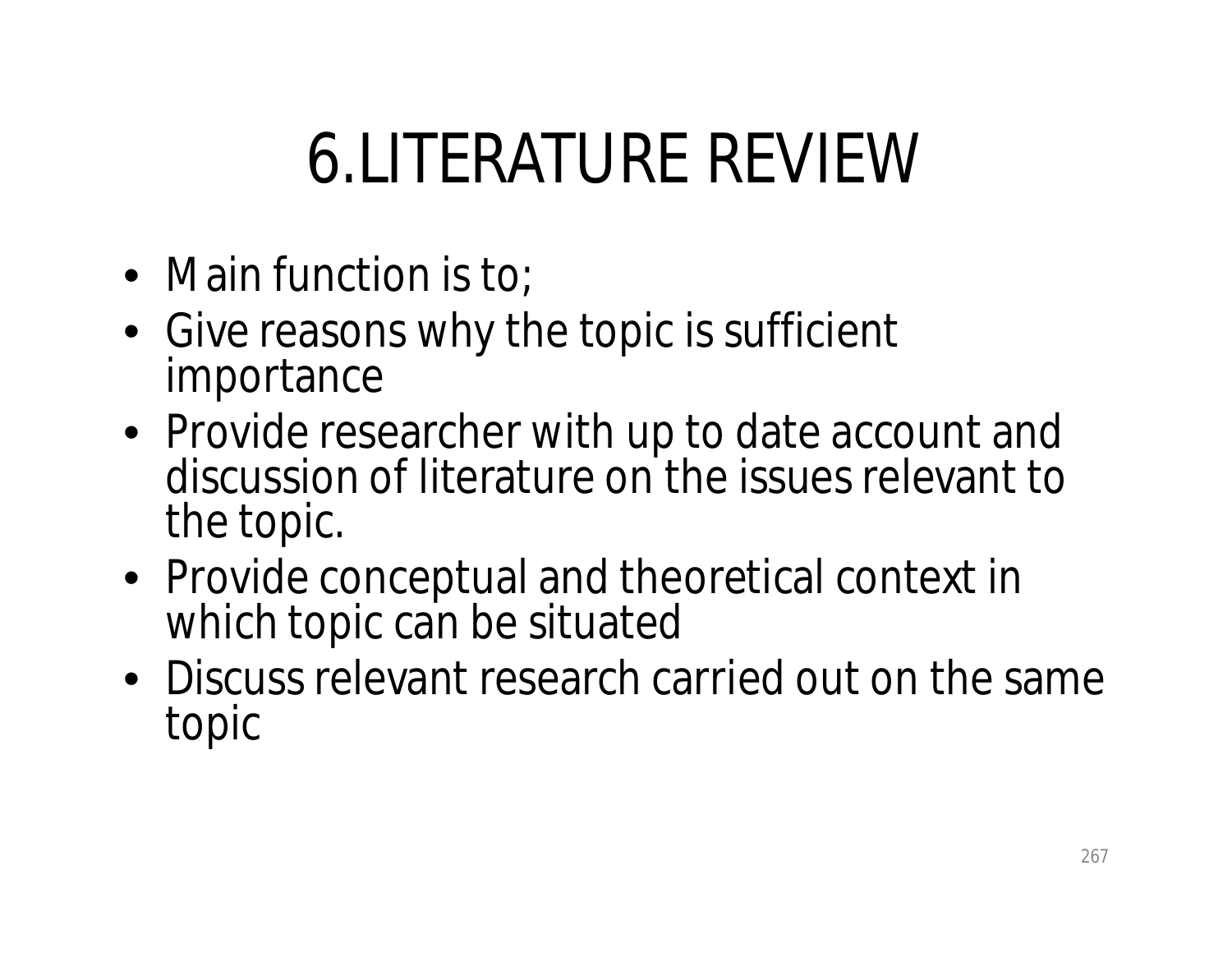# 7.JUSTIFICATION OF STUDY

- Section identifies the expected impact of the research
- It indicates outcomes in terms of contribution to-Solution of specific problem on which research is focused
- The process of policy formulation/implementation
- Empirical research in the field of enquiry
- Developmental process at the local/state/national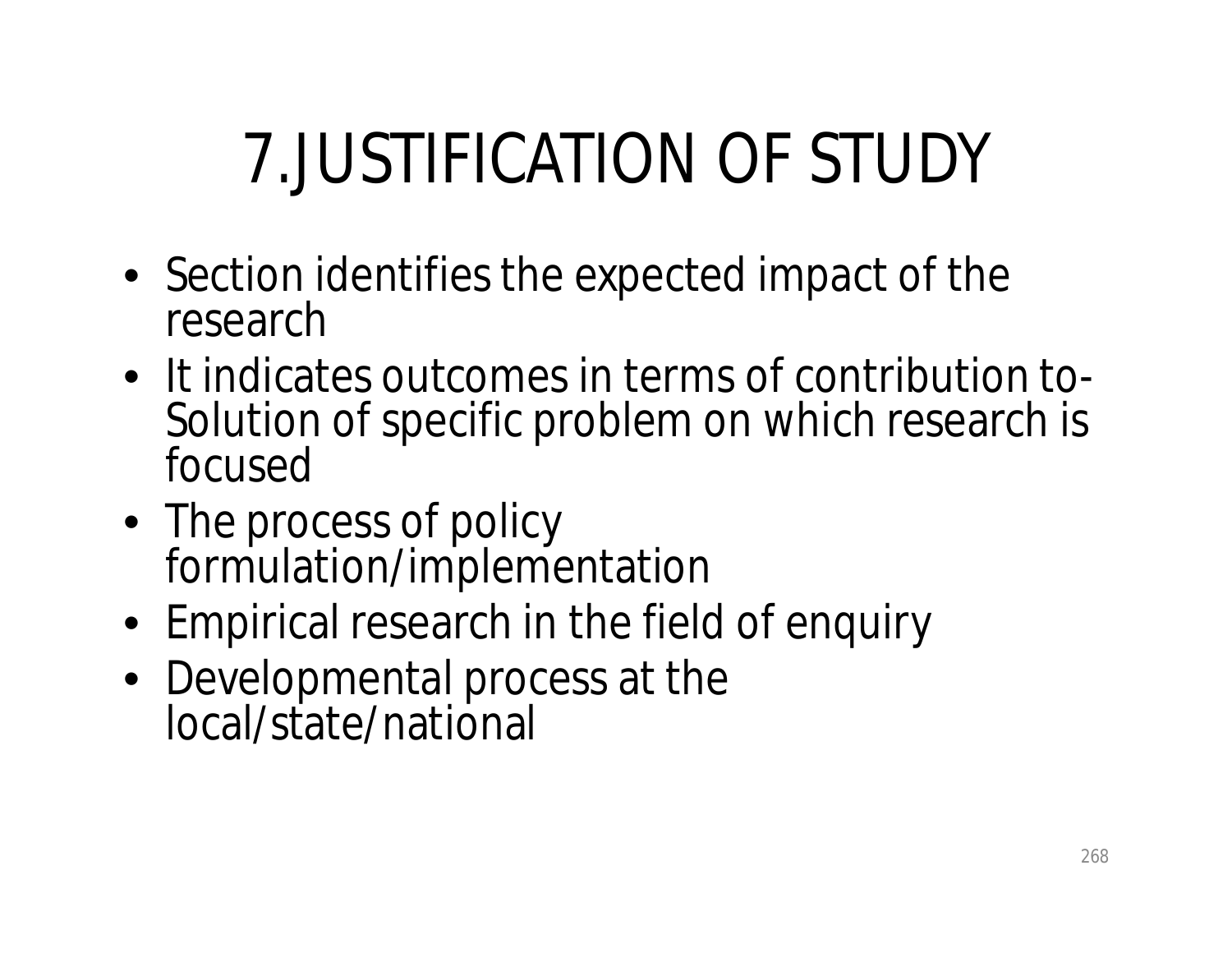# 8.OBJECTIVES OF RESEARCH

- Objectives are measurable outcomes of research, tangible results of research activities
- They are what the research will accomplish
- It is the benchmark against which the work will be judged as successful
- Could be broad or specific
- Research objective reflect the purpose of the work which could be exploratory, descriptive, diagonistic,experimental or a mixture
- It links theoretical relationship implied by hypothesis to analytical procedures and provide orientation needed to carry out the research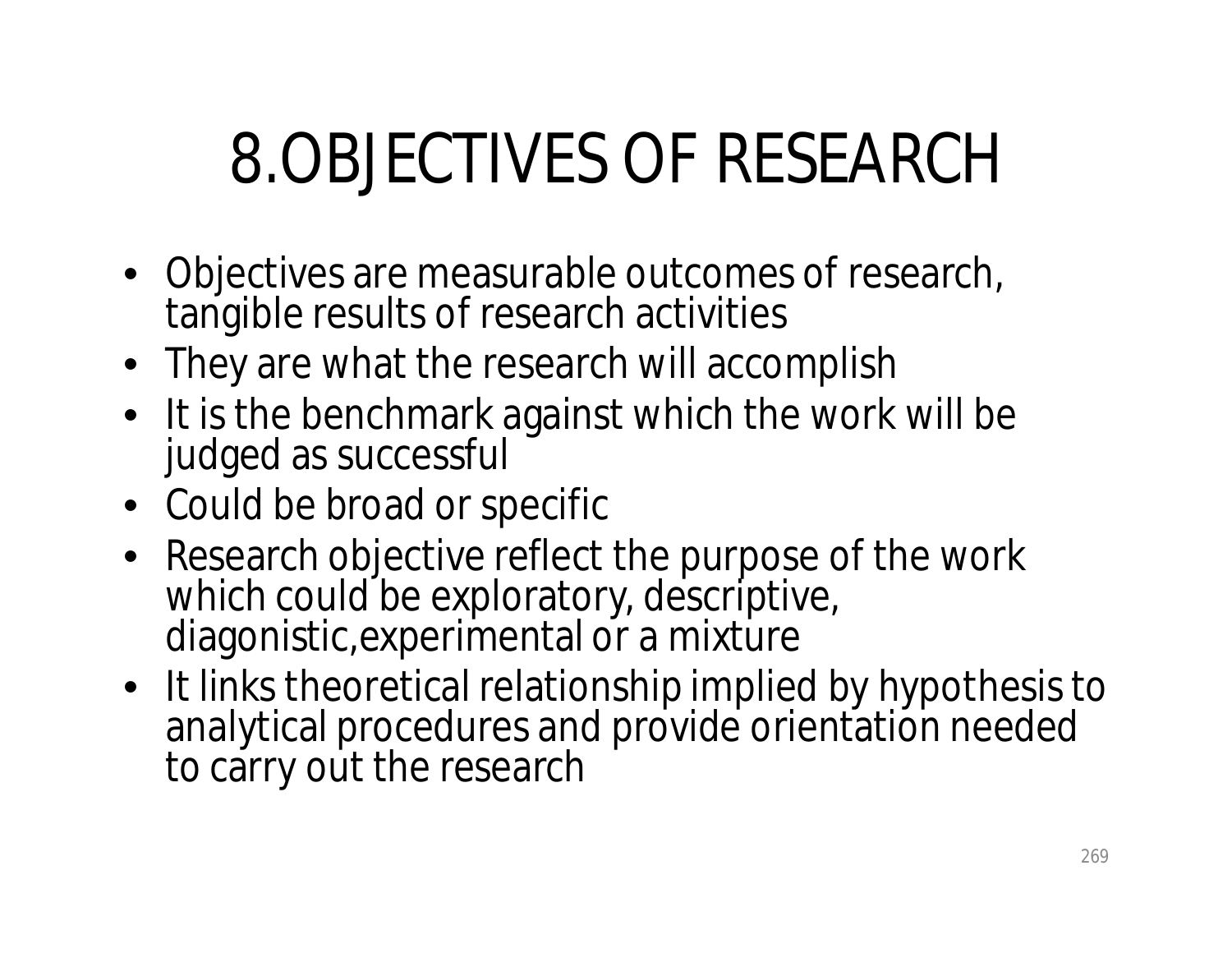### 9.RESEARCH DESIGN

- Section contains information on research design, sampling, measurement, data collection/management and data analysis
- Purpose of the section is to describe how the research will be carried out.INVOLVES THESE
- Precise and concise statement of the research approach to be used
- Description of elements, variables to measure and how it will be done
- Description of the population, samples to use, sampling selection procedures, sampling units and sample size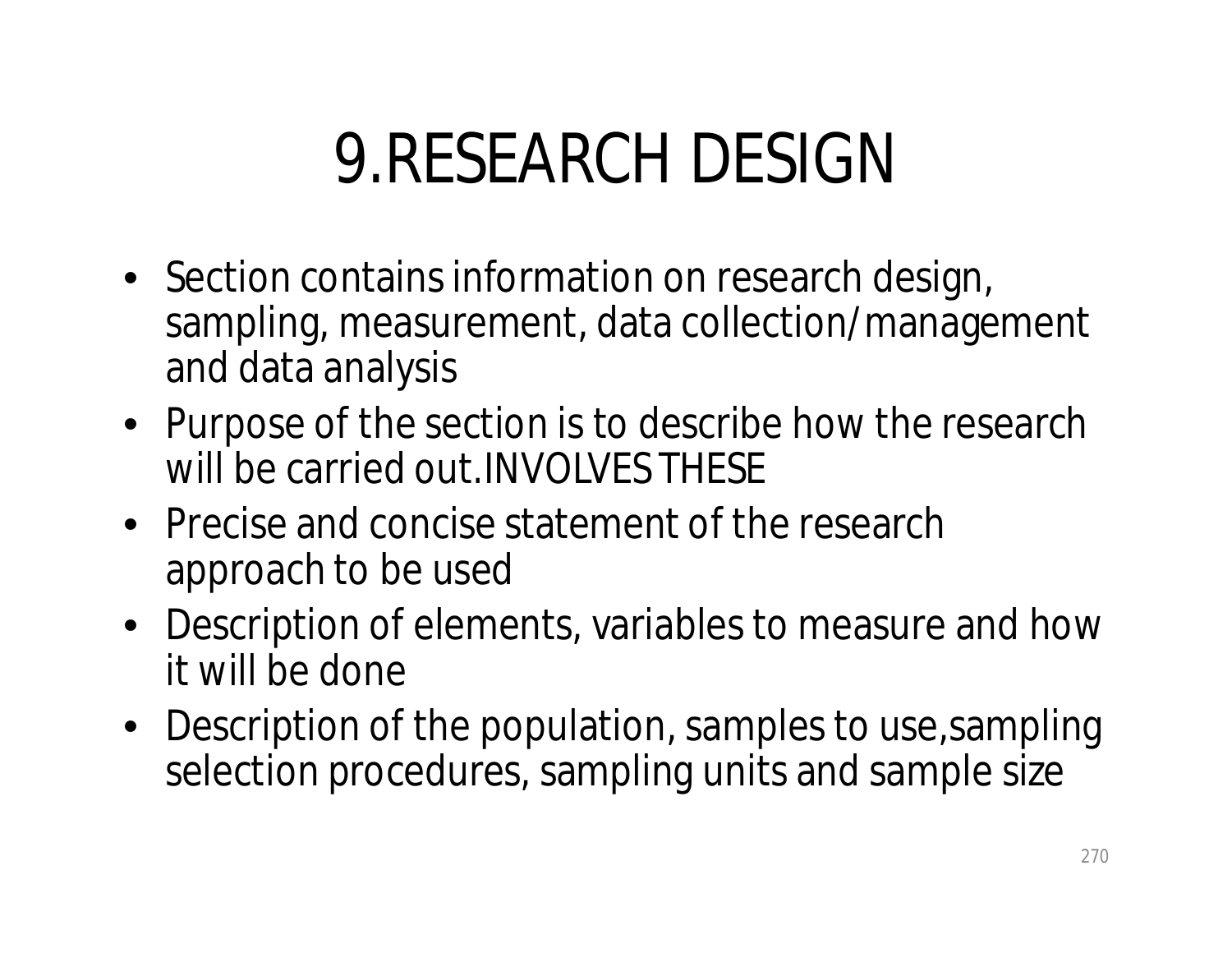- Description of the approaches and methods to be applied in collecting primary and secondary information, indicating procedures and instruments to be used and sources of information.
- Description of types of analysis to be carried out, the procedures for processing and analysing information and type of facilities to use
- Statement of hypotheses-testing modalities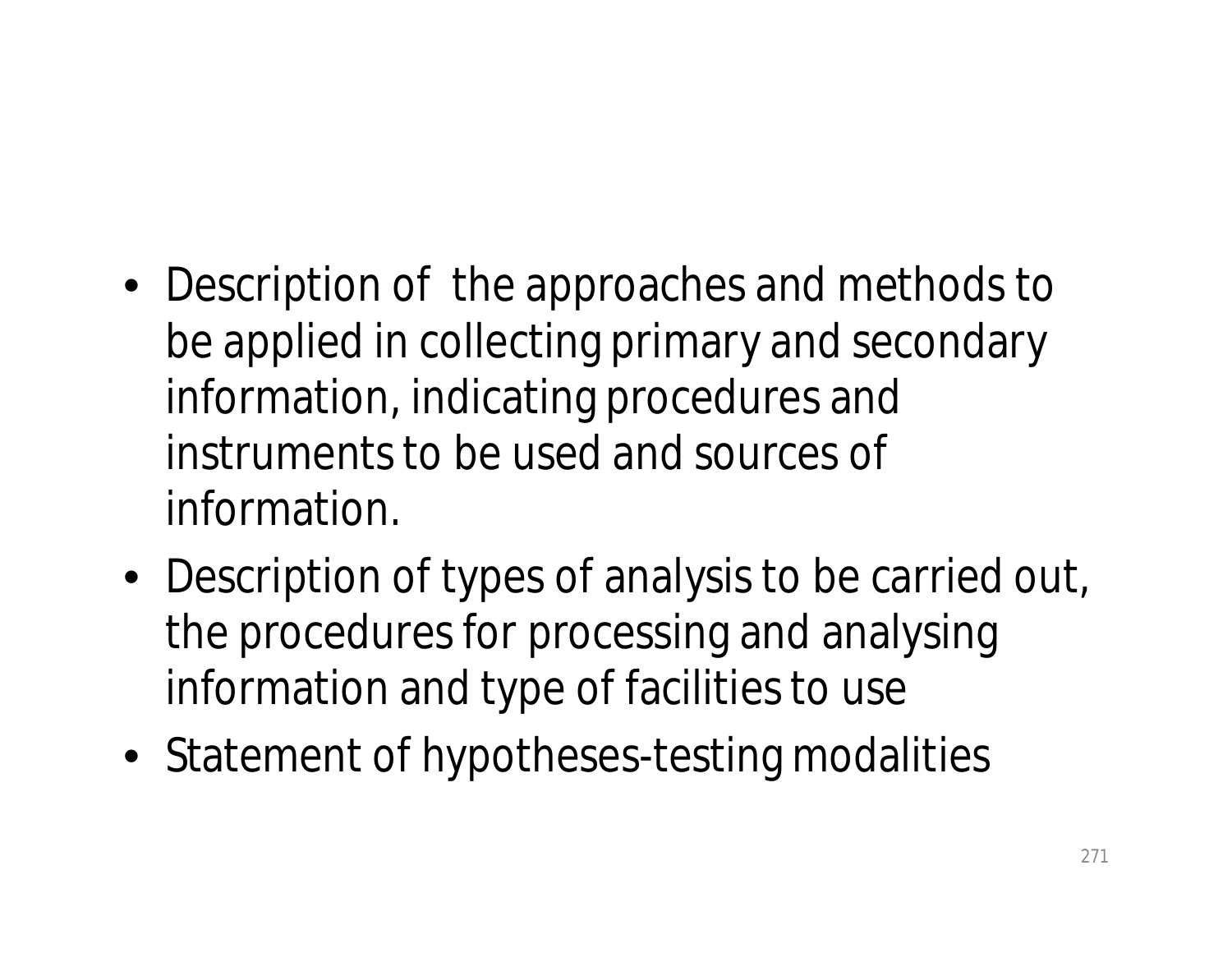## 10.BUDGET

- This is the statement of proposed expenditures
- Involves costing the activities of the research
- It sets out the resource implications and funding needs of work
- Includes direct and indirect expenses
- Direct are-travel costs, documentation, materials,equipments,professional and support services costs
- Indirect are institutions overhead costs eq. rent, utilities, salaries and wages of staff
- Necessary to be realistic and credible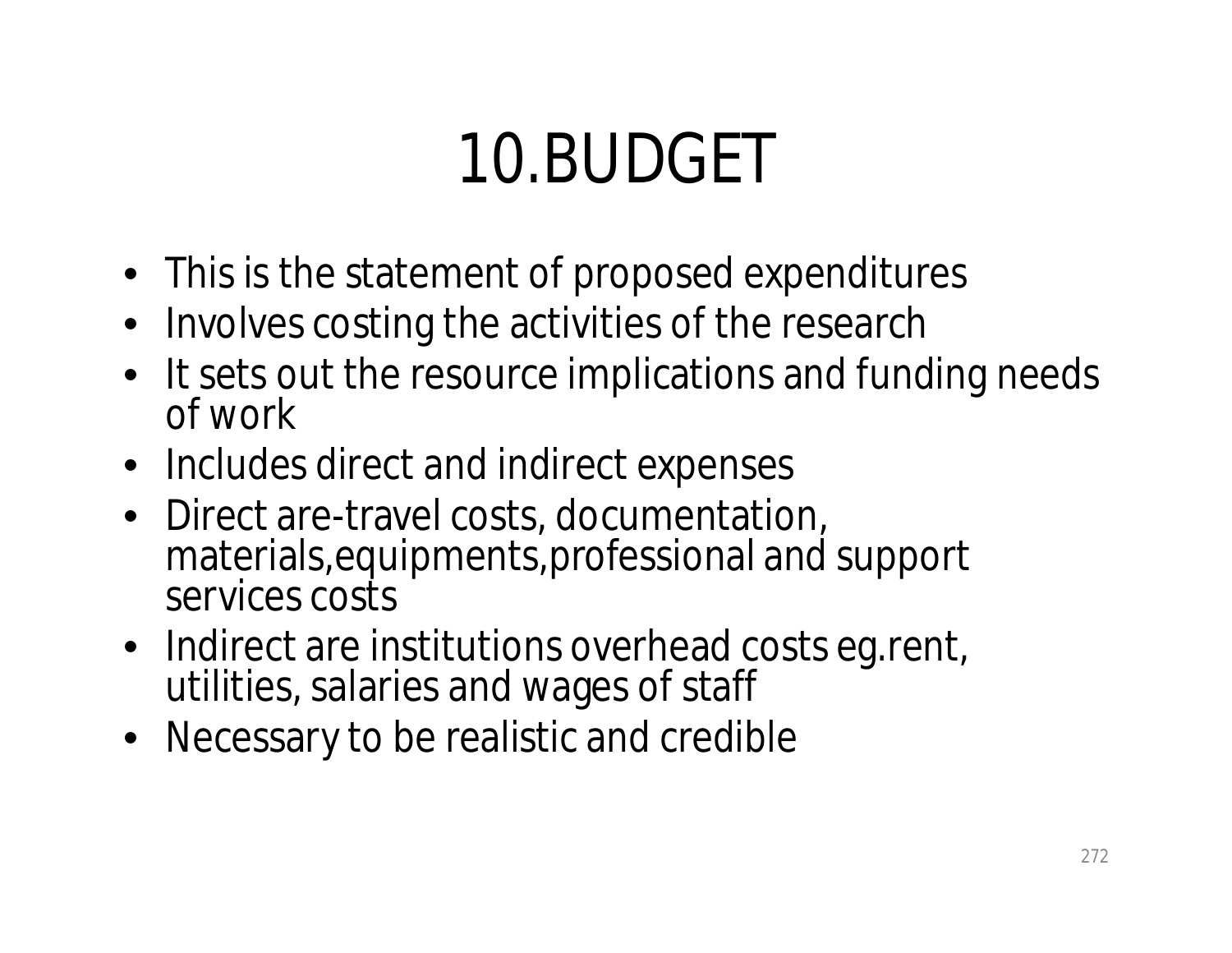## 11.WORK PLAN

- Funding agencies require work plan and time table
- Here work plan sets out activities, deliverables and milestones
- Time table is schedule of work according to time of implementation
- Can use Ghant chart to indicate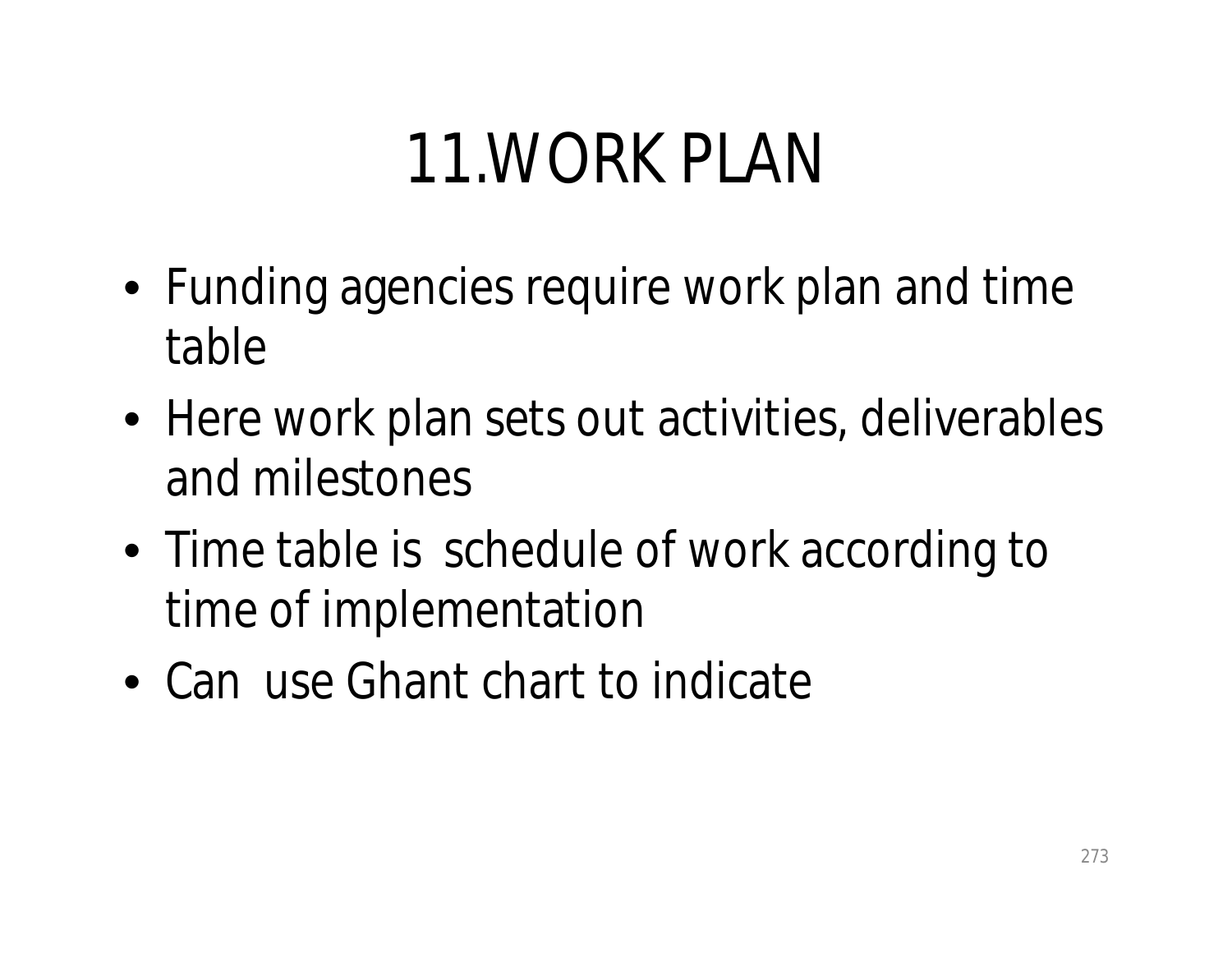## 12.REFERENCES AND APPENDIX

- References should be used to justify and support arguments, make comparisons between different research works
- APPENDIX-supply additional information that is not directly part of the research proposal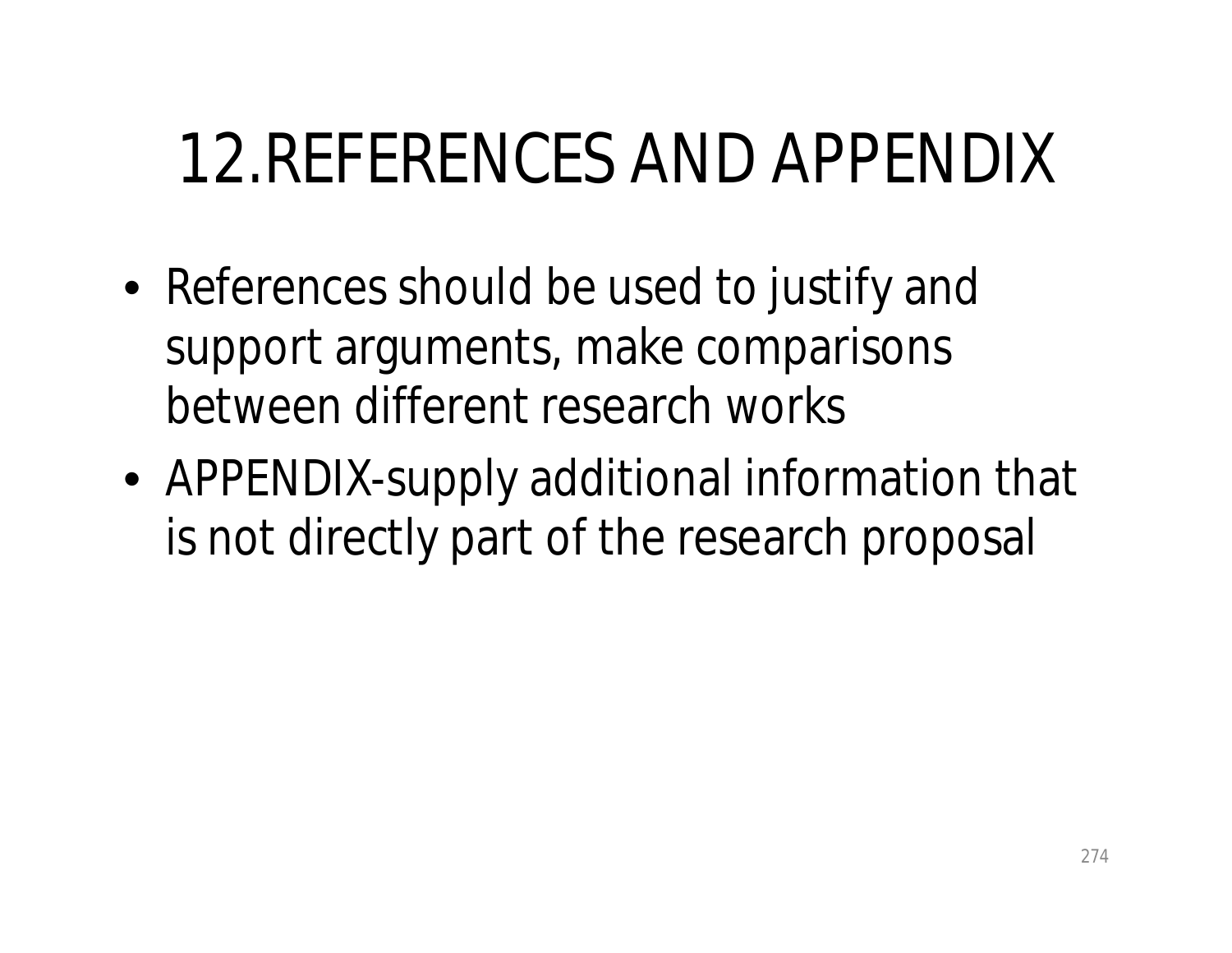#### PRINCIPLES IN WRITING RESEARCH PROPOSAL

- Proposal must address a research problem that is significant
- It should be internally consistent (synergy between hypothesis, objectives,and methodology
- Proposal must include procedures for addressing every objective, hypothesis or research questions
- Must contain a clear description of theoretical base of methodology to be used
- Proposal should be presented in a manner that flows logically from section to section